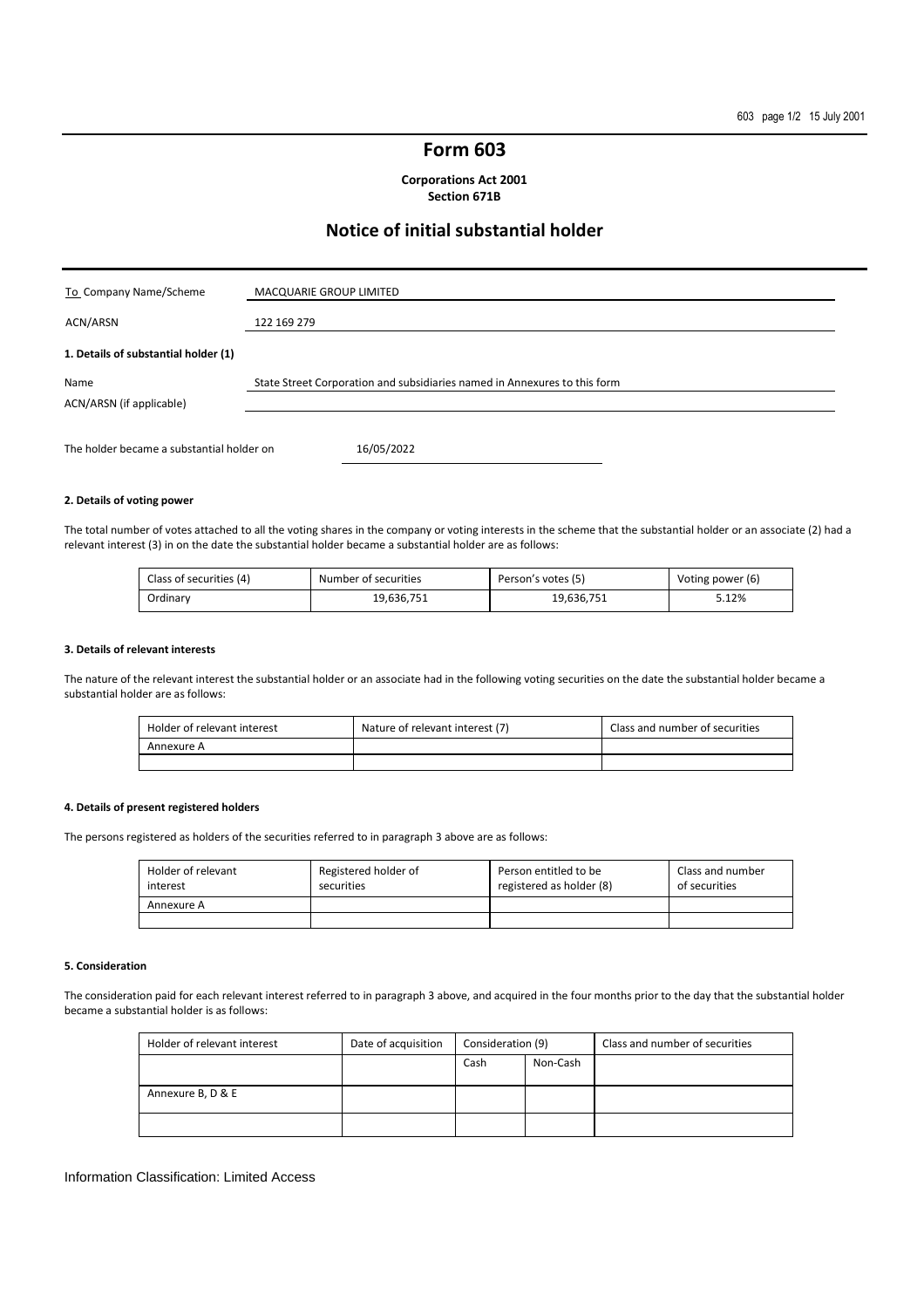#### **6. Associates**

The reasons the persons named in paragraph 3 above are associates of the substantial holder are as follows:

| Name and ACN/ARSN (if applicable) | Nature of association |
|-----------------------------------|-----------------------|
| Annexure A                        |                       |

#### **7. Addresses**

The addresses of persons named in this form are as follows:

| Name       | Address |
|------------|---------|
| Annexure C |         |
|            |         |

**Signature** 

| print name | Elizabeth Schaefer |                                                                             | Capacity: Authorised signatory |  |
|------------|--------------------|-----------------------------------------------------------------------------|--------------------------------|--|
| sign here  | $\mathcal{M}$      | Digitally signed by Elizabeth Schaefer<br>Date: 2022.05.17 21:07:10 -04'00' | date 18/05/2022                |  |

### **DIRECTIONS**

- (1) If there are a number of substantial holders with similar or related relevant interests (eg a corporation and its related corporations, or the manager and trustee of an equity trust), the names could be included in an annexure to the form. If the relevant interests of a group of persons are essentially similar, they may be referred to throughout the form as a specifically named group if the membership of each group, with the names and addresses of members is clearly set out in paragraph 7 of the form.
- (2) See the definition of "associate" in section 9 of the Corporations Act 2001.

(3) See the definition of "relevant interest" in sections 608 and 671B(7) of the Corporations Act 2001.

- (4) The voting shares of a company constitute one class unless divided into separate classes.
- (5) The total number of votes attached to all the voting shares in the company or voting interests in the scheme (if any) that the person or an associate has a relevant interest in.
- (6) The person's votes divided by the total votes in the body corporate or scheme multiplied by 100.
- (7) Include details of:
	- (a) any relevant agreement or other circumstances by which the relevant interest was acquired. If subsection 671B(4) applies, a copy of any document setting out the terms of any relevant agreement, and a statement by the person giving full and accurate details of any contract, scheme or arrangement, must accompany this form, together with a written statement certifying this contract, scheme or arrangement; and
	- (b) any qualification of the power of a person to exercise, control the exercise of, or influence the exercise of, the voting powers or disposal of the securities to which the relevant interest relates (indicating clearly the particular securities to which the qualification applies).

See the definition of "relevant agreement" in section 9 of the Corporations Act 2001.

- (8) If the substantial holder is unable to determine the identity of the person (eg if the relevant interest arises because of an option) write "unknown".
- (9) Details of the consideration must include any and all benefits, money and other, that any person from whom a relevant interest was acquired has, or may, become entitled to receive in relation to that acquisition. Details must be included even if the benefit is conditional on the happening or not of a contingency. Details must be included of any benefit paid on behalf of the substantial holder or its associate in relation to the acquisitions, even if they are not paid directly to the person from whom the relevant interest was acquired.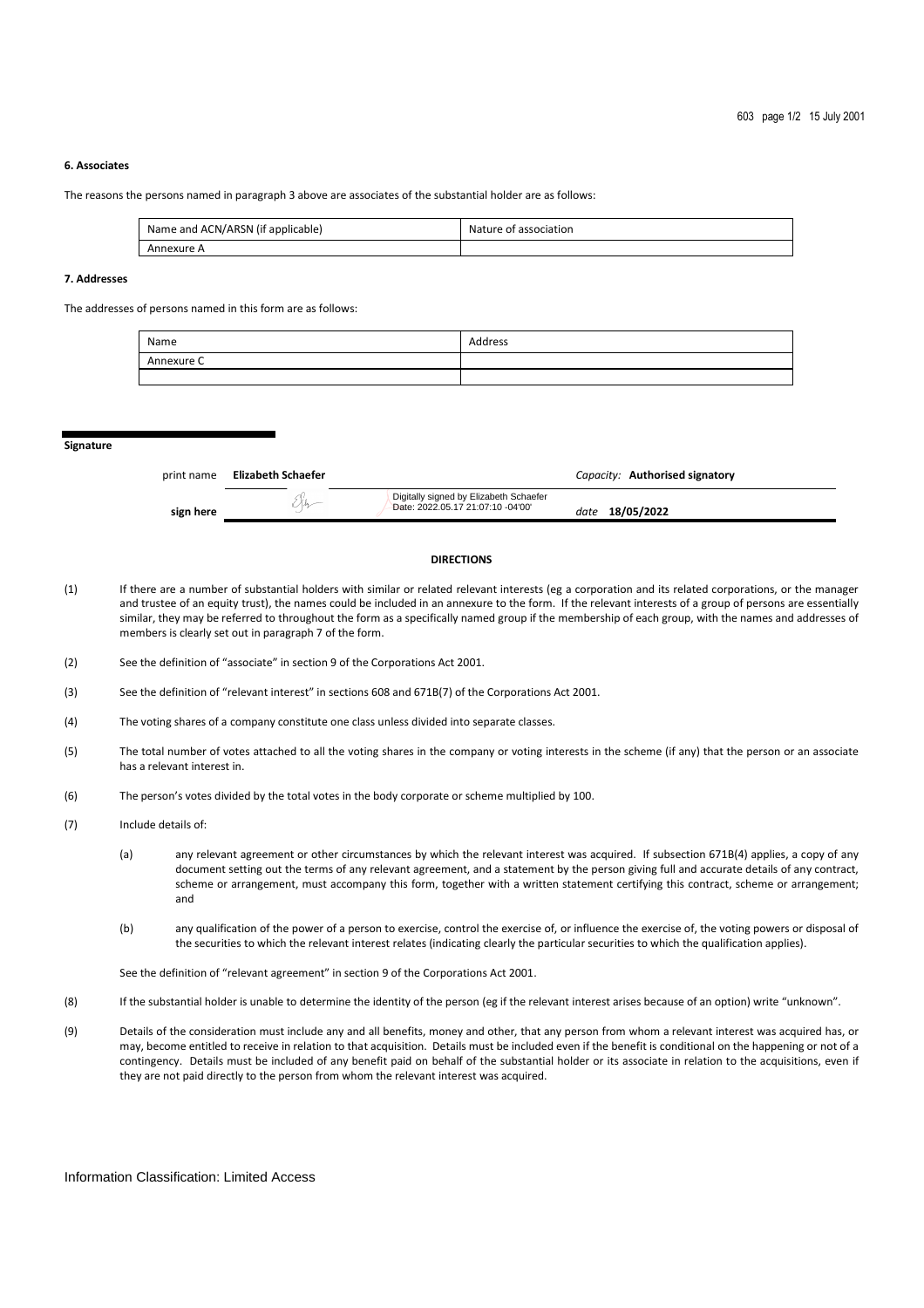#### **This is Annexure A referred to in Form 603 Notice of initial substantial holder**

Digitally signed by Elizabeth Schaefer Date: 2022.05.17 21:09:22 -04'00'

**\_\_\_\_\_\_\_\_\_\_\_\_\_\_\_\_\_\_\_\_\_\_\_\_\_\_\_\_\_\_\_\_\_\_\_\_\_\_ 18 May 2022 Elizabeth Schaefer Authorised Signatory**

**3. Details of relevant interests 4. Details of present registered holders 6. Associates**

| <b>Holder of relevant interest</b>                                 | <b>Nature of Relevant Interest</b>                                                                                                                                                                     | <b>Registered Holder of securities</b> | Person Entitled to be registered as holder | <b>Class and number of Securities</b> | <b>Nature of Association</b>                                    |
|--------------------------------------------------------------------|--------------------------------------------------------------------------------------------------------------------------------------------------------------------------------------------------------|----------------------------------------|--------------------------------------------|---------------------------------------|-----------------------------------------------------------------|
| (Section 3, 4 and 6)<br>STATE STREET GLOBAL ADVISORS TRUST COMPANY | (Section 3)<br>Power to control the exercise of a right to vote<br>ttached to securities and/or the power to dispose of<br>ecurities as investment manager or trustee                                  | (Section 4)<br>Bank of New York Mellon | (Section 4)<br>n/a                         | (Section 3 and 4)<br>Ordinary         | (Section 6)<br>19,471 Subsidiary of State Street<br>Corporation |
| STATE STREET GLOBAL ADVISORS TRUST COMPANY                         | Power to control the exercise of a right to vote<br>attached to securities and/or the power to dispose of<br>ecurities as investment manager or trustee                                                | Northern Trust Company                 | n/a                                        | Ordinary                              | 138,750 Subsidiary of State Street<br>Corporation               |
| STATE STREET GLOBAL ADVISORS TRUST COMPANY                         | Power to control the exercise of a right to vote<br>attached to securities and/or the power to dispose of<br>securities as investment manager or trustee                                               | State Street Bank and Trust Co         | n/a                                        | Ordinary                              | 2,738,393 Subsidiary of State Street<br>Corporation             |
| STATE STREET GLOBAL ADVISORS TRUST COMPANY                         | Power to control the exercise of a right to vote<br>attached to securities and/or the power to dispose of<br>ecurities as investment manager or trustee                                                | JPMorgan AG                            | n/a                                        | Ordinary                              | 111,072 Subsidiary of State Street<br>Corporation               |
| STATE STREET GLOBAL ADVISORS TRUST COMPANY                         | Power to control the exercise of a right to vote<br>ttached to securities and/or the power to dispose of<br>securities as investment manager or trustee                                                | The Bank of New York Mellon            | n/a                                        | Ordinary                              | 277,003 Subsidiary of State Street<br>Corporation               |
| STATE STREET GLOBAL ADVISORS TRUST COMPANY                         | Power to control the exercise of a right to vote<br>attached to securities and/or the power to dispose of<br>securities as investment manager or trustee                                               | Brown Brothers Harriman and Co         | n/a                                        | Ordinary                              | 4,143 Subsidiary of State Street<br>Corporation                 |
| STATE STREET GLOBAL ADVISORS TRUST COMPANY                         | Power to control the exercise of a right to vote<br>attached to securities and/or the power to dispose of<br>ecurities as investment manager or trustee                                                | <b>US Bank Trust</b>                   | n/a                                        | Ordinary                              | 943 Subsidiary of State Street<br>Corporation                   |
| STATE STREET GLOBAL ADVISORS TRUST COMPANY                         | Power to control the exercise of a right to vote<br>attached to securities and/or the power to dispose of<br>securities as investment manager or trustee                                               | <b>Fiduciary Trust</b>                 | n/a                                        | Ordinary                              | 660 Subsidiary of State Street<br>Corporation                   |
| STATE STREET GLOBAL ADVISORS TRUST COMPANY                         | Power to control the exercise of a right to vote<br>ttached to securities and/or the power to dispose of<br>securities as investment manager or trustee                                                | Wilmington Trust Co                    | n/a                                        | Ordinary                              | 2,548 Subsidiary of State Street<br>Corporation                 |
| SSGA FUNDS MANAGEMENT, INC.                                        | Yower to control the exercise of a right to vote<br>attached to securities and/or the power to dispose of<br>securities as investment manager or trustee                                               | State Street Bank and Trust Co         | n/a                                        | Ordinary                              | 489,643 Subsidiary of State Street<br>Corporation               |
| SSGA FUNDS MANAGEMENT, INC.                                        | Power to control the exercise of a right to vote<br>attached to securities and/or the power to dispose of<br>ecurities as investment manager or trustee                                                | The Bank of New York Mellon            | n/a                                        | Ordinary                              | 2,193 Subsidiary of State Street<br>Corporation                 |
| SSGA FUNDS MANAGEMENT, INC.                                        | Power to control the exercise of a right to vote<br>sttached to securities and/or the power to dispose of<br>ecurities as investment manager or trustee                                                | Citibank NA                            | n/a                                        | Ordinary                              | 11,681 Subsidiary of State Street<br>Corporation                |
| STATE STREET GLOBAL ADVISORS EUROPE LIMITED                        | Power to control the exercise of a right to vote<br>ttached to securities and/or the power to dispose of<br>securities as investment manager or trustee                                                | Bank of New York Mellon                | n/a                                        | Ordinary                              | 209,671 Subsidiary of State Street<br>Corporation               |
| STATE STREET GLOBAL ADVISORS EUROPE LIMITED                        | Power to control the exercise of a right to vote<br>attached to securities and/or the power to dispose of<br>ecurities as investment manager or trustee                                                | Northern Trust Company                 | n/a                                        | Ordinary                              | 61,971 Subsidiary of State Street<br>Corporation                |
| STATE STREET GLOBAL ADVISORS EUROPE LIMITED                        | Power to control the exercise of a right to vote<br>attached to securities and/or the power to dispose of<br>ecurities as investment manager or trustee                                                | State Street Bank and Trust Co         | n/a                                        | Ordinary                              | 164,175 Subsidiary of State Street<br>Corporation               |
| STATE STREET GLOBAL ADVISORS EUROPE LIMITED                        | Power to control the exercise of a right to vote<br>attached to securities and/or the power to dispose of<br>ecurities as investment manager or trustee                                                | JPMorgan AG                            | n/a                                        | Ordinary                              | 54,759 Subsidiary of State Street<br>Corporation                |
| STATE STREET GLOBAL ADVISORS EUROPE LIMITED                        | Power to control the exercise of a right to vote<br>attached to securities and/or the power to dispose of                                                                                              | The Bank of New York Mellon            | n/a                                        | Ordinary                              | 20,359 Subsidiary of State Street<br>Corporation                |
| STATE STREET GLOBAL ADVISORS EUROPE LIMITED                        | securities as investment manager or trustee<br>Power to control the exercise of a right to vote<br>attached to securities and/or the power to dispose of<br>ecurities as investment manager or trustee | <b>BNP Paribas</b>                     | n/a                                        | Ordinary                              | 33,708 Subsidiary of State Street<br>Corporation                |
| STATE STREET GLOBAL ADVISORS EUROPE LIMITED                        | Power to control the exercise of a right to vote<br>attached to securities and/or the power to dispose of<br>securities as investment manager or trustee                                               | Societe Generale                       | n/a                                        | Ordinary                              | 2,294 Subsidiary of State Street<br>Corporation                 |
| STATE STREET GLOBAL ADVISORS EUROPE LIMITED                        | Power to control the exercise of a right to vote<br>attached to securities and/or the power to dispose of<br>ecurities as investment manager or trustee                                                | Nykredit Bank A.S.                     | n/a                                        | Ordinary                              | 82,591 Subsidiary of State Street<br>Corporation                |
| STATE STREET GLOBAL ADVISORS EUROPE LIMITED                        | Power to control the exercise of a right to vote<br>attached to securities and/or the power to dispose of<br>securities as investment manager or trustee                                               | Caceis Bank Luxembourg                 | n/a                                        | Ordinary                              | 6,462 Subsidiary of State Street<br>Corporation                 |
| STATE STREET GLOBAL ADVISORS LIMITED                               | Power to control the exercise of a right to vote<br>attached to securities and/or the power to dispose of<br>prurities as investment manager or truste                                                 | Northern Trust Company                 | n/a                                        | Ordinary                              | 18,719 Subsidiary of State Street<br>Corporation                |
| STATE STREET GLOBAL ADVISORS LIMITED                               | Power to control the exercise of a right to vote<br>ttached to securities and/or the power to dispose of<br>securities as investment manager or trustee                                                | State Street Bank and Trust Co.        | n/a                                        | Ordinary                              | 643,507 Subsidiary of State Street<br>Corporation               |
| STATE STREET GLOBAL ADVISORS LIMITED                               | Yower to control the exercise of a right to vote<br>attached to securities and/or the power to dispose of<br>securities as investment manager or trustee                                               | PMorgan AG                             | n/a                                        | <b>Ordinary</b>                       | 41,148 Subsidiary of State Street<br>Corporation                |
| STATE STREET GLOBAL ADVISORS LIMITED                               | Power to control the exercise of a right to vote<br>attached to securities and/or the power to dispose of<br>securities as investment manager or trustee                                               | The Bank of New York Mellon            | n/a                                        | Ordinary                              | 151,326 Subsidiary of State Street<br>Corporation               |
| STATE STREET GLOBAL ADVISORS LIMITED                               | Power to control the exercise of a right to vote<br>attached to securities and/or the power to dispose of<br>securities as investment manager or trustee                                               | <b>BNP Paribas</b>                     | ٦/a                                        | Ordinary                              | 2,750 Subsidiary of State Street<br>Corporation                 |
| STATE STREET GLOBAL ADVISORS LIMITED                               | Power to control the exercise of a right to vote<br>ttached to securities and/or the power to dispose of<br>securities as investment manager or trustee                                                | Citibank NA                            | n/a                                        | Ordinary                              | 21,292 Subsidiary of State Street<br>Corporation                |
| STATE STREET GLOBAL ADVISORS LIMITED                               | ower to control the exercise of a right to vote<br>attached to securities and/or the power to dispose of<br>securities as investment manager or trustee                                                | UBS AG                                 | ı/a                                        | Ordinary                              | 53,048 Subsidiary of State Street<br>Corporation                |
| STATE STREET GLOBAL ADVISORS LIMITED                               | Power to control the exercise of a right to vote<br>attached to securities and/or the power to dispose of<br>securities as investment manager or trustee                                               | Societe Generale                       | n/a                                        | Ordinary                              | 21,003 Subsidiary of State Street<br>Corporation                |
| STATE STREET GLOBAL ADVISORS LIMITED                               | Power to control the exercise of a right to vote<br>attached to securities and/or the power to dispose of<br>ecurities as investment manager or trustee                                                | BFF Bank S.p.A.                        | n/a                                        | Ordinary                              | 4,932 Subsidiary of State Street<br>Corporation                 |
| STATE STREET GLOBAL ADVISORS, AUSTRALIA,<br>LIMITED                | Power to control the exercise of a right to vote<br>attached to securities and/or the power to dispose of<br>securities as investment manager or trustee                                               | Northern Trust Company                 | n/a                                        | Ordinary                              | 4,730,799 Subsidiary of State Street<br>Corporation             |
| STATE STREET GLOBAL ADVISORS, AUSTRALIA,<br>LIMITED                | Power to control the exercise of a right to vote<br>attached to securities and/or the power to dispose of<br>securities as investment manager or trustee                                               | State Street Bank and Trust Co         | n/a                                        | Ordinary                              | 4,148,061 Subsidiary of State Street<br>Corporation             |

**Annexure A**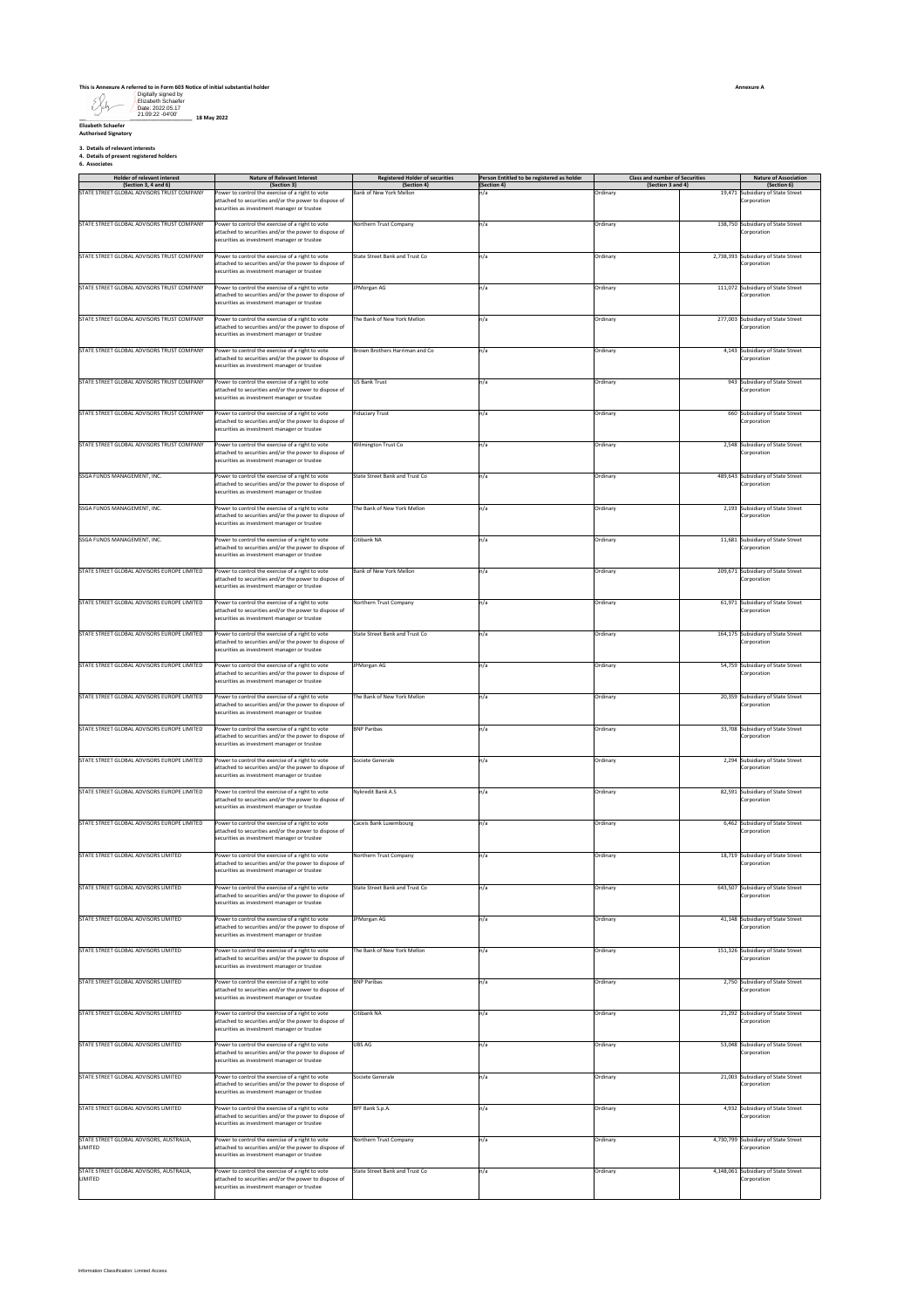| STATE STREET GLOBAL ADVISORS, AUSTRALIA,<br>LIMITED                                             | Power to control the exercise of a right to vote<br>attached to securities and/or the power to dispose of<br>securities as investment manager or trustee                                                                                                                        | JPMorgan AG                                                             | n/a                                                                     | Ordinary | 1,195,385 Subsidiary of State Street<br>Corporation |
|-------------------------------------------------------------------------------------------------|---------------------------------------------------------------------------------------------------------------------------------------------------------------------------------------------------------------------------------------------------------------------------------|-------------------------------------------------------------------------|-------------------------------------------------------------------------|----------|-----------------------------------------------------|
| STATE STREET GLOBAL ADVISORS, AUSTRALIA,<br>LIMITED                                             | Power to control the exercise of a right to vote<br>attached to securities and/or the power to dispose of<br>securities as investment manager or trustee                                                                                                                        | <b>BNP Paribas</b>                                                      | n/a                                                                     | Ordinary | 18,492 Subsidiary of State Street<br>Corporation    |
| STATE STREET GLOBAL ADVISORS, AUSTRALIA,<br>LIMITED                                             | Power to control the exercise of a right to vote<br>attached to securities and/or the power to dispose of<br>securities as investment manager or trustee                                                                                                                        | Citibank NA                                                             | n/a                                                                     | Ordinary | 132,216 Subsidiary of State Street<br>Corporation   |
| STATE STREET GLOBAL ADVISORS (JAPAN) CO., LTD.                                                  | Power to control the exercise of a right to vote<br>attached to securities and/or the power to dispose of<br>securities as investment manager or trustee                                                                                                                        | State Street Bank and Trust Co                                          | n/a                                                                     | Ordinary | 148,869 Subsidiary of State Street<br>Corporation   |
| STATE STREET GLOBAL ADVISORS (JAPAN) CO., LTD.                                                  | Power to control the exercise of a right to vote<br>attached to securities and/or the power to dispose of<br>securities as investment manager or trustee                                                                                                                        | JPMorgan AG                                                             | n/a                                                                     | Ordinary | 468,256 Subsidiary of State Street<br>corporation   |
| STATE STREET GLOBAL ADVISORS (JAPAN) CO., LTD.                                                  | Power to control the exercise of a right to vote<br>attached to securities and/or the power to dispose of<br>securities as investment manager or trustee                                                                                                                        | Brown Brothers Harriman and Co                                          | n/a                                                                     | Ordinary | 111,437 Subsidiary of State Street<br>Corporation   |
| STATE STREET GLOBAL ADVISORS (JAPAN) CO., LTD.                                                  | Power to control the exercise of a right to vote<br>attached to securities and/or the power to dispose of<br>securities as investment manager or trustee                                                                                                                        | umitomo Trust and Banking Co USA                                        | n/a                                                                     | Ordinary | 32,500 Subsidiary of State Street<br>Corporation    |
| STATE STREET GLOBAL ADVISORS ASIA LIMITED                                                       | Power to control the exercise of a right to vote<br>attached to securities and/or the power to dispose of<br>ecurities as investment manager or trustee                                                                                                                         | Northern Trust Company                                                  | n/a                                                                     | Ordinary | 33,904 Subsidiary of State Street<br>Corporation    |
| STATE STREET GLOBAL ADVISORS ASIA LIMITED                                                       | Power to control the exercise of a right to vote<br>attached to securities and/or the power to dispose of<br>securities as investment manager or trustee                                                                                                                        | State Street Bank and Trust Co                                          | n/a                                                                     | Ordinary | 33,060 Subsidiary of State Street<br>Corporation    |
| STATE STREET GLOBAL ADVISORS ASIA LIMITED                                                       | Power to control the exercise of a right to vote<br>attached to securities and/or the power to dispose of<br>securities as investment manager or trustee                                                                                                                        | <b>JPMorgan AG</b>                                                      | n/a                                                                     | Ordinary | 14,491 Subsidiary of State Street<br>corporation    |
| STATE STREET GLOBAL ADVISORS ASIA LIMITED                                                       | Power to control the exercise of a right to vote<br>attached to securities and/or the power to dispose of<br>securities as investment manager or trustee                                                                                                                        | he Bank of New York Mellon                                              | n/a                                                                     | Ordinary | 3,618 Subsidiary of State Street<br>Corporation     |
| STATE STREET GLOBAL ADVISORS ASIA LIMITED                                                       | Power to control the exercise of a right to vote<br>attached to securities and/or the power to dispose of<br>securities as investment manager or trustee                                                                                                                        | Citibank NA                                                             | n/a                                                                     | Ordinary | 5.847 Subsidiary of State Street<br>Corporation     |
| STATE STREET GLOBAL ADVISORS, LTD.                                                              | Power to control the exercise of a right to vote<br>attached to securities and/or the power to dispose of<br>ecurities as investment manager or trustee                                                                                                                         | State Street Bank and Trust Co                                          | n/a                                                                     | Ordinary | 26,243 Subsidiary of State Street<br>Corporation    |
| STATE STREET GLOBAL ADVISORS, LTD.                                                              | Power to control the exercise of a right to vote<br>attached to securities and/or the power to dispose of<br>securities as investment manager or trustee                                                                                                                        | <b>CIRC Mellon</b>                                                      | n/a                                                                     | Ordinary | 13,615 Subsidiary of State Street<br>Corporation    |
| STATE STREET GLOBAL ADVISORS, LTD.                                                              | Power to control the exercise of a right to vote<br>attached to securities and/or the power to dispose of<br>securities as investment manager or trustee                                                                                                                        | oyal Bank of Canada                                                     | n/a                                                                     | Ordinary | 14,058 Subsidiary of State Street<br>Corporation    |
| STATE STREET GLOBAL ADVISORS SINGAPORE LIMITED Power to control the exercise of a right to vote | attached to securities and/or the power to dispose of<br>securities as investment manager or trustee                                                                                                                                                                            | State Street Bank and Trust Co                                          | n/a                                                                     | Ordinary | 36,975 Subsidiary of State Street<br>Corporation    |
| STATE STREET BANK AND TRUST COMPANY                                                             | For Lent securities:<br>Relevant interest under section 608(8A) being the                                                                                                                                                                                                       | KOREA 2                                                                 | KOREA <sub>2</sub>                                                      | Ordinary | 36,006 Subsidiary of State Street<br>Corporation    |
|                                                                                                 | holder of securities subject to an obligation to return<br>under a securities lending agreement. State Street<br>Bank and Trust Company has lent the securities and<br>retains a relevant interest                                                                              |                                                                         |                                                                         |          |                                                     |
| STATE STREET BANK AND TRUST COMPANY                                                             | For Lent securities:                                                                                                                                                                                                                                                            | CAISSE DE DEPOT ET PLACEMENT DU QUEBEC                                  | CAISSE DE DEPOT ET PLACEMENT DU QUEBEC Ordinary                         |          | 81 Subsidiary of State Street                       |
|                                                                                                 | Relevant interest under section 608(8A) being the<br>holder of securities subject to an obligation to return<br>under a securities lending agreement. State Street<br>Bank and Trust Company has lent the securities and<br>retains a relevant interest                         |                                                                         |                                                                         |          | crporation                                          |
| STATE STREET BANK AND TRUST COMPANY                                                             | For Lent securities:                                                                                                                                                                                                                                                            | NATIONAL PENSION SERVICE OF KOREA                                       | NATIONAL PENSION SERVICE OF KOREA                                       | Ordinary | 575,009 Subsidiary of State Street<br>Corporation   |
| STATE STREET BANK AND TRUST COMPANY                                                             | Relevant interest under section 608(8A) being the<br>holder of securities subject to an obligation to return<br>under a securities lending agreement. State Street<br>Bank and Trust Company has lent the securities and<br>retains a relevant interest<br>or Lent securities:  | CONFIDENTIAL CLIENT ASIA A                                              | CONFIDENTIAL CLIENT ASIA A                                              | Ordinary | 141,605 Subsidiary of State Street                  |
|                                                                                                 | Relevant interest under section 608(8A) being the<br>er of securities subject to an obligation to return<br>under a securities lending agreement. State Street<br>Bank and Trust Company has lent the securities and<br>retains a relevant interest                             |                                                                         |                                                                         |          | Corporation                                         |
| STATE STREET BANK AND TRUST COMPANY                                                             | For Lent securities:                                                                                                                                                                                                                                                            | CBJ AS SUB-TRUSTEE FOR JAPAN POLICE<br>PERSONNEL MUTUAL AID ASSOCIATION | CBJ AS SUB-TRUSTEE FOR JAPAN POLICE<br>PERSONNEL MUTUAL AID ASSOCIATION | Ordinary | 26,191 Subsidiary of State Street<br>Corporation    |
| STATE STREET BANK AND TRUST COMPANY                                                             | Relevant interest under section 608(8A) being the<br>holder of securities subject to an obligation to return<br>under a securities lending agreement. State Street<br>Bank and Trust Company has lent the securities and<br>retains a relevant interest                         |                                                                         |                                                                         |          |                                                     |
|                                                                                                 | For Lent securities:<br>Relevant interest under section 608(8A) being the<br>holder of securities subject to an obligation to return<br>under a securities lending agreement. State Street<br>Bank and Trust Company has lent the securities and<br>retains a relevant interest | EURIZON CAPITAL S.A.                                                    | EURIZON CAPITAL S.A.                                                    | Ordinary | 46,606 Subsidiary of State Street<br>Corporation    |
| STATE STREET BANK AND TRUST COMPANY                                                             | For Lent securities:                                                                                                                                                                                                                                                            | RETIREMENT SYSTEMS OF ALABAMA                                           | RETIREMENT SYSTEMS OF ALABAMA                                           | Ordinary | 95,877 Subsidiary of State Street<br>Corporation    |
|                                                                                                 | Relevant interest under section 608(8A) being the<br>holder of securities subject to an obligation to return<br>under a securities lending agreement. State Street<br>Bank and Trust Company has lent the securities and<br>retains a relevant interest                         |                                                                         |                                                                         |          |                                                     |
| STATE STREET BANK AND TRUST COMPANY                                                             | For Lent securities:                                                                                                                                                                                                                                                            | CALSTRS                                                                 | CALSTRS                                                                 | Ordinary | 289,788 Subsidiary of State Street<br>Corporation   |
|                                                                                                 | Relevant interest under section 608(8A) being the<br>holder of securities subject to an obligation to return<br>nder a securities lending agreement. State Street<br>Bank and Trust Company has lent the securities and<br>retains a relevant interest                          |                                                                         |                                                                         |          |                                                     |
| STATE STREET BANK AND TRUST COMPANY                                                             | For Lent securities:                                                                                                                                                                                                                                                            | HUNTINGTON INGALLS INDUSTRIES                                           | <b>HUNTINGTON INGALLS INDUSTRIES</b>                                    | Ordinary | 26,000 Subsidiary of State Street<br>corporation    |
|                                                                                                 | Relevant interest under section 608(8A) being the<br>holder of securities subject to an obligation to return<br>under a securities lending agreement. State Street<br>Bank and Trust Company has lent the securities and<br>retains a relevant interest                         |                                                                         |                                                                         |          |                                                     |
| STATE STREET BANK AND TRUST COMPANY                                                             | or Lent securities:                                                                                                                                                                                                                                                             | MFS INVESTMENT MANAGEMENT                                               | MFS INVESTMENT MANAGEMENT                                               | Ordinary | 404,000 Subsidiary of State Street<br>Corporation   |
|                                                                                                 | Relevant interest under section 608(8A) being the<br>nolder of securities subject to an obligation to return<br>under a securities lending agreement. State Street<br>Bank and Trust Company has lent the securities and<br>etains a relevant interest                          |                                                                         |                                                                         |          |                                                     |
| STATE STREET BANK AND TRUST COMPANY                                                             | or Lent securities:                                                                                                                                                                                                                                                             | AINNESOTA STATE BOARD OF INVESTMENT                                     | MINNESOTA STATE BOARD OF INVESTMENT                                     | Ordinary | 81,000 Subsidiary of State Street<br>Corporation    |
|                                                                                                 | Relevant interest under section 608(8A) being the<br>holder of securities subject to an obligation to return<br>under a securities lending agreement. State Street<br>Bank and Trust Company has lent the securities and<br>etains a relevant interest                          |                                                                         |                                                                         |          |                                                     |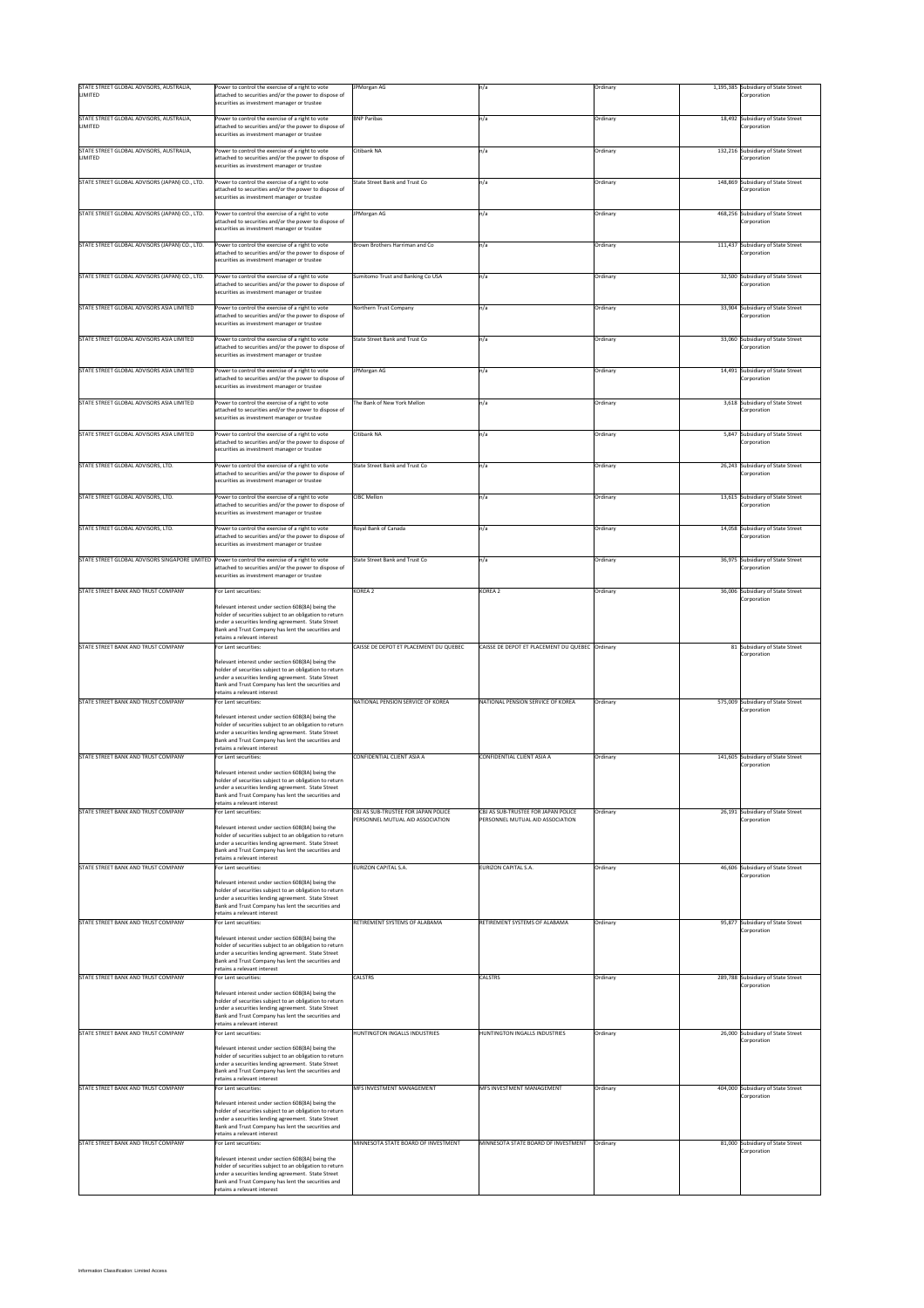| STATE STREET BANK AND TRUST COMPANY | For Lent securities:                                                              | SEA1                               | SEA1                               | Ordinary | 13,311 Subsidiary of State Street  |
|-------------------------------------|-----------------------------------------------------------------------------------|------------------------------------|------------------------------------|----------|------------------------------------|
|                                     |                                                                                   |                                    |                                    |          | Corporation                        |
|                                     | Relevant interest under section 608(8A) being the                                 |                                    |                                    |          |                                    |
|                                     | holder of securities subject to an obligation to return                           |                                    |                                    |          |                                    |
|                                     | under a securities lending agreement. State Street                                |                                    |                                    |          |                                    |
|                                     | Bank and Trust Company has lent the securities and                                |                                    |                                    |          |                                    |
|                                     | retains a relevant interest                                                       |                                    |                                    |          |                                    |
| STATE STREET BANK AND TRUST COMPANY | For Lent securities:                                                              | TEACHER RETIREMENT SYSTEM OF TEXAS | TEACHER RETIREMENT SYSTEM OF TEXAS | Ordinary | 643,000 Subsidiary of State Street |
|                                     | Relevant interest under section 608(8A) being the                                 |                                    |                                    |          | Corporation                        |
|                                     | holder of securities subject to an obligation to return                           |                                    |                                    |          |                                    |
|                                     | under a securities lending agreement. State Street                                |                                    |                                    |          |                                    |
|                                     | Bank and Trust Company has lent the securities and                                |                                    |                                    |          |                                    |
|                                     | retains a relevant interest                                                       |                                    |                                    |          |                                    |
| STATE STREET BANK AND TRUST COMPANY | For Lent securities:                                                              | TRANSAMERICA                       | TRANSAMERICA                       | Ordinary | 442,000 Subsidiary of State Street |
|                                     |                                                                                   |                                    |                                    |          | Corporation                        |
|                                     | Relevant interest under section 608(8A) being the                                 |                                    |                                    |          |                                    |
|                                     | holder of securities subject to an obligation to return                           |                                    |                                    |          |                                    |
|                                     | under a securities lending agreement. State Street                                |                                    |                                    |          |                                    |
|                                     | Bank and Trust Company has lent the securities and                                |                                    |                                    |          |                                    |
|                                     | retains a relevant interest                                                       |                                    |                                    |          |                                    |
| STATE STREET BANK AND TRUST COMPANY | For Lent securities:                                                              | UBS (IRL) ETF PLC                  | UBS (IRL) ETF PLC                  | Ordinary | 217,236 Subsidiary of State Street |
|                                     |                                                                                   |                                    |                                    |          | Corporation                        |
|                                     | Relevant interest under section 608(8A) being the                                 |                                    |                                    |          |                                    |
|                                     | holder of securities subject to an obligation to return                           |                                    |                                    |          |                                    |
|                                     | under a securities lending agreement. State Street                                |                                    |                                    |          |                                    |
|                                     | Bank and Trust Company has lent the securities and                                |                                    |                                    |          |                                    |
|                                     | retains a relevant interest                                                       |                                    |                                    |          |                                    |
| STATE STREET BANK AND TRUST COMPANY | For Lent securities:                                                              | VALIC                              | VALIC                              | Ordinary | 31,000 Subsidiary of State Street  |
|                                     |                                                                                   |                                    |                                    |          | Corporation                        |
|                                     | Relevant interest under section 608(8A) being the                                 |                                    |                                    |          |                                    |
|                                     | holder of securities subject to an obligation to return                           |                                    |                                    |          |                                    |
|                                     | under a securities lending agreement. State Street                                |                                    |                                    |          |                                    |
|                                     | Bank and Trust Company has lent the securities and                                |                                    |                                    |          |                                    |
|                                     | retains a relevant interest                                                       |                                    |                                    |          |                                    |
| STATE STREET BANK AND TRUST COMPANY | For Lent securities:                                                              | <b>WISDOMTREE TRUST</b>            | <b>WISDOMTREE TRUST</b>            | Ordinary | 10,000 Subsidiary of State Street  |
|                                     |                                                                                   |                                    |                                    |          | Corporation                        |
|                                     |                                                                                   |                                    |                                    |          |                                    |
|                                     | Relevant interest under section 608(8A) being the                                 |                                    |                                    |          |                                    |
|                                     | holder of securities subject to an obligation to return                           |                                    |                                    |          |                                    |
|                                     | under a securities lending agreement. State Street                                |                                    |                                    |          |                                    |
|                                     | Bank and Trust Company has lent the securities and<br>retains a relevant interest |                                    |                                    |          |                                    |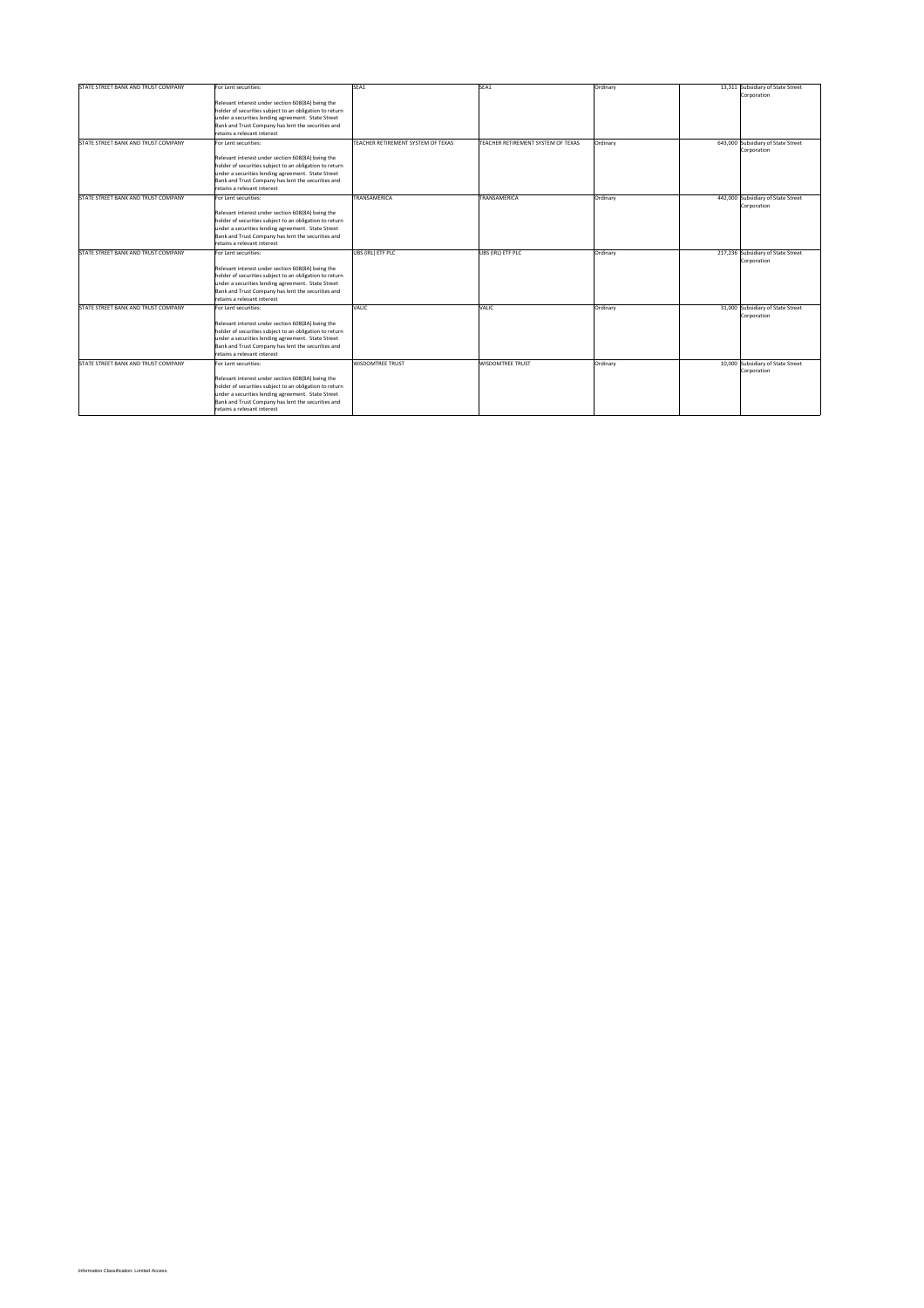#### **This is Annexure B referred to in Form 603 Notice of initial substantial holder**

|                                                                              | Elizabeth Schaefer<br>Date: 2022.05.17<br>21:09:43 -04'00' | 18 May 2022                              |                                                        |                         |                                         |                 |
|------------------------------------------------------------------------------|------------------------------------------------------------|------------------------------------------|--------------------------------------------------------|-------------------------|-----------------------------------------|-----------------|
| <b>Elizabeth Schaefer</b><br><b>Authorised Signatory</b><br>5. Consideration |                                                            |                                          |                                                        |                         |                                         |                 |
| STATE STREET GLOBAL ADVISORS, INC                                            | <b>Holder of relevant interest</b>                         | <b>Date of Acquisition</b>               | <b>Nature of transaction</b><br>2-Feb-22 Purchase      | Consideration<br>192.43 | Class and number of Securities affected |                 |
| STATE STREET GLOBAL ADVISORS, INC.                                           |                                                            |                                          | 2-Feb-22 Purchase                                      | 192.43                  | Ordinary<br>Ordinary                    | 49<br>114       |
| STATE STREET GLOBAL ADVISORS, INC.                                           |                                                            |                                          | 2-Feb-22 In Specie Contribution                        | n/a                     | Ordinary                                | 744             |
| STATE STREET GLOBAL ADVISORS, INC.                                           |                                                            |                                          | 4-Feb-22 In Specie Contribution                        | n/a                     | Ordinary                                | 74              |
| STATE STREET GLOBAL ADVISORS, INC.                                           |                                                            |                                          | 8-Feb-22 Purchase                                      | 203.70                  | Ordinary                                | 356             |
| STATE STREET GLOBAL ADVISORS, INC.<br>STATE STREET GLOBAL ADVISORS, INC.     |                                                            |                                          | 31-Jan-22 Purchase<br>31-Jan-22 In Specie Contribution | 183.62<br>n/a           | Ordinary<br>Ordinary                    | 1,479<br>11,521 |
| STATE STREET GLOBAL ADVISORS, INC.                                           |                                                            |                                          | 1-Feb-22 Purchase                                      | 186.00                  | Ordinary                                | 1,155           |
| STATE STREET GLOBAL ADVISORS, INC.                                           |                                                            |                                          | 9-Feb-22 Purchase                                      | 197.65                  | Ordinary                                | 408             |
| STATE STREET GLOBAL ADVISORS, INC.                                           |                                                            |                                          | 15-Feb-22 In Specie Contribution                       | n/a                     | Ordinary                                | 744             |
| STATE STREET GLOBAL ADVISORS, INC.<br>STATE STREET GLOBAL ADVISORS, INC.     |                                                            |                                          | 19-Jan-22 Purchase<br>19-Jan-22 Purchase               | 199.19<br>203.93        | Ordinary<br>Ordinary                    | 1,090<br>162    |
| STATE STREET GLOBAL ADVISORS, INC.                                           |                                                            |                                          | 19-Jan-22 In Specie Contribution                       | n/a                     | Ordinary                                | 2,108           |
| STATE STREET GLOBAL ADVISORS, INC.                                           |                                                            |                                          | 20-Jan-22 Purchase                                     | 198.09                  | Ordinary                                | 1,605           |
| STATE STREET GLOBAL ADVISORS, INC.                                           |                                                            |                                          | 20-Jan-22 Purchase                                     | 198.09                  | Ordinary                                | 2,262           |
| STATE STREET GLOBAL ADVISORS, INC.<br>STATE STREET GLOBAL ADVISORS, INC.     |                                                            |                                          | 20-Jan-22 Purchase<br>20-Jan-22 Purchase               | 198.09<br>197.55        | Ordinary<br>Ordinary                    | 1,439<br>131    |
| STATE STREET GLOBAL ADVISORS, INC.                                           |                                                            |                                          | 20-Jan-22 Purchase                                     | 198.09                  | Ordinary                                | 3,805           |
| STATE STREET GLOBAL ADVISORS, INC.                                           |                                                            |                                          | 20-Jan-22 In Specie Contribution                       | n/a                     | Ordinary                                | 992             |
| STATE STREET GLOBAL ADVISORS, INC.                                           |                                                            |                                          | 27-Jan-22 Purchase                                     | 185.00                  | Ordinary                                | 1,596           |
| STATE STREET GLOBAL ADVISORS, INC.<br>STATE STREET GLOBAL ADVISORS, INC.     |                                                            |                                          | 14-Feb-22 Purchase                                     | 194.22                  | Ordinary                                | 2,142<br>184    |
| STATE STREET GLOBAL ADVISORS, INC.                                           |                                                            |                                          | 14-Feb-22 In Specie Contribution<br>24-Feb-22 Purchase | n/a<br>177.40           | Ordinary<br>Ordinary                    | 100             |
| STATE STREET GLOBAL ADVISORS, INC.                                           |                                                            |                                          | 24-Feb-22 In Specie Contribution                       | n/a                     | Ordinary                                | 992             |
| STATE STREET GLOBAL ADVISORS, INC.                                           |                                                            |                                          | 28-Feb-22 Purchase                                     | 180.78                  | Ordinary                                | 639             |
| STATE STREET GLOBAL ADVISORS, INC.                                           |                                                            |                                          | 9-Mar-22 Purchase                                      | 175.05                  | Ordinary                                | 328             |
| STATE STREET GLOBAL ADVISORS, INC.                                           |                                                            | 10-Mar-22 Purchase                       |                                                        | 185.59<br>182.23        | Ordinary<br>Ordinary                    | 496<br>217      |
| STATE STREET GLOBAL ADVISORS, INC.<br>STATE STREET GLOBAL ADVISORS, INC.     |                                                            | 10-Mar-22 Purchase<br>11-Mar-22 Purchase |                                                        | 182.32                  | Ordinary                                | 752             |
| STATE STREET GLOBAL ADVISORS, INC.                                           |                                                            | 15-Mar-22 Purchase                       |                                                        | 187.49                  | Ordinary                                | 2,481           |
| STATE STREET GLOBAL ADVISORS, INC.                                           |                                                            | 18-Mar-22 Purchase                       |                                                        | 194.80                  | Ordinary                                | 821             |
| STATE STREET GLOBAL ADVISORS, INC.                                           |                                                            | 18-Mar-22 Purchase                       |                                                        | 194.71                  | Ordinary                                | 1,381           |
| STATE STREET GLOBAL ADVISORS, INC.<br>STATE STREET GLOBAL ADVISORS, INC.     |                                                            | 28-Mar-22 Purchase<br>28-Mar-22 Purchase |                                                        | 200.09<br>200.09        | Ordinary<br>Ordinary                    | 191<br>1,580    |
| STATE STREET GLOBAL ADVISORS, INC.                                           |                                                            |                                          | 28-Mar-22 In Specie Contribution                       | n/a                     | Ordinary                                | 1,116           |
| STATE STREET GLOBAL ADVISORS, INC.                                           |                                                            | 29-Mar-22 Purchase                       |                                                        | 201.33                  | Ordinary                                | 178             |
| STATE STREET GLOBAL ADVISORS, INC.                                           |                                                            | 31-Mar-22 Purchase                       |                                                        | 203.27                  | Ordinary                                | 3,259           |
| STATE STREET GLOBAL ADVISORS, INC.                                           |                                                            | 31-Mar-22 Purchase                       |                                                        | 203.27                  | Ordinary                                | 5,082           |
| STATE STREET GLOBAL ADVISORS, INC.<br>STATE STREET GLOBAL ADVISORS, INC.     |                                                            | 31-Mar-22 Purchase<br>31-Mar-22 Purchase |                                                        | 207.84<br>203.27        | Ordinary<br>Ordinary                    | 1,225<br>1,635  |
| STATE STREET GLOBAL ADVISORS, INC.                                           |                                                            | 31-Mar-22 Purchase                       |                                                        | 206.42                  | Ordinary                                | 96              |
| STATE STREET GLOBAL ADVISORS, INC.                                           |                                                            |                                          | 31-Mar-22 In Specie Contribution                       | n/a                     | Ordinary                                | 18,206          |
| STATE STREET GLOBAL ADVISORS, INC.                                           |                                                            |                                          | 18-Jan-22 Purchase                                     | 206.86                  | Ordinary                                | 619             |
| STATE STREET GLOBAL ADVISORS, INC.<br>STATE STREET GLOBAL ADVISORS, INC.     |                                                            |                                          | 18-Jan-22 In Specie Contribution<br>21-Jan-22 Purchase | n/a<br>190.64           | Ordinary<br>Ordinary                    | 7,762<br>4,818  |
| STATE STREET GLOBAL ADVISORS, INC.                                           |                                                            |                                          | 21-Jan-22 Purchase                                     | 192.68                  | Ordinary                                | 1,367           |
| STATE STREET GLOBAL ADVISORS, INC.                                           |                                                            |                                          | 21-Jan-22 In Specie Contribution                       | n/a                     | Ordinary                                | 37,409          |
| STATE STREET GLOBAL ADVISORS, INC.                                           |                                                            |                                          | 24-Jan-22 Purchase                                     | 189.98                  | Ordinary                                | 80              |
| STATE STREET GLOBAL ADVISORS, INC.                                           |                                                            |                                          | 25-Jan-22 Purchase                                     | 187.00                  | Ordinary                                | 488<br>7,722    |
| STATE STREET GLOBAL ADVISORS, INC.<br>STATE STREET GLOBAL ADVISORS, INC.     |                                                            |                                          | 25-Jan-22 Purchase<br>25-Jan-22 Purchase               | 185.62<br>185.62        | Ordinary<br>Ordinary                    | 4,278           |
| STATE STREET GLOBAL ADVISORS, INC.                                           |                                                            |                                          | 26-Jan-22 In Specie Contribution                       | n/a                     | Ordinary                                | 80              |
| STATE STREET GLOBAL ADVISORS, INC.                                           |                                                            |                                          | 3-Feb-22 Purchase                                      | 191.32                  | Ordinary                                | 2,062           |
| STATE STREET GLOBAL ADVISORS, INC.                                           |                                                            |                                          | 3-Feb-22 Purchase                                      | 191.29                  | Ordinary                                | 1,342           |
| STATE STREET GLOBAL ADVISORS, INC.<br>STATE STREET GLOBAL ADVISORS, INC.     |                                                            |                                          | 3-Feb-22 Purchase<br>3-Feb-22 Purchase                 | 189.46<br>191.32        | Ordinary<br>Ordinary                    | 2,429<br>804    |
| STATE STREET GLOBAL ADVISORS, INC.                                           |                                                            |                                          | 3-Feb-22 In Specie Contribution                        | n/a                     | Ordinary                                | 64              |
| STATE STREET GLOBAL ADVISORS, INC.                                           |                                                            |                                          | 7-Feb-22 In Specie Contribution                        | n/a                     | Ordinary                                | 1,240           |
| STATE STREET GLOBAL ADVISORS, INC.                                           |                                                            |                                          | 10-Feb-22 Purchase                                     | 193.39                  | Ordinary                                | 81              |
| STATE STREET GLOBAL ADVISORS, INC.<br>STATE STREET GLOBAL ADVISORS, INC.     |                                                            |                                          | 11-Feb-22 In Specie Contribution<br>16-Feb-22 Purchase | n/a<br>196.99           | Ordinary<br>Ordinary                    | 556<br>148      |
| STATE STREET GLOBAL ADVISORS, INC.                                           |                                                            |                                          | 17-Feb-22 In Specie Contribution                       | n/a                     | Ordinary                                | 1,241           |
| STATE STREET GLOBAL ADVISORS, INC.                                           |                                                            |                                          | 23-Feb-22 Purchase                                     | 186.50                  | Ordinary                                | 668             |
| STATE STREET GLOBAL ADVISORS, INC.                                           |                                                            |                                          | 23-Feb-22 In Specie Contribution                       | n/a                     | Ordinary                                | 15              |
| STATE STREET GLOBAL ADVISORS, INC.                                           |                                                            |                                          | 25-Feb-22 In Specie Contribution                       | n/a                     | Ordinary                                | 1,864           |
| STATE STREET GLOBAL ADVISORS, INC.<br>STATE STREET GLOBAL ADVISORS, INC.     |                                                            |                                          | 2-Mar-22 Purchase<br>2-Mar-22 Purchase                 | 180.00<br>179.59        | Ordinary<br>Ordinary                    | 3,098<br>95     |
| STATE STREET GLOBAL ADVISORS, INC.                                           |                                                            |                                          | 3-Mar-22 Purchase                                      | 181.82                  | Ordinary                                | 858             |
| STATE STREET GLOBAL ADVISORS, INC.                                           |                                                            |                                          | 3-Mar-22 Purchase                                      | 181.03                  | Ordinary                                | 25              |
| STATE STREET GLOBAL ADVISORS, INC.                                           |                                                            |                                          | 4-Mar-22 Purchase                                      | 180.25                  | Ordinary                                | 1,500           |
| STATE STREET GLOBAL ADVISORS, INC.                                           |                                                            |                                          | 4-Mar-22 Purchase                                      | 180.00                  | Ordinary                                | 155             |
| STATE STREET GLOBAL ADVISORS, INC.<br>STATE STREET GLOBAL ADVISORS, INC.     |                                                            | 17-Mar-22 Purchase<br>17-Mar-22 Purchase |                                                        | 191.96<br>191.60        | Ordinary<br>Ordinary                    | 767<br>70       |
| STATE STREET GLOBAL ADVISORS, INC.                                           |                                                            | 22-Mar-22 Purchase                       |                                                        | 196.98                  | Ordinary                                | 449             |
| STATE STREET GLOBAL ADVISORS, INC.                                           |                                                            | 22-Mar-22 Purchase                       |                                                        | 197.58                  | Ordinary                                | 1,433           |
| STATE STREET GLOBAL ADVISORS, INC.                                           |                                                            | 24-Mar-22 Purchase                       |                                                        | 197.42                  | Ordinary                                | 83              |
| STATE STREET GLOBAL ADVISORS, INC.<br>STATE STREET GLOBAL ADVISORS, INC.     |                                                            | 24-Mar-22 Purchase<br>24-Mar-22 Purchase |                                                        | 196.61<br>196.59        | Ordinary<br>Ordinary                    | 1,093<br>848    |
| STATE STREET GLOBAL ADVISORS, INC.                                           |                                                            | 25-Mar-22 Purchase                       |                                                        | 197.87                  | Ordinary                                | 108             |
| STATE STREET GLOBAL ADVISORS, INC.                                           |                                                            |                                          | 25-Mar-22 In Specie Contribution                       | n/a                     | Ordinary                                | 1,860           |
| STATE STREET GLOBAL ADVISORS, INC.                                           |                                                            | 30-Mar-22 Purchase                       |                                                        | 205.00                  | Ordinary                                | 283             |
| STATE STREET GLOBAL ADVISORS, INC.                                           |                                                            | 30-Mar-22 Purchase                       |                                                        | 207.09                  | Ordinary                                | 7,867           |
| STATE STREET GLOBAL ADVISORS, INC.                                           |                                                            |                                          | 30-Mar-22 In Specie Contribution                       | n/a                     | Ordinary                                | 744             |
| STATE STREET GLOBAL ADVISORS, INC.<br>STATE STREET GLOBAL ADVISORS, INC.     |                                                            |                                          | 1-Apr-22 Purchase<br>1-Apr-22 Purchase                 | 202.82<br>206.00        | Ordinary<br>Ordinary                    | 235<br>1,109    |
|                                                                              |                                                            |                                          |                                                        |                         | Ordinary                                | 992             |
| STATE STREET GLOBAL ADVISORS, INC.                                           |                                                            |                                          | 1-Apr-22 In Specie Contribution                        | n/a                     |                                         |                 |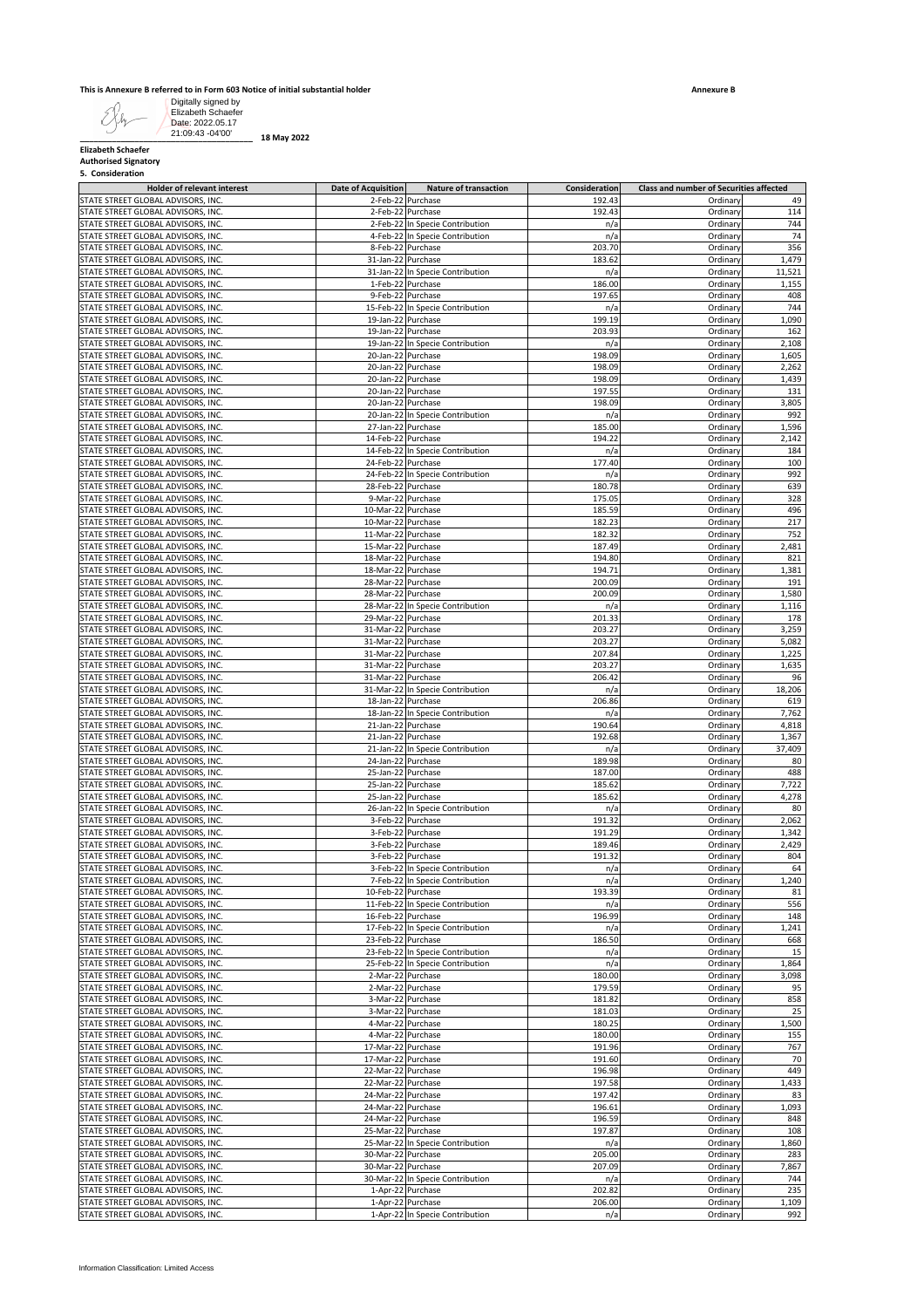| STATE STREET GLOBAL ADVISORS, INC.               |                                                  |                    | 4-Apr-22 Purchase                | 207.15 | Ordinary | 57     |
|--------------------------------------------------|--------------------------------------------------|--------------------|----------------------------------|--------|----------|--------|
| STATE STREET GLOBAL ADVISORS, INC.               |                                                  |                    | 5-Apr-22 In Specie Contribution  | n/a    | Ordinary | 68     |
| STATE STREET GLOBAL ADVISORS, INC.               |                                                  |                    | 6-Apr-22 Purchase                | 205.14 | Ordinary | 315    |
|                                                  |                                                  |                    |                                  |        |          |        |
| STATE STREET GLOBAL ADVISORS, INC.               |                                                  |                    | 6-Apr-22 Purchase                | 205.09 | Ordinary | 74     |
| TATE STREET GLOBAL ADVISORS, INC.                |                                                  |                    | 6-Apr-22 In Specie Contribution  | n/a    | Ordinary | 119    |
| STATE STREET GLOBAL ADVISORS, INC.               |                                                  | 14-Apr-22 Purchase |                                  | 203.54 | Ordinary | 153    |
| STATE STREET GLOBAL ADVISORS, INC.               |                                                  | 14-Apr-22 Purchase |                                  | 203.68 | Ordinary | 230    |
| STATE STREET GLOBAL ADVISORS, INC.               |                                                  | 14-Apr-22 Purchase |                                  | 203.68 | Ordinary | 810    |
| STATE STREET GLOBAL ADVISORS, INC.               |                                                  | 20-Apr-22 Purchase |                                  | 206.67 | Ordinary | 252    |
|                                                  |                                                  |                    |                                  |        |          |        |
| STATE STREET GLOBAL ADVISORS, INC.               |                                                  | 19-Apr-22 Purchase |                                  | 204.05 | Ordinary | 1,275  |
| STATE STREET GLOBAL ADVISORS, INC.               |                                                  | 19-Apr-22 Purchase |                                  | 205.55 | Ordinary | 2,520  |
| STATE STREET GLOBAL ADVISORS, INC.               |                                                  | 21-Apr-22 Purchase |                                  | 210.95 | Ordinary | 34     |
| STATE STREET GLOBAL ADVISORS, INC.               |                                                  |                    | 21-Apr-22 In Specie Contribution | n/a    | Ordinary | 455    |
| STATE STREET GLOBAL ADVISORS, INC.               |                                                  | 12-Apr-22 Purchase |                                  | 201.90 | Ordinary | 102    |
|                                                  |                                                  | 22-Apr-22 Purchase |                                  | 209.42 | Ordinan  | 82     |
| STATE STREET GLOBAL ADVISORS, INC.               |                                                  |                    |                                  |        |          |        |
| STATE STREET GLOBAL ADVISORS, INC.               |                                                  | 22-Apr-22          | Purchase                         | 207.60 | Ordinary | 530    |
| STATE STREET GLOBAL ADVISORS, INC.               |                                                  | 22-Apr-22          | In Specie Contribution           | n/a    | Ordinary | 1,117  |
| STATE STREET GLOBAL ADVISORS, INC.               |                                                  | 27-Apr-22 Purchase |                                  | 202.10 | Ordinary | 1,566  |
| STATE STREET GLOBAL ADVISORS, INC.               |                                                  | 26-Apr-22          | Purchase                         | 203.26 | Ordinary | 233    |
| STATE STREET GLOBAL ADVISORS, INC.               |                                                  | 13-Apr-22 Purchase |                                  | 202.94 | Ordinary | 1,703  |
| STATE STREET GLOBAL ADVISORS, INC.               |                                                  | 29-Apr-22 Purchase |                                  | 206.98 | Ordinary | 670    |
|                                                  |                                                  |                    |                                  |        |          |        |
| STATE STREET GLOBAL ADVISORS, INC.               |                                                  | 29-Apr-22 Purchase |                                  | 204.90 | Ordinary | 264    |
| STATE STREET GLOBAL ADVISORS, INC.               |                                                  | 2-May-22 Purchase  |                                  | 203.18 | Ordinary | 1,227  |
| STATE STREET GLOBAL ADVISORS, INC.               |                                                  | 3-May-22 Purchase  |                                  | 203.75 | Ordinary | 563    |
| STATE STREET GLOBAL ADVISORS, INC.               |                                                  | 4-May-22 Purchase  |                                  | 204.81 | Ordinary | 442    |
| STATE STREET GLOBAL ADVISORS, INC.               |                                                  | 4-May-22 Purchase  |                                  | 205.02 | Ordinary | 673    |
|                                                  |                                                  |                    |                                  |        |          | 220    |
| STATE STREET GLOBAL ADVISORS, INC.               |                                                  | 4-May-22 Purchase  |                                  | 204.73 | Ordinary |        |
| STATE STREET GLOBAL ADVISORS, INC.               |                                                  | 9-May-22 Purchase  |                                  | 182.94 | Ordinary | 863    |
| STATE STREET GLOBAL ADVISORS, INC.               |                                                  | 6-May-22 Purchase  |                                  | 186.90 | Ordinary | 738    |
| TATE STREET GLOBAL ADVISORS, INC.                |                                                  | 6-May-22 Purchase  |                                  | 192.00 | Ordinary | 330    |
| STATE STREET GLOBAL ADVISORS, INC                |                                                  | 6-May-22 Purchase  |                                  | 186.56 | Ordinary | 310    |
| STATE STREET GLOBAL ADVISORS, INC.               |                                                  |                    | 6-May-22 In Specie Contribution  | n/a    | Ordinary | 875    |
| STATE STREET GLOBAL ADVISORS, INC.               |                                                  | 11-May-22 Purchase |                                  | 182.12 | Ordinary | 3,288  |
|                                                  |                                                  |                    |                                  |        |          |        |
| STATE STREET GLOBAL ADVISORS, INC.               |                                                  | 11-May-22 Purchase |                                  | 182.12 | Ordinary | 1,188  |
| STATE STREET GLOBAL ADVISORS, INC.               |                                                  | 11-May-22 Purchase |                                  | 181.65 | Ordinary | 212    |
| STATE STREET GLOBAL ADVISORS, INC.               |                                                  | 21-Feb-22 Purchase |                                  | 189.50 | Ordinary | 121    |
| STATE STREET GLOBAL ADVISORS, INC.               |                                                  | 10-May-22 Purchase |                                  | 178.51 | Ordinary | 263    |
| STATE STREET GLOBAL ADVISORS, INC.               |                                                  | 13-May-22 Purchase |                                  | 182.82 | Ordinary | 712    |
|                                                  |                                                  |                    |                                  |        |          |        |
| STATE STREET GLOBAL ADVISORS, AUSTRALIA, LIMITED |                                                  |                    | 2-Feb-22 In Specie Contribution  | n/a    | Ordinary | 1,815  |
| STATE STREET GLOBAL ADVISORS, AUSTRALIA, LIMITED |                                                  | 4-Feb-22           | Purchase                         | 191.75 | Ordinary | 328    |
| STATE STREET GLOBAL ADVISORS, AUSTRALIA, LIMITED |                                                  | $4$ -Feb-22        | Purchase                         | 191.72 | Ordinary | 70     |
| STATE STREET GLOBAL ADVISORS, AUSTRALIA, LIMITED |                                                  | 28-Jan-22          | Purchase                         | 186.90 | Ordinary | 1,430  |
| STATE STREET GLOBAL ADVISORS, AUSTRALIA, LIMITED |                                                  | 28-Jan-22          | Purchase                         | 186.90 | Ordinary | 19,137 |
| STATE STREET GLOBAL ADVISORS, AUSTRALIA, LIMITED |                                                  | 28-Jan-22          | Purchase                         | 186.90 | Ordinary | 57,157 |
|                                                  |                                                  |                    |                                  |        |          |        |
| STATE STREET GLOBAL ADVISORS, AUSTRALIA, LIMITED |                                                  | 28-Jan-22          | Purchase                         | 186.90 | Ordinary | 4,239  |
| STATE STREET GLOBAL ADVISORS, AUSTRALIA, LIMITED |                                                  | 28-Jan-22          | Purchase                         | 186.90 | Ordinary | 1,215  |
| STATE STREET GLOBAL ADVISORS, AUSTRALIA, LIMITED |                                                  | 31-Jan-22 Purchase |                                  | 183.70 | Ordinary | 67,432 |
| STATE STREET GLOBAL ADVISORS, AUSTRALIA, LIMITED |                                                  | 1-Feb-22           | In Specie Contribution           | n/a    | Ordinary | 4,932  |
| STATE STREET GLOBAL ADVISORS, AUSTRALIA, LIMITED |                                                  | 9-Feb-22           | Purchase                         | 197.65 | Ordinary | 435    |
| STATE STREET GLOBAL ADVISORS, AUSTRALIA, LIMITED |                                                  | 9-Feb-22           | Purchase                         | 197.47 | Ordinary | 248    |
| STATE STREET GLOBAL ADVISORS, AUSTRALIA, LIMITED |                                                  | 9-Feb-22           | Purchase                         | 197.47 | Ordinary | 2,010  |
|                                                  |                                                  |                    |                                  |        |          |        |
| STATE STREET GLOBAL ADVISORS, AUSTRALIA, LIMITED |                                                  |                    | 9-Feb-22 Purchase                | 197.47 | Ordinary | 86     |
| STATE STREET GLOBAL ADVISORS, AUSTRALIA, LIMITED |                                                  |                    | 15-Feb-22 In Specie Contribution | n/a    | Ordinary | 1,208  |
| STATE STREET GLOBAL ADVISORS, AUSTRALIA, LIMITED |                                                  | 19-Jan-22 Purchase |                                  | 199.19 | Ordinary | 7,196  |
| STATE STREET GLOBAL ADVISORS, AUSTRALIA, LIMITED |                                                  | 28-Feb-22          | Purchase                         | 180.53 | Ordinary | 3,170  |
| STATE STREET GLOBAL ADVISORS, AUSTRALIA, LIMITED |                                                  | 28-Feb-22          | Purchase                         | 180.78 | Ordinary | 104    |
| STATE STREET GLOBAL ADVISORS, AUSTRALIA, LIMITED |                                                  |                    | 1-Mar-22 In Specie Contribution  | n/a    | Ordinary | 1,836  |
|                                                  |                                                  | 10-Mar-22 Purchase |                                  |        |          |        |
| STATE STREET GLOBAL ADVISORS, AUSTRALIA, LIMITED |                                                  |                    |                                  | 185.76 | Ordinary | 2,132  |
| STATE STREET GLOBAL ADVISORS, AUSTRALIA, LIMITED |                                                  | 10-Mar-22 Purchase |                                  | 185.74 | Ordinary | 8,078  |
| STATE STREET GLOBAL ADVISORS, AUSTRALIA, LIMITED |                                                  | 10-Mar-22 Purchase |                                  | 185.59 | Ordinary | 58,202 |
| STATE STREET GLOBAL ADVISORS, AUSTRALIA, LIMITED |                                                  | 11-Mar-22 Purchase |                                  | 182.32 | Ordinary | 47,665 |
| STATE STREET GLOBAL ADVISORS, AUSTRALIA, LIMITED |                                                  | 11-Mar-22 Purchase |                                  | 182.32 | Ordinary | 1,480  |
| STATE STREET GLOBAL ADVISORS, AUSTRALIA, LIMITED |                                                  | 11-Mar-22 Purchase |                                  | 182.32 | Ordinary | 205    |
| STATE STREET GLOBAL ADVISORS, AUSTRALIA, LIMITED |                                                  | 14-Mar-22 Purchase |                                  | 187.00 | Ordinary | 21,163 |
| STATE STREET GLOBAL ADVISORS, AUSTRALIA, LIMITED |                                                  |                    |                                  |        | Ordinary | 14,676 |
|                                                  |                                                  |                    | 14-Mar-22 In Specie Contribution | n/a    |          |        |
| STATE STREET GLOBAL ADVISORS, AUSTRALIA, LIMITED |                                                  |                    | 14-Mar-22 In Specie Contribution | n/a    | Ordinary | 9,932  |
| STATE STREET GLOBAL ADVISORS, AUSTRALIA, LIMITED |                                                  |                    | 15-Mar-22 In Specie Contribution | n/a    | Ordinary | 4,496  |
| STATE STREET GLOBAL ADVISORS, AUSTRALIA, LIMITED |                                                  | 18-Mar-22 Purchase |                                  | 194.80 | Ordinary | 98,393 |
| STATE STREET GLOBAL ADVISORS, AUSTRALIA, LIMITED |                                                  |                    | 18-Mar-22 In Specie Contribution | n/a    | Ordinary | 349    |
| STATE STREET GLOBAL ADVISORS, AUSTRALIA, LIMITED |                                                  |                    | 18-Mar-22 In Specie Contribution | n/a    | Ordinary | 10,145 |
| STATE STREET GLOBAL ADVISORS, AUSTRALIA, LIMITED |                                                  |                    | 18-Mar-22 In Specie Contribution | n/a    | Ordinary | 2,576  |
| STATE STREET GLOBAL ADVISORS, AUSTRALIA, LIMITED |                                                  |                    | 18-Mar-22 In Specie Contribution | n/a    | Ordinary | 2,919  |
|                                                  |                                                  |                    |                                  |        |          |        |
| STATE STREET GLOBAL ADVISORS, AUSTRALIA, LIMITED |                                                  |                    | 18-Mar-22 In Specie Contribution | n/a    | Ordinary | 3,156  |
| STATE STREET GLOBAL ADVISORS, AUSTRALIA, LIMITED |                                                  |                    | 18-Mar-22 In Specie Contribution | n/a    | Ordinary | 3,201  |
| STATE STREET GLOBAL ADVISORS, AUSTRALIA, LIMITED |                                                  |                    | 18-Mar-22 In Specie Contribution | n/a    | Ordinary | 4,785  |
| STATE STREET GLOBAL ADVISORS, AUSTRALIA, LIMITED |                                                  |                    | 18-Mar-22 In Specie Contribution | n/a    | Ordinary | 10,837 |
| STATE STREET GLOBAL ADVISORS, AUSTRALIA, LIMITED |                                                  |                    | 18-Mar-22 In Specie Contribution | n/a    | Ordinary | 67,432 |
| STATE STREET GLOBAL ADVISORS, AUSTRALIA, LIMITED |                                                  | 29-Mar-22 Purchase |                                  | 202.83 | Ordinary | 236    |
| STATE STREET GLOBAL ADVISORS, AUSTRALIA, LIMITED |                                                  | 31-Mar-22 Purchase |                                  | 203.27 | Ordinary | 2,055  |
|                                                  |                                                  |                    |                                  |        |          |        |
| STATE STREET GLOBAL ADVISORS, AUSTRALIA, LIMITED |                                                  | 31-Mar-22 Purchase |                                  | 203.27 | Ordinary | 29,521 |
| STATE STREET GLOBAL ADVISORS, AUSTRALIA, LIMITED |                                                  | 31-Mar-22 Purchase |                                  | 204.45 | Ordinary | 449    |
| STATE STREET GLOBAL ADVISORS, AUSTRALIA, LIMITED |                                                  |                    | 31-Mar-22 In Specie Contribution | n/a    | Ordinary | 624    |
| STATE STREET GLOBAL ADVISORS, AUSTRALIA, LIMITED |                                                  |                    | 21-Jan-22 In Specie Contribution | n/a    | Ordinary | 2,284  |
| STATE STREET GLOBAL ADVISORS, AUSTRALIA, LIMITED |                                                  |                    | 3-Feb-22 Purchase                | 189.46 | Ordinary | 8,429  |
| STATE STREET GLOBAL ADVISORS, AUSTRALIA, LIMITED |                                                  |                    | 7-Feb-22 Purchase                | 193.55 | Ordinary | 4,215  |
| STATE STREET GLOBAL ADVISORS, AUSTRALIA, LIMITED |                                                  |                    | 7-Feb-22 In Specie Contribution  | n/a    | Ordinary | 4,228  |
|                                                  |                                                  |                    |                                  |        |          |        |
| STATE STREET GLOBAL ADVISORS, AUSTRALIA, LIMITED |                                                  | 10-Feb-22 Purchase |                                  | 193.39 | Ordinary | 3,217  |
| STATE STREET GLOBAL ADVISORS, AUSTRALIA, LIMITED |                                                  |                    | 11-Feb-22 In Specie Contribution | n/a    | Ordinary | 678    |
| STATE STREET GLOBAL ADVISORS, AUSTRALIA, LIMITED |                                                  | 16-Feb-22 Purchase |                                  | 196.91 | Ordinary | 523    |
| STATE STREET GLOBAL ADVISORS, AUSTRALIA, LIMITED |                                                  | 25-Feb-22 Purchase |                                  | 180.02 | Ordinary | 10,757 |
| STATE STREET GLOBAL ADVISORS, AUSTRALIA, LIMITED |                                                  |                    | 3-Mar-22 In Specie Contribution  | n/a    | Ordinary | 344    |
| STATE STREET GLOBAL ADVISORS, AUSTRALIA, LIMITED |                                                  |                    | 4-Mar-22 In Specie Contribution  | n/a    | Ordinary | 63,024 |
| STATE STREET GLOBAL ADVISORS, AUSTRALIA, LIMITED |                                                  |                    |                                  | 198.03 |          |        |
|                                                  |                                                  | 22-Mar-22 Purchase |                                  |        | Ordinary | 184    |
| STATE STREET GLOBAL ADVISORS, AUSTRALIA, LIMITED |                                                  |                    | 25-Mar-22 In Specie Contribution | n/a    | Ordinary | 624    |
|                                                  | STATE STREET GLOBAL ADVISORS, AUSTRALIA, LIMITED | 30-Mar-22 Purchase |                                  | 207.09 | Ordinary | 3,272  |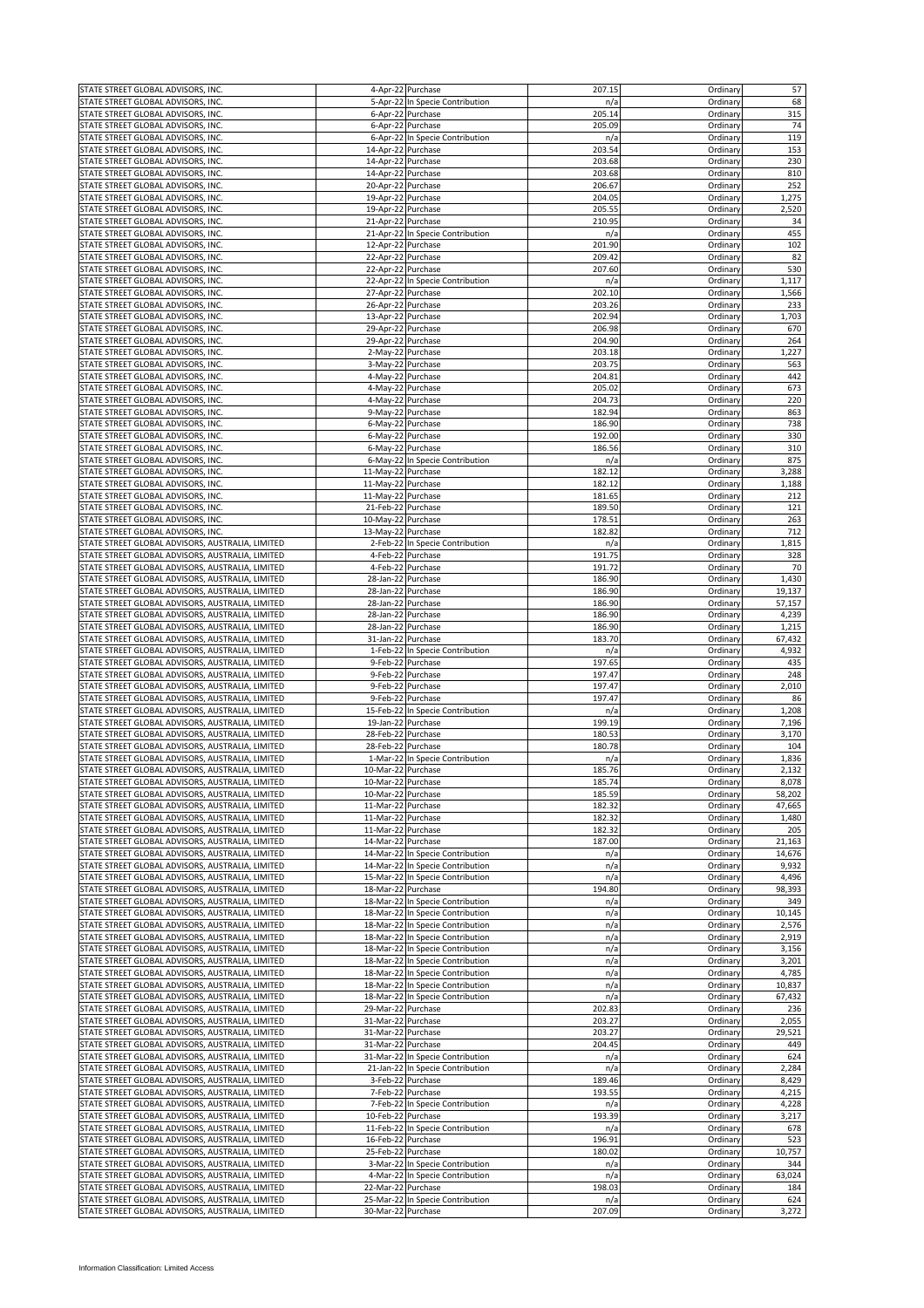| STATE STREET GLOBAL ADVISORS, AUSTRALIA, LIMITED                                                     |                                          | 4-Apr-22 Purchase                                                                                                         | 206.09           | Ordinary             | 178             |
|------------------------------------------------------------------------------------------------------|------------------------------------------|---------------------------------------------------------------------------------------------------------------------------|------------------|----------------------|-----------------|
| STATE STREET GLOBAL ADVISORS, AUSTRALIA, LIMITED                                                     | 5-Apr-22                                 | Purchase                                                                                                                  | 207.06           | Ordinary             | 25,282          |
| STATE STREET GLOBAL ADVISORS, AUSTRALIA, LIMITED                                                     |                                          | 8-Apr-22 In Specie Contribution                                                                                           | n/a              | Ordinary             | 29,860          |
| STATE STREET GLOBAL ADVISORS, AUSTRALIA, LIMITED                                                     | 29-Apr-22 Purchase                       |                                                                                                                           | 206.98           | Ordinary             | 1,407           |
| STATE STREET GLOBAL ADVISORS, AUSTRALIA, LIMITED                                                     | 29-Apr-22 Purchase                       |                                                                                                                           | 206.98           | Ordinary             | 10,485          |
| STATE STREET GLOBAL ADVISORS, AUSTRALIA, LIMITED                                                     |                                          | 3-May-22 In Specie Contribution                                                                                           | n/a              | Ordinary             | 347             |
| STATE STREET GLOBAL ADVISORS, AUSTRALIA, LIMITED                                                     |                                          | 9-May-22 In Specie Contribution                                                                                           | n/a              | Ordinary             | 136<br>26,111   |
| STATE STREET GLOBAL ADVISORS, AUSTRALIA, LIMITED<br>STATE STREET GLOBAL ADVISORS, AUSTRALIA, LIMITED | 16-Mar-22 Purchase                       | 16-May-22 In Specie Contribution                                                                                          | n/a<br>189.19    | Ordinary<br>Ordinary | 2,149           |
| STATE STREET GLOBAL ADVISORS, AUSTRALIA, LIMITED                                                     |                                          | 11-May-22 In Specie Contribution                                                                                          | n/a              | Ordinary             | 3,187           |
| STATE STREET GLOBAL ADVISORS, AUSTRALIA, LIMITED                                                     |                                          | 10-May-22 In Specie Contribution                                                                                          | n/a              | Ordinary             | 626             |
| STATE STREET GLOBAL ADVISORS LIMITED                                                                 | 28-Jan-22                                | Purchase                                                                                                                  | 186.90           | Ordinary             | 942             |
| STATE STREET GLOBAL ADVISORS LIMITED                                                                 | 31-Jan-22                                | Purchase                                                                                                                  | 183.62           | Ordinary             | 3,264           |
| STATE STREET GLOBAL ADVISORS LIMITED                                                                 |                                          | 1-Feb-22 Purchase                                                                                                         | 188.62           | Ordinary             | 692             |
| STATE STREET GLOBAL ADVISORS LIMITED                                                                 | 15-Feb-22                                | Purchase                                                                                                                  | 194.19           | Ordinary             | 1,108           |
| STATE STREET GLOBAL ADVISORS LIMITED                                                                 | 27-Jan-22 Purchase                       |                                                                                                                           | 185.00           | Ordinary             | 2,169           |
| STATE STREET GLOBAL ADVISORS LIMITED                                                                 | 8-Mar-22                                 | Purchase                                                                                                                  | 175.70           | Ordinary             | 95              |
| STATE STREET GLOBAL ADVISORS LIMITED                                                                 | 11-Mar-22 Purchase                       |                                                                                                                           | 182.32           | Ordinary             | 2,650           |
| STATE STREET GLOBAL ADVISORS LIMITED                                                                 | 14-Mar-22 Purchase                       |                                                                                                                           | 187.00           | Ordinary             | 2,739           |
| STATE STREET GLOBAL ADVISORS LIMITED<br>STATE STREET GLOBAL ADVISORS LIMITED                         | 15-Mar-22 Purchase<br>18-Mar-22 Purchase |                                                                                                                           | 186.19<br>194.80 | Ordinary<br>Ordinary | 3,546<br>4,308  |
| STATE STREET GLOBAL ADVISORS LIMITED                                                                 | 31-Mar-22 Purchase                       |                                                                                                                           | 203.27           | Ordinary             | 97              |
| STATE STREET GLOBAL ADVISORS LIMITED                                                                 | 10-Feb-22 Purchase                       |                                                                                                                           | 193.39           | Ordinary             | 1,359           |
| STATE STREET GLOBAL ADVISORS LIMITED                                                                 | 11-Feb-22 Purchase                       |                                                                                                                           | 191.91           | Ordinary             | 111             |
| STATE STREET GLOBAL ADVISORS LIMITED                                                                 | 17-Feb-22 Purchase                       |                                                                                                                           | 195.65           | Ordinary             | 512             |
| STATE STREET GLOBAL ADVISORS LIMITED                                                                 | 7-Mar-22                                 | Purchase                                                                                                                  | 175.30           | Ordinary             | 1,192           |
| STATE STREET GLOBAL ADVISORS LIMITED                                                                 | 24-Mar-22 Purchase                       |                                                                                                                           | 196.59           | Ordinary             | 819             |
| STATE STREET GLOBAL ADVISORS LIMITED                                                                 | 1-Apr-22 Purchase                        |                                                                                                                           | 206.00           | Ordinary             | 1,321           |
| STATE STREET GLOBAL ADVISORS LIMITED                                                                 |                                          | 5-Apr-22 Purchase                                                                                                         | 207.06           | Ordinary             | 1,559           |
| STATE STREET GLOBAL ADVISORS LIMITED<br>STATE STREET GLOBAL ADVISORS LIMITED                         | 20-Apr-22                                | 6-Apr-22 Purchase<br>Purchase                                                                                             | 205.14<br>206.67 | Ordinary<br>Ordinary | 95<br>270       |
| STATE STREET GLOBAL ADVISORS LIMITED                                                                 | 8-Apr-22 Purchase                        |                                                                                                                           | 203.64           | Ordinary             | 457             |
| STATE STREET GLOBAL ADVISORS LIMITED                                                                 | 26-Apr-22                                | Purchase                                                                                                                  | 204.18           | Ordinary             | 111             |
| STATE STREET GLOBAL ADVISORS LIMITED                                                                 | 26-Apr-22 Purchase                       |                                                                                                                           | 204.18           | Ordinary             | 782             |
| STATE STREET GLOBAL ADVISORS LIMITED                                                                 | 28-Apr-22 Purchase                       |                                                                                                                           | 203.27           | Ordinary             | 95              |
| STATE STREET GLOBAL ADVISORS LIMITED                                                                 | 3-May-22 Purchase                        |                                                                                                                           | 203.51           | Ordinary             | 952             |
| STATE STREET GLOBAL ADVISORS LIMITED                                                                 | 16-Mar-22 Purchase                       |                                                                                                                           | 189.44           | Ordinary             | 2,507           |
| STATE STREET GLOBAL ADVISORS LIMITED                                                                 | 13-May-22 Purchase                       |                                                                                                                           | 177.00           | Ordinary             | 1,217           |
| STATE STREET GLOBAL ADVISORS EUROPE LIMITED<br>STATE STREET GLOBAL ADVISORS EUROPE LIMITED           | 1-Feb-22                                 | 8-Feb-22 Purchase<br>Purchase                                                                                             | 201.57<br>188.62 | Ordinary<br>Ordinary | 72<br>472       |
| STATE STREET GLOBAL ADVISORS EUROPE LIMITED                                                          | 15-Feb-22 Purchase                       |                                                                                                                           | 193.88           | Ordinary             | 721             |
| STATE STREET GLOBAL ADVISORS EUROPE LIMITED                                                          | 19-Jan-22 Purchase                       |                                                                                                                           | 199.19           | Ordinary             | 2,618           |
| STATE STREET GLOBAL ADVISORS EUROPE LIMITED                                                          | 20-Jan-22                                | Purchase                                                                                                                  | 198.09           | Ordinary             | 3,041           |
| STATE STREET GLOBAL ADVISORS EUROPE LIMITED                                                          | 27-Jan-22                                | Purchase                                                                                                                  | 185.00           | Ordinary             | 736             |
| STATE STREET GLOBAL ADVISORS EUROPE LIMITED                                                          | 24-Feb-22                                | Purchase                                                                                                                  | 177.40           | Ordinary             | 271             |
| STATE STREET GLOBAL ADVISORS EUROPE LIMITED                                                          | 28-Feb-22                                | Purchase                                                                                                                  | 180.78           | Ordinary             | 399             |
| STATE STREET GLOBAL ADVISORS EUROPE LIMITED                                                          | 11-Mar-22                                | Purchase                                                                                                                  | 182.32           | Ordinary             | 2,014           |
| STATE STREET GLOBAL ADVISORS EUROPE LIMITED                                                          | 15-Mar-22                                | Purchase                                                                                                                  | 186.17           | Ordinary             | 114             |
| STATE STREET GLOBAL ADVISORS EUROPE LIMITED<br>STATE STREET GLOBAL ADVISORS EUROPE LIMITED           | 18-Mar-22<br>18-Jan-22 Purchase          | Purchase                                                                                                                  | 194.80<br>206.86 | Ordinary<br>Ordinary | 3,842<br>590    |
| STATE STREET GLOBAL ADVISORS EUROPE LIMITED                                                          | 21-Jan-22                                | Purchase                                                                                                                  | 190.64           | Ordinary             | 708             |
| STATE STREET GLOBAL ADVISORS EUROPE LIMITED                                                          | 24-Jan-22                                | Purchase                                                                                                                  | 189.98           | Ordinary             | 72              |
| STATE STREET GLOBAL ADVISORS EUROPE LIMITED                                                          | 25-Jan-22                                | Purchase                                                                                                                  | 185.62           | Ordinary             | 472             |
| STATE STREET GLOBAL ADVISORS EUROPE LIMITED                                                          | 17-Feb-22                                | Purchase                                                                                                                  | 195.65           | Ordinary             | 72              |
| STATE STREET GLOBAL ADVISORS EUROPE LIMITED                                                          | 2-Mar-22                                 | Purchase                                                                                                                  | 179.59           | Ordinary             | 38              |
| STATE STREET GLOBAL ADVISORS EUROPE LIMITED                                                          | 17-Mar-22                                | Purchase                                                                                                                  | 191.60           | Ordinary             | 76              |
| STATE STREET GLOBAL ADVISORS EUROPE LIMITED                                                          | 24-Mar-22 Purchase                       |                                                                                                                           | 196.59           | Ordinary             | 38              |
| STATE STREET GLOBAL ADVISORS EUROPE LIMITED                                                          |                                          | 1-Apr-22 Purchase                                                                                                         | 206.00           | Ordinary             | 470             |
| STATE STREET GLOBAL ADVISORS EUROPE LIMITED<br>STATE STREET GLOBAL ADVISORS EUROPE LIMITED           | 21-Apr-22 Purchase                       | 8-Apr-22 Purchase                                                                                                         | 210.95<br>203.64 | Ordinary<br>Ordinary | 190<br>152      |
| STATE STREET GLOBAL ADVISORS EUROPE LIMITED                                                          | 26-Apr-22 Purchase                       |                                                                                                                           | 204.18           | Ordinary             | 152             |
| STATE STREET GLOBAL ADVISORS EUROPE LIMITED                                                          | 13-Apr-22 Purchase                       |                                                                                                                           | 202.94           | Ordinary             | 380             |
| STATE STREET GLOBAL ADVISORS EUROPE LIMITED                                                          | 28-Apr-22 Purchase                       |                                                                                                                           | 203.27           | Ordinary             | 38              |
| STATE STREET GLOBAL ADVISORS EUROPE LIMITED                                                          | 5-May-22 Purchase                        |                                                                                                                           | 202.66           | Ordinary             | 38              |
| STATE STREET GLOBAL ADVISORS EUROPE LIMITED                                                          | 6-May-22 Purchase                        |                                                                                                                           | 186.90           | Ordinary             | 76              |
| STATE STREET GLOBAL ADVISORS EUROPE LIMITED                                                          | 10-May-22 Purchase                       |                                                                                                                           | 180.02           | Ordinary             | 1,139           |
| STATE STREET GLOBAL ADVISORS (JAPAN) CO., LTD.                                                       | 18-Mar-22 Purchase                       |                                                                                                                           | 194.80           | Ordinary             | 18,015          |
| STATE STREET GLOBAL ADVISORS (JAPAN) CO., LTD.<br>STATE STREET GLOBAL ADVISORS (JAPAN) CO., LTD.     | 25-Mar-22 Purchase                       | 30-Mar-22 In Specie Contribution                                                                                          | 197.87           | Ordinary<br>Ordinary | 1,068           |
| STATE STREET BANK AND TRUST COMPANY                                                                  |                                          | 19-Jan-22 Return of securities under a                                                                                    | n/a<br>n/a       | Ordinary             | 33,537<br>(437) |
|                                                                                                      |                                          | securities loan from STATE<br>STREET AGENCY UST - Refer<br>Part A of Annexure E                                           |                  |                      |                 |
| STATE STREET BANK AND TRUST COMPANY                                                                  |                                          | 28-Jan-22 Return of securities under a<br>securities loan from STATE<br>STREET AGENCY UST - Refer<br>Part A of Annexure E | n/a              | Ordinary             | (298)           |
| STATE STREET BANK AND TRUST COMPANY                                                                  |                                          | 2-Feb-22 Return of securities under a<br>securities loan from STATE<br>STREET AGENCY UST - Refer<br>Part A of Annexure E  | n/a              | Ordinary             | (296)           |
| STATE STREET BANK AND TRUST COMPANY                                                                  |                                          | 4-Feb-22 Return of securities under a<br>securities loan from STATE<br>STREET AGENCY UST - Refer<br>Part A of Annexure E  | n/a              | Ordinary             | (9,893)         |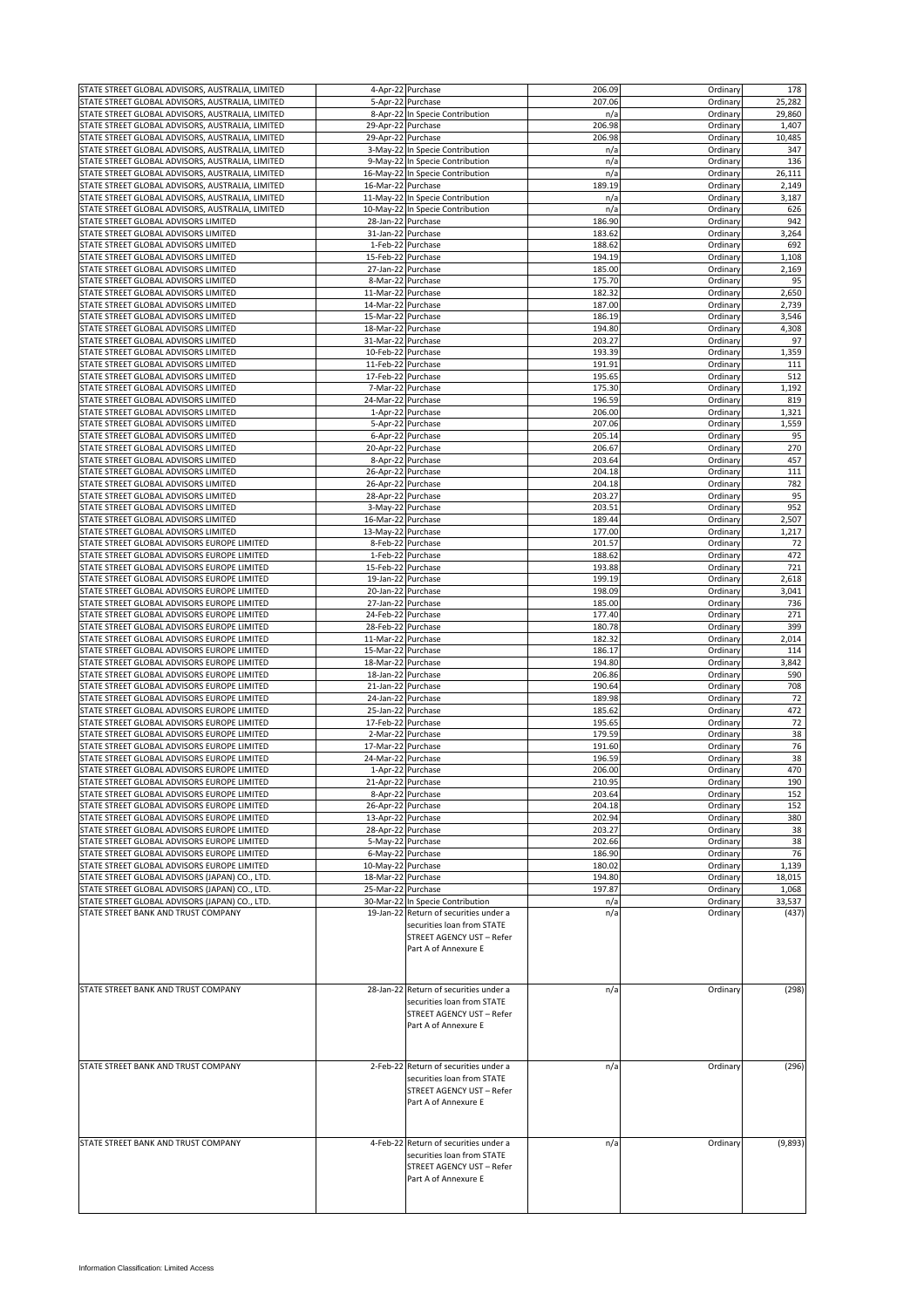| STATE STREET BANK AND TRUST COMPANY | 19-Jan-22 Return of securities under a<br>securities loan by GMO<br>BENCHMARK FREE FUND-<br>Refer Part B of Annexure E                             | n/a | Ordinary | (516)     |
|-------------------------------------|----------------------------------------------------------------------------------------------------------------------------------------------------|-----|----------|-----------|
| STATE STREET BANK AND TRUST COMPANY | 28-Jan-22 Return of securities under a<br>securities loan by GMO<br><b>BENCHMARK FREE FUND-</b><br>Refer Part B of Annexure E                      | n/a | Ordinary | (258)     |
| STATE STREET BANK AND TRUST COMPANY | 2-Feb-22 Return of securities under a<br>securities loan by GMO<br><b>BENCHMARK FREE FUND-</b><br>Refer Part B of Annexure E                       | n/a | Ordinary | (257)     |
| STATE STREET BANK AND TRUST COMPANY | 28-Jan-22 Return of securities under a<br>securities loan by GMO<br>ALTERNATIVE ALLOCATION<br>FUND - Refer Part B of<br>Annexure E                 | n/a | Ordinary | (40)      |
| STATE STREET BANK AND TRUST COMPANY | 2-Feb-22 Return of securities under a<br>securities loan by GMO<br>ALTERNATIVE ALLOCATION<br>FUND - Refer Part B of<br>Annexure E                  | n/a | Ordinary | (39)      |
| STATE STREET BANK AND TRUST COMPANY | 4-Feb-22 Return of securities under a<br>securities loan by<br>ARROWSTREET (DELAWARE)<br>ALPHA EXTENSION FUND L.P. -<br>Refer Part B of Annexure E | n/a | Ordinary | (9,893)   |
| STATE STREET BANK AND TRUST COMPANY | 19-Jan-22 Lending securities under a<br>securities loan to GMO<br>ALTERNATIVE ALLOCATION<br>FUND - Refer Part B of<br>Annexure E                   | n/a | Ordinary | 79        |
| STATE STREET BANK AND TRUST COMPANY | 21-Feb-22 Transfer of title of securities to<br>secure a securities loan from<br>THE CREDIT SUISSE GROUP -<br>Refer Part B of Annexure D           | n/a | Ordinary | 6,132     |
| STATE STREET BANK AND TRUST COMPANY | 22-Feb-22 Return of securities provided to<br>secure a securities loan to THE<br>CREDIT SUISSE GROUP - Refer<br>Part B of Annexure D               | n/a | Ordinary | (6, 132)  |
| STATE STREET BANK AND TRUST COMPANY | 17-Jan-22 Transfer of title of securities to<br>secure a securities loan from<br>THE J.P. MORGAN CHASE<br>GROUP - Refer Part B of<br>Annexure D    | n/a | Ordinary | 26,844    |
| STATE STREET BANK AND TRUST COMPANY | 18-Jan-22 Transfer of title of securities to<br>secure a securities loan from<br>THE J.P. MORGAN CHASE<br>GROUP - Refer Part B of<br>Annexure D    | n/a | Ordinary | 165       |
| STATE STREET BANK AND TRUST COMPANY | 20-Jan-22 Transfer of title of securities to<br>secure a securities loan from<br>THE J.P. MORGAN CHASE<br>GROUP - Refer Part B of<br>Annexure D    | n/a | Ordinary | 28        |
| STATE STREET BANK AND TRUST COMPANY | 21-Jan-22 Return of securities provided to<br>secure a securities loan to THE<br>J.P. MORGAN CHASE GROUP -<br>Refer Part B of Annexure D           | n/a | Ordinary | (708)     |
| STATE STREET BANK AND TRUST COMPANY | 24-Jan-22 Return of securities provided to<br>secure a securities loan to THE<br>J.P. MORGAN CHASE GROUP -<br>Refer Part B of Annexure D           | n/a | Ordinary | (20, 577) |
| STATE STREET BANK AND TRUST COMPANY | 25-Jan-22 Return of securities provided to<br>secure a securities loan to THE<br>J.P. MORGAN CHASE GROUP -<br>Refer Part B of Annexure D           | n/a | Ordinary | (261)     |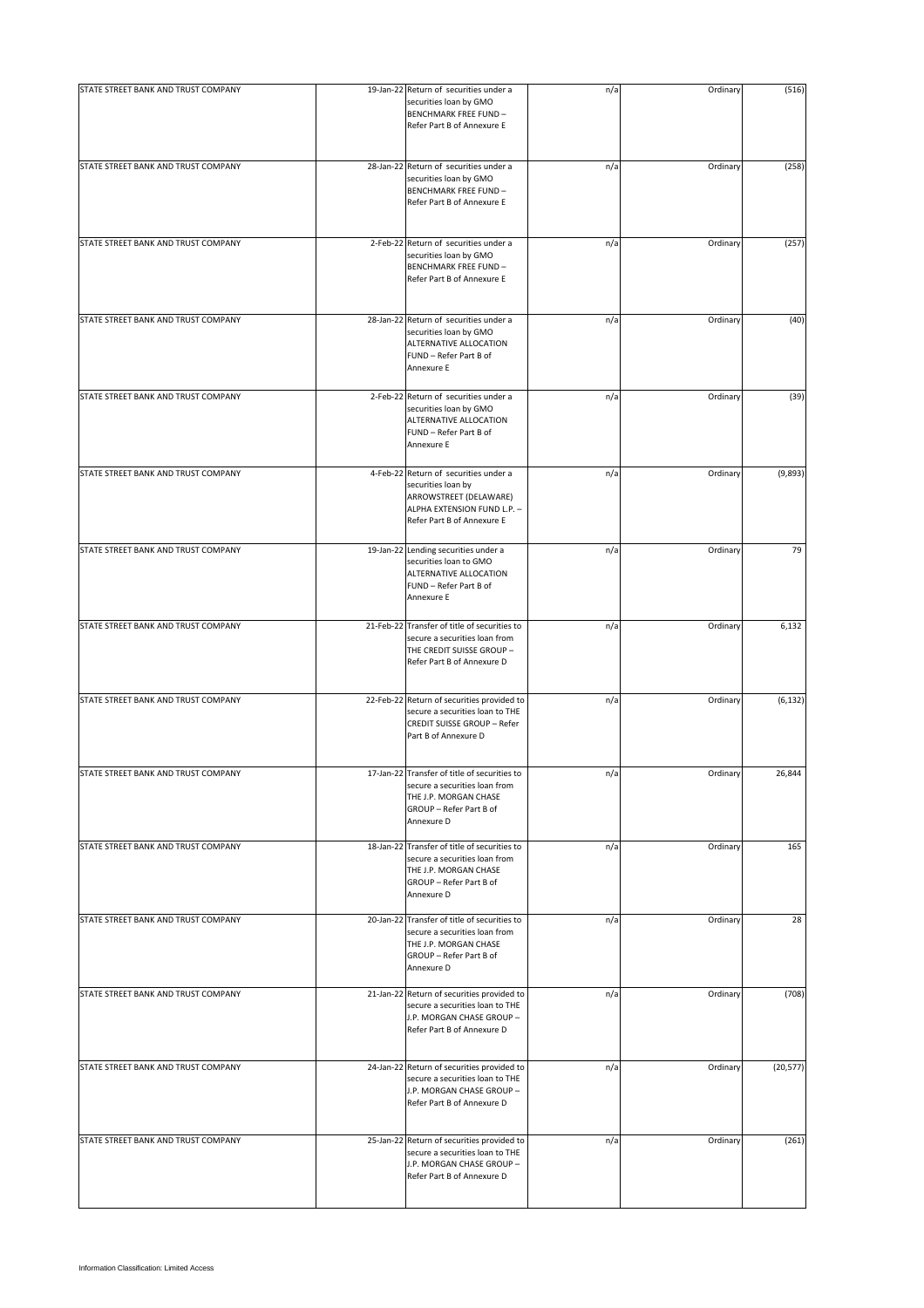| STATE STREET BANK AND TRUST COMPANY | 26-Jan-22 Return of securities provided to                                                                                                      | n/a | Ordinary | (95)     |
|-------------------------------------|-------------------------------------------------------------------------------------------------------------------------------------------------|-----|----------|----------|
|                                     | secure a securities loan to THE<br>J.P. MORGAN CHASE GROUP -<br>Refer Part B of Annexure D                                                      |     |          |          |
| STATE STREET BANK AND TRUST COMPANY | 27-Jan-22 Return of securities provided to<br>secure a securities loan to THE<br>J.P. MORGAN CHASE GROUP -<br>Refer Part B of Annexure D        | n/a | Ordinary | (263)    |
| STATE STREET BANK AND TRUST COMPANY | 28-Jan-22 Return of securities provided to<br>secure a securities loan to THE<br>J.P. MORGAN CHASE GROUP -<br>Refer Part B of Annexure D        | n/a | Ordinary | (8, 857) |
| STATE STREET BANK AND TRUST COMPANY | 31-Jan-22 Transfer of title of securities to<br>secure a securities loan from<br>THE J.P. MORGAN CHASE<br>GROUP - Refer Part B of<br>Annexure D | n/a | Ordinary | 56       |
| STATE STREET BANK AND TRUST COMPANY | 1-Feb-22 Transfer of title of securities to<br>secure a securities loan from<br>THE J.P. MORGAN CHASE<br>GROUP - Refer Part B of<br>Annexure D  | n/a | Ordinary | 19,188   |
| STATE STREET BANK AND TRUST COMPANY | 2-Feb-22 Return of securities provided to<br>secure a securities loan to THE<br>J.P. MORGAN CHASE GROUP -<br>Refer Part B of Annexure D         | n/a | Ordinary | (519)    |
| STATE STREET BANK AND TRUST COMPANY | 3-Feb-22 Return of securities provided to<br>secure a securities loan to THE<br>J.P. MORGAN CHASE GROUP -<br>Refer Part B of Annexure D         | n/a | Ordinary | (870)    |
| STATE STREET BANK AND TRUST COMPANY | 4-Feb-22 Transfer of title of securities to<br>secure a securities loan from<br>THE J.P. MORGAN CHASE<br>GROUP - Refer Part B of<br>Annexure D  | n/a | Ordinary | 259      |
| STATE STREET BANK AND TRUST COMPANY | 7-Feb-22 Transfer of title of securities to<br>secure a securities loan from<br>THE J.P. MORGAN CHASE<br>GROUP - Refer Part B of<br>Annexure D  | n/a | Ordinary | 352      |
| STATE STREET BANK AND TRUST COMPANY | 3-Mar-22 Return of securities provided to<br>secure a securities loan to THE<br>J.P. MORGAN CHASE GROUP -<br>Refer Part B of Annexure D         | n/a | Ordinary | (1,745)  |
| STATE STREET BANK AND TRUST COMPANY | 4-Mar-22 Return of securities provided to<br>secure a securities loan to THE<br>J.P. MORGAN CHASE GROUP -<br>Refer Part B of Annexure D         | n/a | Ordinary | (1, 361) |
| STATE STREET BANK AND TRUST COMPANY | 7-Mar-22 Return of securities provided to<br>secure a securities loan to THE<br>J.P. MORGAN CHASE GROUP -<br>Refer Part B of Annexure D         | n/a | Ordinary | (470)    |
| STATE STREET BANK AND TRUST COMPANY | 8-Mar-22 Transfer of title of securities to<br>secure a securities loan from<br>THE J.P. MORGAN CHASE<br>GROUP - Refer Part B of<br>Annexure D  | n/a | Ordinary | 2,617    |
| STATE STREET BANK AND TRUST COMPANY | 22-Apr-22 Return of securities provided to<br>secure a securities loan to THE<br>J.P. MORGAN CHASE GROUP -<br>Refer Part B of Annexure D        | n/a | Ordinary | (1, 242) |
| STATE STREET BANK AND TRUST COMPANY | 25-Apr-22 Transfer of title of securities to<br>secure a securities loan from<br>THE J.P. MORGAN CHASE<br>GROUP - Refer Part B of<br>Annexure D | n/a | Ordinary | 6        |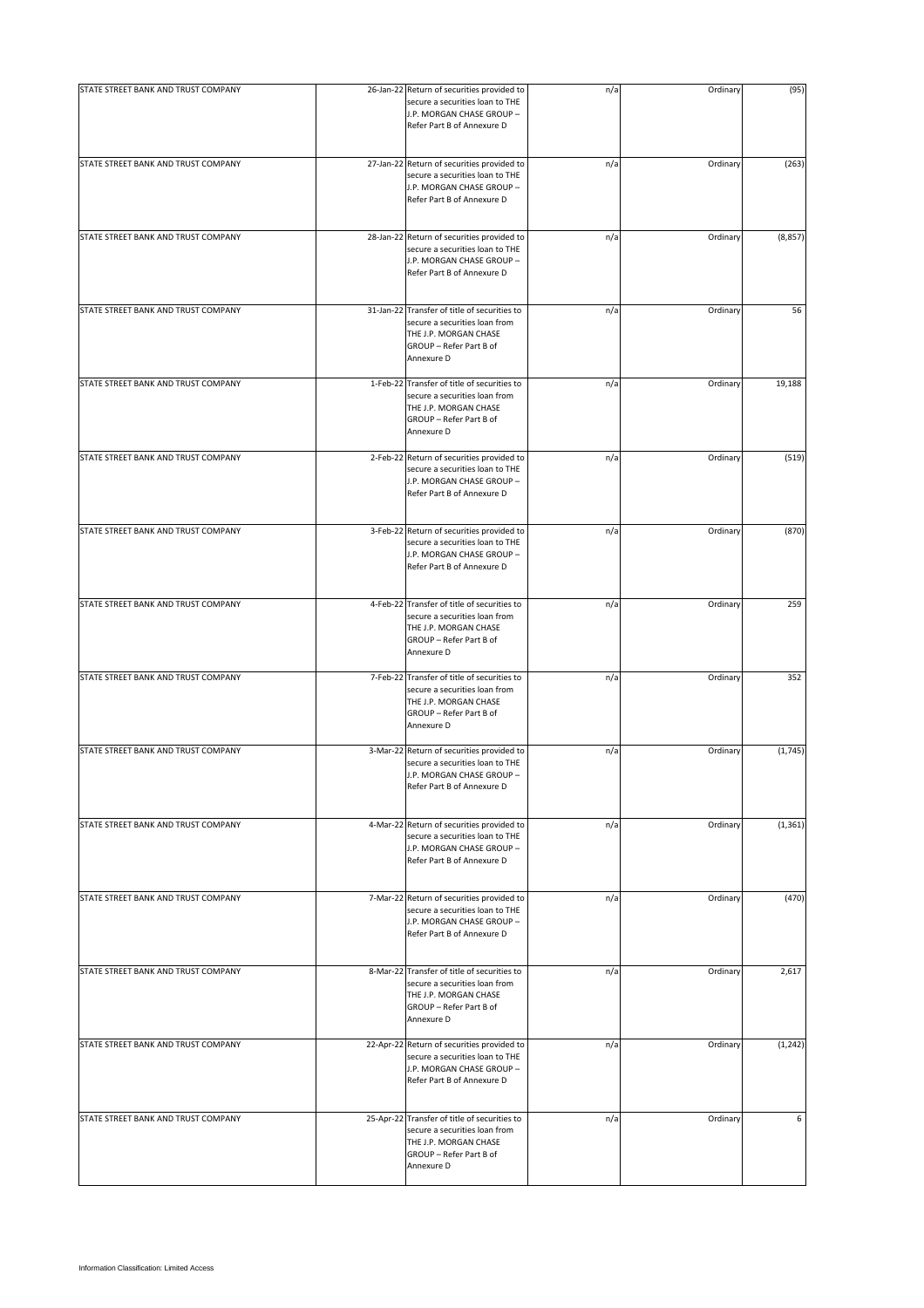| STATE STREET BANK AND TRUST COMPANY | 26-Apr-22 Transfer of title of securities to                                                                                                    | n/a | Ordinary | 253            |
|-------------------------------------|-------------------------------------------------------------------------------------------------------------------------------------------------|-----|----------|----------------|
|                                     | secure a securities loan from<br>THE J.P. MORGAN CHASE<br>GROUP - Refer Part B of<br>Annexure D                                                 |     |          |                |
| STATE STREET BANK AND TRUST COMPANY | 27-Apr-22 Return of securities provided to<br>secure a securities loan to THE<br>J.P. MORGAN CHASE GROUP -<br>Refer Part B of Annexure D        | n/a | Ordinary | (168)          |
| STATE STREET BANK AND TRUST COMPANY | 28-Apr-22 Return of securities provided to<br>secure a securities loan to THE<br>J.P. MORGAN CHASE GROUP -<br>Refer Part B of Annexure D        | n/a | Ordinary | (267)          |
| STATE STREET BANK AND TRUST COMPANY | 29-Apr-22 Transfer of title of securities to<br>secure a securities loan from<br>THE J.P. MORGAN CHASE<br>GROUP - Refer Part B of<br>Annexure D | n/a | Ordinary | 64             |
| STATE STREET BANK AND TRUST COMPANY | 2-May-22 Transfer of title of securities to<br>secure a securities loan from<br>THE J.P. MORGAN CHASE<br>GROUP - Refer Part B of<br>Annexure D  | n/a | Ordinary | 52             |
| STATE STREET BANK AND TRUST COMPANY | 3-May-22 Transfer of title of securities to<br>secure a securities loan from<br>THE J.P. MORGAN CHASE<br>GROUP - Refer Part B of<br>Annexure D  | n/a | Ordinary | 969            |
| STATE STREET BANK AND TRUST COMPANY | 4-May-22 Return of securities provided to<br>secure a securities loan to THE<br>J.P. MORGAN CHASE GROUP -<br>Refer Part B of Annexure D         | n/a | Ordinary | (1,622)        |
| STATE STREET BANK AND TRUST COMPANY | 5-May-22 Return of securities provided to<br>secure a securities loan to THE<br>J.P. MORGAN CHASE GROUP -<br>Refer Part B of Annexure D         | n/a | Ordinary | (37)           |
| STATE STREET BANK AND TRUST COMPANY | 6-May-22 Return of securities provided to<br>secure a securities loan to THE<br>J.P. MORGAN CHASE GROUP -<br>Refer Part B of Annexure D         | n/a | Ordinary | (9, 757)       |
| STATE STREET BANK AND TRUST COMPANY | 9-May-22 Transfer of title of securities to<br>secure a securities loan from<br>THE J.P. MORGAN CHASE<br>GROUP - Refer Part B of<br>Annexure D  | n/a | Ordinary | $\overline{2}$ |
| STATE STREET BANK AND TRUST COMPANY | 10-May-22 Return of securities provided to<br>secure a securities loan to THE<br>J.P. MORGAN CHASE GROUP -<br>Refer Part B of Annexure D        | n/a | Ordinary | (3,925)        |
| STATE STREET BANK AND TRUST COMPANY | 11-May-22 Return of securities provided to<br>secure a securities loan to THE<br>J.P. MORGAN CHASE GROUP -<br>Refer Part B of Annexure D        | n/a | Ordinary | (3,657)        |
| STATE STREET BANK AND TRUST COMPANY | 17-Jan-22 Transfer of title of securities to<br>secure a securities loan from<br>UBS SECURITIES AUSTRALIA LTD<br>– Refer Part B of Annexure D   | n/a | Ordinary | 32,518         |
| STATE STREET BANK AND TRUST COMPANY | 18-Jan-22 Transfer of title of securities to<br>secure a securities loan from<br>UBS SECURITIES AUSTRALIA LTD<br>- Refer Part B of Annexure D   | n/a | Ordinary | 96             |
| STATE STREET BANK AND TRUST COMPANY | 19-Jan-22 Transfer of title of securities to<br>secure a securities loan from<br>UBS SECURITIES AUSTRALIA LTD<br>- Refer Part B of Annexure D   | n/a | Ordinary | 77             |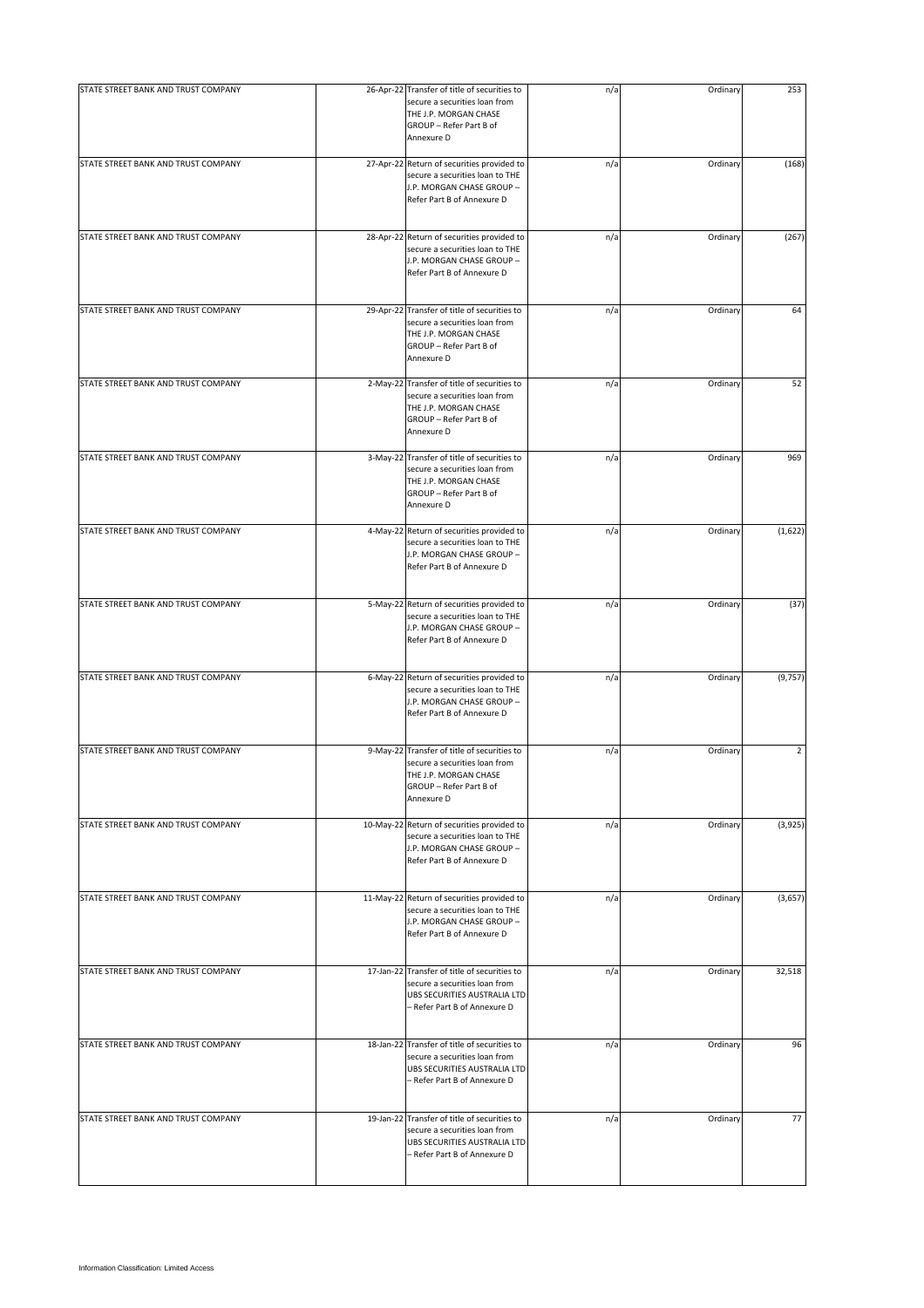| STATE STREET BANK AND TRUST COMPANY | 20-Jan-22 Transfer of title of securities to                                                                                                  | n/a | Ordinary | 369        |
|-------------------------------------|-----------------------------------------------------------------------------------------------------------------------------------------------|-----|----------|------------|
|                                     | secure a securities loan from<br>UBS SECURITIES AUSTRALIA LTD<br>- Refer Part B of Annexure D                                                 |     |          |            |
| STATE STREET BANK AND TRUST COMPANY | 21-Jan-22 Transfer of title of securities to<br>secure a securities loan from<br>UBS SECURITIES AUSTRALIA LTD<br>- Refer Part B of Annexure D | n/a | Ordinary | 41         |
| STATE STREET BANK AND TRUST COMPANY | 24-Jan-22 Return of securities provided to<br>secure a securities loan to UBS<br>SECURITIES AUSTRALIA LTD -<br>Refer Part B of Annexure D     | n/a | Ordinary | (153, 747) |
| STATE STREET BANK AND TRUST COMPANY | 25-Jan-22 Transfer of title of securities to<br>secure a securities loan from<br>UBS SECURITIES AUSTRALIA LTD<br>- Refer Part B of Annexure D | n/a | Ordinary | 2,087      |
| STATE STREET BANK AND TRUST COMPANY | 27-Jan-22 Return of securities provided to<br>secure a securities loan to UBS<br>SECURITIES AUSTRALIA LTD -<br>Refer Part B of Annexure D     | n/a | Ordinary | (2,055)    |
| STATE STREET BANK AND TRUST COMPANY | 28-Jan-22 Return of securities provided to<br>secure a securities loan to UBS<br>SECURITIES AUSTRALIA LTD -<br>Refer Part B of Annexure D     | n/a | Ordinary | (788)      |
| STATE STREET BANK AND TRUST COMPANY | 31-Jan-22 Return of securities provided to<br>secure a securities loan to UBS<br>SECURITIES AUSTRALIA LTD -<br>Refer Part B of Annexure D     | n/a | Ordinary | (3, 253)   |
| STATE STREET BANK AND TRUST COMPANY | 1-Feb-22 Return of securities provided to<br>secure a securities loan to UBS<br>SECURITIES AUSTRALIA LTD -<br>Refer Part B of Annexure D      | n/a | Ordinary | (512)      |
| STATE STREET BANK AND TRUST COMPANY | 2-Feb-22 Return of securities provided to<br>secure a securities loan to UBS<br>SECURITIES AUSTRALIA LTD -<br>Refer Part B of Annexure D      | n/a | Ordinary | (5, 347)   |
| STATE STREET BANK AND TRUST COMPANY | 3-Feb-22 Return of securities provided to<br>secure a securities loan to UBS<br>SECURITIES AUSTRALIA LTD -<br>Refer Part B of Annexure D      | n/a | Ordinary | (2,039)    |
| STATE STREET BANK AND TRUST COMPANY | 4-Feb-22 Transfer of title of securities to<br>secure a securities loan from<br>UBS SECURITIES AUSTRALIA LTD<br>- Refer Part B of Annexure D  | n/a | Ordinary | 737        |
| STATE STREET BANK AND TRUST COMPANY | 7-Feb-22 Return of securities provided to<br>secure a securities loan to UBS<br>SECURITIES AUSTRALIA LTD -<br>Refer Part B of Annexure D      | n/a | Ordinary | (54, 254)  |
| STATE STREET BANK AND TRUST COMPANY | 8-Feb-22 Transfer of title of securities to<br>secure a securities loan from<br>UBS SECURITIES AUSTRALIA LTD<br>- Refer Part B of Annexure D  | n/a | Ordinary | 83         |
| STATE STREET BANK AND TRUST COMPANY | 9-Feb-22 Return of securities provided to<br>secure a securities loan to UBS<br>SECURITIES AUSTRALIA LTD -<br>Refer Part B of Annexure D      | n/a | Ordinary | (209)      |
| STATE STREET BANK AND TRUST COMPANY | 10-Feb-22 Return of securities provided to<br>secure a securities loan to UBS<br>SECURITIES AUSTRALIA LTD -<br>Refer Part B of Annexure D     | n/a | Ordinary | (320)      |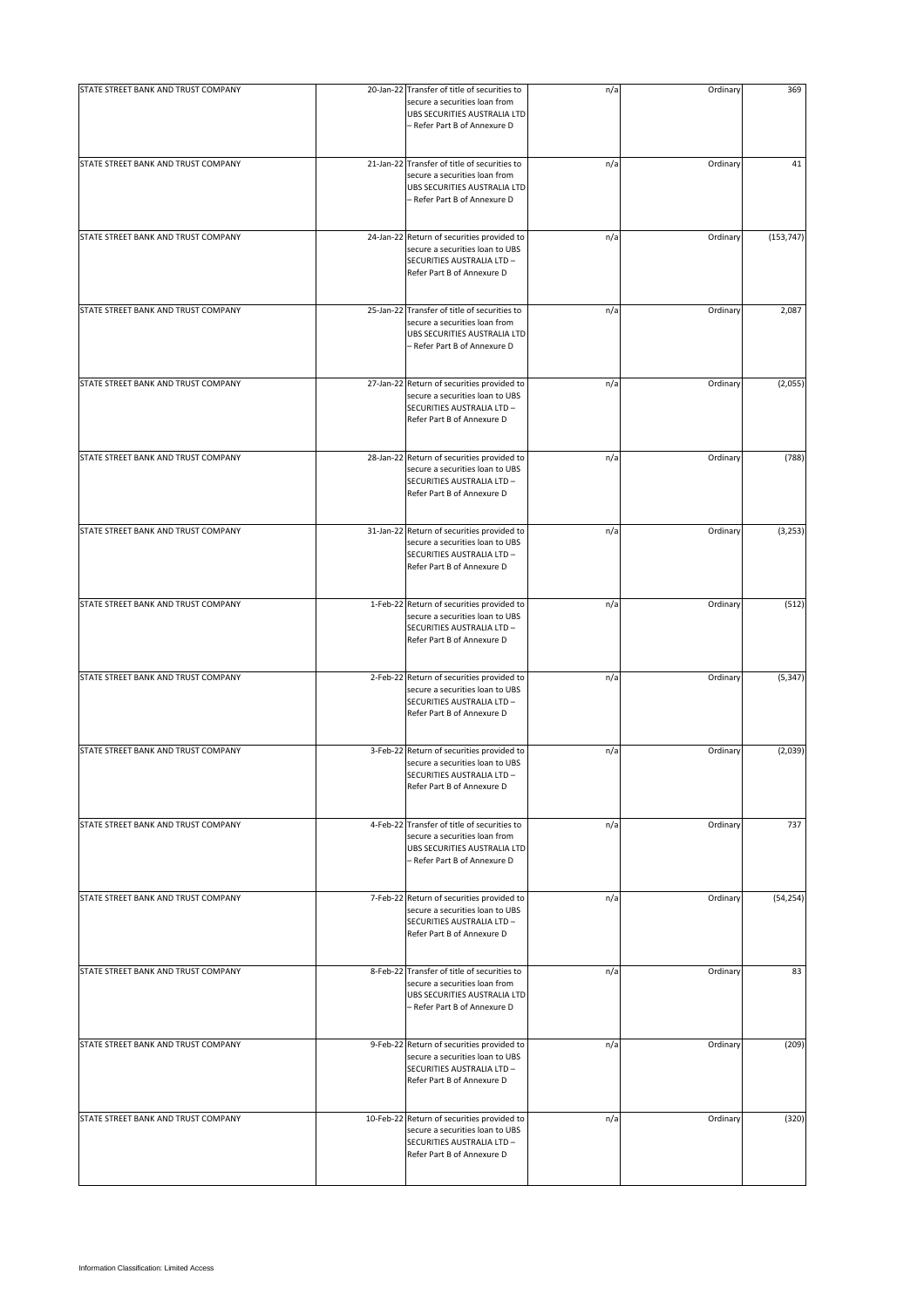| STATE STREET BANK AND TRUST COMPANY | 11-Feb-22 Return of securities provided to<br>secure a securities loan to UBS<br>SECURITIES AUSTRALIA LTD -<br>Refer Part B of Annexure D     | n/a | Ordinary | (554)    |
|-------------------------------------|-----------------------------------------------------------------------------------------------------------------------------------------------|-----|----------|----------|
| STATE STREET BANK AND TRUST COMPANY | 14-Feb-22 Return of securities provided to<br>secure a securities loan to UBS<br>SECURITIES AUSTRALIA LTD -<br>Refer Part B of Annexure D     | n/a | Ordinary | (1, 542) |
| STATE STREET BANK AND TRUST COMPANY | 15-Feb-22 Transfer of title of securities to<br>secure a securities loan from<br>UBS SECURITIES AUSTRALIA LTD<br>- Refer Part B of Annexure D | n/a | Ordinary | 1,307    |
| STATE STREET BANK AND TRUST COMPANY | 16-Feb-22 Return of securities provided to<br>secure a securities loan to UBS<br>SECURITIES AUSTRALIA LTD -<br>Refer Part B of Annexure D     | n/a | Ordinary | (389)    |
| STATE STREET BANK AND TRUST COMPANY | 17-Feb-22 Return of securities provided to<br>secure a securities loan to UBS<br>SECURITIES AUSTRALIA LTD -<br>Refer Part B of Annexure D     | n/a | Ordinary | (1, 116) |
| STATE STREET BANK AND TRUST COMPANY | 18-Feb-22 Transfer of title of securities to<br>secure a securities loan from<br>UBS SECURITIES AUSTRALIA LTD<br>- Refer Part B of Annexure D | n/a | Ordinary | 1,402    |
| STATE STREET BANK AND TRUST COMPANY | 21-Feb-22 Return of securities provided to<br>secure a securities loan to UBS<br>SECURITIES AUSTRALIA LTD -<br>Refer Part B of Annexure D     | n/a | Ordinary | (97)     |
| STATE STREET BANK AND TRUST COMPANY | 22-Feb-22 Transfer of title of securities to<br>secure a securities loan from<br>UBS SECURITIES AUSTRALIA LTD<br>- Refer Part B of Annexure D | n/a | Ordinary | 174      |
| STATE STREET BANK AND TRUST COMPANY | 23-Feb-22 Return of securities provided to<br>secure a securities loan to UBS<br>SECURITIES AUSTRALIA LTD -<br>Refer Part B of Annexure D     | n/a | Ordinary | (2,093)  |
| STATE STREET BANK AND TRUST COMPANY | 24-Feb-22 Return of securities provided to<br>secure a securities loan to UBS<br>SECURITIES AUSTRALIA LTD -<br>Refer Part B of Annexure D     | n/a | Ordinary | (141)    |
| STATE STREET BANK AND TRUST COMPANY | 25-Feb-22 Transfer of title of securities to<br>secure a securities loan from<br>UBS SECURITIES AUSTRALIA LTD<br>- Refer Part B of Annexure D | n/a | Ordinary | 1,327    |
| STATE STREET BANK AND TRUST COMPANY | 28-Feb-22 Return of securities provided to<br>secure a securities loan to UBS<br>SECURITIES AUSTRALIA LTD -<br>Refer Part B of Annexure D     | n/a | Ordinary | (1,957)  |
| STATE STREET BANK AND TRUST COMPANY | 1-Mar-22 Return of securities provided to<br>secure a securities loan to UBS<br>SECURITIES AUSTRALIA LTD -<br>Refer Part B of Annexure D      | n/a | Ordinary | (457)    |
| STATE STREET BANK AND TRUST COMPANY | 2-Mar-22 Return of securities provided to<br>secure a securities loan to UBS<br>SECURITIES AUSTRALIA LTD -<br>Refer Part B of Annexure D      | n/a | Ordinary | (522)    |
| STATE STREET BANK AND TRUST COMPANY | 3-Mar-22 Return of securities provided to<br>secure a securities loan to UBS<br>SECURITIES AUSTRALIA LTD -<br>Refer Part B of Annexure D      | n/a | Ordinary | (6, 390) |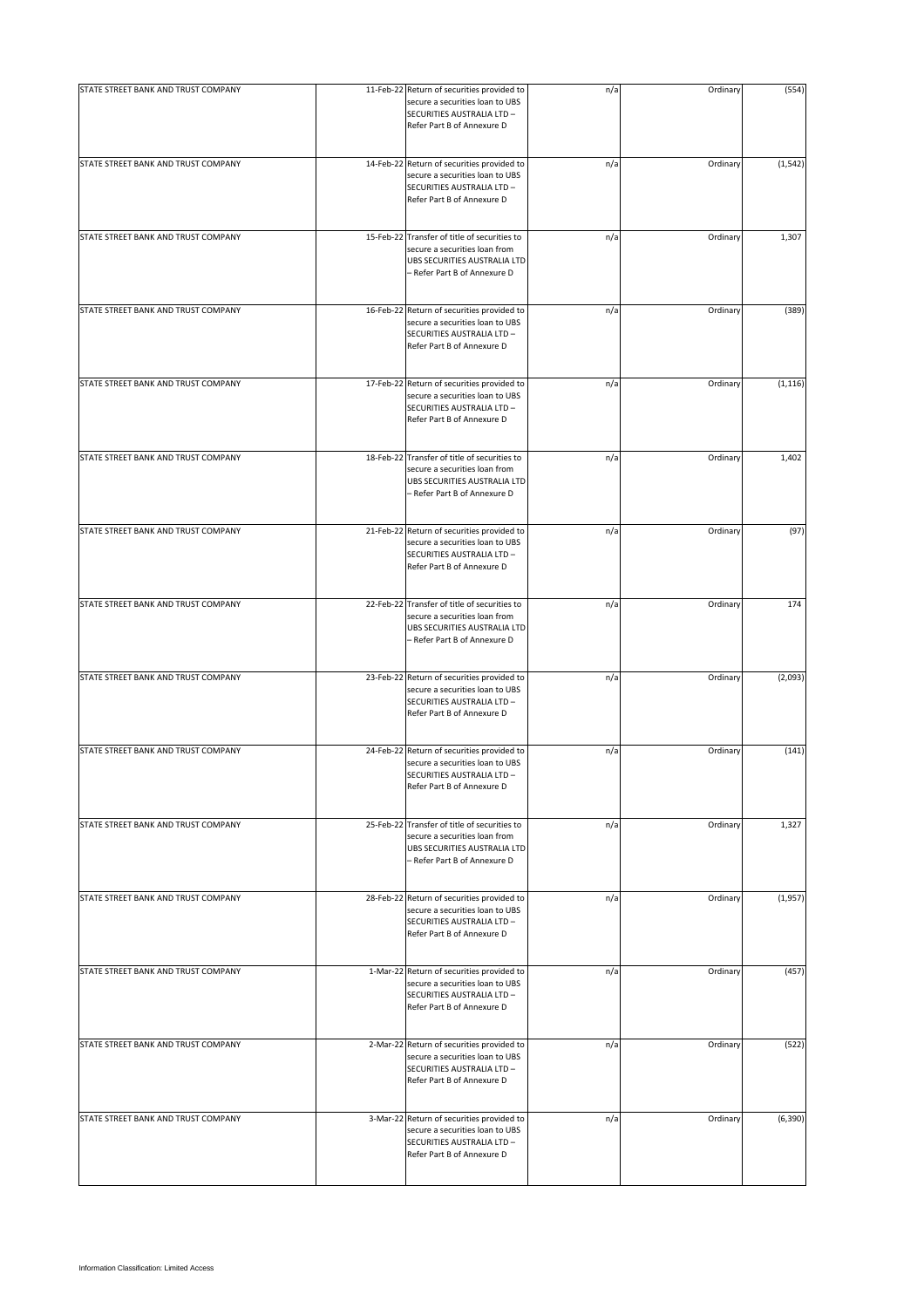| STATE STREET BANK AND TRUST COMPANY | 4-Mar-22 Transfer of title of securities to                                                                                                   | n/a | Ordinary | 54,910    |
|-------------------------------------|-----------------------------------------------------------------------------------------------------------------------------------------------|-----|----------|-----------|
|                                     | secure a securities loan from<br>UBS SECURITIES AUSTRALIA LTD<br>- Refer Part B of Annexure D                                                 |     |          |           |
| STATE STREET BANK AND TRUST COMPANY | 7-Mar-22 Return of securities provided to<br>secure a securities loan to UBS<br>SECURITIES AUSTRALIA LTD -<br>Refer Part B of Annexure D      | n/a | Ordinary | (987)     |
| STATE STREET BANK AND TRUST COMPANY | 8-Mar-22 Transfer of title of securities to<br>secure a securities loan from<br>UBS SECURITIES AUSTRALIA LTD<br>- Refer Part B of Annexure D  | n/a | Ordinary | 164       |
| STATE STREET BANK AND TRUST COMPANY | 9-Mar-22 Return of securities provided to<br>secure a securities loan to UBS<br>SECURITIES AUSTRALIA LTD -<br>Refer Part B of Annexure D      | n/a | Ordinary | (386)     |
| STATE STREET BANK AND TRUST COMPANY | 10-Mar-22 Transfer of title of securities to<br>secure a securities loan from<br>UBS SECURITIES AUSTRALIA LTD<br>- Refer Part B of Annexure D | n/a | Ordinary | 41,911    |
| STATE STREET BANK AND TRUST COMPANY | 11-Mar-22 Return of securities provided to<br>secure a securities loan to UBS<br>SECURITIES AUSTRALIA LTD -<br>Refer Part B of Annexure D     | n/a | Ordinary | (8,030)   |
| STATE STREET BANK AND TRUST COMPANY | 14-Mar-22 Transfer of title of securities to<br>secure a securities loan from<br>UBS SECURITIES AUSTRALIA LTD<br>- Refer Part B of Annexure D | n/a | Ordinary | 568       |
| STATE STREET BANK AND TRUST COMPANY | 15-Mar-22 Transfer of title of securities to<br>secure a securities loan from<br>UBS SECURITIES AUSTRALIA LTD<br>- Refer Part B of Annexure D | n/a | Ordinary | 22,266    |
| STATE STREET BANK AND TRUST COMPANY | 16-Mar-22 Transfer of title of securities to<br>secure a securities loan from<br>UBS SECURITIES AUSTRALIA LTD<br>- Refer Part B of Annexure D | n/a | Ordinary | 1,353     |
| STATE STREET BANK AND TRUST COMPANY | 17-Mar-22 Return of securities provided to<br>secure a securities loan to UBS<br>SECURITIES AUSTRALIA LTD -<br>Refer Part B of Annexure D     | n/a | Ordinary | (589)     |
| STATE STREET BANK AND TRUST COMPANY | 18-Mar-22 Return of securities provided to<br>secure a securities loan to UBS<br>SECURITIES AUSTRALIA LTD -<br>Refer Part B of Annexure D     | n/a | Ordinary | (286)     |
| STATE STREET BANK AND TRUST COMPANY | 21-Mar-22 Return of securities provided to<br>secure a securities loan to UBS<br>SECURITIES AUSTRALIA LTD -<br>Refer Part B of Annexure D     | n/a | Ordinary | (3, 485)  |
| STATE STREET BANK AND TRUST COMPANY | 22-Mar-22 Return of securities provided to<br>secure a securities loan to UBS<br>SECURITIES AUSTRALIA LTD -<br>Refer Part B of Annexure D     | n/a | Ordinary | (69, 483) |
| STATE STREET BANK AND TRUST COMPANY | 23-Mar-22 Return of securities provided to<br>secure a securities loan to UBS<br>SECURITIES AUSTRALIA LTD -<br>Refer Part B of Annexure D     | n/a | Ordinary | (314)     |
| STATE STREET BANK AND TRUST COMPANY | 24-Mar-22 Transfer of title of securities to<br>secure a securities loan from<br>UBS SECURITIES AUSTRALIA LTD<br>- Refer Part B of Annexure D | n/a | Ordinary | 59        |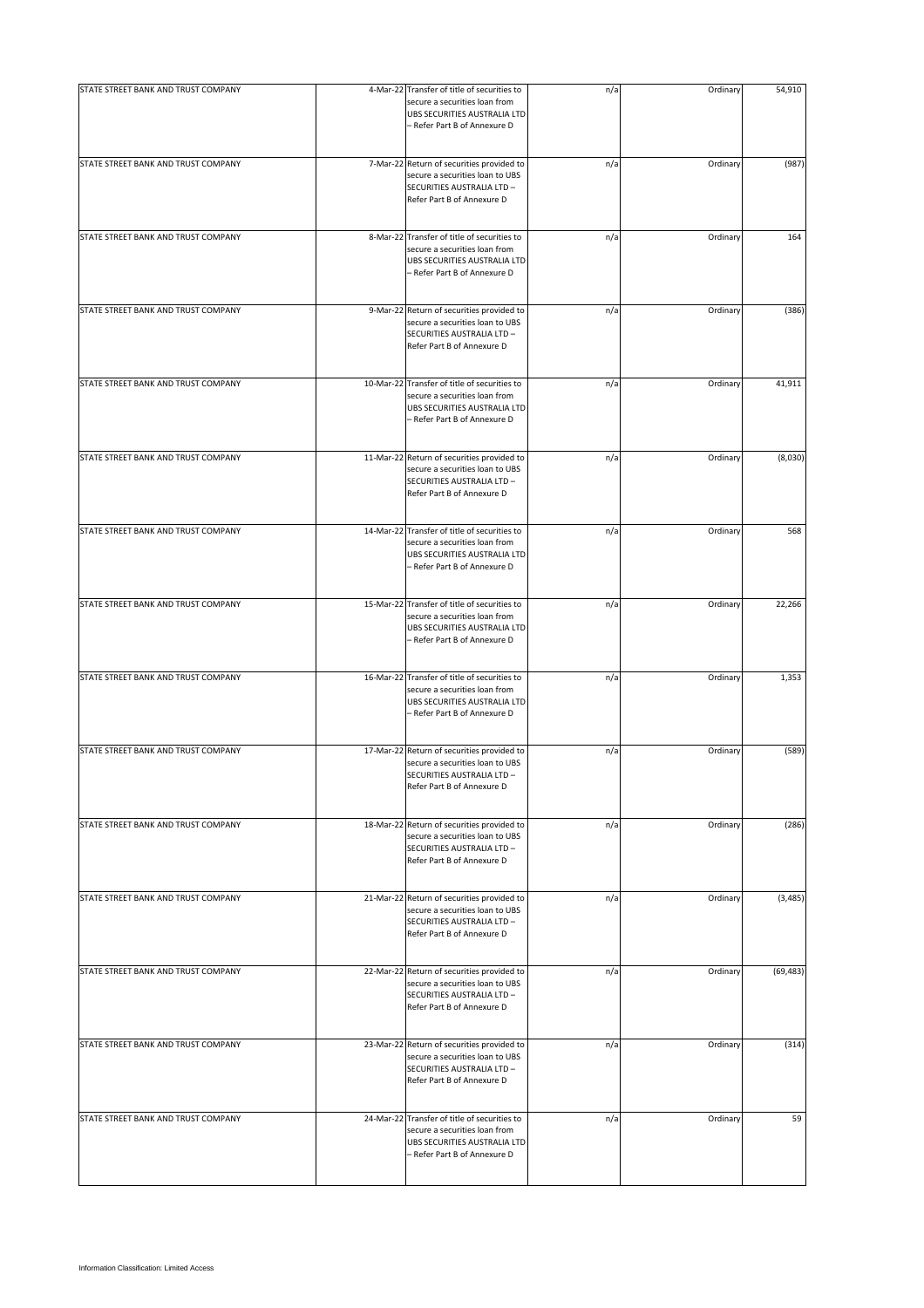| STATE STREET BANK AND TRUST COMPANY | 25-Mar-22 Return of securities provided to                                                                                                    | n/a | Ordinary | (159)     |
|-------------------------------------|-----------------------------------------------------------------------------------------------------------------------------------------------|-----|----------|-----------|
|                                     | secure a securities loan to UBS<br>SECURITIES AUSTRALIA LTD -<br>Refer Part B of Annexure D                                                   |     |          |           |
| STATE STREET BANK AND TRUST COMPANY | 28-Mar-22 Transfer of title of securities to<br>secure a securities loan from<br>UBS SECURITIES AUSTRALIA LTD<br>- Refer Part B of Annexure D | n/a | Ordinary | 138       |
| STATE STREET BANK AND TRUST COMPANY | 29-Mar-22 Return of securities provided to<br>secure a securities loan to UBS<br>SECURITIES AUSTRALIA LTD -<br>Refer Part B of Annexure D     | n/a | Ordinary | (351)     |
| STATE STREET BANK AND TRUST COMPANY | 30-Mar-22 Return of securities provided to<br>secure a securities loan to UBS<br>SECURITIES AUSTRALIA LTD -<br>Refer Part B of Annexure D     | n/a | Ordinary | (93)      |
| STATE STREET BANK AND TRUST COMPANY | 31-Mar-22 Return of securities provided to<br>secure a securities loan to UBS<br>SECURITIES AUSTRALIA LTD -<br>Refer Part B of Annexure D     | n/a | Ordinary | (714)     |
| STATE STREET BANK AND TRUST COMPANY | 1-Apr-22 Return of securities provided to<br>secure a securities loan to UBS<br>SECURITIES AUSTRALIA LTD -<br>Refer Part B of Annexure D      | n/a | Ordinary | (684)     |
| STATE STREET BANK AND TRUST COMPANY | 4-Apr-22 Return of securities provided to<br>secure a securities loan to UBS<br>SECURITIES AUSTRALIA LTD -<br>Refer Part B of Annexure D      | n/a | Ordinary | (4, 552)  |
| STATE STREET BANK AND TRUST COMPANY | 5-Apr-22 Return of securities provided to<br>secure a securities loan to UBS<br>SECURITIES AUSTRALIA LTD -<br>Refer Part B of Annexure D      | n/a | Ordinary | (173)     |
| STATE STREET BANK AND TRUST COMPANY | 6-Apr-22 Transfer of title of securities to<br>secure a securities loan from<br>UBS SECURITIES AUSTRALIA LTD<br>- Refer Part B of Annexure D  | n/a | Ordinary | 1,326     |
| STATE STREET BANK AND TRUST COMPANY | 7-Apr-22 Return of securities provided to<br>secure a securities loan to UBS<br>SECURITIES AUSTRALIA LTD -<br>Refer Part B of Annexure D      | n/a | Ordinary | (10, 806) |
| STATE STREET BANK AND TRUST COMPANY | 8-Apr-22 Transfer of title of securities to<br>secure a securities loan from<br>UBS SECURITIES AUSTRALIA LTD<br>- Refer Part B of Annexure D  | n/a | Ordinary | 727       |
| STATE STREET BANK AND TRUST COMPANY | 11-Apr-22 Transfer of title of securities to<br>secure a securities loan from<br>UBS SECURITIES AUSTRALIA LTD<br>- Refer Part B of Annexure D | n/a | Ordinary | 1,174     |
| STATE STREET BANK AND TRUST COMPANY | 12-Apr-22 Transfer of title of securities to<br>secure a securities loan from<br>UBS SECURITIES AUSTRALIA LTD<br>- Refer Part B of Annexure D | n/a | Ordinary | 1,148     |
| STATE STREET BANK AND TRUST COMPANY | 13-Apr-22 Transfer of title of securities to<br>secure a securities loan from<br>UBS SECURITIES AUSTRALIA LTD<br>- Refer Part B of Annexure D | n/a | Ordinary | 430       |
| STATE STREET BANK AND TRUST COMPANY | 14-Apr-22 Return of securities provided to<br>secure a securities loan to UBS<br>SECURITIES AUSTRALIA LTD -<br>Refer Part B of Annexure D     | n/a | Ordinary | (155)     |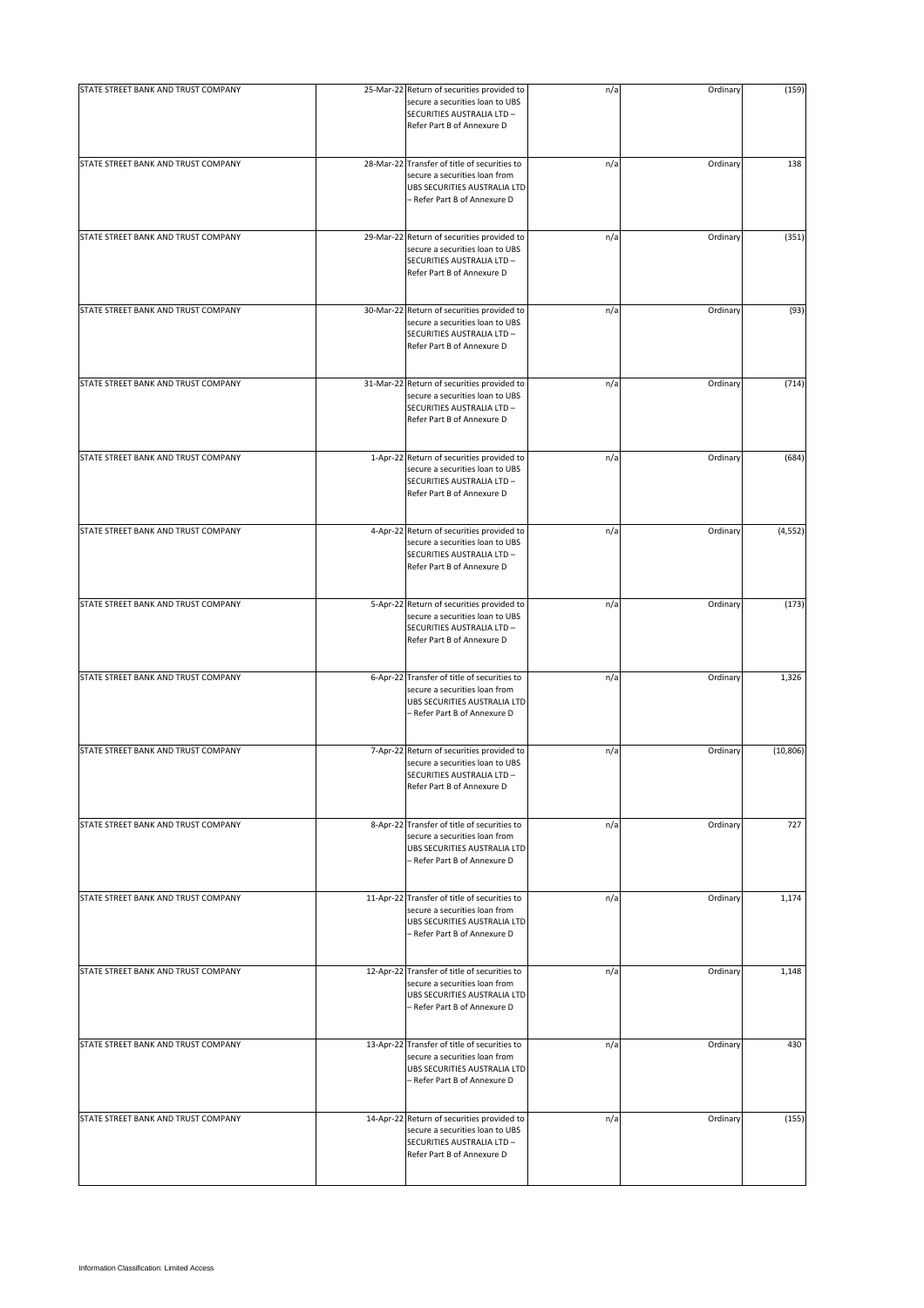| STATE STREET BANK AND TRUST COMPANY | 19-Apr-22 Transfer of title of securities to                                                                                                  | n/a | Ordinary | 124       |
|-------------------------------------|-----------------------------------------------------------------------------------------------------------------------------------------------|-----|----------|-----------|
|                                     | secure a securities loan from<br>UBS SECURITIES AUSTRALIA LTD<br>- Refer Part B of Annexure D                                                 |     |          |           |
| STATE STREET BANK AND TRUST COMPANY | 20-Apr-22 Return of securities provided to<br>secure a securities loan to UBS<br>SECURITIES AUSTRALIA LTD -<br>Refer Part B of Annexure D     | n/a | Ordinary | (30)      |
| STATE STREET BANK AND TRUST COMPANY | 21-Apr-22 Transfer of title of securities to<br>secure a securities loan from<br>UBS SECURITIES AUSTRALIA LTD<br>- Refer Part B of Annexure D | n/a | Ordinary | 1,777     |
| STATE STREET BANK AND TRUST COMPANY | 22-Apr-22 Transfer of title of securities to<br>secure a securities loan from<br>UBS SECURITIES AUSTRALIA LTD<br>- Refer Part B of Annexure D | n/a | Ordinary | 574       |
| STATE STREET BANK AND TRUST COMPANY | 26-Apr-22 Transfer of title of securities to<br>secure a securities loan from<br>UBS SECURITIES AUSTRALIA LTD<br>- Refer Part B of Annexure D | n/a | Ordinary | 1,347     |
| STATE STREET BANK AND TRUST COMPANY | 27-Apr-22 Return of securities provided to<br>secure a securities loan to UBS<br>SECURITIES AUSTRALIA LTD -<br>Refer Part B of Annexure D     | n/a | Ordinary | (625)     |
| STATE STREET BANK AND TRUST COMPANY | 28-Apr-22 Return of securities provided to<br>secure a securities loan to UBS<br>SECURITIES AUSTRALIA LTD -<br>Refer Part B of Annexure D     | n/a | Ordinary | (326)     |
| STATE STREET BANK AND TRUST COMPANY | 29-Apr-22 Transfer of title of securities to<br>secure a securities loan from<br>UBS SECURITIES AUSTRALIA LTD<br>- Refer Part B of Annexure D | n/a | Ordinary | 693       |
| STATE STREET BANK AND TRUST COMPANY | 2-May-22 Return of securities provided to<br>secure a securities loan to UBS<br>SECURITIES AUSTRALIA LTD -<br>Refer Part B of Annexure D      | n/a | Ordinary | (453)     |
| STATE STREET BANK AND TRUST COMPANY | 3-May-22 Return of securities provided to<br>secure a securities loan to UBS<br>SECURITIES AUSTRALIA LTD -<br>Refer Part B of Annexure D      | n/a | Ordinary | (530)     |
| STATE STREET BANK AND TRUST COMPANY | 4-May-22 Return of securities provided to<br>secure a securities loan to UBS<br>SECURITIES AUSTRALIA LTD -<br>Refer Part B of Annexure D      | n/a | Ordinary | (32)      |
| STATE STREET BANK AND TRUST COMPANY | 5-May-22 Return of securities provided to<br>secure a securities loan to UBS<br>SECURITIES AUSTRALIA LTD -<br>Refer Part B of Annexure D      | n/a | Ordinary | (6, 461)  |
| STATE STREET BANK AND TRUST COMPANY | 6-May-22 Return of securities provided to<br>secure a securities loan to UBS<br>SECURITIES AUSTRALIA LTD -<br>Refer Part B of Annexure D      | n/a | Ordinary | (23, 850) |
| STATE STREET BANK AND TRUST COMPANY | 9-May-22 Return of securities provided to<br>secure a securities loan to UBS<br>SECURITIES AUSTRALIA LTD -<br>Refer Part B of Annexure D      | n/a | Ordinary | (8,966)   |
| STATE STREET BANK AND TRUST COMPANY | 10-May-22 Transfer of title of securities to<br>secure a securities loan from<br>UBS SECURITIES AUSTRALIA LTD<br>- Refer Part B of Annexure D | n/a | Ordinary | 1,769     |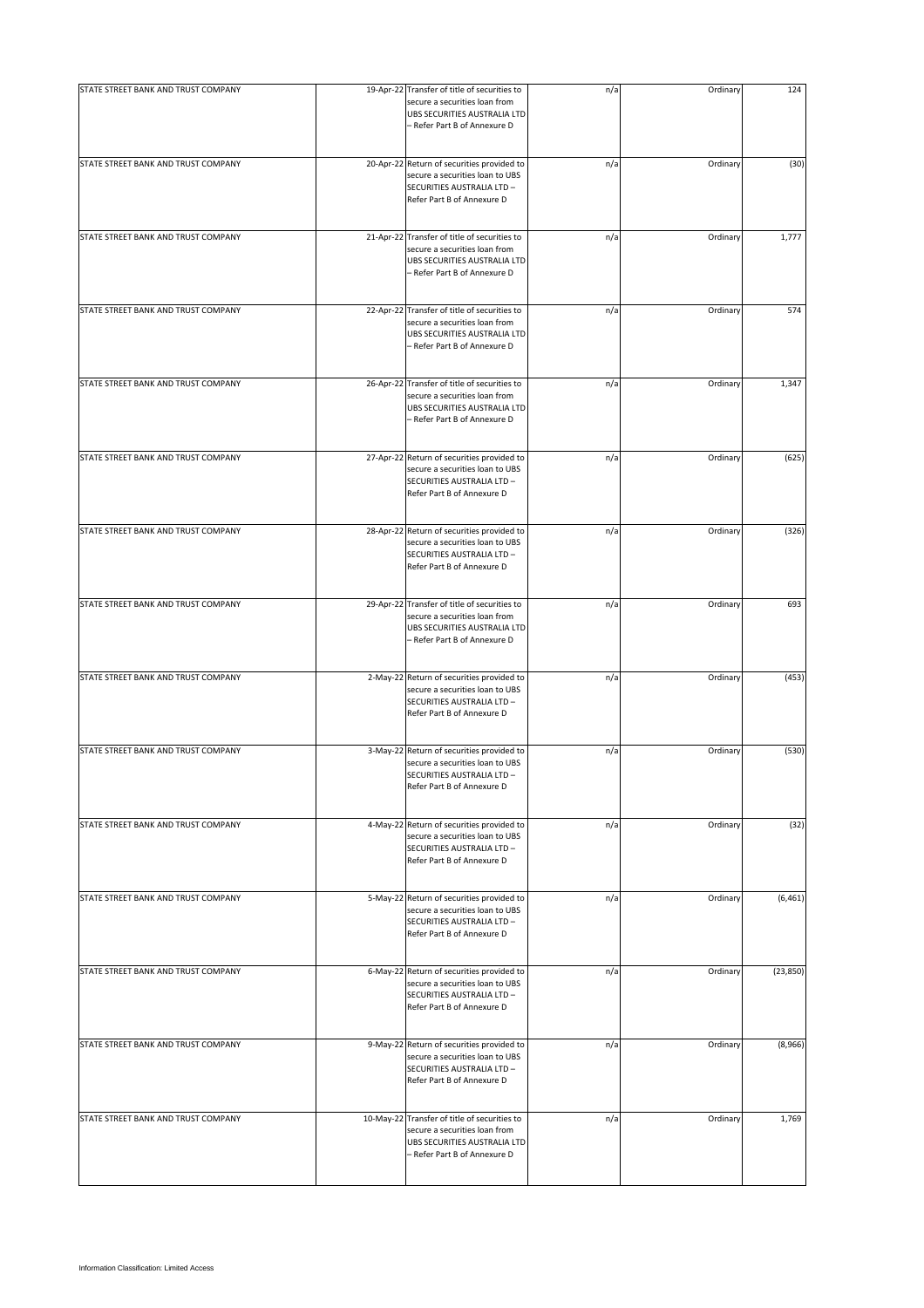| STATE STREET BANK AND TRUST COMPANY | 11-May-22 Return of securities provided to<br>secure a securities loan to UBS<br>SECURITIES AUSTRALIA LTD -<br>Refer Part B of Annexure D       | n/a | Ordinary | (100)                   |
|-------------------------------------|-------------------------------------------------------------------------------------------------------------------------------------------------|-----|----------|-------------------------|
| STATE STREET BANK AND TRUST COMPANY | 12-May-22 Return of securities provided to<br>secure a securities loan to UBS<br>SECURITIES AUSTRALIA LTD -<br>Refer Part B of Annexure D       | n/a | Ordinary | (286)                   |
| STATE STREET BANK AND TRUST COMPANY | 13-May-22 Return of securities provided to<br>secure a securities loan to UBS<br>SECURITIES AUSTRALIA LTD -<br>Refer Part B of Annexure D       | n/a | Ordinary | (19, 669)               |
| STATE STREET BANK AND TRUST COMPANY | 21-Feb-22 Transfer of title of securities to<br>secure a securities loan from<br>THE CREDIT SUISSE GROUP -<br>Refer Part B of Annexure D        | n/a | Ordinary | $\overline{\mathbf{c}}$ |
| STATE STREET BANK AND TRUST COMPANY | 22-Feb-22 Return of securities provided to<br>secure a securities loan to THE<br>CREDIT SUISSE GROUP - Refer<br>Part B of Annexure D            | n/a | Ordinary | (2)                     |
| STATE STREET BANK AND TRUST COMPANY | 17-Jan-22 Transfer of title of securities to<br>secure a securities loan from<br>THE J.P. MORGAN CHASE<br>GROUP - Refer Part B of<br>Annexure D | n/a | Ordinary | 40                      |
| STATE STREET BANK AND TRUST COMPANY | 18-Jan-22 Return of securities provided to<br>secure a securities loan to THE<br>J.P. MORGAN CHASE GROUP -<br>Refer Part B of Annexure D        | n/a | Ordinary | (11)                    |
| STATE STREET BANK AND TRUST COMPANY | 19-Jan-22 Transfer of title of securities to<br>secure a securities loan from<br>THE J.P. MORGAN CHASE<br>GROUP - Refer Part B of<br>Annexure D | n/a | Ordinary | 122                     |
| STATE STREET BANK AND TRUST COMPANY | 20-Jan-22 Return of securities provided to<br>secure a securities loan to THE<br>J.P. MORGAN CHASE GROUP -<br>Refer Part B of Annexure D        | n/a | Ordinary | (9)                     |
| STATE STREET BANK AND TRUST COMPANY | 21-Jan-22 Return of securities provided to<br>secure a securities loan to THE<br>J.P. MORGAN CHASE GROUP -<br>Refer Part B of Annexure D        | n/a | Ordinary | (1)                     |
| STATE STREET BANK AND TRUST COMPANY | 24-Jan-22 Transfer of title of securities to<br>secure a securities loan from<br>THE J.P. MORGAN CHASE<br>GROUP - Refer Part B of<br>Annexure D | n/a | Ordinary | 20,625                  |
| STATE STREET BANK AND TRUST COMPANY | 25-Jan-22 Transfer of title of securities to<br>secure a securities loan from<br>THE J.P. MORGAN CHASE<br>GROUP - Refer Part B of<br>Annexure D | n/a | Ordinary | 285                     |
| STATE STREET BANK AND TRUST COMPANY | 26-Jan-22 Transfer of title of securities to<br>secure a securities loan from<br>THE J.P. MORGAN CHASE<br>GROUP - Refer Part B of<br>Annexure D | n/a | Ordinary | 123                     |
| STATE STREET BANK AND TRUST COMPANY | 27-Jan-22 Transfer of title of securities to<br>secure a securities loan from<br>THE J.P. MORGAN CHASE<br>GROUP - Refer Part B of<br>Annexure D | n/a | Ordinary | 447                     |
| STATE STREET BANK AND TRUST COMPANY | 28-Jan-22 Return of securities provided to<br>secure a securities loan to THE<br>J.P. MORGAN CHASE GROUP -<br>Refer Part B of Annexure D        | n/a | Ordinary | (17,908)                |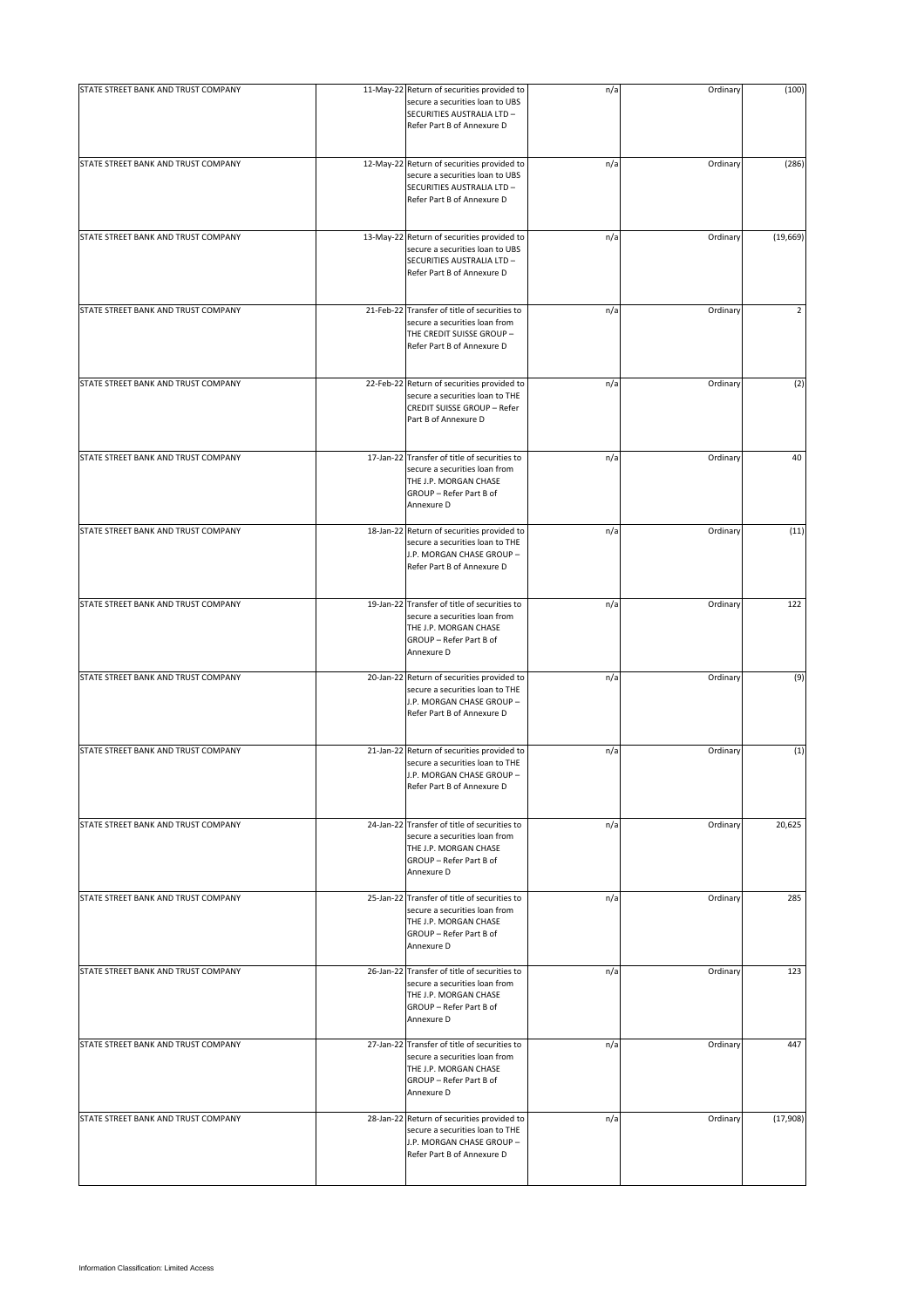| STATE STREET BANK AND TRUST COMPANY | 31-Jan-22 Return of securities provided to                                                                                                      | n/a | Ordinary | (66)     |
|-------------------------------------|-------------------------------------------------------------------------------------------------------------------------------------------------|-----|----------|----------|
|                                     | secure a securities loan to THE<br>J.P. MORGAN CHASE GROUP -<br>Refer Part B of Annexure D                                                      |     |          |          |
| STATE STREET BANK AND TRUST COMPANY | 1-Feb-22 Transfer of title of securities to<br>secure a securities loan from<br>THE J.P. MORGAN CHASE<br>GROUP - Refer Part B of<br>Annexure D  | n/a | Ordinary | 34,162   |
| STATE STREET BANK AND TRUST COMPANY | 2-Feb-22 Return of securities provided to<br>secure a securities loan to THE<br>J.P. MORGAN CHASE GROUP -<br>Refer Part B of Annexure D         | n/a | Ordinary | (838)    |
| STATE STREET BANK AND TRUST COMPANY | 3-Feb-22 Transfer of title of securities to<br>secure a securities loan from<br>THE J.P. MORGAN CHASE<br>GROUP - Refer Part B of<br>Annexure D  | n/a | Ordinary | 942      |
| STATE STREET BANK AND TRUST COMPANY | 4-Feb-22 Return of securities provided to<br>secure a securities loan to THE<br>J.P. MORGAN CHASE GROUP -<br>Refer Part B of Annexure D         | n/a | Ordinary | (270)    |
| STATE STREET BANK AND TRUST COMPANY | 7-Feb-22 Return of securities provided to<br>secure a securities loan to THE<br>J.P. MORGAN CHASE GROUP -<br>Refer Part B of Annexure D         | n/a | Ordinary | (207)    |
| STATE STREET BANK AND TRUST COMPANY | 3-Mar-22 Return of securities provided to<br>secure a securities loan to THE<br>J.P. MORGAN CHASE GROUP -<br>Refer Part B of Annexure D         | n/a | Ordinary | (36,996) |
| STATE STREET BANK AND TRUST COMPANY | 4-Mar-22 Transfer of title of securities to<br>secure a securities loan from<br>THE J.P. MORGAN CHASE<br>GROUP - Refer Part B of<br>Annexure D  | n/a | Ordinary | 45       |
| STATE STREET BANK AND TRUST COMPANY | 7-Mar-22 Return of securities provided to<br>secure a securities loan to THE<br>J.P. MORGAN CHASE GROUP -<br>Refer Part B of Annexure D         | n/a | Ordinary | (23)     |
| STATE STREET BANK AND TRUST COMPANY | 8-Mar-22 Return of securities provided to<br>secure a securities loan to THE<br>J.P. MORGAN CHASE GROUP -<br>Refer Part B of Annexure D         | n/a | Ordinary | (220)    |
| STATE STREET BANK AND TRUST COMPANY | 22-Apr-22 Transfer of title of securities to<br>secure a securities loan from<br>THE J.P. MORGAN CHASE<br>GROUP - Refer Part B of<br>Annexure D | n/a | Ordinary | 554      |
| STATE STREET BANK AND TRUST COMPANY | 26-Apr-22 Transfer of title of securities to<br>secure a securities loan from<br>THE J.P. MORGAN CHASE<br>GROUP - Refer Part B of<br>Annexure D | n/a | Ordinary | 11       |
| STATE STREET BANK AND TRUST COMPANY | 27-Apr-22 Return of securities provided to<br>secure a securities loan to THE<br>J.P. MORGAN CHASE GROUP -<br>Refer Part B of Annexure D        | n/a | Ordinary | (17)     |
| STATE STREET BANK AND TRUST COMPANY | 28-Apr-22 Return of securities provided to<br>secure a securities loan to THE<br>J.P. MORGAN CHASE GROUP -<br>Refer Part B of Annexure D        | n/a | Ordinary | (20)     |
| STATE STREET BANK AND TRUST COMPANY | 29-Apr-22 Transfer of title of securities to<br>secure a securities loan from<br>THE J.P. MORGAN CHASE<br>GROUP - Refer Part B of<br>Annexure D | n/a | Ordinary | 11       |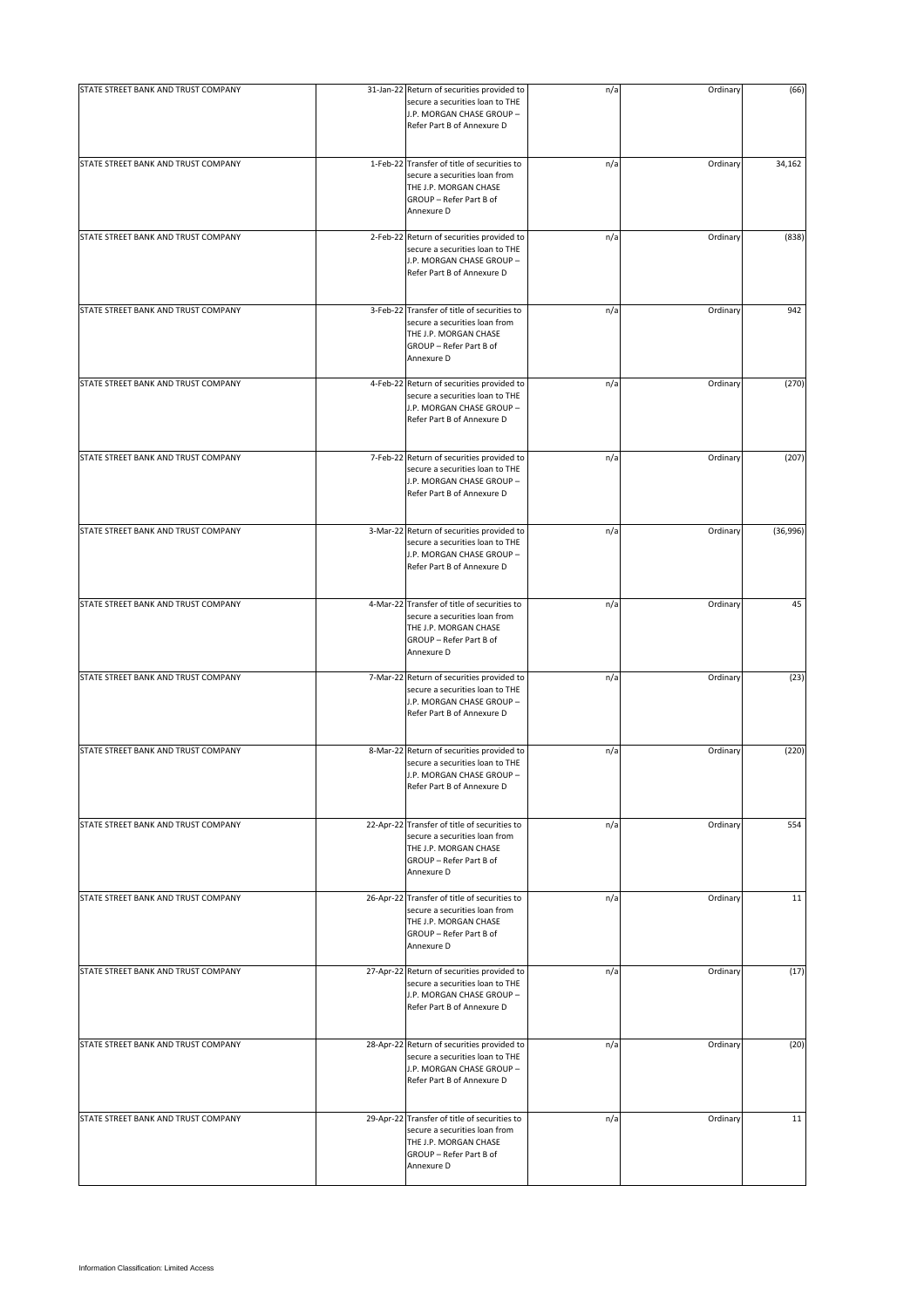| STATE STREET BANK AND TRUST COMPANY | 2-May-22 Return of securities provided to                                                                                                      | n/a | Ordinary | (14)    |
|-------------------------------------|------------------------------------------------------------------------------------------------------------------------------------------------|-----|----------|---------|
|                                     | secure a securities loan to THE<br>J.P. MORGAN CHASE GROUP -<br>Refer Part B of Annexure D                                                     |     |          |         |
| STATE STREET BANK AND TRUST COMPANY | 3-May-22 Return of securities provided to<br>secure a securities loan to THE<br>J.P. MORGAN CHASE GROUP -<br>Refer Part B of Annexure D        | n/a | Ordinary | (63)    |
| STATE STREET BANK AND TRUST COMPANY | 4-May-22 Transfer of title of securities to<br>secure a securities loan from<br>THE J.P. MORGAN CHASE<br>GROUP - Refer Part B of<br>Annexure D | n/a | Ordinary | 2,408   |
| STATE STREET BANK AND TRUST COMPANY | 5-May-22 Return of securities provided to<br>secure a securities loan to THE<br>J.P. MORGAN CHASE GROUP -<br>Refer Part B of Annexure D        | n/a | Ordinary | (3)     |
| STATE STREET BANK AND TRUST COMPANY | 6-May-22 Return of securities provided to<br>secure a securities loan to THE<br>J.P. MORGAN CHASE GROUP -<br>Refer Part B of Annexure D        | n/a | Ordinary | (1,830) |
| STATE STREET BANK AND TRUST COMPANY | 9-May-22 Transfer of title of securities to<br>secure a securities loan from<br>THE J.P. MORGAN CHASE<br>GROUP - Refer Part B of<br>Annexure D | n/a | Ordinary | 20      |
| STATE STREET BANK AND TRUST COMPANY | 10-May-22 Return of securities provided to<br>secure a securities loan to THE<br>J.P. MORGAN CHASE GROUP -<br>Refer Part B of Annexure D       | n/a | Ordinary | (667)   |
| STATE STREET BANK AND TRUST COMPANY | 11-May-22 Return of securities provided to<br>secure a securities loan to THE<br>J.P. MORGAN CHASE GROUP -<br>Refer Part B of Annexure D       | n/a | Ordinary | (638)   |
| STATE STREET BANK AND TRUST COMPANY | 17-Jan-22 Transfer of title of securities to<br>secure a securities loan from<br>UBS SECURITIES AUSTRALIA LTD<br>- Refer Part B of Annexure D  | n/a | Ordinary | 423     |
| STATE STREET BANK AND TRUST COMPANY | 18-Jan-22 Return of securities provided to<br>secure a securities loan to UBS<br>SECURITIES AUSTRALIA LTD -<br>Refer Part B of Annexure D      | n/a | Ordinary | (47)    |
| STATE STREET BANK AND TRUST COMPANY | 19-Jan-22 Return of securities provided to<br>secure a securities loan to UBS<br>SECURITIES AUSTRALIA LTD -<br>Refer Part B of Annexure D      | n/a | Ordinary | (56)    |
| STATE STREET BANK AND TRUST COMPANY | 20-Jan-22 Return of securities provided to<br>secure a securities loan to UBS<br>SECURITIES AUSTRALIA LTD -<br>Refer Part B of Annexure D      | n/a | Ordinary | (54)    |
| STATE STREET BANK AND TRUST COMPANY | 21-Jan-22 Return of securities provided to<br>secure a securities loan to UBS<br>SECURITIES AUSTRALIA LTD -<br>Refer Part B of Annexure D      | n/a | Ordinary | (18)    |
| STATE STREET BANK AND TRUST COMPANY | 24-Jan-22 Transfer of title of securities to<br>secure a securities loan from<br>UBS SECURITIES AUSTRALIA LTD<br>- Refer Part B of Annexure D  | n/a | Ordinary | 69,087  |
| STATE STREET BANK AND TRUST COMPANY | 25-Jan-22 Transfer of title of securities to<br>secure a securities loan from<br>UBS SECURITIES AUSTRALIA LTD<br>- Refer Part B of Annexure D  | n/a | Ordinary | 975     |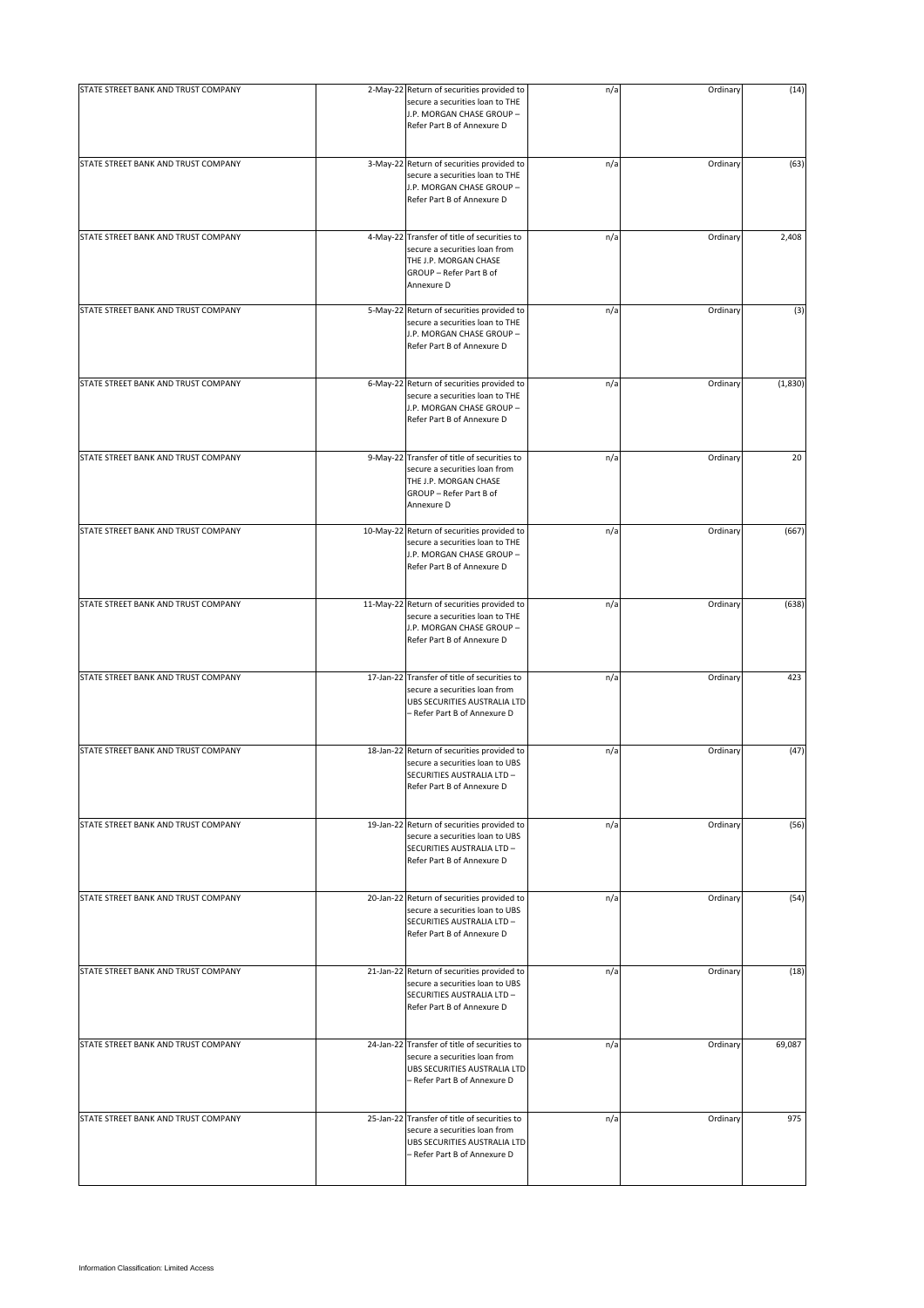| STATE STREET BANK AND TRUST COMPANY | 27-Jan-22 Transfer of title of securities to                                                                                                  | n/a | Ordinary | 530       |
|-------------------------------------|-----------------------------------------------------------------------------------------------------------------------------------------------|-----|----------|-----------|
|                                     | secure a securities loan from<br>UBS SECURITIES AUSTRALIA LTD<br>- Refer Part B of Annexure D                                                 |     |          |           |
| STATE STREET BANK AND TRUST COMPANY | 28-Jan-22 Transfer of title of securities to<br>secure a securities loan from<br>UBS SECURITIES AUSTRALIA LTD<br>- Refer Part B of Annexure D | n/a | Ordinary | 560       |
| STATE STREET BANK AND TRUST COMPANY | 31-Jan-22 Return of securities provided to<br>secure a securities loan to UBS<br>SECURITIES AUSTRALIA LTD -<br>Refer Part B of Annexure D     | n/a | Ordinary | (224)     |
| STATE STREET BANK AND TRUST COMPANY | 1-Feb-22 Return of securities provided to<br>secure a securities loan to UBS<br>SECURITIES AUSTRALIA LTD -<br>Refer Part B of Annexure D      | n/a | Ordinary | (223)     |
| STATE STREET BANK AND TRUST COMPANY | 2-Feb-22 Transfer of title of securities to<br>secure a securities loan from<br>UBS SECURITIES AUSTRALIA LTD<br>- Refer Part B of Annexure D  | n/a | Ordinary | 2,683     |
| STATE STREET BANK AND TRUST COMPANY | 3-Feb-22 Transfer of title of securities to<br>secure a securities loan from<br>UBS SECURITIES AUSTRALIA LTD<br>- Refer Part B of Annexure D  | n/a | Ordinary | 1,634     |
| STATE STREET BANK AND TRUST COMPANY | 4-Feb-22 Return of securities provided to<br>secure a securities loan to UBS<br>SECURITIES AUSTRALIA LTD -<br>Refer Part B of Annexure D      | n/a | Ordinary | (534)     |
| STATE STREET BANK AND TRUST COMPANY | 7-Feb-22 Return of securities provided to<br>secure a securities loan to UBS<br>SECURITIES AUSTRALIA LTD -<br>Refer Part B of Annexure D      | n/a | Ordinary | (76, 306) |
| STATE STREET BANK AND TRUST COMPANY | 8-Feb-22 Transfer of title of securities to<br>secure a securities loan from<br>UBS SECURITIES AUSTRALIA LTD<br>- Refer Part B of Annexure D  | n/a | Ordinary | 15        |
| STATE STREET BANK AND TRUST COMPANY | 9-Feb-22 Transfer of title of securities to<br>secure a securities loan from<br>UBS SECURITIES AUSTRALIA LTD<br>- Refer Part B of Annexure D  | n/a | Ordinary | 19        |
| STATE STREET BANK AND TRUST COMPANY | 10-Feb-22 Transfer of title of securities to<br>secure a securities loan from<br>UBS SECURITIES AUSTRALIA LTD<br>- Refer Part B of Annexure D | n/a | Ordinary | 41        |
| STATE STREET BANK AND TRUST COMPANY | 11-Feb-22 Transfer of title of securities to<br>secure a securities loan from<br>UBS SECURITIES AUSTRALIA LTD<br>- Refer Part B of Annexure D | n/a | Ordinary | 28        |
| STATE STREET BANK AND TRUST COMPANY | 14-Feb-22 Transfer of title of securities to<br>secure a securities loan from<br>UBS SECURITIES AUSTRALIA LTD<br>– Refer Part B of Annexure D | n/a | Ordinary | 180       |
| STATE STREET BANK AND TRUST COMPANY | 15-Feb-22 Return of securities provided to<br>secure a securities loan to UBS<br>SECURITIES AUSTRALIA LTD -<br>Refer Part B of Annexure D     | n/a | Ordinary | (9)       |
| STATE STREET BANK AND TRUST COMPANY | 16-Feb-22 Transfer of title of securities to<br>secure a securities loan from<br>UBS SECURITIES AUSTRALIA LTD<br>- Refer Part B of Annexure D | n/a | Ordinary | 84        |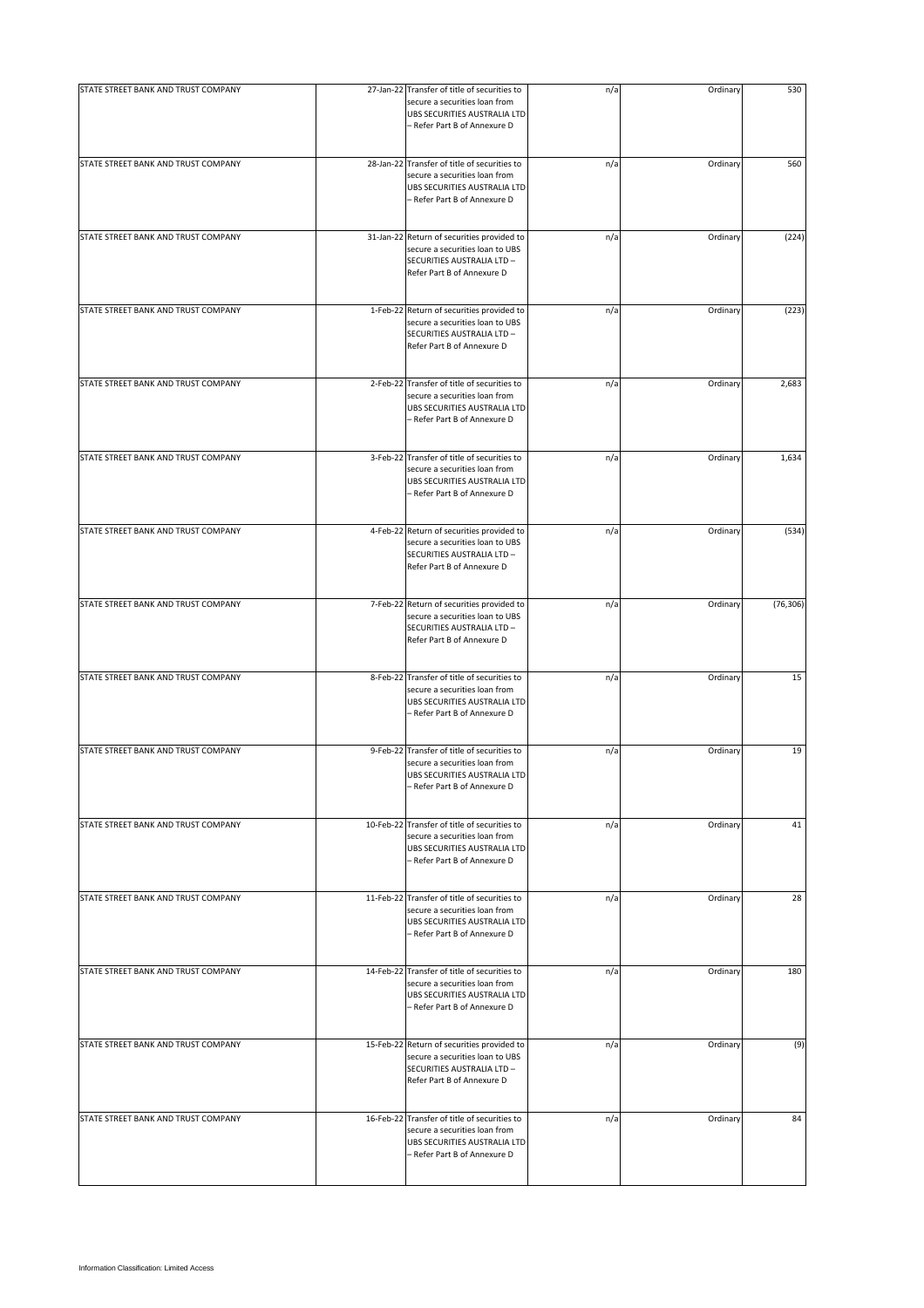| STATE STREET BANK AND TRUST COMPANY | 17-Feb-22 Transfer of title of securities to<br>secure a securities loan from<br>UBS SECURITIES AUSTRALIA LTD<br>- Refer Part B of Annexure D | n/a | Ordinary | 154      |
|-------------------------------------|-----------------------------------------------------------------------------------------------------------------------------------------------|-----|----------|----------|
| STATE STREET BANK AND TRUST COMPANY | 18-Feb-22 Return of securities provided to<br>secure a securities loan to UBS<br>SECURITIES AUSTRALIA LTD -<br>Refer Part B of Annexure D     | n/a | Ordinary | (58)     |
| STATE STREET BANK AND TRUST COMPANY | 21-Feb-22 Return of securities provided to<br>secure a securities loan to UBS<br>SECURITIES AUSTRALIA LTD -<br>Refer Part B of Annexure D     | n/a | Ordinary | (56)     |
| STATE STREET BANK AND TRUST COMPANY | 22-Feb-22 Return of securities provided to<br>secure a securities loan to UBS<br>SECURITIES AUSTRALIA LTD -<br>Refer Part B of Annexure D     | n/a | Ordinary | (26)     |
| STATE STREET BANK AND TRUST COMPANY | 23-Feb-22 Transfer of title of securities to<br>secure a securities loan from<br>UBS SECURITIES AUSTRALIA LTD<br>- Refer Part B of Annexure D | n/a | Ordinary | 223      |
| STATE STREET BANK AND TRUST COMPANY | 24-Feb-22 Return of securities provided to<br>secure a securities loan to UBS<br>SECURITIES AUSTRALIA LTD -<br>Refer Part B of Annexure D     | n/a | Ordinary | (33)     |
| STATE STREET BANK AND TRUST COMPANY | 25-Feb-22 Return of securities provided to<br>secure a securities loan to UBS<br>SECURITIES AUSTRALIA LTD -<br>Refer Part B of Annexure D     | n/a | Ordinary | (263)    |
| STATE STREET BANK AND TRUST COMPANY | 28-Feb-22 Transfer of title of securities to<br>secure a securities loan from<br>UBS SECURITIES AUSTRALIA LTD<br>- Refer Part B of Annexure D | n/a | Ordinary | 150      |
| STATE STREET BANK AND TRUST COMPANY | 1-Mar-22 Transfer of title of securities to<br>secure a securities loan from<br>UBS SECURITIES AUSTRALIA LTD<br>- Refer Part B of Annexure D  | n/a | Ordinary | 234      |
| STATE STREET BANK AND TRUST COMPANY | 2-Mar-22 Transfer of title of securities to<br>secure a securities loan from<br>UBS SECURITIES AUSTRALIA LTD<br>- Refer Part B of Annexure D  | n/a | Ordinary | 317      |
| STATE STREET BANK AND TRUST COMPANY | 3-Mar-22 Transfer of title of securities to<br>secure a securities loan from<br>UBS SECURITIES AUSTRALIA LTD<br>- Refer Part B of Annexure D  | n/a | Ordinary | 281      |
| STATE STREET BANK AND TRUST COMPANY | 4-Mar-22 Transfer of title of securities to<br>secure a securities loan from<br>UBS SECURITIES AUSTRALIA LTD<br>- Refer Part B of Annexure D  | n/a | Ordinary | 4,257    |
| STATE STREET BANK AND TRUST COMPANY | 7-Mar-22 Return of securities provided to<br>secure a securities loan to UBS<br>SECURITIES AUSTRALIA LTD -<br>Refer Part B of Annexure D      | n/a | Ordinary | (124)    |
| STATE STREET BANK AND TRUST COMPANY | 8-Mar-22 Return of securities provided to<br>secure a securities loan to UBS<br>SECURITIES AUSTRALIA LTD -<br>Refer Part B of Annexure D      | n/a | Ordinary | (1, 362) |
| STATE STREET BANK AND TRUST COMPANY | 9-Mar-22 Transfer of title of securities to<br>secure a securities loan from<br>UBS SECURITIES AUSTRALIA LTD<br>- Refer Part B of Annexure D  | n/a | Ordinary | 90       |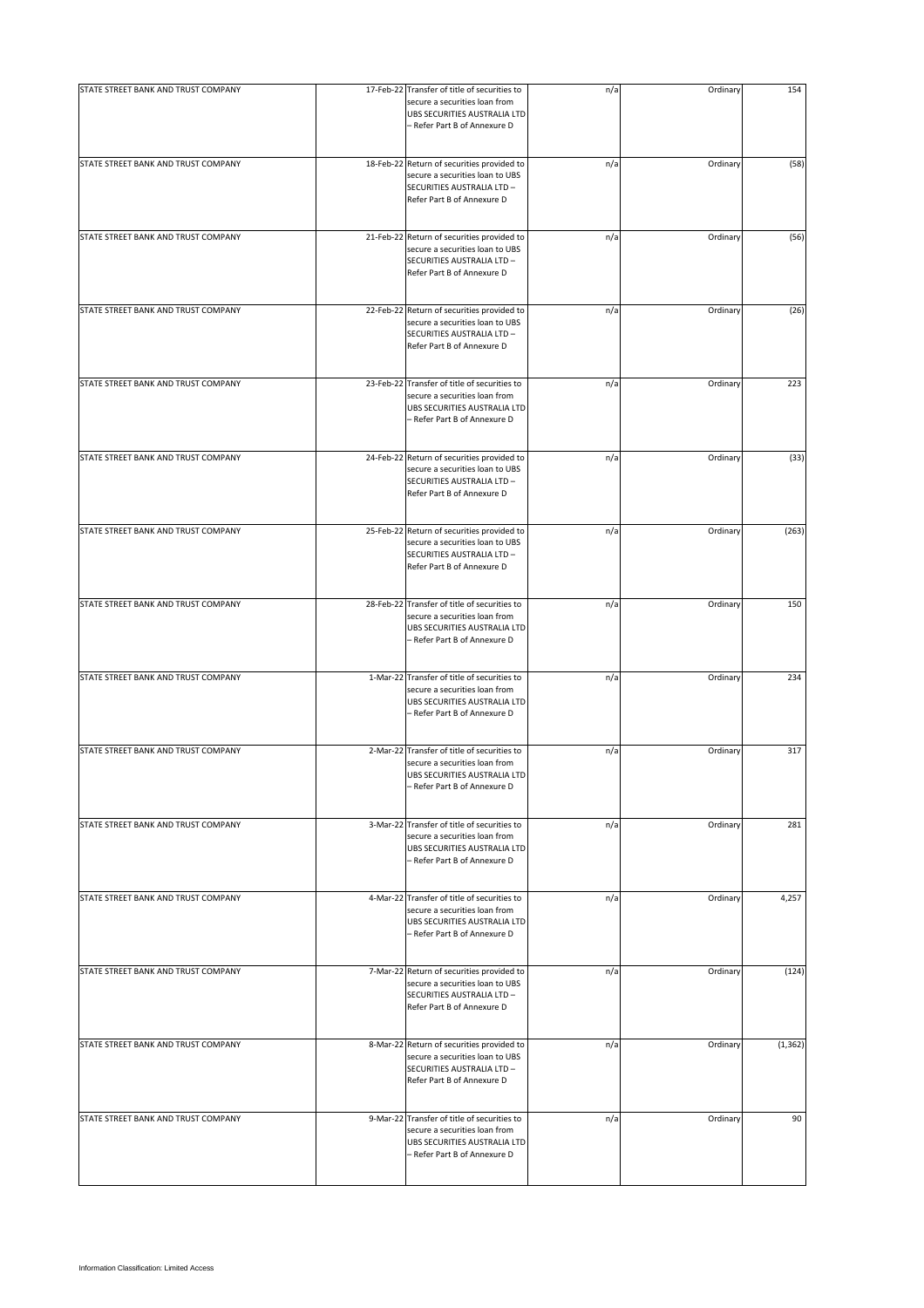| STATE STREET BANK AND TRUST COMPANY | 10-Mar-22 Transfer of title of securities to                                                                                                  |     |          | 1,035    |
|-------------------------------------|-----------------------------------------------------------------------------------------------------------------------------------------------|-----|----------|----------|
|                                     | secure a securities loan from<br>UBS SECURITIES AUSTRALIA LTD<br>- Refer Part B of Annexure D                                                 | n/a | Ordinary |          |
| STATE STREET BANK AND TRUST COMPANY | 11-Mar-22 Transfer of title of securities to<br>secure a securities loan from<br>UBS SECURITIES AUSTRALIA LTD<br>- Refer Part B of Annexure D | n/a | Ordinary | 225      |
| STATE STREET BANK AND TRUST COMPANY | 14-Mar-22 Transfer of title of securities to<br>secure a securities loan from<br>UBS SECURITIES AUSTRALIA LTD<br>- Refer Part B of Annexure D | n/a | Ordinary | 76       |
| STATE STREET BANK AND TRUST COMPANY | 15-Mar-22 Return of securities provided to<br>secure a securities loan to UBS<br>SECURITIES AUSTRALIA LTD -<br>Refer Part B of Annexure D     | n/a | Ordinary | (1,832)  |
| STATE STREET BANK AND TRUST COMPANY | 16-Mar-22 Transfer of title of securities to<br>secure a securities loan from<br>UBS SECURITIES AUSTRALIA LTD<br>- Refer Part B of Annexure D | n/a | Ordinary | 29       |
| STATE STREET BANK AND TRUST COMPANY | 17-Mar-22 Transfer of title of securities to<br>secure a securities loan from<br>UBS SECURITIES AUSTRALIA LTD<br>- Refer Part B of Annexure D | n/a | Ordinary | 103      |
| STATE STREET BANK AND TRUST COMPANY | 18-Mar-22 Return of securities provided to<br>secure a securities loan to UBS<br>SECURITIES AUSTRALIA LTD -<br>Refer Part B of Annexure D     | n/a | Ordinary | (108)    |
| STATE STREET BANK AND TRUST COMPANY | 21-Mar-22 Return of securities provided to<br>secure a securities loan to UBS<br>SECURITIES AUSTRALIA LTD -<br>Refer Part B of Annexure D     | n/a | Ordinary | (303)    |
| STATE STREET BANK AND TRUST COMPANY | 22-Mar-22 Return of securities provided to<br>secure a securities loan to UBS<br>SECURITIES AUSTRALIA LTD -<br>Refer Part B of Annexure D     | n/a | Ordinary | (2, 268) |
| STATE STREET BANK AND TRUST COMPANY | 23-Mar-22 Transfer of title of securities to<br>secure a securities loan from<br>UBS SECURITIES AUSTRALIA LTD<br>- Refer Part B of Annexure D | n/a | Ordinary | 13       |
| STATE STREET BANK AND TRUST COMPANY | 24-Mar-22 Return of securities provided to<br>secure a securities loan to UBS<br>SECURITIES AUSTRALIA LTD -<br>Refer Part B of Annexure D     | n/a | Ordinary | (9)      |
| STATE STREET BANK AND TRUST COMPANY | 25-Mar-22 Transfer of title of securities to<br>secure a securities loan from<br>UBS SECURITIES AUSTRALIA LTD<br>- Refer Part B of Annexure D | n/a | Ordinary | 38       |
| STATE STREET BANK AND TRUST COMPANY | 28-Mar-22 Return of securities provided to<br>secure a securities loan to UBS<br>SECURITIES AUSTRALIA LTD -<br>Refer Part B of Annexure D     | n/a | Ordinary | (22)     |
| STATE STREET BANK AND TRUST COMPANY | 29-Mar-22 Transfer of title of securities to<br>secure a securities loan from<br>UBS SECURITIES AUSTRALIA LTD<br>- Refer Part B of Annexure D | n/a | Ordinary | 57       |
| STATE STREET BANK AND TRUST COMPANY | 30-Mar-22 Return of securities provided to<br>secure a securities loan to UBS<br>SECURITIES AUSTRALIA LTD -<br>Refer Part B of Annexure D     | n/a | Ordinary | (13)     |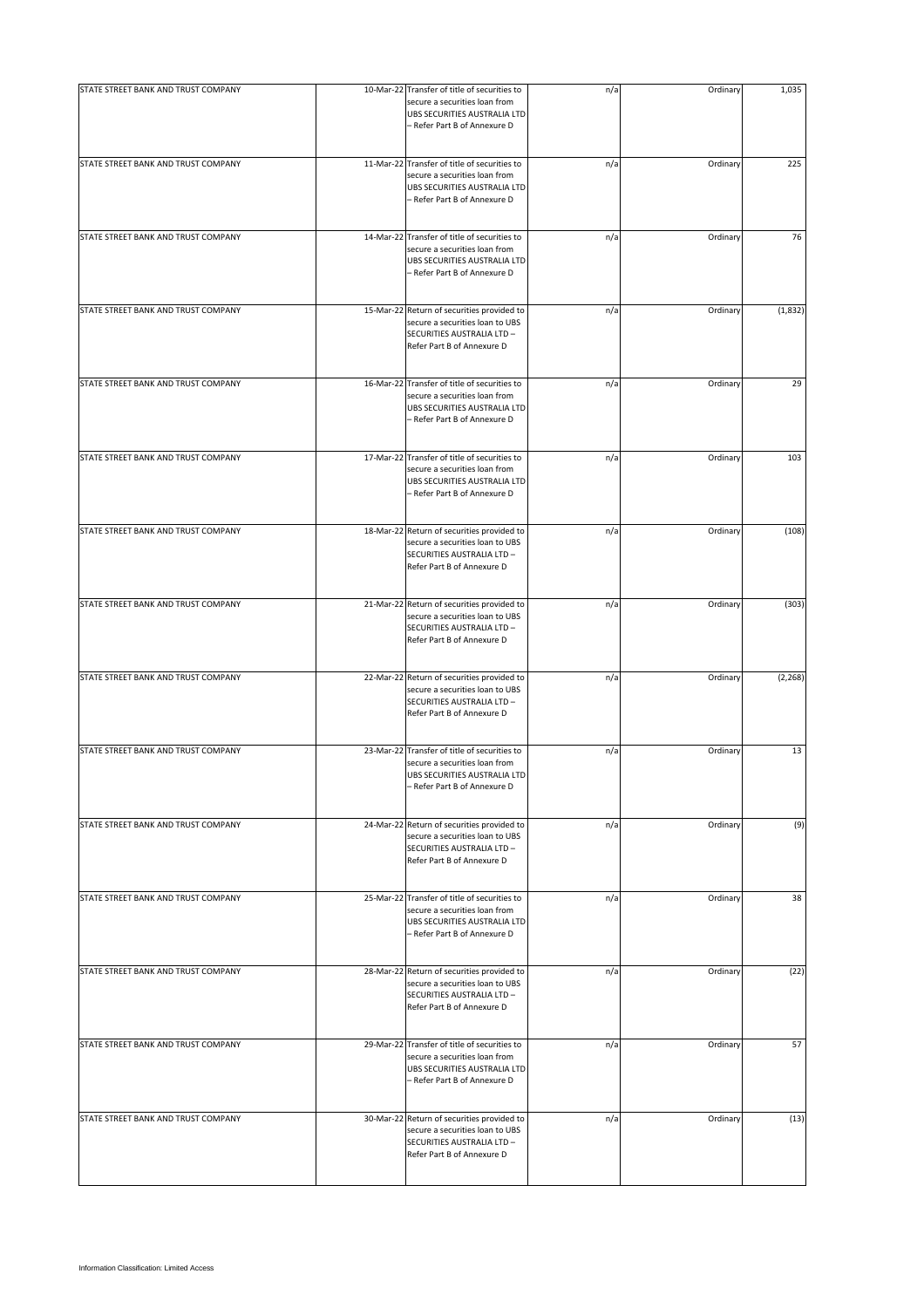| STATE STREET BANK AND TRUST COMPANY | 31-Mar-22 Return of securities provided to                                                                                                    | n/a | Ordinary | (41)  |
|-------------------------------------|-----------------------------------------------------------------------------------------------------------------------------------------------|-----|----------|-------|
|                                     | secure a securities loan to UBS<br>SECURITIES AUSTRALIA LTD -<br>Refer Part B of Annexure D                                                   |     |          |       |
| STATE STREET BANK AND TRUST COMPANY | 1-Apr-22 Transfer of title of securities to<br>secure a securities loan from<br>UBS SECURITIES AUSTRALIA LTD<br>- Refer Part B of Annexure D  | n/a | Ordinary | 18    |
| STATE STREET BANK AND TRUST COMPANY | 4-Apr-22 Transfer of title of securities to<br>secure a securities loan from<br>UBS SECURITIES AUSTRALIA LTD<br>– Refer Part B of Annexure D  | n/a | Ordinary | 445   |
| STATE STREET BANK AND TRUST COMPANY | 5-Apr-22 Transfer of title of securities to<br>secure a securities loan from<br>UBS SECURITIES AUSTRALIA LTD<br>- Refer Part B of Annexure D  | n/a | Ordinary | 53    |
| STATE STREET BANK AND TRUST COMPANY | 6-Apr-22 Return of securities provided to<br>secure a securities loan to UBS<br>SECURITIES AUSTRALIA LTD -<br>Refer Part B of Annexure D      | n/a | Ordinary | (38)  |
| STATE STREET BANK AND TRUST COMPANY | 7-Apr-22 Return of securities provided to<br>secure a securities loan to UBS<br>SECURITIES AUSTRALIA LTD -<br>Refer Part B of Annexure D      | n/a | Ordinary | (429) |
| STATE STREET BANK AND TRUST COMPANY | 8-Apr-22 Return of securities provided to<br>secure a securities loan to UBS<br>SECURITIES AUSTRALIA LTD -<br>Refer Part B of Annexure D      | n/a | Ordinary | (105) |
| STATE STREET BANK AND TRUST COMPANY | 11-Apr-22 Transfer of title of securities to<br>secure a securities loan from<br>UBS SECURITIES AUSTRALIA LTD<br>- Refer Part B of Annexure D | n/a | Ordinary | 34    |
| STATE STREET BANK AND TRUST COMPANY | 12-Apr-22 Transfer of title of securities to<br>secure a securities loan from<br>UBS SECURITIES AUSTRALIA LTD<br>- Refer Part B of Annexure D | n/a | Ordinary | 57    |
| STATE STREET BANK AND TRUST COMPANY | 13-Apr-22 Return of securities provided to<br>secure a securities loan to UBS<br>SECURITIES AUSTRALIA LTD -<br>Refer Part B of Annexure D     | n/a | Ordinary | (52)  |
| STATE STREET BANK AND TRUST COMPANY | 14-Apr-22 Transfer of title of securities to<br>secure a securities loan from<br>UBS SECURITIES AUSTRALIA LTD<br>- Refer Part B of Annexure D | n/a | Ordinary | 31    |
| STATE STREET BANK AND TRUST COMPANY | 19-Apr-22 Return of securities provided to<br>secure a securities loan to UBS<br>SECURITIES AUSTRALIA LTD -<br>Refer Part B of Annexure D     | n/a | Ordinary | (1)   |
| STATE STREET BANK AND TRUST COMPANY | 20-Apr-22 Transfer of title of securities to<br>secure a securities loan from<br>UBS SECURITIES AUSTRALIA LTD<br>– Refer Part B of Annexure D | n/a | Ordinary | 38    |
| STATE STREET BANK AND TRUST COMPANY | 21-Apr-22 Transfer of title of securities to<br>secure a securities loan from<br>UBS SECURITIES AUSTRALIA LTD<br>- Refer Part B of Annexure D | n/a | Ordinary | 126   |
| STATE STREET BANK AND TRUST COMPANY | 22-Apr-22 Return of securities provided to<br>secure a securities loan to UBS<br>SECURITIES AUSTRALIA LTD -<br>Refer Part B of Annexure D     | n/a | Ordinary | (82)  |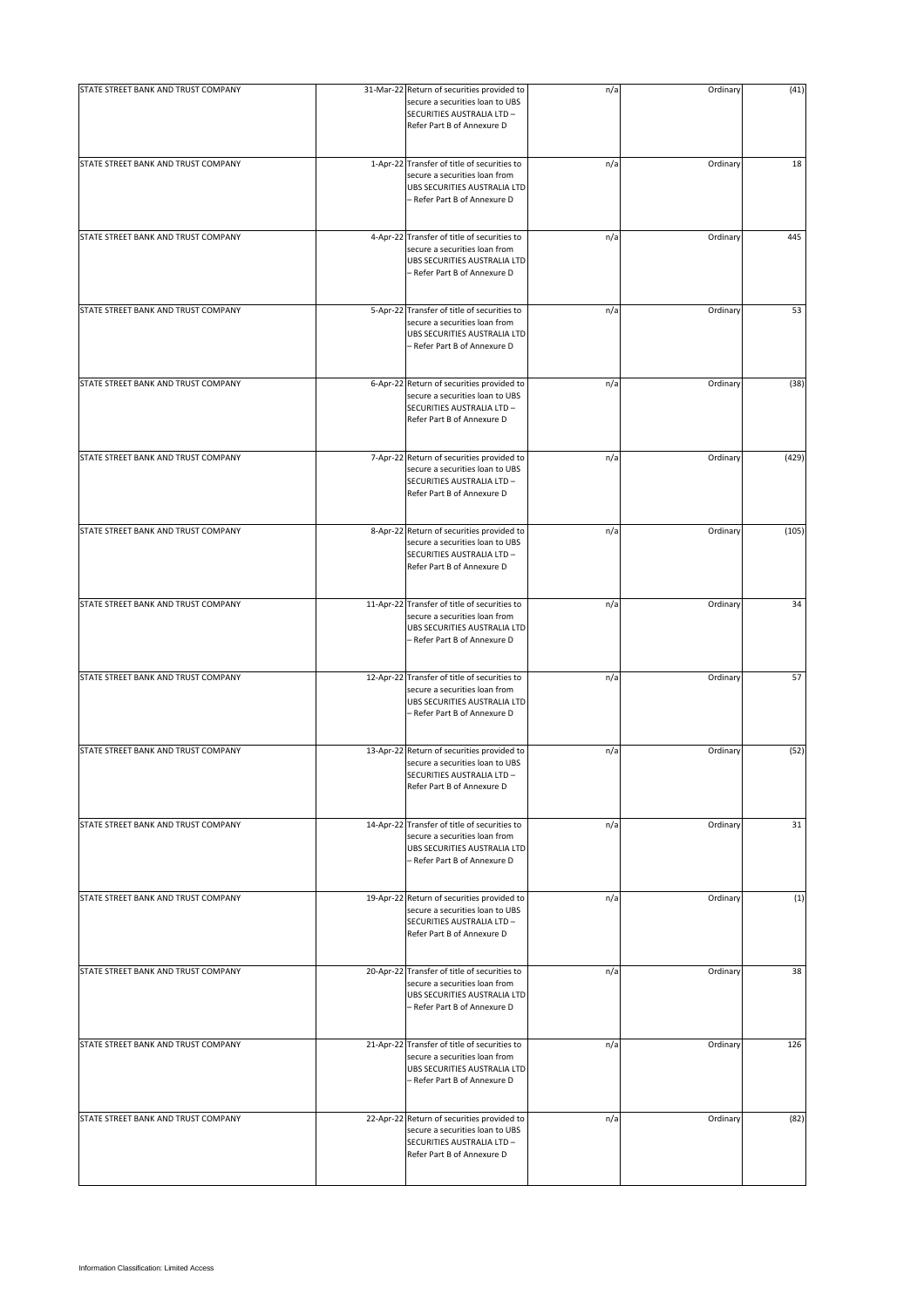| STATE STREET BANK AND TRUST COMPANY | 26-Apr-22 Transfer of title of securities to                                                                                                  | n/a | Ordinary | 13       |
|-------------------------------------|-----------------------------------------------------------------------------------------------------------------------------------------------|-----|----------|----------|
|                                     | secure a securities loan from<br>UBS SECURITIES AUSTRALIA LTD<br>- Refer Part B of Annexure D                                                 |     |          |          |
| STATE STREET BANK AND TRUST COMPANY | 27-Apr-22 Transfer of title of securities to<br>secure a securities loan from<br>UBS SECURITIES AUSTRALIA LTD<br>- Refer Part B of Annexure D | n/a | Ordinary | 59       |
| STATE STREET BANK AND TRUST COMPANY | 28-Apr-22 Transfer of title of securities to<br>secure a securities loan from<br>UBS SECURITIES AUSTRALIA LTD<br>- Refer Part B of Annexure D | n/a | Ordinary | 13       |
| STATE STREET BANK AND TRUST COMPANY | 29-Apr-22 Transfer of title of securities to<br>secure a securities loan from<br>UBS SECURITIES AUSTRALIA LTD<br>- Refer Part B of Annexure D | n/a | Ordinary | 5        |
| STATE STREET BANK AND TRUST COMPANY | 2-May-22 Transfer of title of securities to<br>secure a securities loan from<br>UBS SECURITIES AUSTRALIA LTD<br>- Refer Part B of Annexure D  | n/a | Ordinary | 95       |
| STATE STREET BANK AND TRUST COMPANY | 3-May-22 Transfer of title of securities to<br>secure a securities loan from<br>UBS SECURITIES AUSTRALIA LTD<br>- Refer Part B of Annexure D  | n/a | Ordinary | 89       |
| STATE STREET BANK AND TRUST COMPANY | 4-May-22 Transfer of title of securities to<br>secure a securities loan from<br>UBS SECURITIES AUSTRALIA LTD<br>- Refer Part B of Annexure D  | n/a | Ordinary | 82       |
| STATE STREET BANK AND TRUST COMPANY | 5-May-22 Return of securities provided to<br>secure a securities loan to UBS<br>SECURITIES AUSTRALIA LTD -<br>Refer Part B of Annexure D      | n/a | Ordinary | (135)    |
| STATE STREET BANK AND TRUST COMPANY | 6-May-22 Return of securities provided to<br>secure a securities loan to UBS<br>SECURITIES AUSTRALIA LTD -<br>Refer Part B of Annexure D      | n/a | Ordinary | (1, 144) |
| STATE STREET BANK AND TRUST COMPANY | 9-May-22 Return of securities provided to<br>secure a securities loan to UBS<br>SECURITIES AUSTRALIA LTD -<br>Refer Part B of Annexure D      | n/a | Ordinary | (404)    |
| STATE STREET BANK AND TRUST COMPANY | 10-May-22 Transfer of title of securities to<br>secure a securities loan from<br>UBS SECURITIES AUSTRALIA LTD<br>- Refer Part B of Annexure D | n/a | Ordinary | 24       |
| STATE STREET BANK AND TRUST COMPANY | 11-May-22 Transfer of title of securities to<br>secure a securities loan from<br>UBS SECURITIES AUSTRALIA LTD<br>- Refer Part B of Annexure D | n/a | Ordinary | 33       |
| STATE STREET BANK AND TRUST COMPANY | 12-May-22 Transfer of title of securities to<br>secure a securities loan from<br>UBS SECURITIES AUSTRALIA LTD<br>- Refer Part B of Annexure D | n/a | Ordinary | 136      |
| STATE STREET BANK AND TRUST COMPANY | 13-May-22 Return of securities provided to<br>secure a securities loan to UBS<br>SECURITIES AUSTRALIA LTD -<br>Refer Part B of Annexure D     | n/a | Ordinary | (1, 238) |
| STATE STREET BANK AND TRUST COMPANY | 21-Feb-22 Transfer of title of securities to<br>secure a securities loan from<br>THE CREDIT SUISSE GROUP -<br>Refer Part B of Annexure D      | n/a | Ordinary | 866      |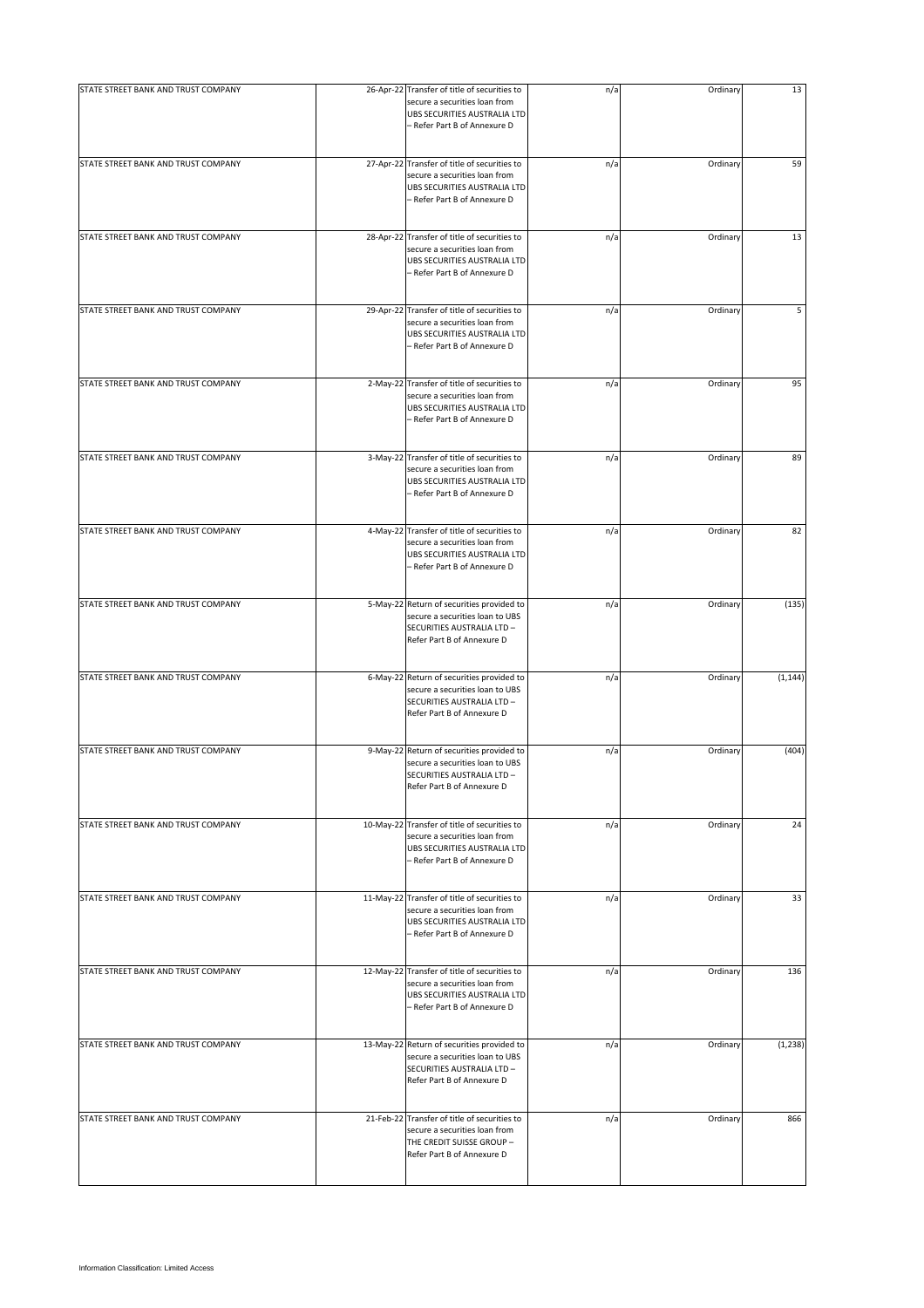| STATE STREET BANK AND TRUST COMPANY | 22-Feb-22 Return of securities provided to                                                                                                      | n/a | Ordinary | (866)    |
|-------------------------------------|-------------------------------------------------------------------------------------------------------------------------------------------------|-----|----------|----------|
|                                     | secure a securities loan to THE<br>CREDIT SUISSE GROUP - Refer<br>Part B of Annexure D                                                          |     |          |          |
| STATE STREET BANK AND TRUST COMPANY | 17-Jan-22 Transfer of title of securities to<br>secure a securities loan from<br>THE J.P. MORGAN CHASE<br>GROUP - Refer Part B of<br>Annexure D | n/a | Ordinary | 3,117    |
| STATE STREET BANK AND TRUST COMPANY | 18-Jan-22 Return of securities provided to<br>secure a securities loan to THE<br>J.P. MORGAN CHASE GROUP -<br>Refer Part B of Annexure D        | n/a | Ordinary | (155)    |
| STATE STREET BANK AND TRUST COMPANY | 19-Jan-22 Return of securities provided to<br>secure a securities loan to THE<br>J.P. MORGAN CHASE GROUP -<br>Refer Part B of Annexure D        | n/a | Ordinary | (122)    |
| STATE STREET BANK AND TRUST COMPANY | 20-Jan-22 Return of securities provided to<br>secure a securities loan to THE<br>J.P. MORGAN CHASE GROUP -<br>Refer Part B of Annexure D        | n/a | Ordinary | (18)     |
| STATE STREET BANK AND TRUST COMPANY | 21-Jan-22 Transfer of title of securities to<br>secure a securities loan from<br>THE J.P. MORGAN CHASE<br>GROUP - Refer Part B of<br>Annexure D | n/a | Ordinary | 709      |
| STATE STREET BANK AND TRUST COMPANY | 24-Jan-22 Return of securities provided to<br>secure a securities loan to THE<br>J.P. MORGAN CHASE GROUP -<br>Refer Part B of Annexure D        | n/a | Ordinary | (49)     |
| STATE STREET BANK AND TRUST COMPANY | 25-Jan-22 Return of securities provided to<br>secure a securities loan to THE<br>J.P. MORGAN CHASE GROUP -<br>Refer Part B of Annexure D        | n/a | Ordinary | (24)     |
| STATE STREET BANK AND TRUST COMPANY | 26-Jan-22 Return of securities provided to<br>secure a securities loan to THE<br>J.P. MORGAN CHASE GROUP -<br>Refer Part B of Annexure D        | n/a | Ordinary | (28)     |
| STATE STREET BANK AND TRUST COMPANY | 27-Jan-22 Return of securities provided to<br>secure a securities loan to THE<br>J.P. MORGAN CHASE GROUP -<br>Refer Part B of Annexure D        | n/a | Ordinary | (184)    |
| STATE STREET BANK AND TRUST COMPANY | 28-Jan-22 Return of securities provided to<br>secure a securities loan to THE<br>J.P. MORGAN CHASE GROUP -<br>Refer Part B of Annexure D        | n/a | Ordinary | (3, 236) |
| STATE STREET BANK AND TRUST COMPANY | 31-Jan-22 Transfer of title of securities to<br>secure a securities loan from<br>THE J.P. MORGAN CHASE<br>GROUP - Refer Part B of<br>Annexure D | n/a | Ordinary | 10       |
| STATE STREET BANK AND TRUST COMPANY | 1-Feb-22 Transfer of title of securities to<br>secure a securities loan from<br>THE J.P. MORGAN CHASE<br>GROUP - Refer Part B of<br>Annexure D  | n/a | Ordinary | 6,650    |
| STATE STREET BANK AND TRUST COMPANY | 2-Feb-22 Return of securities provided to<br>secure a securities loan to THE<br>J.P. MORGAN CHASE GROUP -<br>Refer Part B of Annexure D         | n/a | Ordinary | (243)    |
| STATE STREET BANK AND TRUST COMPANY | 3-Feb-22 Return of securities provided to<br>secure a securities loan to THE<br>J.P. MORGAN CHASE GROUP -<br>Refer Part B of Annexure D         | n/a | Ordinary | (71)     |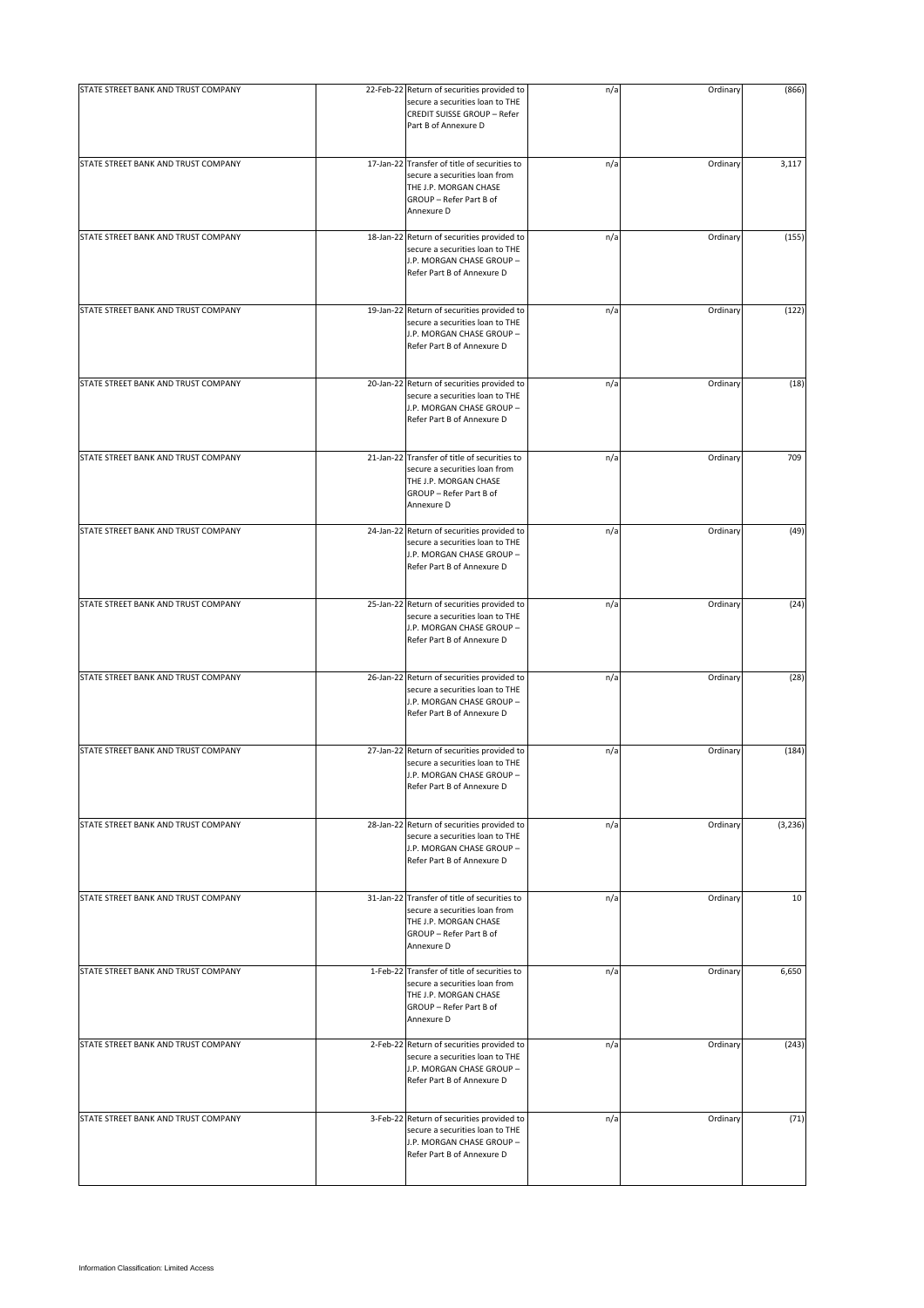| STATE STREET BANK AND TRUST COMPANY | 4-Feb-22 Transfer of title of securities to<br>secure a securities loan from                                                                    | n/a | Ordinary | 11       |
|-------------------------------------|-------------------------------------------------------------------------------------------------------------------------------------------------|-----|----------|----------|
|                                     | THE J.P. MORGAN CHASE<br>GROUP - Refer Part B of<br>Annexure D                                                                                  |     |          |          |
| STATE STREET BANK AND TRUST COMPANY | 7-Feb-22 Return of securities provided to<br>secure a securities loan to THE<br>J.P. MORGAN CHASE GROUP -<br>Refer Part B of Annexure D         | n/a | Ordinary | (144)    |
| STATE STREET BANK AND TRUST COMPANY | 3-Mar-22 Transfer of title of securities to<br>secure a securities loan from<br>THE J.P. MORGAN CHASE<br>GROUP - Refer Part B of<br>Annexure D  | n/a | Ordinary | 4,141    |
| STATE STREET BANK AND TRUST COMPANY | 4-Mar-22 Transfer of title of securities to<br>secure a securities loan from<br>THE J.P. MORGAN CHASE<br>GROUP - Refer Part B of<br>Annexure D  | n/a | Ordinary | 1,315    |
| STATE STREET BANK AND TRUST COMPANY | 7-Mar-22 Transfer of title of securities to<br>secure a securities loan from<br>THE J.P. MORGAN CHASE<br>GROUP - Refer Part B of<br>Annexure D  | n/a | Ordinary | 493      |
| STATE STREET BANK AND TRUST COMPANY | 8-Mar-22 Return of securities provided to<br>secure a securities loan to THE<br>J.P. MORGAN CHASE GROUP -<br>Refer Part B of Annexure D         | n/a | Ordinary | (2, 396) |
| STATE STREET BANK AND TRUST COMPANY | 22-Apr-22 Transfer of title of securities to<br>secure a securities loan from<br>THE J.P. MORGAN CHASE<br>GROUP - Refer Part B of<br>Annexure D | n/a | Ordinary | 689      |
| STATE STREET BANK AND TRUST COMPANY | 25-Apr-22 Return of securities provided to<br>secure a securities loan to THE<br>J.P. MORGAN CHASE GROUP -<br>Refer Part B of Annexure D        | n/a | Ordinary | (6)      |
| STATE STREET BANK AND TRUST COMPANY | 26-Apr-22 Return of securities provided to<br>secure a securities loan to THE<br>J.P. MORGAN CHASE GROUP -<br>Refer Part B of Annexure D        | n/a | Ordinary | (264)    |
| STATE STREET BANK AND TRUST COMPANY | 27-Apr-22 Transfer of title of securities to<br>secure a securities loan from<br>THE J.P. MORGAN CHASE<br>GROUP - Refer Part B of<br>Annexure D | n/a | Ordinary | 185      |
| STATE STREET BANK AND TRUST COMPANY | 28-Apr-22 Transfer of title of securities to<br>secure a securities loan from<br>THE J.P. MORGAN CHASE<br>GROUP - Refer Part B of<br>Annexure D | n/a | Ordinary | 287      |
| STATE STREET BANK AND TRUST COMPANY | 29-Apr-22 Return of securities provided to<br>secure a securities loan to THE<br>J.P. MORGAN CHASE GROUP -<br>Refer Part B of Annexure D        | n/a | Ordinary | (75)     |
| STATE STREET BANK AND TRUST COMPANY | 2-May-22 Return of securities provided to<br>secure a securities loan to THE<br>J.P. MORGAN CHASE GROUP -<br>Refer Part B of Annexure D         | n/a | Ordinary | (38)     |
| STATE STREET BANK AND TRUST COMPANY | 3-May-22 Return of securities provided to<br>secure a securities loan to THE<br>J.P. MORGAN CHASE GROUP -<br>Refer Part B of Annexure D         | n/a | Ordinary | (906)    |
| STATE STREET BANK AND TRUST COMPANY | 4-May-22 Return of securities provided to<br>secure a securities loan to THE<br>J.P. MORGAN CHASE GROUP -<br>Refer Part B of Annexure D         | n/a | Ordinary | (785)    |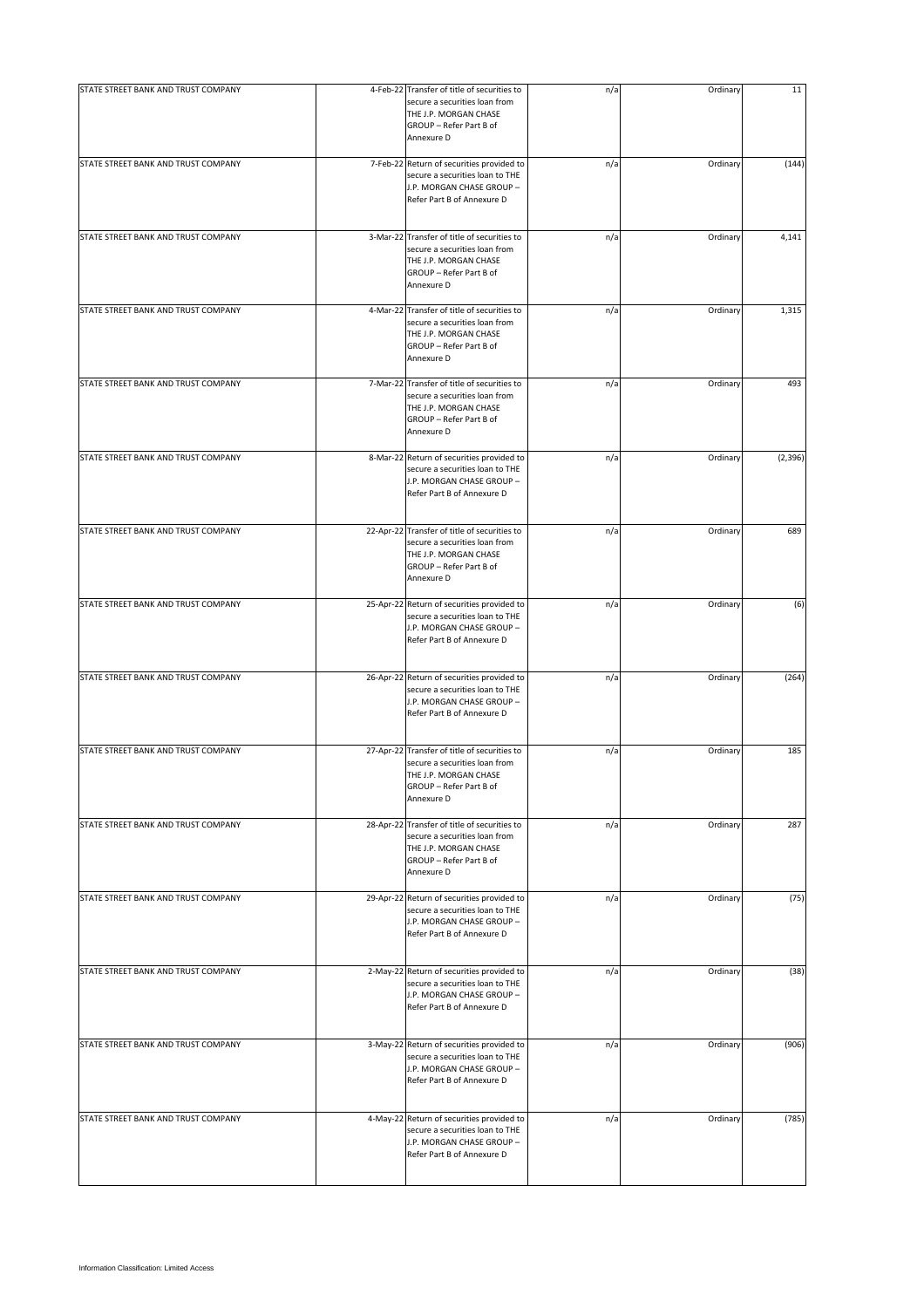| STATE STREET BANK AND TRUST COMPANY | 5-May-22 Transfer of title of securities to<br>secure a securities loan from                                                                  | n/a | Ordinary | 40       |
|-------------------------------------|-----------------------------------------------------------------------------------------------------------------------------------------------|-----|----------|----------|
|                                     | THE J.P. MORGAN CHASE<br>GROUP - Refer Part B of<br>Annexure D                                                                                |     |          |          |
| STATE STREET BANK AND TRUST COMPANY | 6-May-22 Return of securities provided to<br>secure a securities loan to THE<br>J.P. MORGAN CHASE GROUP -<br>Refer Part B of Annexure D       | n/a | Ordinary | (5, 412) |
| STATE STREET BANK AND TRUST COMPANY | 9-May-22 Return of securities provided to<br>secure a securities loan to THE<br>J.P. MORGAN CHASE GROUP -<br>Refer Part B of Annexure D       | n/a | Ordinary | (22)     |
| STATE STREET BANK AND TRUST COMPANY | 10-May-22 Return of securities provided to<br>secure a securities loan to THE<br>J.P. MORGAN CHASE GROUP -<br>Refer Part B of Annexure D      | n/a | Ordinary | (2, 109) |
| STATE STREET BANK AND TRUST COMPANY | 11-May-22 Return of securities provided to<br>secure a securities loan to THE<br>J.P. MORGAN CHASE GROUP -<br>Refer Part B of Annexure D      | n/a | Ordinary | (2,005)  |
| STATE STREET BANK AND TRUST COMPANY | 17-Jan-22 Transfer of title of securities to<br>secure a securities loan from<br>UBS SECURITIES AUSTRALIA LTD<br>- Refer Part B of Annexure D | n/a | Ordinary | 2,059    |
| STATE STREET BANK AND TRUST COMPANY | 18-Jan-22 Return of securities provided to<br>secure a securities loan to UBS<br>SECURITIES AUSTRALIA LTD -<br>Refer Part B of Annexure D     | n/a | Ordinary | (49)     |
| STATE STREET BANK AND TRUST COMPANY | 19-Jan-22 Return of securities provided to<br>secure a securities loan to UBS<br>SECURITIES AUSTRALIA LTD -<br>Refer Part B of Annexure D     | n/a | Ordinary | (21)     |
| STATE STREET BANK AND TRUST COMPANY | 20-Jan-22 Return of securities provided to<br>secure a securities loan to UBS<br>SECURITIES AUSTRALIA LTD -<br>Refer Part B of Annexure D     | n/a | Ordinary | (315)    |
| STATE STREET BANK AND TRUST COMPANY | 21-Jan-22 Return of securities provided to<br>secure a securities loan to UBS<br>SECURITIES AUSTRALIA LTD -<br>Refer Part B of Annexure D     | n/a | Ordinary | (23)     |
| STATE STREET BANK AND TRUST COMPANY | 24-Jan-22 Transfer of title of securities to<br>secure a securities loan from<br>UBS SECURITIES AUSTRALIA LTD<br>- Refer Part B of Annexure D | n/a | Ordinary | 47,159   |
| STATE STREET BANK AND TRUST COMPANY | 25-Jan-22 Transfer of title of securities to<br>secure a securities loan from<br>UBS SECURITIES AUSTRALIA LTD<br>- Refer Part B of Annexure D | n/a | Ordinary | 5,638    |
| STATE STREET BANK AND TRUST COMPANY | 27-Jan-22 Transfer of title of securities to<br>secure a securities loan from<br>UBS SECURITIES AUSTRALIA LTD<br>- Refer Part B of Annexure D | n/a | Ordinary | 1,525    |
| STATE STREET BANK AND TRUST COMPANY | 28-Jan-22 Transfer of title of securities to<br>secure a securities loan from<br>UBS SECURITIES AUSTRALIA LTD<br>- Refer Part B of Annexure D | n/a | Ordinary | 228      |
| STATE STREET BANK AND TRUST COMPANY | 31-Jan-22 Transfer of title of securities to<br>secure a securities loan from<br>UBS SECURITIES AUSTRALIA LTD<br>- Refer Part B of Annexure D | n/a | Ordinary | 3,477    |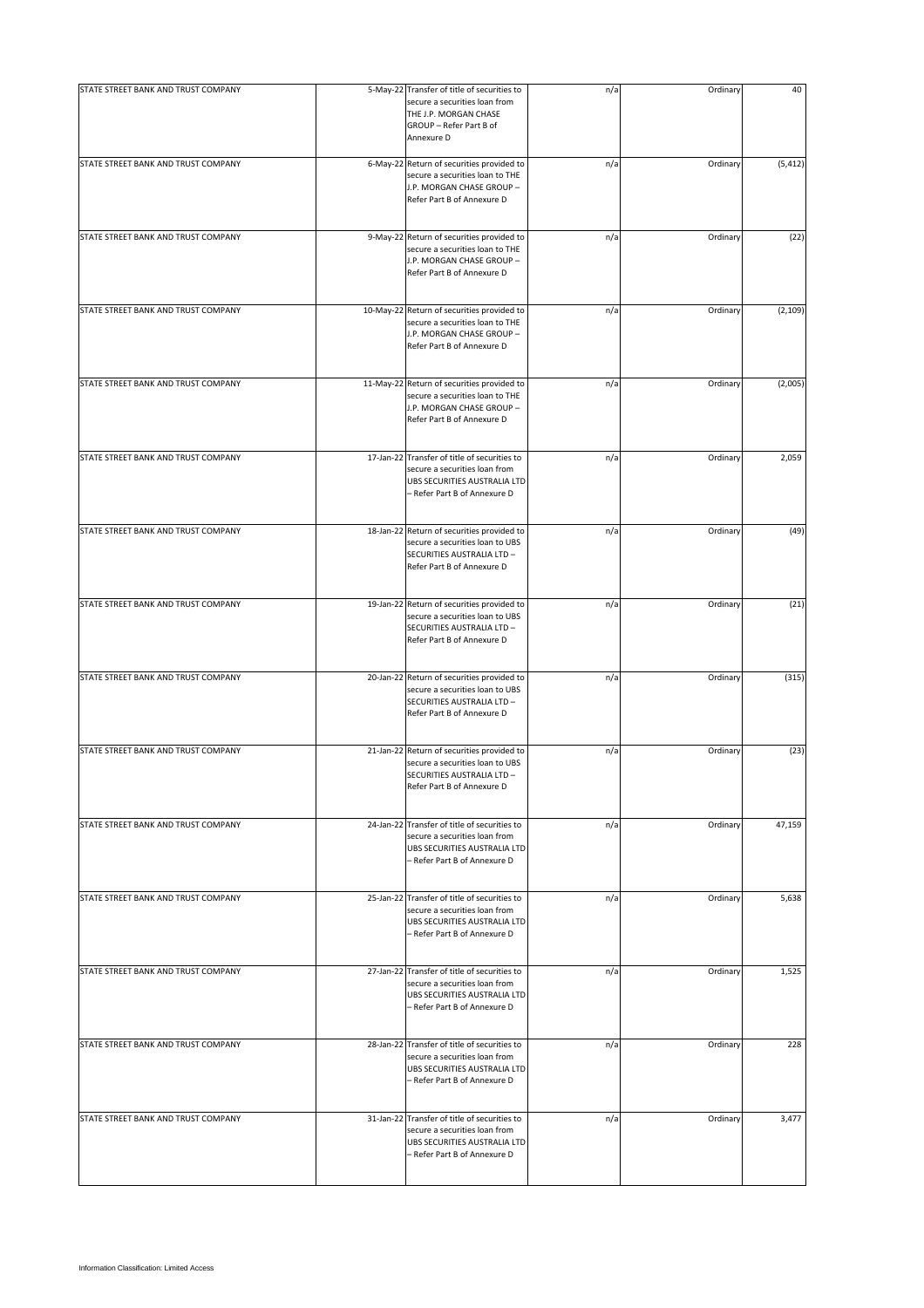| STATE STREET BANK AND TRUST COMPANY | 1-Feb-22 Transfer of title of securities to                                                                                                   | n/a | Ordinary | 735       |
|-------------------------------------|-----------------------------------------------------------------------------------------------------------------------------------------------|-----|----------|-----------|
|                                     | secure a securities loan from<br>UBS SECURITIES AUSTRALIA LTD<br>- Refer Part B of Annexure D                                                 |     |          |           |
| STATE STREET BANK AND TRUST COMPANY | 2-Feb-22 Transfer of title of securities to<br>secure a securities loan from<br>UBS SECURITIES AUSTRALIA LTD<br>- Refer Part B of Annexure D  | n/a | Ordinary | 2,664     |
| STATE STREET BANK AND TRUST COMPANY | 3-Feb-22 Transfer of title of securities to<br>secure a securities loan from<br>UBS SECURITIES AUSTRALIA LTD<br>- Refer Part B of Annexure D  | n/a | Ordinary | 405       |
| STATE STREET BANK AND TRUST COMPANY | 4-Feb-22 Return of securities provided to<br>secure a securities loan to UBS<br>SECURITIES AUSTRALIA LTD -<br>Refer Part B of Annexure D      | n/a | Ordinary | (203)     |
| STATE STREET BANK AND TRUST COMPANY | 7-Feb-22 Return of securities provided to<br>secure a securities loan to UBS<br>SECURITIES AUSTRALIA LTD -<br>Refer Part B of Annexure D      | n/a | Ordinary | (68, 240) |
| STATE STREET BANK AND TRUST COMPANY | 8-Feb-22 Return of securities provided to<br>secure a securities loan to UBS<br>SECURITIES AUSTRALIA LTD -<br>Refer Part B of Annexure D      | n/a | Ordinary | (98)      |
| STATE STREET BANK AND TRUST COMPANY | 9-Feb-22 Transfer of title of securities to<br>secure a securities loan from<br>UBS SECURITIES AUSTRALIA LTD<br>- Refer Part B of Annexure D  | n/a | Ordinary | 190       |
| STATE STREET BANK AND TRUST COMPANY | 10-Feb-22 Transfer of title of securities to<br>secure a securities loan from<br>UBS SECURITIES AUSTRALIA LTD<br>- Refer Part B of Annexure D | n/a | Ordinary | 279       |
| STATE STREET BANK AND TRUST COMPANY | 11-Feb-22 Transfer of title of securities to<br>secure a securities loan from<br>UBS SECURITIES AUSTRALIA LTD<br>- Refer Part B of Annexure D | n/a | Ordinary | 525       |
| STATE STREET BANK AND TRUST COMPANY | 14-Feb-22 Transfer of title of securities to<br>secure a securities loan from<br>UBS SECURITIES AUSTRALIA LTD<br>- Refer Part B of Annexure D | n/a | Ordinary | 1,362     |
| STATE STREET BANK AND TRUST COMPANY | 15-Feb-22 Return of securities provided to<br>secure a securities loan to UBS<br>SECURITIES AUSTRALIA LTD -<br>Refer Part B of Annexure D     | n/a | Ordinary | (1, 298)  |
| STATE STREET BANK AND TRUST COMPANY | 16-Feb-22 Transfer of title of securities to<br>secure a securities loan from<br>UBS SECURITIES AUSTRALIA LTD<br>- Refer Part B of Annexure D | n/a | Ordinary | 305       |
| STATE STREET BANK AND TRUST COMPANY | 17-Feb-22 Transfer of title of securities to<br>secure a securities loan from<br>UBS SECURITIES AUSTRALIA LTD<br>- Refer Part B of Annexure D | n/a | Ordinary | 962       |
| STATE STREET BANK AND TRUST COMPANY | 18-Feb-22 Return of securities provided to<br>secure a securities loan to UBS<br>SECURITIES AUSTRALIA LTD -<br>Refer Part B of Annexure D     | n/a | Ordinary | (1, 344)  |
| STATE STREET BANK AND TRUST COMPANY | 21-Feb-22 Transfer of title of securities to<br>secure a securities loan from<br>UBS SECURITIES AUSTRALIA LTD<br>- Refer Part B of Annexure D | n/a | Ordinary | 153       |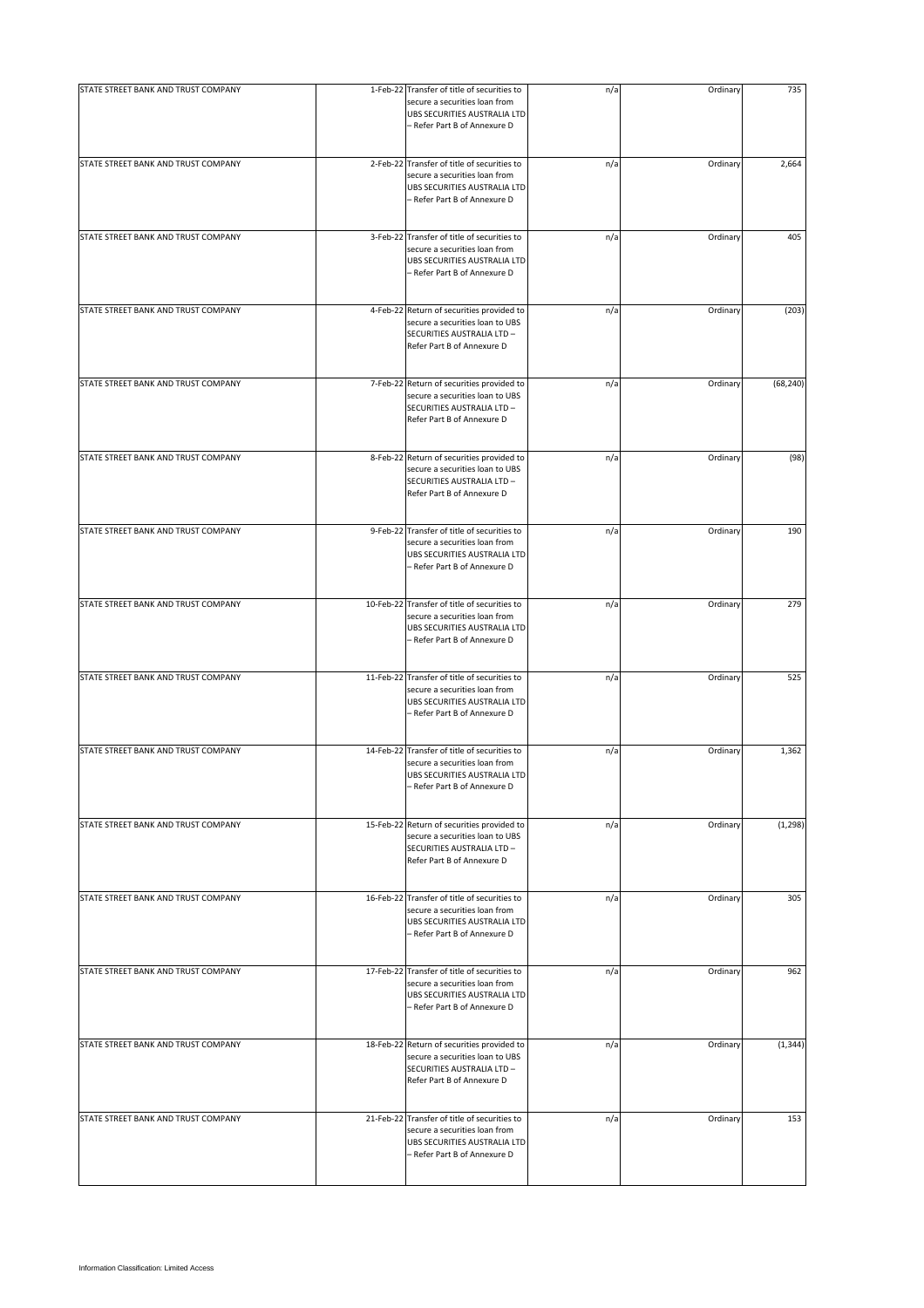| STATE STREET BANK AND TRUST COMPANY | 22-Feb-22 Return of securities provided to                                                                                                    | n/a | Ordinary | (148)   |
|-------------------------------------|-----------------------------------------------------------------------------------------------------------------------------------------------|-----|----------|---------|
|                                     | secure a securities loan to UBS<br>SECURITIES AUSTRALIA LTD -<br>Refer Part B of Annexure D                                                   |     |          |         |
| STATE STREET BANK AND TRUST COMPANY | 23-Feb-22 Transfer of title of securities to<br>secure a securities loan from<br>UBS SECURITIES AUSTRALIA LTD<br>- Refer Part B of Annexure D | n/a | Ordinary | 1,270   |
| STATE STREET BANK AND TRUST COMPANY | 24-Feb-22 Transfer of title of securities to<br>secure a securities loan from<br>UBS SECURITIES AUSTRALIA LTD<br>- Refer Part B of Annexure D | n/a | Ordinary | 174     |
| STATE STREET BANK AND TRUST COMPANY | 25-Feb-22 Return of securities provided to<br>secure a securities loan to UBS<br>SECURITIES AUSTRALIA LTD -<br>Refer Part B of Annexure D     | n/a | Ordinary | (1,064) |
| STATE STREET BANK AND TRUST COMPANY | 28-Feb-22 Transfer of title of securities to<br>secure a securities loan from<br>UBS SECURITIES AUSTRALIA LTD<br>- Refer Part B of Annexure D | n/a | Ordinary | 1,807   |
| STATE STREET BANK AND TRUST COMPANY | 1-Mar-22 Transfer of title of securities to<br>secure a securities loan from<br>UBS SECURITIES AUSTRALIA LTD<br>- Refer Part B of Annexure D  | n/a | Ordinary | 223     |
| STATE STREET BANK AND TRUST COMPANY | 2-Mar-22 Transfer of title of securities to<br>secure a securities loan from<br>UBS SECURITIES AUSTRALIA LTD<br>- Refer Part B of Annexure D  | n/a | Ordinary | 205     |
| STATE STREET BANK AND TRUST COMPANY | 3-Mar-22 Transfer of title of securities to<br>secure a securities loan from<br>UBS SECURITIES AUSTRALIA LTD<br>- Refer Part B of Annexure D  | n/a | Ordinary | 6,109   |
| STATE STREET BANK AND TRUST COMPANY | 4-Mar-22 Transfer of title of securities to<br>secure a securities loan from<br>UBS SECURITIES AUSTRALIA LTD<br>- Refer Part B of Annexure D  | n/a | Ordinary | 32,333  |
| STATE STREET BANK AND TRUST COMPANY | 7-Mar-22 Transfer of title of securities to<br>secure a securities loan from<br>UBS SECURITIES AUSTRALIA LTD<br>Refer Part B of Annexure D    | n/a | Ordinary | 1,111   |
| STATE STREET BANK AND TRUST COMPANY | 8-Mar-22 Transfer of title of securities to<br>secure a securities loan from<br>UBS SECURITIES AUSTRALIA LTD<br>- Refer Part B of Annexure D  | n/a | Ordinary | 1,198   |
| STATE STREET BANK AND TRUST COMPANY | 9-Mar-22 Transfer of title of securities to<br>secure a securities loan from<br>UBS SECURITIES AUSTRALIA LTD<br>- Refer Part B of Annexure D  | n/a | Ordinary | 296     |
| STATE STREET BANK AND TRUST COMPANY | 10-Mar-22 Transfer of title of securities to<br>secure a securities loan from<br>UBS SECURITIES AUSTRALIA LTD<br>- Refer Part B of Annexure D | n/a | Ordinary | 10,654  |
| STATE STREET BANK AND TRUST COMPANY | 11-Mar-22 Transfer of title of securities to<br>secure a securities loan from<br>UBS SECURITIES AUSTRALIA LTD<br>- Refer Part B of Annexure D | n/a | Ordinary | 7,805   |
| STATE STREET BANK AND TRUST COMPANY | 14-Mar-22 Return of securities provided to<br>secure a securities loan to UBS<br>SECURITIES AUSTRALIA LTD -<br>Refer Part B of Annexure D     | n/a | Ordinary | (644)   |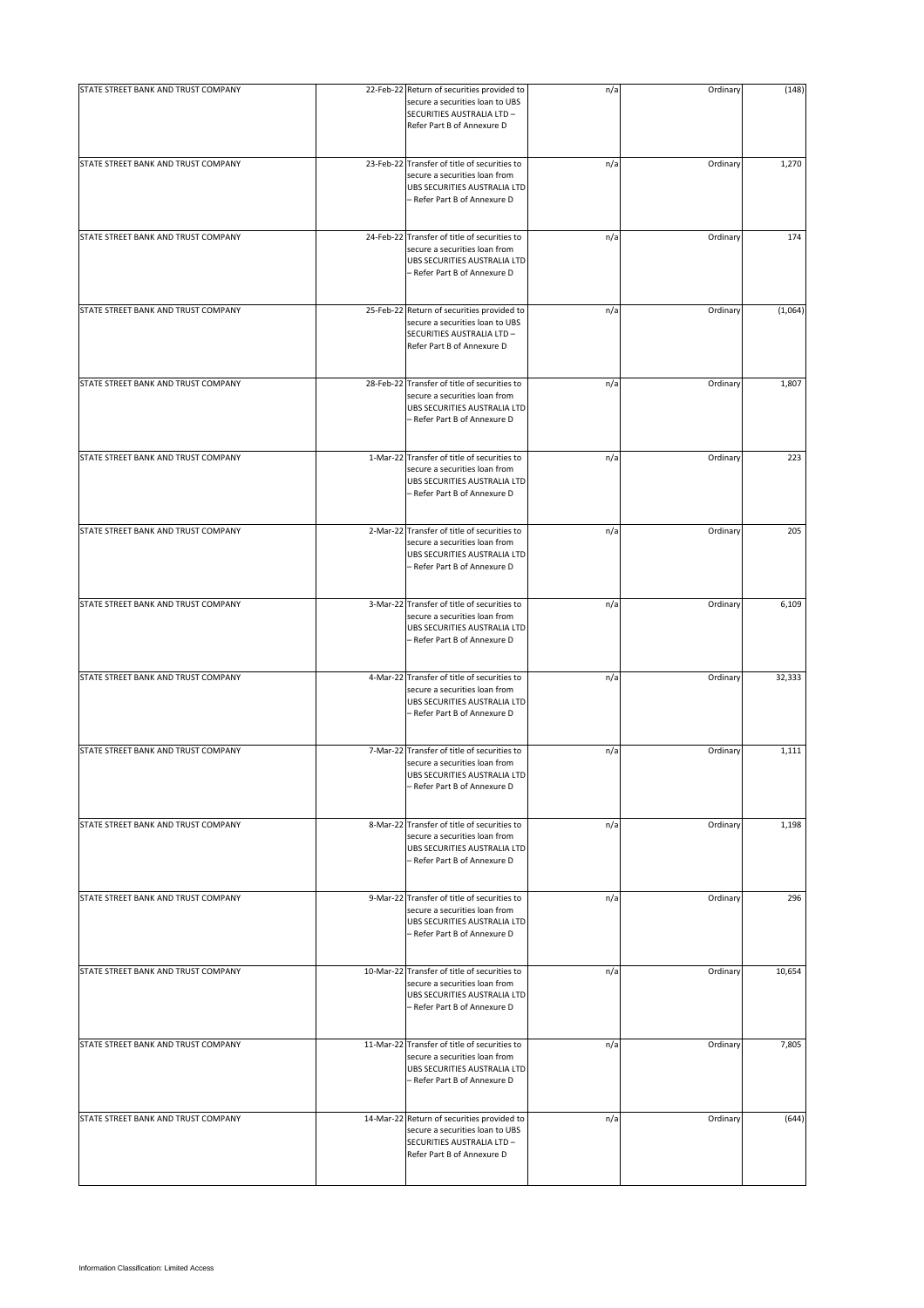| STATE STREET BANK AND TRUST COMPANY | 15-Mar-22 Return of securities provided to                                                                                                    |     |          |           |
|-------------------------------------|-----------------------------------------------------------------------------------------------------------------------------------------------|-----|----------|-----------|
|                                     | secure a securities loan to UBS<br>SECURITIES AUSTRALIA LTD -<br>Refer Part B of Annexure D                                                   | n/a | Ordinary | (20, 434) |
| STATE STREET BANK AND TRUST COMPANY | 16-Mar-22 Return of securities provided to<br>secure a securities loan to UBS<br>SECURITIES AUSTRALIA LTD -<br>Refer Part B of Annexure D     | n/a | Ordinary | (1, 382)  |
| STATE STREET BANK AND TRUST COMPANY | 17-Mar-22 Transfer of title of securities to<br>secure a securities loan from<br>UBS SECURITIES AUSTRALIA LTD<br>– Refer Part B of Annexure D | n/a | Ordinary | 486       |
| STATE STREET BANK AND TRUST COMPANY | 18-Mar-22 Transfer of title of securities to<br>secure a securities loan from<br>UBS SECURITIES AUSTRALIA LTD<br>- Refer Part B of Annexure D | n/a | Ordinary | 394       |
| STATE STREET BANK AND TRUST COMPANY | 21-Mar-22 Transfer of title of securities to<br>secure a securities loan from<br>UBS SECURITIES AUSTRALIA LTD<br>- Refer Part B of Annexure D | n/a | Ordinary | 188       |
| STATE STREET BANK AND TRUST COMPANY | 22-Mar-22 Return of securities provided to<br>secure a securities loan to UBS<br>SECURITIES AUSTRALIA LTD -<br>Refer Part B of Annexure D     | n/a | Ordinary | (24, 749) |
| STATE STREET BANK AND TRUST COMPANY | 23-Mar-22 Transfer of title of securities to<br>secure a securities loan from<br>UBS SECURITIES AUSTRALIA LTD<br>- Refer Part B of Annexure D | n/a | Ordinary | 302       |
| STATE STREET BANK AND TRUST COMPANY | 24-Mar-22 Return of securities provided to<br>secure a securities loan to UBS<br>SECURITIES AUSTRALIA LTD -<br>Refer Part B of Annexure D     | n/a | Ordinary | (49)      |
| STATE STREET BANK AND TRUST COMPANY | 25-Mar-22 Transfer of title of securities to<br>secure a securities loan from<br>UBS SECURITIES AUSTRALIA LTD<br>- Refer Part B of Annexure D | n/a | Ordinary | 121       |
| STATE STREET BANK AND TRUST COMPANY | 28-Mar-22 Return of securities provided to<br>secure a securities loan to UBS<br>SECURITIES AUSTRALIA LTD -<br>Refer Part B of Annexure D     | n/a | Ordinary | (116)     |
| STATE STREET BANK AND TRUST COMPANY | 29-Mar-22 Transfer of title of securities to<br>secure a securities loan from<br>UBS SECURITIES AUSTRALIA LTD<br>- Refer Part B of Annexure D | n/a | Ordinary | 294       |
| STATE STREET BANK AND TRUST COMPANY | 30-Mar-22 Transfer of title of securities to<br>secure a securities loan from<br>UBS SECURITIES AUSTRALIA LTD<br>- Refer Part B of Annexure D | n/a | Ordinary | 106       |
| STATE STREET BANK AND TRUST COMPANY | 31-Mar-22 Transfer of title of securities to<br>secure a securities loan from<br>UBS SECURITIES AUSTRALIA LTD<br>– Refer Part B of Annexure D | n/a | Ordinary | 255       |
| STATE STREET BANK AND TRUST COMPANY | 1-Apr-22 Transfer of title of securities to<br>secure a securities loan from<br>UBS SECURITIES AUSTRALIA LTD<br>- Refer Part B of Annexure D  | n/a | Ordinary | 666       |
| STATE STREET BANK AND TRUST COMPANY | 4-Apr-22 Return of securities provided to<br>secure a securities loan to UBS<br>SECURITIES AUSTRALIA LTD -<br>Refer Part B of Annexure D      | n/a | Ordinary | (892)     |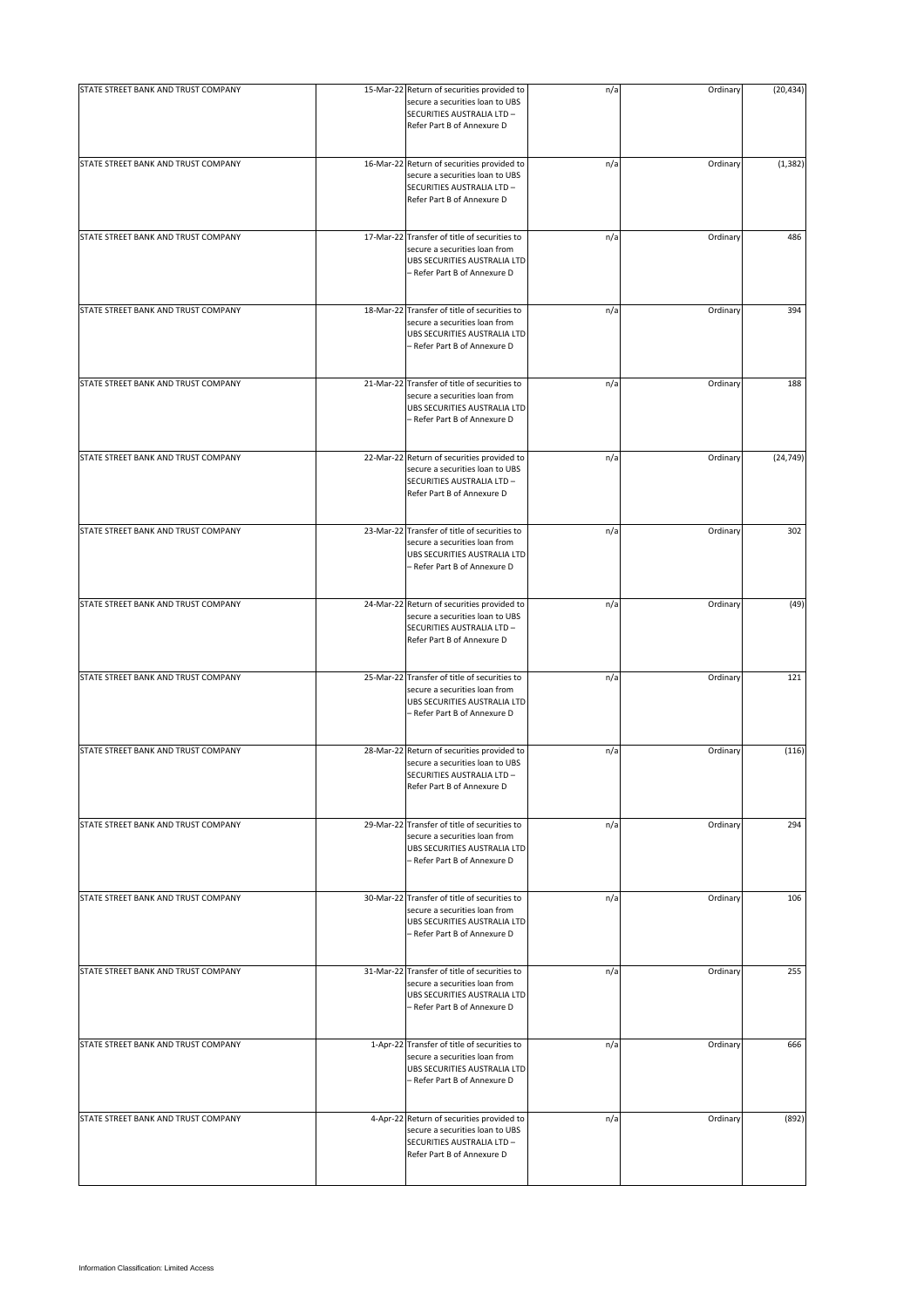| STATE STREET BANK AND TRUST COMPANY | 5-Apr-22 Transfer of title of securities to                                                                                                   | n/a | Ordinary | 120      |
|-------------------------------------|-----------------------------------------------------------------------------------------------------------------------------------------------|-----|----------|----------|
|                                     | secure a securities loan from<br>UBS SECURITIES AUSTRALIA LTD<br>- Refer Part B of Annexure D                                                 |     |          |          |
| STATE STREET BANK AND TRUST COMPANY | 6-Apr-22 Return of securities provided to<br>secure a securities loan to UBS<br>SECURITIES AUSTRALIA LTD -<br>Refer Part B of Annexure D      | n/a | Ordinary | (1, 287) |
| STATE STREET BANK AND TRUST COMPANY | 7-Apr-22 Return of securities provided to<br>secure a securities loan to UBS<br>SECURITIES AUSTRALIA LTD -<br>Refer Part B of Annexure D      | n/a | Ordinary | (3,765)  |
| STATE STREET BANK AND TRUST COMPANY | 8-Apr-22 Return of securities provided to<br>secure a securities loan to UBS<br>SECURITIES AUSTRALIA LTD -<br>Refer Part B of Annexure D      | n/a | Ordinary | (621)    |
| STATE STREET BANK AND TRUST COMPANY | 11-Apr-22 Return of securities provided to<br>secure a securities loan to UBS<br>SECURITIES AUSTRALIA LTD -<br>Refer Part B of Annexure D     | n/a | Ordinary | (1, 208) |
| STATE STREET BANK AND TRUST COMPANY | 12-Apr-22 Return of securities provided to<br>secure a securities loan to UBS<br>SECURITIES AUSTRALIA LTD -<br>Refer Part B of Annexure D     | n/a | Ordinary | (1, 205) |
| STATE STREET BANK AND TRUST COMPANY | 13-Apr-22 Return of securities provided to<br>secure a securities loan to UBS<br>SECURITIES AUSTRALIA LTD -<br>Refer Part B of Annexure D     | n/a | Ordinary | (378)    |
| STATE STREET BANK AND TRUST COMPANY | 14-Apr-22 Transfer of title of securities to<br>secure a securities loan from<br>UBS SECURITIES AUSTRALIA LTD<br>- Refer Part B of Annexure D | n/a | Ordinary | 124      |
| STATE STREET BANK AND TRUST COMPANY | 19-Apr-22 Return of securities provided to<br>secure a securities loan to UBS<br>SECURITIES AUSTRALIA LTD -<br>Refer Part B of Annexure D     | n/a | Ordinary | (123)    |
| STATE STREET BANK AND TRUST COMPANY | 20-Apr-22 Return of securities provided to<br>secure a securities loan to UBS<br>SECURITIES AUSTRALIA LTD -<br>Refer Part B of Annexure D     | n/a | Ordinary | (8)      |
| STATE STREET BANK AND TRUST COMPANY | 21-Apr-22 Return of securities provided to<br>secure a securities loan to UBS<br>SECURITIES AUSTRALIA LTD -<br>Refer Part B of Annexure D     | n/a | Ordinary | (1,903)  |
| STATE STREET BANK AND TRUST COMPANY | 22-Apr-22 Return of securities provided to<br>secure a securities loan to UBS<br>SECURITIES AUSTRALIA LTD -<br>Refer Part B of Annexure D     | n/a | Ordinary | (492)    |
| STATE STREET BANK AND TRUST COMPANY | 26-Apr-22 Return of securities provided to<br>secure a securities loan to UBS<br>SECURITIES AUSTRALIA LTD -<br>Refer Part B of Annexure D     | n/a | Ordinary | (1, 361) |
| STATE STREET BANK AND TRUST COMPANY | 27-Apr-22 Transfer of title of securities to<br>secure a securities loan from<br>UBS SECURITIES AUSTRALIA LTD<br>- Refer Part B of Annexure D | n/a | Ordinary | 566      |
| STATE STREET BANK AND TRUST COMPANY | 28-Apr-22 Transfer of title of securities to<br>secure a securities loan from<br>UBS SECURITIES AUSTRALIA LTD<br>- Refer Part B of Annexure D | n/a | Ordinary | 313      |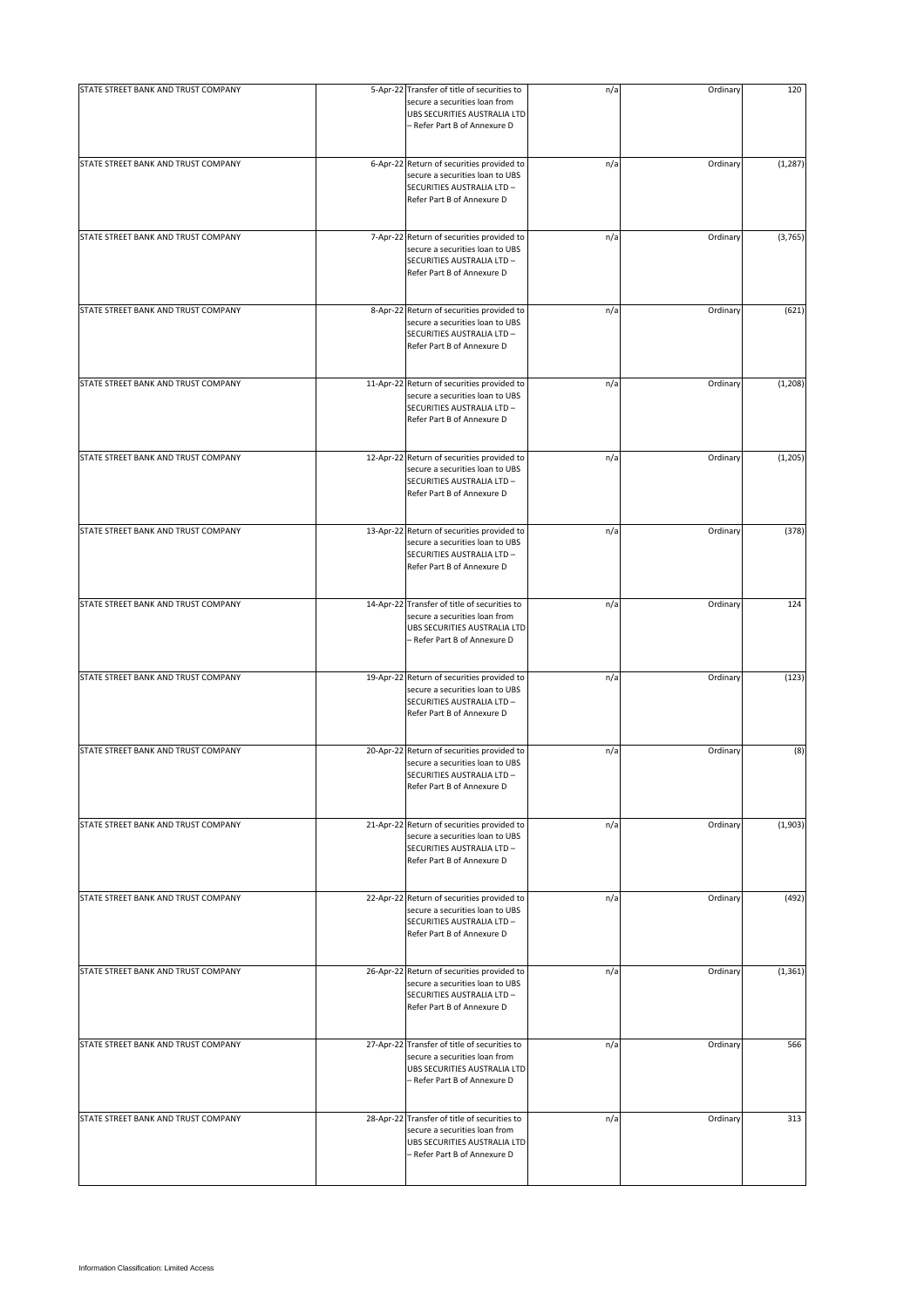| STATE STREET BANK AND TRUST COMPANY | 29-Apr-22 Return of securities provided to<br>secure a securities loan to UBS<br>SECURITIES AUSTRALIA LTD -<br>Refer Part B of Annexure D     | n/a | Ordinary | (698)     |
|-------------------------------------|-----------------------------------------------------------------------------------------------------------------------------------------------|-----|----------|-----------|
| STATE STREET BANK AND TRUST COMPANY | 2-May-22 Transfer of title of securities to<br>secure a securities loan from<br>UBS SECURITIES AUSTRALIA LTD<br>- Refer Part B of Annexure D  | n/a | Ordinary | 358       |
| STATE STREET BANK AND TRUST COMPANY | 3-May-22 Transfer of title of securities to<br>secure a securities loan from<br>UBS SECURITIES AUSTRALIA LTD<br>- Refer Part B of Annexure D  | n/a | Ordinary | 441       |
| STATE STREET BANK AND TRUST COMPANY | 4-May-22 Return of securities provided to<br>secure a securities loan to UBS<br>SECURITIES AUSTRALIA LTD -<br>Refer Part B of Annexure D      | n/a | Ordinary | (50)      |
| STATE STREET BANK AND TRUST COMPANY | 5-May-22 Transfer of title of securities to<br>secure a securities loan from<br>UBS SECURITIES AUSTRALIA LTD<br>- Refer Part B of Annexure D  | n/a | Ordinary | 6,596     |
| STATE STREET BANK AND TRUST COMPANY | 6-May-22 Return of securities provided to<br>secure a securities loan to UBS<br>SECURITIES AUSTRALIA LTD -<br>Refer Part B of Annexure D      | n/a | Ordinary | (13, 207) |
| STATE STREET BANK AND TRUST COMPANY | 9-May-22 Return of securities provided to<br>secure a securities loan to UBS<br>SECURITIES AUSTRALIA LTD -<br>Refer Part B of Annexure D      | n/a | Ordinary | (2, 430)  |
| STATE STREET BANK AND TRUST COMPANY | 10-May-22 Return of securities provided to<br>secure a securities loan to UBS<br>SECURITIES AUSTRALIA LTD -<br>Refer Part B of Annexure D     | n/a | Ordinary | (1,793)   |
| STATE STREET BANK AND TRUST COMPANY | 11-May-22 Transfer of title of securities to<br>secure a securities loan from<br>UBS SECURITIES AUSTRALIA LTD<br>- Refer Part B of Annexure D | n/a | Ordinary | 67        |
| STATE STREET BANK AND TRUST COMPANY | 12-May-22 Transfer of title of securities to<br>secure a securities loan from<br>UBS SECURITIES AUSTRALIA LTD<br>- Refer Part B of Annexure D | n/a | Ordinary | 150       |
| STATE STREET BANK AND TRUST COMPANY | 13-May-22 Return of securities provided to<br>secure a securities loan to UBS<br>SECURITIES AUSTRALIA LTD -<br>Refer Part B of Annexure D     | n/a | Ordinary | (3,692)   |
| STATE STREET BANK AND TRUST COMPANY | 10-Mar-22 Transfer of title of securities to<br>secure a securities loan from<br>THE ING GROUP - Refer Part B<br>of Annexure D                | n/a | Ordinary | 184       |
| STATE STREET BANK AND TRUST COMPANY | 11-Mar-22 Transfer of title of securities to<br>secure a securities loan from<br>THE ING GROUP - Refer Part B<br>of Annexure D                | n/a | Ordinary | 23        |
| STATE STREET BANK AND TRUST COMPANY | 14-Mar-22 Transfer of title of securities to<br>secure a securities loan from<br>THE ING GROUP - Refer Part B<br>of Annexure D                | n/a | Ordinary | 3         |
| STATE STREET BANK AND TRUST COMPANY | 29-Mar-22 Return of securities provided to<br>secure a securities loan to THE<br>ING GROUP - Refer Part B of<br>Annexure D                    | n/a | Ordinary | (166)     |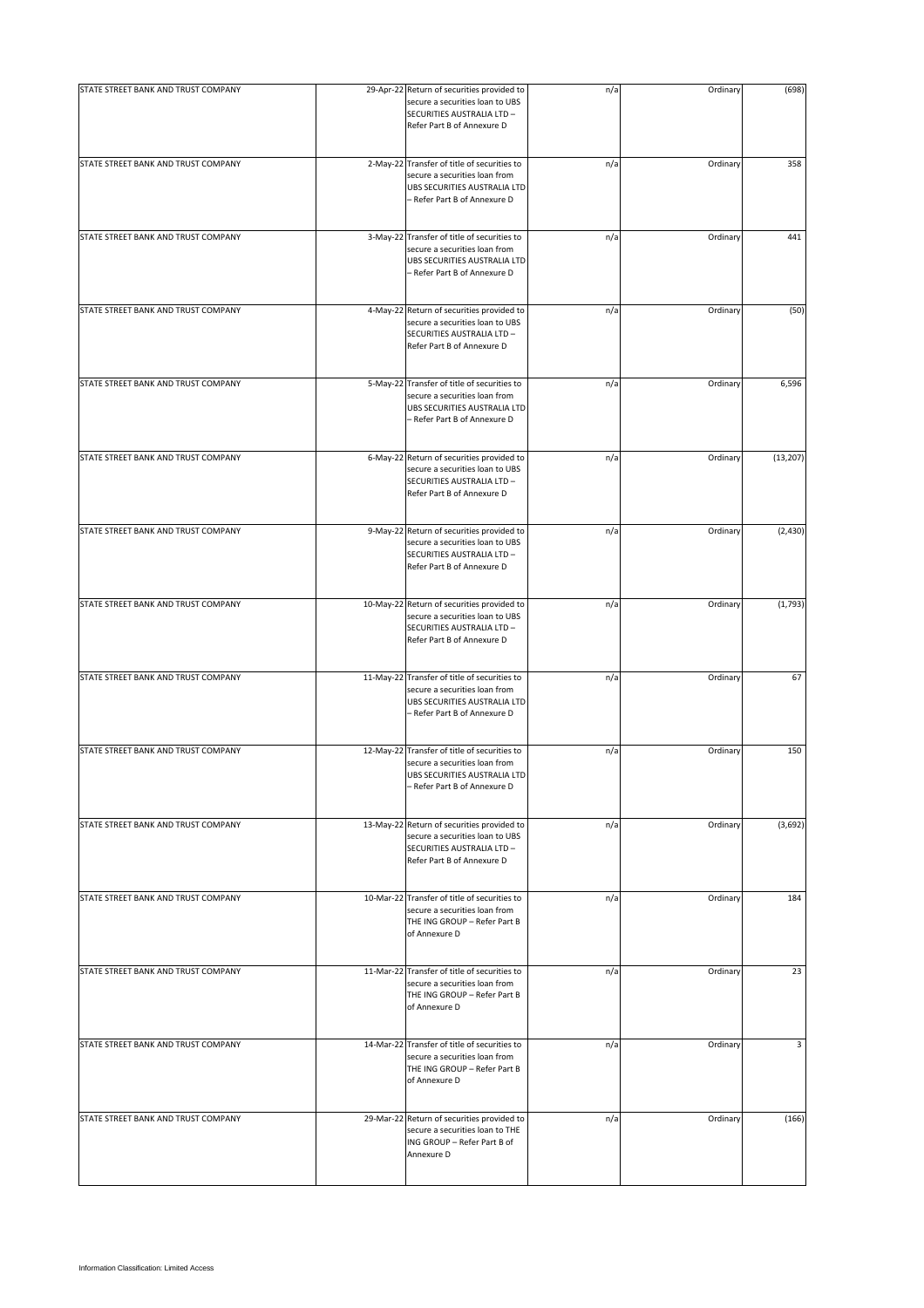| STATE STREET BANK AND TRUST COMPANY | 30-Mar-22 Return of securities provided to<br>secure a securities loan to THE                                                  | n/a | Ordinary | (44)      |
|-------------------------------------|--------------------------------------------------------------------------------------------------------------------------------|-----|----------|-----------|
|                                     | ING GROUP - Refer Part B of<br>Annexure D                                                                                      |     |          |           |
| STATE STREET BANK AND TRUST COMPANY | 14-Mar-22 Transfer of title of securities to<br>secure a securities loan from<br>THE UBS GROUP - Refer Part B<br>of Annexure D | n/a | Ordinary | 45,266    |
| STATE STREET BANK AND TRUST COMPANY | 15-Mar-22 Transfer of title of securities to<br>secure a securities loan from<br>THE UBS GROUP - Refer Part B<br>of Annexure D | n/a | Ordinary | 977       |
| STATE STREET BANK AND TRUST COMPANY | 16-Mar-22 Transfer of title of securities to<br>secure a securities loan from<br>THE UBS GROUP - Refer Part B<br>of Annexure D | n/a | Ordinary | 19,406    |
| STATE STREET BANK AND TRUST COMPANY | 17-Mar-22 Transfer of title of securities to<br>secure a securities loan from<br>THE UBS GROUP - Refer Part B<br>of Annexure D | n/a | Ordinary | 2,415     |
| STATE STREET BANK AND TRUST COMPANY | 18-Mar-22 Return of securities provided to<br>secure a securities loan to THE<br>UBS GROUP - Refer Part B of<br>Annexure D     | n/a | Ordinary | (5,692)   |
| STATE STREET BANK AND TRUST COMPANY | 21-Mar-22 Return of securities provided to<br>secure a securities loan to THE<br>UBS GROUP - Refer Part B of<br>Annexure D     | n/a | Ordinary | (3, 462)  |
| STATE STREET BANK AND TRUST COMPANY | 22-Mar-22 Return of securities provided to<br>secure a securities loan to THE<br>UBS GROUP - Refer Part B of<br>Annexure D     | n/a | Ordinary | (905)     |
| STATE STREET BANK AND TRUST COMPANY | 23-Mar-22 Return of securities provided to<br>secure a securities loan to THE<br>UBS GROUP - Refer Part B of<br>Annexure D     | n/a | Ordinary | (37, 983) |
| STATE STREET BANK AND TRUST COMPANY | 24-Mar-22 Return of securities provided to<br>secure a securities loan to THE<br>UBS GROUP - Refer Part B of<br>Annexure D     | n/a | Ordinary | (484)     |
| STATE STREET BANK AND TRUST COMPANY | 25-Mar-22 Return of securities provided to<br>secure a securities loan to THE<br>UBS GROUP - Refer Part B of<br>Annexure D     | n/a | Ordinary | (278)     |
| STATE STREET BANK AND TRUST COMPANY | 28-Mar-22 Transfer of title of securities to<br>secure a securities loan from<br>THE UBS GROUP - Refer Part B<br>of Annexure D | n/a | Ordinary | 2,923     |
| STATE STREET BANK AND TRUST COMPANY | 29-Mar-22 Return of securities provided to<br>secure a securities loan to THE<br>UBS GROUP - Refer Part B of<br>Annexure D     | n/a | Ordinary | (20, 859) |
| STATE STREET BANK AND TRUST COMPANY | 30-Mar-22 Return of securities provided to<br>secure a securities loan to THE<br>UBS GROUP - Refer Part B of<br>Annexure D     | n/a | Ordinary | (1, 325)  |
| STATE STREET BANK AND TRUST COMPANY | 10-Mar-22 Transfer of title of securities to<br>secure a securities loan from<br>THE ING GROUP - Refer Part B<br>of Annexure D | n/a | Ordinary | 55        |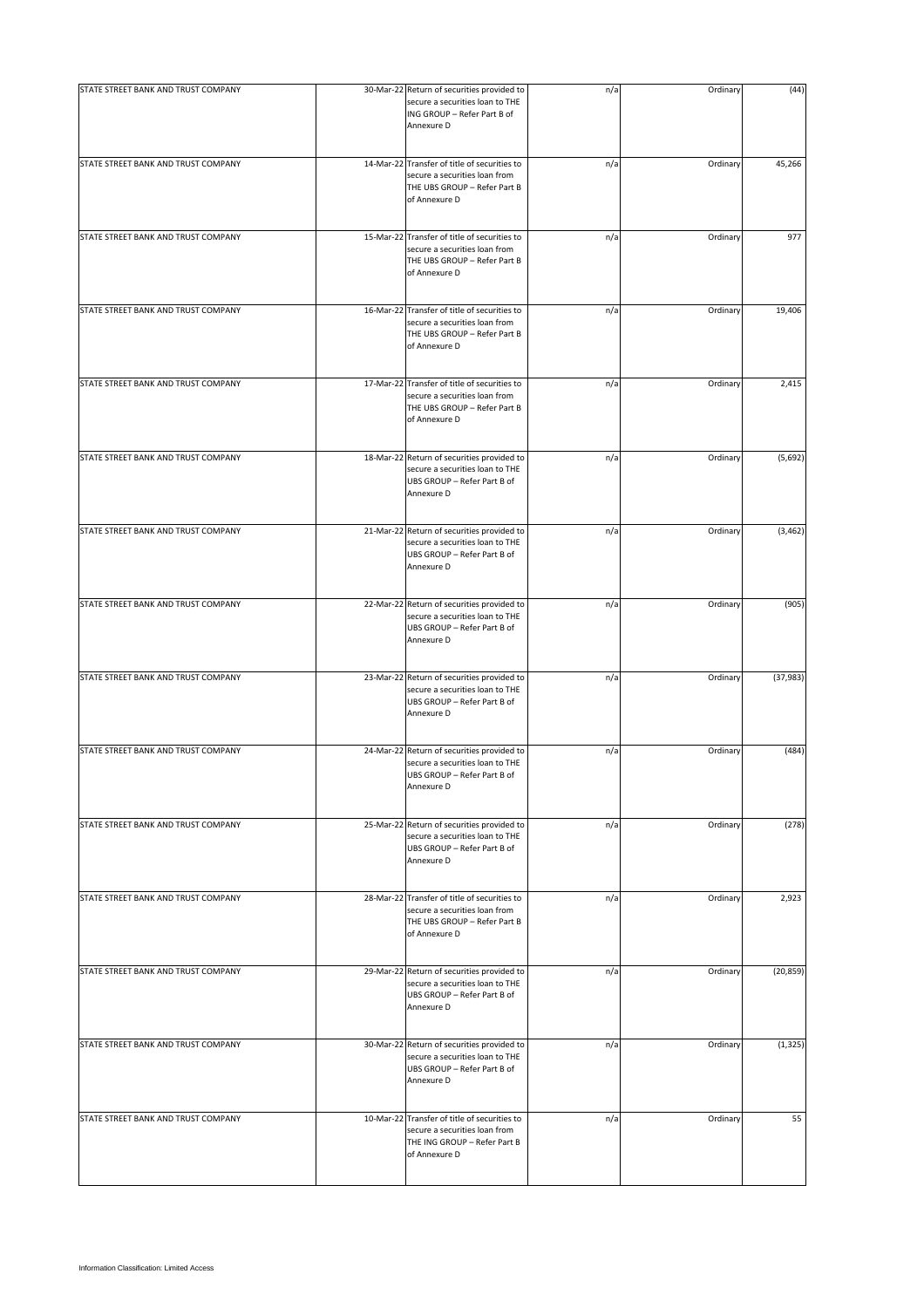| STATE STREET BANK AND TRUST COMPANY | 11-Mar-22 Transfer of title of securities to                                                                                                | n/a | Ordinary | 4           |
|-------------------------------------|---------------------------------------------------------------------------------------------------------------------------------------------|-----|----------|-------------|
|                                     | secure a securities loan from<br>THE ING GROUP - Refer Part B<br>of Annexure D                                                              |     |          |             |
| STATE STREET BANK AND TRUST COMPANY | 14-Mar-22 Transfer of title of securities to<br>secure a securities loan from<br>THE ING GROUP - Refer Part B<br>of Annexure D              | n/a | Ordinary | $\mathbf 1$ |
| STATE STREET BANK AND TRUST COMPANY | 24-Mar-22 Transfer of title of securities to<br>secure a securities loan from<br>THE ING GROUP - Refer Part B<br>of Annexure D              | n/a | Ordinary | 130         |
| STATE STREET BANK AND TRUST COMPANY | 25-Mar-22 Return of securities provided to<br>secure a securities loan to THE<br>ING GROUP - Refer Part B of<br>Annexure D                  | n/a | Ordinary | (62)        |
| STATE STREET BANK AND TRUST COMPANY | 29-Mar-22 Return of securities provided to<br>secure a securities loan to THE<br>ING GROUP - Refer Part B of<br>Annexure D                  | n/a | Ordinary | (66)        |
| STATE STREET BANK AND TRUST COMPANY | 4-May-22 Transfer of title of securities to<br>secure a securities loan from<br>THE ING GROUP - Refer Part B<br>of Annexure D               | n/a | Ordinary | 344         |
| STATE STREET BANK AND TRUST COMPANY | 5-May-22 Transfer of title of securities to<br>secure a securities loan from<br>THE ING GROUP - Refer Part B<br>of Annexure D               | n/a | Ordinary | 960         |
| STATE STREET BANK AND TRUST COMPANY | 6-May-22 Transfer of title of securities to<br>secure a securities loan from<br>THE ING GROUP - Refer Part B<br>of Annexure D               | n/a | Ordinary | 255         |
| STATE STREET BANK AND TRUST COMPANY | 9-May-22 Return of securities provided to<br>secure a securities loan to THE<br>ING GROUP - Refer Part B of<br>Annexure D                   | n/a | Ordinary | (1,621)     |
| STATE STREET BANK AND TRUST COMPANY | 27-Jan-22 Transfer of title of securities to<br>secure a securities loan from<br>THE SOCIETE GENERALE GROUP<br>- Refer Part B of Annexure D | n/a | Ordinary | 149         |
| STATE STREET BANK AND TRUST COMPANY | 7-Mar-22 Transfer of title of securities to<br>secure a securities loan from<br>THE SOCIETE GENERALE GROUP<br>- Refer Part B of Annexure D  | n/a | Ordinary | 1,021       |
| STATE STREET BANK AND TRUST COMPANY | 8-Mar-22 Transfer of title of securities to<br>secure a securities loan from<br>THE SOCIETE GENERALE GROUP<br>- Refer Part B of Annexure D  | n/a | Ordinary | 17,227      |
| STATE STREET BANK AND TRUST COMPANY | 9-Mar-22 Transfer of title of securities to<br>secure a securities loan from<br>THE SOCIETE GENERALE GROUP<br>- Refer Part B of Annexure D  | n/a | Ordinary | 17,660      |
| STATE STREET BANK AND TRUST COMPANY | 10-Mar-22 Transfer of title of securities to<br>secure a securities loan from<br>THE SOCIETE GENERALE GROUP<br>- Refer Part B of Annexure D | n/a | Ordinary | 489         |
| STATE STREET BANK AND TRUST COMPANY | 11-Mar-22 Transfer of title of securities to<br>secure a securities loan from<br>THE SOCIETE GENERALE GROUP<br>- Refer Part B of Annexure D | n/a | Ordinary | 76          |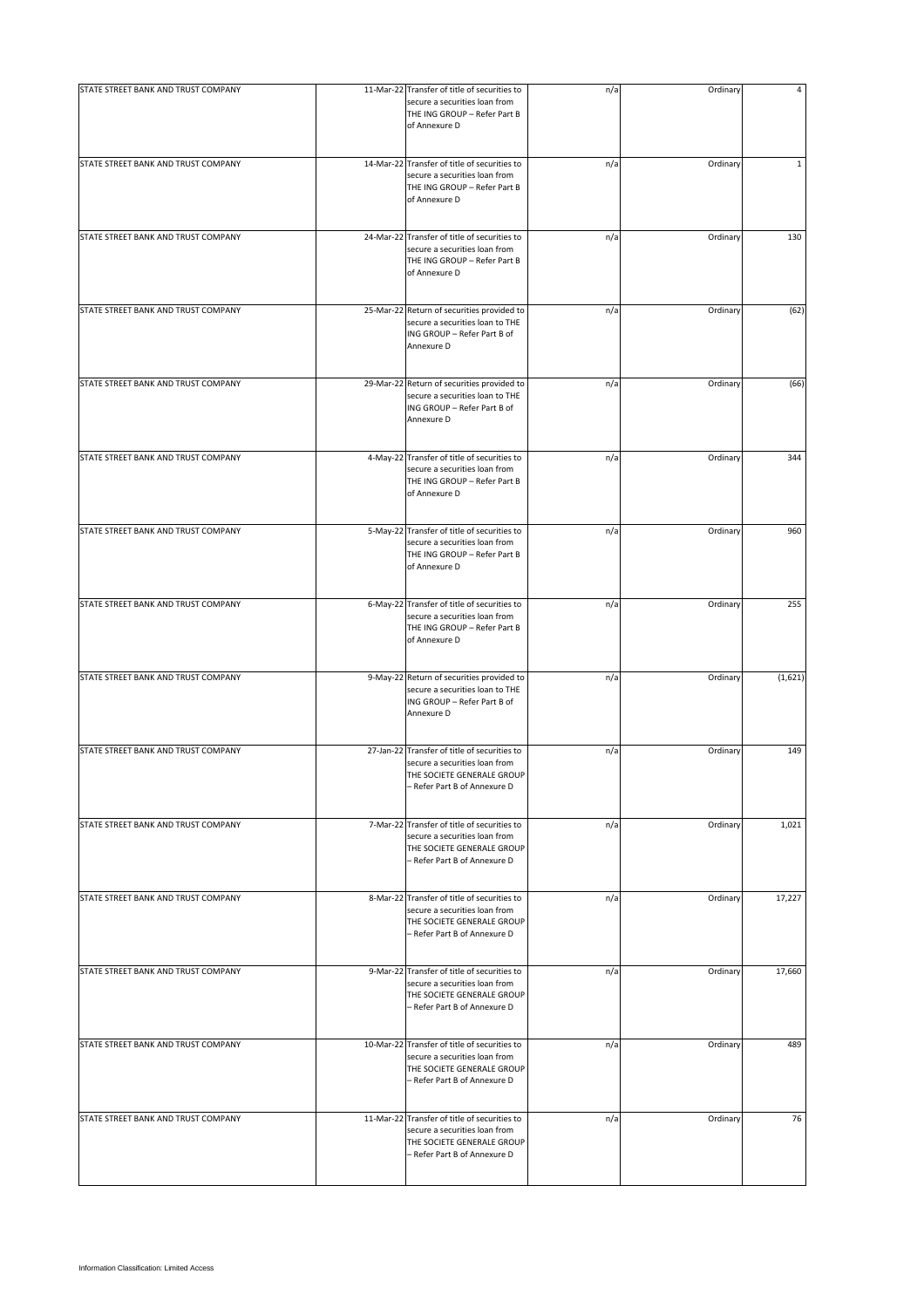| STATE STREET BANK AND TRUST COMPANY | 14-Mar-22 Transfer of title of securities to                                                                                                | n/a | Ordinary | 126       |
|-------------------------------------|---------------------------------------------------------------------------------------------------------------------------------------------|-----|----------|-----------|
|                                     | secure a securities loan from<br>THE SOCIETE GENERALE GROUP<br>- Refer Part B of Annexure D                                                 |     |          |           |
| STATE STREET BANK AND TRUST COMPANY | 15-Mar-22 Return of securities provided to<br>secure a securities loan to THE<br>SOCIETE GENERALE GROUP -<br>Refer Part B of Annexure D     | n/a | Ordinary | (1, 772)  |
| STATE STREET BANK AND TRUST COMPANY | 16-Mar-22 Return of securities provided to<br>secure a securities loan to THE<br>SOCIETE GENERALE GROUP -<br>Refer Part B of Annexure D     | n/a | Ordinary | (356)     |
| STATE STREET BANK AND TRUST COMPANY | 17-Mar-22 Transfer of title of securities to<br>secure a securities loan from<br>THE SOCIETE GENERALE GROUP<br>- Refer Part B of Annexure D | n/a | Ordinary | 312       |
| STATE STREET BANK AND TRUST COMPANY | 18-Mar-22 Transfer of title of securities to<br>secure a securities loan from<br>THE SOCIETE GENERALE GROUP<br>- Refer Part B of Annexure D | n/a | Ordinary | 8,959     |
| STATE STREET BANK AND TRUST COMPANY | 21-Mar-22 Return of securities provided to<br>secure a securities loan to THE<br>SOCIETE GENERALE GROUP -<br>Refer Part B of Annexure D     | n/a | Ordinary | (2, 254)  |
| STATE STREET BANK AND TRUST COMPANY | 22-Mar-22 Transfer of title of securities to<br>secure a securities loan from<br>THE SOCIETE GENERALE GROUP<br>- Refer Part B of Annexure D | n/a | Ordinary | 1,410     |
| STATE STREET BANK AND TRUST COMPANY | 23-Mar-22 Transfer of title of securities to<br>secure a securities loan from<br>THE SOCIETE GENERALE GROUP<br>- Refer Part B of Annexure D | n/a | Ordinary | 3,917     |
| STATE STREET BANK AND TRUST COMPANY | 24-Mar-22 Transfer of title of securities to<br>secure a securities loan from<br>THE SOCIETE GENERALE GROUP<br>- Refer Part B of Annexure D | n/a | Ordinary | 40        |
| STATE STREET BANK AND TRUST COMPANY | 30-Mar-22 Return of securities provided to<br>secure a securities loan to THE<br>SOCIETE GENERALE GROUP -<br>Refer Part B of Annexure D     | n/a | Ordinary | (33, 843) |
| STATE STREET BANK AND TRUST COMPANY | 31-Mar-22 Transfer of title of securities to<br>secure a securities loan from<br>THE SOCIETE GENERALE GROUP<br>- Refer Part B of Annexure D | n/a | Ordinary | 6,983     |
| STATE STREET BANK AND TRUST COMPANY | 1-Apr-22 Transfer of title of securities to<br>secure a securities loan from<br>THE SOCIETE GENERALE GROUP<br>- Refer Part B of Annexure D  | n/a | Ordinary | 1,328     |
| STATE STREET BANK AND TRUST COMPANY | 10-May-22 Return of securities provided to<br>secure a securities loan to THE<br>SOCIETE GENERALE GROUP -<br>Refer Part B of Annexure D     | n/a | Ordinary | (21,092)  |
| STATE STREET BANK AND TRUST COMPANY | 11-May-22 Return of securities provided to<br>secure a securities loan to THE<br>SOCIETE GENERALE GROUP -<br>Refer Part B of Annexure D     | n/a | Ordinary | (382)     |
| STATE STREET BANK AND TRUST COMPANY | 14-Mar-22 Transfer of title of securities to<br>secure a securities loan from<br>THE UBS GROUP - Refer Part B<br>of Annexure D              | n/a | Ordinary | 67,725    |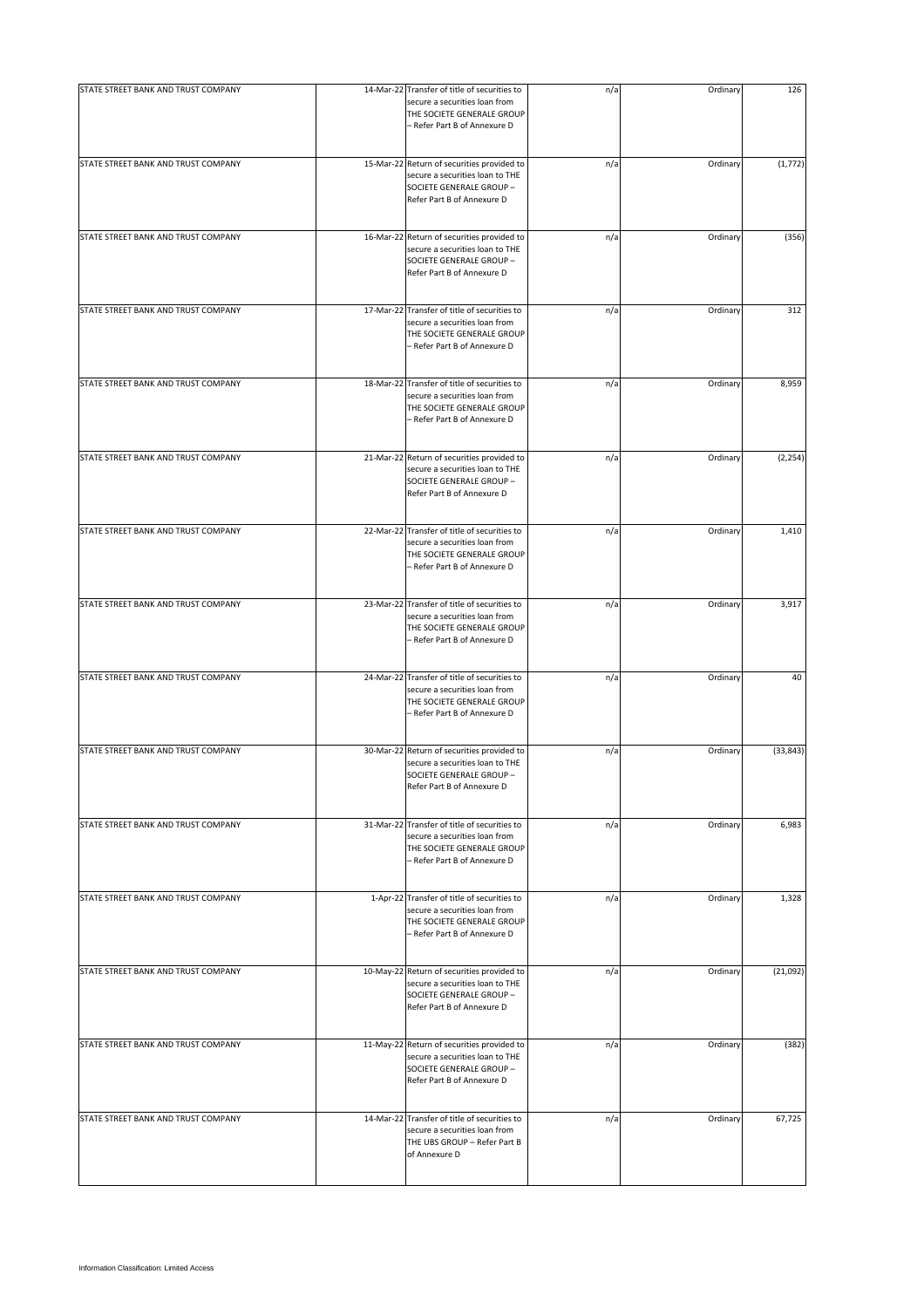| STATE STREET BANK AND TRUST COMPANY | 15-Mar-22 Transfer of title of securities to<br>secure a securities loan from<br>THE UBS GROUP - Refer Part B<br>of Annexure D | n/a | Ordinary | 3,754     |
|-------------------------------------|--------------------------------------------------------------------------------------------------------------------------------|-----|----------|-----------|
| STATE STREET BANK AND TRUST COMPANY | 16-Mar-22 Transfer of title of securities to<br>secure a securities loan from<br>THE UBS GROUP - Refer Part B<br>of Annexure D | n/a | Ordinary | 30,205    |
| STATE STREET BANK AND TRUST COMPANY | 17-Mar-22 Return of securities provided to<br>secure a securities loan to THE<br>UBS GROUP - Refer Part B of<br>Annexure D     | n/a | Ordinary | (8, 108)  |
| STATE STREET BANK AND TRUST COMPANY | 18-Mar-22 Transfer of title of securities to<br>secure a securities loan from<br>THE UBS GROUP - Refer Part B<br>of Annexure D | n/a | Ordinary | 860       |
| STATE STREET BANK AND TRUST COMPANY | 21-Mar-22 Return of securities provided to<br>secure a securities loan to THE<br>UBS GROUP - Refer Part B of<br>Annexure D     | n/a | Ordinary | (1,645)   |
| STATE STREET BANK AND TRUST COMPANY | 22-Mar-22 Transfer of title of securities to<br>secure a securities loan from<br>THE UBS GROUP - Refer Part B<br>of Annexure D | n/a | Ordinary | 2,642     |
| STATE STREET BANK AND TRUST COMPANY | 23-Mar-22 Return of securities provided to<br>secure a securities loan to THE<br>UBS GROUP - Refer Part B of<br>Annexure D     | n/a | Ordinary | (55, 202) |
| STATE STREET BANK AND TRUST COMPANY | 24-Mar-22 Transfer of title of securities to<br>secure a securities loan from<br>THE UBS GROUP - Refer Part B<br>of Annexure D | n/a | Ordinary | 380       |
| STATE STREET BANK AND TRUST COMPANY | 25-Mar-22 Return of securities provided to<br>secure a securities loan to THE<br>UBS GROUP - Refer Part B of<br>Annexure D     | n/a | Ordinary | (1,728)   |
| STATE STREET BANK AND TRUST COMPANY | 28-Mar-22 Return of securities provided to<br>secure a securities loan to THE<br>UBS GROUP - Refer Part B of<br>Annexure D     | n/a | Ordinary | (5,508)   |
| STATE STREET BANK AND TRUST COMPANY | 29-Mar-22 Return of securities provided to<br>secure a securities loan to THE<br>UBS GROUP - Refer Part B of<br>Annexure D     | n/a | Ordinary | (33, 375) |
| STATE STREET BANK AND TRUST COMPANY | 18-Feb-22 Transfer of title of securities to<br>secure a securities loan from<br>THE ING GROUP - Refer Part B<br>of Annexure D | n/a | Ordinary | 270       |
| STATE STREET BANK AND TRUST COMPANY | 22-Feb-22 Return of securities provided to<br>secure a securities loan to THE<br>ING GROUP - Refer Part B of<br>Annexure D     | n/a | Ordinary | (29)      |
| STATE STREET BANK AND TRUST COMPANY | 24-Feb-22 Transfer of title of securities to<br>secure a securities loan from<br>THE ING GROUP - Refer Part B<br>of Annexure D | n/a | Ordinary | 315       |
| STATE STREET BANK AND TRUST COMPANY | 25-Feb-22 Return of securities provided to<br>secure a securities loan to THE<br>ING GROUP - Refer Part B of<br>Annexure D     | n/a | Ordinary | (315)     |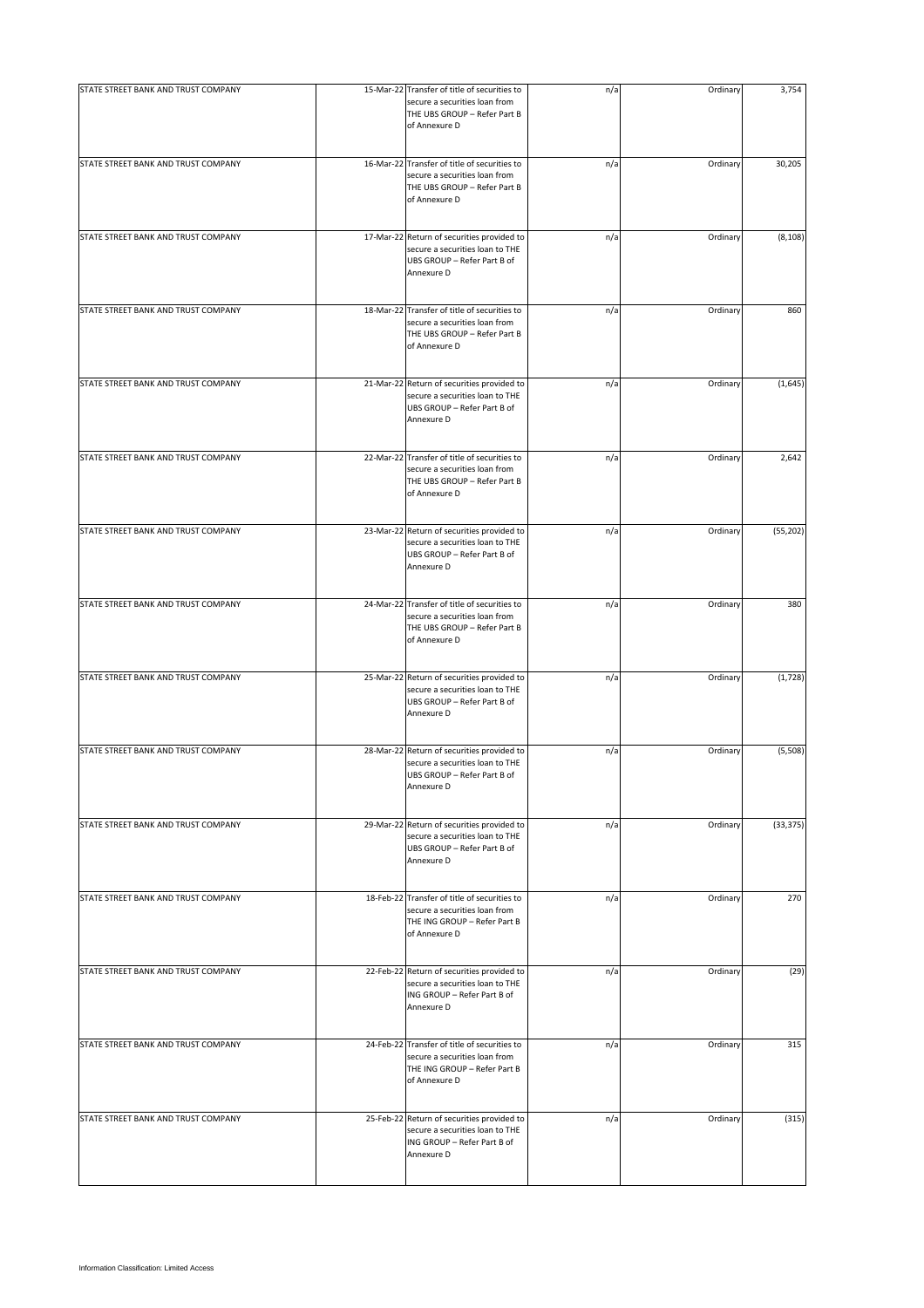| STATE STREET BANK AND TRUST COMPANY | 28-Feb-22 Return of securities provided to                                                                                                  | n/a | Ordinary | (96)           |
|-------------------------------------|---------------------------------------------------------------------------------------------------------------------------------------------|-----|----------|----------------|
|                                     | secure a securities loan to THE<br>ING GROUP - Refer Part B of<br>Annexure D                                                                |     |          |                |
| STATE STREET BANK AND TRUST COMPANY | 10-Mar-22 Return of securities provided to<br>secure a securities loan to THE<br>ING GROUP - Refer Part B of<br>Annexure D                  | n/a | Ordinary | (43)           |
| STATE STREET BANK AND TRUST COMPANY | 11-Mar-22 Transfer of title of securities to<br>secure a securities loan from<br>THE ING GROUP - Refer Part B<br>of Annexure D              | n/a | Ordinary | 15             |
| STATE STREET BANK AND TRUST COMPANY | 14-Mar-22 Transfer of title of securities to<br>secure a securities loan from<br>THE ING GROUP - Refer Part B<br>of Annexure D              | n/a | Ordinary | $\overline{2}$ |
| STATE STREET BANK AND TRUST COMPANY | 15-Mar-22 Return of securities provided to<br>secure a securities loan to THE<br>ING GROUP - Refer Part B of<br>Annexure D                  | n/a | Ordinary | (108)          |
| STATE STREET BANK AND TRUST COMPANY | 16-Mar-22 Return of securities provided to<br>secure a securities loan to THE<br>ING GROUP - Refer Part B of<br>Annexure D                  | n/a | Ordinary | (1)            |
| STATE STREET BANK AND TRUST COMPANY | 24-Mar-22 Transfer of title of securities to<br>secure a securities loan from<br>THE ING GROUP - Refer Part B<br>of Annexure D              | n/a | Ordinary | 20             |
| STATE STREET BANK AND TRUST COMPANY | 25-Mar-22 Return of securities provided to<br>secure a securities loan to THE<br>ING GROUP - Refer Part B of<br>Annexure D                  | n/a | Ordinary | (9)            |
| STATE STREET BANK AND TRUST COMPANY | 29-Mar-22 Return of securities provided to<br>secure a securities loan to THE<br>ING GROUP - Refer Part B of<br>Annexure D                  | n/a | Ordinary | (10)           |
| STATE STREET BANK AND TRUST COMPANY | 4-May-22 Transfer of title of securities to<br>secure a securities loan from<br>THE ING GROUP - Refer Part B<br>of Annexure D               | n/a | Ordinary | 131            |
| STATE STREET BANK AND TRUST COMPANY | 5-May-22 Transfer of title of securities to<br>secure a securities loan from<br>THE ING GROUP - Refer Part B<br>of Annexure D               | n/a | Ordinary | 331            |
| STATE STREET BANK AND TRUST COMPANY | 6-May-22 Transfer of title of securities to<br>secure a securities loan from<br>THE ING GROUP - Refer Part B<br>of Annexure D               | n/a | Ordinary | 88             |
| STATE STREET BANK AND TRUST COMPANY | 9-May-22 Return of securities provided to<br>secure a securities loan to THE<br>ING GROUP - Refer Part B of<br>Annexure D                   | n/a | Ordinary | (560)          |
| STATE STREET BANK AND TRUST COMPANY | 27-Jan-22 Transfer of title of securities to<br>secure a securities loan from<br>THE SOCIETE GENERALE GROUP<br>- Refer Part B of Annexure D | n/a | Ordinary | $\mathbf{1}$   |
| STATE STREET BANK AND TRUST COMPANY | 7-Mar-22 Transfer of title of securities to<br>secure a securities loan from<br>THE SOCIETE GENERALE GROUP<br>- Refer Part B of Annexure D  | n/a | Ordinary | 63             |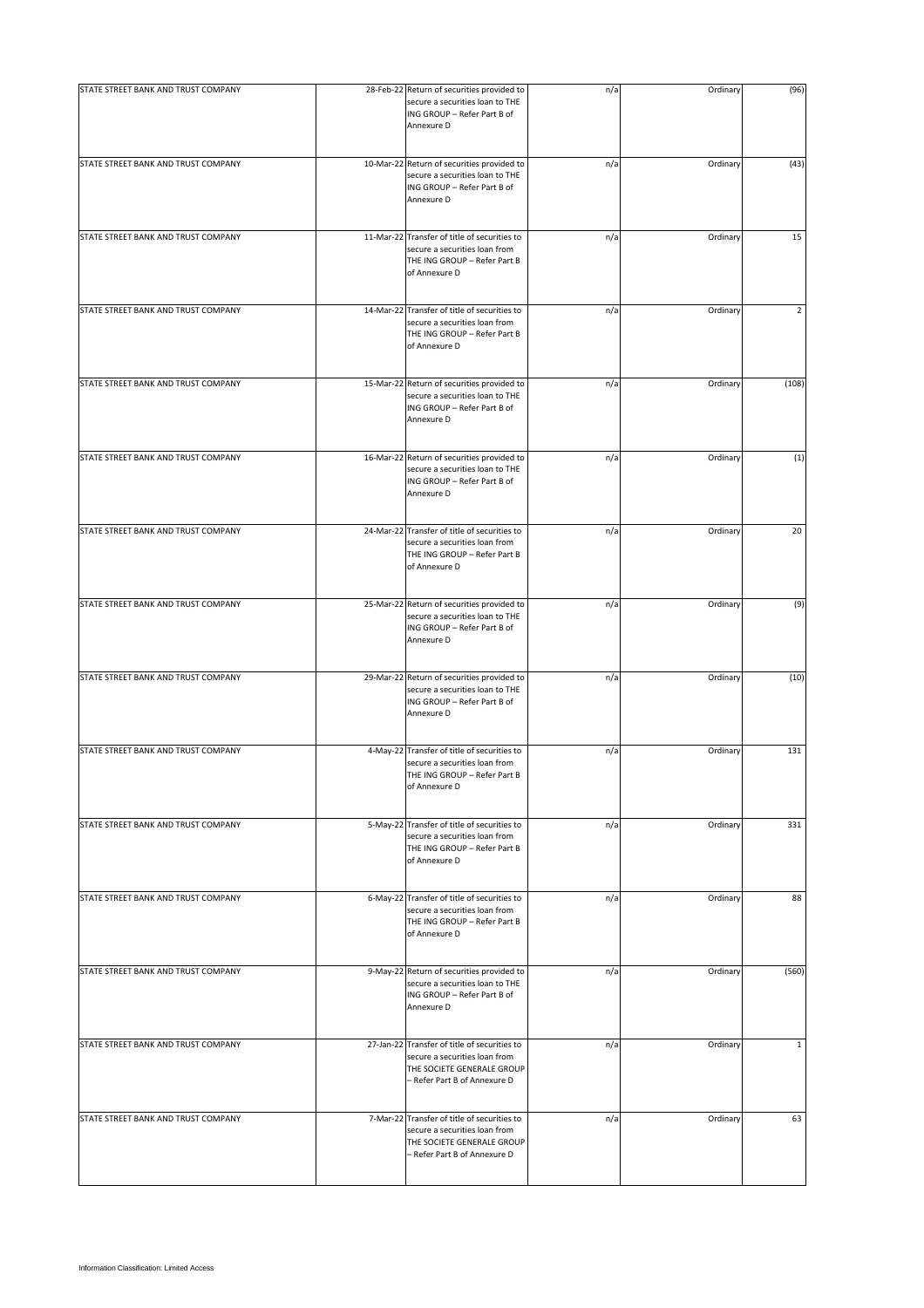| STATE STREET BANK AND TRUST COMPANY |                                                                                                                                             |     |          |       |
|-------------------------------------|---------------------------------------------------------------------------------------------------------------------------------------------|-----|----------|-------|
|                                     | 8-Mar-22 Transfer of title of securities to<br>secure a securities loan from<br>THE SOCIETE GENERALE GROUP<br>- Refer Part B of Annexure D  | n/a | Ordinary | 914   |
| STATE STREET BANK AND TRUST COMPANY | 9-Mar-22 Return of securities provided to<br>secure a securities loan to THE<br>SOCIETE GENERALE GROUP -<br>Refer Part B of Annexure D      | n/a | Ordinary | (205) |
| STATE STREET BANK AND TRUST COMPANY | 10-Mar-22 Transfer of title of securities to<br>secure a securities loan from<br>THE SOCIETE GENERALE GROUP<br>- Refer Part B of Annexure D | n/a | Ordinary | 90    |
| STATE STREET BANK AND TRUST COMPANY | 11-Mar-22 Transfer of title of securities to<br>secure a securities loan from<br>THE SOCIETE GENERALE GROUP<br>- Refer Part B of Annexure D | n/a | Ordinary | 16    |
| STATE STREET BANK AND TRUST COMPANY | 14-Mar-22 Transfer of title of securities to<br>secure a securities loan from<br>THE SOCIETE GENERALE GROUP<br>- Refer Part B of Annexure D | n/a | Ordinary | 36    |
| STATE STREET BANK AND TRUST COMPANY | 15-Mar-22 Return of securities provided to<br>secure a securities loan to THE<br>SOCIETE GENERALE GROUP -<br>Refer Part B of Annexure D     | n/a | Ordinary | (9)   |
| STATE STREET BANK AND TRUST COMPANY | 16-Mar-22 Return of securities provided to<br>secure a securities loan to THE<br>SOCIETE GENERALE GROUP -<br>Refer Part B of Annexure D     | n/a | Ordinary | (789) |
| STATE STREET BANK AND TRUST COMPANY | 17-Mar-22 Return of securities provided to<br>secure a securities loan to THE<br>SOCIETE GENERALE GROUP -<br>Refer Part B of Annexure D     | n/a | Ordinary | (30)  |
| STATE STREET BANK AND TRUST COMPANY | 18-Mar-22 Transfer of title of securities to<br>secure a securities loan from<br>THE SOCIETE GENERALE GROUP<br>- Refer Part B of Annexure D | n/a | Ordinary | 85    |
| STATE STREET BANK AND TRUST COMPANY | 21-Mar-22 Return of securities provided to<br>secure a securities loan to THE<br>SOCIETE GENERALE GROUP -<br>Refer Part B of Annexure D     | n/a | Ordinary | (5)   |
| STATE STREET BANK AND TRUST COMPANY | 22-Mar-22 Return of securities provided to<br>secure a securities loan to THE<br>SOCIETE GENERALE GROUP -<br>Refer Part B of Annexure D     | n/a | Ordinary | (6)   |
| STATE STREET BANK AND TRUST COMPANY | 23-Mar-22 Transfer of title of securities to<br>secure a securities loan from<br>THE SOCIETE GENERALE GROUP<br>- Refer Part B of Annexure D | n/a | Ordinary | 13    |
| STATE STREET BANK AND TRUST COMPANY | 24-Mar-22 Return of securities provided to<br>secure a securities loan to THE<br>SOCIETE GENERALE GROUP -<br>Refer Part B of Annexure D     | n/a | Ordinary | (2)   |
| STATE STREET BANK AND TRUST COMPANY | 30-Mar-22 Return of securities provided to<br>secure a securities loan to THE<br>SOCIETE GENERALE GROUP -<br>Refer Part B of Annexure D     | n/a | Ordinary | (139) |
| STATE STREET BANK AND TRUST COMPANY | 31-Mar-22 Transfer of title of securities to<br>secure a securities loan from<br>THE SOCIETE GENERALE GROUP<br>- Refer Part B of Annexure D | n/a | Ordinary | 9     |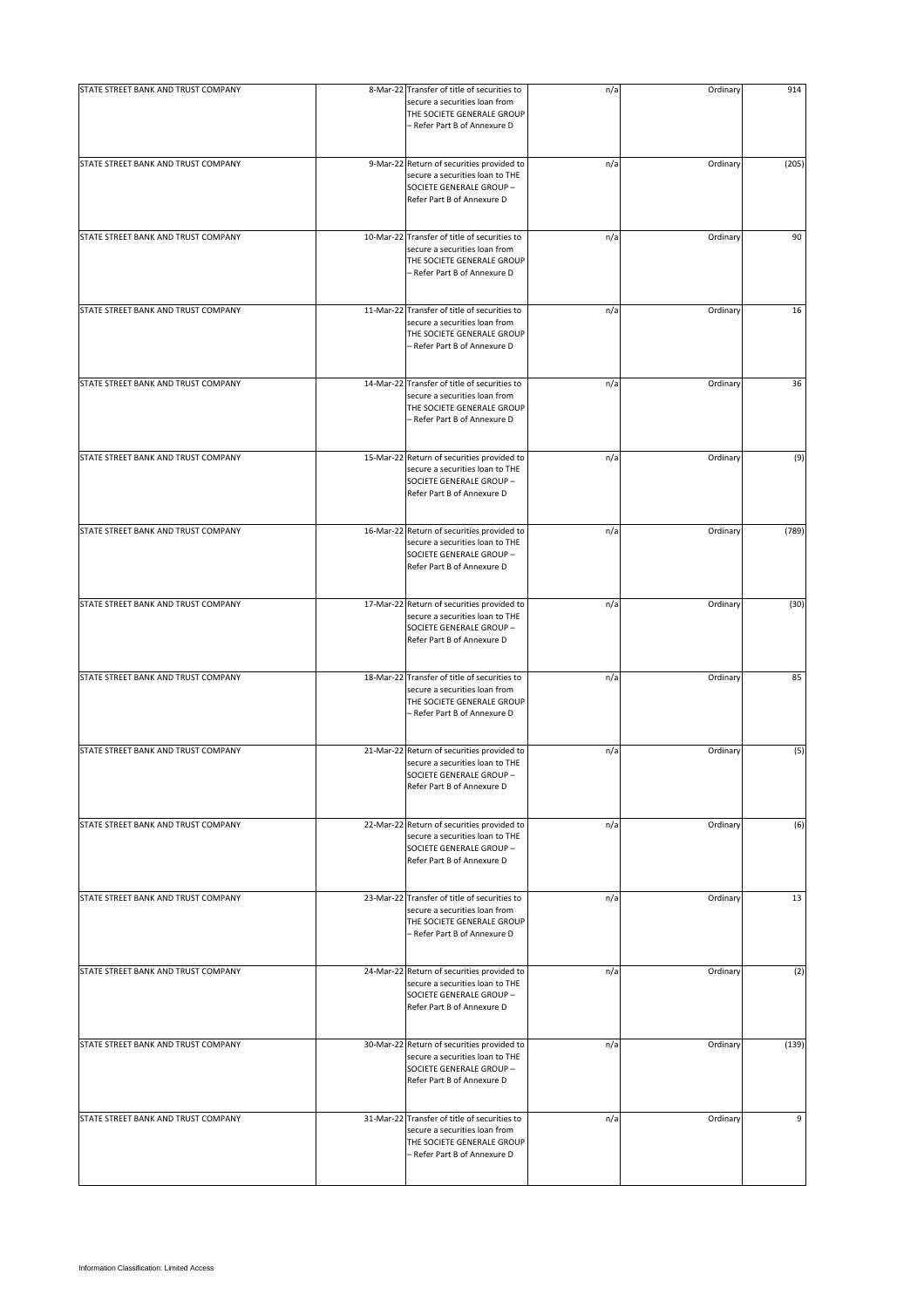| STATE STREET BANK AND TRUST COMPANY |                                                                                                                                             |     |          | $\overline{2}$ |
|-------------------------------------|---------------------------------------------------------------------------------------------------------------------------------------------|-----|----------|----------------|
|                                     | 1-Apr-22 Transfer of title of securities to<br>secure a securities loan from<br>THE SOCIETE GENERALE GROUP<br>- Refer Part B of Annexure D  | n/a | Ordinary |                |
| STATE STREET BANK AND TRUST COMPANY | 10-May-22 Transfer of title of securities to<br>secure a securities loan from<br>THE SOCIETE GENERALE GROUP<br>- Refer Part B of Annexure D | n/a | Ordinary | 1,912          |
| STATE STREET BANK AND TRUST COMPANY | 11-May-22 Return of securities provided to<br>secure a securities loan to THE<br>SOCIETE GENERALE GROUP -<br>Refer Part B of Annexure D     | n/a | Ordinary | (1,956)        |
| STATE STREET BANK AND TRUST COMPANY | 14-Mar-22 Transfer of title of securities to<br>secure a securities loan from<br>THE UBS GROUP - Refer Part B<br>of Annexure D              | n/a | Ordinary | 216            |
| STATE STREET BANK AND TRUST COMPANY | 16-Mar-22 Return of securities provided to<br>secure a securities loan to THE<br>UBS GROUP - Refer Part B of<br>Annexure D                  | n/a | Ordinary | (7)            |
| STATE STREET BANK AND TRUST COMPANY | 17-Mar-22 Transfer of title of securities to<br>secure a securities loan from<br>THE UBS GROUP - Refer Part B<br>of Annexure D              | n/a | Ordinary | 31             |
| STATE STREET BANK AND TRUST COMPANY | 18-Mar-22 Transfer of title of securities to<br>secure a securities loan from<br>THE UBS GROUP - Refer Part B<br>of Annexure D              | n/a | Ordinary | 170            |
| STATE STREET BANK AND TRUST COMPANY | 21-Mar-22 Return of securities provided to<br>secure a securities loan to THE<br>UBS GROUP - Refer Part B of<br>Annexure D                  | n/a | Ordinary | (19)           |
| STATE STREET BANK AND TRUST COMPANY | 22-Mar-22 Return of securities provided to<br>secure a securities loan to THE<br>UBS GROUP - Refer Part B of<br>Annexure D                  | n/a | Ordinary | (18)           |
| STATE STREET BANK AND TRUST COMPANY | 23-Mar-22 Return of securities provided to<br>secure a securities loan to THE<br>UBS GROUP - Refer Part B of<br>Annexure D                  | n/a | Ordinary | (249)          |
| STATE STREET BANK AND TRUST COMPANY | 24-Mar-22 Transfer of title of securities to<br>secure a securities loan from<br>THE UBS GROUP - Refer Part B<br>of Annexure D              | n/a | Ordinary | 9              |
| STATE STREET BANK AND TRUST COMPANY | 25-Mar-22 Return of securities provided to<br>secure a securities loan to THE<br>UBS GROUP - Refer Part B of<br>Annexure D                  | n/a | Ordinary | (5)            |
| STATE STREET BANK AND TRUST COMPANY | 28-Mar-22 Transfer of title of securities to<br>secure a securities loan from<br>THE UBS GROUP - Refer Part B<br>of Annexure D              | n/a | Ordinary | 10             |
| STATE STREET BANK AND TRUST COMPANY | 29-Mar-22 Return of securities provided to<br>secure a securities loan to THE<br>UBS GROUP - Refer Part B of<br>Annexure D                  | n/a | Ordinary | (139)          |
| STATE STREET BANK AND TRUST COMPANY | 17-Jan-22 Return of securities provided to<br>secure a securities loan to THE<br>BANK OF NOVA SCOTIA GROUP<br>- Refer Part B of Annexure D  | n/a | Ordinary | (3)            |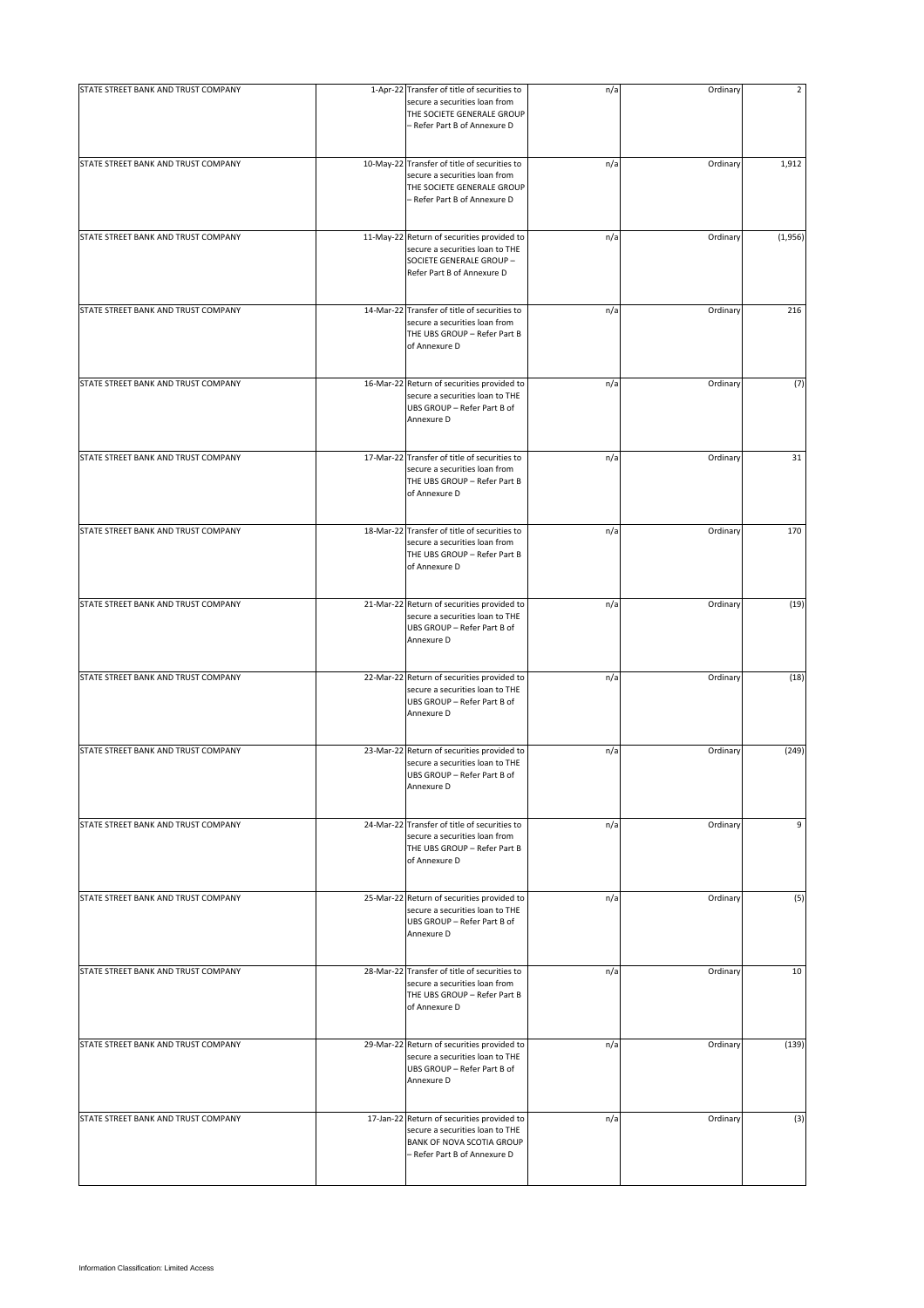| STATE STREET BANK AND TRUST COMPANY | 9-Feb-22 Transfer of title of securities to<br>secure a securities loan from                                                                    | n/a | Ordinary | 585      |
|-------------------------------------|-------------------------------------------------------------------------------------------------------------------------------------------------|-----|----------|----------|
|                                     | THE J.P. MORGAN CHASE<br>GROUP - Refer Part B of<br>Annexure D                                                                                  |     |          |          |
| STATE STREET BANK AND TRUST COMPANY | 21-Feb-22 Transfer of title of securities to<br>secure a securities loan from<br>THE J.P. MORGAN CHASE<br>GROUP - Refer Part B of<br>Annexure D | n/a | Ordinary | 14,415   |
| STATE STREET BANK AND TRUST COMPANY | 24-Mar-22 Return of securities provided to<br>secure a securities loan to THE<br>J.P. MORGAN CHASE GROUP -<br>Refer Part B of Annexure D        | n/a | Ordinary | (14,998) |
| STATE STREET BANK AND TRUST COMPANY | 14-Apr-22 Transfer of title of securities to<br>secure a securities loan from<br>THE J.P. MORGAN CHASE<br>GROUP - Refer Part B of<br>Annexure D | n/a | Ordinary | 195      |
| STATE STREET BANK AND TRUST COMPANY | 15-Apr-22 Return of securities provided to<br>secure a securities loan to THE<br>J.P. MORGAN CHASE GROUP -<br>Refer Part B of Annexure D        | n/a | Ordinary | (1)      |
| STATE STREET BANK AND TRUST COMPANY | 19-Apr-22 Return of securities provided to<br>secure a securities loan to THE<br>J.P. MORGAN CHASE GROUP -<br>Refer Part B of Annexure D        | n/a | Ordinary | (98)     |
| STATE STREET BANK AND TRUST COMPANY | 20-Apr-22 Return of securities provided to<br>secure a securities loan to THE<br>J.P. MORGAN CHASE GROUP -<br>Refer Part B of Annexure D        | n/a | Ordinary | (1)      |
| STATE STREET BANK AND TRUST COMPANY | 21-Apr-22 Return of securities provided to<br>secure a securities loan to THE<br>J.P. MORGAN CHASE GROUP -<br>Refer Part B of Annexure D        | n/a | Ordinary | (1)      |
| STATE STREET BANK AND TRUST COMPANY | 22-Apr-22 Return of securities provided to<br>secure a securities loan to THE<br>J.P. MORGAN CHASE GROUP -<br>Refer Part B of Annexure D        | n/a | Ordinary | (2)      |
| STATE STREET BANK AND TRUST COMPANY | 29-Apr-22 Transfer of title of securities to<br>secure a securities loan from<br>THE J.P. MORGAN CHASE<br>GROUP - Refer Part B of<br>Annexure D | n/a | Ordinary | 4        |
| STATE STREET BANK AND TRUST COMPANY | 2-May-22 Return of securities provided to<br>secure a securities loan to THE<br>J.P. MORGAN CHASE GROUP -<br>Refer Part B of Annexure D         | n/a | Ordinary | (2)      |
| STATE STREET BANK AND TRUST COMPANY | 9-May-22 Return of securities provided to<br>secure a securities loan to THE<br>J.P. MORGAN CHASE GROUP -<br>Refer Part B of Annexure D         | n/a | Ordinary | (96)     |
| STATE STREET BANK AND TRUST COMPANY | 10-May-22 Transfer of title of securities to<br>secure a securities loan from<br>THE SOCIETE GENERALE GROUP<br>– Refer Part B of Annexure D     | n/a | Ordinary | 27       |
| STATE STREET BANK AND TRUST COMPANY | 11-May-22 Return of securities provided to<br>secure a securities loan to THE<br>SOCIETE GENERALE GROUP -<br>Refer Part B of Annexure D         | n/a | Ordinary | (27)     |
| STATE STREET BANK AND TRUST COMPANY | 14-Mar-22 Transfer of title of securities to<br>secure a securities loan from<br>THE UBS GROUP - Refer Part B<br>of Annexure D                  | n/a | Ordinary | 10,195   |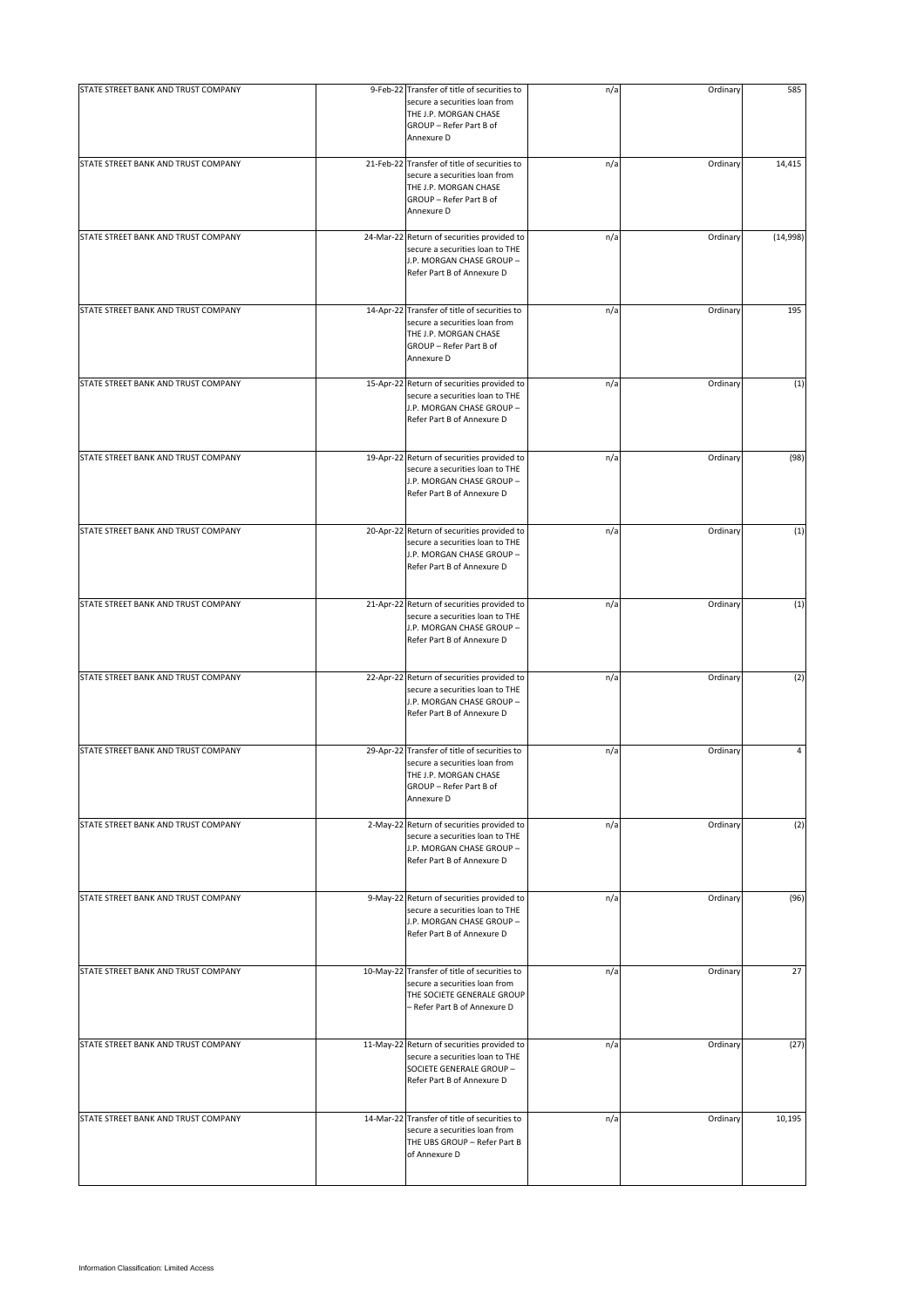| STATE STREET BANK AND TRUST COMPANY |                                                                                                                                             |     |          |              |
|-------------------------------------|---------------------------------------------------------------------------------------------------------------------------------------------|-----|----------|--------------|
|                                     | 15-Mar-22 Transfer of title of securities to<br>secure a securities loan from<br>THE UBS GROUP - Refer Part B<br>of Annexure D              | n/a | Ordinary | 516          |
| STATE STREET BANK AND TRUST COMPANY | 16-Mar-22 Transfer of title of securities to<br>secure a securities loan from<br>THE UBS GROUP - Refer Part B<br>of Annexure D              | n/a | Ordinary | 4,211        |
| STATE STREET BANK AND TRUST COMPANY | 17-Mar-22 Transfer of title of securities to<br>secure a securities loan from<br>THE UBS GROUP - Refer Part B<br>of Annexure D              | n/a | Ordinary | 1,994        |
| STATE STREET BANK AND TRUST COMPANY | 18-Mar-22 Transfer of title of securities to<br>secure a securities loan from<br>THE UBS GROUP - Refer Part B<br>of Annexure D              | n/a | Ordinary | 417          |
| STATE STREET BANK AND TRUST COMPANY | 21-Mar-22 Return of securities provided to<br>secure a securities loan to THE<br>UBS GROUP - Refer Part B of<br>Annexure D                  | n/a | Ordinary | (712)        |
| STATE STREET BANK AND TRUST COMPANY | 22-Mar-22 Return of securities provided to<br>secure a securities loan to THE<br>UBS GROUP - Refer Part B of<br>Annexure D                  | n/a | Ordinary | (652)        |
| STATE STREET BANK AND TRUST COMPANY | 23-Mar-22 Return of securities provided to<br>secure a securities loan to THE<br>UBS GROUP - Refer Part B of<br>Annexure D                  | n/a | Ordinary | (9, 471)     |
| STATE STREET BANK AND TRUST COMPANY | 24-Mar-22 Transfer of title of securities to<br>secure a securities loan from<br>THE UBS GROUP - Refer Part B<br>of Annexure D              | n/a | Ordinary | 328          |
| STATE STREET BANK AND TRUST COMPANY | 25-Mar-22 Return of securities provided to<br>secure a securities loan to THE<br>UBS GROUP - Refer Part B of<br>Annexure D                  | n/a | Ordinary | (175)        |
| STATE STREET BANK AND TRUST COMPANY | 28-Mar-22 Transfer of title of securities to<br>secure a securities loan from<br>THE UBS GROUP - Refer Part B<br>of Annexure D              | n/a | Ordinary | 866          |
| STATE STREET BANK AND TRUST COMPANY | 29-Mar-22 Return of securities provided to<br>secure a securities loan to THE<br>UBS GROUP - Refer Part B of<br>Annexure D                  | n/a | Ordinary | (7, 553)     |
| STATE STREET BANK AND TRUST COMPANY | 27-Jan-22 Transfer of title of securities to<br>secure a securities loan from<br>THE SOCIETE GENERALE GROUP<br>- Refer Part B of Annexure D | n/a | Ordinary | 5            |
| STATE STREET BANK AND TRUST COMPANY | 30-Mar-22 Return of securities provided to<br>secure a securities loan to THE<br>SOCIETE GENERALE GROUP -<br>Refer Part B of Annexure D     | n/a | Ordinary | (2)          |
| STATE STREET BANK AND TRUST COMPANY | 31-Mar-22 Transfer of title of securities to<br>secure a securities loan from<br>THE SOCIETE GENERALE GROUP<br>- Refer Part B of Annexure D | n/a | Ordinary | $\mathbf{1}$ |
| STATE STREET BANK AND TRUST COMPANY | 10-May-22 Transfer of title of securities to<br>secure a securities loan from<br>THE SOCIETE GENERALE GROUP<br>- Refer Part B of Annexure D | n/a | Ordinary | 153          |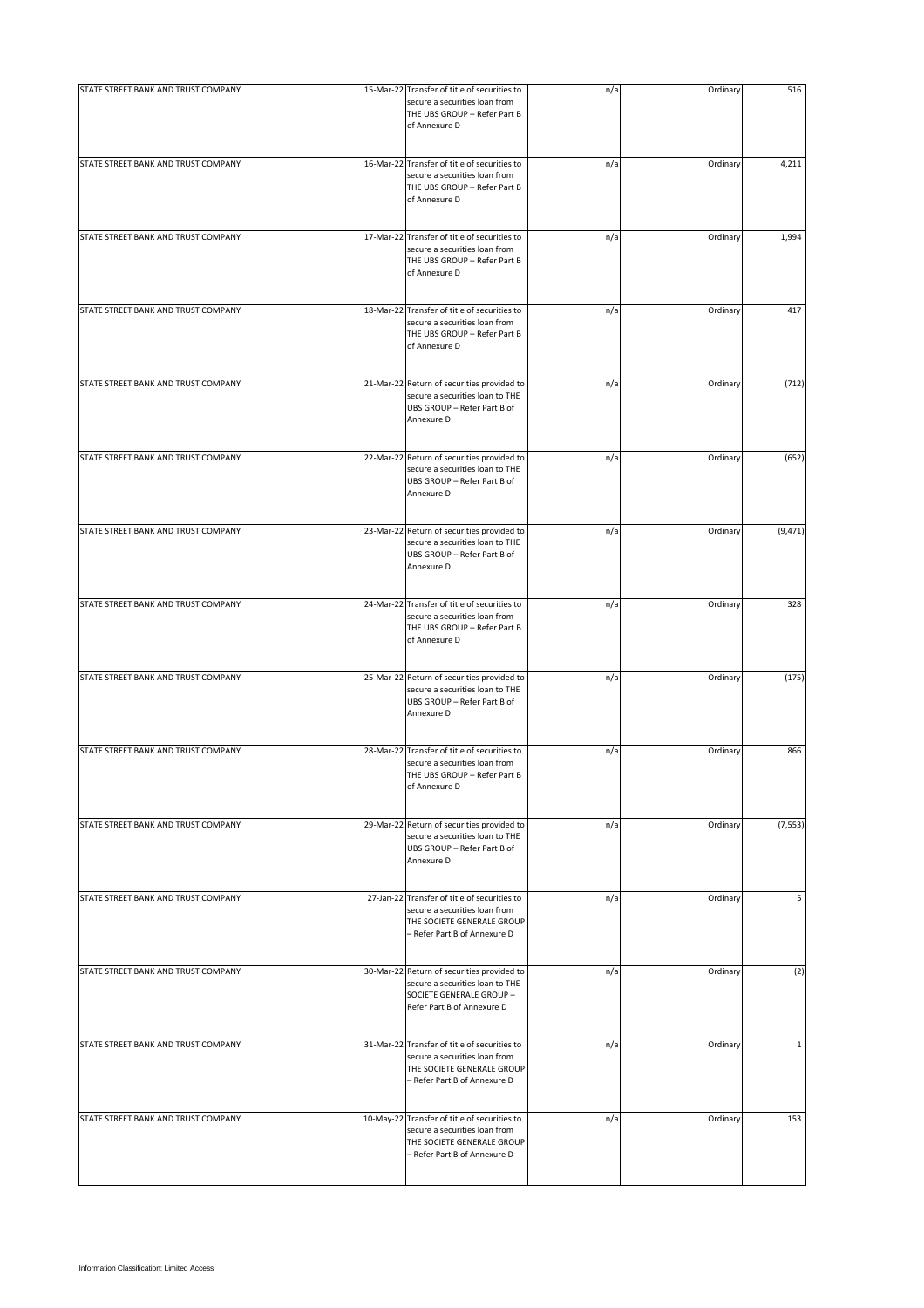| STATE STREET BANK AND TRUST COMPANY | 11-May-22 Return of securities provided to<br>secure a securities loan to THE<br>SOCIETE GENERALE GROUP -<br>Refer Part B of Annexure D           | n/a | Ordinary | (157)    |
|-------------------------------------|---------------------------------------------------------------------------------------------------------------------------------------------------|-----|----------|----------|
| STATE STREET BANK AND TRUST COMPANY | 14-Mar-22 Transfer of title of securities to<br>secure a securities loan from<br>THE UBS GROUP - Refer Part B<br>of Annexure D                    | n/a | Ordinary | 17,924   |
| STATE STREET BANK AND TRUST COMPANY | 15-Mar-22 Transfer of title of securities to<br>secure a securities loan from<br>THE UBS GROUP - Refer Part B<br>of Annexure D                    | n/a | Ordinary | 736      |
| STATE STREET BANK AND TRUST COMPANY | 16-Mar-22 Transfer of title of securities to<br>secure a securities loan from<br>THE UBS GROUP - Refer Part B<br>of Annexure D                    | n/a | Ordinary | 7,522    |
| STATE STREET BANK AND TRUST COMPANY | 17-Mar-22 Transfer of title of securities to<br>secure a securities loan from<br>THE UBS GROUP - Refer Part B<br>of Annexure D                    | n/a | Ordinary | 964      |
| STATE STREET BANK AND TRUST COMPANY | 18-Mar-22 Transfer of title of securities to<br>secure a securities loan from<br>THE UBS GROUP - Refer Part B<br>of Annexure D                    | n/a | Ordinary | 640      |
| STATE STREET BANK AND TRUST COMPANY | 21-Mar-22 Return of securities provided to<br>secure a securities loan to THE<br>UBS GROUP - Refer Part B of<br>Annexure D                        | n/a | Ordinary | (1,608)  |
| STATE STREET BANK AND TRUST COMPANY | 22-Mar-22 Return of securities provided to<br>secure a securities loan to THE<br>UBS GROUP - Refer Part B of<br>Annexure D                        | n/a | Ordinary | (722)    |
| STATE STREET BANK AND TRUST COMPANY | 23-Mar-22 Return of securities provided to<br>secure a securities loan to THE<br>UBS GROUP - Refer Part B of<br>Annexure D                        | n/a | Ordinary | (16,938) |
| STATE STREET BANK AND TRUST COMPANY | 24-Mar-22 Transfer of title of securities to<br>secure a securities loan from<br>THE UBS GROUP - Refer Part B<br>of Annexure D                    | n/a | Ordinary | 467      |
| STATE STREET BANK AND TRUST COMPANY | 25-Mar-22 Return of securities provided to<br>secure a securities loan to THE<br>UBS GROUP - Refer Part B of<br>Annexure D                        | n/a | Ordinary | (71)     |
| STATE STREET BANK AND TRUST COMPANY | 28-Mar-22 Return of securities provided to<br>secure a securities loan to THE<br>UBS GROUP - Refer Part B of<br>Annexure D                        | n/a | Ordinary | (8,888)  |
| STATE STREET BANK AND TRUST COMPANY | 29-Mar-22 Return of securities provided to<br>secure a securities loan to THE<br>UBS GROUP - Refer Part B of<br>Annexure D                        | n/a | Ordinary | (26)     |
| STATE STREET BANK AND TRUST COMPANY | 17-Jan-22 Return of securities provided to<br>secure a securities loan to THE<br><b>BANK OF NOVA SCOTIA GROUP</b><br>- Refer Part B of Annexure D | n/a | Ordinary | (4)      |
| STATE STREET BANK AND TRUST COMPANY | 10-Mar-22 Transfer of title of securities to<br>secure a securities loan from<br>THE ING GROUP - Refer Part B<br>of Annexure D                    | n/a | Ordinary | 9        |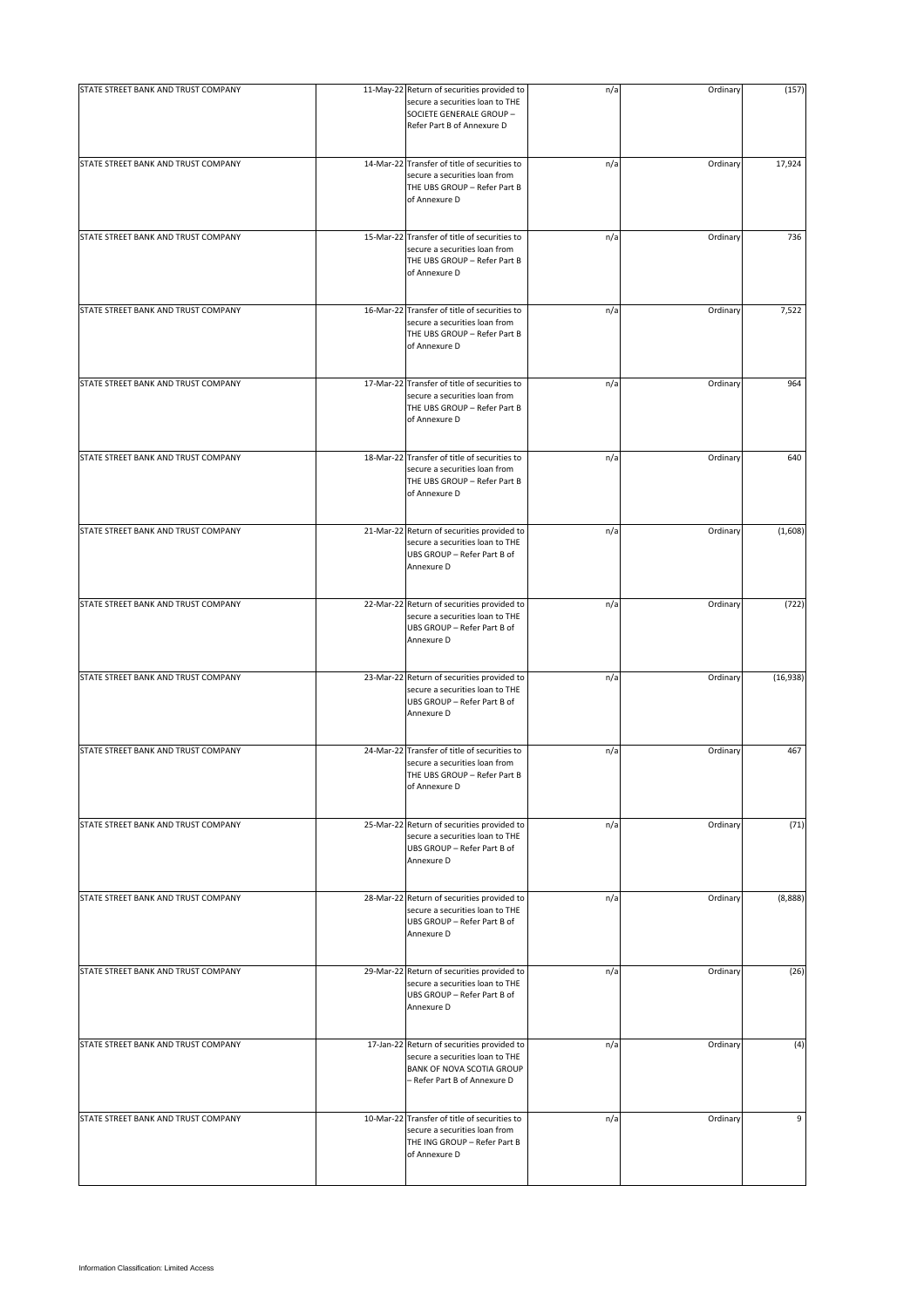| STATE STREET BANK AND TRUST COMPANY | 11-Mar-22 Transfer of title of securities to                                                                                                | n/a | Ordinary | $\mathbf{1}$ |
|-------------------------------------|---------------------------------------------------------------------------------------------------------------------------------------------|-----|----------|--------------|
|                                     | secure a securities loan from<br>THE ING GROUP - Refer Part B<br>of Annexure D                                                              |     |          |              |
| STATE STREET BANK AND TRUST COMPANY | 15-Mar-22 Return of securities provided to<br>secure a securities loan to THE<br>ING GROUP - Refer Part B of<br>Annexure D                  | n/a | Ordinary | (10)         |
| STATE STREET BANK AND TRUST COMPANY | 27-Jan-22 Transfer of title of securities to<br>secure a securities loan from<br>THE SOCIETE GENERALE GROUP<br>- Refer Part B of Annexure D | n/a | Ordinary | 53           |
| STATE STREET BANK AND TRUST COMPANY | 7-Mar-22 Transfer of title of securities to<br>secure a securities loan from<br>THE SOCIETE GENERALE GROUP<br>- Refer Part B of Annexure D  | n/a | Ordinary | 78           |
| STATE STREET BANK AND TRUST COMPANY | 8-Mar-22 Transfer of title of securities to<br>secure a securities loan from<br>THE SOCIETE GENERALE GROUP<br>- Refer Part B of Annexure D  | n/a | Ordinary | 1,781        |
| STATE STREET BANK AND TRUST COMPANY | 9-Mar-22 Return of securities provided to<br>secure a securities loan to THE<br>SOCIETE GENERALE GROUP -<br>Refer Part B of Annexure D      | n/a | Ordinary | (423)        |
| STATE STREET BANK AND TRUST COMPANY | 10-Mar-22 Transfer of title of securities to<br>secure a securities loan from<br>THE SOCIETE GENERALE GROUP<br>- Refer Part B of Annexure D | n/a | Ordinary | 39           |
| STATE STREET BANK AND TRUST COMPANY | 11-Mar-22 Return of securities provided to<br>secure a securities loan to THE<br>SOCIETE GENERALE GROUP -<br>Refer Part B of Annexure D     | n/a | Ordinary | (64)         |
| STATE STREET BANK AND TRUST COMPANY | 14-Mar-22 Transfer of title of securities to<br>secure a securities loan from<br>THE SOCIETE GENERALE GROUP<br>- Refer Part B of Annexure D | n/a | Ordinary | 63           |
| STATE STREET BANK AND TRUST COMPANY | 15-Mar-22 Return of securities provided to<br>secure a securities loan to THE<br>SOCIETE GENERALE GROUP -<br>Refer Part B of Annexure D     | n/a | Ordinary | (53)         |
| STATE STREET BANK AND TRUST COMPANY | 16-Mar-22 Transfer of title of securities to<br>secure a securities loan from<br>THE SOCIETE GENERALE GROUP<br>- Refer Part B of Annexure D | n/a | Ordinary | 453          |
| STATE STREET BANK AND TRUST COMPANY | 17-Mar-22 Transfer of title of securities to<br>secure a securities loan from<br>THE SOCIETE GENERALE GROUP<br>- Refer Part B of Annexure D | n/a | Ordinary | $\mathbf{1}$ |
| STATE STREET BANK AND TRUST COMPANY | 18-Mar-22 Transfer of title of securities to<br>secure a securities loan from<br>THE SOCIETE GENERALE GROUP<br>- Refer Part B of Annexure D | n/a | Ordinary | 523          |
| STATE STREET BANK AND TRUST COMPANY | 21-Mar-22 Return of securities provided to<br>secure a securities loan to THE<br>SOCIETE GENERALE GROUP -<br>Refer Part B of Annexure D     | n/a | Ordinary | (126)        |
| STATE STREET BANK AND TRUST COMPANY | 22-Mar-22 Return of securities provided to<br>secure a securities loan to THE<br>SOCIETE GENERALE GROUP -<br>Refer Part B of Annexure D     | n/a | Ordinary | (34)         |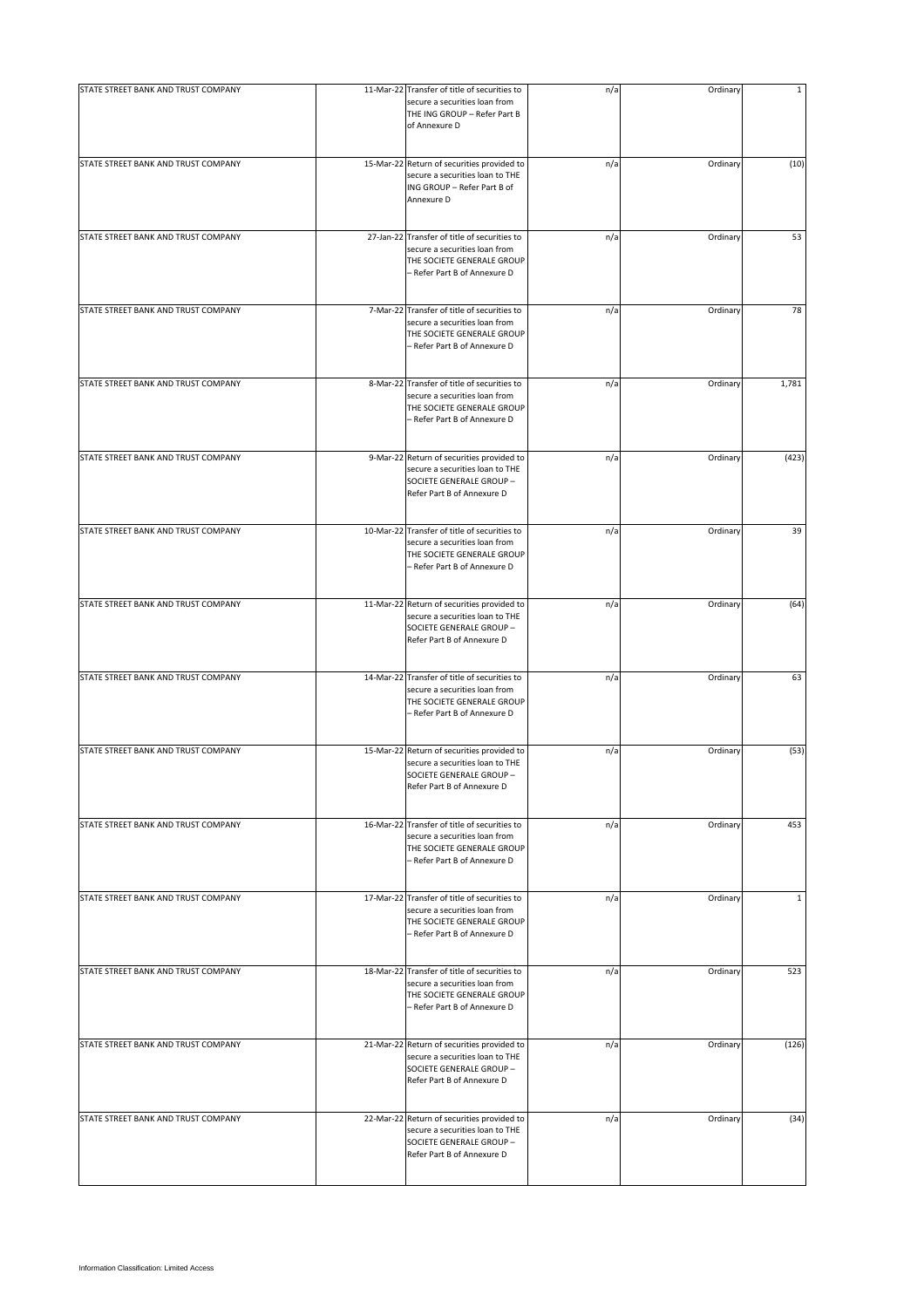| STATE STREET BANK AND TRUST COMPANY | 23-Mar-22 Return of securities provided to                                                                                                  | n/a | Ordinary | (80)     |
|-------------------------------------|---------------------------------------------------------------------------------------------------------------------------------------------|-----|----------|----------|
|                                     | secure a securities loan to THE<br>SOCIETE GENERALE GROUP -<br>Refer Part B of Annexure D                                                   |     |          |          |
| STATE STREET BANK AND TRUST COMPANY | 24-Mar-22 Transfer of title of securities to<br>secure a securities loan from<br>THE SOCIETE GENERALE GROUP<br>- Refer Part B of Annexure D | n/a | Ordinary | 48       |
| STATE STREET BANK AND TRUST COMPANY | 30-Mar-22 Return of securities provided to<br>secure a securities loan to THE<br>SOCIETE GENERALE GROUP -<br>Refer Part B of Annexure D     | n/a | Ordinary | (1, 560) |
| STATE STREET BANK AND TRUST COMPANY | 31-Mar-22 Transfer of title of securities to<br>secure a securities loan from<br>THE SOCIETE GENERALE GROUP<br>- Refer Part B of Annexure D | n/a | Ordinary | 165      |
| STATE STREET BANK AND TRUST COMPANY | 1-Apr-22 Transfer of title of securities to<br>secure a securities loan from<br>THE SOCIETE GENERALE GROUP<br>- Refer Part B of Annexure D  | n/a | Ordinary | 49       |
| STATE STREET BANK AND TRUST COMPANY | 10-May-22 Transfer of title of securities to<br>secure a securities loan from<br>THE SOCIETE GENERALE GROUP<br>- Refer Part B of Annexure D | n/a | Ordinary | 1,237    |
| STATE STREET BANK AND TRUST COMPANY | 11-May-22 Return of securities provided to<br>secure a securities loan to THE<br>SOCIETE GENERALE GROUP -<br>Refer Part B of Annexure D     | n/a | Ordinary | (2, 150) |
| STATE STREET BANK AND TRUST COMPANY | 14-Mar-22 Transfer of title of securities to<br>secure a securities loan from<br>THE UBS GROUP - Refer Part B<br>of Annexure D              | n/a | Ordinary | 37,946   |
| STATE STREET BANK AND TRUST COMPANY | 15-Mar-22 Transfer of title of securities to<br>secure a securities loan from<br>THE UBS GROUP - Refer Part B<br>of Annexure D              | n/a | Ordinary | 1,627    |
| STATE STREET BANK AND TRUST COMPANY | 16-Mar-22 Transfer of title of securities to<br>secure a securities loan from<br>THE UBS GROUP - Refer Part B<br>of Annexure D              | n/a | Ordinary | 16,050   |
| STATE STREET BANK AND TRUST COMPANY | 17-Mar-22 Transfer of title of securities to<br>secure a securities loan from<br>THE UBS GROUP - Refer Part B<br>of Annexure D              | n/a | Ordinary | 1,196    |
| STATE STREET BANK AND TRUST COMPANY | 18-Mar-22 Transfer of title of securities to<br>secure a securities loan from<br>THE UBS GROUP - Refer Part B<br>of Annexure D              | n/a | Ordinary | 3,250    |
| STATE STREET BANK AND TRUST COMPANY | 21-Mar-22 Return of securities provided to<br>secure a securities loan to THE<br>UBS GROUP - Refer Part B of<br>Annexure D                  | n/a | Ordinary | (2, 357) |
| STATE STREET BANK AND TRUST COMPANY | 22-Mar-22 Return of securities provided to<br>secure a securities loan to THE<br>UBS GROUP - Refer Part B of<br>Annexure D                  | n/a | Ordinary | (1, 729) |
| STATE STREET BANK AND TRUST COMPANY | 23-Mar-22 Return of securities provided to<br>secure a securities loan to THE<br>UBS GROUP - Refer Part B of<br>Annexure D                  | n/a | Ordinary | (38,036) |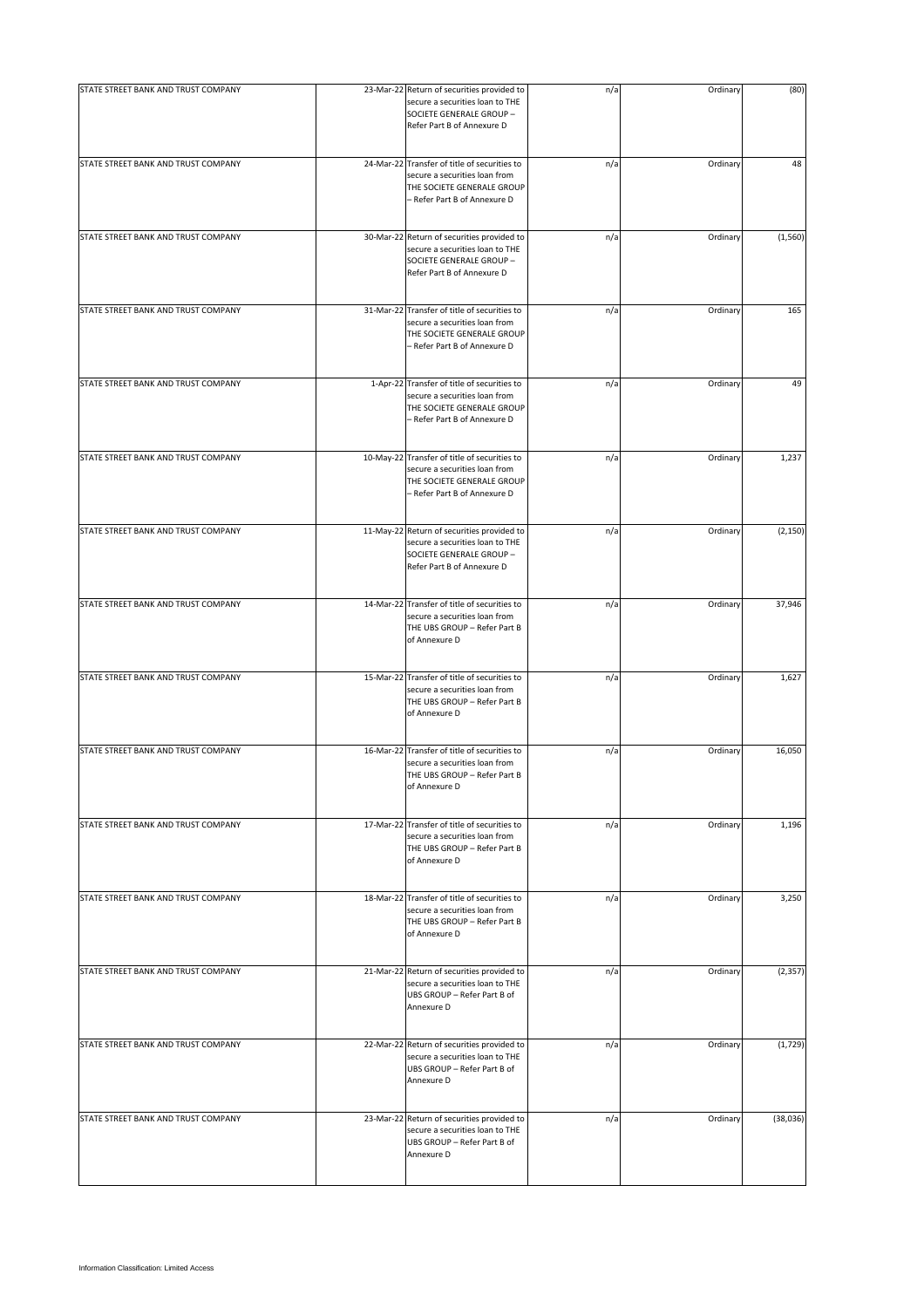| STATE STREET BANK AND TRUST COMPANY | 24-Mar-22 Return of securities provided to<br>secure a securities loan to THE<br>UBS GROUP - Refer Part B of<br>Annexure D                  | n/a | Ordinary | (4, 782)       |
|-------------------------------------|---------------------------------------------------------------------------------------------------------------------------------------------|-----|----------|----------------|
| STATE STREET BANK AND TRUST COMPANY | 25-Mar-22 Return of securities provided to<br>secure a securities loan to THE<br>UBS GROUP - Refer Part B of<br>Annexure D                  | n/a | Ordinary | (4, 457)       |
| STATE STREET BANK AND TRUST COMPANY | 28-Mar-22 Transfer of title of securities to<br>secure a securities loan from<br>THE UBS GROUP - Refer Part B<br>of Annexure D              | n/a | Ordinary | 1,076          |
| STATE STREET BANK AND TRUST COMPANY | 29-Mar-22 Return of securities provided to<br>secure a securities loan to THE<br>UBS GROUP - Refer Part B of<br>Annexure D                  | n/a | Ordinary | (9,783)        |
| STATE STREET BANK AND TRUST COMPANY | 17-Jan-22 Return of securities provided to<br>secure a securities loan to THE<br>BANK OF NOVA SCOTIA GROUP<br>- Refer Part B of Annexure D  | n/a | Ordinary | (2)            |
| STATE STREET BANK AND TRUST COMPANY | 27-Jan-22 Transfer of title of securities to<br>secure a securities loan from<br>THE SOCIETE GENERALE GROUP<br>- Refer Part B of Annexure D | n/a | Ordinary | 42             |
| STATE STREET BANK AND TRUST COMPANY | 7-Mar-22 Transfer of title of securities to<br>secure a securities loan from<br>THE SOCIETE GENERALE GROUP<br>- Refer Part B of Annexure D  | n/a | Ordinary | $\overline{2}$ |
| STATE STREET BANK AND TRUST COMPANY | 8-Mar-22 Transfer of title of securities to<br>secure a securities loan from<br>THE SOCIETE GENERALE GROUP<br>- Refer Part B of Annexure D  | n/a | Ordinary | 720            |
| STATE STREET BANK AND TRUST COMPANY | 9-Mar-22 Return of securities provided to<br>secure a securities loan to THE<br>SOCIETE GENERALE GROUP -<br>Refer Part B of Annexure D      | n/a | Ordinary | (244)          |
| STATE STREET BANK AND TRUST COMPANY | 10-Mar-22 Transfer of title of securities to<br>secure a securities loan from<br>THE SOCIETE GENERALE GROUP<br>- Refer Part B of Annexure D | n/a | Ordinary | 19             |
| STATE STREET BANK AND TRUST COMPANY | 11-Mar-22 Return of securities provided to<br>secure a securities loan to THE<br>SOCIETE GENERALE GROUP -<br>Refer Part B of Annexure D     | n/a | Ordinary | (10)           |
| STATE STREET BANK AND TRUST COMPANY | 14-Mar-22 Transfer of title of securities to<br>secure a securities loan from<br>THE SOCIETE GENERALE GROUP<br>- Refer Part B of Annexure D | n/a | Ordinary | 18             |
| STATE STREET BANK AND TRUST COMPANY | 15-Mar-22 Return of securities provided to<br>secure a securities loan to THE<br>SOCIETE GENERALE GROUP -<br>Refer Part B of Annexure D     | n/a | Ordinary | (20)           |
| STATE STREET BANK AND TRUST COMPANY | 16-Mar-22 Transfer of title of securities to<br>secure a securities loan from<br>THE SOCIETE GENERALE GROUP<br>- Refer Part B of Annexure D | n/a | Ordinary | 5              |
| STATE STREET BANK AND TRUST COMPANY | 17-Mar-22 Return of securities provided to<br>secure a securities loan to THE<br>SOCIETE GENERALE GROUP -<br>Refer Part B of Annexure D     | n/a | Ordinary | (112)          |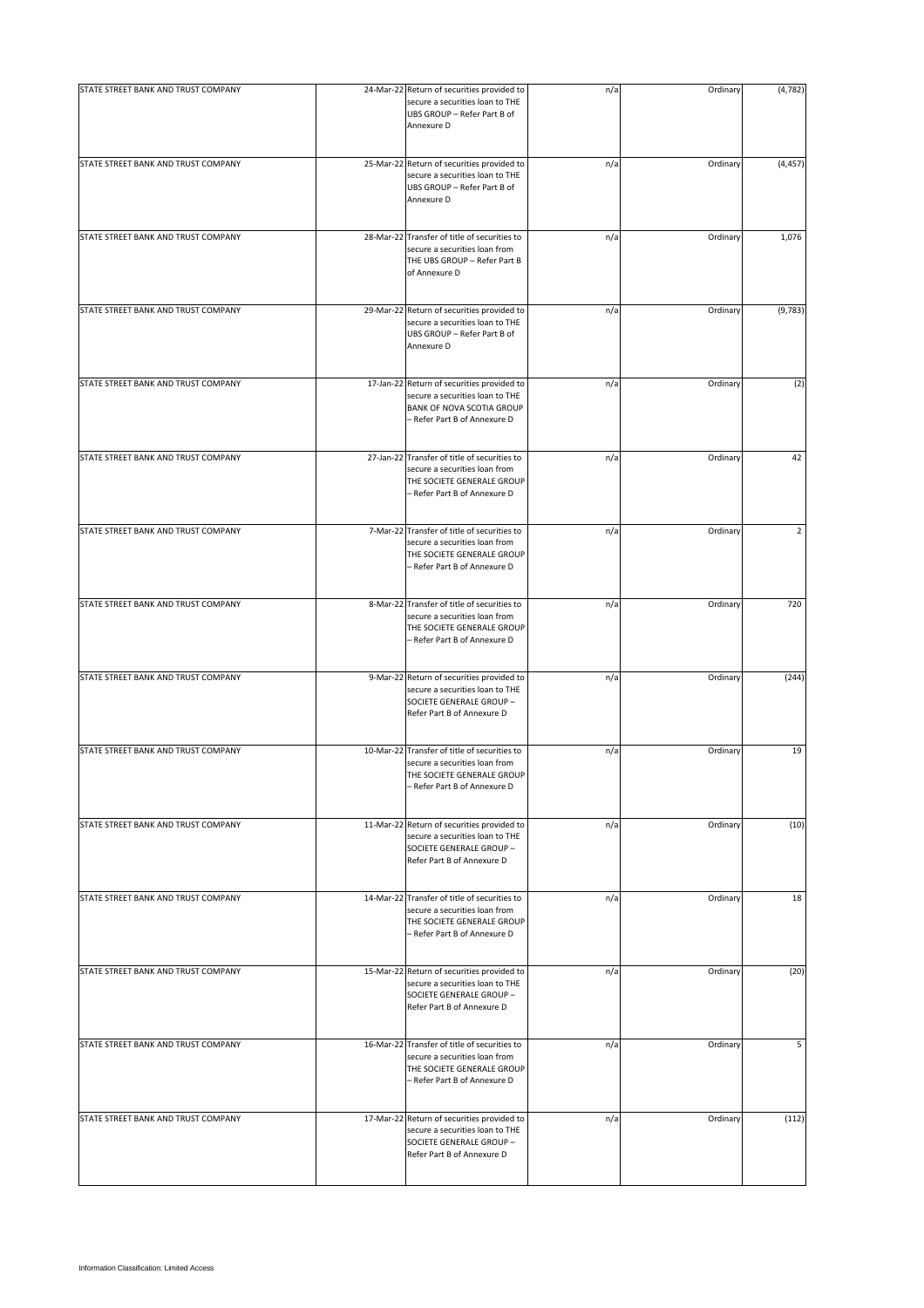| STATE STREET BANK AND TRUST COMPANY | 18-Mar-22 Transfer of title of securities to                                                                                                | n/a | Ordinary | 89       |
|-------------------------------------|---------------------------------------------------------------------------------------------------------------------------------------------|-----|----------|----------|
|                                     | secure a securities loan from<br>THE SOCIETE GENERALE GROUP<br>- Refer Part B of Annexure D                                                 |     |          |          |
| STATE STREET BANK AND TRUST COMPANY | 21-Mar-22 Return of securities provided to<br>secure a securities loan to THE<br>SOCIETE GENERALE GROUP -<br>Refer Part B of Annexure D     | n/a | Ordinary | (16)     |
| STATE STREET BANK AND TRUST COMPANY | 22-Mar-22 Transfer of title of securities to<br>secure a securities loan from<br>THE SOCIETE GENERALE GROUP<br>– Refer Part B of Annexure D | n/a | Ordinary | 258      |
| STATE STREET BANK AND TRUST COMPANY | 23-Mar-22 Transfer of title of securities to<br>secure a securities loan from<br>THE SOCIETE GENERALE GROUP<br>- Refer Part B of Annexure D | n/a | Ordinary | 81       |
| STATE STREET BANK AND TRUST COMPANY | 24-Mar-22 Return of securities provided to<br>secure a securities loan to THE<br>SOCIETE GENERALE GROUP -<br>Refer Part B of Annexure D     | n/a | Ordinary | (6)      |
| STATE STREET BANK AND TRUST COMPANY | 30-Mar-22 Return of securities provided to<br>secure a securities loan to THE<br>SOCIETE GENERALE GROUP -<br>Refer Part B of Annexure D     | n/a | Ordinary | (668)    |
| STATE STREET BANK AND TRUST COMPANY | 31-Mar-22 Transfer of title of securities to<br>secure a securities loan from<br>THE SOCIETE GENERALE GROUP<br>– Refer Part B of Annexure D | n/a | Ordinary | 84       |
| STATE STREET BANK AND TRUST COMPANY | 1-Apr-22 Transfer of title of securities to<br>secure a securities loan from<br>THE SOCIETE GENERALE GROUP<br>- Refer Part B of Annexure D  | n/a | Ordinary | 11       |
| STATE STREET BANK AND TRUST COMPANY | 10-May-22 Transfer of title of securities to<br>secure a securities loan from<br>THE SOCIETE GENERALE GROUP<br>– Refer Part B of Annexure D | n/a | Ordinary | 2,726    |
| STATE STREET BANK AND TRUST COMPANY | 11-May-22 Return of securities provided to<br>secure a securities loan to THE<br>SOCIETE GENERALE GROUP -<br>Refer Part B of Annexure D     | n/a | Ordinary | (2, 977) |
| STATE STREET BANK AND TRUST COMPANY | 14-Mar-22 Transfer of title of securities to<br>secure a securities loan from<br>THE UBS GROUP - Refer Part B<br>of Annexure D              | n/a | Ordinary | 7,856    |
| STATE STREET BANK AND TRUST COMPANY | 15-Mar-22 Return of securities provided to<br>secure a securities loan to THE<br>UBS GROUP - Refer Part B of<br>Annexure D                  | n/a | Ordinary | (480)    |
| STATE STREET BANK AND TRUST COMPANY | 16-Mar-22 Transfer of title of securities to<br>secure a securities loan from<br>THE UBS GROUP - Refer Part B<br>of Annexure D              | n/a | Ordinary | 2,888    |
| STATE STREET BANK AND TRUST COMPANY | 17-Mar-22 Transfer of title of securities to<br>secure a securities loan from<br>THE UBS GROUP - Refer Part B<br>of Annexure D              | n/a | Ordinary | 1,415    |
| STATE STREET BANK AND TRUST COMPANY | 18-Mar-22 Transfer of title of securities to<br>secure a securities loan from<br>THE UBS GROUP - Refer Part B<br>of Annexure D              | n/a | Ordinary | 2,698    |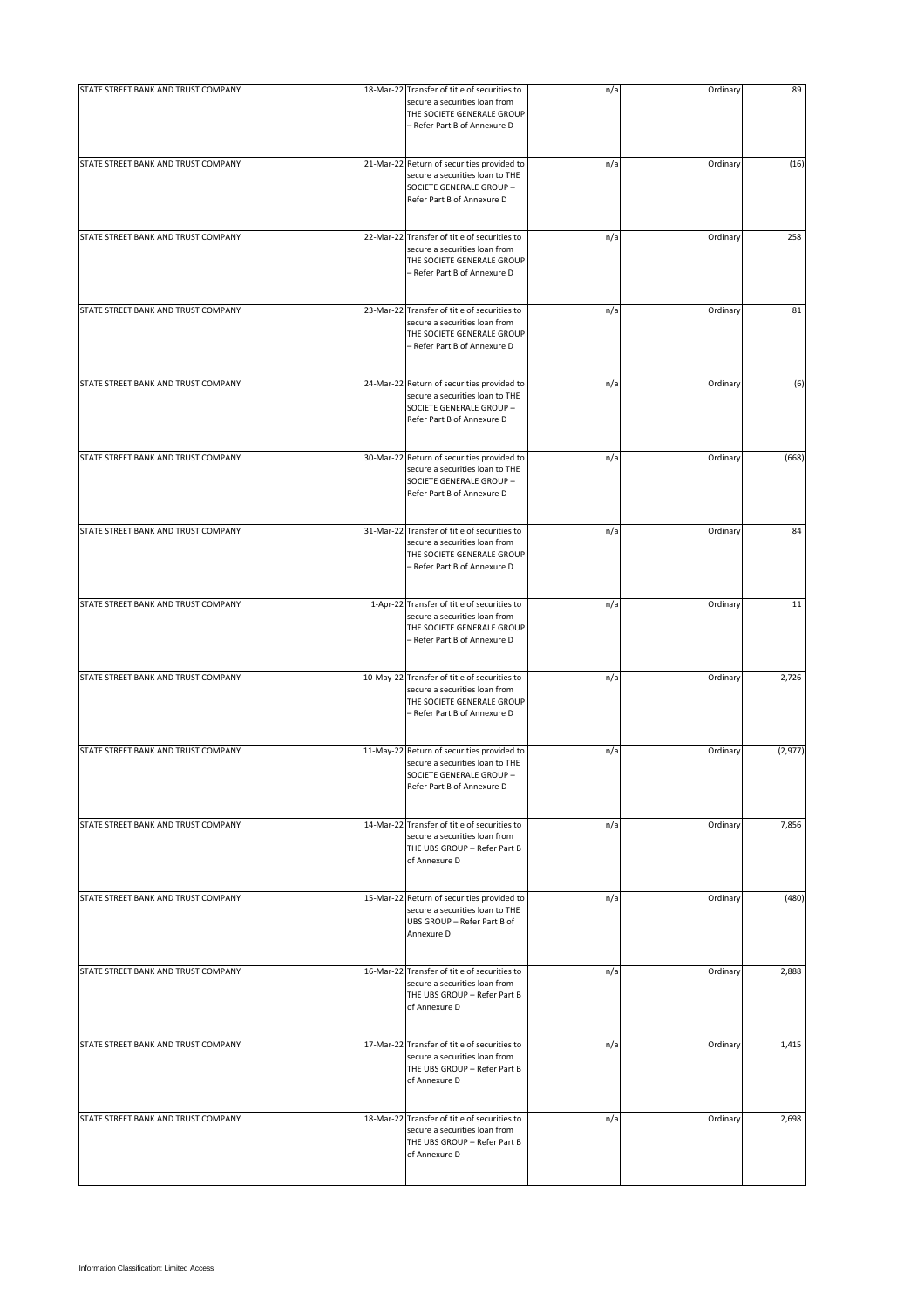| STATE STREET BANK AND TRUST COMPANY | 21-Mar-22 Return of securities provided to<br>secure a securities loan to THE<br>UBS GROUP - Refer Part B of<br>Annexure D                  | n/a | Ordinary | (842)     |
|-------------------------------------|---------------------------------------------------------------------------------------------------------------------------------------------|-----|----------|-----------|
| STATE STREET BANK AND TRUST COMPANY | 22-Mar-22 Transfer of title of securities to<br>secure a securities loan from<br>THE UBS GROUP - Refer Part B<br>of Annexure D              | n/a | Ordinary | 8,385     |
| STATE STREET BANK AND TRUST COMPANY | 23-Mar-22 Return of securities provided to<br>secure a securities loan to THE<br>UBS GROUP - Refer Part B of<br>Annexure D                  | n/a | Ordinary | (11, 913) |
| STATE STREET BANK AND TRUST COMPANY | 24-Mar-22 Transfer of title of securities to<br>secure a securities loan from<br>THE UBS GROUP - Refer Part B<br>of Annexure D              | n/a | Ordinary | 1,395     |
| STATE STREET BANK AND TRUST COMPANY | 25-Mar-22 Transfer of title of securities to<br>secure a securities loan from<br>THE UBS GROUP - Refer Part B<br>of Annexure D              | n/a | Ordinary | 41        |
| STATE STREET BANK AND TRUST COMPANY | 28-Mar-22 Transfer of title of securities to<br>secure a securities loan from<br>THE UBS GROUP - Refer Part B<br>of Annexure D              | n/a | Ordinary | 861       |
| STATE STREET BANK AND TRUST COMPANY | 29-Mar-22 Return of securities provided to<br>secure a securities loan to THE<br>UBS GROUP - Refer Part B of<br>Annexure D                  | n/a | Ordinary | (12, 291) |
| STATE STREET BANK AND TRUST COMPANY | 30-Mar-22 Return of securities provided to<br>secure a securities loan to THE<br>UBS GROUP - Refer Part B of<br>Annexure D                  | n/a | Ordinary | (13)      |
| STATE STREET BANK AND TRUST COMPANY | 17-Feb-22 Transfer of title of securities to<br>secure a securities loan from<br>THE ING GROUP - Refer Part B<br>of Annexure D              | n/a | Ordinary | 846       |
| STATE STREET BANK AND TRUST COMPANY | 23-Feb-22 Transfer of title of securities to<br>secure a securities loan from<br>THE ING GROUP - Refer Part B<br>of Annexure D              | n/a | Ordinary | 699       |
| STATE STREET BANK AND TRUST COMPANY | 3-Mar-22 Return of securities provided to<br>secure a securities loan to THE<br>ING GROUP - Refer Part B of<br>Annexure D                   | n/a | Ordinary | (1, 545)  |
| STATE STREET BANK AND TRUST COMPANY | 17-Jan-22 Transfer of title of securities to<br>secure a securities loan from<br>THE SOCIETE GENERALE GROUP<br>- Refer Part B of Annexure D | n/a | Ordinary | 226       |
| STATE STREET BANK AND TRUST COMPANY | 18-Jan-22 Return of securities provided to<br>secure a securities loan to THE<br>SOCIETE GENERALE GROUP -<br>Refer Part B of Annexure D     | n/a | Ordinary | (16)      |
| STATE STREET BANK AND TRUST COMPANY | 19-Jan-22 Return of securities provided to<br>secure a securities loan to THE<br>SOCIETE GENERALE GROUP -<br>Refer Part B of Annexure D     | n/a | Ordinary | (18)      |
| STATE STREET BANK AND TRUST COMPANY | 20-Jan-22 Return of securities provided to<br>secure a securities loan to THE<br>SOCIETE GENERALE GROUP -<br>Refer Part B of Annexure D     | n/a | Ordinary | (8)       |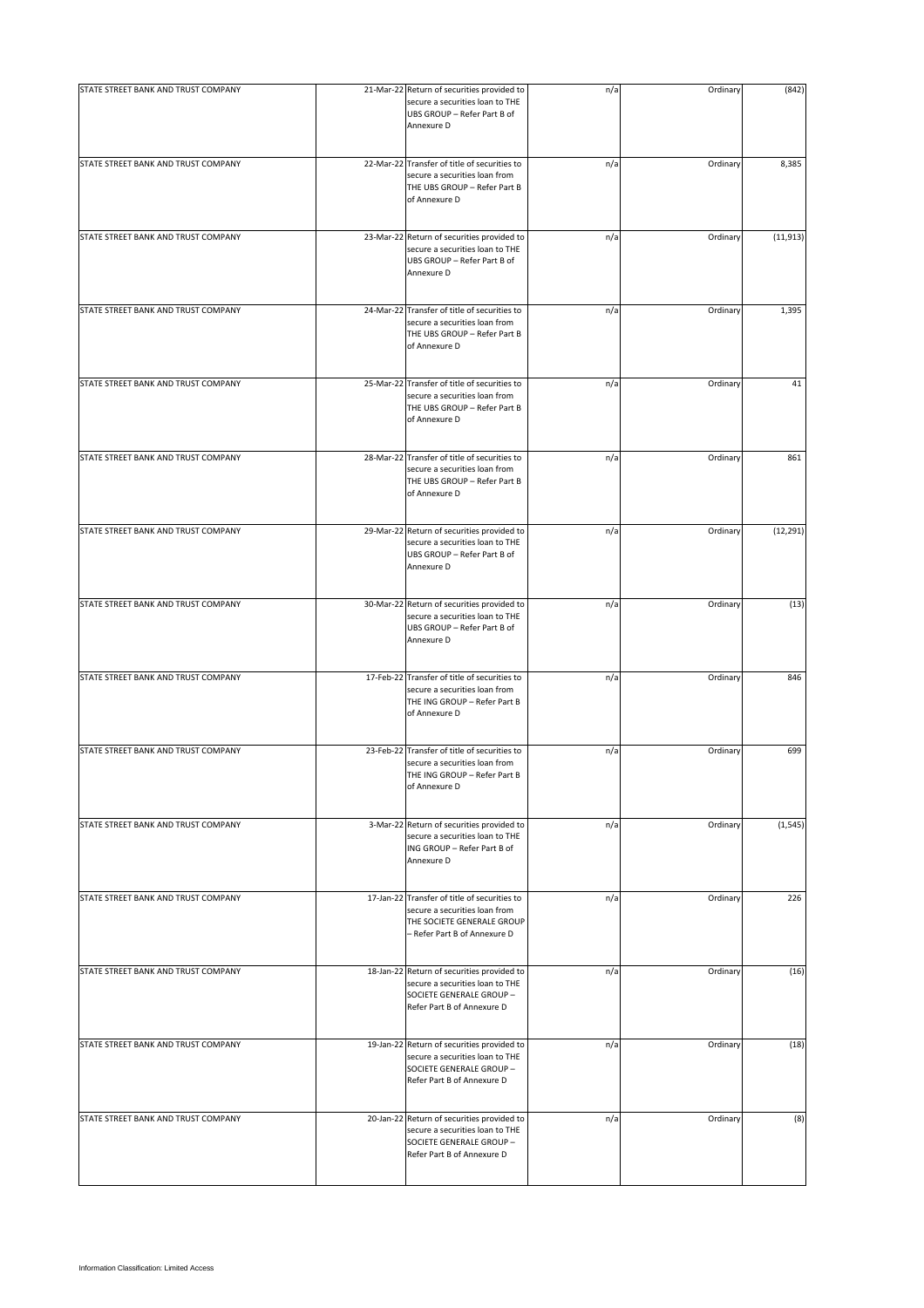| STATE STREET BANK AND TRUST COMPANY |                                                                                                                                             |     |          |             |
|-------------------------------------|---------------------------------------------------------------------------------------------------------------------------------------------|-----|----------|-------------|
|                                     | 21-Jan-22 Return of securities provided to<br>secure a securities loan to THE<br>SOCIETE GENERALE GROUP -<br>Refer Part B of Annexure D     | n/a | Ordinary | (134)       |
| STATE STREET BANK AND TRUST COMPANY | 24-Jan-22 Transfer of title of securities to<br>secure a securities loan from<br>THE SOCIETE GENERALE GROUP<br>- Refer Part B of Annexure D | n/a | Ordinary | $\mathbf 1$ |
| STATE STREET BANK AND TRUST COMPANY | 26-Jan-22 Return of securities provided to<br>secure a securities loan to THE<br>SOCIETE GENERALE GROUP -<br>Refer Part B of Annexure D     | n/a | Ordinary | (34)        |
| STATE STREET BANK AND TRUST COMPANY | 27-Jan-22 Return of securities provided to<br>secure a securities loan to THE<br>SOCIETE GENERALE GROUP -<br>Refer Part B of Annexure D     | n/a | Ordinary | (1,626)     |
| STATE STREET BANK AND TRUST COMPANY | 17-Feb-22 Transfer of title of securities to<br>secure a securities loan from<br>THE ING GROUP - Refer Part B<br>of Annexure D              | n/a | Ordinary | 500         |
| STATE STREET BANK AND TRUST COMPANY | 23-Feb-22 Transfer of title of securities to<br>secure a securities loan from<br>THE ING GROUP - Refer Part B<br>of Annexure D              | n/a | Ordinary | 504         |
| STATE STREET BANK AND TRUST COMPANY | 24-Mar-22 Return of securities provided to<br>secure a securities loan to THE<br>ING GROUP - Refer Part B of<br>Annexure D                  | n/a | Ordinary | (978)       |
| STATE STREET BANK AND TRUST COMPANY | 25-Mar-22 Return of securities provided to<br>secure a securities loan to THE<br>ING GROUP - Refer Part B of<br>Annexure D                  | n/a | Ordinary | (9)         |
| STATE STREET BANK AND TRUST COMPANY | 29-Mar-22 Return of securities provided to<br>secure a securities loan to THE<br>ING GROUP - Refer Part B of<br>Annexure D                  | n/a | Ordinary | (9)         |
| STATE STREET BANK AND TRUST COMPANY | 4-May-22 Transfer of title of securities to<br>secure a securities loan from<br>THE ING GROUP - Refer Part B<br>of Annexure D               | n/a | Ordinary | 43          |
| STATE STREET BANK AND TRUST COMPANY | 5-May-22 Transfer of title of securities to<br>secure a securities loan from<br>THE ING GROUP - Refer Part B<br>of Annexure D               | n/a | Ordinary | 123         |
| STATE STREET BANK AND TRUST COMPANY | 6-May-22 Transfer of title of securities to<br>secure a securities loan from<br>THE ING GROUP - Refer Part B<br>of Annexure D               | n/a | Ordinary | 30          |
| STATE STREET BANK AND TRUST COMPANY | 9-May-22 Return of securities provided to<br>secure a securities loan to THE<br>ING GROUP - Refer Part B of<br>Annexure D                   | n/a | Ordinary | (204)       |
| STATE STREET BANK AND TRUST COMPANY | 18-Jan-22 Transfer of title of securities to<br>secure a securities loan from<br>THE UBS GROUP - Refer Part B<br>of Annexure D              | n/a | Ordinary | 122         |
| STATE STREET BANK AND TRUST COMPANY | 19-Jan-22 Return of securities provided to<br>secure a securities loan to THE<br>UBS GROUP - Refer Part B of<br>Annexure D                  | n/a | Ordinary | (1)         |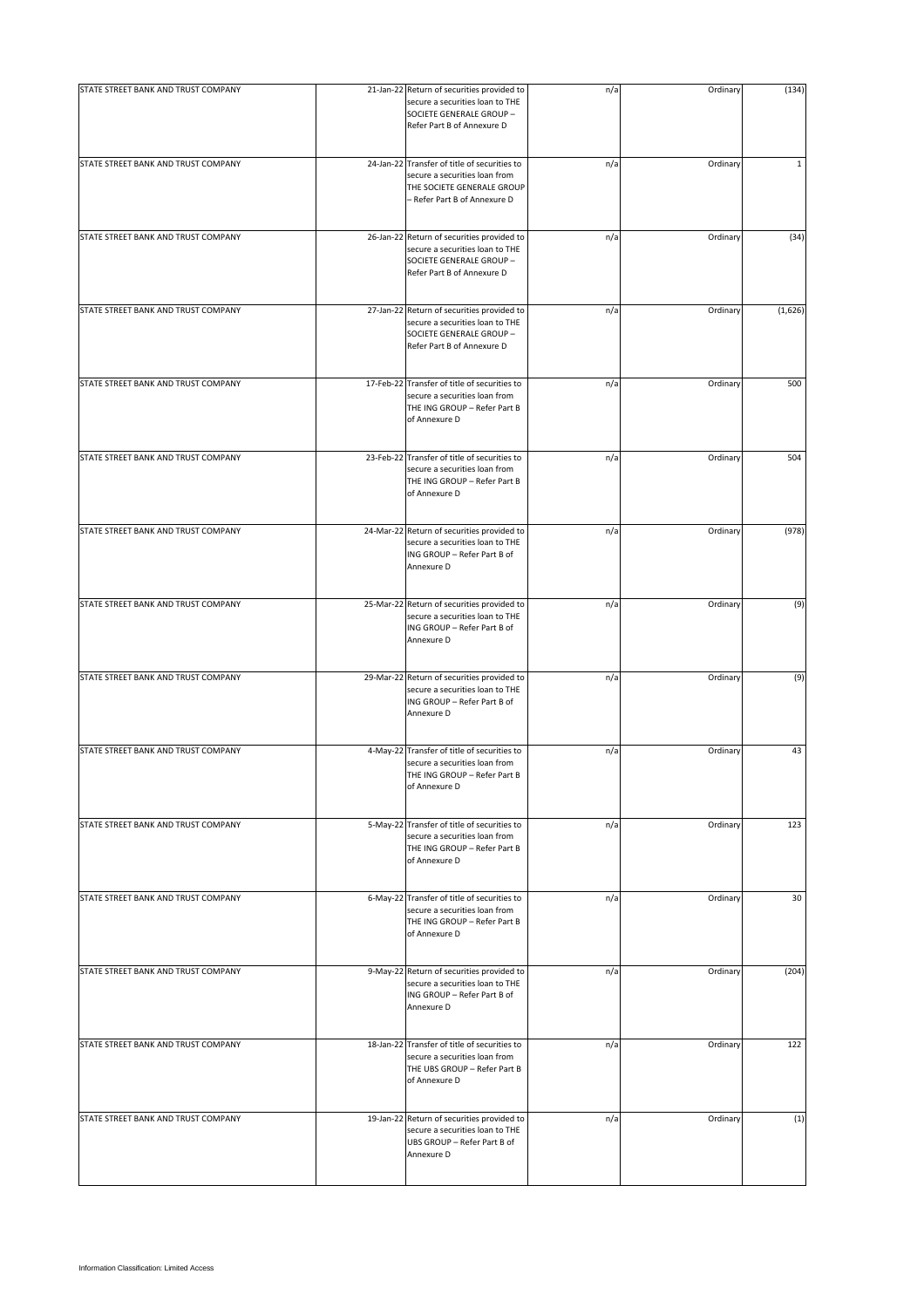| STATE STREET BANK AND TRUST COMPANY | 1-Mar-22 Return of securities provided to<br>secure a securities loan to THE<br>UBS GROUP - Refer Part B of<br>Annexure D                   | n/a | Ordinary | (307)    |
|-------------------------------------|---------------------------------------------------------------------------------------------------------------------------------------------|-----|----------|----------|
| STATE STREET BANK AND TRUST COMPANY | 2-Mar-22 Transfer of title of securities to<br>secure a securities loan from<br>THE UBS GROUP - Refer Part B<br>of Annexure D               | n/a | Ordinary | 302      |
| STATE STREET BANK AND TRUST COMPANY | 3-Mar-22 Return of securities provided to<br>secure a securities loan to THE<br>UBS GROUP - Refer Part B of<br>Annexure D                   | n/a | Ordinary | (1)      |
| STATE STREET BANK AND TRUST COMPANY | 11-Mar-22 Transfer of title of securities to<br>secure a securities loan from<br>THE UBS GROUP - Refer Part B<br>of Annexure D              | n/a | Ordinary | 2,517    |
| STATE STREET BANK AND TRUST COMPANY | 14-Mar-22 Transfer of title of securities to<br>secure a securities loan from<br>THE UBS GROUP - Refer Part B<br>of Annexure D              | n/a | Ordinary | 543      |
| STATE STREET BANK AND TRUST COMPANY | 15-Mar-22 Return of securities provided to<br>secure a securities loan to THE<br>UBS GROUP - Refer Part B of<br>Annexure D                  | n/a | Ordinary | (293)    |
| STATE STREET BANK AND TRUST COMPANY | 1-Apr-22 Return of securities provided to<br>secure a securities loan to THE<br>UBS GROUP - Refer Part B of<br>Annexure D                   | n/a | Ordinary | (211)    |
| STATE STREET BANK AND TRUST COMPANY | 4-Apr-22 Return of securities provided to<br>secure a securities loan to THE<br>UBS GROUP - Refer Part B of<br>Annexure D                   | n/a | Ordinary | (41)     |
| STATE STREET BANK AND TRUST COMPANY | 5-Apr-22 Return of securities provided to<br>secure a securities loan to THE<br>UBS GROUP - Refer Part B of<br>Annexure D                   | n/a | Ordinary | (2, 212) |
| STATE STREET BANK AND TRUST COMPANY | 19-Apr-22 Transfer of title of securities to<br>secure a securities loan from<br>THE UBS GROUP - Refer Part B<br>of Annexure D              | n/a | Ordinary | 2,264    |
| STATE STREET BANK AND TRUST COMPANY | 20-Apr-22 Return of securities provided to<br>secure a securities loan to THE<br>UBS GROUP - Refer Part B of<br>Annexure D                  | n/a | Ordinary | (57)     |
| STATE STREET BANK AND TRUST COMPANY | 21-Apr-22 Return of securities provided to<br>secure a securities loan to THE<br>UBS GROUP - Refer Part B of<br>Annexure D                  | n/a | Ordinary | (3,059)  |
| STATE STREET BANK AND TRUST COMPANY | 21-Mar-22 Transfer of title of securities to<br>secure a securities loan from<br>THE SOCIETE GENERALE GROUP<br>- Refer Part B of Annexure D | n/a | Ordinary | 2,520    |
| STATE STREET BANK AND TRUST COMPANY | 22-Mar-22 Transfer of title of securities to<br>secure a securities loan from<br>THE SOCIETE GENERALE GROUP<br>- Refer Part B of Annexure D | n/a | Ordinary | 35       |
| STATE STREET BANK AND TRUST COMPANY | 23-Mar-22 Transfer of title of securities to<br>secure a securities loan from<br>THE SOCIETE GENERALE GROUP<br>- Refer Part B of Annexure D | n/a | Ordinary | 194      |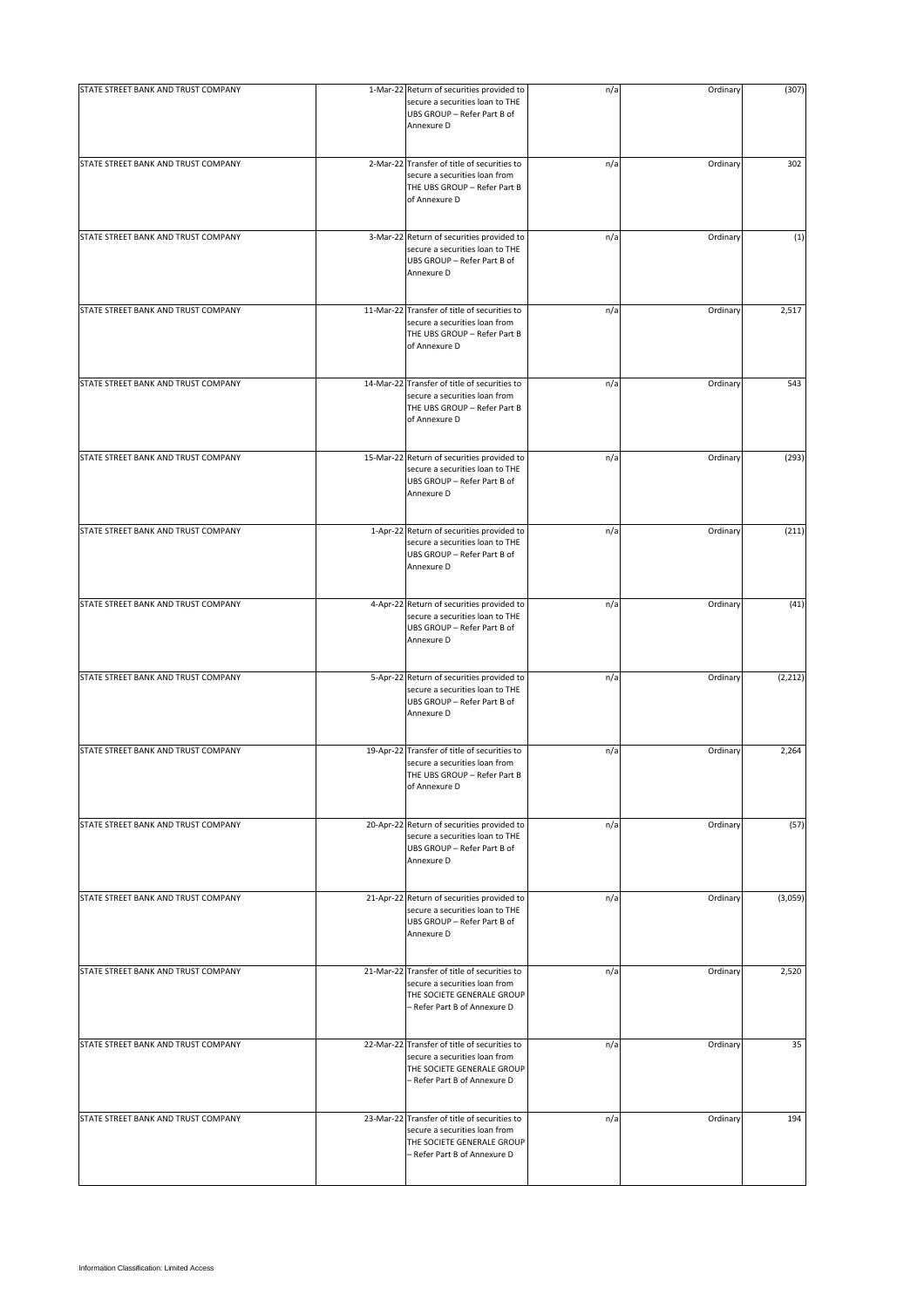| STATE STREET BANK AND TRUST COMPANY | 24-Mar-22 Return of securities provided to                                                                                                  | n/a | Ordinary | (28)     |
|-------------------------------------|---------------------------------------------------------------------------------------------------------------------------------------------|-----|----------|----------|
|                                     | secure a securities loan to THE<br>SOCIETE GENERALE GROUP -<br>Refer Part B of Annexure D                                                   |     |          |          |
| STATE STREET BANK AND TRUST COMPANY | 30-Mar-22 Return of securities provided to<br>secure a securities loan to THE<br>SOCIETE GENERALE GROUP -<br>Refer Part B of Annexure D     | n/a | Ordinary | (1,935)  |
| STATE STREET BANK AND TRUST COMPANY | 31-Mar-22 Transfer of title of securities to<br>secure a securities loan from<br>THE SOCIETE GENERALE GROUP<br>- Refer Part B of Annexure D | n/a | Ordinary | 283      |
| STATE STREET BANK AND TRUST COMPANY | 1-Apr-22 Return of securities provided to<br>secure a securities loan to THE<br>SOCIETE GENERALE GROUP -<br>Refer Part B of Annexure D      | n/a | Ordinary | (288)    |
| STATE STREET BANK AND TRUST COMPANY | 4-Apr-22 Return of securities provided to<br>secure a securities loan to THE<br>SOCIETE GENERALE GROUP -<br>Refer Part B of Annexure D      | n/a | Ordinary | (782)    |
| STATE STREET BANK AND TRUST COMPANY | 17-Feb-22 Transfer of title of securities to<br>secure a securities loan from<br>THE ING GROUP - Refer Part B<br>of Annexure D              | n/a | Ordinary | 294      |
| STATE STREET BANK AND TRUST COMPANY | 23-Feb-22 Transfer of title of securities to<br>secure a securities loan from<br>THE ING GROUP - Refer Part B<br>of Annexure D              | n/a | Ordinary | 296      |
| STATE STREET BANK AND TRUST COMPANY | 3-Mar-22 Return of securities provided to<br>secure a securities loan to THE<br>ING GROUP - Refer Part B of<br>Annexure D                   | n/a | Ordinary | (590)    |
| STATE STREET BANK AND TRUST COMPANY | 24-Mar-22 Transfer of title of securities to<br>secure a securities loan from<br>THE ING GROUP - Refer Part B<br>of Annexure D              | n/a | Ordinary | 698      |
| STATE STREET BANK AND TRUST COMPANY | 25-Mar-22 Return of securities provided to<br>secure a securities loan to THE<br>ING GROUP - Refer Part B of<br>Annexure D                  | n/a | Ordinary | (314)    |
| STATE STREET BANK AND TRUST COMPANY | 29-Mar-22 Return of securities provided to<br>secure a securities loan to THE<br>ING GROUP - Refer Part B of<br>Annexure D                  | n/a | Ordinary | (199)    |
| STATE STREET BANK AND TRUST COMPANY | 4-May-22 Transfer of title of securities to<br>secure a securities loan from<br>THE ING GROUP - Refer Part B<br>of Annexure D               | n/a | Ordinary | 1,093    |
| STATE STREET BANK AND TRUST COMPANY | 5-May-22 Transfer of title of securities to<br>secure a securities loan from<br>THE ING GROUP - Refer Part B<br>of Annexure D               | n/a | Ordinary | 4,807    |
| STATE STREET BANK AND TRUST COMPANY | 6-May-22 Transfer of title of securities to<br>secure a securities loan from<br>THE ING GROUP - Refer Part B<br>of Annexure D               | n/a | Ordinary | 1,119    |
| STATE STREET BANK AND TRUST COMPANY | 9-May-22 Return of securities provided to<br>secure a securities loan to THE<br>ING GROUP - Refer Part B of<br>Annexure D                   | n/a | Ordinary | (7, 204) |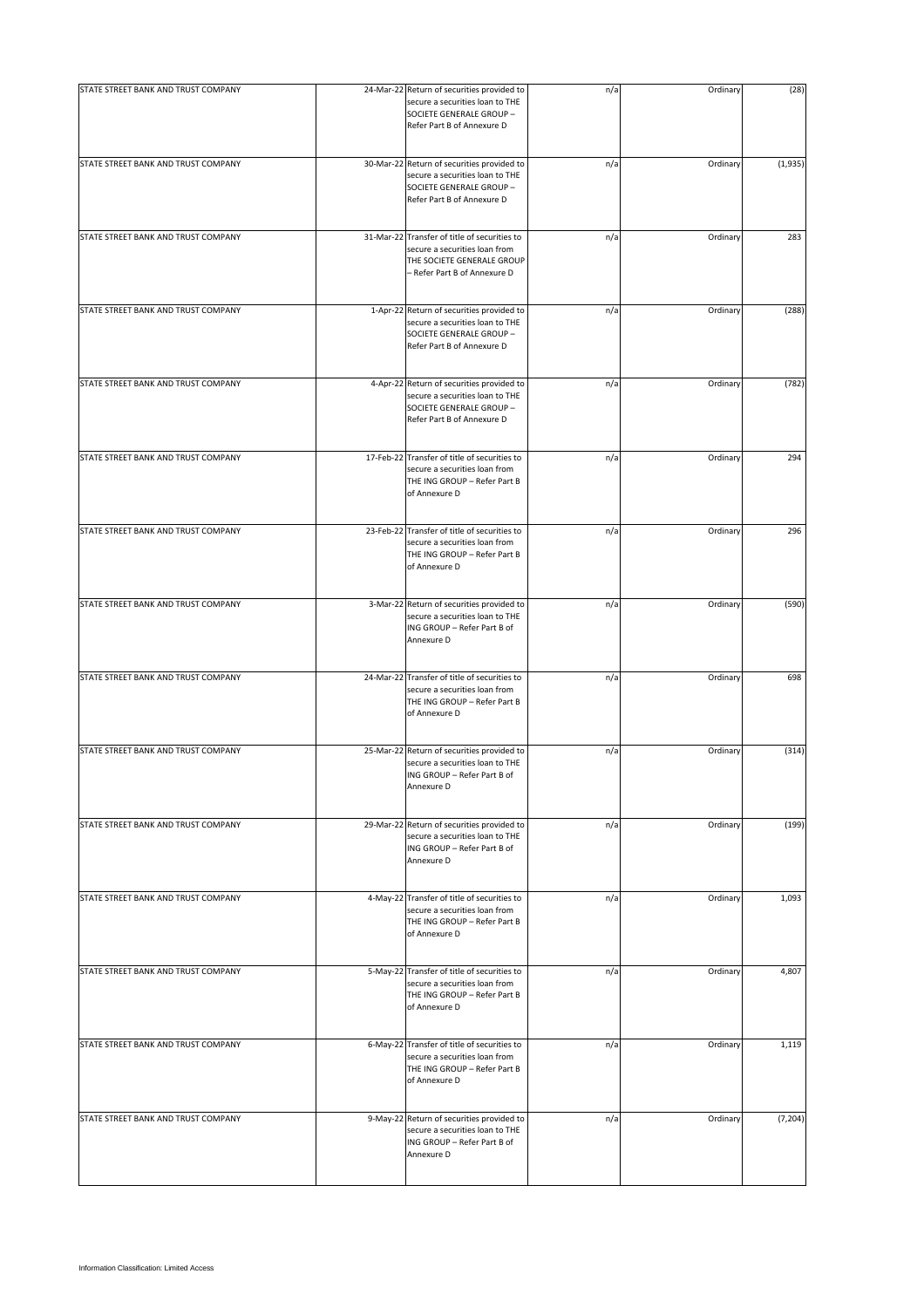| STATE STREET BANK AND TRUST COMPANY | 27-Jan-22 Transfer of title of securities to                                                                                                | n/a | Ordinary | 20             |
|-------------------------------------|---------------------------------------------------------------------------------------------------------------------------------------------|-----|----------|----------------|
|                                     | secure a securities loan from<br>THE SOCIETE GENERALE GROUP<br>- Refer Part B of Annexure D                                                 |     |          |                |
| STATE STREET BANK AND TRUST COMPANY | 8-Mar-22 Transfer of title of securities to<br>secure a securities loan from<br>THE SOCIETE GENERALE GROUP<br>- Refer Part B of Annexure D  | n/a | Ordinary | 289            |
| STATE STREET BANK AND TRUST COMPANY | 9-Mar-22 Return of securities provided to<br>secure a securities loan to THE<br>SOCIETE GENERALE GROUP -<br>Refer Part B of Annexure D      | n/a | Ordinary | (60)           |
| STATE STREET BANK AND TRUST COMPANY | 10-Mar-22 Transfer of title of securities to<br>secure a securities loan from<br>THE SOCIETE GENERALE GROUP<br>- Refer Part B of Annexure D | n/a | Ordinary | 47             |
| STATE STREET BANK AND TRUST COMPANY | 11-Mar-22 Transfer of title of securities to<br>secure a securities loan from<br>THE SOCIETE GENERALE GROUP<br>- Refer Part B of Annexure D | n/a | Ordinary | $\overline{2}$ |
| STATE STREET BANK AND TRUST COMPANY | 14-Mar-22 Transfer of title of securities to<br>secure a securities loan from<br>THE SOCIETE GENERALE GROUP<br>- Refer Part B of Annexure D | n/a | Ordinary | 13             |
| STATE STREET BANK AND TRUST COMPANY | 15-Mar-22 Return of securities provided to<br>secure a securities loan to THE<br>SOCIETE GENERALE GROUP -<br>Refer Part B of Annexure D     | n/a | Ordinary | (29)           |
| STATE STREET BANK AND TRUST COMPANY | 16-Mar-22 Return of securities provided to<br>secure a securities loan to THE<br>SOCIETE GENERALE GROUP -<br>Refer Part B of Annexure D     | n/a | Ordinary | (16)           |
| STATE STREET BANK AND TRUST COMPANY | 17-Mar-22 Return of securities provided to<br>secure a securities loan to THE<br>SOCIETE GENERALE GROUP -<br>Refer Part B of Annexure D     | n/a | Ordinary | (62)           |
| STATE STREET BANK AND TRUST COMPANY | 18-Mar-22 Transfer of title of securities to<br>secure a securities loan from<br>THE SOCIETE GENERALE GROUP<br>- Refer Part B of Annexure D | n/a | Ordinary | 52             |
| STATE STREET BANK AND TRUST COMPANY | 21-Mar-22 Return of securities provided to<br>secure a securities loan to THE<br>SOCIETE GENERALE GROUP -<br>Refer Part B of Annexure D     | n/a | Ordinary | (84)           |
| STATE STREET BANK AND TRUST COMPANY | 22-Mar-22 Return of securities provided to<br>secure a securities loan to THE<br>SOCIETE GENERALE GROUP -<br>Refer Part B of Annexure D     | n/a | Ordinary | (8)            |
| STATE STREET BANK AND TRUST COMPANY | 23-Mar-22 Transfer of title of securities to<br>secure a securities loan from<br>THE SOCIETE GENERALE GROUP<br>– Refer Part B of Annexure D | n/a | Ordinary | 38             |
| STATE STREET BANK AND TRUST COMPANY | 24-Mar-22 Transfer of title of securities to<br>secure a securities loan from<br>THE SOCIETE GENERALE GROUP<br>- Refer Part B of Annexure D | n/a | Ordinary | 11             |
| STATE STREET BANK AND TRUST COMPANY | 30-Mar-22 Return of securities provided to<br>secure a securities loan to THE<br>SOCIETE GENERALE GROUP -<br>Refer Part B of Annexure D     | n/a | Ordinary | (177)          |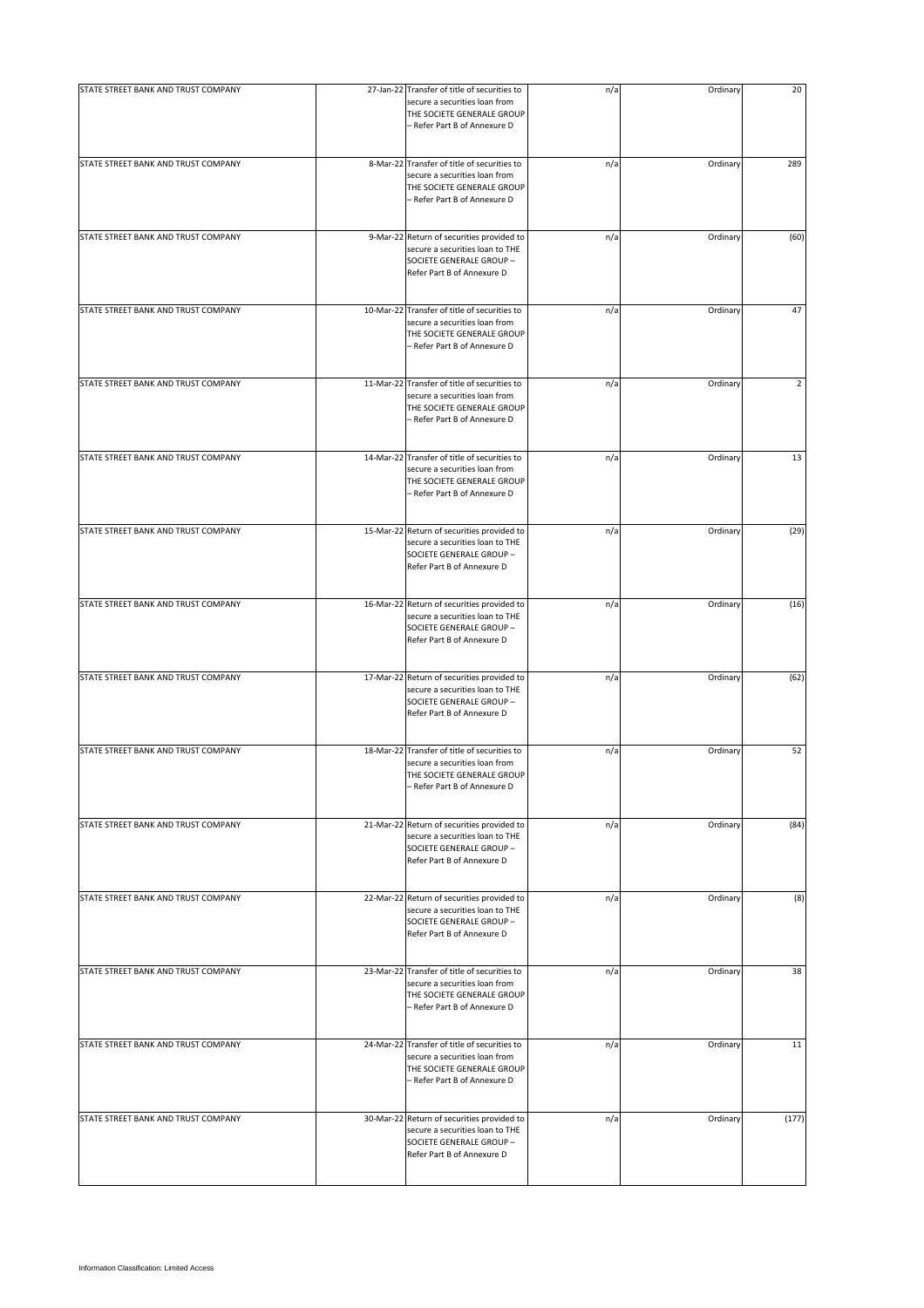| STATE STREET BANK AND TRUST COMPANY | 31-Mar-22 Transfer of title of securities to                                                                                                      | n/a | Ordinary | 19          |
|-------------------------------------|---------------------------------------------------------------------------------------------------------------------------------------------------|-----|----------|-------------|
|                                     | secure a securities loan from<br>THE SOCIETE GENERALE GROUP<br>- Refer Part B of Annexure D                                                       |     |          |             |
| STATE STREET BANK AND TRUST COMPANY | 1-Apr-22 Transfer of title of securities to<br>secure a securities loan from<br>THE SOCIETE GENERALE GROUP<br>- Refer Part B of Annexure D        | n/a | Ordinary | $\mathbf 1$ |
| STATE STREET BANK AND TRUST COMPANY | 10-May-22 Return of securities provided to<br>secure a securities loan to THE<br>SOCIETE GENERALE GROUP -<br>Refer Part B of Annexure D           | n/a | Ordinary | (34)        |
| STATE STREET BANK AND TRUST COMPANY | 11-May-22 Return of securities provided to<br>secure a securities loan to THE<br>SOCIETE GENERALE GROUP -<br>Refer Part B of Annexure D           | n/a | Ordinary | (19)        |
| STATE STREET BANK AND TRUST COMPANY | 1-Apr-22 Transfer of title of securities to<br>secure a securities loan from<br>THE UBS GROUP - Refer Part B<br>of Annexure D                     | n/a | Ordinary | 3,000       |
| STATE STREET BANK AND TRUST COMPANY | 4-Apr-22 Return of securities provided to<br>secure a securities loan to THE<br>UBS GROUP - Refer Part B of<br>Annexure D                         | n/a | Ordinary | (33)        |
| STATE STREET BANK AND TRUST COMPANY | 5-Apr-22 Return of securities provided to<br>secure a securities loan to THE<br>UBS GROUP - Refer Part B of<br>Annexure D                         | n/a | Ordinary | (2, 142)    |
| STATE STREET BANK AND TRUST COMPANY | 19-Apr-22 Transfer of title of securities to<br>secure a securities loan from<br>THE UBS GROUP - Refer Part B<br>of Annexure D                    | n/a | Ordinary | 4,927       |
| STATE STREET BANK AND TRUST COMPANY | 20-Apr-22 Transfer of title of securities to<br>secure a securities loan from<br>THE UBS GROUP - Refer Part B<br>of Annexure D                    | n/a | Ordinary | 2,771       |
| STATE STREET BANK AND TRUST COMPANY | 21-Apr-22 Return of securities provided to<br>secure a securities loan to THE<br>UBS GROUP - Refer Part B of<br>Annexure D                        | n/a | Ordinary | (8, 524)    |
| STATE STREET BANK AND TRUST COMPANY | 17-Jan-22 Return of securities provided to<br>secure a securities loan to THE<br><b>BANK OF NOVA SCOTIA GROUP</b><br>- Refer Part B of Annexure D | n/a | Ordinary | (7)         |
| STATE STREET BANK AND TRUST COMPANY | 27-Jan-22 Transfer of title of securities to<br>secure a securities loan from<br>THE SOCIETE GENERALE GROUP<br>- Refer Part B of Annexure D       | n/a | Ordinary | 4           |
| STATE STREET BANK AND TRUST COMPANY | 7-Mar-22 Return of securities provided to<br>secure a securities loan to THE<br>SOCIETE GENERALE GROUP -<br>Refer Part B of Annexure D            | n/a | Ordinary | (4)         |
| STATE STREET BANK AND TRUST COMPANY | 23-Mar-22 Transfer of title of securities to<br>secure a securities loan from<br>THE SOCIETE GENERALE GROUP<br>- Refer Part B of Annexure D       | n/a | Ordinary | 71          |
| STATE STREET BANK AND TRUST COMPANY | 24-Mar-22 Return of securities provided to<br>secure a securities loan to THE<br>SOCIETE GENERALE GROUP -<br>Refer Part B of Annexure D           | n/a | Ordinary | (3)         |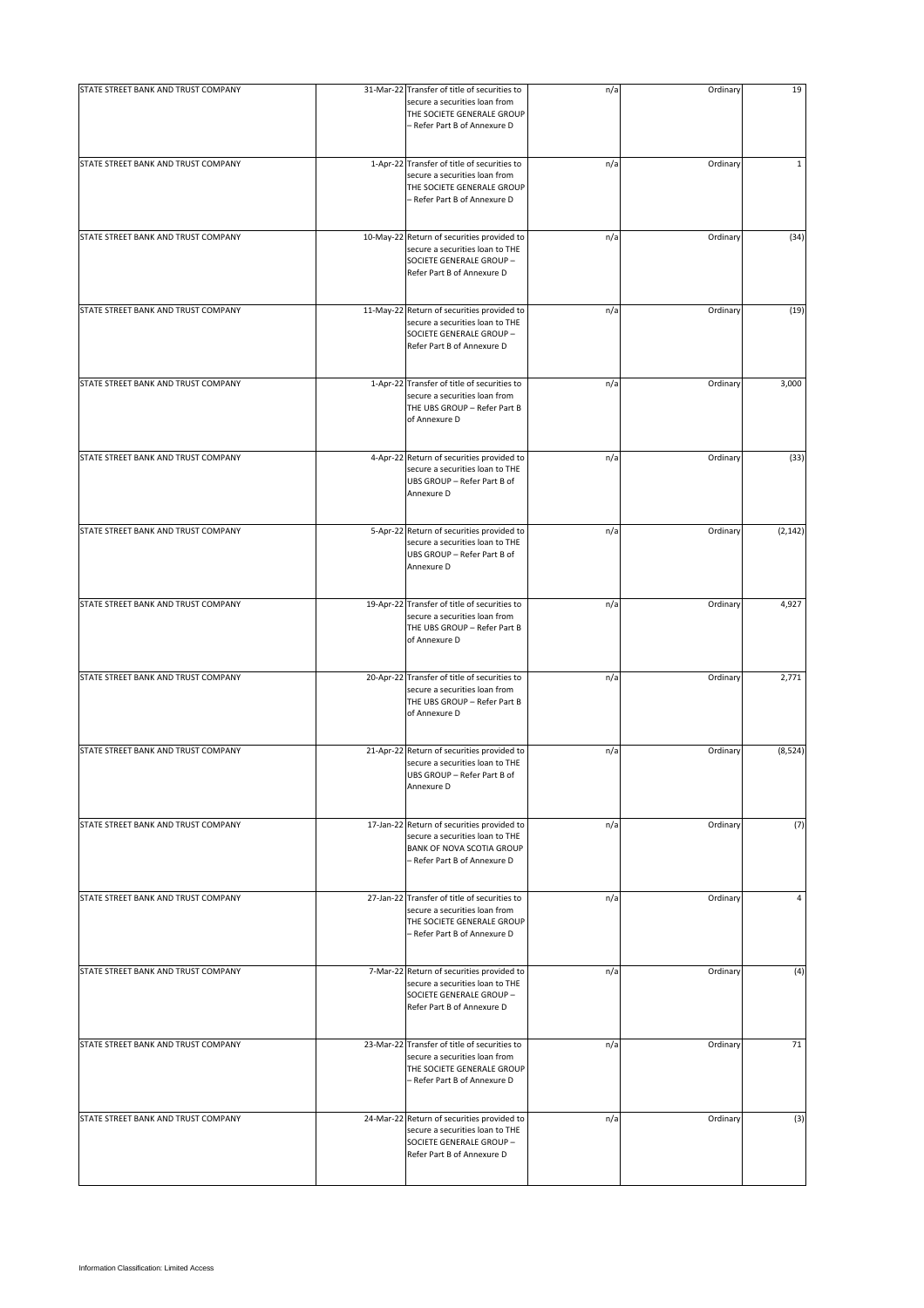| STATE STREET BANK AND TRUST COMPANY | 30-Mar-22 Transfer of title of securities to                                                                                                | n/a | Ordinary | 198       |
|-------------------------------------|---------------------------------------------------------------------------------------------------------------------------------------------|-----|----------|-----------|
|                                     | secure a securities loan from<br>THE SOCIETE GENERALE GROUP<br>- Refer Part B of Annexure D                                                 |     |          |           |
| STATE STREET BANK AND TRUST COMPANY | 31-Mar-22 Transfer of title of securities to<br>secure a securities loan from<br>THE SOCIETE GENERALE GROUP<br>- Refer Part B of Annexure D | n/a | Ordinary | 118       |
| STATE STREET BANK AND TRUST COMPANY | 1-Apr-22 Transfer of title of securities to<br>secure a securities loan from<br>THE SOCIETE GENERALE GROUP<br>- Refer Part B of Annexure D  | n/a | Ordinary | 24        |
| STATE STREET BANK AND TRUST COMPANY | 4-Apr-22 Return of securities provided to<br>secure a securities loan to THE<br>SOCIETE GENERALE GROUP -<br>Refer Part B of Annexure D      | n/a | Ordinary | (408)     |
| STATE STREET BANK AND TRUST COMPANY | 21-Mar-22 Transfer of title of securities to<br>secure a securities loan from<br>THE UBS GROUP - Refer Part B<br>of Annexure D              | n/a | Ordinary | 16,663    |
| STATE STREET BANK AND TRUST COMPANY | 22-Mar-22 Return of securities provided to<br>secure a securities loan to THE<br>UBS GROUP - Refer Part B of<br>Annexure D                  | n/a | Ordinary | (552)     |
| STATE STREET BANK AND TRUST COMPANY | 23-Mar-22 Return of securities provided to<br>secure a securities loan to THE<br>UBS GROUP - Refer Part B of<br>Annexure D                  | n/a | Ordinary | (10, 709) |
| STATE STREET BANK AND TRUST COMPANY | 24-Mar-22 Transfer of title of securities to<br>secure a securities loan from<br>THE UBS GROUP - Refer Part B<br>of Annexure D              | n/a | Ordinary | 237       |
| STATE STREET BANK AND TRUST COMPANY | 25-Mar-22 Transfer of title of securities to<br>secure a securities loan from<br>THE UBS GROUP - Refer Part B<br>of Annexure D              | n/a | Ordinary | 16        |
| STATE STREET BANK AND TRUST COMPANY | 28-Mar-22 Transfer of title of securities to<br>secure a securities loan from<br>THE UBS GROUP - Refer Part B<br>of Annexure D              | n/a | Ordinary | 719       |
| STATE STREET BANK AND TRUST COMPANY | 29-Mar-22 Return of securities provided to<br>secure a securities loan to THE<br>UBS GROUP - Refer Part B of<br>Annexure D                  | n/a | Ordinary | (6, 350)  |
| STATE STREET BANK AND TRUST COMPANY | 30-Mar-22 Return of securities provided to<br>secure a securities loan to THE<br>UBS GROUP - Refer Part B of<br>Annexure D                  | n/a | Ordinary | (23)      |
| STATE STREET BANK AND TRUST COMPANY | 10-Mar-22 Transfer of title of securities to<br>secure a securities loan from<br>THE ING GROUP - Refer Part B<br>of Annexure D              | n/a | Ordinary | 21        |
| STATE STREET BANK AND TRUST COMPANY | 11-Mar-22 Transfer of title of securities to<br>secure a securities loan from<br>THE ING GROUP - Refer Part B<br>of Annexure D              | n/a | Ordinary | 3         |
| STATE STREET BANK AND TRUST COMPANY | 15-Mar-22 Return of securities provided to<br>secure a securities loan to THE<br>ING GROUP - Refer Part B of<br>Annexure D                  | n/a | Ordinary | (24)      |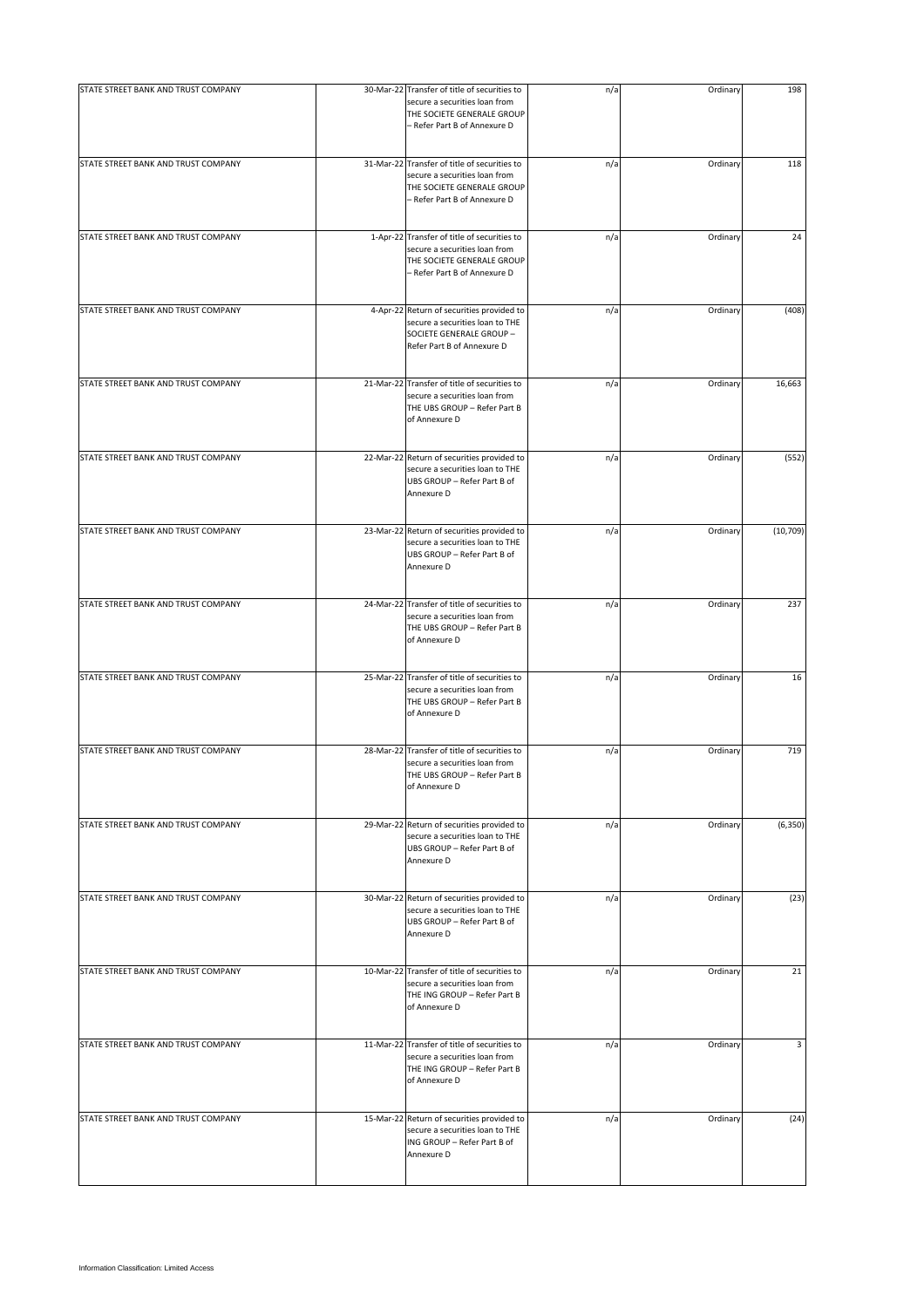| STATE STREET BANK AND TRUST COMPANY | 27-Jan-22 Transfer of title of securities to                                                                                                | n/a | Ordinary | 17       |
|-------------------------------------|---------------------------------------------------------------------------------------------------------------------------------------------|-----|----------|----------|
|                                     | secure a securities loan from<br>THE SOCIETE GENERALE GROUP<br>- Refer Part B of Annexure D                                                 |     |          |          |
| STATE STREET BANK AND TRUST COMPANY | 7-Mar-22 Transfer of title of securities to<br>secure a securities loan from<br>THE SOCIETE GENERALE GROUP<br>- Refer Part B of Annexure D  | n/a | Ordinary | 327      |
| STATE STREET BANK AND TRUST COMPANY | 8-Mar-22 Transfer of title of securities to<br>secure a securities loan from<br>THE SOCIETE GENERALE GROUP<br>- Refer Part B of Annexure D  | n/a | Ordinary | 5,139    |
| STATE STREET BANK AND TRUST COMPANY | 9-Mar-22 Return of securities provided to<br>secure a securities loan to THE<br>SOCIETE GENERALE GROUP -<br>Refer Part B of Annexure D      | n/a | Ordinary | (1, 402) |
| STATE STREET BANK AND TRUST COMPANY | 10-Mar-22 Return of securities provided to<br>secure a securities loan to THE<br>SOCIETE GENERALE GROUP -<br>Refer Part B of Annexure D     | n/a | Ordinary | (31)     |
| STATE STREET BANK AND TRUST COMPANY | 11-Mar-22 Transfer of title of securities to<br>secure a securities loan from<br>THE SOCIETE GENERALE GROUP<br>- Refer Part B of Annexure D | n/a | Ordinary | 98       |
| STATE STREET BANK AND TRUST COMPANY | 14-Mar-22 Transfer of title of securities to<br>secure a securities loan from<br>THE SOCIETE GENERALE GROUP<br>- Refer Part B of Annexure D | n/a | Ordinary | 92       |
| STATE STREET BANK AND TRUST COMPANY | 15-Mar-22 Return of securities provided to<br>secure a securities loan to THE<br>SOCIETE GENERALE GROUP -<br>Refer Part B of Annexure D     | n/a | Ordinary | (134)    |
| STATE STREET BANK AND TRUST COMPANY | 16-Mar-22 Return of securities provided to<br>secure a securities loan to THE<br>SOCIETE GENERALE GROUP -<br>Refer Part B of Annexure D     | n/a | Ordinary | (15)     |
| STATE STREET BANK AND TRUST COMPANY | 17-Mar-22 Return of securities provided to<br>secure a securities loan to THE<br>SOCIETE GENERALE GROUP -<br>Refer Part B of Annexure D     | n/a | Ordinary | (38)     |
| STATE STREET BANK AND TRUST COMPANY | 18-Mar-22 Return of securities provided to<br>secure a securities loan to THE<br>SOCIETE GENERALE GROUP -<br>Refer Part B of Annexure D     | n/a | Ordinary | (2,580)  |
| STATE STREET BANK AND TRUST COMPANY | 21-Mar-22 Return of securities provided to<br>secure a securities loan to THE<br>SOCIETE GENERALE GROUP -<br>Refer Part B of Annexure D     | n/a | Ordinary | (74)     |
| STATE STREET BANK AND TRUST COMPANY | 22-Mar-22 Return of securities provided to<br>secure a securities loan to THE<br>SOCIETE GENERALE GROUP -<br>Refer Part B of Annexure D     | n/a | Ordinary | (63)     |
| STATE STREET BANK AND TRUST COMPANY | 23-Mar-22 Transfer of title of securities to<br>secure a securities loan from<br>THE SOCIETE GENERALE GROUP<br>- Refer Part B of Annexure D | n/a | Ordinary | 119      |
| STATE STREET BANK AND TRUST COMPANY | 30-Mar-22 Return of securities provided to<br>secure a securities loan to THE<br>SOCIETE GENERALE GROUP -<br>Refer Part B of Annexure D     | n/a | Ordinary | (1, 108) |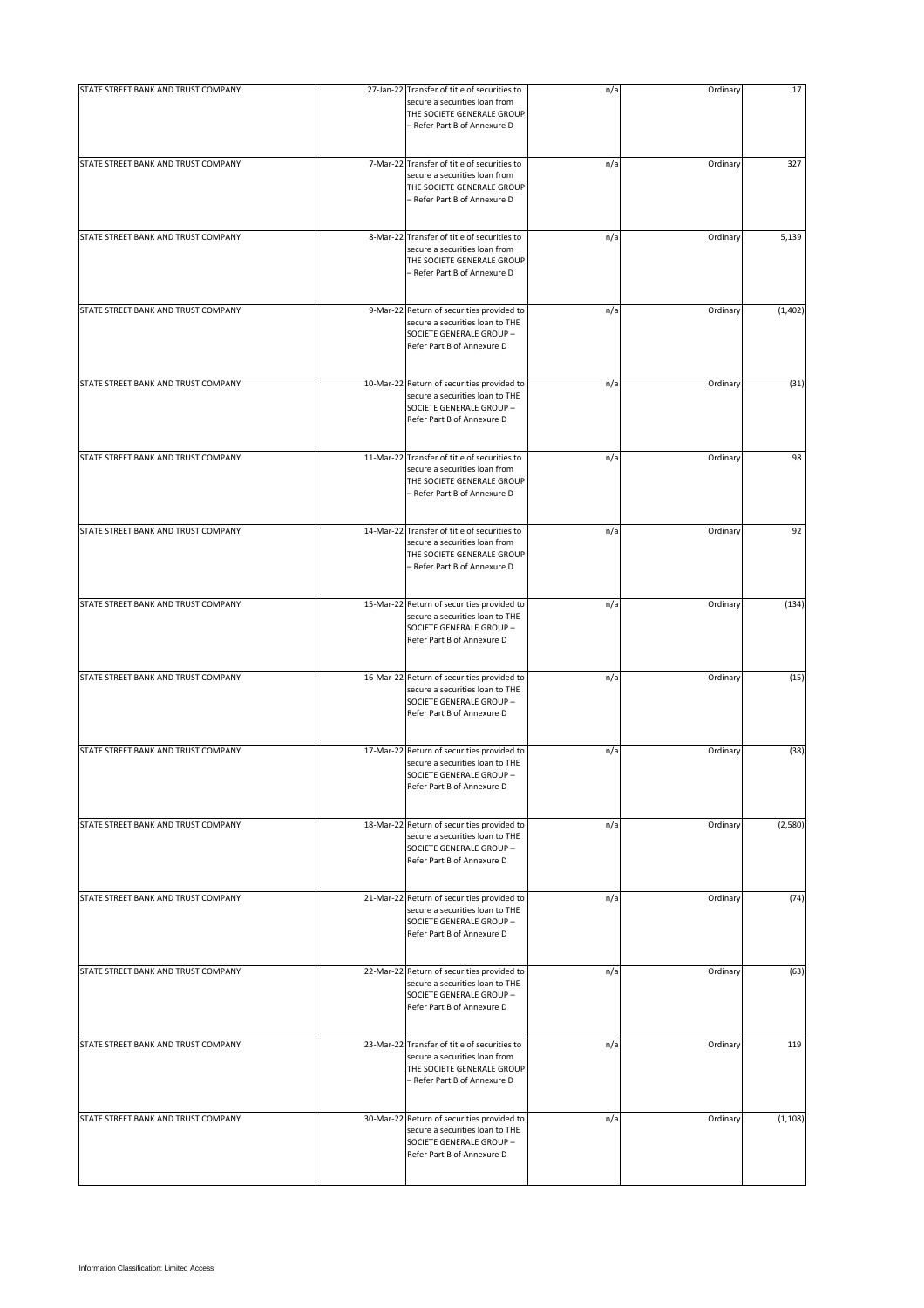| STATE STREET BANK AND TRUST COMPANY | 31-Mar-22 Transfer of title of securities to                                                                                                | n/a | Ordinary | 184          |
|-------------------------------------|---------------------------------------------------------------------------------------------------------------------------------------------|-----|----------|--------------|
|                                     | secure a securities loan from<br>THE SOCIETE GENERALE GROUP<br>- Refer Part B of Annexure D                                                 |     |          |              |
| STATE STREET BANK AND TRUST COMPANY | 1-Apr-22 Transfer of title of securities to<br>secure a securities loan from<br>THE SOCIETE GENERALE GROUP<br>- Refer Part B of Annexure D  | n/a | Ordinary | 28           |
| STATE STREET BANK AND TRUST COMPANY | 10-May-22 Transfer of title of securities to<br>secure a securities loan from<br>THE SOCIETE GENERALE GROUP<br>- Refer Part B of Annexure D | n/a | Ordinary | 96           |
| STATE STREET BANK AND TRUST COMPANY | 11-May-22 Return of securities provided to<br>secure a securities loan to THE<br>SOCIETE GENERALE GROUP -<br>Refer Part B of Annexure D     | n/a | Ordinary | (654)        |
| STATE STREET BANK AND TRUST COMPANY | 18-Jan-22 Return of securities provided to<br>secure a securities loan to THE<br>UBS GROUP - Refer Part B of<br>Annexure D                  | n/a | Ordinary | (406)        |
| STATE STREET BANK AND TRUST COMPANY | 19-Jan-22 Transfer of title of securities to<br>secure a securities loan from<br>THE UBS GROUP - Refer Part B<br>of Annexure D              | n/a | Ordinary | $\mathbf{1}$ |
| STATE STREET BANK AND TRUST COMPANY | 14-Mar-22 Transfer of title of securities to<br>secure a securities loan from<br>THE UBS GROUP - Refer Part B<br>of Annexure D              | n/a | Ordinary | 5,978        |
| STATE STREET BANK AND TRUST COMPANY | 15-Mar-22 Transfer of title of securities to<br>secure a securities loan from<br>THE UBS GROUP - Refer Part B<br>of Annexure D              | n/a | Ordinary | 141          |
| STATE STREET BANK AND TRUST COMPANY | 16-Mar-22 Transfer of title of securities to<br>secure a securities loan from<br>THE UBS GROUP - Refer Part B<br>of Annexure D              | n/a | Ordinary | 2,740        |
| STATE STREET BANK AND TRUST COMPANY | 17-Mar-22 Return of securities provided to<br>secure a securities loan to THE<br>UBS GROUP - Refer Part B of<br>Annexure D                  | n/a | Ordinary | (4, 303)     |
| STATE STREET BANK AND TRUST COMPANY | 18-Mar-22 Transfer of title of securities to<br>secure a securities loan from<br>THE UBS GROUP - Refer Part B<br>of Annexure D              | n/a | Ordinary | 42           |
| STATE STREET BANK AND TRUST COMPANY | 21-Mar-22 Return of securities provided to<br>secure a securities loan to THE<br>UBS GROUP - Refer Part B of<br>Annexure D                  | n/a | Ordinary | (6)          |
| STATE STREET BANK AND TRUST COMPANY | 22-Mar-22 Transfer of title of securities to<br>secure a securities loan from<br>THE UBS GROUP - Refer Part B<br>of Annexure D              | n/a | Ordinary | 391          |
| STATE STREET BANK AND TRUST COMPANY | 23-Mar-22 Return of securities provided to<br>secure a securities loan to THE<br>UBS GROUP - Refer Part B of<br>Annexure D                  | n/a | Ordinary | (3,954)      |
| STATE STREET BANK AND TRUST COMPANY | 24-Mar-22 Return of securities provided to<br>secure a securities loan to THE<br>UBS GROUP - Refer Part B of<br>Annexure D                  | n/a | Ordinary | (317)        |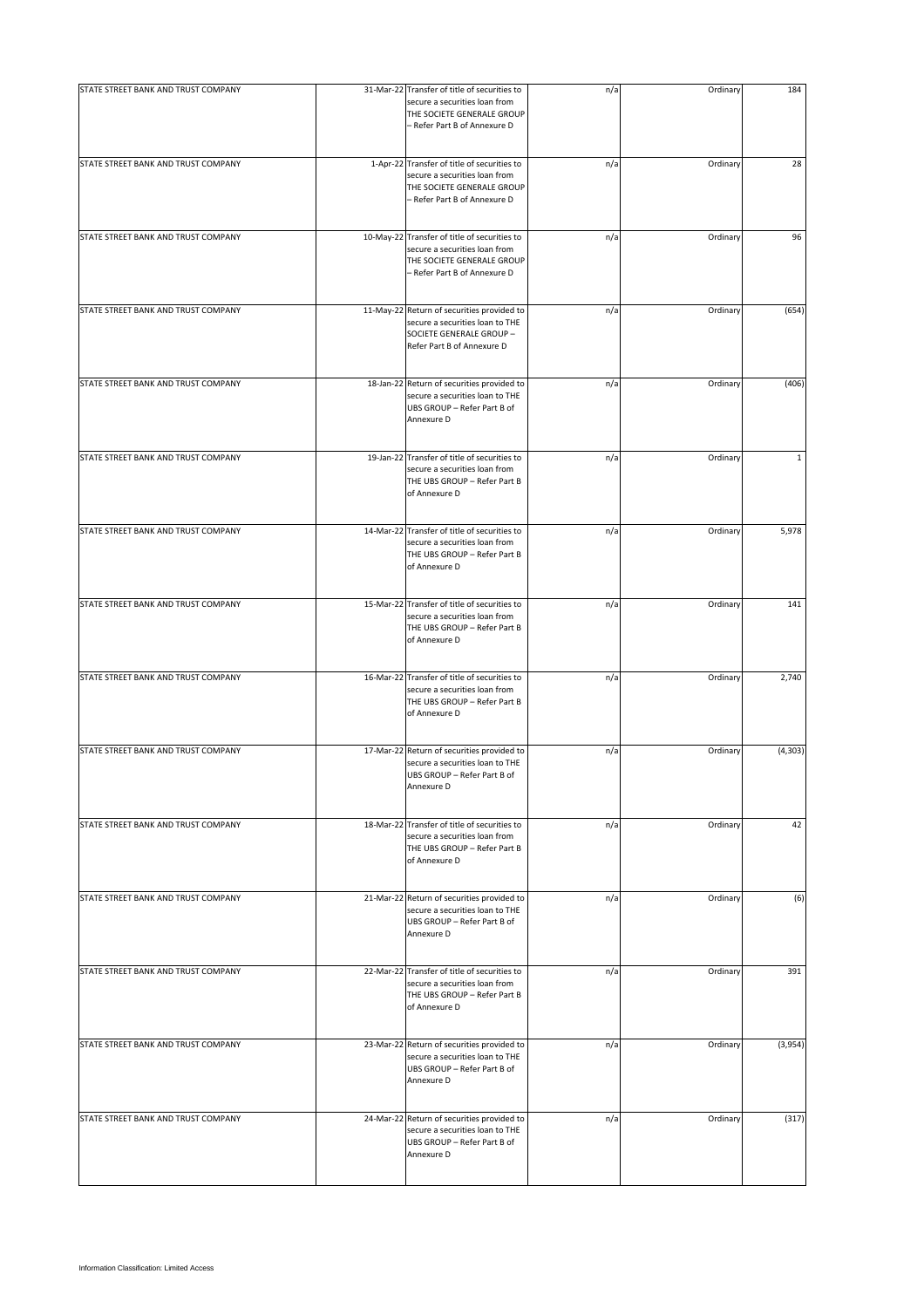| STATE STREET BANK AND TRUST COMPANY | 25-Mar-22 Return of securities provided to                                                                                                  | n/a | Ordinary | (713)     |
|-------------------------------------|---------------------------------------------------------------------------------------------------------------------------------------------|-----|----------|-----------|
|                                     | secure a securities loan to THE<br>UBS GROUP - Refer Part B of<br>Annexure D                                                                |     |          |           |
| STATE STREET BANK AND TRUST COMPANY | 28-Mar-22 Transfer of title of securities to<br>secure a securities loan from<br>THE UBS GROUP - Refer Part B<br>of Annexure D              | n/a | Ordinary | 112       |
| STATE STREET BANK AND TRUST COMPANY | 29-Mar-22 Return of securities provided to<br>secure a securities loan to THE<br>UBS GROUP - Refer Part B of<br>Annexure D                  | n/a | Ordinary | (1, 107)  |
| STATE STREET BANK AND TRUST COMPANY | 17-Jan-22 Return of securities provided to<br>secure a securities loan to THE<br>BANK OF NOVA SCOTIA GROUP<br>- Refer Part B of Annexure D  | n/a | Ordinary | (3)       |
| STATE STREET BANK AND TRUST COMPANY | 10-May-22 Transfer of title of securities to<br>secure a securities loan from<br>THE SOCIETE GENERALE GROUP<br>- Refer Part B of Annexure D | n/a | Ordinary | 12        |
| STATE STREET BANK AND TRUST COMPANY | 11-May-22 Return of securities provided to<br>secure a securities loan to THE<br>SOCIETE GENERALE GROUP -<br>Refer Part B of Annexure D     | n/a | Ordinary | (12)      |
| STATE STREET BANK AND TRUST COMPANY | 14-Mar-22 Transfer of title of securities to<br>secure a securities loan from<br>THE UBS GROUP - Refer Part B<br>of Annexure D              | n/a | Ordinary | 9,054     |
| STATE STREET BANK AND TRUST COMPANY | 15-Mar-22 Transfer of title of securities to<br>secure a securities loan from<br>THE UBS GROUP - Refer Part B<br>of Annexure D              | n/a | Ordinary | 629       |
| STATE STREET BANK AND TRUST COMPANY | 16-Mar-22 Transfer of title of securities to<br>secure a securities loan from<br>THE UBS GROUP - Refer Part B<br>of Annexure D              | n/a | Ordinary | 3,929     |
| STATE STREET BANK AND TRUST COMPANY | 18-Mar-22 Return of securities provided to<br>secure a securities loan to THE<br>UBS GROUP - Refer Part B of<br>Annexure D                  | n/a | Ordinary | (13, 238) |
| STATE STREET BANK AND TRUST COMPANY | 21-Mar-22 Return of securities provided to<br>secure a securities loan to THE<br>UBS GROUP - Refer Part B of<br>Annexure D                  | n/a | Ordinary | (13)      |
| STATE STREET BANK AND TRUST COMPANY | 22-Mar-22 Return of securities provided to<br>secure a securities loan to THE<br>UBS GROUP - Refer Part B of<br>Annexure D                  | n/a | Ordinary | (9)       |
| STATE STREET BANK AND TRUST COMPANY | 23-Mar-22 Transfer of title of securities to<br>secure a securities loan from<br>THE UBS GROUP - Refer Part B<br>of Annexure D              | n/a | Ordinary | 1,684     |
| STATE STREET BANK AND TRUST COMPANY | 24-Mar-22 Transfer of title of securities to<br>secure a securities loan from<br>THE UBS GROUP - Refer Part B<br>of Annexure D              | n/a | Ordinary | 76        |
| STATE STREET BANK AND TRUST COMPANY | 25-Mar-22 Return of securities provided to<br>secure a securities loan to THE<br>UBS GROUP - Refer Part B of<br>Annexure D                  | n/a | Ordinary | (161)     |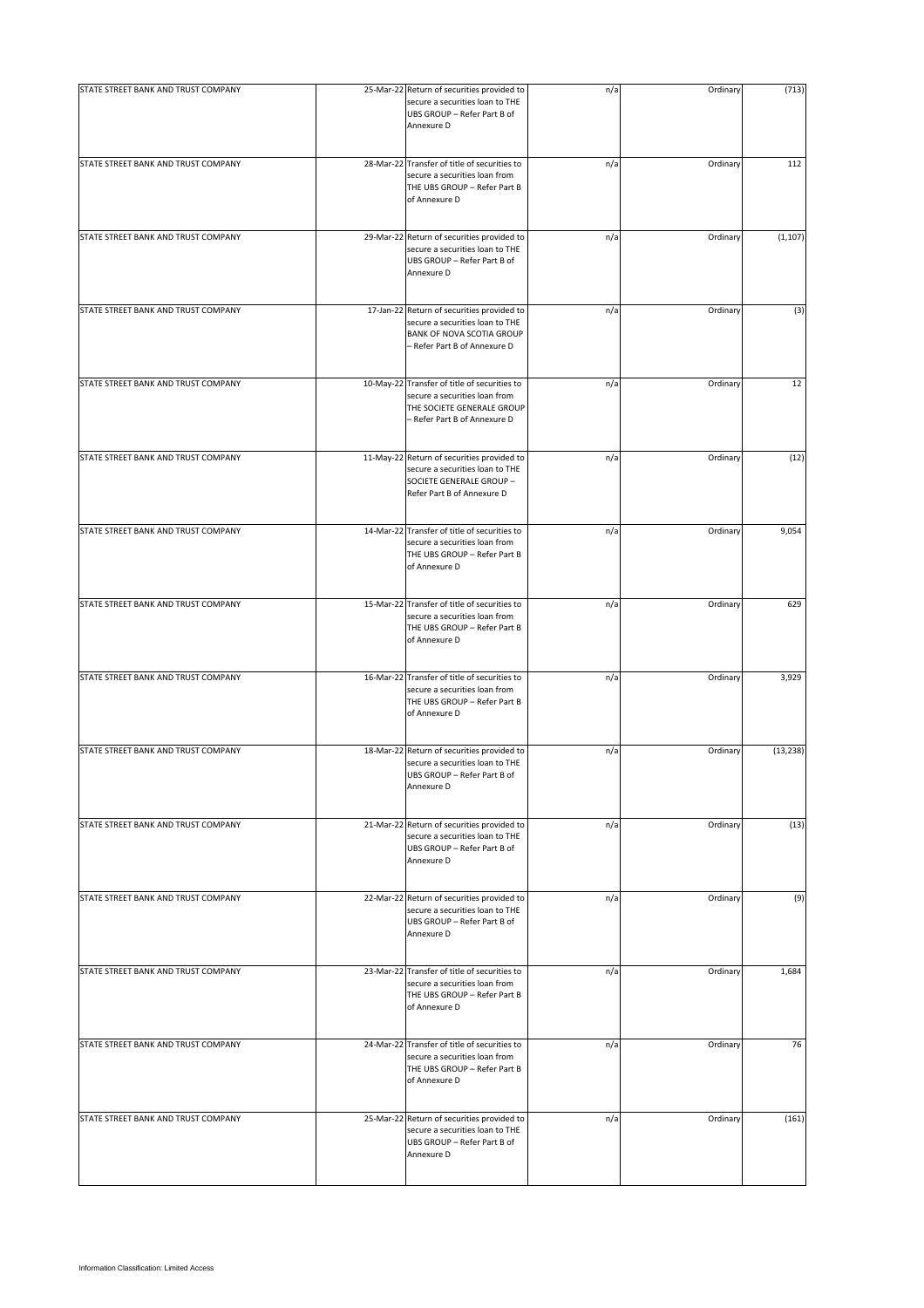| STATE STREET BANK AND TRUST COMPANY | 28-Mar-22 Transfer of title of securities to                                                                                                      | n/a | Ordinary | 836      |
|-------------------------------------|---------------------------------------------------------------------------------------------------------------------------------------------------|-----|----------|----------|
|                                     | secure a securities loan from<br>THE UBS GROUP - Refer Part B<br>of Annexure D                                                                    |     |          |          |
| STATE STREET BANK AND TRUST COMPANY | 29-Mar-22 Return of securities provided to<br>secure a securities loan to THE<br>UBS GROUP - Refer Part B of<br>Annexure D                        | n/a | Ordinary | (2,786)  |
| STATE STREET BANK AND TRUST COMPANY | 17-Jan-22 Return of securities provided to<br>secure a securities loan to THE<br><b>BANK OF NOVA SCOTIA GROUP</b><br>- Refer Part B of Annexure D | n/a | Ordinary | (13)     |
| STATE STREET BANK AND TRUST COMPANY | 29-Apr-22 Transfer of title of securities to<br>secure a securities loan from<br>THE HSBC GROUP - Refer Part B<br>of Annexure D                   | n/a | Ordinary | 5        |
| STATE STREET BANK AND TRUST COMPANY | 9-May-22 Return of securities provided to<br>secure a securities loan to THE<br>HSBC GROUP - Refer Part B of<br>Annexure D                        | n/a | Ordinary | (5)      |
| STATE STREET BANK AND TRUST COMPANY | 14-Mar-22 Transfer of title of securities to<br>secure a securities loan from<br>THE UBS GROUP - Refer Part B<br>of Annexure D                    | n/a | Ordinary | 5,028    |
| STATE STREET BANK AND TRUST COMPANY | 15-Mar-22 Transfer of title of securities to<br>secure a securities loan from<br>THE UBS GROUP - Refer Part B<br>of Annexure D                    | n/a | Ordinary | 67       |
| STATE STREET BANK AND TRUST COMPANY | 16-Mar-22 Transfer of title of securities to<br>secure a securities loan from<br>THE UBS GROUP - Refer Part B<br>of Annexure D                    | n/a | Ordinary | 1,174    |
| STATE STREET BANK AND TRUST COMPANY | 17-Mar-22 Transfer of title of securities to<br>secure a securities loan from<br>THE UBS GROUP - Refer Part B<br>of Annexure D                    | n/a | Ordinary | 422      |
| STATE STREET BANK AND TRUST COMPANY | 18-Mar-22 Transfer of title of securities to<br>secure a securities loan from<br>THE UBS GROUP - Refer Part B<br>of Annexure D                    | n/a | Ordinary | 443      |
| STATE STREET BANK AND TRUST COMPANY | 21-Mar-22 Return of securities provided to<br>secure a securities loan to THE<br>UBS GROUP - Refer Part B of<br>Annexure D                        | n/a | Ordinary | (1, 717) |
| STATE STREET BANK AND TRUST COMPANY | 22-Mar-22 Return of securities provided to<br>secure a securities loan to THE<br>UBS GROUP - Refer Part B of<br>Annexure D                        | n/a | Ordinary | (630)    |
| STATE STREET BANK AND TRUST COMPANY | 23-Mar-22 Return of securities provided to<br>secure a securities loan to THE<br>UBS GROUP - Refer Part B of<br>Annexure D                        | n/a | Ordinary | (3, 170) |
| STATE STREET BANK AND TRUST COMPANY | 24-Mar-22 Transfer of title of securities to<br>secure a securities loan from<br>THE UBS GROUP - Refer Part B<br>of Annexure D                    | n/a | Ordinary | 466      |
| STATE STREET BANK AND TRUST COMPANY | 25-Mar-22 Transfer of title of securities to<br>secure a securities loan from<br>THE UBS GROUP - Refer Part B<br>of Annexure D                    | n/a | Ordinary | 10,504   |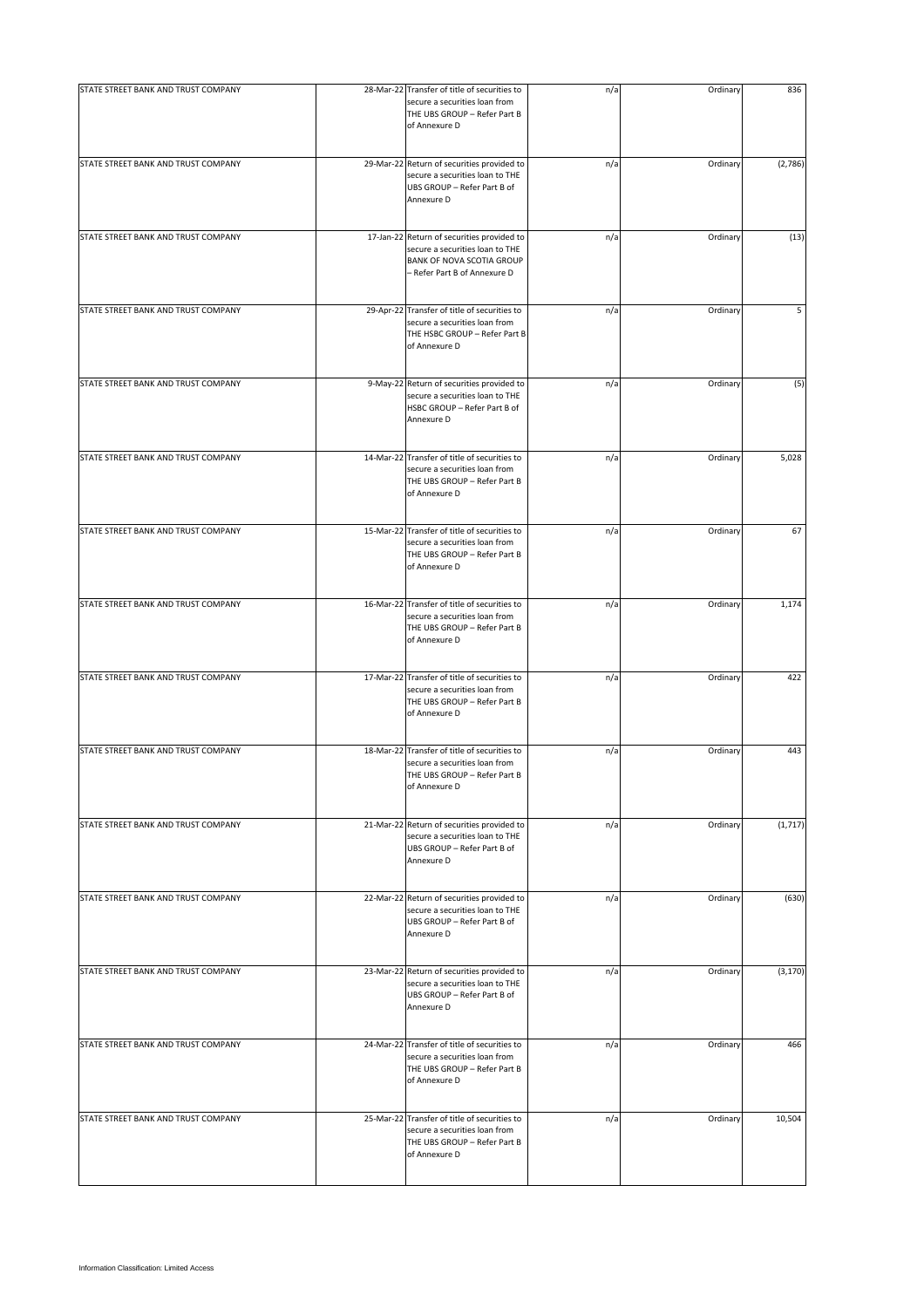| STATE STREET BANK AND TRUST COMPANY | 28-Mar-22 Transfer of title of securities to<br>secure a securities loan from<br>THE UBS GROUP - Refer Part B<br>of Annexure D | n/a | Ordinary | 1,552        |
|-------------------------------------|--------------------------------------------------------------------------------------------------------------------------------|-----|----------|--------------|
| STATE STREET BANK AND TRUST COMPANY | 29-Mar-22 Return of securities provided to<br>secure a securities loan to THE<br>UBS GROUP - Refer Part B of<br>Annexure D     | n/a | Ordinary | (12, 873)    |
| STATE STREET BANK AND TRUST COMPANY | 30-Mar-22 Return of securities provided to<br>secure a securities loan to THE<br>UBS GROUP - Refer Part B of<br>Annexure D     | n/a | Ordinary | (1, 266)     |
| STATE STREET BANK AND TRUST COMPANY | 17-Feb-22 Transfer of title of securities to<br>secure a securities loan from<br>THE ING GROUP - Refer Part B<br>of Annexure D | n/a | Ordinary | 781          |
| STATE STREET BANK AND TRUST COMPANY | 18-Feb-22 Return of securities provided to<br>secure a securities loan to THE<br>ING GROUP - Refer Part B of<br>Annexure D     | n/a | Ordinary | (26)         |
| STATE STREET BANK AND TRUST COMPANY | 22-Feb-22 Transfer of title of securities to<br>secure a securities loan from<br>THE ING GROUP - Refer Part B<br>of Annexure D | n/a | Ordinary | 62           |
| STATE STREET BANK AND TRUST COMPANY | 23-Feb-22 Transfer of title of securities to<br>secure a securities loan from<br>THE ING GROUP - Refer Part B<br>of Annexure D | n/a | Ordinary | 1,566        |
| STATE STREET BANK AND TRUST COMPANY | 24-Feb-22 Return of securities provided to<br>secure a securities loan to THE<br>ING GROUP - Refer Part B of<br>Annexure D     | n/a | Ordinary | (503)        |
| STATE STREET BANK AND TRUST COMPANY | 25-Feb-22 Return of securities provided to<br>secure a securities loan to THE<br>ING GROUP - Refer Part B of<br>Annexure D     | n/a | Ordinary | (1,063)      |
| STATE STREET BANK AND TRUST COMPANY | 28-Feb-22 Return of securities provided to<br>secure a securities loan to THE<br>ING GROUP - Refer Part B of<br>Annexure D     | n/a | Ordinary | (182)        |
| STATE STREET BANK AND TRUST COMPANY | 1-Mar-22 Transfer of title of securities to<br>secure a securities loan from<br>THE ING GROUP - Refer Part B<br>of Annexure D  | n/a | Ordinary | $\mathbf{1}$ |
| STATE STREET BANK AND TRUST COMPANY | 15-Mar-22 Return of securities provided to<br>secure a securities loan to THE<br>ING GROUP - Refer Part B of<br>Annexure D     | n/a | Ordinary | (601)        |
| STATE STREET BANK AND TRUST COMPANY | 16-Mar-22 Return of securities provided to<br>secure a securities loan to THE<br>ING GROUP - Refer Part B of<br>Annexure D     | n/a | Ordinary | (4)          |
| STATE STREET BANK AND TRUST COMPANY | 24-Mar-22 Transfer of title of securities to<br>secure a securities loan from<br>THE ING GROUP - Refer Part B<br>of Annexure D | n/a | Ordinary | 104          |
| STATE STREET BANK AND TRUST COMPANY | 25-Mar-22 Return of securities provided to<br>secure a securities loan to THE<br>ING GROUP - Refer Part B of<br>Annexure D     | n/a | Ordinary | (33)         |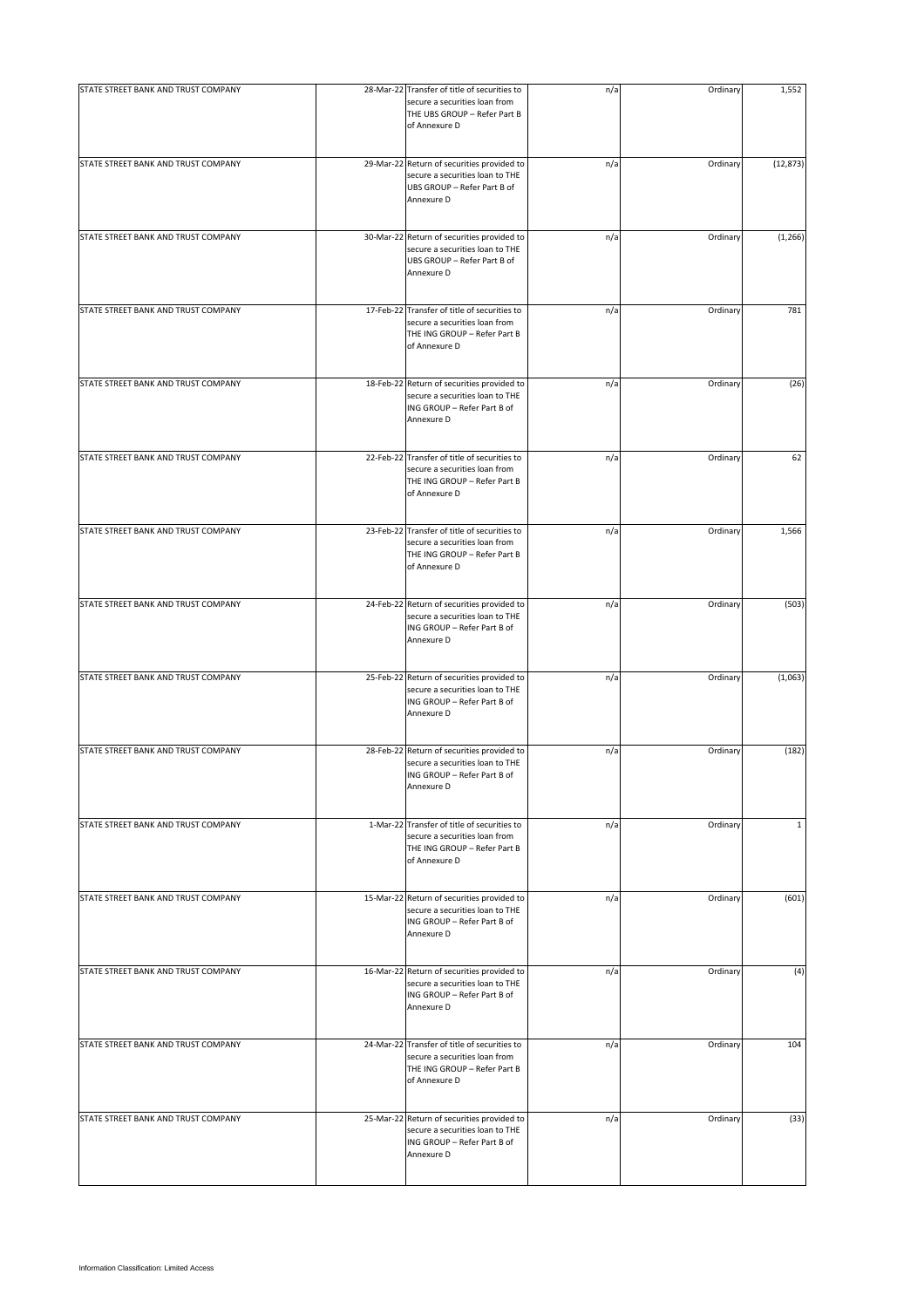| STATE STREET BANK AND TRUST COMPANY | 29-Mar-22 Return of securities provided to                                                                                                  | n/a | Ordinary | (53)           |
|-------------------------------------|---------------------------------------------------------------------------------------------------------------------------------------------|-----|----------|----------------|
|                                     | secure a securities loan to THE<br>ING GROUP - Refer Part B of<br>Annexure D                                                                |     |          |                |
| STATE STREET BANK AND TRUST COMPANY | 4-May-22 Transfer of title of securities to<br>secure a securities loan from<br>THE ING GROUP - Refer Part B<br>of Annexure D               | n/a | Ordinary | 235            |
| STATE STREET BANK AND TRUST COMPANY | 5-May-22 Transfer of title of securities to<br>secure a securities loan from<br>THE ING GROUP - Refer Part B<br>of Annexure D               | n/a | Ordinary | 674            |
| STATE STREET BANK AND TRUST COMPANY | 6-May-22 Transfer of title of securities to<br>secure a securities loan from<br>THE ING GROUP - Refer Part B<br>of Annexure D               | n/a | Ordinary | 176            |
| STATE STREET BANK AND TRUST COMPANY | 9-May-22 Return of securities provided to<br>secure a securities loan to THE<br>ING GROUP - Refer Part B of<br>Annexure D                   | n/a | Ordinary | (1, 133)       |
| STATE STREET BANK AND TRUST COMPANY | 8-Mar-22 Transfer of title of securities to<br>secure a securities loan from<br>THE SOCIETE GENERALE GROUP<br>- Refer Part B of Annexure D  | n/a | Ordinary | $\overline{2}$ |
| STATE STREET BANK AND TRUST COMPANY | 30-Mar-22 Return of securities provided to<br>secure a securities loan to THE<br>SOCIETE GENERALE GROUP -<br>Refer Part B of Annexure D     | n/a | Ordinary | (1)            |
| STATE STREET BANK AND TRUST COMPANY | 10-May-22 Transfer of title of securities to<br>secure a securities loan from<br>THE SOCIETE GENERALE GROUP<br>- Refer Part B of Annexure D | n/a | Ordinary | 28             |
| STATE STREET BANK AND TRUST COMPANY | 11-May-22 Return of securities provided to<br>secure a securities loan to THE<br>SOCIETE GENERALE GROUP -<br>Refer Part B of Annexure D     | n/a | Ordinary | (29)           |
| STATE STREET BANK AND TRUST COMPANY | 17-Jan-22 Return of securities provided to<br>secure a securities loan to THE<br>UBS GROUP - Refer Part B of<br>Annexure D                  | n/a | Ordinary | (1)            |
| STATE STREET BANK AND TRUST COMPANY | 19-Jan-22 Return of securities provided to<br>secure a securities loan to THE<br>UBS GROUP - Refer Part B of<br>Annexure D                  | n/a | Ordinary | (1)            |
| STATE STREET BANK AND TRUST COMPANY | 20-Jan-22 Transfer of title of securities to<br>secure a securities loan from<br>THE UBS GROUP - Refer Part B<br>of Annexure D              | n/a | Ordinary | $\mathbf{1}$   |
| STATE STREET BANK AND TRUST COMPANY | 21-Jan-22 Transfer of title of securities to<br>secure a securities loan from<br>THE UBS GROUP - Refer Part B<br>of Annexure D              | n/a | Ordinary | $\mathbf{1}$   |
| STATE STREET BANK AND TRUST COMPANY | 24-Jan-22 Transfer of title of securities to<br>secure a securities loan from<br>THE UBS GROUP - Refer Part B<br>of Annexure D              | n/a | Ordinary | $\mathbf{1}$   |
| STATE STREET BANK AND TRUST COMPANY | 25-Jan-22 Return of securities provided to<br>secure a securities loan to THE<br>UBS GROUP - Refer Part B of<br>Annexure D                  | n/a | Ordinary | (1)            |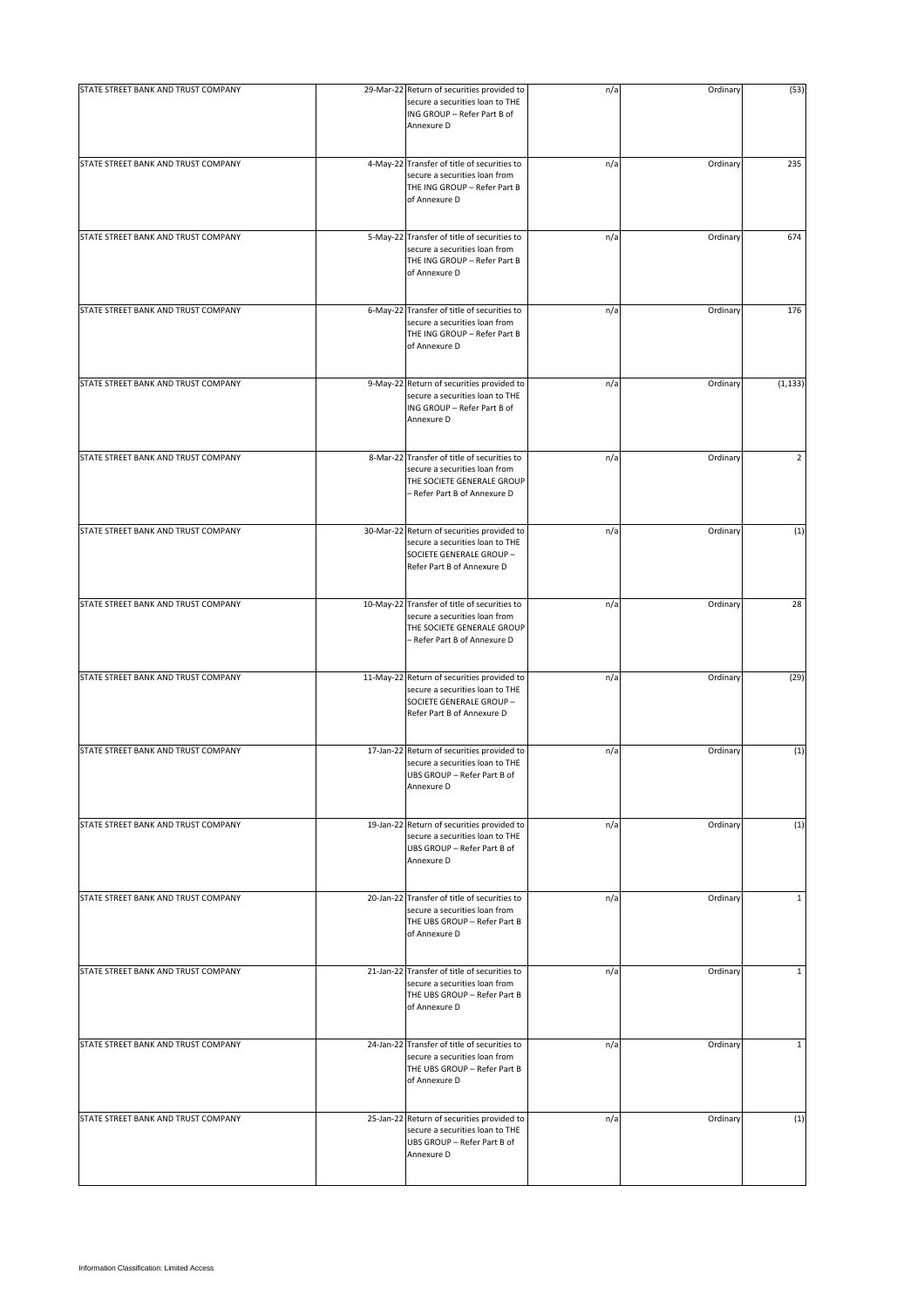| STATE STREET BANK AND TRUST COMPANY |                                                                                                                                          |     |          |          |
|-------------------------------------|------------------------------------------------------------------------------------------------------------------------------------------|-----|----------|----------|
|                                     | 14-Mar-22 Transfer of title of securities to<br>secure a securities loan from<br>THE UBS GROUP - Refer Part B<br>of Annexure D           | n/a | Ordinary | 854      |
| STATE STREET BANK AND TRUST COMPANY | 15-Mar-22 Transfer of title of securities to<br>secure a securities loan from<br>THE UBS GROUP - Refer Part B<br>of Annexure D           | n/a | Ordinary | 38       |
| STATE STREET BANK AND TRUST COMPANY | 16-Mar-22 Transfer of title of securities to<br>secure a securities loan from<br>THE UBS GROUP - Refer Part B<br>of Annexure D           | n/a | Ordinary | 560      |
| STATE STREET BANK AND TRUST COMPANY | 17-Mar-22 Return of securities provided to<br>secure a securities loan to THE<br>UBS GROUP - Refer Part B of<br>Annexure D               | n/a | Ordinary | (429)    |
| STATE STREET BANK AND TRUST COMPANY | 18-Mar-22 Transfer of title of securities to<br>secure a securities loan from<br>THE UBS GROUP - Refer Part B<br>of Annexure D           | n/a | Ordinary | 9        |
| STATE STREET BANK AND TRUST COMPANY | 21-Mar-22 Return of securities provided to<br>secure a securities loan to THE<br>UBS GROUP - Refer Part B of<br>Annexure D               | n/a | Ordinary | (69)     |
| STATE STREET BANK AND TRUST COMPANY | 22-Mar-22 Return of securities provided to<br>secure a securities loan to THE<br>UBS GROUP - Refer Part B of<br>Annexure D               | n/a | Ordinary | (10)     |
| STATE STREET BANK AND TRUST COMPANY | 23-Mar-22 Return of securities provided to<br>secure a securities loan to THE<br>UBS GROUP - Refer Part B of<br>Annexure D               | n/a | Ordinary | (949)    |
| STATE STREET BANK AND TRUST COMPANY | 24-Mar-22 Return of securities provided to<br>secure a securities loan to THE<br>UBS GROUP - Refer Part B of<br>Annexure D               | n/a | Ordinary | (474)    |
| STATE STREET BANK AND TRUST COMPANY | 18-Feb-22 Transfer of title of securities to<br>secure a securities loan from<br>THE GOLDMAN SACHS GROUP<br>- Refer Part B of Annexure D | n/a | Ordinary | 172,340  |
| STATE STREET BANK AND TRUST COMPANY | 21-Feb-22 Return of securities provided to<br>secure a securities loan to THE<br>GOLDMAN SACHS GROUP -<br>Refer Part B of Annexure D     | n/a | Ordinary | (3, 179) |
| STATE STREET BANK AND TRUST COMPANY | 22-Feb-22 Transfer of title of securities to<br>secure a securities loan from<br>THE GOLDMAN SACHS GROUP<br>- Refer Part B of Annexure D | n/a | Ordinary | 8,229    |
| STATE STREET BANK AND TRUST COMPANY | 23-Feb-22 Transfer of title of securities to<br>secure a securities loan from<br>THE GOLDMAN SACHS GROUP<br>- Refer Part B of Annexure D | n/a | Ordinary | 3,053    |
| STATE STREET BANK AND TRUST COMPANY | 24-Feb-22 Return of securities provided to<br>secure a securities loan to THE<br>GOLDMAN SACHS GROUP -<br>Refer Part B of Annexure D     | n/a | Ordinary | (552)    |
| STATE STREET BANK AND TRUST COMPANY | 25-Feb-22 Transfer of title of securities to<br>secure a securities loan from<br>THE GOLDMAN SACHS GROUP<br>- Refer Part B of Annexure D | n/a | Ordinary | 13,396   |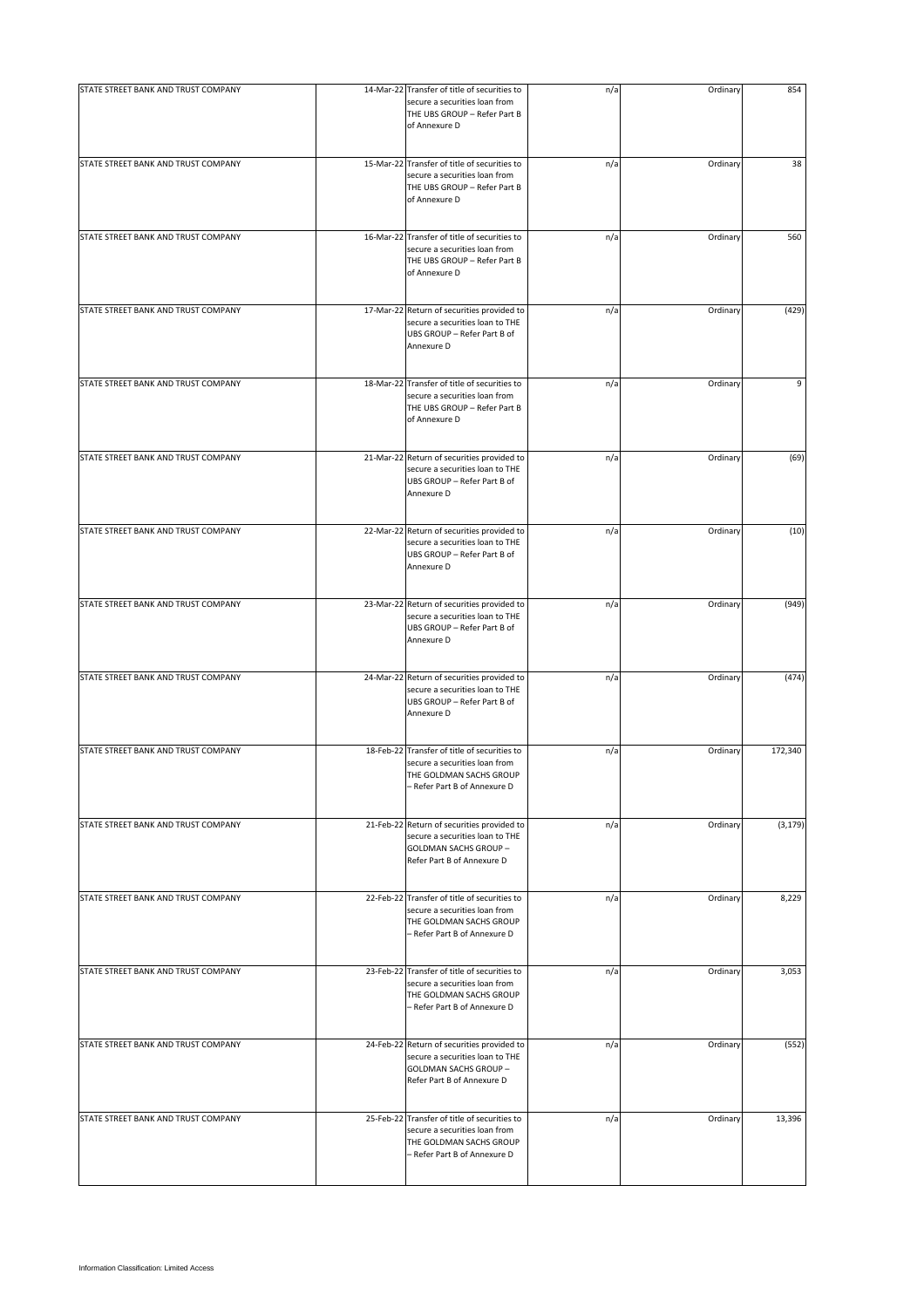| STATE STREET BANK AND TRUST COMPANY | 28-Feb-22 Return of securities provided to<br>secure a securities loan to THE<br>GOLDMAN SACHS GROUP -<br>Refer Part B of Annexure D     | n/a | Ordinary | (6, 249)  |
|-------------------------------------|------------------------------------------------------------------------------------------------------------------------------------------|-----|----------|-----------|
| STATE STREET BANK AND TRUST COMPANY | 1-Mar-22 Transfer of title of securities to<br>secure a securities loan from<br>THE GOLDMAN SACHS GROUP<br>- Refer Part B of Annexure D  | n/a | Ordinary | 193       |
| STATE STREET BANK AND TRUST COMPANY | 2-Mar-22 Return of securities provided to<br>secure a securities loan to THE<br>GOLDMAN SACHS GROUP -<br>Refer Part B of Annexure D      | n/a | Ordinary | (971)     |
| STATE STREET BANK AND TRUST COMPANY | 3-Mar-22 Transfer of title of securities to<br>secure a securities loan from<br>THE GOLDMAN SACHS GROUP<br>- Refer Part B of Annexure D  | n/a | Ordinary | 1,015     |
| STATE STREET BANK AND TRUST COMPANY | 4-Mar-22 Return of securities provided to<br>secure a securities loan to THE<br>GOLDMAN SACHS GROUP -<br>Refer Part B of Annexure D      | n/a | Ordinary | (2, 395)  |
| STATE STREET BANK AND TRUST COMPANY | 8-Mar-22 Transfer of title of securities to<br>secure a securities loan from<br>THE GOLDMAN SACHS GROUP<br>- Refer Part B of Annexure D  | n/a | Ordinary | 6,783     |
| STATE STREET BANK AND TRUST COMPANY | 15-Mar-22 Return of securities provided to<br>secure a securities loan to THE<br>GOLDMAN SACHS GROUP -<br>Refer Part B of Annexure D     | n/a | Ordinary | (60, 297) |
| STATE STREET BANK AND TRUST COMPANY | 17-Mar-22 Return of securities provided to<br>secure a securities loan to THE<br>GOLDMAN SACHS GROUP -<br>Refer Part B of Annexure D     | n/a | Ordinary | (91, 252) |
| STATE STREET BANK AND TRUST COMPANY | 29-Apr-22 Transfer of title of securities to<br>secure a securities loan from<br>THE GOLDMAN SACHS GROUP<br>- Refer Part B of Annexure D | n/a | Ordinary | 98,120    |
| STATE STREET BANK AND TRUST COMPANY | 3-May-22 Transfer of title of securities to<br>secure a securities loan from<br>THE GOLDMAN SACHS GROUP<br>- Refer Part B of Annexure D  | n/a | Ordinary | 18,171    |
| STATE STREET BANK AND TRUST COMPANY | 4-May-22 Return of securities provided to<br>secure a securities loan to THE<br>GOLDMAN SACHS GROUP -<br>Refer Part B of Annexure D      | n/a | Ordinary | (1, 115)  |
| STATE STREET BANK AND TRUST COMPANY | 5-May-22 Return of securities provided to<br>secure a securities loan to THE<br>GOLDMAN SACHS GROUP -<br>Refer Part B of Annexure D      | n/a | Ordinary | (865)     |
| STATE STREET BANK AND TRUST COMPANY | 6-May-22 Return of securities provided to<br>secure a securities loan to THE<br>GOLDMAN SACHS GROUP -<br>Refer Part B of Annexure D      | n/a | Ordinary | (226)     |
| STATE STREET BANK AND TRUST COMPANY | 9-May-22 Return of securities provided to<br>secure a securities loan to THE<br>GOLDMAN SACHS GROUP -<br>Refer Part B of Annexure D      | n/a | Ordinary | (36, 335) |
| STATE STREET BANK AND TRUST COMPANY | 11-May-22 Transfer of title of securities to<br>secure a securities loan from<br>THE GOLDMAN SACHS GROUP<br>- Refer Part B of Annexure D | n/a | Ordinary | 61,278    |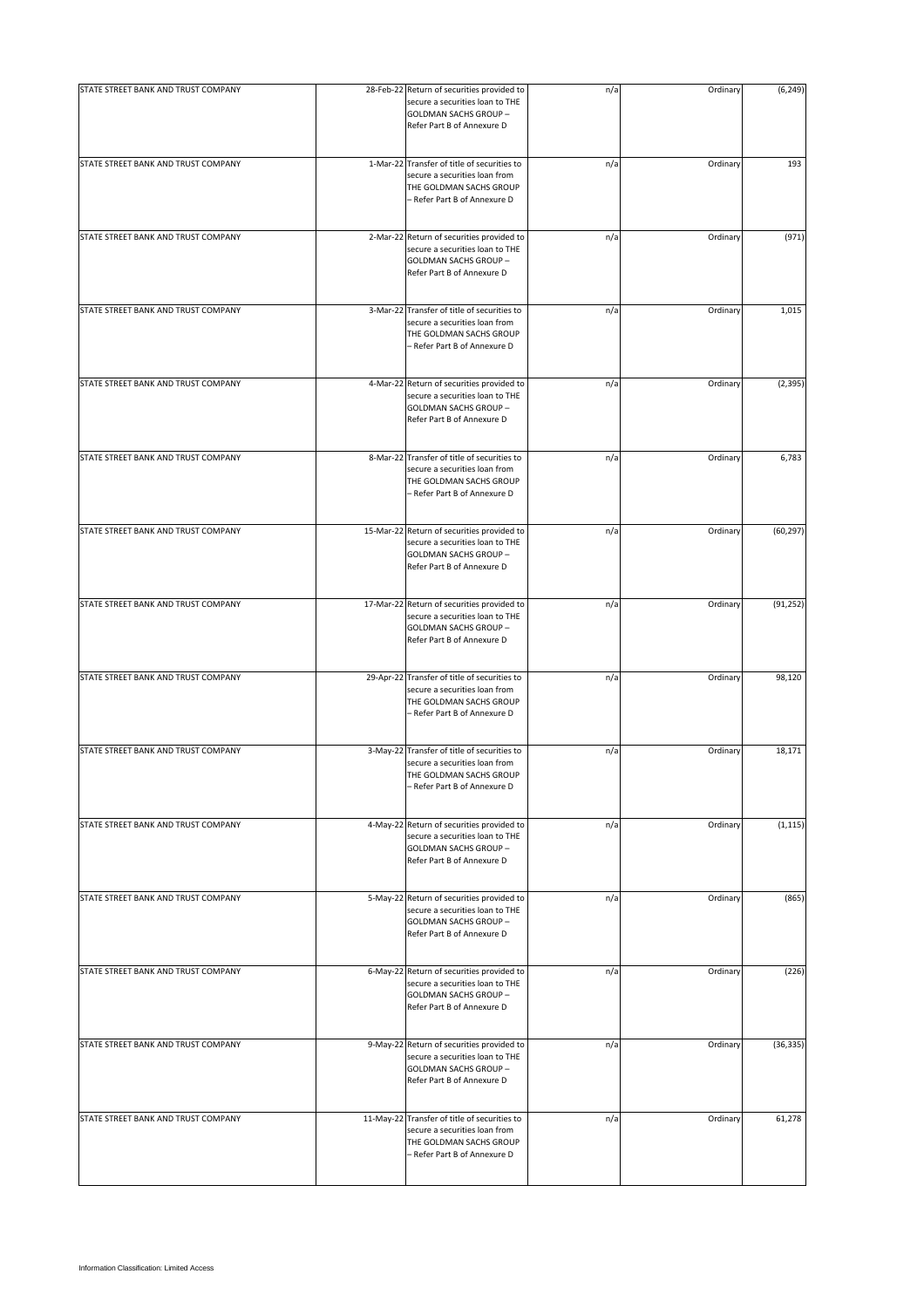| STATE STREET BANK AND TRUST COMPANY | 12-May-22 Return of securities provided to<br>secure a securities loan to THE<br>GOLDMAN SACHS GROUP -<br>Refer Part B of Annexure D | n/a | Ordinary | (179, 142)   |
|-------------------------------------|--------------------------------------------------------------------------------------------------------------------------------------|-----|----------|--------------|
| STATE STREET BANK AND TRUST COMPANY | 18-Feb-22 Transfer of title of securities to<br>secure a securities loan from<br>THE ING GROUP - Refer Part B<br>of Annexure D       | n/a | Ordinary | 160,349      |
| STATE STREET BANK AND TRUST COMPANY | 21-Feb-22 Return of securities provided to<br>secure a securities loan to THE<br>ING GROUP - Refer Part B of<br>Annexure D           | n/a | Ordinary | (3)          |
| STATE STREET BANK AND TRUST COMPANY | 22-Feb-22 Transfer of title of securities to<br>secure a securities loan from<br>THE ING GROUP - Refer Part B<br>of Annexure D       | n/a | Ordinary | 573          |
| STATE STREET BANK AND TRUST COMPANY | 23-Feb-22 Return of securities provided to<br>secure a securities loan to THE<br>ING GROUP - Refer Part B of<br>Annexure D           | n/a | Ordinary | (2)          |
| STATE STREET BANK AND TRUST COMPANY | 24-Feb-22 Transfer of title of securities to<br>secure a securities loan from<br>THE ING GROUP - Refer Part B<br>of Annexure D       | n/a | Ordinary | 209,758      |
| STATE STREET BANK AND TRUST COMPANY | 25-Feb-22 Return of securities provided to<br>secure a securities loan to THE<br>ING GROUP - Refer Part B of<br>Annexure D           | n/a | Ordinary | (209, 756)   |
| STATE STREET BANK AND TRUST COMPANY | 28-Feb-22 Return of securities provided to<br>secure a securities loan to THE<br>ING GROUP - Refer Part B of<br>Annexure D           | n/a | Ordinary | (58, 338)    |
| STATE STREET BANK AND TRUST COMPANY | 1-Mar-22 Return of securities provided to<br>secure a securities loan to THE<br>ING GROUP - Refer Part B of<br>Annexure D            | n/a | Ordinary | (32)         |
| STATE STREET BANK AND TRUST COMPANY | 15-Mar-22 Return of securities provided to<br>secure a securities loan to THE<br>ING GROUP - Refer Part B of<br>Annexure D           | n/a | Ordinary | (94, 870)    |
| STATE STREET BANK AND TRUST COMPANY | 16-Mar-22 Return of securities provided to<br>secure a securities loan to THE<br>ING GROUP - Refer Part B of<br>Annexure D           | n/a | Ordinary | (867)        |
| STATE STREET BANK AND TRUST COMPANY | 17-Mar-22 Transfer of title of securities to<br>secure a securities loan from<br>THE ING GROUP - Refer Part B<br>of Annexure D       | n/a | Ordinary | $\mathbf{1}$ |
| STATE STREET BANK AND TRUST COMPANY | 24-Mar-22 Transfer of title of securities to<br>secure a securities loan from<br>THE ING GROUP - Refer Part B<br>of Annexure D       | n/a | Ordinary | 11,622       |
| STATE STREET BANK AND TRUST COMPANY | 25-Mar-22 Return of securities provided to<br>secure a securities loan to THE<br>ING GROUP - Refer Part B of<br>Annexure D           | n/a | Ordinary | (6,074)      |
| STATE STREET BANK AND TRUST COMPANY | 29-Mar-22 Return of securities provided to<br>secure a securities loan to THE<br>ING GROUP - Refer Part B of<br>Annexure D           | n/a | Ordinary | (6, 432)     |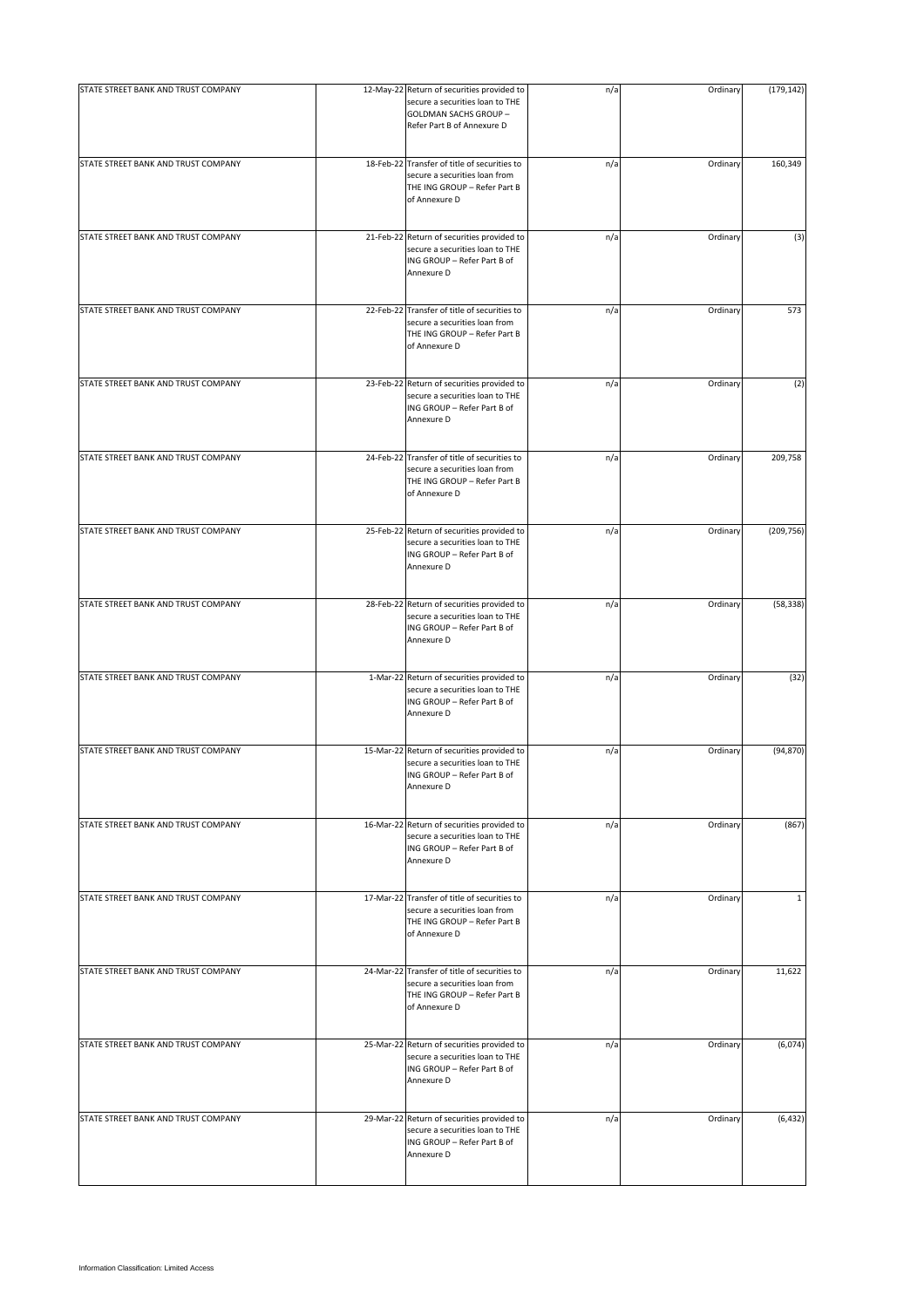| STATE STREET BANK AND TRUST COMPANY | 4-May-22 Transfer of title of securities to                                                                                                     | n/a | Ordinary | 35,154     |
|-------------------------------------|-------------------------------------------------------------------------------------------------------------------------------------------------|-----|----------|------------|
|                                     | secure a securities loan from<br>THE ING GROUP - Refer Part B<br>of Annexure D                                                                  |     |          |            |
| STATE STREET BANK AND TRUST COMPANY | 5-May-22 Transfer of title of securities to<br>secure a securities loan from<br>THE ING GROUP - Refer Part B<br>of Annexure D                   | n/a | Ordinary | 95,581     |
| STATE STREET BANK AND TRUST COMPANY | 6-May-22 Transfer of title of securities to<br>secure a securities loan from<br>THE ING GROUP - Refer Part B<br>of Annexure D                   | n/a | Ordinary | 25,142     |
| STATE STREET BANK AND TRUST COMPANY | 9-May-22 Return of securities provided to<br>secure a securities loan to THE<br>ING GROUP - Refer Part B of<br>Annexure D                       | n/a | Ordinary | (161, 806) |
| STATE STREET BANK AND TRUST COMPANY | 15-Mar-22 Transfer of title of securities to<br>secure a securities loan from<br>THE J.P. MORGAN CHASE<br>GROUP - Refer Part B of<br>Annexure D | n/a | Ordinary | 341        |
| STATE STREET BANK AND TRUST COMPANY | 16-Mar-22 Return of securities provided to<br>secure a securities loan to THE<br>J.P. MORGAN CHASE GROUP -<br>Refer Part B of Annexure D        | n/a | Ordinary | (2)        |
| STATE STREET BANK AND TRUST COMPANY | 17-Mar-22 Return of securities provided to<br>secure a securities loan to THE<br>J.P. MORGAN CHASE GROUP -<br>Refer Part B of Annexure D        | n/a | Ordinary | (5)        |
| STATE STREET BANK AND TRUST COMPANY | 18-Mar-22 Return of securities provided to<br>secure a securities loan to THE<br>J.P. MORGAN CHASE GROUP -<br>Refer Part B of Annexure D        | n/a | Ordinary | (56)       |
| STATE STREET BANK AND TRUST COMPANY | 21-Mar-22 Transfer of title of securities to<br>secure a securities loan from<br>THE J.P. MORGAN CHASE<br>GROUP - Refer Part B of<br>Annexure D | n/a | Ordinary | 580        |
| STATE STREET BANK AND TRUST COMPANY | 29-Mar-22 Return of securities provided to<br>secure a securities loan to THE<br>J.P. MORGAN CHASE GROUP -<br>Refer Part B of Annexure D        | n/a | Ordinary | (421)      |
| STATE STREET BANK AND TRUST COMPANY | 30-Mar-22 Return of securities provided to<br>secure a securities loan to THE<br>J.P. MORGAN CHASE GROUP -<br>Refer Part B of Annexure D        | n/a | Ordinary | (15)       |
| STATE STREET BANK AND TRUST COMPANY | 31-Mar-22 Return of securities provided to<br>secure a securities loan to THE<br>J.P. MORGAN CHASE GROUP -<br>Refer Part B of Annexure D        | n/a | Ordinary | (9)        |
| STATE STREET BANK AND TRUST COMPANY | 1-Apr-22 Return of securities provided to<br>secure a securities loan to THE<br>J.P. MORGAN CHASE GROUP -<br>Refer Part B of Annexure D         | n/a | Ordinary | (73)       |
| STATE STREET BANK AND TRUST COMPANY | 4-Apr-22 Return of securities provided to<br>secure a securities loan to THE<br>J.P. MORGAN CHASE GROUP -<br>Refer Part B of Annexure D         | n/a | Ordinary | (15)       |
| STATE STREET BANK AND TRUST COMPANY | 5-Apr-22 Return of securities provided to<br>secure a securities loan to THE<br>J.P. MORGAN CHASE GROUP -<br>Refer Part B of Annexure D         | n/a | Ordinary | (324)      |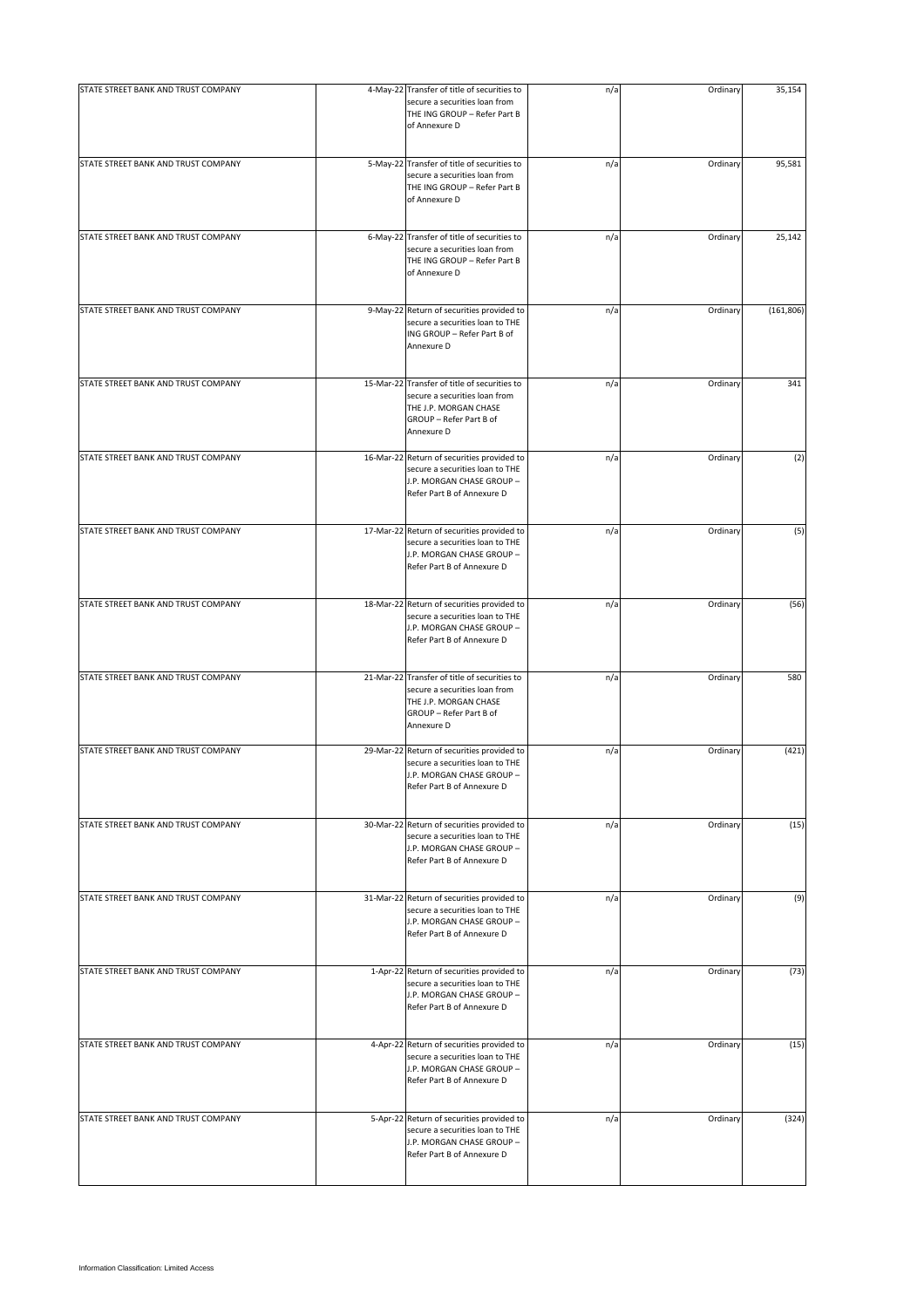| STATE STREET BANK AND TRUST COMPANY | 9-Mar-22 Return of securities provided to<br>secure a securities loan to THE<br>NOMURA GROUP - Refer Part B<br>of Annexure D   | n/a | Ordinary | (1, 481)  |
|-------------------------------------|--------------------------------------------------------------------------------------------------------------------------------|-----|----------|-----------|
| STATE STREET BANK AND TRUST COMPANY | 1-Mar-22 Transfer of title of securities to<br>secure a securities loan from<br>THE UBS GROUP - Refer Part B<br>of Annexure D  | n/a | Ordinary | 11,628    |
| STATE STREET BANK AND TRUST COMPANY | 2-Mar-22 Transfer of title of securities to<br>secure a securities loan from<br>THE UBS GROUP - Refer Part B<br>of Annexure D  | n/a | Ordinary | 13,951    |
| STATE STREET BANK AND TRUST COMPANY | 3-Mar-22 Transfer of title of securities to<br>secure a securities loan from<br>THE UBS GROUP - Refer Part B<br>of Annexure D  | n/a | Ordinary | 152       |
| STATE STREET BANK AND TRUST COMPANY | 4-Mar-22 Return of securities provided to<br>secure a securities loan to THE<br>UBS GROUP - Refer Part B of<br>Annexure D      | n/a | Ordinary | (48)      |
| STATE STREET BANK AND TRUST COMPANY | 7-Mar-22 Return of securities provided to<br>secure a securities loan to THE<br>UBS GROUP - Refer Part B of<br>Annexure D      | n/a | Ordinary | (88)      |
| STATE STREET BANK AND TRUST COMPANY | 8-Mar-22 Transfer of title of securities to<br>secure a securities loan from<br>THE UBS GROUP - Refer Part B<br>of Annexure D  | n/a | Ordinary | 39        |
| STATE STREET BANK AND TRUST COMPANY | 9-Mar-22 Transfer of title of securities to<br>secure a securities loan from<br>THE UBS GROUP - Refer Part B<br>of Annexure D  | n/a | Ordinary | 59        |
| STATE STREET BANK AND TRUST COMPANY | 10-Mar-22 Transfer of title of securities to<br>secure a securities loan from<br>THE UBS GROUP - Refer Part B<br>of Annexure D | n/a | Ordinary | 43        |
| STATE STREET BANK AND TRUST COMPANY | 11-Mar-22 Transfer of title of securities to<br>secure a securities loan from<br>THE UBS GROUP - Refer Part B<br>of Annexure D | n/a | Ordinary | 117,983   |
| STATE STREET BANK AND TRUST COMPANY | 14-Mar-22 Transfer of title of securities to<br>secure a securities loan from<br>THE UBS GROUP - Refer Part B<br>of Annexure D | n/a | Ordinary | 25,461    |
| STATE STREET BANK AND TRUST COMPANY | 15-Mar-22 Return of securities provided to<br>secure a securities loan to THE<br>UBS GROUP - Refer Part B of<br>Annexure D     | n/a | Ordinary | (12, 878) |
| STATE STREET BANK AND TRUST COMPANY | 1-Apr-22 Return of securities provided to<br>secure a securities loan to THE<br>UBS GROUP - Refer Part B of<br>Annexure D      | n/a | Ordinary | (16, 613) |
| STATE STREET BANK AND TRUST COMPANY | 4-Apr-22 Return of securities provided to<br>secure a securities loan to THE<br>UBS GROUP - Refer Part B of<br>Annexure D      | n/a | Ordinary | (1, 529)  |
| STATE STREET BANK AND TRUST COMPANY | 5-Apr-22 Return of securities provided to<br>secure a securities loan to THE<br>UBS GROUP - Refer Part B of<br>Annexure D      | n/a | Ordinary | (99, 724) |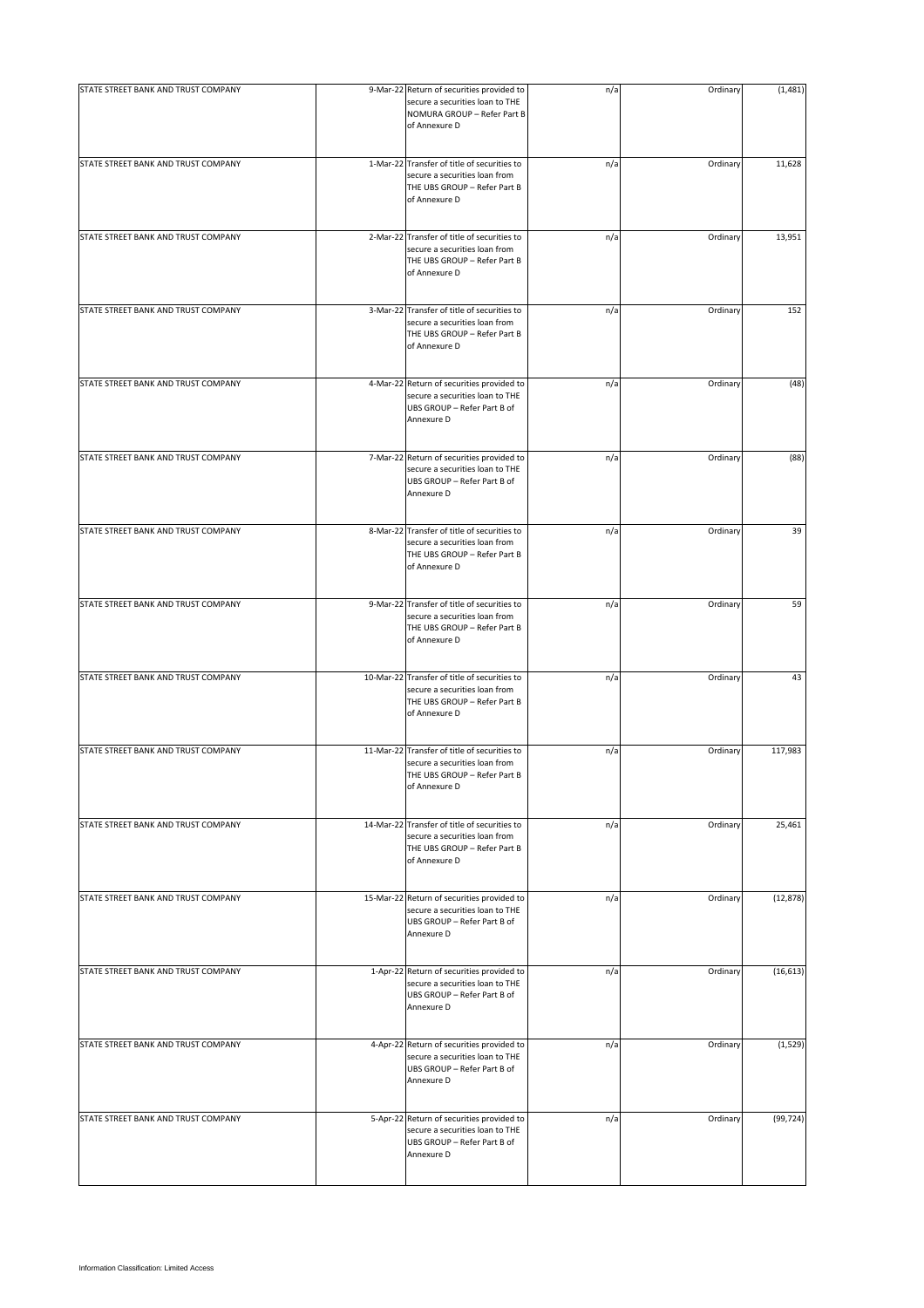| STATE STREET BANK AND TRUST COMPANY | 19-Apr-22 Transfer of title of securities to<br>secure a securities loan from<br>THE UBS GROUP - Refer Part B<br>of Annexure D              | n/a | Ordinary | 101,585        |
|-------------------------------------|---------------------------------------------------------------------------------------------------------------------------------------------|-----|----------|----------------|
| STATE STREET BANK AND TRUST COMPANY | 20-Apr-22 Return of securities provided to<br>secure a securities loan to THE<br>UBS GROUP - Refer Part B of<br>Annexure D                  | n/a | Ordinary | (4,924)        |
| STATE STREET BANK AND TRUST COMPANY | 21-Apr-22 Return of securities provided to<br>secure a securities loan to THE<br>UBS GROUP - Refer Part B of<br>Annexure D                  | n/a | Ordinary | (135,097)      |
| STATE STREET BANK AND TRUST COMPANY | 30-Mar-22 Transfer of title of securities to<br>secure a securities loan from<br>THE SOCIETE GENERALE GROUP<br>- Refer Part B of Annexure D | n/a | Ordinary | 3              |
| STATE STREET BANK AND TRUST COMPANY | 31-Mar-22 Transfer of title of securities to<br>secure a securities loan from<br>THE SOCIETE GENERALE GROUP<br>- Refer Part B of Annexure D | n/a | Ordinary | $\overline{2}$ |
| STATE STREET BANK AND TRUST COMPANY | 10-May-22 Transfer of title of securities to<br>secure a securities loan from<br>THE SOCIETE GENERALE GROUP<br>- Refer Part B of Annexure D | n/a | Ordinary | 8,886          |
| STATE STREET BANK AND TRUST COMPANY | 11-May-22 Return of securities provided to<br>secure a securities loan to THE<br>SOCIETE GENERALE GROUP -<br>Refer Part B of Annexure D     | n/a | Ordinary | (8,891)        |
| STATE STREET BANK AND TRUST COMPANY | 14-Mar-22 Transfer of title of securities to<br>secure a securities loan from<br>THE UBS GROUP - Refer Part B<br>of Annexure D              | n/a | Ordinary | 2,422          |
| STATE STREET BANK AND TRUST COMPANY | 15-Mar-22 Return of securities provided to<br>secure a securities loan to THE<br>UBS GROUP - Refer Part B of<br>Annexure D                  | n/a | Ordinary | (117)          |
| STATE STREET BANK AND TRUST COMPANY | 16-Mar-22 Transfer of title of securities to<br>secure a securities loan from<br>THE UBS GROUP - Refer Part B<br>of Annexure D              | n/a | Ordinary | 926            |
| STATE STREET BANK AND TRUST COMPANY | 17-Mar-22 Transfer of title of securities to<br>secure a securities loan from<br>THE UBS GROUP - Refer Part B<br>of Annexure D              | n/a | Ordinary | 179            |
| STATE STREET BANK AND TRUST COMPANY | 18-Mar-22 Transfer of title of securities to<br>secure a securities loan from<br>THE UBS GROUP - Refer Part B<br>of Annexure D              | n/a | Ordinary | 74             |
| STATE STREET BANK AND TRUST COMPANY | 21-Mar-22 Return of securities provided to<br>secure a securities loan to THE<br>UBS GROUP - Refer Part B of<br>Annexure D                  | n/a | Ordinary | (78)           |
| STATE STREET BANK AND TRUST COMPANY | 22-Mar-22 Return of securities provided to<br>secure a securities loan to THE<br>UBS GROUP - Refer Part B of<br>Annexure D                  | n/a | Ordinary | (119)          |
| STATE STREET BANK AND TRUST COMPANY | 23-Mar-22 Return of securities provided to<br>secure a securities loan to THE<br>UBS GROUP - Refer Part B of<br>Annexure D                  | n/a | Ordinary | (2, 246)       |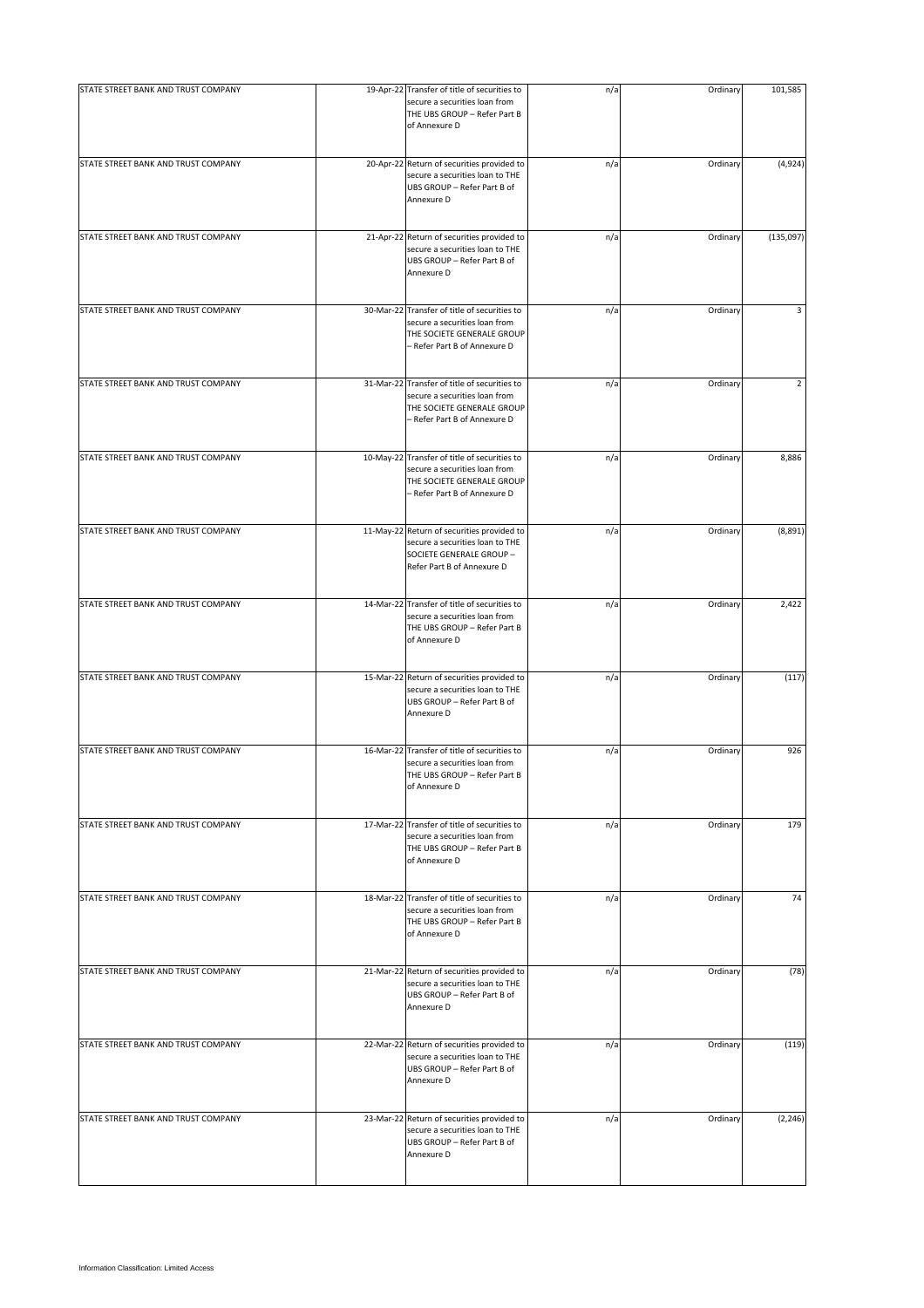| STATE STREET BANK AND TRUST COMPANY | 24-Mar-22 Return of securities provided to                                                                                                  | n/a | Ordinary | (51)           |
|-------------------------------------|---------------------------------------------------------------------------------------------------------------------------------------------|-----|----------|----------------|
|                                     | secure a securities loan to THE<br>UBS GROUP - Refer Part B of<br>Annexure D                                                                |     |          |                |
| STATE STREET BANK AND TRUST COMPANY | 25-Mar-22 Return of securities provided to<br>secure a securities loan to THE<br>UBS GROUP - Refer Part B of<br>Annexure D                  | n/a | Ordinary | (3)            |
| STATE STREET BANK AND TRUST COMPANY | 28-Mar-22 Transfer of title of securities to<br>secure a securities loan from<br>THE UBS GROUP - Refer Part B<br>of Annexure D              | n/a | Ordinary | 122            |
| STATE STREET BANK AND TRUST COMPANY | 29-Mar-22 Return of securities provided to<br>secure a securities loan to THE<br>UBS GROUP - Refer Part B of<br>Annexure D                  | n/a | Ordinary | (1, 110)       |
| STATE STREET BANK AND TRUST COMPANY | 8-Mar-22 Transfer of title of securities to<br>secure a securities loan from<br>THE SOCIETE GENERALE GROUP<br>- Refer Part B of Annexure D  | n/a | Ordinary | 5              |
| STATE STREET BANK AND TRUST COMPANY | 9-Mar-22 Return of securities provided to<br>secure a securities loan to THE<br>SOCIETE GENERALE GROUP -<br>Refer Part B of Annexure D      | n/a | Ordinary | (1)            |
| STATE STREET BANK AND TRUST COMPANY | 18-Mar-22 Transfer of title of securities to<br>secure a securities loan from<br>THE SOCIETE GENERALE GROUP<br>- Refer Part B of Annexure D | n/a | Ordinary | $\mathbf{1}$   |
| STATE STREET BANK AND TRUST COMPANY | 30-Mar-22 Return of securities provided to<br>secure a securities loan to THE<br>SOCIETE GENERALE GROUP -<br>Refer Part B of Annexure D     | n/a | Ordinary | (3)            |
| STATE STREET BANK AND TRUST COMPANY | 31-Mar-22 Transfer of title of securities to<br>secure a securities loan from<br>THE SOCIETE GENERALE GROUP<br>- Refer Part B of Annexure D | n/a | Ordinary | $\mathbf 1$    |
| STATE STREET BANK AND TRUST COMPANY | 4-Apr-22 Return of securities provided to<br>secure a securities loan to THE<br>SOCIETE GENERALE GROUP -<br>Refer Part B of Annexure D      | n/a | Ordinary | (2)            |
| STATE STREET BANK AND TRUST COMPANY | 14-Mar-22 Transfer of title of securities to<br>secure a securities loan from<br>THE UBS GROUP - Refer Part B<br>of Annexure D              | n/a | Ordinary | 708            |
| STATE STREET BANK AND TRUST COMPANY | 15-Mar-22 Transfer of title of securities to<br>secure a securities loan from<br>THE UBS GROUP - Refer Part B<br>of Annexure D              | n/a | Ordinary | 21             |
| STATE STREET BANK AND TRUST COMPANY | 16-Mar-22 Transfer of title of securities to<br>secure a securities loan from<br>THE UBS GROUP - Refer Part B<br>of Annexure D              | n/a | Ordinary | 287            |
| STATE STREET BANK AND TRUST COMPANY | 17-Mar-22 Transfer of title of securities to<br>secure a securities loan from<br>THE UBS GROUP - Refer Part B<br>of Annexure D              | n/a | Ordinary | 41             |
| STATE STREET BANK AND TRUST COMPANY | 18-Mar-22 Transfer of title of securities to<br>secure a securities loan from<br>THE UBS GROUP - Refer Part B<br>of Annexure D              | n/a | Ordinary | $\overline{7}$ |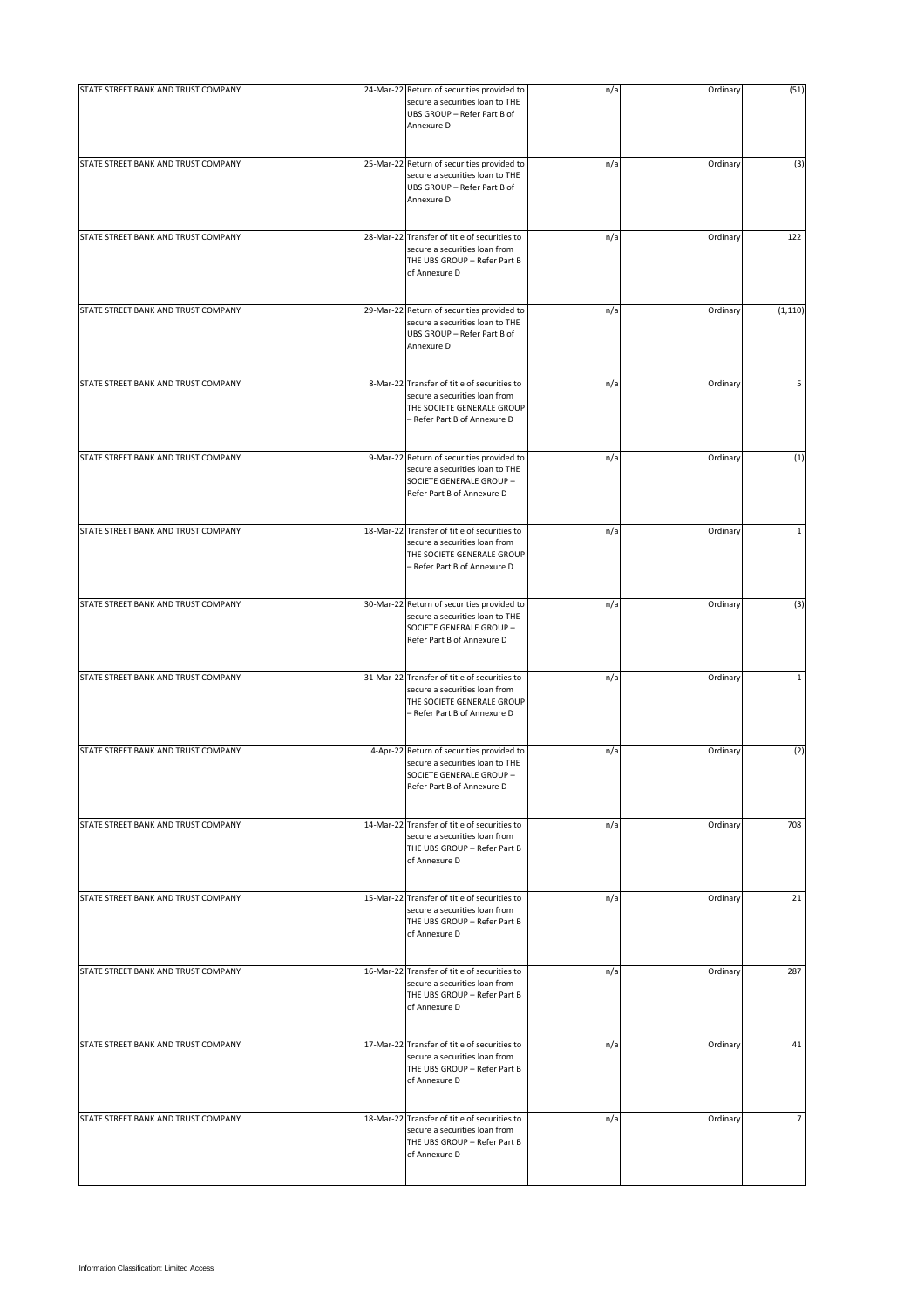| STATE STREET BANK AND TRUST COMPANY | 21-Mar-22 Return of securities provided to<br>secure a securities loan to THE<br>UBS GROUP - Refer Part B of<br>Annexure D                 | n/a | Ordinary | (65)           |
|-------------------------------------|--------------------------------------------------------------------------------------------------------------------------------------------|-----|----------|----------------|
| STATE STREET BANK AND TRUST COMPANY | 22-Mar-22 Return of securities provided to<br>secure a securities loan to THE<br>UBS GROUP - Refer Part B of<br>Annexure D                 | n/a | Ordinary | (32)           |
| STATE STREET BANK AND TRUST COMPANY | 23-Mar-22 Return of securities provided to<br>secure a securities loan to THE<br>UBS GROUP - Refer Part B of<br>Annexure D                 | n/a | Ordinary | (644)          |
| STATE STREET BANK AND TRUST COMPANY | 24-Mar-22 Transfer of title of securities to<br>secure a securities loan from<br>THE UBS GROUP - Refer Part B<br>of Annexure D             | n/a | Ordinary | 14             |
| STATE STREET BANK AND TRUST COMPANY | 25-Mar-22 Return of securities provided to<br>secure a securities loan to THE<br>UBS GROUP - Refer Part B of<br>Annexure D                 | n/a | Ordinary | (6)            |
| STATE STREET BANK AND TRUST COMPANY | 28-Mar-22 Transfer of title of securities to<br>secure a securities loan from<br>THE UBS GROUP - Refer Part B<br>of Annexure D             | n/a | Ordinary | 41             |
| STATE STREET BANK AND TRUST COMPANY | 29-Mar-22 Return of securities provided to<br>secure a securities loan to THE<br>UBS GROUP - Refer Part B of<br>Annexure D                 | n/a | Ordinary | (352)          |
| STATE STREET BANK AND TRUST COMPANY | 30-Mar-22 Return of securities provided to<br>secure a securities loan to THE<br>UBS GROUP - Refer Part B of<br>Annexure D                 | n/a | Ordinary | (22)           |
| STATE STREET BANK AND TRUST COMPANY | 17-Jan-22 Return of securities provided to<br>secure a securities loan to THE<br>BANK OF NOVA SCOTIA GROUP<br>- Refer Part B of Annexure D | n/a | Ordinary | (49)           |
| STATE STREET BANK AND TRUST COMPANY | 18-Feb-22 Transfer of title of securities to<br>secure a securities loan from<br>THE ING GROUP - Refer Part B<br>of Annexure D             | n/a | Ordinary | 5,586          |
| STATE STREET BANK AND TRUST COMPANY | 21-Feb-22 Transfer of title of securities to<br>secure a securities loan from<br>THE ING GROUP - Refer Part B<br>of Annexure D             | n/a | Ordinary | $\overline{2}$ |
| STATE STREET BANK AND TRUST COMPANY | 22-Feb-22 Return of securities provided to<br>secure a securities loan to THE<br>ING GROUP - Refer Part B of<br>Annexure D                 | n/a | Ordinary | (602)          |
| STATE STREET BANK AND TRUST COMPANY | 23-Feb-22 Transfer of title of securities to<br>secure a securities loan from<br>THE ING GROUP - Refer Part B<br>of Annexure D             | n/a | Ordinary | $\overline{2}$ |
| STATE STREET BANK AND TRUST COMPANY | 24-Feb-22 Transfer of title of securities to<br>secure a securities loan from<br>THE ING GROUP - Refer Part B<br>of Annexure D             | n/a | Ordinary | 6,492          |
| STATE STREET BANK AND TRUST COMPANY | 25-Feb-22 Return of securities provided to<br>secure a securities loan to THE<br>ING GROUP - Refer Part B of<br>Annexure D                 | n/a | Ordinary | (6, 494)       |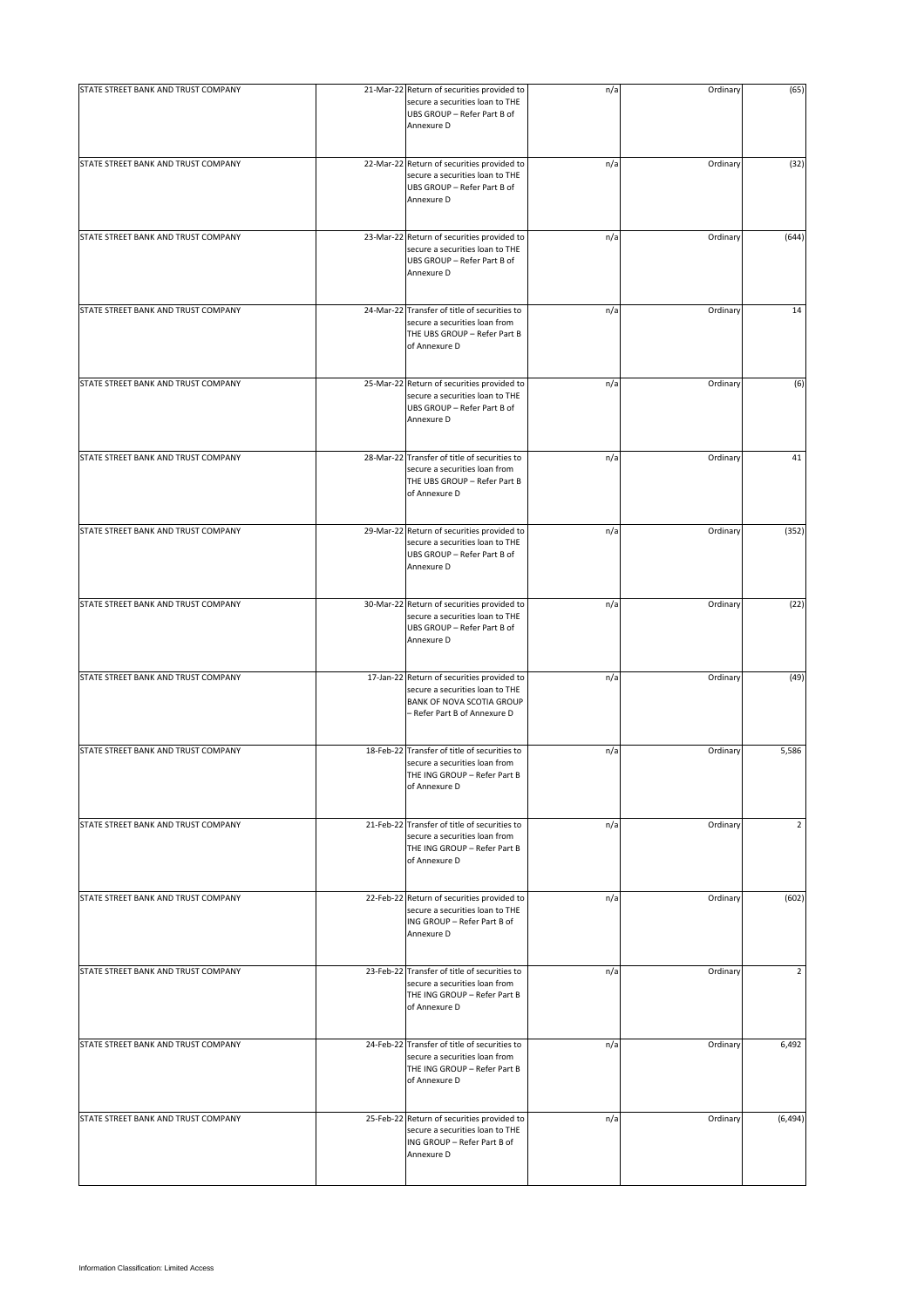| STATE STREET BANK AND TRUST COMPANY | 28-Feb-22 Return of securities provided to<br>secure a securities loan to THE<br>ING GROUP - Refer Part B of<br>Annexure D                  | n/a | Ordinary | (1,993)        |
|-------------------------------------|---------------------------------------------------------------------------------------------------------------------------------------------|-----|----------|----------------|
| STATE STREET BANK AND TRUST COMPANY | 1-Mar-22 Transfer of title of securities to<br>secure a securities loan from<br>THE ING GROUP - Refer Part B<br>of Annexure D               | n/a | Ordinary | $\overline{2}$ |
| STATE STREET BANK AND TRUST COMPANY | 10-Mar-22 Return of securities provided to<br>secure a securities loan to THE<br>ING GROUP - Refer Part B of<br>Annexure D                  | n/a | Ordinary | (673)          |
| STATE STREET BANK AND TRUST COMPANY | 11-Mar-22 Transfer of title of securities to<br>secure a securities loan from<br>THE ING GROUP - Refer Part B<br>of Annexure D              | n/a | Ordinary | 313            |
| STATE STREET BANK AND TRUST COMPANY | 14-Mar-22 Transfer of title of securities to<br>secure a securities loan from<br>THE ING GROUP - Refer Part B<br>of Annexure D              | n/a | Ordinary | 36             |
| STATE STREET BANK AND TRUST COMPANY | 15-Mar-22 Return of securities provided to<br>secure a securities loan to THE<br>ING GROUP - Refer Part B of<br>Annexure D                  | n/a | Ordinary | (2, 456)       |
| STATE STREET BANK AND TRUST COMPANY | 16-Mar-22 Return of securities provided to<br>secure a securities loan to THE<br>ING GROUP - Refer Part B of<br>Annexure D                  | n/a | Ordinary | (25)           |
| STATE STREET BANK AND TRUST COMPANY | 24-Mar-22 Transfer of title of securities to<br>secure a securities loan from<br>THE ING GROUP - Refer Part B<br>of Annexure D              | n/a | Ordinary | 925            |
| STATE STREET BANK AND TRUST COMPANY | 25-Mar-22 Return of securities provided to<br>secure a securities loan to THE<br>ING GROUP - Refer Part B of<br>Annexure D                  | n/a | Ordinary | (277)          |
| STATE STREET BANK AND TRUST COMPANY | 29-Mar-22 Return of securities provided to<br>secure a securities loan to THE<br>ING GROUP - Refer Part B of<br>Annexure D                  | n/a | Ordinary | (445)          |
| STATE STREET BANK AND TRUST COMPANY | 4-May-22 Transfer of title of securities to<br>secure a securities loan from<br>THE ING GROUP - Refer Part B<br>of Annexure D               | n/a | Ordinary | 1,424          |
| STATE STREET BANK AND TRUST COMPANY | 5-May-22 Transfer of title of securities to<br>secure a securities loan from<br>THE ING GROUP - Refer Part B<br>of Annexure D               | n/a | Ordinary | 4,313          |
| STATE STREET BANK AND TRUST COMPANY | 6-May-22 Transfer of title of securities to<br>secure a securities loan from<br>THE ING GROUP - Refer Part B<br>of Annexure D               | n/a | Ordinary | 1,074          |
| STATE STREET BANK AND TRUST COMPANY | 9-May-22 Return of securities provided to<br>secure a securities loan to THE<br>ING GROUP - Refer Part B of<br>Annexure D                   | n/a | Ordinary | (7, 203)       |
| STATE STREET BANK AND TRUST COMPANY | 17-Jan-22 Transfer of title of securities to<br>secure a securities loan from<br>THE SOCIETE GENERALE GROUP<br>- Refer Part B of Annexure D | n/a | Ordinary | 676            |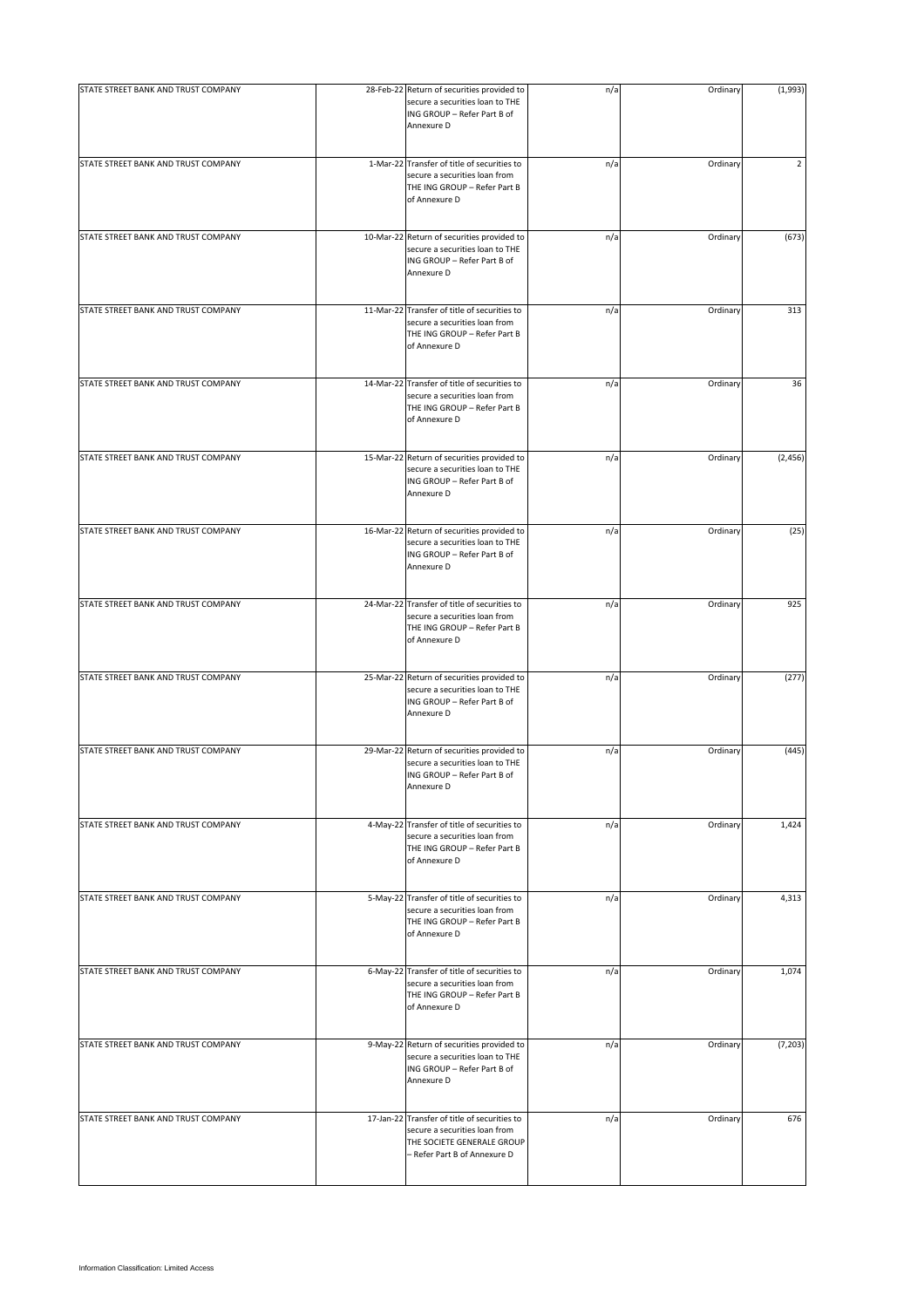| STATE STREET BANK AND TRUST COMPANY | 18-Jan-22 Return of securities provided to<br>secure a securities loan to THE<br>SOCIETE GENERALE GROUP -<br>Refer Part B of Annexure D     | n/a | Ordinary | (47)     |
|-------------------------------------|---------------------------------------------------------------------------------------------------------------------------------------------|-----|----------|----------|
| STATE STREET BANK AND TRUST COMPANY | 19-Jan-22 Return of securities provided to<br>secure a securities loan to THE<br>SOCIETE GENERALE GROUP -<br>Refer Part B of Annexure D     | n/a | Ordinary | (43)     |
| STATE STREET BANK AND TRUST COMPANY | 20-Jan-22 Return of securities provided to<br>secure a securities loan to THE<br>SOCIETE GENERALE GROUP -<br>Refer Part B of Annexure D     | n/a | Ordinary | (26)     |
| STATE STREET BANK AND TRUST COMPANY | 21-Jan-22 Return of securities provided to<br>secure a securities loan to THE<br>SOCIETE GENERALE GROUP -<br>Refer Part B of Annexure D     | n/a | Ordinary | (402)    |
| STATE STREET BANK AND TRUST COMPANY | 24-Jan-22 Return of securities provided to<br>secure a securities loan to THE<br>SOCIETE GENERALE GROUP -<br>Refer Part B of Annexure D     | n/a | Ordinary | (5)      |
| STATE STREET BANK AND TRUST COMPANY | 25-Jan-22 Transfer of title of securities to<br>secure a securities loan from<br>THE SOCIETE GENERALE GROUP<br>- Refer Part B of Annexure D | n/a | Ordinary | 3        |
| STATE STREET BANK AND TRUST COMPANY | 26-Jan-22 Return of securities provided to<br>secure a securities loan to THE<br>SOCIETE GENERALE GROUP -<br>Refer Part B of Annexure D     | n/a | Ordinary | (97)     |
| STATE STREET BANK AND TRUST COMPANY | 27-Jan-22 Return of securities provided to<br>secure a securities loan to THE<br>SOCIETE GENERALE GROUP -<br>Refer Part B of Annexure D     | n/a | Ordinary | (4, 481) |
| STATE STREET BANK AND TRUST COMPANY | 7-Mar-22 Transfer of title of securities to<br>secure a securities loan from<br>THE SOCIETE GENERALE GROUP<br>- Refer Part B of Annexure D  | n/a | Ordinary | 56       |
| STATE STREET BANK AND TRUST COMPANY | 8-Mar-22 Transfer of title of securities to<br>secure a securities loan from<br>THE SOCIETE GENERALE GROUP<br>- Refer Part B of Annexure D  | n/a | Ordinary | 5,705    |
| STATE STREET BANK AND TRUST COMPANY | 9-Mar-22 Return of securities provided to<br>secure a securities loan to THE<br>SOCIETE GENERALE GROUP -<br>Refer Part B of Annexure D      | n/a | Ordinary | (1, 439) |
| STATE STREET BANK AND TRUST COMPANY | 10-Mar-22 Transfer of title of securities to<br>secure a securities loan from<br>THE SOCIETE GENERALE GROUP<br>- Refer Part B of Annexure D | n/a | Ordinary | 83       |
| STATE STREET BANK AND TRUST COMPANY | 11-Mar-22 Return of securities provided to<br>secure a securities loan to THE<br>SOCIETE GENERALE GROUP -<br>Refer Part B of Annexure D     | n/a | Ordinary | (83)     |
| STATE STREET BANK AND TRUST COMPANY | 14-Mar-22 Transfer of title of securities to<br>secure a securities loan from<br>THE SOCIETE GENERALE GROUP<br>- Refer Part B of Annexure D | n/a | Ordinary | 147      |
| STATE STREET BANK AND TRUST COMPANY | 15-Mar-22 Return of securities provided to<br>secure a securities loan to THE<br>SOCIETE GENERALE GROUP -<br>Refer Part B of Annexure D     | n/a | Ordinary | (236)    |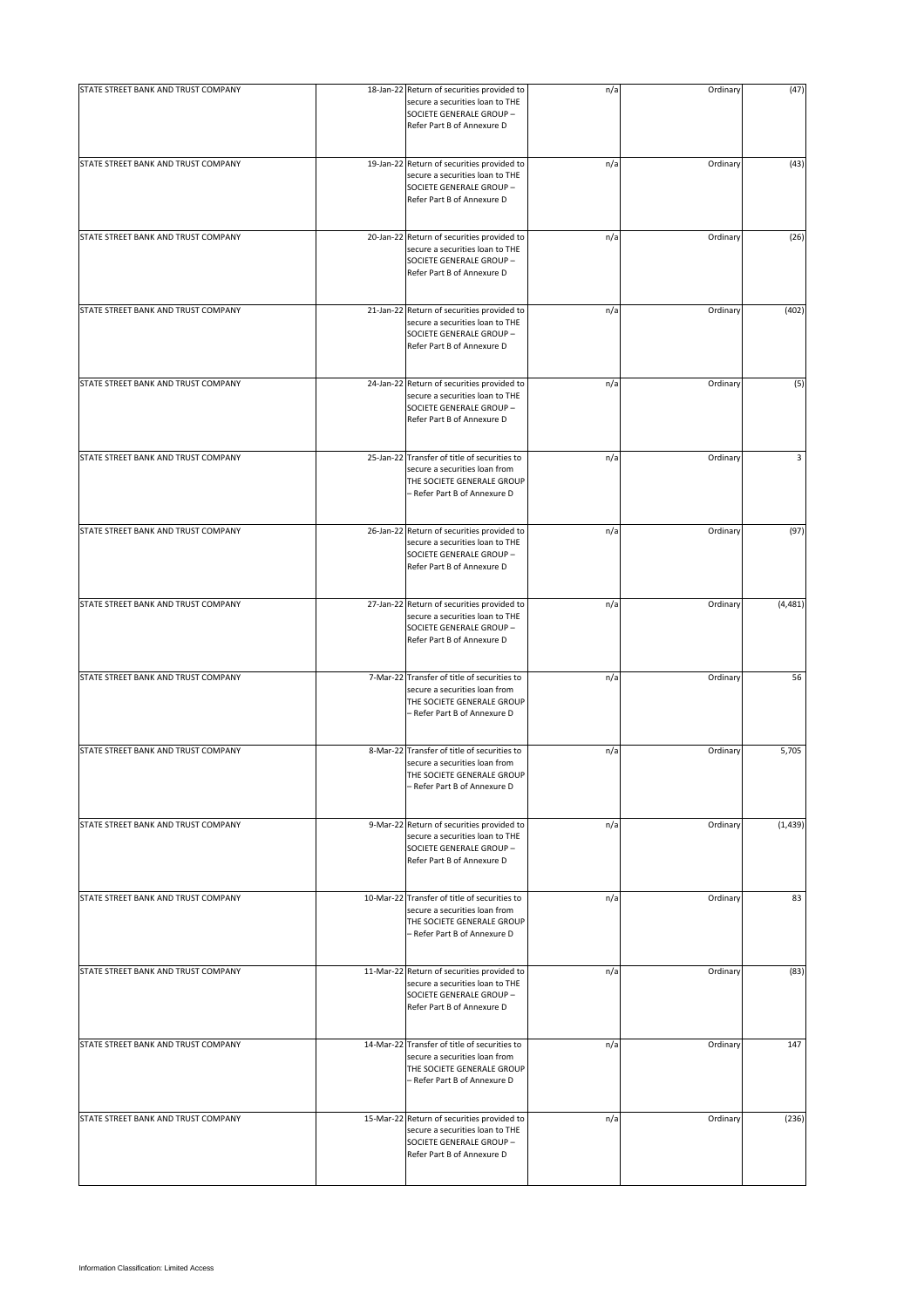| STATE STREET BANK AND TRUST COMPANY | 16-Mar-22 Return of securities provided to<br>secure a securities loan to THE<br>SOCIETE GENERALE GROUP -<br>Refer Part B of Annexure D     | n/a | Ordinary | (268)    |
|-------------------------------------|---------------------------------------------------------------------------------------------------------------------------------------------|-----|----------|----------|
| STATE STREET BANK AND TRUST COMPANY | 17-Mar-22 Return of securities provided to<br>secure a securities loan to THE<br>SOCIETE GENERALE GROUP -<br>Refer Part B of Annexure D     | n/a | Ordinary | (281)    |
| STATE STREET BANK AND TRUST COMPANY | 18-Mar-22 Transfer of title of securities to<br>secure a securities loan from<br>THE SOCIETE GENERALE GROUP<br>- Refer Part B of Annexure D | n/a | Ordinary | 675      |
| STATE STREET BANK AND TRUST COMPANY | 21-Mar-22 Return of securities provided to<br>secure a securities loan to THE<br>SOCIETE GENERALE GROUP -<br>Refer Part B of Annexure D     | n/a | Ordinary | (45)     |
| STATE STREET BANK AND TRUST COMPANY | 22-Mar-22 Return of securities provided to<br>secure a securities loan to THE<br>SOCIETE GENERALE GROUP -<br>Refer Part B of Annexure D     | n/a | Ordinary | (1,053)  |
| STATE STREET BANK AND TRUST COMPANY | 23-Mar-22 Transfer of title of securities to<br>secure a securities loan from<br>THE SOCIETE GENERALE GROUP<br>- Refer Part B of Annexure D | n/a | Ordinary | 1,459    |
| STATE STREET BANK AND TRUST COMPANY | 24-Mar-22 Transfer of title of securities to<br>secure a securities loan from<br>THE SOCIETE GENERALE GROUP<br>- Refer Part B of Annexure D | n/a | Ordinary | 135      |
| STATE STREET BANK AND TRUST COMPANY | 30-Mar-22 Return of securities provided to<br>secure a securities loan to THE<br>SOCIETE GENERALE GROUP -<br>Refer Part B of Annexure D     | n/a | Ordinary | (3, 425) |
| STATE STREET BANK AND TRUST COMPANY | 31-Mar-22 Transfer of title of securities to<br>secure a securities loan from<br>THE SOCIETE GENERALE GROUP<br>- Refer Part B of Annexure D | n/a | Ordinary | 997      |
| STATE STREET BANK AND TRUST COMPANY | 1-Apr-22 Transfer of title of securities to<br>secure a securities loan from<br>THE SOCIETE GENERALE GROUP<br>- Refer Part B of Annexure D  | n/a | Ordinary | 162      |
| STATE STREET BANK AND TRUST COMPANY | 10-May-22 Return of securities provided to<br>secure a securities loan to THE<br>SOCIETE GENERALE GROUP -<br>Refer Part B of Annexure D     | n/a | Ordinary | (812)    |
| STATE STREET BANK AND TRUST COMPANY | 11-May-22 Return of securities provided to<br>secure a securities loan to THE<br>SOCIETE GENERALE GROUP -<br>Refer Part B of Annexure D     | n/a | Ordinary | (2, 100) |
| STATE STREET BANK AND TRUST COMPANY | 14-Mar-22 Transfer of title of securities to<br>secure a securities loan from<br>THE UBS GROUP - Refer Part B<br>of Annexure D              | n/a | Ordinary | 14,342   |
| STATE STREET BANK AND TRUST COMPANY | 15-Mar-22 Transfer of title of securities to<br>secure a securities loan from<br>THE UBS GROUP - Refer Part B<br>of Annexure D              | n/a | Ordinary | 1,323    |
| STATE STREET BANK AND TRUST COMPANY | 16-Mar-22 Transfer of title of securities to<br>secure a securities loan from<br>THE UBS GROUP - Refer Part B<br>of Annexure D              | n/a | Ordinary | 6,141    |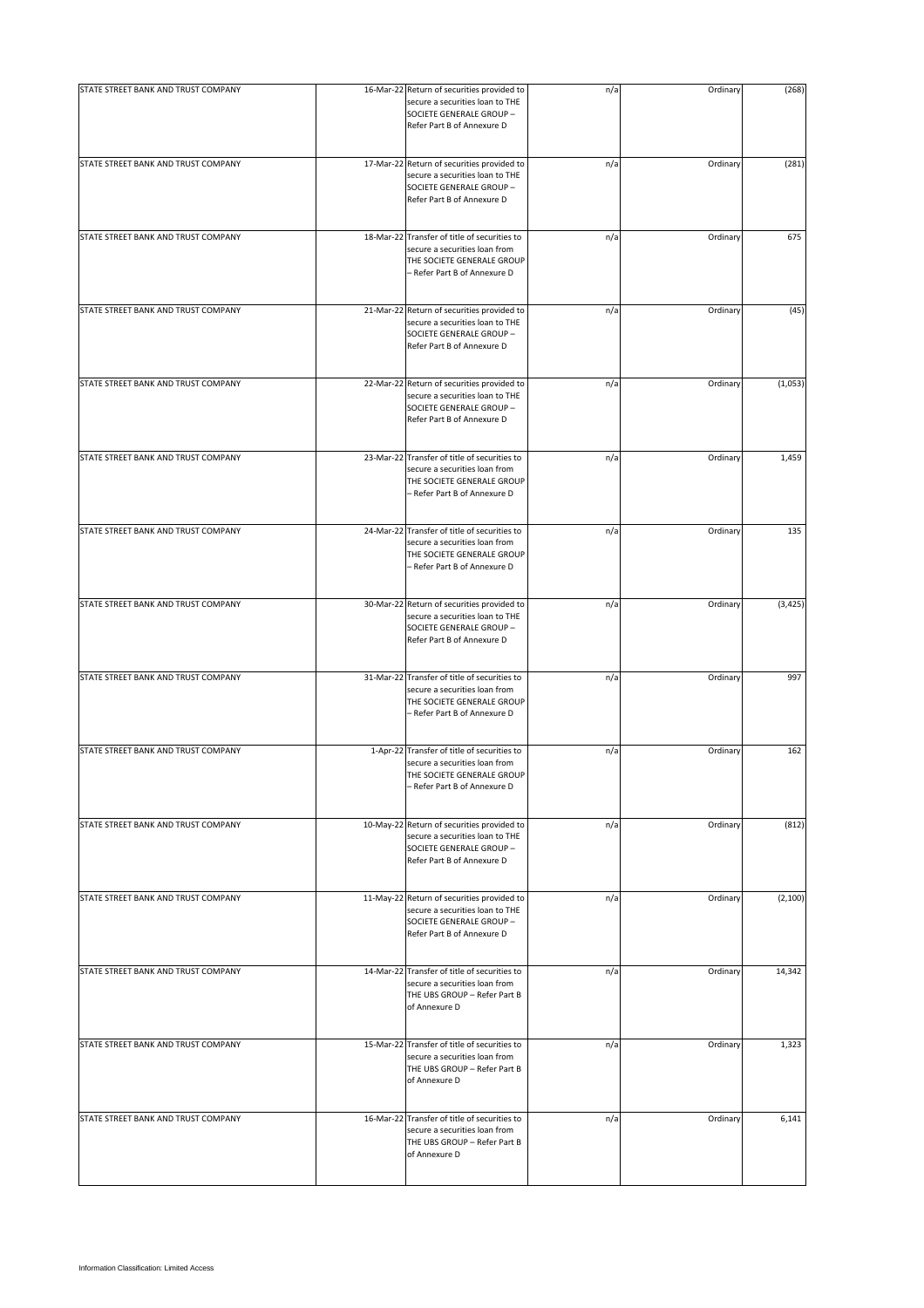| STATE STREET BANK AND TRUST COMPANY | 17-Mar-22 Transfer of title of securities to<br>secure a securities loan from<br>THE UBS GROUP - Refer Part B<br>of Annexure D  | n/a | Ordinary | 1,786     |
|-------------------------------------|---------------------------------------------------------------------------------------------------------------------------------|-----|----------|-----------|
| STATE STREET BANK AND TRUST COMPANY | 18-Mar-22 Return of securities provided to<br>secure a securities loan to THE<br>UBS GROUP - Refer Part B of<br>Annexure D      | n/a | Ordinary | (1, 102)  |
| STATE STREET BANK AND TRUST COMPANY | 21-Mar-22 Transfer of title of securities to<br>secure a securities loan from<br>THE UBS GROUP - Refer Part B<br>of Annexure D  | n/a | Ordinary | 241       |
| STATE STREET BANK AND TRUST COMPANY | 22-Mar-22 Return of securities provided to<br>secure a securities loan to THE<br>UBS GROUP - Refer Part B of<br>Annexure D      | n/a | Ordinary | (1,876)   |
| STATE STREET BANK AND TRUST COMPANY | 23-Mar-22 Return of securities provided to<br>secure a securities loan to THE<br>UBS GROUP - Refer Part B of<br>Annexure D      | n/a | Ordinary | (13, 329) |
| STATE STREET BANK AND TRUST COMPANY | 24-Mar-22 Transfer of title of securities to<br>secure a securities loan from<br>THE UBS GROUP - Refer Part B<br>of Annexure D  | n/a | Ordinary | 215       |
| STATE STREET BANK AND TRUST COMPANY | 25-Mar-22 Transfer of title of securities to<br>secure a securities loan from<br>THE UBS GROUP - Refer Part B<br>of Annexure D  | n/a | Ordinary | 183       |
| STATE STREET BANK AND TRUST COMPANY | 28-Mar-22 Transfer of title of securities to<br>secure a securities loan from<br>THE UBS GROUP - Refer Part B<br>of Annexure D  | n/a | Ordinary | 945       |
| STATE STREET BANK AND TRUST COMPANY | 1-Apr-22 Return of securities provided to<br>secure a securities loan to THE<br>UBS GROUP - Refer Part B of<br>Annexure D       | n/a | Ordinary | (4, 409)  |
| STATE STREET BANK AND TRUST COMPANY | 4-Apr-22 Return of securities provided to<br>secure a securities loan to THE<br>UBS GROUP - Refer Part B of<br>Annexure D       | n/a | Ordinary | (48)      |
| STATE STREET BANK AND TRUST COMPANY | 5-Apr-22 Return of securities provided to<br>secure a securities loan to THE<br>UBS GROUP - Refer Part B of<br>Annexure D       | n/a | Ordinary | (3, 184)  |
| STATE STREET BANK AND TRUST COMPANY | 19-Apr-22 Transfer of title of securities to<br>secure a securities loan from<br>THE UBS GROUP - Refer Part B<br>of Annexure D  | n/a | Ordinary | 3,331     |
| STATE STREET BANK AND TRUST COMPANY | 20-Apr-22 Return of securities provided to<br>secure a securities loan to THE<br>UBS GROUP - Refer Part B of<br>Annexure D      | n/a | Ordinary | (7)       |
| STATE STREET BANK AND TRUST COMPANY | 21-Apr-22 Return of securities provided to<br>secure a securities loan to THE<br>UBS GROUP - Refer Part B of<br>Annexure D      | n/a | Ordinary | (4, 551)  |
| STATE STREET BANK AND TRUST COMPANY | 29-Apr-22 Transfer of title of securities to<br>secure a securities loan from<br>THE HSBC GROUP - Refer Part B<br>of Annexure D | n/a | Ordinary | 6         |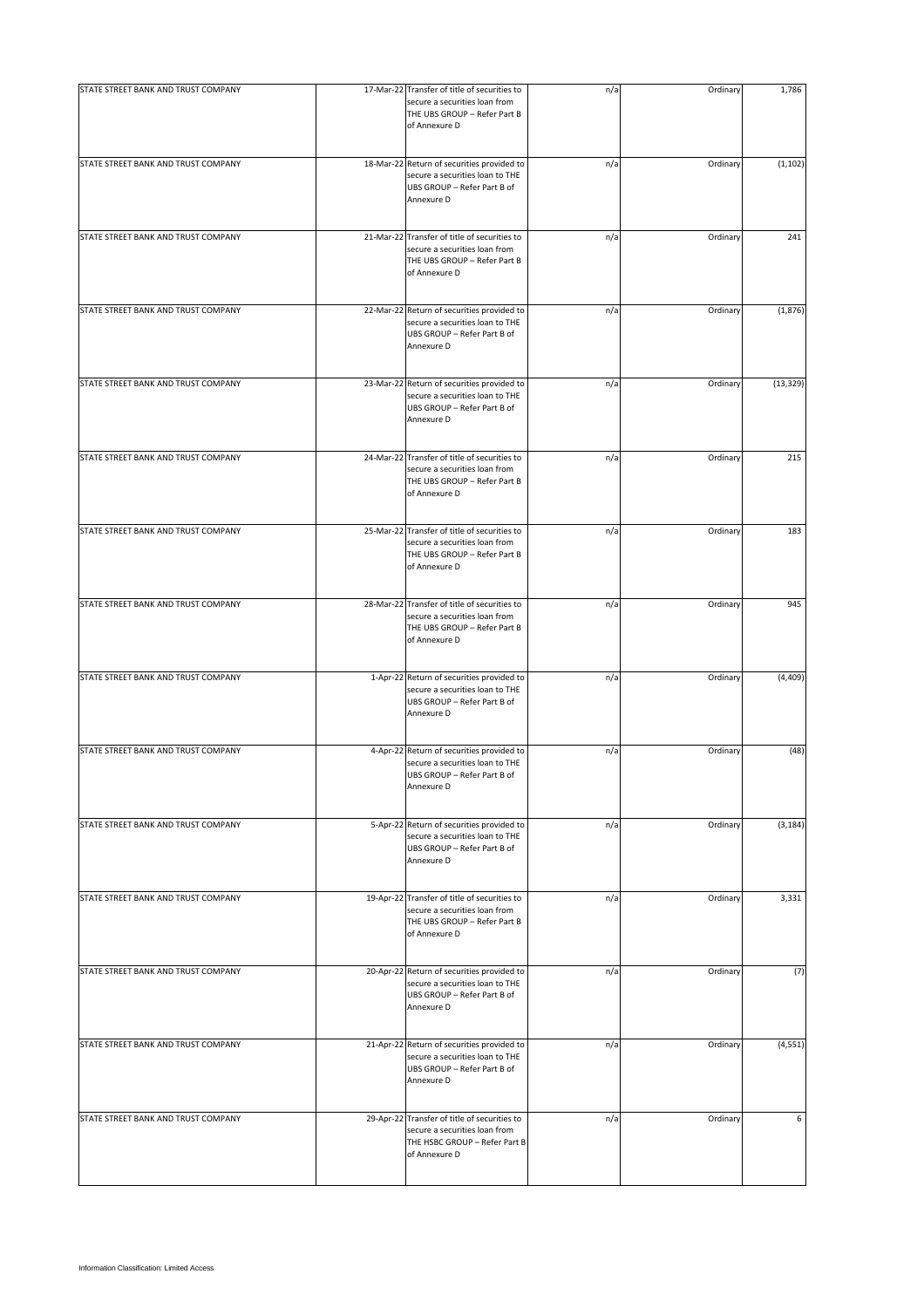| STATE STREET BANK AND TRUST COMPANY | 9-May-22 Return of securities provided to                                                                                                   | n/a | Ordinary | (6)     |
|-------------------------------------|---------------------------------------------------------------------------------------------------------------------------------------------|-----|----------|---------|
|                                     | secure a securities loan to THE<br>HSBC GROUP - Refer Part B of<br>Annexure D                                                               |     |          |         |
| STATE STREET BANK AND TRUST COMPANY | 10-Mar-22 Transfer of title of securities to<br>secure a securities loan from<br>THE ING GROUP - Refer Part B<br>of Annexure D              | n/a | Ordinary | 2,624   |
| STATE STREET BANK AND TRUST COMPANY | 11-Mar-22 Transfer of title of securities to<br>secure a securities loan from<br>THE ING GROUP - Refer Part B<br>of Annexure D              | n/a | Ordinary | 370     |
| STATE STREET BANK AND TRUST COMPANY | 14-Mar-22 Return of securities provided to<br>secure a securities loan to THE<br>ING GROUP - Refer Part B of<br>Annexure D                  | n/a | Ordinary | (87)    |
| STATE STREET BANK AND TRUST COMPANY | 15-Mar-22 Return of securities provided to<br>secure a securities loan to THE<br>ING GROUP - Refer Part B of<br>Annexure D                  | n/a | Ordinary | (2,907) |
| STATE STREET BANK AND TRUST COMPANY | 27-Jan-22 Transfer of title of securities to<br>secure a securities loan from<br>THE SOCIETE GENERALE GROUP<br>- Refer Part B of Annexure D | n/a | Ordinary | 238     |
| STATE STREET BANK AND TRUST COMPANY | 7-Mar-22 Transfer of title of securities to<br>secure a securities loan from<br>THE SOCIETE GENERALE GROUP<br>- Refer Part B of Annexure D  | n/a | Ordinary | 35      |
| STATE STREET BANK AND TRUST COMPANY | 8-Mar-22 Transfer of title of securities to<br>secure a securities loan from<br>THE SOCIETE GENERALE GROUP<br>- Refer Part B of Annexure D  | n/a | Ordinary | 3,995   |
| STATE STREET BANK AND TRUST COMPANY | 9-Mar-22 Return of securities provided to<br>secure a securities loan to THE<br>SOCIETE GENERALE GROUP -<br>Refer Part B of Annexure D      | n/a | Ordinary | (962)   |
| STATE STREET BANK AND TRUST COMPANY | 10-Mar-22 Transfer of title of securities to<br>secure a securities loan from<br>THE SOCIETE GENERALE GROUP<br>Refer Part B of Annexure D   | n/a | Ordinary | 209     |
| STATE STREET BANK AND TRUST COMPANY | 11-Mar-22 Return of securities provided to<br>secure a securities loan to THE<br>SOCIETE GENERALE GROUP -<br>Refer Part B of Annexure D     | n/a | Ordinary | (76)    |
| STATE STREET BANK AND TRUST COMPANY | 14-Mar-22 Transfer of title of securities to<br>secure a securities loan from<br>THE SOCIETE GENERALE GROUP<br>- Refer Part B of Annexure D | n/a | Ordinary | 144     |
| STATE STREET BANK AND TRUST COMPANY | 15-Mar-22 Transfer of title of securities to<br>secure a securities loan from<br>THE SOCIETE GENERALE GROUP<br>- Refer Part B of Annexure D | n/a | Ordinary | 3,803   |
| STATE STREET BANK AND TRUST COMPANY | 16-Mar-22 Return of securities provided to<br>secure a securities loan to THE<br>SOCIETE GENERALE GROUP -<br>Refer Part B of Annexure D     | n/a | Ordinary | (195)   |
| STATE STREET BANK AND TRUST COMPANY | 17-Mar-22 Return of securities provided to<br>secure a securities loan to THE<br>SOCIETE GENERALE GROUP -<br>Refer Part B of Annexure D     | n/a | Ordinary | (34)    |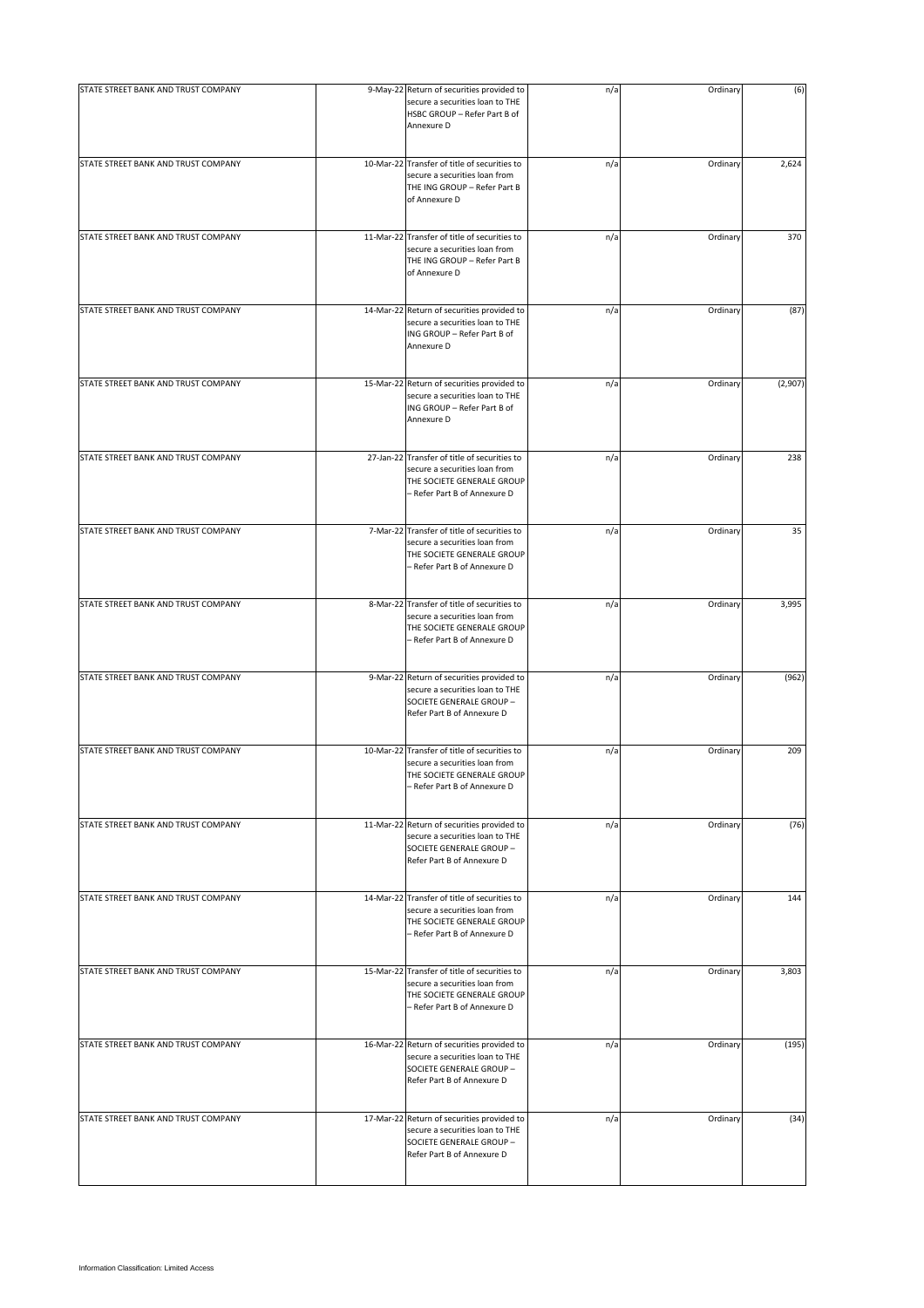| STATE STREET BANK AND TRUST COMPANY | 18-Mar-22 Return of securities provided to<br>secure a securities loan to THE<br>SOCIETE GENERALE GROUP -<br>Refer Part B of Annexure D     | n/a | Ordinary | (2,948)  |
|-------------------------------------|---------------------------------------------------------------------------------------------------------------------------------------------|-----|----------|----------|
| STATE STREET BANK AND TRUST COMPANY | 21-Mar-22 Return of securities provided to<br>secure a securities loan to THE<br>SOCIETE GENERALE GROUP -<br>Refer Part B of Annexure D     | n/a | Ordinary | (104)    |
| STATE STREET BANK AND TRUST COMPANY | 22-Mar-22 Return of securities provided to<br>secure a securities loan to THE<br>SOCIETE GENERALE GROUP -<br>Refer Part B of Annexure D     | n/a | Ordinary | (208)    |
| STATE STREET BANK AND TRUST COMPANY | 23-Mar-22 Transfer of title of securities to<br>secure a securities loan from<br>THE SOCIETE GENERALE GROUP<br>- Refer Part B of Annexure D | n/a | Ordinary | 510      |
| STATE STREET BANK AND TRUST COMPANY | 24-Mar-22 Transfer of title of securities to<br>secure a securities loan from<br>THE SOCIETE GENERALE GROUP<br>- Refer Part B of Annexure D | n/a | Ordinary | 368      |
| STATE STREET BANK AND TRUST COMPANY | 30-Mar-22 Return of securities provided to<br>secure a securities loan to THE<br>SOCIETE GENERALE GROUP -<br>Refer Part B of Annexure D     | n/a | Ordinary | (2,697)  |
| STATE STREET BANK AND TRUST COMPANY | 31-Mar-22 Transfer of title of securities to<br>secure a securities loan from<br>THE SOCIETE GENERALE GROUP<br>- Refer Part B of Annexure D | n/a | Ordinary | 1,166    |
| STATE STREET BANK AND TRUST COMPANY | 1-Apr-22 Transfer of title of securities to<br>secure a securities loan from<br>THE SOCIETE GENERALE GROUP<br>- Refer Part B of Annexure D  | n/a | Ordinary | 126      |
| STATE STREET BANK AND TRUST COMPANY | 10-May-22 Transfer of title of securities to<br>secure a securities loan from<br>THE SOCIETE GENERALE GROUP<br>- Refer Part B of Annexure D | n/a | Ordinary | 5,144    |
| STATE STREET BANK AND TRUST COMPANY | 11-May-22 Return of securities provided to<br>secure a securities loan to THE<br>SOCIETE GENERALE GROUP -<br>Refer Part B of Annexure D     | n/a | Ordinary | (8, 513) |
| STATE STREET BANK AND TRUST COMPANY | 14-Mar-22 Transfer of title of securities to<br>secure a securities loan from<br>THE UBS GROUP - Refer Part B<br>of Annexure D              | n/a | Ordinary | 38,669   |
| STATE STREET BANK AND TRUST COMPANY | 15-Mar-22 Transfer of title of securities to<br>secure a securities loan from<br>THE UBS GROUP - Refer Part B<br>of Annexure D              | n/a | Ordinary | 2,089    |
| STATE STREET BANK AND TRUST COMPANY | 16-Mar-22 Return of securities provided to<br>secure a securities loan to THE<br>UBS GROUP - Refer Part B of<br>Annexure D                  | n/a | Ordinary | (2, 397) |
| STATE STREET BANK AND TRUST COMPANY | 17-Mar-22 Return of securities provided to<br>secure a securities loan to THE<br>UBS GROUP - Refer Part B of<br>Annexure D                  | n/a | Ordinary | (843)    |
| STATE STREET BANK AND TRUST COMPANY | 18-Mar-22 Return of securities provided to<br>secure a securities loan to THE<br>UBS GROUP - Refer Part B of<br>Annexure D                  | n/a | Ordinary | (790)    |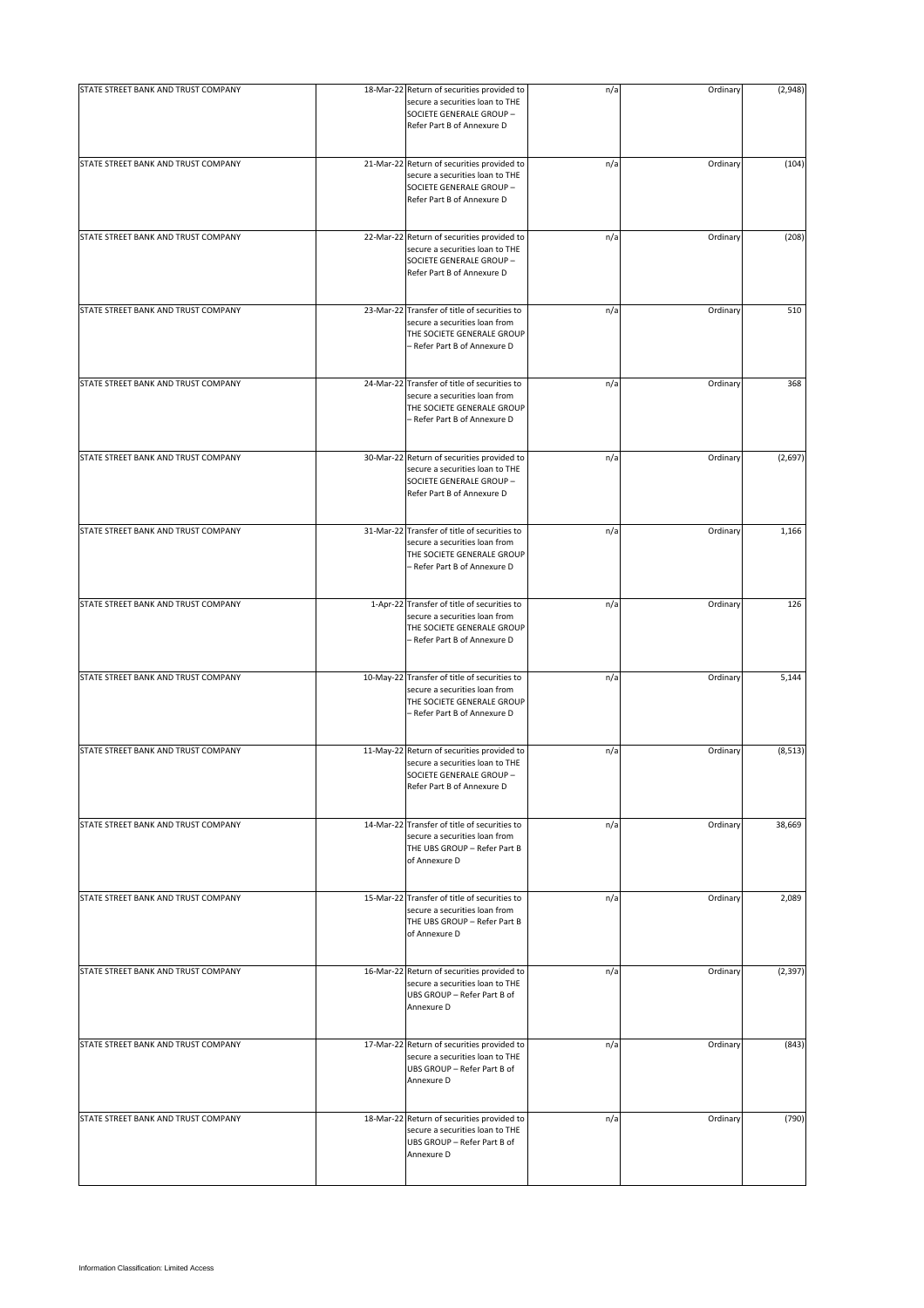| STATE STREET BANK AND TRUST COMPANY | 21-Mar-22 Return of securities provided to                                                                                     | n/a | Ordinary | (1,731)   |
|-------------------------------------|--------------------------------------------------------------------------------------------------------------------------------|-----|----------|-----------|
|                                     | secure a securities loan to THE<br>UBS GROUP - Refer Part B of<br>Annexure D                                                   |     |          |           |
| STATE STREET BANK AND TRUST COMPANY | 22-Mar-22 Return of securities provided to<br>secure a securities loan to THE<br>UBS GROUP - Refer Part B of<br>Annexure D     | n/a | Ordinary | (3,637)   |
| STATE STREET BANK AND TRUST COMPANY | 23-Mar-22 Return of securities provided to<br>secure a securities loan to THE<br>UBS GROUP - Refer Part B of<br>Annexure D     | n/a | Ordinary | (19, 864) |
| STATE STREET BANK AND TRUST COMPANY | 24-Mar-22 Transfer of title of securities to<br>secure a securities loan from<br>THE UBS GROUP - Refer Part B<br>of Annexure D | n/a | Ordinary | 615       |
| STATE STREET BANK AND TRUST COMPANY | 25-Mar-22 Return of securities provided to<br>secure a securities loan to THE<br>UBS GROUP - Refer Part B of<br>Annexure D     | n/a | Ordinary | (128)     |
| STATE STREET BANK AND TRUST COMPANY | 28-Mar-22 Transfer of title of securities to<br>secure a securities loan from<br>THE UBS GROUP - Refer Part B<br>of Annexure D | n/a | Ordinary | 1,661     |
| STATE STREET BANK AND TRUST COMPANY | 29-Mar-22 Return of securities provided to<br>secure a securities loan to THE<br>UBS GROUP - Refer Part B of<br>Annexure D     | n/a | Ordinary | (13, 642) |
| STATE STREET BANK AND TRUST COMPANY | 30-Mar-22 Return of securities provided to<br>secure a securities loan to THE<br>UBS GROUP - Refer Part B of<br>Annexure D     | n/a | Ordinary | (1)       |
| STATE STREET BANK AND TRUST COMPANY | 14-Mar-22 Transfer of title of securities to<br>secure a securities loan from<br>THE UBS GROUP - Refer Part B<br>of Annexure D | n/a | Ordinary | 17,813    |
| STATE STREET BANK AND TRUST COMPANY | 15-Mar-22 Transfer of title of securities to<br>secure a securities loan from<br>THE UBS GROUP - Refer Part B<br>of Annexure D | n/a | Ordinary | 209       |
| STATE STREET BANK AND TRUST COMPANY | 16-Mar-22 Transfer of title of securities to<br>secure a securities loan from<br>THE UBS GROUP - Refer Part B<br>of Annexure D | n/a | Ordinary | 8,032     |
| STATE STREET BANK AND TRUST COMPANY | 17-Mar-22 Return of securities provided to<br>secure a securities loan to THE<br>UBS GROUP - Refer Part B of<br>Annexure D     | n/a | Ordinary | (3,508)   |
| STATE STREET BANK AND TRUST COMPANY | 18-Mar-22 Return of securities provided to<br>secure a securities loan to THE<br>UBS GROUP - Refer Part B of<br>Annexure D     | n/a | Ordinary | (6, 831)  |
| STATE STREET BANK AND TRUST COMPANY | 21-Mar-22 Return of securities provided to<br>secure a securities loan to THE<br>UBS GROUP - Refer Part B of<br>Annexure D     | n/a | Ordinary | (665)     |
| STATE STREET BANK AND TRUST COMPANY | 22-Mar-22 Return of securities provided to<br>secure a securities loan to THE<br>UBS GROUP - Refer Part B of<br>Annexure D     | n/a | Ordinary | (412)     |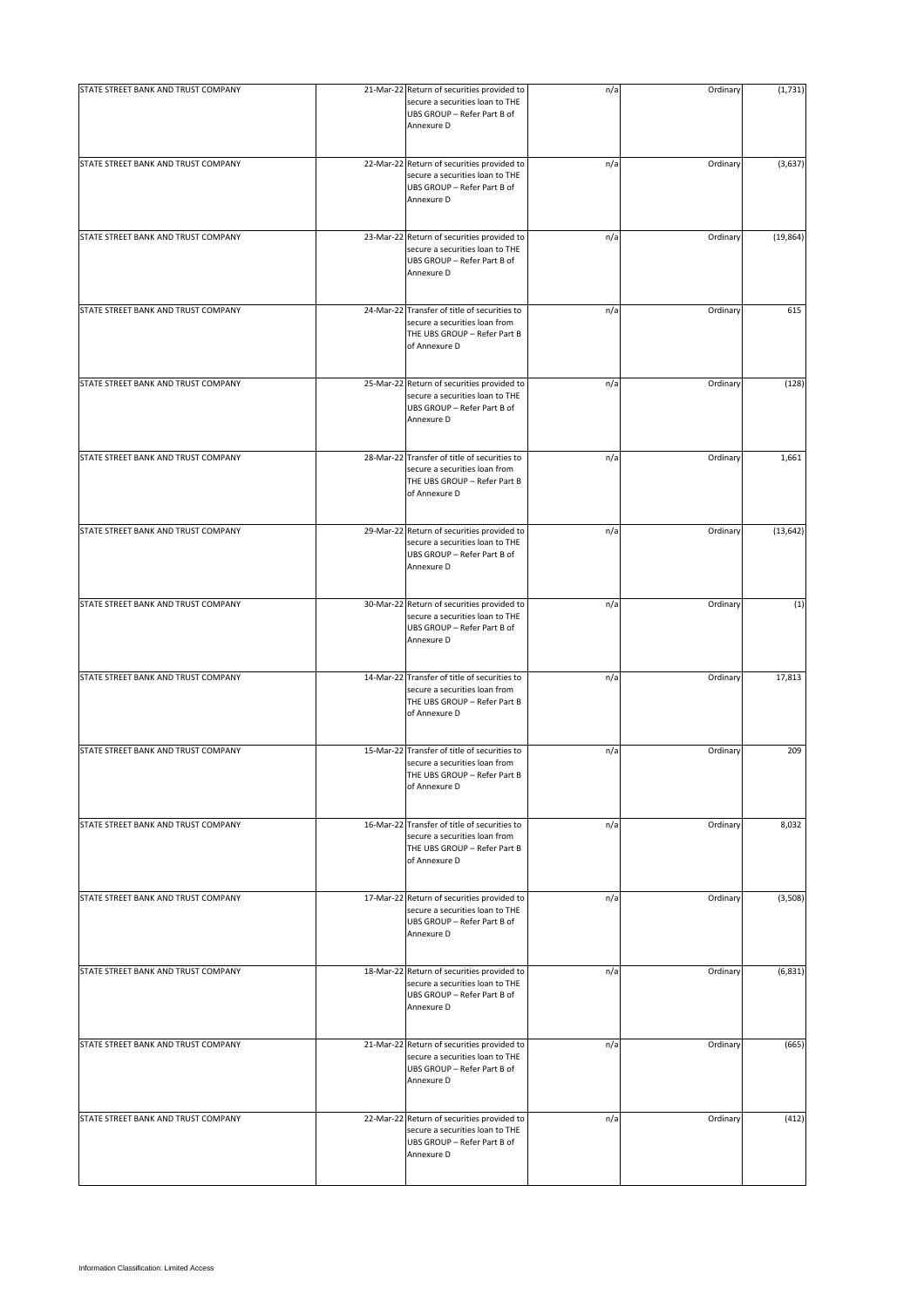| STATE STREET BANK AND TRUST COMPANY | 23-Mar-22 Return of securities provided to<br>secure a securities loan to THE<br>UBS GROUP - Refer Part B of<br>Annexure D     | n/a | Ordinary | (9, 214) |
|-------------------------------------|--------------------------------------------------------------------------------------------------------------------------------|-----|----------|----------|
| STATE STREET BANK AND TRUST COMPANY | 24-Mar-22 Return of securities provided to<br>secure a securities loan to THE<br>UBS GROUP - Refer Part B of<br>Annexure D     | n/a | Ordinary | (558)    |
| STATE STREET BANK AND TRUST COMPANY | 25-Mar-22 Return of securities provided to<br>secure a securities loan to THE<br>UBS GROUP - Refer Part B of<br>Annexure D     | n/a | Ordinary | (82)     |
| STATE STREET BANK AND TRUST COMPANY | 28-Mar-22 Transfer of title of securities to<br>secure a securities loan from<br>THE UBS GROUP - Refer Part B<br>of Annexure D | n/a | Ordinary | 551      |
| STATE STREET BANK AND TRUST COMPANY | 29-Mar-22 Return of securities provided to<br>secure a securities loan to THE<br>UBS GROUP - Refer Part B of<br>Annexure D     | n/a | Ordinary | (5, 336) |
| STATE STREET BANK AND TRUST COMPANY | 18-Feb-22 Transfer of title of securities to<br>secure a securities loan from<br>THE ING GROUP - Refer Part B<br>of Annexure D | n/a | Ordinary | 41       |
| STATE STREET BANK AND TRUST COMPANY | 22-Feb-22 Return of securities provided to<br>secure a securities loan to THE<br>ING GROUP - Refer Part B of<br>Annexure D     | n/a | Ordinary | (4)      |
| STATE STREET BANK AND TRUST COMPANY | 24-Feb-22 Transfer of title of securities to<br>secure a securities loan from<br>THE ING GROUP - Refer Part B<br>of Annexure D | n/a | Ordinary | 47       |
| STATE STREET BANK AND TRUST COMPANY | 25-Feb-22 Return of securities provided to<br>secure a securities loan to THE<br>ING GROUP - Refer Part B of<br>Annexure D     | n/a | Ordinary | (47)     |
| STATE STREET BANK AND TRUST COMPANY | 28-Feb-22 Transfer of title of securities to<br>secure a securities loan from<br>THE ING GROUP - Refer Part B<br>of Annexure D | n/a | Ordinary | 3,610    |
| STATE STREET BANK AND TRUST COMPANY | 1-Mar-22 Transfer of title of securities to<br>secure a securities loan from<br>THE ING GROUP - Refer Part B<br>of Annexure D  | n/a | Ordinary | 29       |
| STATE STREET BANK AND TRUST COMPANY | 15-Mar-22 Return of securities provided to<br>secure a securities loan to THE<br>ING GROUP - Refer Part B of<br>Annexure D     | n/a | Ordinary | (2,815)  |
| STATE STREET BANK AND TRUST COMPANY | 16-Mar-22 Return of securities provided to<br>secure a securities loan to THE<br>ING GROUP - Refer Part B of<br>Annexure D     | n/a | Ordinary | (102)    |
| STATE STREET BANK AND TRUST COMPANY | 17-Mar-22 Return of securities provided to<br>secure a securities loan to THE<br>ING GROUP - Refer Part B of<br>Annexure D     | n/a | Ordinary | (1)      |
| STATE STREET BANK AND TRUST COMPANY | 24-Mar-22 Transfer of title of securities to<br>secure a securities loan from<br>THE ING GROUP - Refer Part B<br>of Annexure D | n/a | Ordinary | 2,592    |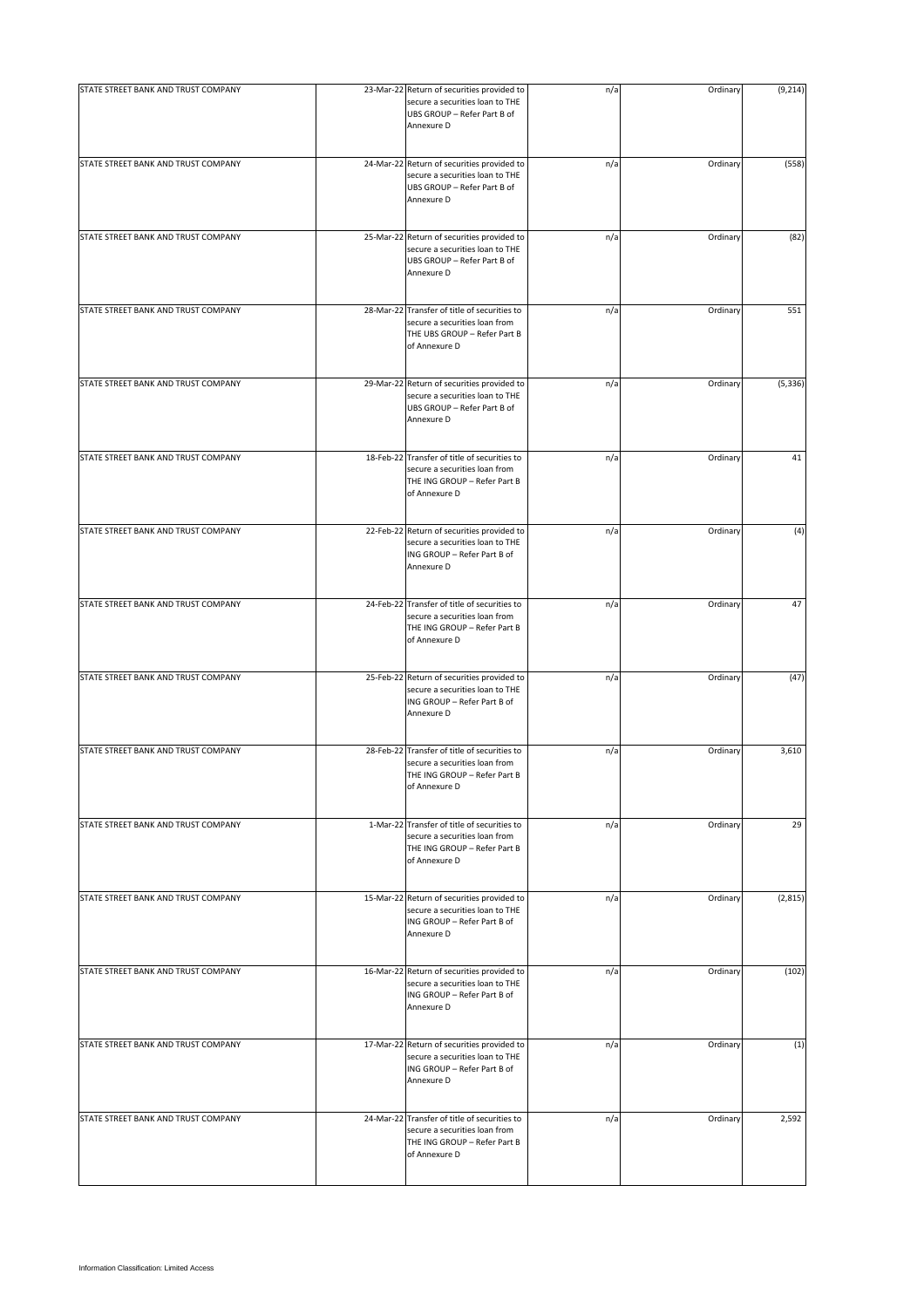| STATE STREET BANK AND TRUST COMPANY | 25-Mar-22 Return of securities provided to                                                                                                      | n/a | Ordinary | (1, 110)  |
|-------------------------------------|-------------------------------------------------------------------------------------------------------------------------------------------------|-----|----------|-----------|
|                                     | secure a securities loan to THE<br>ING GROUP - Refer Part B of<br>Annexure D                                                                    |     |          |           |
| STATE STREET BANK AND TRUST COMPANY | 29-Mar-22 Return of securities provided to<br>secure a securities loan to THE<br>ING GROUP - Refer Part B of<br>Annexure D                      | n/a | Ordinary | (1, 163)  |
| STATE STREET BANK AND TRUST COMPANY | 4-May-22 Transfer of title of securities to<br>secure a securities loan from<br>THE ING GROUP - Refer Part B<br>of Annexure D                   | n/a | Ordinary | 4,126     |
| STATE STREET BANK AND TRUST COMPANY | 5-May-22 Transfer of title of securities to<br>secure a securities loan from<br>THE ING GROUP - Refer Part B<br>of Annexure D                   | n/a | Ordinary | 12,385    |
| STATE STREET BANK AND TRUST COMPANY | 6-May-22 Transfer of title of securities to<br>secure a securities loan from<br>THE ING GROUP - Refer Part B<br>of Annexure D                   | n/a | Ordinary | 2,947     |
| STATE STREET BANK AND TRUST COMPANY | 9-May-22 Return of securities provided to<br>secure a securities loan to THE<br>ING GROUP - Refer Part B of<br>Annexure D                       | n/a | Ordinary | (20, 534) |
| STATE STREET BANK AND TRUST COMPANY | 17-Jan-22 Return of securities provided to<br>secure a securities loan to THE<br>BANK OF NOVA SCOTIA GROUP<br>- Refer Part B of Annexure D      | n/a | Ordinary | (605)     |
| STATE STREET BANK AND TRUST COMPANY | 10-Mar-22 Transfer of title of securities to<br>secure a securities loan from<br>THE ING GROUP - Refer Part B<br>of Annexure D                  | n/a | Ordinary | 1,181     |
| STATE STREET BANK AND TRUST COMPANY | 11-Mar-22 Transfer of title of securities to<br>secure a securities loan from<br>THE ING GROUP - Refer Part B<br>of Annexure D                  | n/a | Ordinary | 147       |
| STATE STREET BANK AND TRUST COMPANY | 14-Mar-22 Transfer of title of securities to<br>secure a securities loan from<br>THE ING GROUP - Refer Part B<br>of Annexure D                  | n/a | Ordinary | 21        |
| STATE STREET BANK AND TRUST COMPANY | 15-Mar-22 Return of securities provided to<br>secure a securities loan to THE<br>ING GROUP - Refer Part B of<br>Annexure D                      | n/a | Ordinary | (1, 349)  |
| STATE STREET BANK AND TRUST COMPANY | 15-Mar-22 Transfer of title of securities to<br>secure a securities loan from<br>THE J.P. MORGAN CHASE<br>GROUP - Refer Part B of<br>Annexure D | n/a | Ordinary | 4,566     |
| STATE STREET BANK AND TRUST COMPANY | 16-Mar-22 Transfer of title of securities to<br>secure a securities loan from<br>THE J.P. MORGAN CHASE<br>GROUP - Refer Part B of<br>Annexure D | n/a | Ordinary | 2         |
| STATE STREET BANK AND TRUST COMPANY | 17-Mar-22 Transfer of title of securities to<br>secure a securities loan from<br>THE J.P. MORGAN CHASE<br>GROUP - Refer Part B of<br>Annexure D | n/a | Ordinary | 5         |
| STATE STREET BANK AND TRUST COMPANY | 18-Mar-22 Transfer of title of securities to<br>secure a securities loan from<br>THE J.P. MORGAN CHASE<br>GROUP - Refer Part B of<br>Annexure D | n/a | Ordinary | 175       |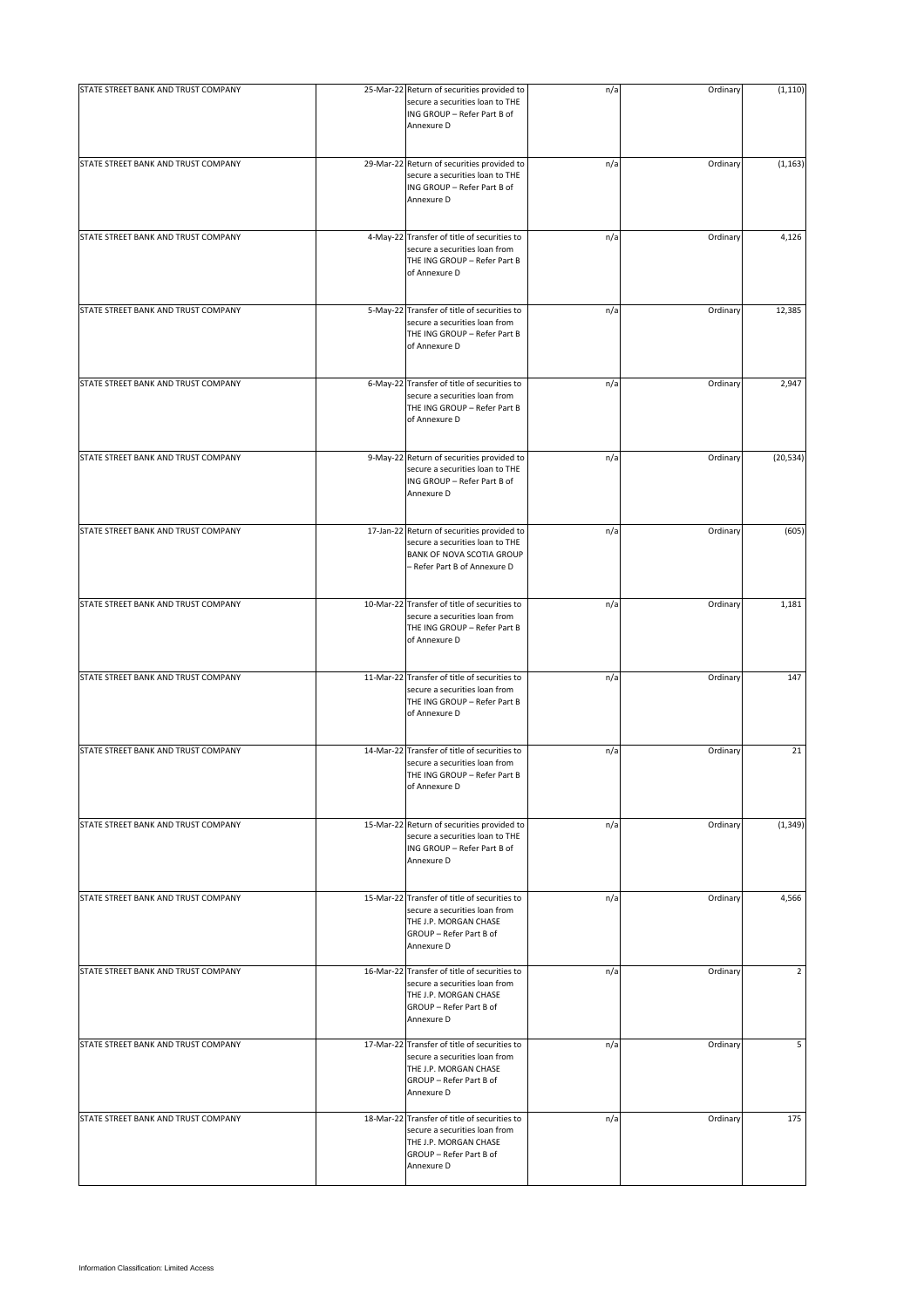| STATE STREET BANK AND TRUST COMPANY | 21-Mar-22 Transfer of title of securities to                                                                                                    | n/a | Ordinary | 9,320    |
|-------------------------------------|-------------------------------------------------------------------------------------------------------------------------------------------------|-----|----------|----------|
|                                     | secure a securities loan from<br>THE J.P. MORGAN CHASE<br>GROUP - Refer Part B of<br>Annexure D                                                 |     |          |          |
| STATE STREET BANK AND TRUST COMPANY | 29-Mar-22 Return of securities provided to<br>secure a securities loan to THE<br>J.P. MORGAN CHASE GROUP -<br>Refer Part B of Annexure D        | n/a | Ordinary | (7,908)  |
| STATE STREET BANK AND TRUST COMPANY | 30-Mar-22 Transfer of title of securities to<br>secure a securities loan from<br>THE J.P. MORGAN CHASE<br>GROUP - Refer Part B of<br>Annexure D | n/a | Ordinary | 15       |
| STATE STREET BANK AND TRUST COMPANY | 31-Mar-22 Transfer of title of securities to<br>secure a securities loan from<br>THE J.P. MORGAN CHASE<br>GROUP - Refer Part B of<br>Annexure D | n/a | Ordinary | 9        |
| STATE STREET BANK AND TRUST COMPANY | 1-Apr-22 Transfer of title of securities to<br>secure a securities loan from<br>THE J.P. MORGAN CHASE<br>GROUP - Refer Part B of<br>Annexure D  | n/a | Ordinary | 73       |
| STATE STREET BANK AND TRUST COMPANY | 4-Apr-22 Transfer of title of securities to<br>secure a securities loan from<br>THE J.P. MORGAN CHASE<br>GROUP - Refer Part B of<br>Annexure D  | n/a | Ordinary | 15       |
| STATE STREET BANK AND TRUST COMPANY | 5-Apr-22 Return of securities provided to<br>secure a securities loan to THE<br>J.P. MORGAN CHASE GROUP -<br>Refer Part B of Annexure D         | n/a | Ordinary | (6, 273) |
| STATE STREET BANK AND TRUST COMPANY | 27-Jan-22 Transfer of title of securities to<br>secure a securities loan from<br>THE SOCIETE GENERALE GROUP<br>- Refer Part B of Annexure D     | n/a | Ordinary | 354      |
| STATE STREET BANK AND TRUST COMPANY | 7-Mar-22 Transfer of title of securities to<br>secure a securities loan from<br>THE SOCIETE GENERALE GROUP<br>- Refer Part B of Annexure D      | n/a | Ordinary | 2,937    |
| STATE STREET BANK AND TRUST COMPANY | 8-Mar-22 Transfer of title of securities to<br>secure a securities loan from<br>THE SOCIETE GENERALE GROUP<br>- Refer Part B of Annexure D      | n/a | Ordinary | 48,571   |
| STATE STREET BANK AND TRUST COMPANY | 9-Mar-22 Return of securities provided to<br>secure a securities loan to THE<br>SOCIETE GENERALE GROUP -<br>Refer Part B of Annexure D          | n/a | Ordinary | (6, 942) |
| STATE STREET BANK AND TRUST COMPANY | 10-Mar-22 Transfer of title of securities to<br>secure a securities loan from<br>THE SOCIETE GENERALE GROUP<br>- Refer Part B of Annexure D     | n/a | Ordinary | 201      |
| STATE STREET BANK AND TRUST COMPANY | 11-Mar-22 Transfer of title of securities to<br>secure a securities loan from<br>THE SOCIETE GENERALE GROUP<br>- Refer Part B of Annexure D     | n/a | Ordinary | 185      |
| STATE STREET BANK AND TRUST COMPANY | 14-Mar-22 Transfer of title of securities to<br>secure a securities loan from<br>THE SOCIETE GENERALE GROUP<br>- Refer Part B of Annexure D     | n/a | Ordinary | 1,205    |
| STATE STREET BANK AND TRUST COMPANY | 15-Mar-22 Return of securities provided to<br>secure a securities loan to THE<br>SOCIETE GENERALE GROUP -<br>Refer Part B of Annexure D         | n/a | Ordinary | (2, 200) |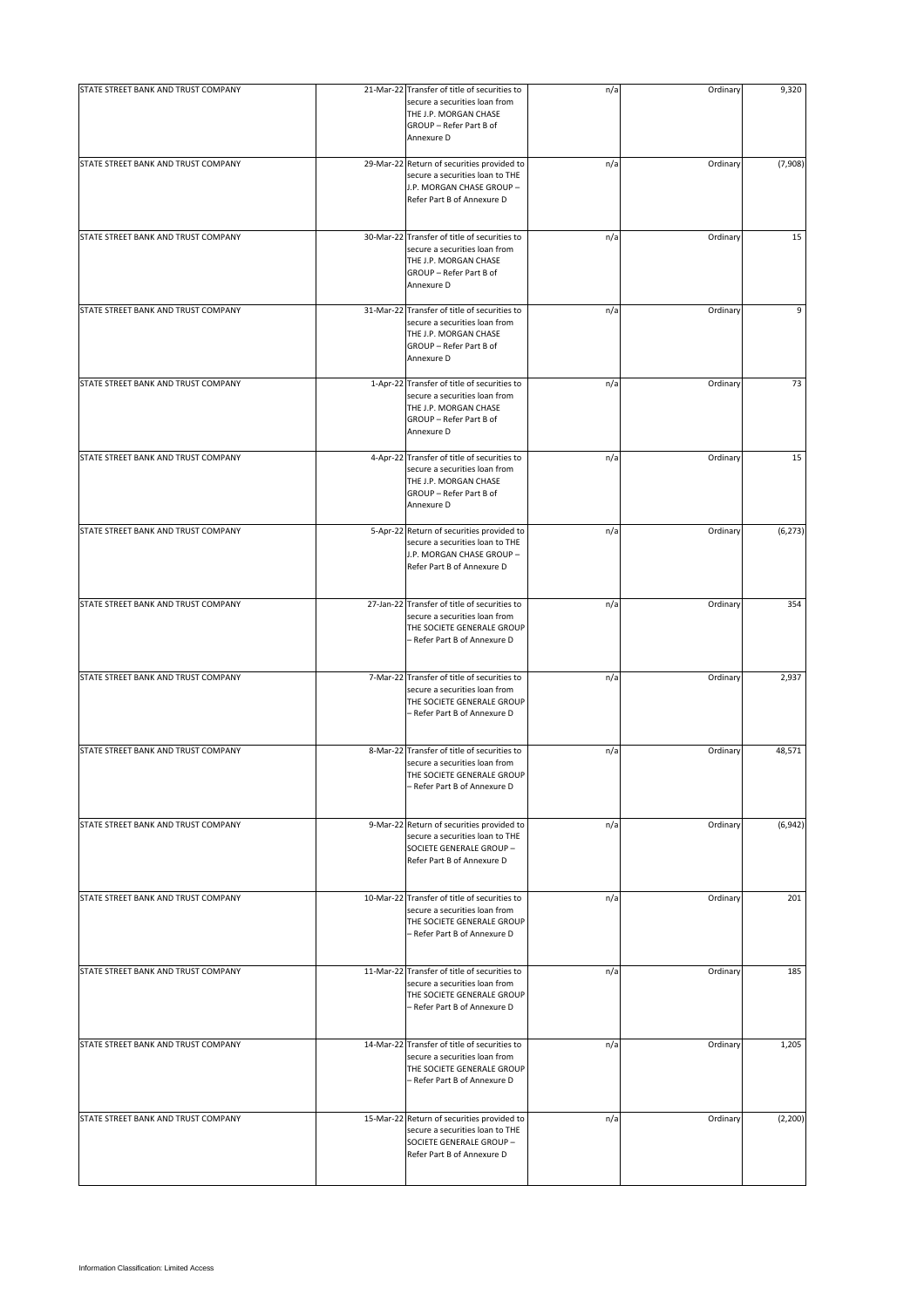| STATE STREET BANK AND TRUST COMPANY | 16-Mar-22 Transfer of title of securities to                                                                                                | n/a | Ordinary | 340       |
|-------------------------------------|---------------------------------------------------------------------------------------------------------------------------------------------|-----|----------|-----------|
|                                     | secure a securities loan from<br>THE SOCIETE GENERALE GROUP<br>- Refer Part B of Annexure D                                                 |     |          |           |
| STATE STREET BANK AND TRUST COMPANY | 17-Mar-22 Transfer of title of securities to<br>secure a securities loan from<br>THE SOCIETE GENERALE GROUP<br>- Refer Part B of Annexure D | n/a | Ordinary | 383       |
| STATE STREET BANK AND TRUST COMPANY | 18-Mar-22 Transfer of title of securities to<br>secure a securities loan from<br>THE SOCIETE GENERALE GROUP<br>- Refer Part B of Annexure D | n/a | Ordinary | 7,304     |
| STATE STREET BANK AND TRUST COMPANY | 21-Mar-22 Return of securities provided to<br>secure a securities loan to THE<br>SOCIETE GENERALE GROUP -<br>Refer Part B of Annexure D     | n/a | Ordinary | (2,609)   |
| STATE STREET BANK AND TRUST COMPANY | 22-Mar-22 Transfer of title of securities to<br>secure a securities loan from<br>THE SOCIETE GENERALE GROUP<br>- Refer Part B of Annexure D | n/a | Ordinary | 431       |
| STATE STREET BANK AND TRUST COMPANY | 23-Mar-22 Transfer of title of securities to<br>secure a securities loan from<br>THE SOCIETE GENERALE GROUP<br>- Refer Part B of Annexure D | n/a | Ordinary | 7,324     |
| STATE STREET BANK AND TRUST COMPANY | 24-Mar-22 Return of securities provided to<br>secure a securities loan to THE<br>SOCIETE GENERALE GROUP -<br>Refer Part B of Annexure D     | n/a | Ordinary | (298)     |
| STATE STREET BANK AND TRUST COMPANY | 30-Mar-22 Return of securities provided to<br>secure a securities loan to THE<br>SOCIETE GENERALE GROUP -<br>Refer Part B of Annexure D     | n/a | Ordinary | (37, 896) |
| STATE STREET BANK AND TRUST COMPANY | 31-Mar-22 Transfer of title of securities to<br>secure a securities loan from<br>THE SOCIETE GENERALE GROUP<br>- Refer Part B of Annexure D | n/a | Ordinary | 9,116     |
| STATE STREET BANK AND TRUST COMPANY | 1-Apr-22 Return of securities provided to<br>secure a securities loan to THE<br>SOCIETE GENERALE GROUP -<br>Refer Part B of Annexure D      | n/a | Ordinary | (3, 563)  |
| STATE STREET BANK AND TRUST COMPANY | 10-May-22 Return of securities provided to<br>secure a securities loan to THE<br>SOCIETE GENERALE GROUP -<br>Refer Part B of Annexure D     | n/a | Ordinary | (9, 551)  |
| STATE STREET BANK AND TRUST COMPANY | 11-May-22 Return of securities provided to<br>secure a securities loan to THE<br>SOCIETE GENERALE GROUP -<br>Refer Part B of Annexure D     | n/a | Ordinary | (15, 293) |
| STATE STREET BANK AND TRUST COMPANY | 14-Mar-22 Transfer of title of securities to<br>secure a securities loan from<br>THE UBS GROUP - Refer Part B<br>of Annexure D              | n/a | Ordinary | 186,477   |
| STATE STREET BANK AND TRUST COMPANY | 15-Mar-22 Transfer of title of securities to<br>secure a securities loan from<br>THE UBS GROUP - Refer Part B<br>of Annexure D              | n/a | Ordinary | 5,688     |
| STATE STREET BANK AND TRUST COMPANY | 16-Mar-22 Transfer of title of securities to<br>secure a securities loan from<br>THE UBS GROUP - Refer Part B<br>of Annexure D              | n/a | Ordinary | 94,055    |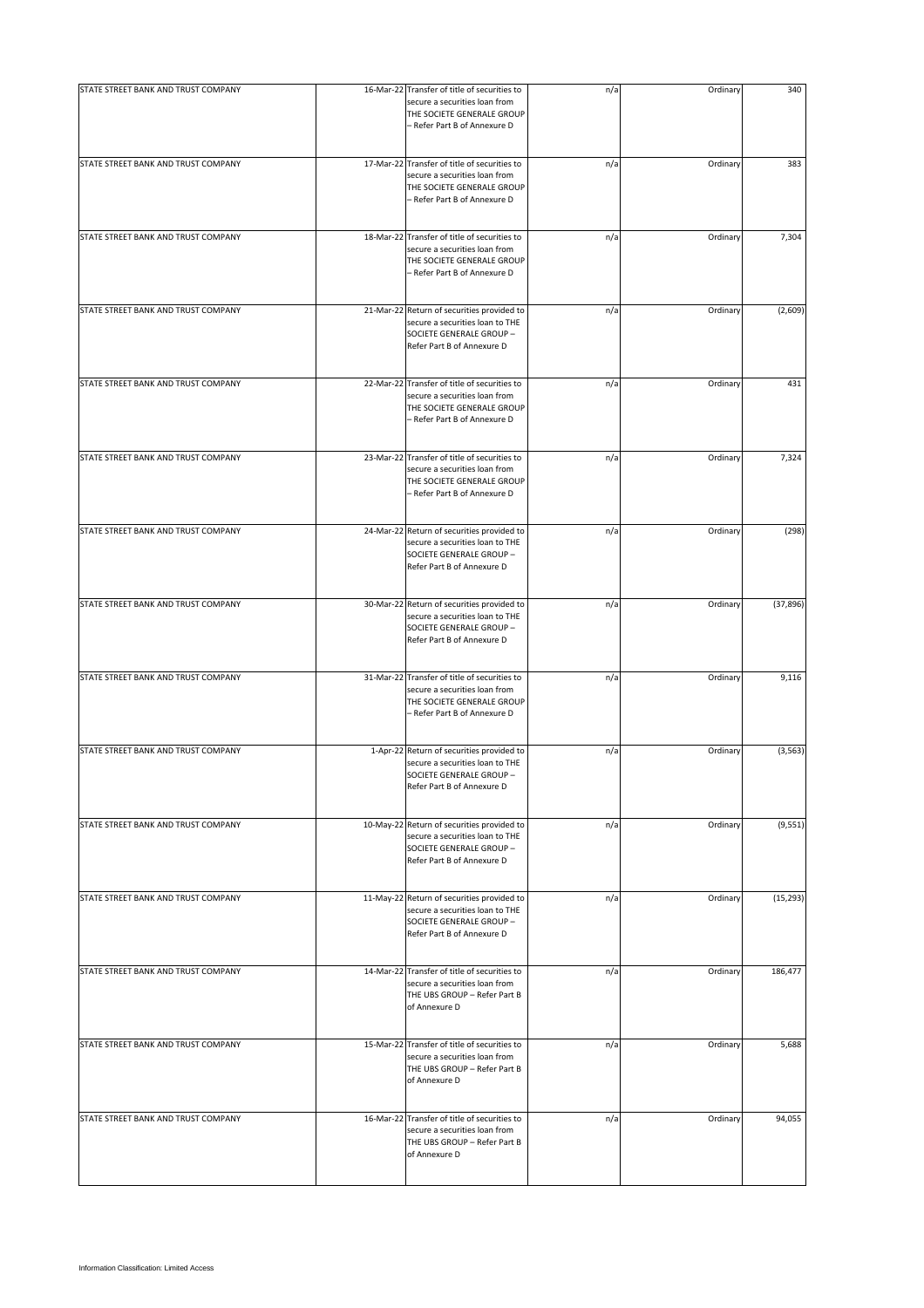| STATE STREET BANK AND TRUST COMPANY |                                                                                                                                            |     |          |                |
|-------------------------------------|--------------------------------------------------------------------------------------------------------------------------------------------|-----|----------|----------------|
|                                     | 17-Mar-22 Transfer of title of securities to<br>secure a securities loan from<br>THE UBS GROUP - Refer Part B<br>of Annexure D             | n/a | Ordinary | 34,848         |
| STATE STREET BANK AND TRUST COMPANY | 18-Mar-22 Transfer of title of securities to<br>secure a securities loan from<br>THE UBS GROUP - Refer Part B<br>of Annexure D             | n/a | Ordinary | 2,330          |
| STATE STREET BANK AND TRUST COMPANY | 21-Mar-22 Return of securities provided to<br>secure a securities loan to THE<br>UBS GROUP - Refer Part B of<br>Annexure D                 | n/a | Ordinary | (14, 144)      |
| STATE STREET BANK AND TRUST COMPANY | 22-Mar-22 Transfer of title of securities to<br>secure a securities loan from<br>THE UBS GROUP - Refer Part B<br>of Annexure D             | n/a | Ordinary | 2,960          |
| STATE STREET BANK AND TRUST COMPANY | 23-Mar-22 Return of securities provided to<br>secure a securities loan to THE<br>UBS GROUP - Refer Part B of<br>Annexure D                 | n/a | Ordinary | (196, 093)     |
| STATE STREET BANK AND TRUST COMPANY | 24-Mar-22 Transfer of title of securities to<br>secure a securities loan from<br>THE UBS GROUP - Refer Part B<br>of Annexure D             | n/a | Ordinary | 6,128          |
| STATE STREET BANK AND TRUST COMPANY | 25-Mar-22 Transfer of title of securities to<br>secure a securities loan from<br>THE UBS GROUP - Refer Part B<br>of Annexure D             | n/a | Ordinary | 3,016          |
| STATE STREET BANK AND TRUST COMPANY | 28-Mar-22 Return of securities provided to<br>secure a securities loan to THE<br>UBS GROUP - Refer Part B of<br>Annexure D                 | n/a | Ordinary | (1,013)        |
| STATE STREET BANK AND TRUST COMPANY | 29-Mar-22 Return of securities provided to<br>secure a securities loan to THE<br>UBS GROUP - Refer Part B of<br>Annexure D                 | n/a | Ordinary | (123, 776)     |
| STATE STREET BANK AND TRUST COMPANY | 30-Mar-22 Return of securities provided to<br>secure a securities loan to THE<br>UBS GROUP - Refer Part B of<br>Annexure D                 | n/a | Ordinary | (476)          |
| STATE STREET BANK AND TRUST COMPANY | 17-Jan-22 Return of securities provided to<br>secure a securities loan to THE<br>BANK OF NOVA SCOTIA GROUP<br>- Refer Part B of Annexure D | n/a | Ordinary | (13)           |
| STATE STREET BANK AND TRUST COMPANY | 10-Mar-22 Transfer of title of securities to<br>secure a securities loan from<br>THE ING GROUP - Refer Part B<br>of Annexure D             | n/a | Ordinary | 138            |
| STATE STREET BANK AND TRUST COMPANY | 11-Mar-22 Transfer of title of securities to<br>secure a securities loan from<br>THE ING GROUP - Refer Part B<br>of Annexure D             | n/a | Ordinary | 18             |
| STATE STREET BANK AND TRUST COMPANY | 14-Mar-22 Transfer of title of securities to<br>secure a securities loan from<br>THE ING GROUP - Refer Part B<br>of Annexure D             | n/a | Ordinary | $\overline{7}$ |
| STATE STREET BANK AND TRUST COMPANY | 24-Mar-22 Return of securities provided to<br>secure a securities loan to THE<br>ING GROUP - Refer Part B of<br>Annexure D                 | n/a | Ordinary | (87)           |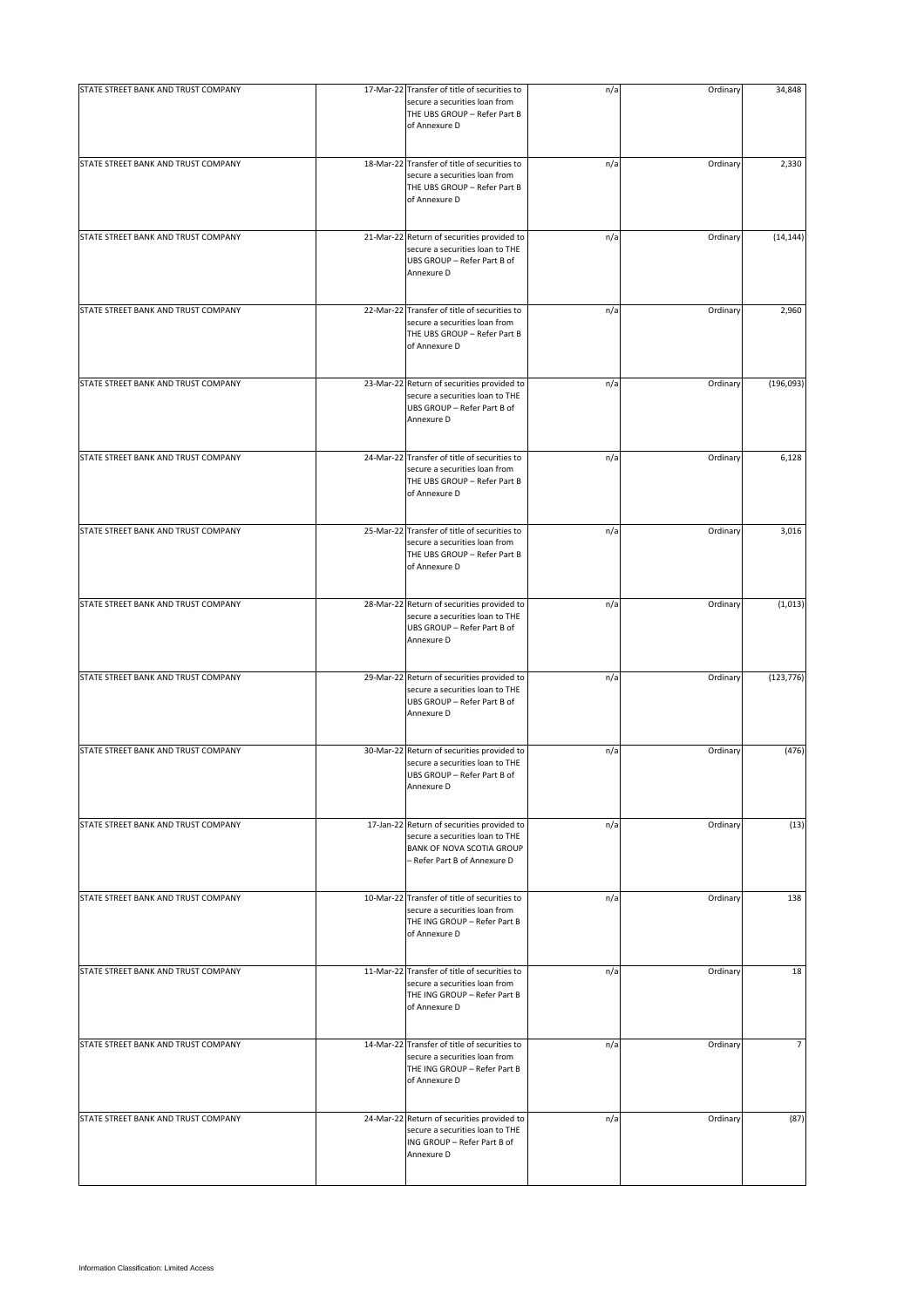| STATE STREET BANK AND TRUST COMPANY | 29-Mar-22 Return of securities provided to<br>secure a securities loan to THE<br>ING GROUP - Refer Part B of<br>Annexure D                  | n/a | Ordinary | (39)         |
|-------------------------------------|---------------------------------------------------------------------------------------------------------------------------------------------|-----|----------|--------------|
| STATE STREET BANK AND TRUST COMPANY | 4-May-22 Transfer of title of securities to<br>secure a securities loan from<br>THE ING GROUP - Refer Part B<br>of Annexure D               | n/a | Ordinary | 196          |
| STATE STREET BANK AND TRUST COMPANY | 5-May-22 Transfer of title of securities to<br>secure a securities loan from<br>THE ING GROUP - Refer Part B<br>of Annexure D               | n/a | Ordinary | 550          |
| STATE STREET BANK AND TRUST COMPANY | 6-May-22 Transfer of title of securities to<br>secure a securities loan from<br>THE ING GROUP - Refer Part B<br>of Annexure D               | n/a | Ordinary | 138          |
| STATE STREET BANK AND TRUST COMPANY | 9-May-22 Return of securities provided to<br>secure a securities loan to THE<br>ING GROUP - Refer Part B of<br>Annexure D                   | n/a | Ordinary | (921)        |
| STATE STREET BANK AND TRUST COMPANY | 27-Jan-22 Transfer of title of securities to<br>secure a securities loan from<br>THE SOCIETE GENERALE GROUP<br>- Refer Part B of Annexure D | n/a | Ordinary | 27           |
| STATE STREET BANK AND TRUST COMPANY | 7-Mar-22 Transfer of title of securities to<br>secure a securities loan from<br>THE SOCIETE GENERALE GROUP<br>- Refer Part B of Annexure D  | n/a | Ordinary | $\mathbf{1}$ |
| STATE STREET BANK AND TRUST COMPANY | 8-Mar-22 Transfer of title of securities to<br>secure a securities loan from<br>THE SOCIETE GENERALE GROUP<br>- Refer Part B of Annexure D  | n/a | Ordinary | 307          |
| STATE STREET BANK AND TRUST COMPANY | 9-Mar-22 Return of securities provided to<br>secure a securities loan to THE<br>SOCIETE GENERALE GROUP -<br>Refer Part B of Annexure D      | n/a | Ordinary | (82)         |
| STATE STREET BANK AND TRUST COMPANY | 10-Mar-22 Transfer of title of securities to<br>secure a securities loan from<br>THE SOCIETE GENERALE GROUP<br>- Refer Part B of Annexure D | n/a | Ordinary | 15           |
| STATE STREET BANK AND TRUST COMPANY | 11-Mar-22 Return of securities provided to<br>secure a securities loan to THE<br>SOCIETE GENERALE GROUP -<br>Refer Part B of Annexure D     | n/a | Ordinary | (7)          |
| STATE STREET BANK AND TRUST COMPANY | 14-Mar-22 Transfer of title of securities to<br>secure a securities loan from<br>THE SOCIETE GENERALE GROUP<br>- Refer Part B of Annexure D | n/a | Ordinary | 8            |
| STATE STREET BANK AND TRUST COMPANY | 15-Mar-22 Return of securities provided to<br>secure a securities loan to THE<br>SOCIETE GENERALE GROUP -<br>Refer Part B of Annexure D     | n/a | Ordinary | (14)         |
| STATE STREET BANK AND TRUST COMPANY | 16-Mar-22 Return of securities provided to<br>secure a securities loan to THE<br>SOCIETE GENERALE GROUP -<br>Refer Part B of Annexure D     | n/a | Ordinary | (8)          |
| STATE STREET BANK AND TRUST COMPANY | 17-Mar-22 Transfer of title of securities to<br>secure a securities loan from<br>THE SOCIETE GENERALE GROUP<br>- Refer Part B of Annexure D | n/a | Ordinary | 5            |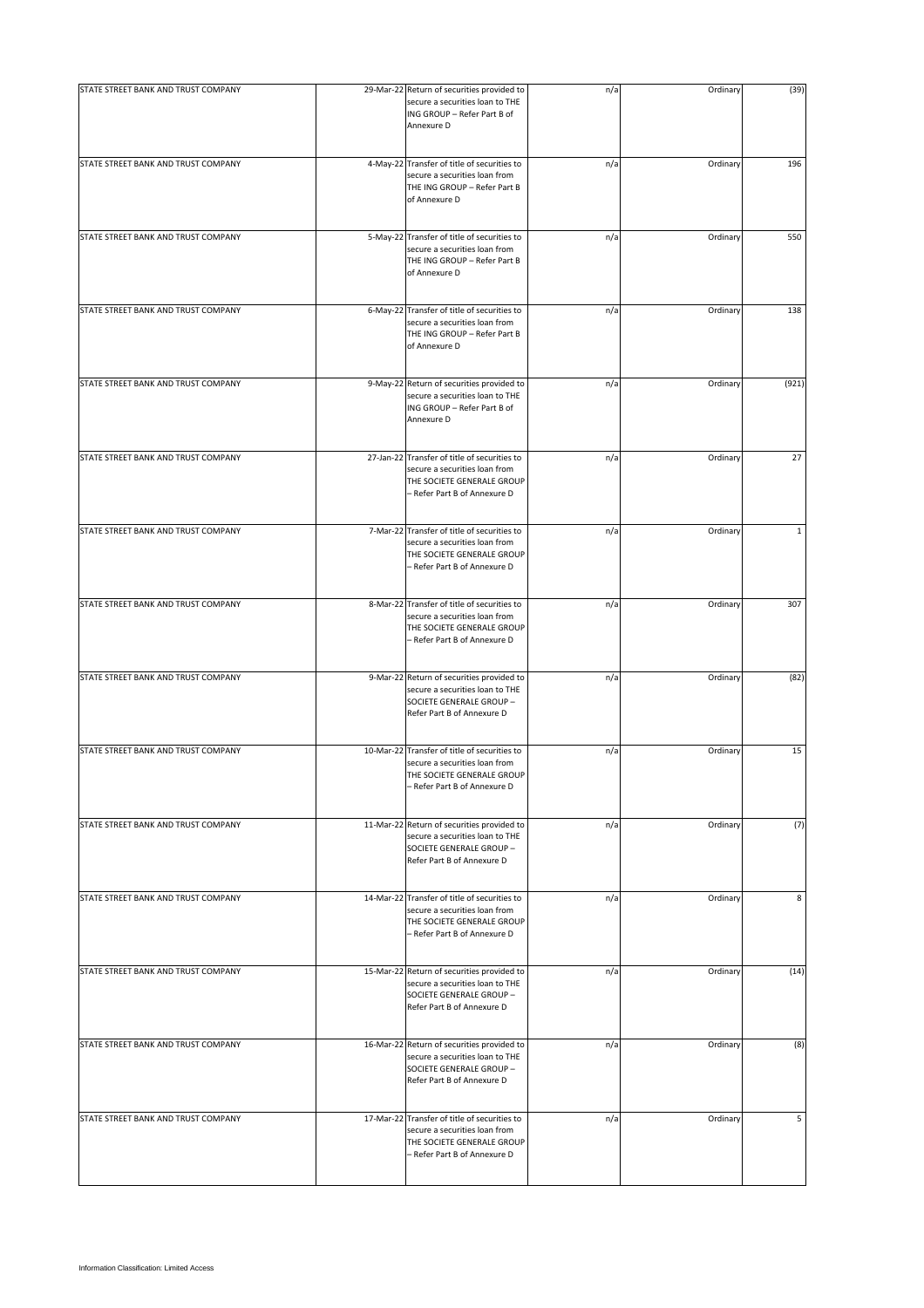| STATE STREET BANK AND TRUST COMPANY |                                                                                                                                             |     |          |          |
|-------------------------------------|---------------------------------------------------------------------------------------------------------------------------------------------|-----|----------|----------|
|                                     | 18-Mar-22 Transfer of title of securities to<br>secure a securities loan from<br>THE SOCIETE GENERALE GROUP<br>- Refer Part B of Annexure D | n/a | Ordinary | 65       |
| STATE STREET BANK AND TRUST COMPANY | 21-Mar-22 Return of securities provided to<br>secure a securities loan to THE<br>SOCIETE GENERALE GROUP -<br>Refer Part B of Annexure D     | n/a | Ordinary | (27)     |
| STATE STREET BANK AND TRUST COMPANY | 22-Mar-22 Return of securities provided to<br>secure a securities loan to THE<br>SOCIETE GENERALE GROUP -<br>Refer Part B of Annexure D     | n/a | Ordinary | (11)     |
| STATE STREET BANK AND TRUST COMPANY | 23-Mar-22 Transfer of title of securities to<br>secure a securities loan from<br>THE SOCIETE GENERALE GROUP<br>- Refer Part B of Annexure D | n/a | Ordinary | 55       |
| STATE STREET BANK AND TRUST COMPANY | 24-Mar-22 Transfer of title of securities to<br>secure a securities loan from<br>THE SOCIETE GENERALE GROUP<br>- Refer Part B of Annexure D | n/a | Ordinary | 35       |
| STATE STREET BANK AND TRUST COMPANY | 30-Mar-22 Return of securities provided to<br>secure a securities loan to THE<br>SOCIETE GENERALE GROUP -<br>Refer Part B of Annexure D     | n/a | Ordinary | (271)    |
| STATE STREET BANK AND TRUST COMPANY | 31-Mar-22 Transfer of title of securities to<br>secure a securities loan from<br>THE SOCIETE GENERALE GROUP<br>- Refer Part B of Annexure D | n/a | Ordinary | 30       |
| STATE STREET BANK AND TRUST COMPANY | 1-Apr-22 Transfer of title of securities to<br>secure a securities loan from<br>THE SOCIETE GENERALE GROUP<br>- Refer Part B of Annexure D  | n/a | Ordinary | 18       |
| STATE STREET BANK AND TRUST COMPANY | 10-May-22 Transfer of title of securities to<br>secure a securities loan from<br>THE SOCIETE GENERALE GROUP<br>- Refer Part B of Annexure D | n/a | Ordinary | 2,043    |
| STATE STREET BANK AND TRUST COMPANY | 11-May-22 Return of securities provided to<br>secure a securities loan to THE<br>SOCIETE GENERALE GROUP -<br>Refer Part B of Annexure D     | n/a | Ordinary | (2, 190) |
| STATE STREET BANK AND TRUST COMPANY | 14-Mar-22 Transfer of title of securities to<br>secure a securities loan from<br>THE UBS GROUP - Refer Part B<br>of Annexure D              | n/a | Ordinary | 591      |
| STATE STREET BANK AND TRUST COMPANY | 15-Mar-22 Transfer of title of securities to<br>secure a securities loan from<br>THE UBS GROUP - Refer Part B<br>of Annexure D              | n/a | Ordinary | 24       |
| STATE STREET BANK AND TRUST COMPANY | 16-Mar-22 Return of securities provided to<br>secure a securities loan to THE<br>UBS GROUP - Refer Part B of<br>Annexure D                  | n/a | Ordinary | (119)    |
| STATE STREET BANK AND TRUST COMPANY | 17-Mar-22 Transfer of title of securities to<br>secure a securities loan from<br>THE UBS GROUP - Refer Part B<br>of Annexure D              | n/a | Ordinary | 32       |
| STATE STREET BANK AND TRUST COMPANY | 18-Mar-22 Transfer of title of securities to<br>secure a securities loan from<br>THE UBS GROUP - Refer Part B<br>of Annexure D              | n/a | Ordinary | 13       |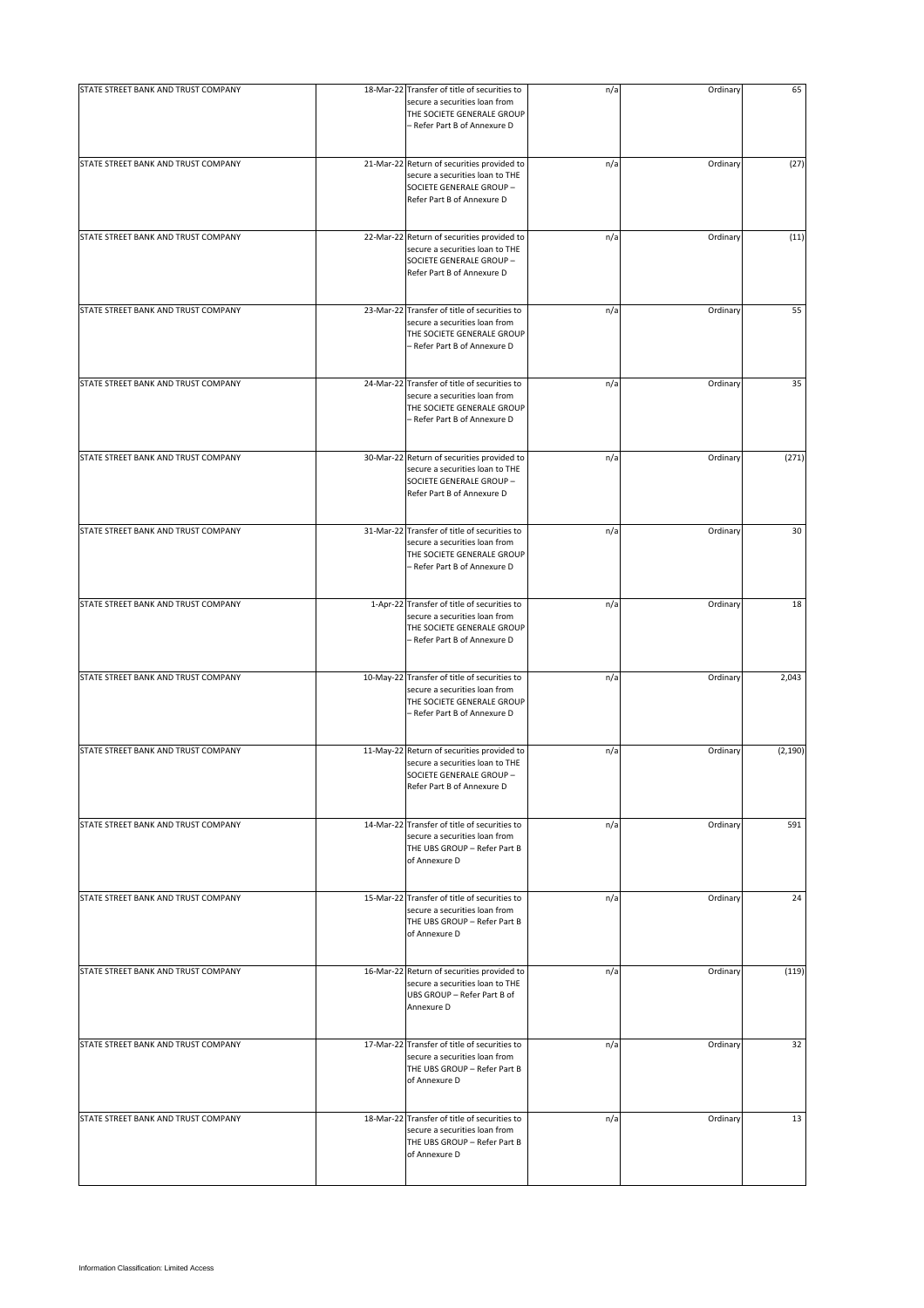| STATE STREET BANK AND TRUST COMPANY | 21-Mar-22 Return of securities provided to<br>secure a securities loan to THE<br>UBS GROUP - Refer Part B of<br>Annexure D                  | n/a | Ordinary | (109)        |
|-------------------------------------|---------------------------------------------------------------------------------------------------------------------------------------------|-----|----------|--------------|
| STATE STREET BANK AND TRUST COMPANY | 22-Mar-22 Transfer of title of securities to<br>secure a securities loan from<br>THE UBS GROUP - Refer Part B<br>of Annexure D              | n/a | Ordinary | 144          |
| STATE STREET BANK AND TRUST COMPANY | 23-Mar-22 Return of securities provided to<br>secure a securities loan to THE<br>UBS GROUP - Refer Part B of<br>Annexure D                  | n/a | Ordinary | (346)        |
| STATE STREET BANK AND TRUST COMPANY | 24-Mar-22 Transfer of title of securities to<br>secure a securities loan from<br>THE UBS GROUP - Refer Part B<br>of Annexure D              | n/a | Ordinary | 12           |
| STATE STREET BANK AND TRUST COMPANY | 25-Mar-22 Return of securities provided to<br>secure a securities loan to THE<br>UBS GROUP - Refer Part B of<br>Annexure D                  | n/a | Ordinary | (5)          |
| STATE STREET BANK AND TRUST COMPANY | 28-Mar-22 Transfer of title of securities to<br>secure a securities loan from<br>THE UBS GROUP - Refer Part B<br>of Annexure D              | n/a | Ordinary | 35           |
| STATE STREET BANK AND TRUST COMPANY | 29-Mar-22 Return of securities provided to<br>secure a securities loan to THE<br>UBS GROUP - Refer Part B of<br>Annexure D                  | n/a | Ordinary | (201)        |
| STATE STREET BANK AND TRUST COMPANY | 30-Mar-22 Return of securities provided to<br>secure a securities loan to THE<br>UBS GROUP - Refer Part B of<br>Annexure D                  | n/a | Ordinary | (71)         |
| STATE STREET BANK AND TRUST COMPANY | 27-Jan-22 Transfer of title of securities to<br>secure a securities loan from<br>THE SOCIETE GENERALE GROUP<br>- Refer Part B of Annexure D | n/a | Ordinary | $\mathbf{1}$ |
| STATE STREET BANK AND TRUST COMPANY | 10-May-22 Transfer of title of securities to<br>secure a securities loan from<br>THE SOCIETE GENERALE GROUP<br>- Refer Part B of Annexure D | n/a | Ordinary | 874          |
| STATE STREET BANK AND TRUST COMPANY | 11-May-22 Return of securities provided to<br>secure a securities loan to THE<br>SOCIETE GENERALE GROUP -<br>Refer Part B of Annexure D     | n/a | Ordinary | (875)        |
| STATE STREET BANK AND TRUST COMPANY | 17-Jan-22 Return of securities provided to<br>secure a securities loan to THE<br>BANK OF NOVA SCOTIA GROUP<br>- Refer Part B of Annexure D  | n/a | Ordinary | (17)         |
| STATE STREET BANK AND TRUST COMPANY | 25-Mar-22 Transfer of title of securities to<br>secure a securities loan from<br>THE ING GROUP - Refer Part B<br>of Annexure D              | n/a | Ordinary | 19           |
| STATE STREET BANK AND TRUST COMPANY | 29-Mar-22 Return of securities provided to<br>secure a securities loan to THE<br>ING GROUP - Refer Part B of<br>Annexure D                  | n/a | Ordinary | (10)         |
| STATE STREET BANK AND TRUST COMPANY | 4-May-22 Transfer of title of securities to<br>secure a securities loan from<br>THE ING GROUP - Refer Part B<br>of Annexure D               | n/a | Ordinary | 46           |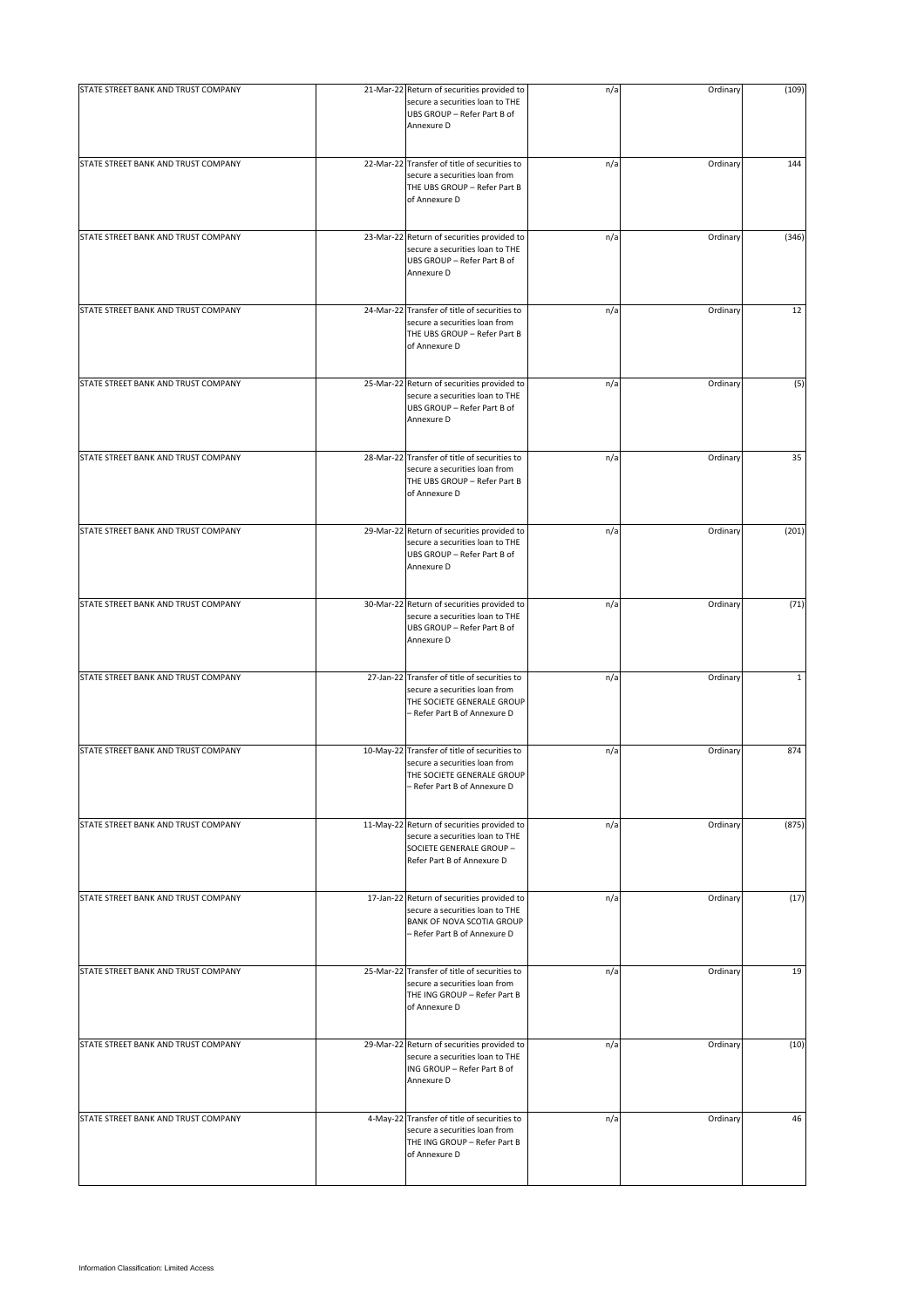| STATE STREET BANK AND TRUST COMPANY | 5-May-22 Transfer of title of securities to                                                                                                 | n/a | Ordinary | 132            |
|-------------------------------------|---------------------------------------------------------------------------------------------------------------------------------------------|-----|----------|----------------|
|                                     | secure a securities loan from<br>THE ING GROUP - Refer Part B<br>of Annexure D                                                              |     |          |                |
| STATE STREET BANK AND TRUST COMPANY | 6-May-22 Transfer of title of securities to<br>secure a securities loan from<br>THE ING GROUP - Refer Part B<br>of Annexure D               | n/a | Ordinary | 29             |
| STATE STREET BANK AND TRUST COMPANY | 9-May-22 Return of securities provided to<br>secure a securities loan to THE<br>ING GROUP - Refer Part B of<br>Annexure D                   | n/a | Ordinary | (217)          |
| STATE STREET BANK AND TRUST COMPANY | 27-Jan-22 Transfer of title of securities to<br>secure a securities loan from<br>THE SOCIETE GENERALE GROUP<br>- Refer Part B of Annexure D | n/a | Ordinary | $\overline{2}$ |
| STATE STREET BANK AND TRUST COMPANY | 8-Mar-22 Transfer of title of securities to<br>secure a securities loan from<br>THE SOCIETE GENERALE GROUP<br>- Refer Part B of Annexure D  | n/a | Ordinary | 22             |
| STATE STREET BANK AND TRUST COMPANY | 9-Mar-22 Return of securities provided to<br>secure a securities loan to THE<br>SOCIETE GENERALE GROUP -<br>Refer Part B of Annexure D      | n/a | Ordinary | (5)            |
| STATE STREET BANK AND TRUST COMPANY | 10-Mar-22 Transfer of title of securities to<br>secure a securities loan from<br>THE SOCIETE GENERALE GROUP<br>– Refer Part B of Annexure D | n/a | Ordinary | $\mathbf{1}$   |
| STATE STREET BANK AND TRUST COMPANY | 11-Mar-22 Return of securities provided to<br>secure a securities loan to THE<br>SOCIETE GENERALE GROUP -<br>Refer Part B of Annexure D     | n/a | Ordinary | (1)            |
| STATE STREET BANK AND TRUST COMPANY | 14-Mar-22 Transfer of title of securities to<br>secure a securities loan from<br>THE SOCIETE GENERALE GROUP<br>- Refer Part B of Annexure D | n/a | Ordinary | $\mathbf{1}$   |
| STATE STREET BANK AND TRUST COMPANY | 16-Mar-22 Return of securities provided to<br>secure a securities loan to THE<br>SOCIETE GENERALE GROUP -<br>Refer Part B of Annexure D     | n/a | Ordinary | (1)            |
| STATE STREET BANK AND TRUST COMPANY | 17-Mar-22 Transfer of title of securities to<br>secure a securities loan from<br>THE SOCIETE GENERALE GROUP<br>- Refer Part B of Annexure D | n/a | Ordinary | $\mathbf 1$    |
| STATE STREET BANK AND TRUST COMPANY | 18-Mar-22 Transfer of title of securities to<br>secure a securities loan from<br>THE SOCIETE GENERALE GROUP<br>- Refer Part B of Annexure D | n/a | Ordinary | 5              |
| STATE STREET BANK AND TRUST COMPANY | 21-Mar-22 Return of securities provided to<br>secure a securities loan to THE<br>SOCIETE GENERALE GROUP -<br>Refer Part B of Annexure D     | n/a | Ordinary | (1)            |
| STATE STREET BANK AND TRUST COMPANY | 22-Mar-22 Return of securities provided to<br>secure a securities loan to THE<br>SOCIETE GENERALE GROUP -<br>Refer Part B of Annexure D     | n/a | Ordinary | (1)            |
| STATE STREET BANK AND TRUST COMPANY | 23-Mar-22 Transfer of title of securities to<br>secure a securities loan from<br>THE SOCIETE GENERALE GROUP<br>- Refer Part B of Annexure D | n/a | Ordinary | 3              |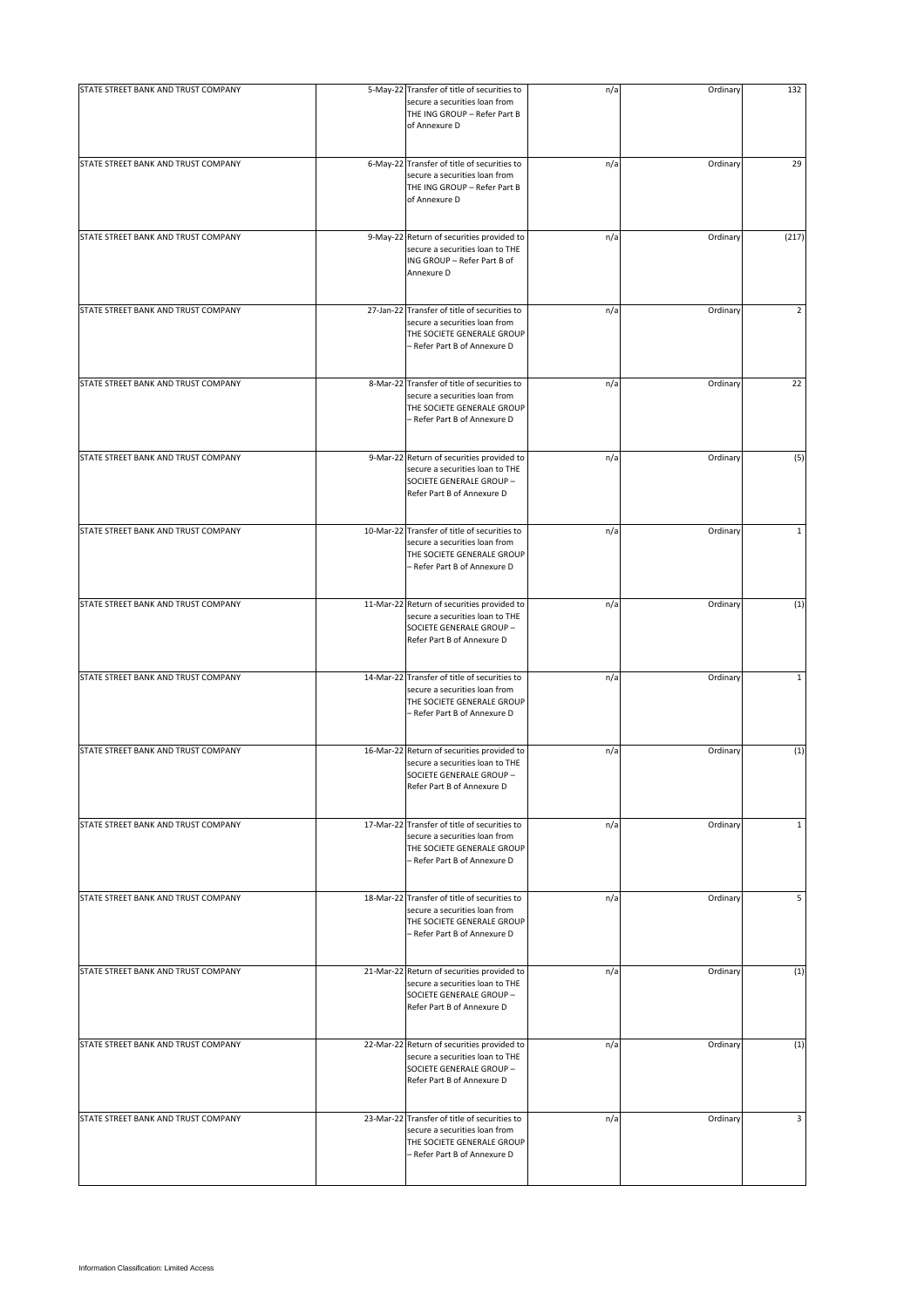| STATE STREET BANK AND TRUST COMPANY | 30-Mar-22 Return of securities provided to<br>secure a securities loan to THE<br>SOCIETE GENERALE GROUP -<br>Refer Part B of Annexure D     | n/a | Ordinary | (17)     |
|-------------------------------------|---------------------------------------------------------------------------------------------------------------------------------------------|-----|----------|----------|
| STATE STREET BANK AND TRUST COMPANY | 31-Mar-22 Transfer of title of securities to<br>secure a securities loan from<br>THE SOCIETE GENERALE GROUP<br>- Refer Part B of Annexure D | n/a | Ordinary | 4        |
| STATE STREET BANK AND TRUST COMPANY | 4-Apr-22 Return of securities provided to<br>secure a securities loan to THE<br>SOCIETE GENERALE GROUP -<br>Refer Part B of Annexure D      | n/a | Ordinary | (12)     |
| STATE STREET BANK AND TRUST COMPANY | 14-Mar-22 Transfer of title of securities to<br>secure a securities loan from<br>THE UBS GROUP - Refer Part B<br>of Annexure D              | n/a | Ordinary | 1,077    |
| STATE STREET BANK AND TRUST COMPANY | 15-Mar-22 Transfer of title of securities to<br>secure a securities loan from<br>THE UBS GROUP - Refer Part B<br>of Annexure D              | n/a | Ordinary | 43       |
| STATE STREET BANK AND TRUST COMPANY | 16-Mar-22 Transfer of title of securities to<br>secure a securities loan from<br>THE UBS GROUP - Refer Part B<br>of Annexure D              | n/a | Ordinary | 458      |
| STATE STREET BANK AND TRUST COMPANY | 22-Mar-22 Transfer of title of securities to<br>secure a securities loan from<br>THE UBS GROUP - Refer Part B<br>of Annexure D              | n/a | Ordinary | 1,942    |
| STATE STREET BANK AND TRUST COMPANY | 23-Mar-22 Return of securities provided to<br>secure a securities loan to THE<br>UBS GROUP - Refer Part B of<br>Annexure D                  | n/a | Ordinary | (2, 354) |
| STATE STREET BANK AND TRUST COMPANY | 24-Mar-22 Transfer of title of securities to<br>secure a securities loan from<br>THE UBS GROUP - Refer Part B<br>of Annexure D              | n/a | Ordinary | 57       |
| STATE STREET BANK AND TRUST COMPANY | 25-Mar-22 Return of securities provided to<br>secure a securities loan to THE<br>UBS GROUP - Refer Part B of<br>Annexure D                  | n/a | Ordinary | (48)     |
| STATE STREET BANK AND TRUST COMPANY | 28-Mar-22 Transfer of title of securities to<br>secure a securities loan from<br>THE UBS GROUP - Refer Part B<br>of Annexure D              | n/a | Ordinary | 133      |
| STATE STREET BANK AND TRUST COMPANY | 29-Mar-22 Return of securities provided to<br>secure a securities loan to THE<br>UBS GROUP - Refer Part B of<br>Annexure D                  | n/a | Ordinary | (1, 307) |
| STATE STREET BANK AND TRUST COMPANY | 14-Mar-22 Transfer of title of securities to<br>secure a securities loan from<br>THE UBS GROUP - Refer Part B<br>of Annexure D              | n/a | Ordinary | 6,043    |
| STATE STREET BANK AND TRUST COMPANY | 15-Mar-22 Transfer of title of securities to<br>secure a securities loan from<br>THE UBS GROUP - Refer Part B<br>of Annexure D              | n/a | Ordinary | 9        |
| STATE STREET BANK AND TRUST COMPANY | 16-Mar-22 Transfer of title of securities to<br>secure a securities loan from<br>THE UBS GROUP - Refer Part B<br>of Annexure D              | n/a | Ordinary | 2,560    |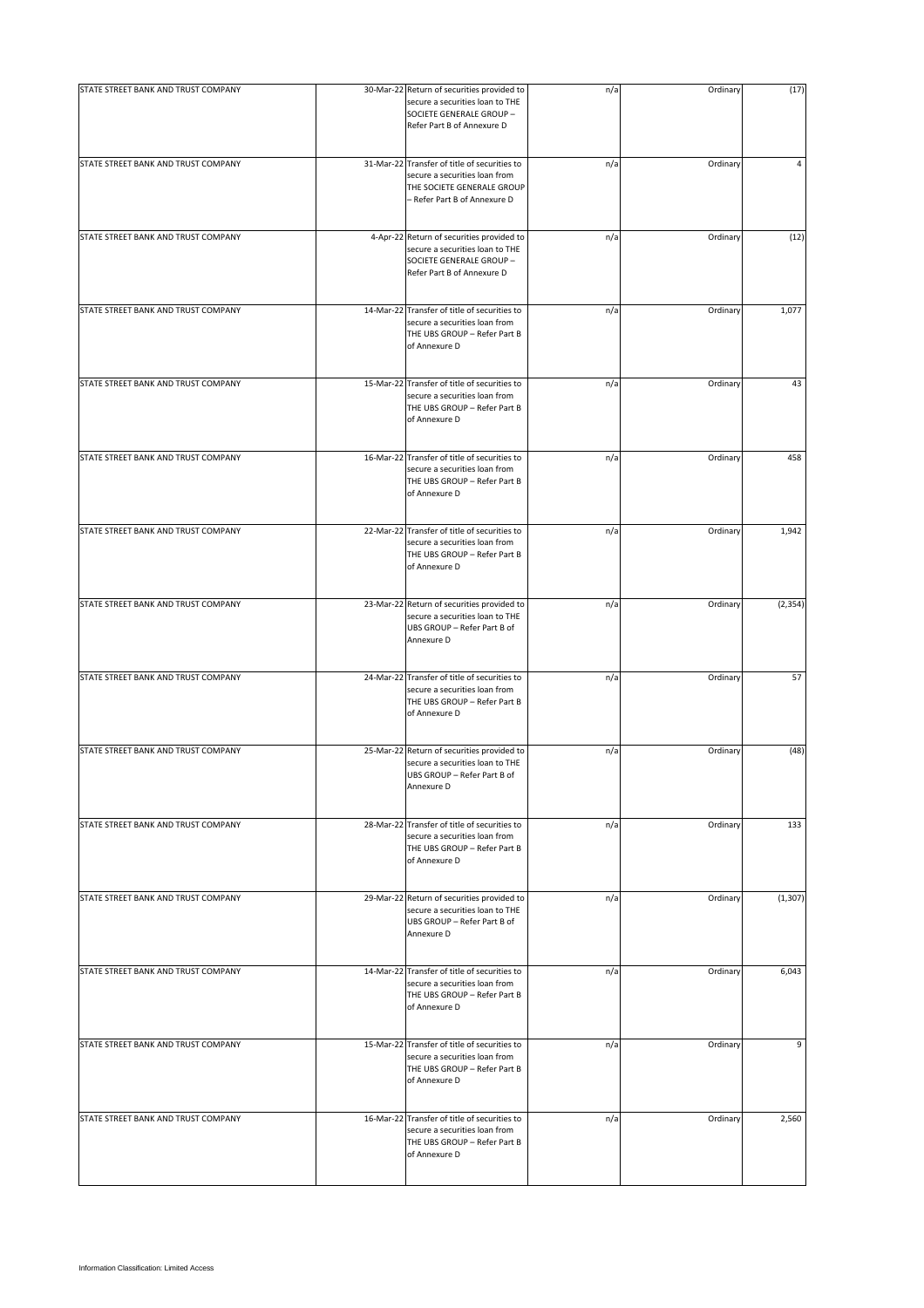| STATE STREET BANK AND TRUST COMPANY |                                                                                                                                                                                         |     |          |              |
|-------------------------------------|-----------------------------------------------------------------------------------------------------------------------------------------------------------------------------------------|-----|----------|--------------|
|                                     | 17-Mar-22 Transfer of title of securities to<br>secure a securities loan from<br>THE UBS GROUP - Refer Part B<br>of Annexure D                                                          | n/a | Ordinary | 2,613        |
| STATE STREET BANK AND TRUST COMPANY | 18-Mar-22 Transfer of title of securities to<br>secure a securities loan from<br>THE UBS GROUP - Refer Part B<br>of Annexure D                                                          | n/a | Ordinary | 219          |
| STATE STREET BANK AND TRUST COMPANY | 21-Mar-22 Return of securities provided to<br>secure a securities loan to THE<br>UBS GROUP - Refer Part B of<br>Annexure D                                                              | n/a | Ordinary | (501)        |
| STATE STREET BANK AND TRUST COMPANY | 22-Mar-22 Return of securities provided to<br>secure a securities loan to THE<br>UBS GROUP - Refer Part B of<br>Annexure D                                                              | n/a | Ordinary | (740)        |
| STATE STREET BANK AND TRUST COMPANY | 23-Mar-22 Return of securities provided to<br>secure a securities loan to THE<br>UBS GROUP - Refer Part B of<br>Annexure D                                                              | n/a | Ordinary | (5,804)      |
| STATE STREET BANK AND TRUST COMPANY | 24-Mar-22 Return of securities provided to<br>secure a securities loan to THE<br>UBS GROUP - Refer Part B of<br>Annexure D                                                              | n/a | Ordinary | (676)        |
| STATE STREET BANK AND TRUST COMPANY | 25-Mar-22 Return of securities provided to<br>secure a securities loan to THE<br>UBS GROUP - Refer Part B of<br>Annexure D                                                              | n/a | Ordinary | (113)        |
| STATE STREET BANK AND TRUST COMPANY | 28-Mar-22 Transfer of title of securities to<br>secure a securities loan from<br>THE UBS GROUP - Refer Part B<br>of Annexure D                                                          | n/a | Ordinary | 945          |
| STATE STREET BANK AND TRUST COMPANY | 29-Mar-22 Return of securities provided to<br>secure a securities loan to THE<br>UBS GROUP - Refer Part B of<br>Annexure D                                                              | n/a | Ordinary | (4, 557)     |
| STATE STREET BANK AND TRUST COMPANY | 17-Jan-22 Return of securities provided to<br>secure a securities loan to THE<br>BANK OF NOVA SCOTIA GROUP<br>- Refer Part B of Annexure D                                              | n/a | Ordinary | (12)         |
| STATE STREET BANK AND TRUST COMPANY | 14-Mar-22 Transfer of title of securities to<br>secure a securities loan from<br>THE HONGKONG AND<br><b>SHANGHAI BANKING</b><br><b>CORPORATION LIMI - Refer</b><br>Part B of Annexure D | n/a | Ordinary | 9            |
| STATE STREET BANK AND TRUST COMPANY | 15-Mar-22 Return of securities provided to<br>secure a securities loan to THE<br>HONGKONG AND SHANGHAI<br><b>BANKING CORPORATION LIMI-</b><br>Refer Part B of Annexure D                | n/a | Ordinary | (9)          |
| STATE STREET BANK AND TRUST COMPANY | 29-Apr-22 Transfer of title of securities to<br>secure a securities loan from<br>THE HSBC GROUP - Refer Part B<br>of Annexure D                                                         | n/a | Ordinary | 26           |
| STATE STREET BANK AND TRUST COMPANY | 2-May-22 Transfer of title of securities to<br>secure a securities loan from<br>THE HSBC GROUP - Refer Part B<br>of Annexure D                                                          | n/a | Ordinary | 6            |
| STATE STREET BANK AND TRUST COMPANY | 3-May-22 Transfer of title of securities to<br>secure a securities loan from<br>THE HSBC GROUP - Refer Part B<br>of Annexure D                                                          | n/a | Ordinary | $\mathbf{1}$ |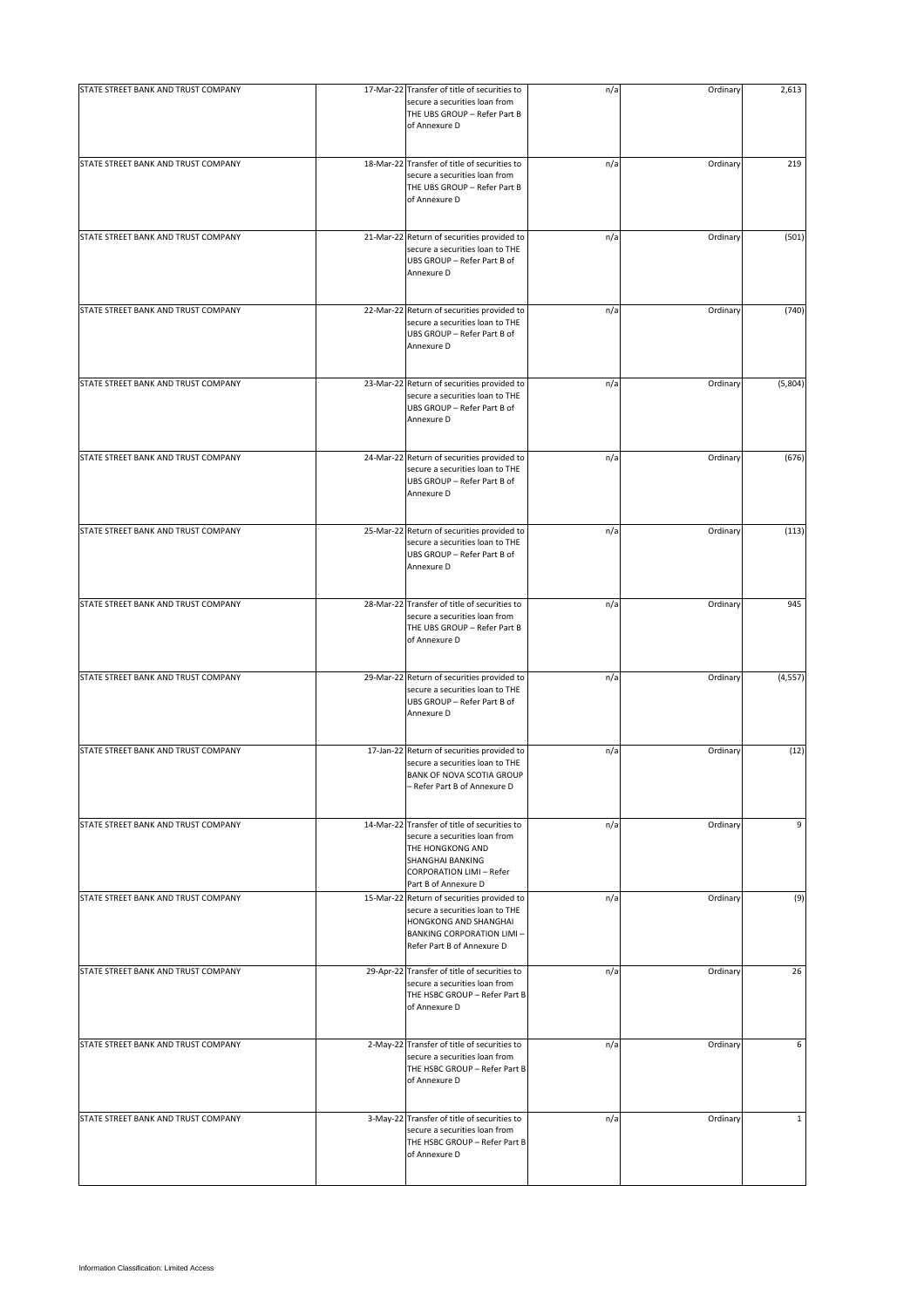| STATE STREET BANK AND TRUST COMPANY | 6-May-22 Transfer of title of securities to                                                                                                 | n/a | Ordinary | $\mathbf{1}$ |
|-------------------------------------|---------------------------------------------------------------------------------------------------------------------------------------------|-----|----------|--------------|
|                                     | secure a securities loan from<br>THE HSBC GROUP - Refer Part B<br>of Annexure D                                                             |     |          |              |
| STATE STREET BANK AND TRUST COMPANY | 9-May-22 Return of securities provided to<br>secure a securities loan to THE<br>HSBC GROUP - Refer Part B of<br>Annexure D                  | n/a | Ordinary | (33)         |
| STATE STREET BANK AND TRUST COMPANY | 17-Feb-22 Transfer of title of securities to<br>secure a securities loan from<br>THE ING GROUP - Refer Part B<br>of Annexure D              | n/a | Ordinary | 2,005        |
| STATE STREET BANK AND TRUST COMPANY | 23-Feb-22 Transfer of title of securities to<br>secure a securities loan from<br>THE ING GROUP - Refer Part B<br>of Annexure D              | n/a | Ordinary | 2,014        |
| STATE STREET BANK AND TRUST COMPANY | 24-Feb-22 Return of securities provided to<br>secure a securities loan to THE<br>ING GROUP - Refer Part B of<br>Annexure D                  | n/a | Ordinary | (4,019)      |
| STATE STREET BANK AND TRUST COMPANY | 27-Jan-22 Transfer of title of securities to<br>secure a securities loan from<br>THE SOCIETE GENERALE GROUP<br>- Refer Part B of Annexure D | n/a | Ordinary | 141          |
| STATE STREET BANK AND TRUST COMPANY | 7-Mar-22 Transfer of title of securities to<br>secure a securities loan from<br>THE SOCIETE GENERALE GROUP<br>- Refer Part B of Annexure D  | n/a | Ordinary | 137          |
| STATE STREET BANK AND TRUST COMPANY | 8-Mar-22 Transfer of title of securities to<br>secure a securities loan from<br>THE SOCIETE GENERALE GROUP<br>- Refer Part B of Annexure D  | n/a | Ordinary | 4,073        |
| STATE STREET BANK AND TRUST COMPANY | 9-Mar-22 Return of securities provided to<br>secure a securities loan to THE<br>SOCIETE GENERALE GROUP -<br>Refer Part B of Annexure D      | n/a | Ordinary | (999)        |
| STATE STREET BANK AND TRUST COMPANY | 10-Mar-22 Transfer of title of securities to<br>secure a securities loan from<br>THE SOCIETE GENERALE GROUP<br>Refer Part B of Annexure D   | n/a | Ordinary | 216          |
| STATE STREET BANK AND TRUST COMPANY | 11-Mar-22 Return of securities provided to<br>secure a securities loan to THE<br>SOCIETE GENERALE GROUP -<br>Refer Part B of Annexure D     | n/a | Ordinary | (119)        |
| STATE STREET BANK AND TRUST COMPANY | 14-Mar-22 Transfer of title of securities to<br>secure a securities loan from<br>THE SOCIETE GENERALE GROUP<br>- Refer Part B of Annexure D | n/a | Ordinary | 147          |
| STATE STREET BANK AND TRUST COMPANY | 15-Mar-22 Return of securities provided to<br>secure a securities loan to THE<br>SOCIETE GENERALE GROUP -<br>Refer Part B of Annexure D     | n/a | Ordinary | (121)        |
| STATE STREET BANK AND TRUST COMPANY | 16-Mar-22 Return of securities provided to<br>secure a securities loan to THE<br>SOCIETE GENERALE GROUP -<br>Refer Part B of Annexure D     | n/a | Ordinary | (294)        |
| STATE STREET BANK AND TRUST COMPANY | 17-Mar-22 Return of securities provided to<br>secure a securities loan to THE<br>SOCIETE GENERALE GROUP -<br>Refer Part B of Annexure D     | n/a | Ordinary | (40)         |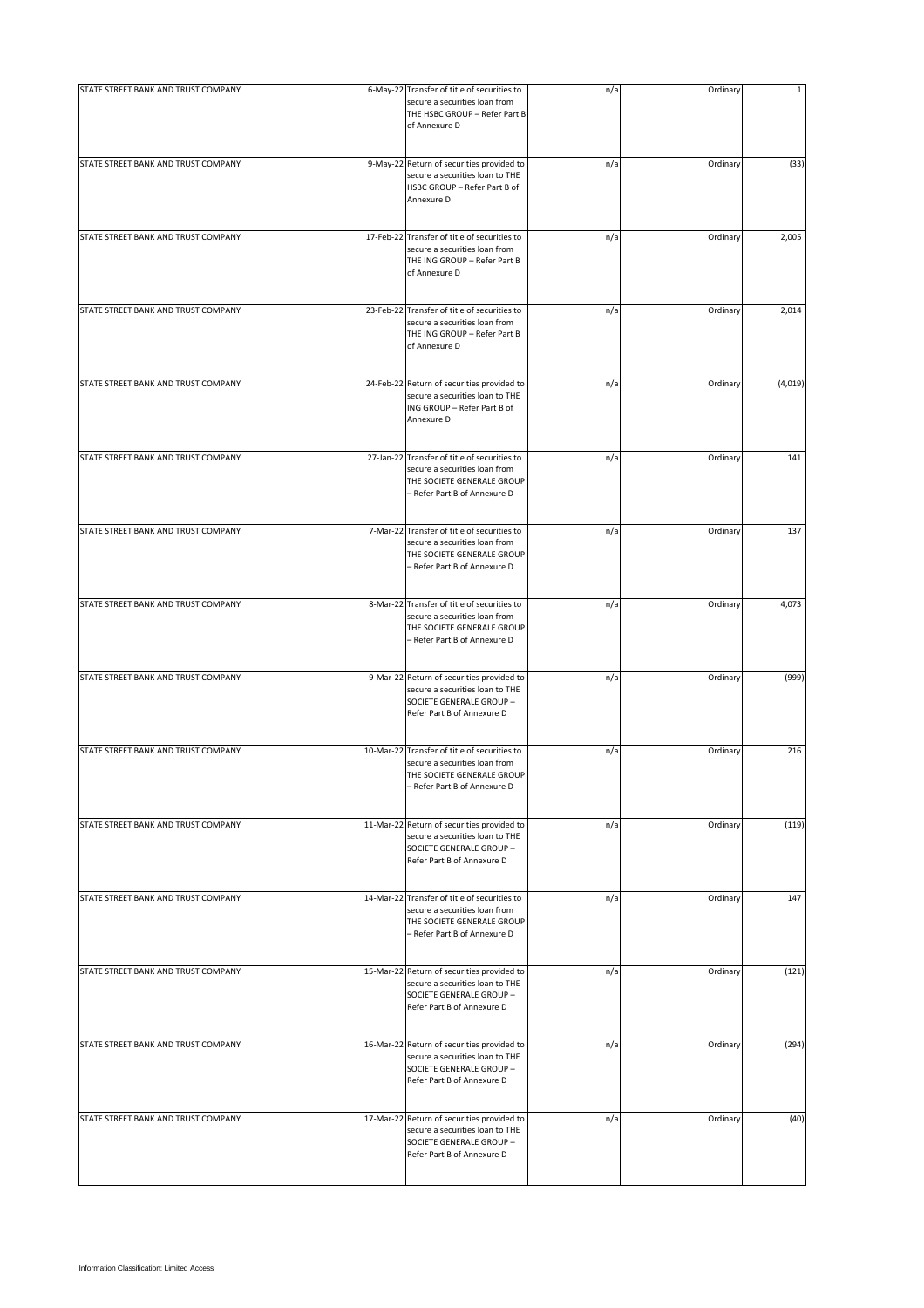| STATE STREET BANK AND TRUST COMPANY | 18-Mar-22 Return of securities provided to<br>secure a securities loan to THE<br>SOCIETE GENERALE GROUP -<br>Refer Part B of Annexure D     | n/a | Ordinary | (701)   |
|-------------------------------------|---------------------------------------------------------------------------------------------------------------------------------------------|-----|----------|---------|
| STATE STREET BANK AND TRUST COMPANY | 21-Mar-22 Return of securities provided to<br>secure a securities loan to THE<br>SOCIETE GENERALE GROUP -<br>Refer Part B of Annexure D     | n/a | Ordinary | (61)    |
| STATE STREET BANK AND TRUST COMPANY | 22-Mar-22 Transfer of title of securities to<br>secure a securities loan from<br>THE SOCIETE GENERALE GROUP<br>- Refer Part B of Annexure D | n/a | Ordinary | 400     |
| STATE STREET BANK AND TRUST COMPANY | 23-Mar-22 Transfer of title of securities to<br>secure a securities loan from<br>THE SOCIETE GENERALE GROUP<br>- Refer Part B of Annexure D | n/a | Ordinary | 1,233   |
| STATE STREET BANK AND TRUST COMPANY | 24-Mar-22 Return of securities provided to<br>secure a securities loan to THE<br>SOCIETE GENERALE GROUP -<br>Refer Part B of Annexure D     | n/a | Ordinary | (17)    |
| STATE STREET BANK AND TRUST COMPANY | 30-Mar-22 Return of securities provided to<br>secure a securities loan to THE<br>SOCIETE GENERALE GROUP -<br>Refer Part B of Annexure D     | n/a | Ordinary | (2,951) |
| STATE STREET BANK AND TRUST COMPANY | 31-Mar-22 Transfer of title of securities to<br>secure a securities loan from<br>THE SOCIETE GENERALE GROUP<br>- Refer Part B of Annexure D | n/a | Ordinary | 713     |
| STATE STREET BANK AND TRUST COMPANY | 1-Apr-22 Transfer of title of securities to<br>secure a securities loan from<br>THE SOCIETE GENERALE GROUP<br>- Refer Part B of Annexure D  | n/a | Ordinary | 84      |
| STATE STREET BANK AND TRUST COMPANY | 10-May-22 Transfer of title of securities to<br>secure a securities loan from<br>THE SOCIETE GENERALE GROUP<br>- Refer Part B of Annexure D | n/a | Ordinary | 4,114   |
| STATE STREET BANK AND TRUST COMPANY | 11-May-22 Return of securities provided to<br>secure a securities loan to THE<br>SOCIETE GENERALE GROUP -<br>Refer Part B of Annexure D     | n/a | Ordinary | (5,956) |
| STATE STREET BANK AND TRUST COMPANY | 17-Jan-22 Transfer of title of securities to<br>secure a securities loan from<br>THE UBS GROUP - Refer Part B<br>of Annexure D              | n/a | Ordinary | 5       |
| STATE STREET BANK AND TRUST COMPANY | 19-Jan-22 Transfer of title of securities to<br>secure a securities loan from<br>THE UBS GROUP - Refer Part B<br>of Annexure D              | n/a | Ordinary | 6       |
| STATE STREET BANK AND TRUST COMPANY | 20-Jan-22 Return of securities provided to<br>secure a securities loan to THE<br>UBS GROUP - Refer Part B of<br>Annexure D                  | n/a | Ordinary | (2)     |
| STATE STREET BANK AND TRUST COMPANY | 21-Jan-22 Return of securities provided to<br>secure a securities loan to THE<br>UBS GROUP - Refer Part B of<br>Annexure D                  | n/a | Ordinary | (1)     |
| STATE STREET BANK AND TRUST COMPANY | 24-Jan-22 Return of securities provided to<br>secure a securities loan to THE<br>UBS GROUP - Refer Part B of<br>Annexure D                  | n/a | Ordinary | (4)     |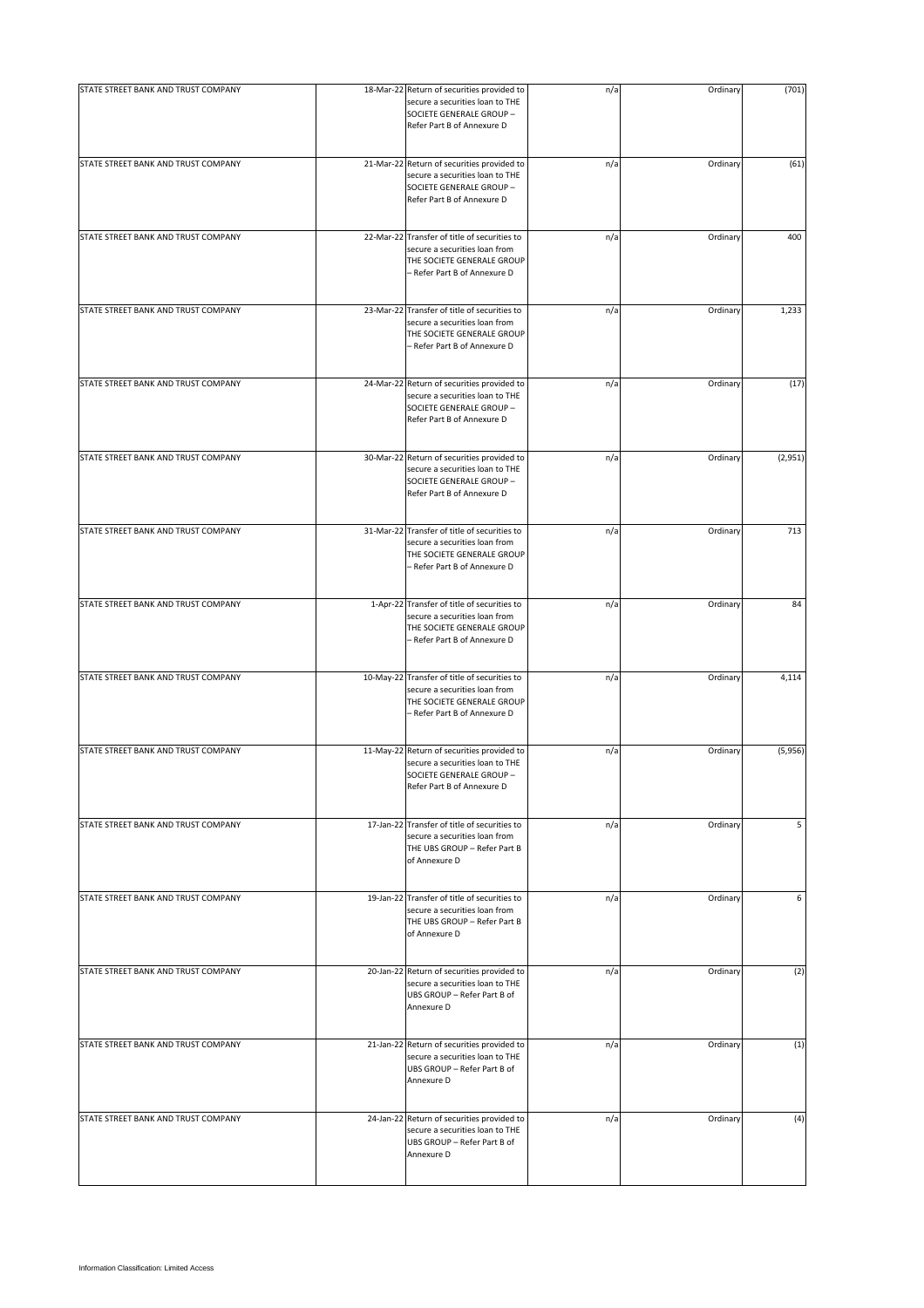| STATE STREET BANK AND TRUST COMPANY | 14-Mar-22 Transfer of title of securities to                                                                                   | n/a | Ordinary | 2,839    |
|-------------------------------------|--------------------------------------------------------------------------------------------------------------------------------|-----|----------|----------|
|                                     | secure a securities loan from<br>THE UBS GROUP - Refer Part B<br>of Annexure D                                                 |     |          |          |
| STATE STREET BANK AND TRUST COMPANY | 15-Mar-22 Transfer of title of securities to<br>secure a securities loan from<br>THE UBS GROUP - Refer Part B<br>of Annexure D | n/a | Ordinary | 173      |
| STATE STREET BANK AND TRUST COMPANY | 16-Mar-22 Transfer of title of securities to<br>secure a securities loan from<br>THE UBS GROUP - Refer Part B<br>of Annexure D | n/a | Ordinary | 4,188    |
| STATE STREET BANK AND TRUST COMPANY | 17-Mar-22 Transfer of title of securities to<br>secure a securities loan from<br>THE UBS GROUP - Refer Part B<br>of Annexure D | n/a | Ordinary | 1,286    |
| STATE STREET BANK AND TRUST COMPANY | 18-Mar-22 Transfer of title of securities to<br>secure a securities loan from<br>THE UBS GROUP - Refer Part B<br>of Annexure D | n/a | Ordinary | 6,034    |
| STATE STREET BANK AND TRUST COMPANY | 21-Mar-22 Return of securities provided to<br>secure a securities loan to THE<br>UBS GROUP - Refer Part B of<br>Annexure D     | n/a | Ordinary | (699)    |
| STATE STREET BANK AND TRUST COMPANY | 22-Mar-22 Return of securities provided to<br>secure a securities loan to THE<br>UBS GROUP - Refer Part B of<br>Annexure D     | n/a | Ordinary | (762)    |
| STATE STREET BANK AND TRUST COMPANY | 23-Mar-22 Return of securities provided to<br>secure a securities loan to THE<br>UBS GROUP - Refer Part B of<br>Annexure D     | n/a | Ordinary | (9, 817) |
| STATE STREET BANK AND TRUST COMPANY | 24-Mar-22 Return of securities provided to<br>secure a securities loan to THE<br>UBS GROUP - Refer Part B of<br>Annexure D     | n/a | Ordinary | (392)    |
| STATE STREET BANK AND TRUST COMPANY | 25-Mar-22 Transfer of title of securities to<br>secure a securities loan from<br>THE UBS GROUP - Refer Part B<br>of Annexure D | n/a | Ordinary | 35       |
| STATE STREET BANK AND TRUST COMPANY | 28-Mar-22 Transfer of title of securities to<br>secure a securities loan from<br>THE UBS GROUP - Refer Part B<br>of Annexure D | n/a | Ordinary | 432      |
| STATE STREET BANK AND TRUST COMPANY | 29-Mar-22 Return of securities provided to<br>secure a securities loan to THE<br>UBS GROUP - Refer Part B of<br>Annexure D     | n/a | Ordinary | (5, 178) |
| STATE STREET BANK AND TRUST COMPANY | 14-Mar-22 Transfer of title of securities to<br>secure a securities loan from<br>THE UBS GROUP - Refer Part B<br>of Annexure D | n/a | Ordinary | 5,216    |
| STATE STREET BANK AND TRUST COMPANY | 15-Mar-22 Transfer of title of securities to<br>secure a securities loan from<br>THE UBS GROUP - Refer Part B<br>of Annexure D | n/a | Ordinary | 37       |
| STATE STREET BANK AND TRUST COMPANY | 16-Mar-22 Transfer of title of securities to<br>secure a securities loan from<br>THE UBS GROUP - Refer Part B<br>of Annexure D | n/a | Ordinary | 2,705    |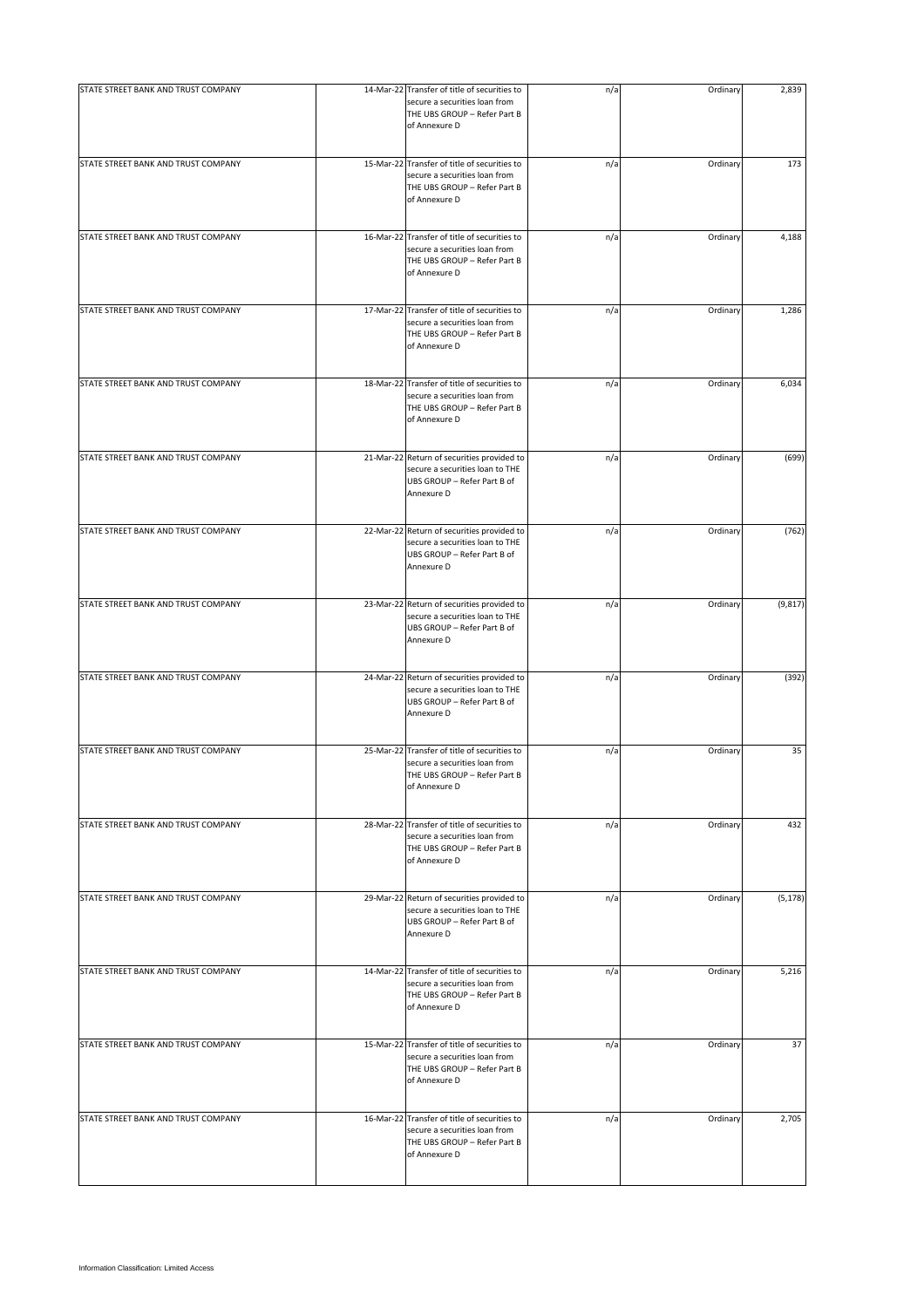| STATE STREET BANK AND TRUST COMPANY | 17-Mar-22 Transfer of title of securities to                                                                                                |     | Ordinary | 371      |
|-------------------------------------|---------------------------------------------------------------------------------------------------------------------------------------------|-----|----------|----------|
|                                     | secure a securities loan from<br>THE UBS GROUP - Refer Part B<br>of Annexure D                                                              | n/a |          |          |
| STATE STREET BANK AND TRUST COMPANY | 18-Mar-22 Return of securities provided to<br>secure a securities loan to THE<br>UBS GROUP - Refer Part B of<br>Annexure D                  | n/a | Ordinary | (3, 333) |
| STATE STREET BANK AND TRUST COMPANY | 21-Mar-22 Return of securities provided to<br>secure a securities loan to THE<br>UBS GROUP - Refer Part B of<br>Annexure D                  | n/a | Ordinary | (329)    |
| STATE STREET BANK AND TRUST COMPANY | 22-Mar-22 Return of securities provided to<br>secure a securities loan to THE<br>UBS GROUP - Refer Part B of<br>Annexure D                  | n/a | Ordinary | (183)    |
| STATE STREET BANK AND TRUST COMPANY | 23-Mar-22 Return of securities provided to<br>secure a securities loan to THE<br>UBS GROUP - Refer Part B of<br>Annexure D                  | n/a | Ordinary | (2,949)  |
| STATE STREET BANK AND TRUST COMPANY | 24-Mar-22 Transfer of title of securities to<br>secure a securities loan from<br>THE UBS GROUP - Refer Part B<br>of Annexure D              | n/a | Ordinary | 31       |
| STATE STREET BANK AND TRUST COMPANY | 25-Mar-22 Return of securities provided to<br>secure a securities loan to THE<br>UBS GROUP - Refer Part B of<br>Annexure D                  | n/a | Ordinary | (29)     |
| STATE STREET BANK AND TRUST COMPANY | 28-Mar-22 Transfer of title of securities to<br>secure a securities loan from<br>THE UBS GROUP - Refer Part B<br>of Annexure D              | n/a | Ordinary | 317      |
| STATE STREET BANK AND TRUST COMPANY | 29-Mar-22 Return of securities provided to<br>secure a securities loan to THE<br>UBS GROUP - Refer Part B of<br>Annexure D                  | n/a | Ordinary | (1,855)  |
| STATE STREET BANK AND TRUST COMPANY | 17-Jan-22 Return of securities provided to<br>secure a securities loan to THE<br>BANK OF NOVA SCOTIA GROUP<br>- Refer Part B of Annexure D  | n/a | Ordinary | (62)     |
| STATE STREET BANK AND TRUST COMPANY | 10-Mar-22 Transfer of title of securities to<br>secure a securities loan from<br>THE ING GROUP - Refer Part B<br>of Annexure D              | n/a | Ordinary | 1,654    |
| STATE STREET BANK AND TRUST COMPANY | 11-Mar-22 Return of securities provided to<br>secure a securities loan to THE<br>ING GROUP - Refer Part B of<br>Annexure D                  | n/a | Ordinary | (915)    |
| STATE STREET BANK AND TRUST COMPANY | 14-Mar-22 Transfer of title of securities to<br>secure a securities loan from<br>THE ING GROUP - Refer Part B<br>of Annexure D              | n/a | Ordinary | 12       |
| STATE STREET BANK AND TRUST COMPANY | 15-Mar-22 Return of securities provided to<br>secure a securities loan to THE<br>ING GROUP - Refer Part B of<br>Annexure D                  | n/a | Ordinary | (752)    |
| STATE STREET BANK AND TRUST COMPANY | 27-Jan-22 Transfer of title of securities to<br>secure a securities loan from<br>THE SOCIETE GENERALE GROUP<br>- Refer Part B of Annexure D | n/a | Ordinary | 49       |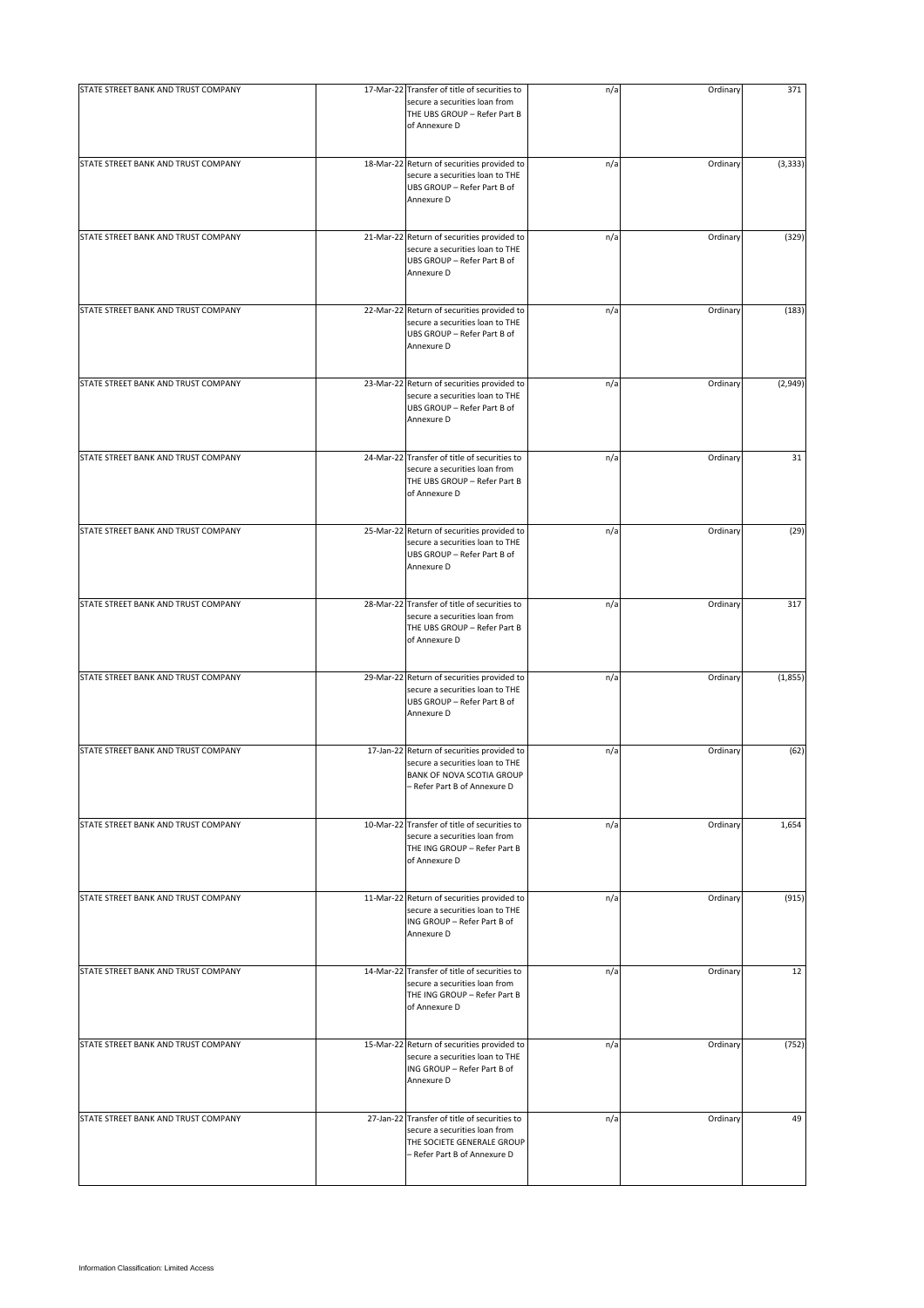| STATE STREET BANK AND TRUST COMPANY | 7-Mar-22 Return of securities provided to                                                                                                   | n/a | Ordinary | (16)  |
|-------------------------------------|---------------------------------------------------------------------------------------------------------------------------------------------|-----|----------|-------|
|                                     | secure a securities loan to THE<br>SOCIETE GENERALE GROUP -<br>Refer Part B of Annexure D                                                   |     |          |       |
| STATE STREET BANK AND TRUST COMPANY | 8-Mar-22 Transfer of title of securities to<br>secure a securities loan from<br>THE SOCIETE GENERALE GROUP<br>- Refer Part B of Annexure D  | n/a | Ordinary | 499   |
| STATE STREET BANK AND TRUST COMPANY | 9-Mar-22 Return of securities provided to<br>secure a securities loan to THE<br>SOCIETE GENERALE GROUP -<br>Refer Part B of Annexure D      | n/a | Ordinary | (63)  |
| STATE STREET BANK AND TRUST COMPANY | 10-Mar-22 Transfer of title of securities to<br>secure a securities loan from<br>THE SOCIETE GENERALE GROUP<br>- Refer Part B of Annexure D | n/a | Ordinary | 14    |
| STATE STREET BANK AND TRUST COMPANY | 11-Mar-22 Return of securities provided to<br>secure a securities loan to THE<br>SOCIETE GENERALE GROUP -<br>Refer Part B of Annexure D     | n/a | Ordinary | (91)  |
| STATE STREET BANK AND TRUST COMPANY | 14-Mar-22 Return of securities provided to<br>secure a securities loan to THE<br>SOCIETE GENERALE GROUP -<br>Refer Part B of Annexure D     | n/a | Ordinary | (19)  |
| STATE STREET BANK AND TRUST COMPANY | 15-Mar-22 Return of securities provided to<br>secure a securities loan to THE<br>SOCIETE GENERALE GROUP -<br>Refer Part B of Annexure D     | n/a | Ordinary | (46)  |
| STATE STREET BANK AND TRUST COMPANY | 16-Mar-22 Return of securities provided to<br>secure a securities loan to THE<br>SOCIETE GENERALE GROUP -<br>Refer Part B of Annexure D     | n/a | Ordinary | (1)   |
| STATE STREET BANK AND TRUST COMPANY | 17-Mar-22 Return of securities provided to<br>secure a securities loan to THE<br>SOCIETE GENERALE GROUP -<br>Refer Part B of Annexure D     | n/a | Ordinary | (42)  |
| STATE STREET BANK AND TRUST COMPANY | 18-Mar-22 Transfer of title of securities to<br>secure a securities loan from<br>THE SOCIETE GENERALE GROUP<br>- Refer Part B of Annexure D | n/a | Ordinary | 135   |
| STATE STREET BANK AND TRUST COMPANY | 21-Mar-22 Return of securities provided to<br>secure a securities loan to THE<br>SOCIETE GENERALE GROUP -<br>Refer Part B of Annexure D     | n/a | Ordinary | (16)  |
| STATE STREET BANK AND TRUST COMPANY | 22-Mar-22 Return of securities provided to<br>secure a securities loan to THE<br>SOCIETE GENERALE GROUP -<br>Refer Part B of Annexure D     | n/a | Ordinary | (13)  |
| STATE STREET BANK AND TRUST COMPANY | 23-Mar-22 Transfer of title of securities to<br>secure a securities loan from<br>THE SOCIETE GENERALE GROUP<br>– Refer Part B of Annexure D | n/a | Ordinary | 201   |
| STATE STREET BANK AND TRUST COMPANY | 24-Mar-22 Transfer of title of securities to<br>secure a securities loan from<br>THE SOCIETE GENERALE GROUP<br>- Refer Part B of Annexure D | n/a | Ordinary | 14    |
| STATE STREET BANK AND TRUST COMPANY | 30-Mar-22 Return of securities provided to<br>secure a securities loan to THE<br>SOCIETE GENERALE GROUP -<br>Refer Part B of Annexure D     | n/a | Ordinary | (329) |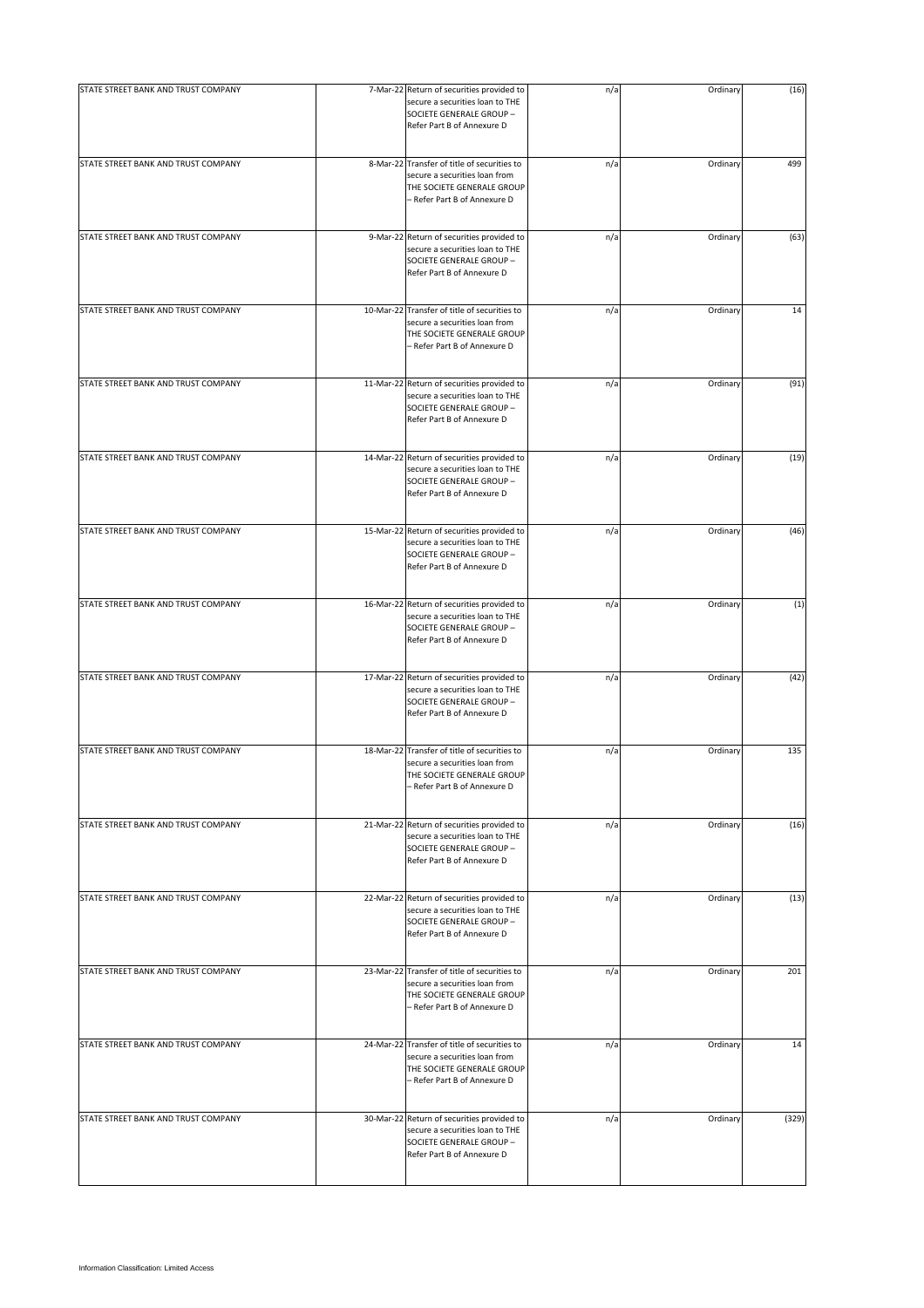| STATE STREET BANK AND TRUST COMPANY |                                                                                                                                             |     |          |         |
|-------------------------------------|---------------------------------------------------------------------------------------------------------------------------------------------|-----|----------|---------|
|                                     | 31-Mar-22 Transfer of title of securities to<br>secure a securities loan from<br>THE SOCIETE GENERALE GROUP<br>- Refer Part B of Annexure D | n/a | Ordinary | 166     |
| STATE STREET BANK AND TRUST COMPANY | 1-Apr-22 Transfer of title of securities to<br>secure a securities loan from<br>THE SOCIETE GENERALE GROUP<br>- Refer Part B of Annexure D  | n/a | Ordinary | 34      |
| STATE STREET BANK AND TRUST COMPANY | 10-May-22 Return of securities provided to<br>secure a securities loan to THE<br>SOCIETE GENERALE GROUP -<br>Refer Part B of Annexure D     | n/a | Ordinary | (473)   |
| STATE STREET BANK AND TRUST COMPANY | 11-May-22 Return of securities provided to<br>secure a securities loan to THE<br>SOCIETE GENERALE GROUP -<br>Refer Part B of Annexure D     | n/a | Ordinary | (5)     |
| STATE STREET BANK AND TRUST COMPANY | 14-Mar-22 Transfer of title of securities to<br>secure a securities loan from<br>THE UBS GROUP - Refer Part B<br>of Annexure D              | n/a | Ordinary | 3,986   |
| STATE STREET BANK AND TRUST COMPANY | 15-Mar-22 Transfer of title of securities to<br>secure a securities loan from<br>THE UBS GROUP - Refer Part B<br>of Annexure D              | n/a | Ordinary | 2,421   |
| STATE STREET BANK AND TRUST COMPANY | 16-Mar-22 Transfer of title of securities to<br>secure a securities loan from<br>THE UBS GROUP - Refer Part B<br>of Annexure D              | n/a | Ordinary | 1,944   |
| STATE STREET BANK AND TRUST COMPANY | 17-Mar-22 Transfer of title of securities to<br>secure a securities loan from<br>THE UBS GROUP - Refer Part B<br>of Annexure D              | n/a | Ordinary | 507     |
| STATE STREET BANK AND TRUST COMPANY | 18-Mar-22 Transfer of title of securities to<br>secure a securities loan from<br>THE UBS GROUP - Refer Part B<br>of Annexure D              | n/a | Ordinary | 145     |
| STATE STREET BANK AND TRUST COMPANY | 21-Mar-22 Return of securities provided to<br>secure a securities loan to THE<br>UBS GROUP - Refer Part B of<br>Annexure D                  | n/a | Ordinary | (406)   |
| STATE STREET BANK AND TRUST COMPANY | 22-Mar-22 Return of securities provided to<br>secure a securities loan to THE<br>UBS GROUP - Refer Part B of<br>Annexure D                  | n/a | Ordinary | (1,008) |
| STATE STREET BANK AND TRUST COMPANY | 23-Mar-22 Return of securities provided to<br>secure a securities loan to THE<br>UBS GROUP - Refer Part B of<br>Annexure D                  | n/a | Ordinary | (5,014) |
| STATE STREET BANK AND TRUST COMPANY | 24-Mar-22 Return of securities provided to<br>secure a securities loan to THE<br>UBS GROUP - Refer Part B of<br>Annexure D                  | n/a | Ordinary | (297)   |
| STATE STREET BANK AND TRUST COMPANY | 25-Mar-22 Return of securities provided to<br>secure a securities loan to THE<br>UBS GROUP - Refer Part B of<br>Annexure D                  | n/a | Ordinary | (62)    |
| STATE STREET BANK AND TRUST COMPANY | 28-Mar-22 Transfer of title of securities to<br>secure a securities loan from<br>THE UBS GROUP - Refer Part B<br>of Annexure D              | n/a | Ordinary | 271     |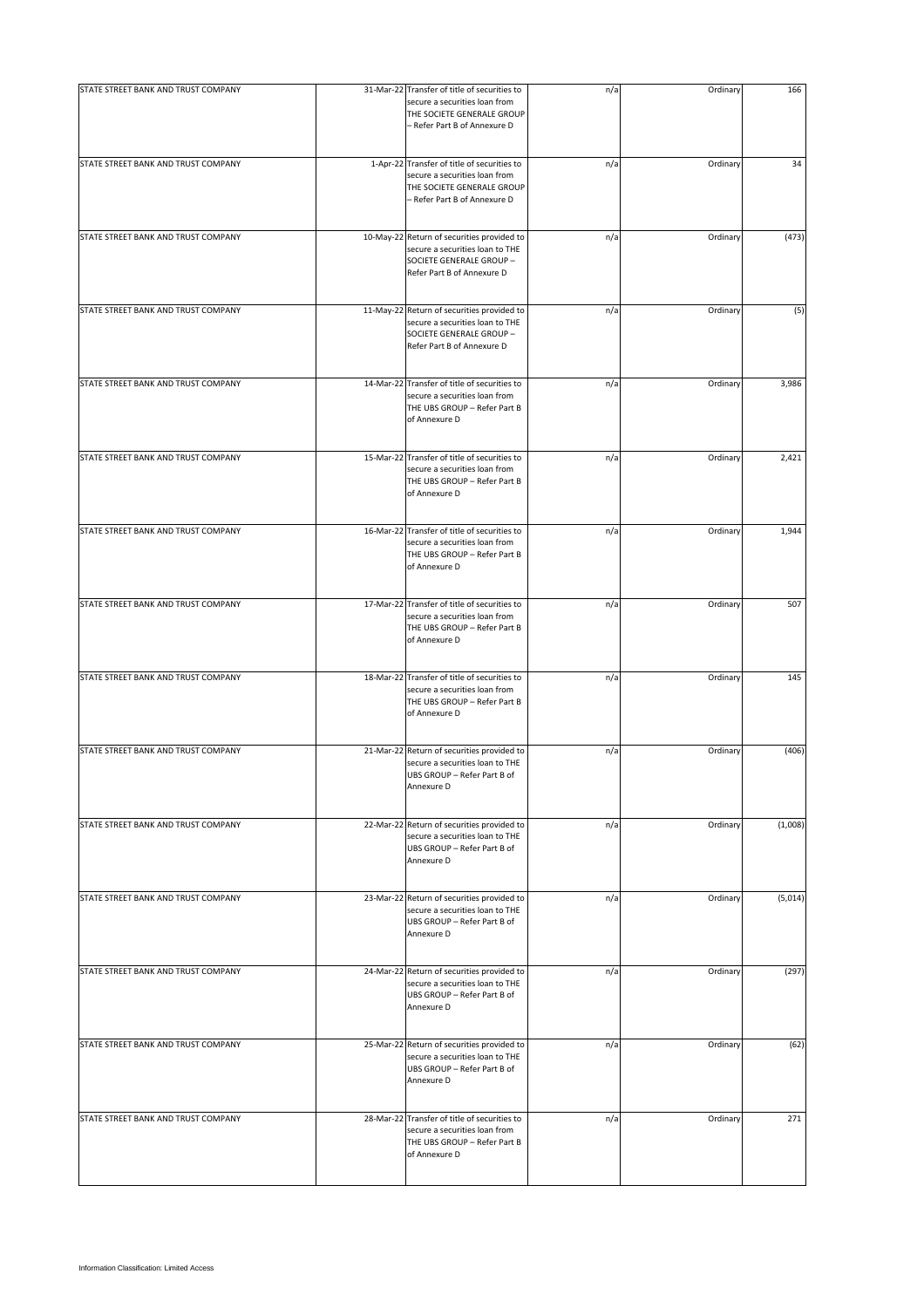| STATE STREET BANK AND TRUST COMPANY | 29-Mar-22 Return of securities provided to<br>secure a securities loan to THE<br>UBS GROUP - Refer Part B of<br>Annexure D                  | n/a | Ordinary | (2,486)      |
|-------------------------------------|---------------------------------------------------------------------------------------------------------------------------------------------|-----|----------|--------------|
| STATE STREET BANK AND TRUST COMPANY | 10-Mar-22 Transfer of title of securities to<br>secure a securities loan from<br>THE ING GROUP - Refer Part B<br>of Annexure D              | n/a | Ordinary | 8            |
| STATE STREET BANK AND TRUST COMPANY | 11-Mar-22 Transfer of title of securities to<br>secure a securities loan from<br>THE ING GROUP - Refer Part B<br>of Annexure D              | n/a | Ordinary | $\mathbf{1}$ |
| STATE STREET BANK AND TRUST COMPANY | 15-Mar-22 Return of securities provided to<br>secure a securities loan to THE<br>ING GROUP - Refer Part B of<br>Annexure D                  | n/a | Ordinary | (9)          |
| STATE STREET BANK AND TRUST COMPANY | 27-Jan-22 Transfer of title of securities to<br>secure a securities loan from<br>THE SOCIETE GENERALE GROUP<br>- Refer Part B of Annexure D | n/a | Ordinary | 288          |
| STATE STREET BANK AND TRUST COMPANY | 7-Mar-22 Transfer of title of securities to<br>secure a securities loan from<br>THE SOCIETE GENERALE GROUP<br>- Refer Part B of Annexure D  | n/a | Ordinary | 1,024        |
| STATE STREET BANK AND TRUST COMPANY | 8-Mar-22 Transfer of title of securities to<br>secure a securities loan from<br>THE SOCIETE GENERALE GROUP<br>- Refer Part B of Annexure D  | n/a | Ordinary | 19,783       |
| STATE STREET BANK AND TRUST COMPANY | 9-Mar-22 Return of securities provided to<br>secure a securities loan to THE<br>SOCIETE GENERALE GROUP -<br>Refer Part B of Annexure D      | n/a | Ordinary | (4, 573)     |
| STATE STREET BANK AND TRUST COMPANY | 10-Mar-22 Transfer of title of securities to<br>secure a securities loan from<br>THE SOCIETE GENERALE GROUP<br>- Refer Part B of Annexure D | n/a | Ordinary | 201          |
| STATE STREET BANK AND TRUST COMPANY | 11-Mar-22 Transfer of title of securities to<br>secure a securities loan from<br>THE SOCIETE GENERALE GROUP<br>- Refer Part B of Annexure D | n/a | Ordinary | 69           |
| STATE STREET BANK AND TRUST COMPANY | 14-Mar-22 Transfer of title of securities to<br>secure a securities loan from<br>THE SOCIETE GENERALE GROUP<br>- Refer Part B of Annexure D | n/a | Ordinary | 524          |
| STATE STREET BANK AND TRUST COMPANY | 15-Mar-22 Return of securities provided to<br>secure a securities loan to THE<br>SOCIETE GENERALE GROUP -<br>Refer Part B of Annexure D     | n/a | Ordinary | (629)        |
| STATE STREET BANK AND TRUST COMPANY | 16-Mar-22 Return of securities provided to<br>secure a securities loan to THE<br>SOCIETE GENERALE GROUP -<br>Refer Part B of Annexure D     | n/a | Ordinary | (726)        |
| STATE STREET BANK AND TRUST COMPANY | 17-Mar-22 Return of securities provided to<br>secure a securities loan to THE<br>SOCIETE GENERALE GROUP -<br>Refer Part B of Annexure D     | n/a | Ordinary | (343)        |
| STATE STREET BANK AND TRUST COMPANY | 18-Mar-22 Return of securities provided to<br>secure a securities loan to THE<br>SOCIETE GENERALE GROUP -<br>Refer Part B of Annexure D     | n/a | Ordinary | (7,869)      |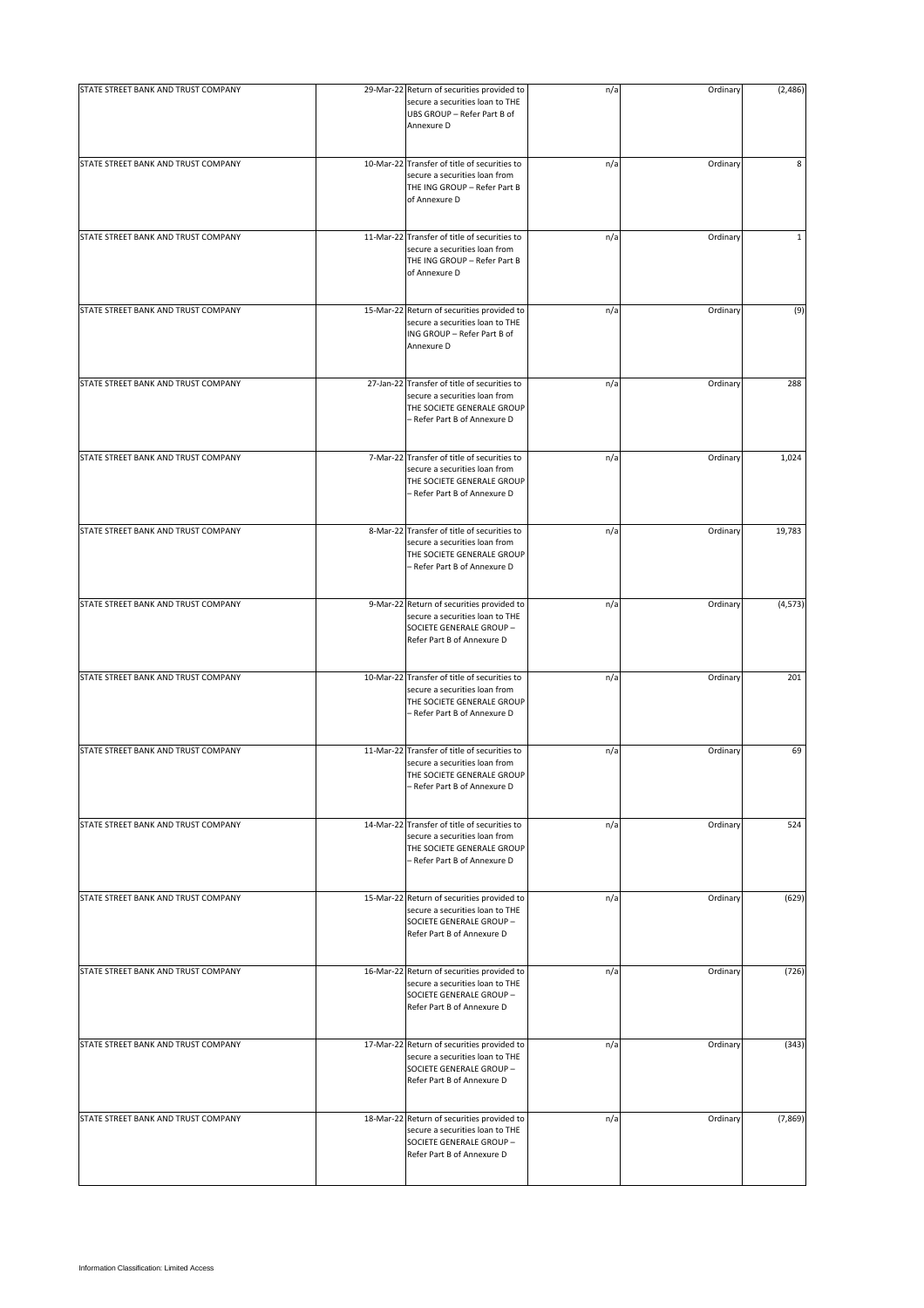| STATE STREET BANK AND TRUST COMPANY | 21-Mar-22 Return of securities provided to<br>secure a securities loan to THE<br>SOCIETE GENERALE GROUP -<br>Refer Part B of Annexure D     | n/a | Ordinary | (352)    |
|-------------------------------------|---------------------------------------------------------------------------------------------------------------------------------------------|-----|----------|----------|
| STATE STREET BANK AND TRUST COMPANY | 22-Mar-22 Return of securities provided to<br>secure a securities loan to THE<br>SOCIETE GENERALE GROUP -<br>Refer Part B of Annexure D     | n/a | Ordinary | (575)    |
| STATE STREET BANK AND TRUST COMPANY | 23-Mar-22 Transfer of title of securities to<br>secure a securities loan from<br>THE SOCIETE GENERALE GROUP<br>- Refer Part B of Annexure D | n/a | Ordinary | 904      |
| STATE STREET BANK AND TRUST COMPANY | 24-Mar-22 Transfer of title of securities to<br>secure a securities loan from<br>THE SOCIETE GENERALE GROUP<br>- Refer Part B of Annexure D | n/a | Ordinary | 251      |
| STATE STREET BANK AND TRUST COMPANY | 30-Mar-22 Return of securities provided to<br>secure a securities loan to THE<br>SOCIETE GENERALE GROUP -<br>Refer Part B of Annexure D     | n/a | Ordinary | (5, 497) |
| STATE STREET BANK AND TRUST COMPANY | 31-Mar-22 Transfer of title of securities to<br>secure a securities loan from<br>THE SOCIETE GENERALE GROUP<br>- Refer Part B of Annexure D | n/a | Ordinary | 1,322    |
| STATE STREET BANK AND TRUST COMPANY | 1-Apr-22 Transfer of title of securities to<br>secure a securities loan from<br>THE SOCIETE GENERALE GROUP<br>- Refer Part B of Annexure D  | n/a | Ordinary | 202      |
| STATE STREET BANK AND TRUST COMPANY | 10-May-22 Return of securities provided to<br>secure a securities loan to THE<br>SOCIETE GENERALE GROUP -<br>Refer Part B of Annexure D     | n/a | Ordinary | (2,889)  |
| STATE STREET BANK AND TRUST COMPANY | 11-May-22 Return of securities provided to<br>secure a securities loan to THE<br>SOCIETE GENERALE GROUP -<br>Refer Part B of Annexure D     | n/a | Ordinary | (1, 114) |
| STATE STREET BANK AND TRUST COMPANY | 14-Mar-22 Transfer of title of securities to<br>secure a securities loan from<br>THE UBS GROUP - Refer Part B<br>of Annexure D              | n/a | Ordinary | 8,159    |
| STATE STREET BANK AND TRUST COMPANY | 15-Mar-22 Return of securities provided to<br>secure a securities loan to THE<br>UBS GROUP - Refer Part B of<br>Annexure D                  | n/a | Ordinary | (380)    |
| STATE STREET BANK AND TRUST COMPANY | 16-Mar-22 Transfer of title of securities to<br>secure a securities loan from<br>THE UBS GROUP - Refer Part B<br>of Annexure D              | n/a | Ordinary | 3,411    |
| STATE STREET BANK AND TRUST COMPANY | 17-Mar-22 Return of securities provided to<br>secure a securities loan to THE<br>UBS GROUP - Refer Part B of<br>Annexure D                  | n/a | Ordinary | (1,943)  |
| STATE STREET BANK AND TRUST COMPANY | 18-Mar-22 Transfer of title of securities to<br>secure a securities loan from<br>THE UBS GROUP - Refer Part B<br>of Annexure D              | n/a | Ordinary | 395      |
| STATE STREET BANK AND TRUST COMPANY | 21-Mar-22 Transfer of title of securities to<br>secure a securities loan from<br>THE UBS GROUP - Refer Part B<br>of Annexure D              | n/a | Ordinary | 740      |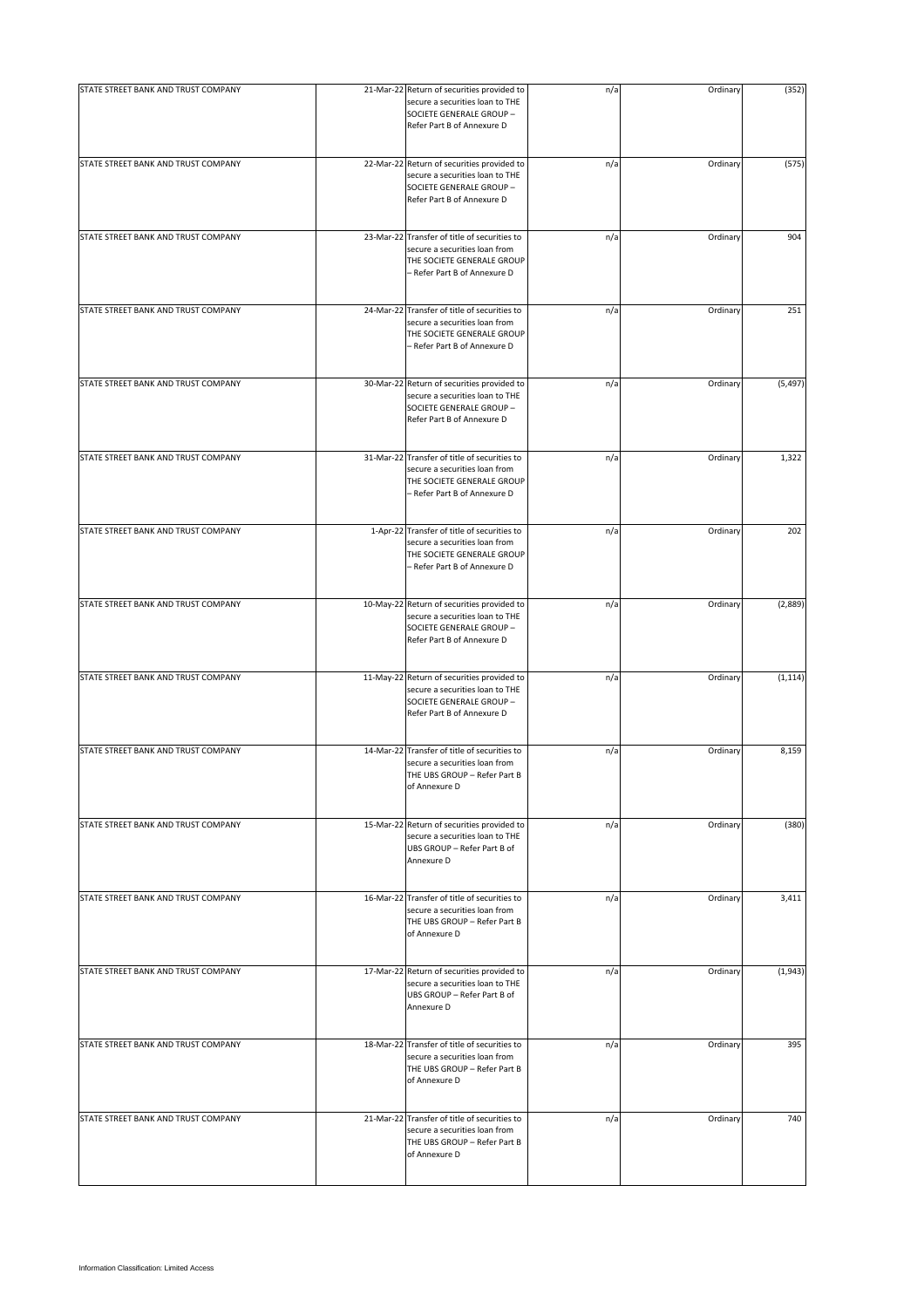| STATE STREET BANK AND TRUST COMPANY | 22-Mar-22 Return of securities provided to<br>secure a securities loan to THE<br>UBS GROUP - Refer Part B of<br>Annexure D                  | n/a | Ordinary | (569)    |
|-------------------------------------|---------------------------------------------------------------------------------------------------------------------------------------------|-----|----------|----------|
| STATE STREET BANK AND TRUST COMPANY | 23-Mar-22 Return of securities provided to<br>secure a securities loan to THE<br>UBS GROUP - Refer Part B of<br>Annexure D                  | n/a | Ordinary | (6, 563) |
| STATE STREET BANK AND TRUST COMPANY | 24-Mar-22 Transfer of title of securities to<br>secure a securities loan from<br>THE UBS GROUP - Refer Part B<br>of Annexure D              | n/a | Ordinary | 313      |
| STATE STREET BANK AND TRUST COMPANY | 25-Mar-22 Return of securities provided to<br>secure a securities loan to THE<br>UBS GROUP - Refer Part B of<br>Annexure D                  | n/a | Ordinary | (429)    |
| STATE STREET BANK AND TRUST COMPANY | 28-Mar-22 Transfer of title of securities to<br>secure a securities loan from<br>THE UBS GROUP - Refer Part B<br>of Annexure D              | n/a | Ordinary | 314      |
| STATE STREET BANK AND TRUST COMPANY | 29-Mar-22 Return of securities provided to<br>secure a securities loan to THE<br>UBS GROUP - Refer Part B of<br>Annexure D                  | n/a | Ordinary | (3, 449) |
| STATE STREET BANK AND TRUST COMPANY | 10-Mar-22 Transfer of title of securities to<br>secure a securities loan from<br>THE ING GROUP - Refer Part B<br>of Annexure D              | n/a | Ordinary | 107      |
| STATE STREET BANK AND TRUST COMPANY | 11-Mar-22 Transfer of title of securities to<br>secure a securities loan from<br>THE ING GROUP - Refer Part B<br>of Annexure D              | n/a | Ordinary | 15       |
| STATE STREET BANK AND TRUST COMPANY | 14-Mar-22 Return of securities provided to<br>secure a securities loan to THE<br>ING GROUP - Refer Part B of<br>Annexure D                  | n/a | Ordinary | (6)      |
| STATE STREET BANK AND TRUST COMPANY | 15-Mar-22 Return of securities provided to<br>secure a securities loan to THE<br>ING GROUP - Refer Part B of<br>Annexure D                  | n/a | Ordinary | (116)    |
| STATE STREET BANK AND TRUST COMPANY | 27-Jan-22 Transfer of title of securities to<br>secure a securities loan from<br>THE SOCIETE GENERALE GROUP<br>- Refer Part B of Annexure D | n/a | Ordinary | 283      |
| STATE STREET BANK AND TRUST COMPANY | 7-Mar-22 Transfer of title of securities to<br>secure a securities loan from<br>THE SOCIETE GENERALE GROUP<br>- Refer Part B of Annexure D  | n/a | Ordinary | 21       |
| STATE STREET BANK AND TRUST COMPANY | 8-Mar-22 Transfer of title of securities to<br>secure a securities loan from<br>THE SOCIETE GENERALE GROUP<br>- Refer Part B of Annexure D  | n/a | Ordinary | 4,527    |
| STATE STREET BANK AND TRUST COMPANY | 9-Mar-22 Return of securities provided to<br>secure a securities loan to THE<br>SOCIETE GENERALE GROUP -<br>Refer Part B of Annexure D      | n/a | Ordinary | (946)    |
| STATE STREET BANK AND TRUST COMPANY | 10-Mar-22 Transfer of title of securities to<br>secure a securities loan from<br>THE SOCIETE GENERALE GROUP<br>- Refer Part B of Annexure D | n/a | Ordinary | 143      |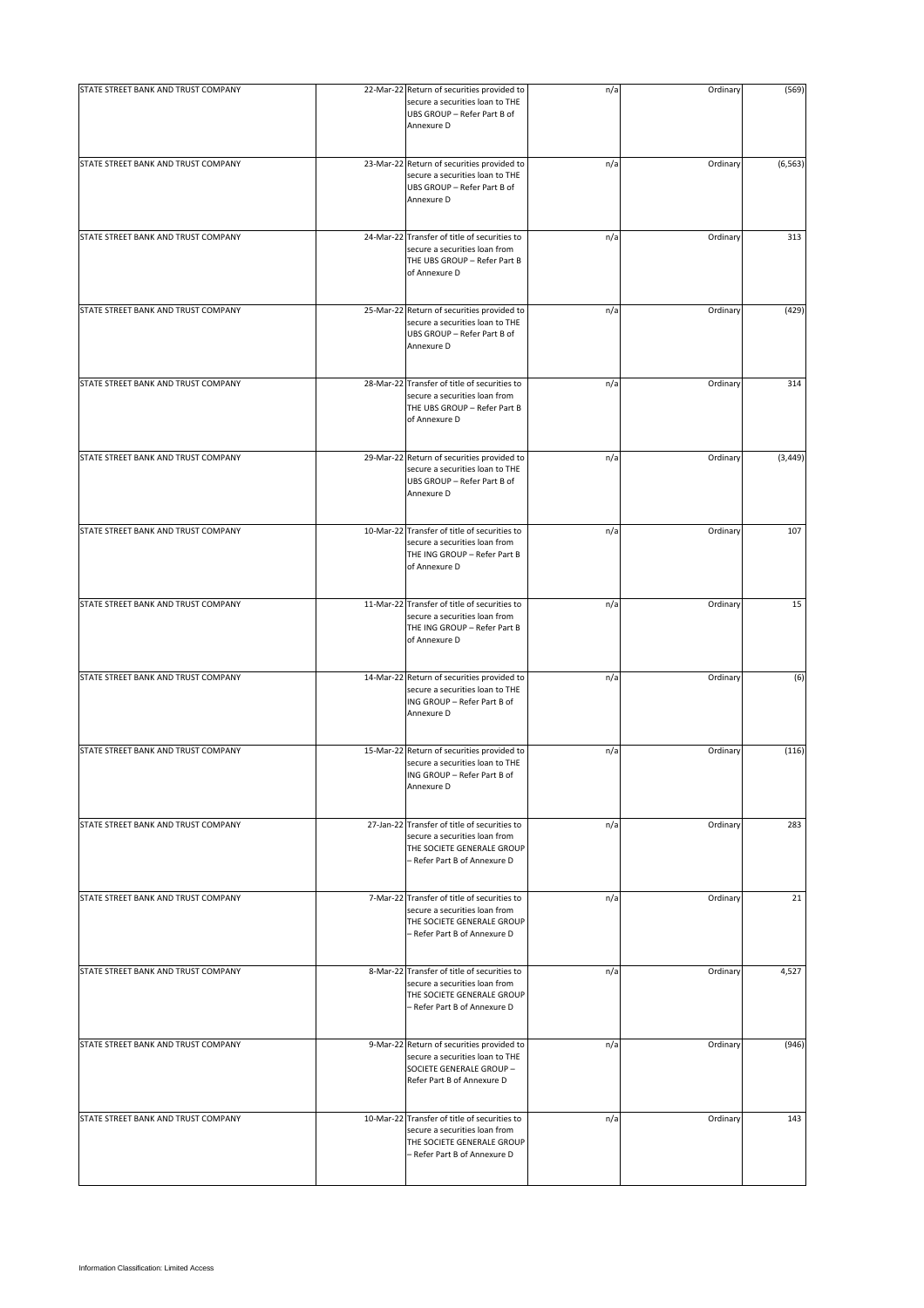| STATE STREET BANK AND TRUST COMPANY | 11-Mar-22 Return of securities provided to                                                                                                  |     | Ordinary |          |
|-------------------------------------|---------------------------------------------------------------------------------------------------------------------------------------------|-----|----------|----------|
|                                     | secure a securities loan to THE<br>SOCIETE GENERALE GROUP -<br>Refer Part B of Annexure D                                                   | n/a |          | (54)     |
| STATE STREET BANK AND TRUST COMPANY | 14-Mar-22 Transfer of title of securities to<br>secure a securities loan from<br>THE SOCIETE GENERALE GROUP<br>- Refer Part B of Annexure D | n/a | Ordinary | 143      |
| STATE STREET BANK AND TRUST COMPANY | 15-Mar-22 Transfer of title of securities to<br>secure a securities loan from<br>THE SOCIETE GENERALE GROUP<br>- Refer Part B of Annexure D | n/a | Ordinary | 211      |
| STATE STREET BANK AND TRUST COMPANY | 16-Mar-22 Return of securities provided to<br>secure a securities loan to THE<br>SOCIETE GENERALE GROUP -<br>Refer Part B of Annexure D     | n/a | Ordinary | (154)    |
| STATE STREET BANK AND TRUST COMPANY | 17-Mar-22 Transfer of title of securities to<br>secure a securities loan from<br>THE SOCIETE GENERALE GROUP<br>- Refer Part B of Annexure D | n/a | Ordinary | 97       |
| STATE STREET BANK AND TRUST COMPANY | 18-Mar-22 Transfer of title of securities to<br>secure a securities loan from<br>THE SOCIETE GENERALE GROUP<br>- Refer Part B of Annexure D | n/a | Ordinary | 664      |
| STATE STREET BANK AND TRUST COMPANY | 21-Mar-22 Return of securities provided to<br>secure a securities loan to THE<br>SOCIETE GENERALE GROUP -<br>Refer Part B of Annexure D     | n/a | Ordinary | (218)    |
| STATE STREET BANK AND TRUST COMPANY | 22-Mar-22 Return of securities provided to<br>secure a securities loan to THE<br>SOCIETE GENERALE GROUP -<br>Refer Part B of Annexure D     | n/a | Ordinary | (212)    |
| STATE STREET BANK AND TRUST COMPANY | 23-Mar-22 Transfer of title of securities to<br>secure a securities loan from<br>THE SOCIETE GENERALE GROUP<br>- Refer Part B of Annexure D | n/a | Ordinary | 10,794   |
| STATE STREET BANK AND TRUST COMPANY | 24-Mar-22 Return of securities provided to<br>secure a securities loan to THE<br>SOCIETE GENERALE GROUP -<br>Refer Part B of Annexure D     | n/a | Ordinary | (191)    |
| STATE STREET BANK AND TRUST COMPANY | 30-Mar-22 Return of securities provided to<br>secure a securities loan to THE<br>SOCIETE GENERALE GROUP -<br>Refer Part B of Annexure D     | n/a | Ordinary | (9, 368) |
| STATE STREET BANK AND TRUST COMPANY | 31-Mar-22 Transfer of title of securities to<br>secure a securities loan from<br>THE SOCIETE GENERALE GROUP<br>- Refer Part B of Annexure D | n/a | Ordinary | 2,870    |
| STATE STREET BANK AND TRUST COMPANY | 1-Apr-22 Transfer of title of securities to<br>secure a securities loan from<br>THE SOCIETE GENERALE GROUP<br>- Refer Part B of Annexure D  | n/a | Ordinary | 373      |
| STATE STREET BANK AND TRUST COMPANY | 4-Apr-22 Return of securities provided to<br>secure a securities loan to THE<br>SOCIETE GENERALE GROUP -<br>Refer Part B of Annexure D      | n/a | Ordinary | (8,984)  |
| STATE STREET BANK AND TRUST COMPANY | 14-Mar-22 Transfer of title of securities to<br>secure a securities loan from<br>THE UBS GROUP - Refer Part B<br>of Annexure D              | n/a | Ordinary | 21,278   |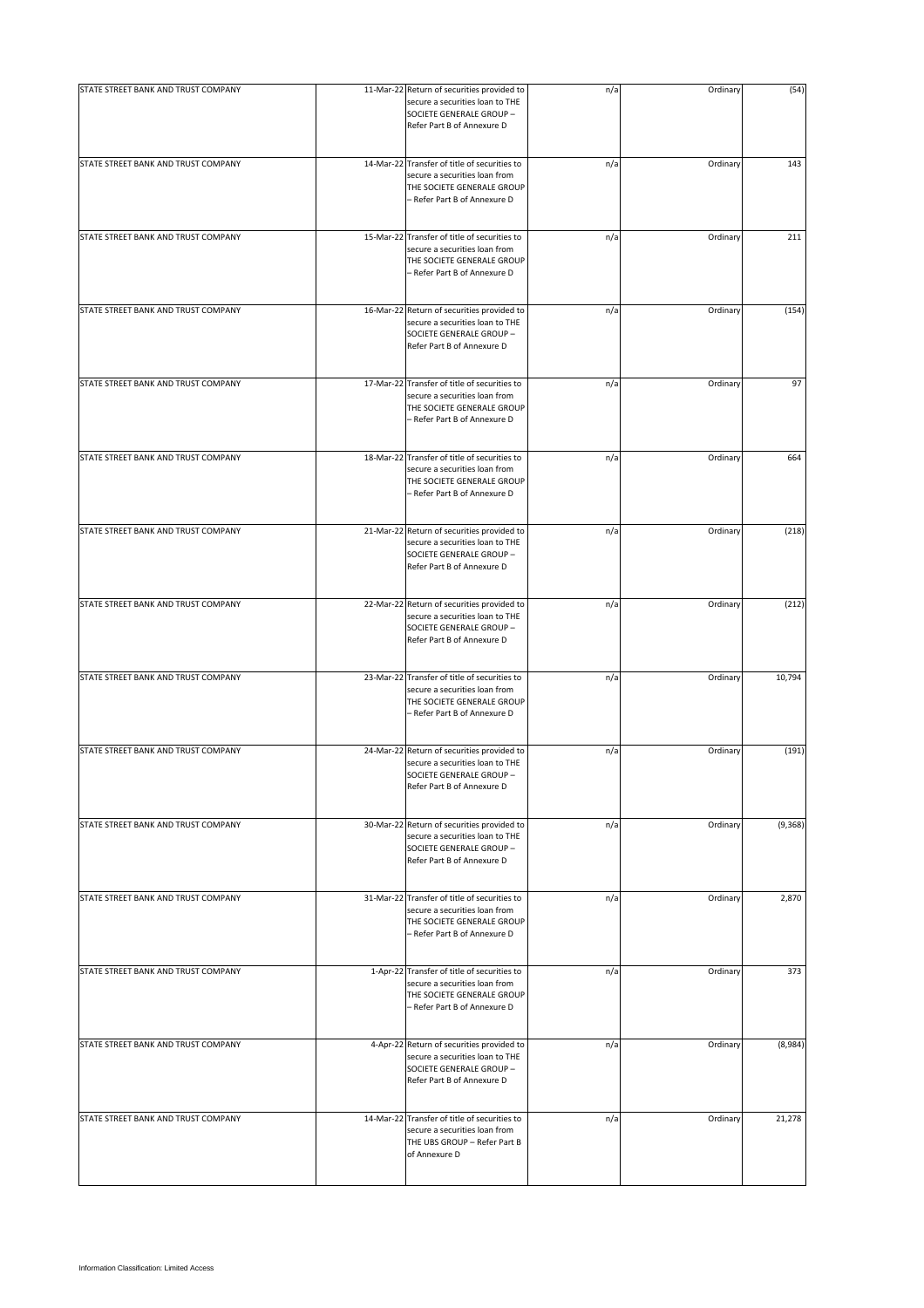| STATE STREET BANK AND TRUST COMPANY | 15-Mar-22 Transfer of title of securities to<br>secure a securities loan from<br>THE UBS GROUP - Refer Part B                  | n/a | Ordinary | 775      |
|-------------------------------------|--------------------------------------------------------------------------------------------------------------------------------|-----|----------|----------|
|                                     | of Annexure D                                                                                                                  |     |          |          |
| STATE STREET BANK AND TRUST COMPANY | 16-Mar-22 Return of securities provided to<br>secure a securities loan to THE<br>UBS GROUP - Refer Part B of<br>Annexure D     | n/a | Ordinary | (1,937)  |
| STATE STREET BANK AND TRUST COMPANY | 17-Mar-22 Return of securities provided to<br>secure a securities loan to THE<br>UBS GROUP - Refer Part B of<br>Annexure D     | n/a | Ordinary | (5,703)  |
| STATE STREET BANK AND TRUST COMPANY | 18-Mar-22 Return of securities provided to<br>secure a securities loan to THE<br>UBS GROUP - Refer Part B of<br>Annexure D     | n/a | Ordinary | (42)     |
| STATE STREET BANK AND TRUST COMPANY | 21-Mar-22 Return of securities provided to<br>secure a securities loan to THE<br>UBS GROUP - Refer Part B of<br>Annexure D     | n/a | Ordinary | (664)    |
| STATE STREET BANK AND TRUST COMPANY | 22-Mar-22 Return of securities provided to<br>secure a securities loan to THE<br>UBS GROUP - Refer Part B of<br>Annexure D     | n/a | Ordinary | (1, 327) |
| STATE STREET BANK AND TRUST COMPANY | 23-Mar-22 Return of securities provided to<br>secure a securities loan to THE<br>UBS GROUP - Refer Part B of<br>Annexure D     | n/a | Ordinary | (8, 341) |
| STATE STREET BANK AND TRUST COMPANY | 24-Mar-22 Transfer of title of securities to<br>secure a securities loan from<br>THE UBS GROUP - Refer Part B<br>of Annexure D | n/a | Ordinary | 97       |
| STATE STREET BANK AND TRUST COMPANY | 25-Mar-22 Return of securities provided to<br>secure a securities loan to THE<br>UBS GROUP - Refer Part B of<br>Annexure D     | n/a | Ordinary | (2)      |
| STATE STREET BANK AND TRUST COMPANY | 28-Mar-22 Transfer of title of securities to<br>secure a securities loan from<br>THE UBS GROUP - Refer Part B<br>of Annexure D | n/a | Ordinary | 1,684    |
| STATE STREET BANK AND TRUST COMPANY | 29-Mar-22 Return of securities provided to<br>secure a securities loan to THE<br>UBS GROUP - Refer Part B of<br>Annexure D     | n/a | Ordinary | (5, 817) |
| STATE STREET BANK AND TRUST COMPANY | 10-Mar-22 Transfer of title of securities to<br>secure a securities loan from<br>THE ING GROUP - Refer Part B<br>of Annexure D | n/a | Ordinary | 125      |
| STATE STREET BANK AND TRUST COMPANY | 11-Mar-22 Transfer of title of securities to<br>secure a securities loan from<br>THE ING GROUP - Refer Part B<br>of Annexure D | n/a | Ordinary | 9        |
| STATE STREET BANK AND TRUST COMPANY | 14-Mar-22 Transfer of title of securities to<br>secure a securities loan from<br>THE ING GROUP - Refer Part B<br>of Annexure D | n/a | Ordinary | 5        |
| STATE STREET BANK AND TRUST COMPANY | 15-Mar-22 Return of securities provided to<br>secure a securities loan to THE<br>ING GROUP - Refer Part B of<br>Annexure D     | n/a | Ordinary | (138)    |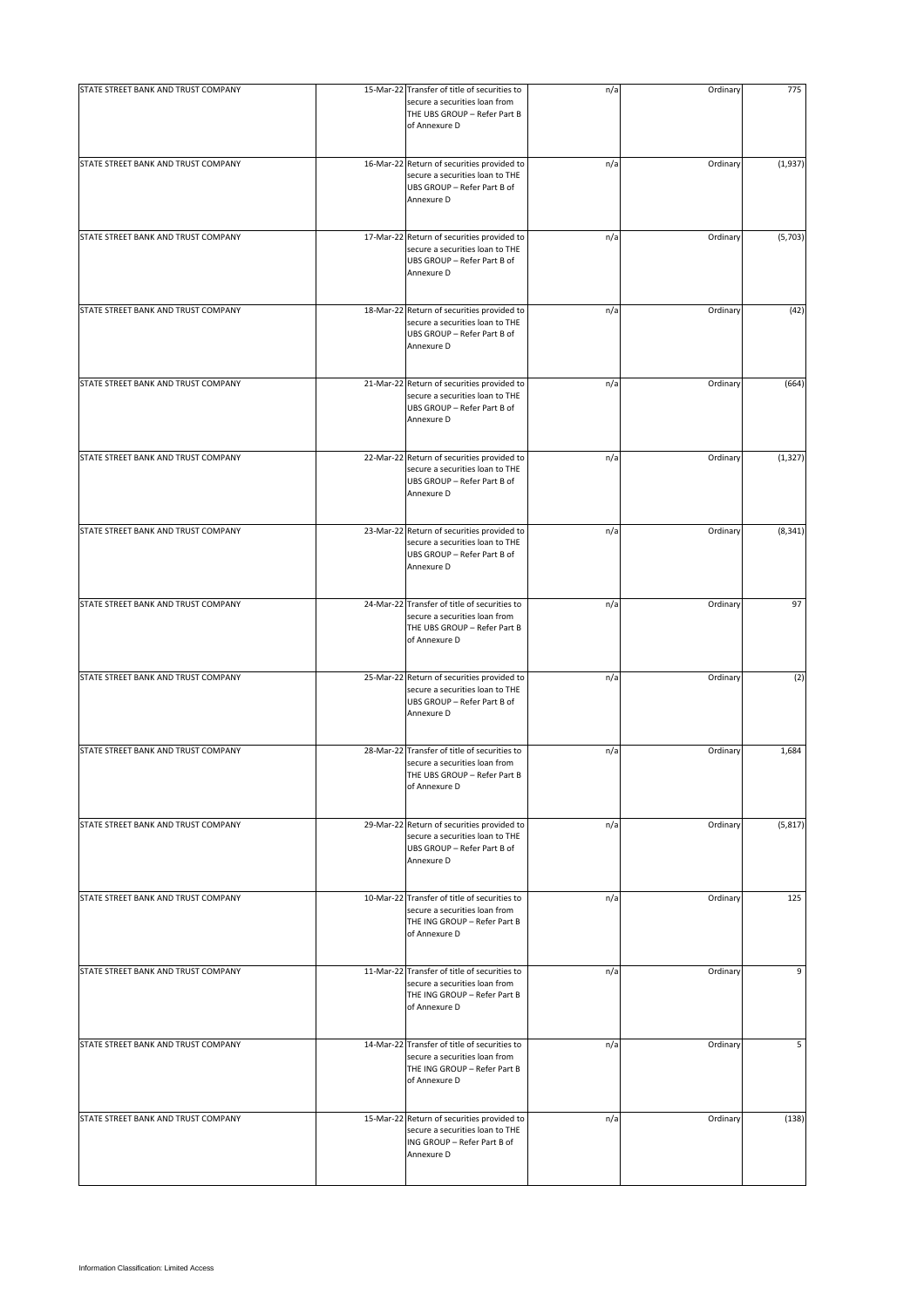| STATE STREET BANK AND TRUST COMPANY | 27-Jan-22 Transfer of title of securities to<br>secure a securities loan from                                                               | n/a | Ordinary | 15       |
|-------------------------------------|---------------------------------------------------------------------------------------------------------------------------------------------|-----|----------|----------|
|                                     | THE SOCIETE GENERALE GROUP<br>- Refer Part B of Annexure D                                                                                  |     |          |          |
| STATE STREET BANK AND TRUST COMPANY | 7-Mar-22 Transfer of title of securities to<br>secure a securities loan from<br>THE SOCIETE GENERALE GROUP<br>- Refer Part B of Annexure D  | n/a | Ordinary | 136      |
| STATE STREET BANK AND TRUST COMPANY | 8-Mar-22 Transfer of title of securities to<br>secure a securities loan from<br>THE SOCIETE GENERALE GROUP<br>– Refer Part B of Annexure D  | n/a | Ordinary | 2,376    |
| STATE STREET BANK AND TRUST COMPANY | 9-Mar-22 Return of securities provided to<br>secure a securities loan to THE<br>SOCIETE GENERALE GROUP -<br>Refer Part B of Annexure D      | n/a | Ordinary | (493)    |
| STATE STREET BANK AND TRUST COMPANY | 10-Mar-22 Transfer of title of securities to<br>secure a securities loan from<br>THE SOCIETE GENERALE GROUP<br>- Refer Part B of Annexure D | n/a | Ordinary | 163      |
| STATE STREET BANK AND TRUST COMPANY | 11-Mar-22 Return of securities provided to<br>secure a securities loan to THE<br>SOCIETE GENERALE GROUP -<br>Refer Part B of Annexure D     | n/a | Ordinary | (87)     |
| STATE STREET BANK AND TRUST COMPANY | 14-Mar-22 Transfer of title of securities to<br>secure a securities loan from<br>THE SOCIETE GENERALE GROUP<br>– Refer Part B of Annexure D | n/a | Ordinary | 41       |
| STATE STREET BANK AND TRUST COMPANY | 15-Mar-22 Return of securities provided to<br>secure a securities loan to THE<br>SOCIETE GENERALE GROUP -<br>Refer Part B of Annexure D     | n/a | Ordinary | (37)     |
| STATE STREET BANK AND TRUST COMPANY | 16-Mar-22 Return of securities provided to<br>secure a securities loan to THE<br>SOCIETE GENERALE GROUP -<br>Refer Part B of Annexure D     | n/a | Ordinary | (655)    |
| STATE STREET BANK AND TRUST COMPANY | 17-Mar-22 Transfer of title of securities to<br>secure a securities loan from<br>THE SOCIETE GENERALE GROUP<br>- Refer Part B of Annexure D | n/a | Ordinary | 39       |
| STATE STREET BANK AND TRUST COMPANY | 18-Mar-22 Return of securities provided to<br>secure a securities loan to THE<br>SOCIETE GENERALE GROUP -<br>Refer Part B of Annexure D     | n/a | Ordinary | (1, 178) |
| STATE STREET BANK AND TRUST COMPANY | 21-Mar-22 Return of securities provided to<br>secure a securities loan to THE<br>SOCIETE GENERALE GROUP -<br>Refer Part B of Annexure D     | n/a | Ordinary | (22)     |
| STATE STREET BANK AND TRUST COMPANY | 22-Mar-22 Return of securities provided to<br>secure a securities loan to THE<br>SOCIETE GENERALE GROUP -<br>Refer Part B of Annexure D     | n/a | Ordinary | (59)     |
| STATE STREET BANK AND TRUST COMPANY | 23-Mar-22 Transfer of title of securities to<br>secure a securities loan from<br>THE SOCIETE GENERALE GROUP<br>- Refer Part B of Annexure D | n/a | Ordinary | 27       |
| STATE STREET BANK AND TRUST COMPANY | 24-Mar-22 Return of securities provided to<br>secure a securities loan to THE<br>SOCIETE GENERALE GROUP -<br>Refer Part B of Annexure D     | n/a | Ordinary | (4)      |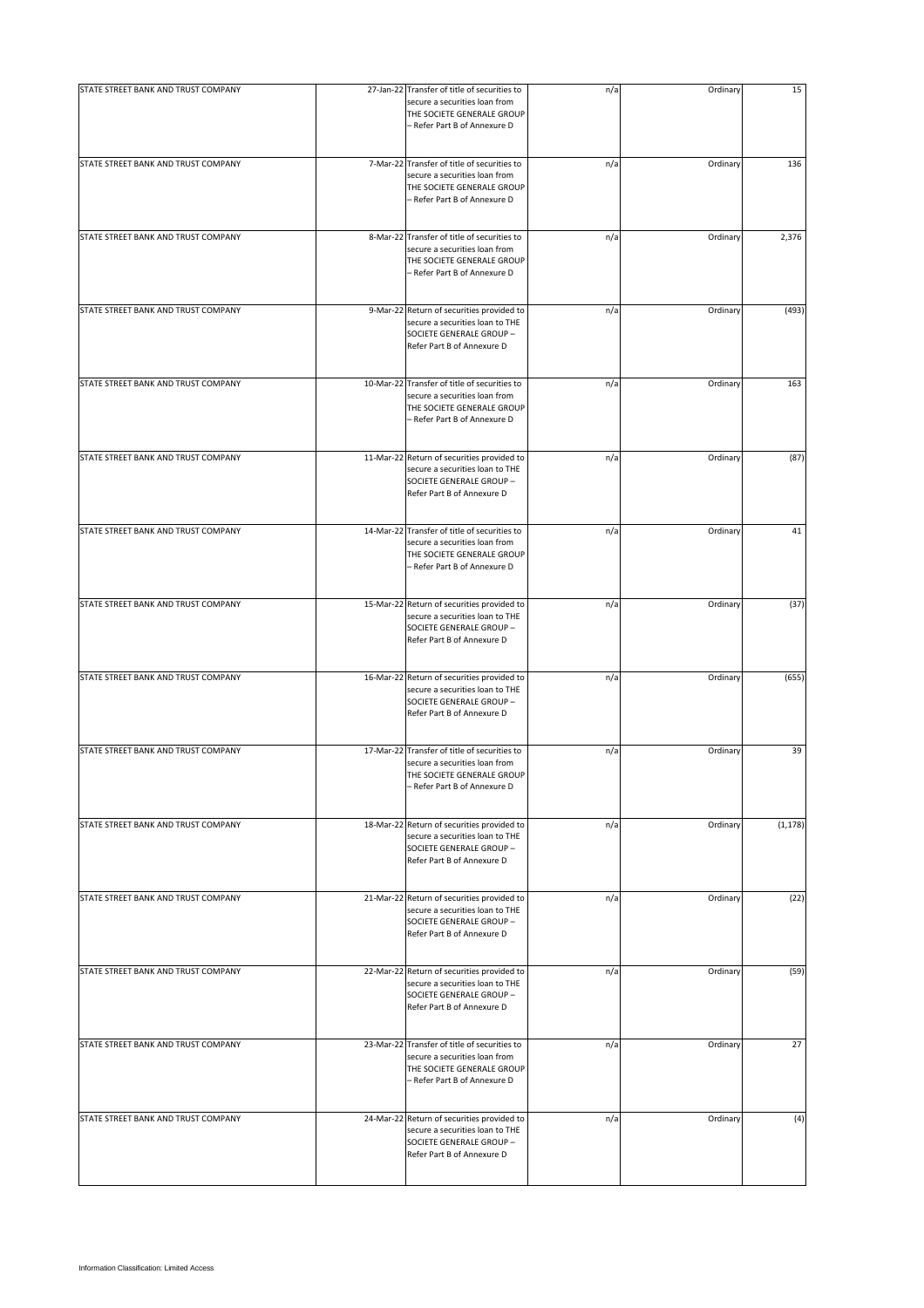| STATE STREET BANK AND TRUST COMPANY | 30-Mar-22 Return of securities provided to<br>secure a securities loan to THE<br>SOCIETE GENERALE GROUP -<br>Refer Part B of Annexure D     | n/a | Ordinary | (181)        |
|-------------------------------------|---------------------------------------------------------------------------------------------------------------------------------------------|-----|----------|--------------|
| STATE STREET BANK AND TRUST COMPANY | 31-Mar-22 Transfer of title of securities to<br>secure a securities loan from<br>THE SOCIETE GENERALE GROUP<br>- Refer Part B of Annexure D | n/a | Ordinary | 44           |
| STATE STREET BANK AND TRUST COMPANY | 1-Apr-22 Return of securities provided to<br>secure a securities loan to THE<br>SOCIETE GENERALE GROUP -<br>Refer Part B of Annexure D      | n/a | Ordinary | (3)          |
| STATE STREET BANK AND TRUST COMPANY | 10-May-22 Transfer of title of securities to<br>secure a securities loan from<br>THE SOCIETE GENERALE GROUP<br>- Refer Part B of Annexure D | n/a | Ordinary | 3,745        |
| STATE STREET BANK AND TRUST COMPANY | 11-May-22 Return of securities provided to<br>secure a securities loan to THE<br>SOCIETE GENERALE GROUP -<br>Refer Part B of Annexure D     | n/a | Ordinary | (3,866)      |
| STATE STREET BANK AND TRUST COMPANY | 17-Jan-22 Return of securities provided to<br>secure a securities loan to THE<br>UBS GROUP - Refer Part B of<br>Annexure D                  | n/a | Ordinary | (2)          |
| STATE STREET BANK AND TRUST COMPANY | 19-Jan-22 Return of securities provided to<br>secure a securities loan to THE<br>UBS GROUP - Refer Part B of<br>Annexure D                  | n/a | Ordinary | (2)          |
| STATE STREET BANK AND TRUST COMPANY | 20-Jan-22 Transfer of title of securities to<br>secure a securities loan from<br>THE UBS GROUP - Refer Part B<br>of Annexure D              | n/a | Ordinary | $\mathbf{1}$ |
| STATE STREET BANK AND TRUST COMPANY | 21-Jan-22 Transfer of title of securities to<br>secure a securities loan from<br>THE UBS GROUP - Refer Part B<br>of Annexure D              | n/a | Ordinary | $\mathbf{1}$ |
| STATE STREET BANK AND TRUST COMPANY | 24-Jan-22 Transfer of title of securities to<br>secure a securities loan from<br>THE UBS GROUP - Refer Part B<br>of Annexure D              | n/a | Ordinary | $\mathbf{1}$ |
| STATE STREET BANK AND TRUST COMPANY | 25-Jan-22 Return of securities provided to<br>secure a securities loan to THE<br>UBS GROUP - Refer Part B of<br>Annexure D                  | n/a | Ordinary | (1)          |
| STATE STREET BANK AND TRUST COMPANY | 14-Mar-22 Transfer of title of securities to<br>secure a securities loan from<br>THE UBS GROUP - Refer Part B<br>of Annexure D              | n/a | Ordinary | 352          |
| STATE STREET BANK AND TRUST COMPANY | 15-Mar-22 Return of securities provided to<br>secure a securities loan to THE<br>UBS GROUP - Refer Part B of<br>Annexure D                  | n/a | Ordinary | (7)          |
| STATE STREET BANK AND TRUST COMPANY | 16-Mar-22 Transfer of title of securities to<br>secure a securities loan from<br>THE UBS GROUP - Refer Part B<br>of Annexure D              | n/a | Ordinary | 373          |
| STATE STREET BANK AND TRUST COMPANY | 17-Mar-22 Transfer of title of securities to<br>secure a securities loan from<br>THE UBS GROUP - Refer Part B<br>of Annexure D              | n/a | Ordinary | 715          |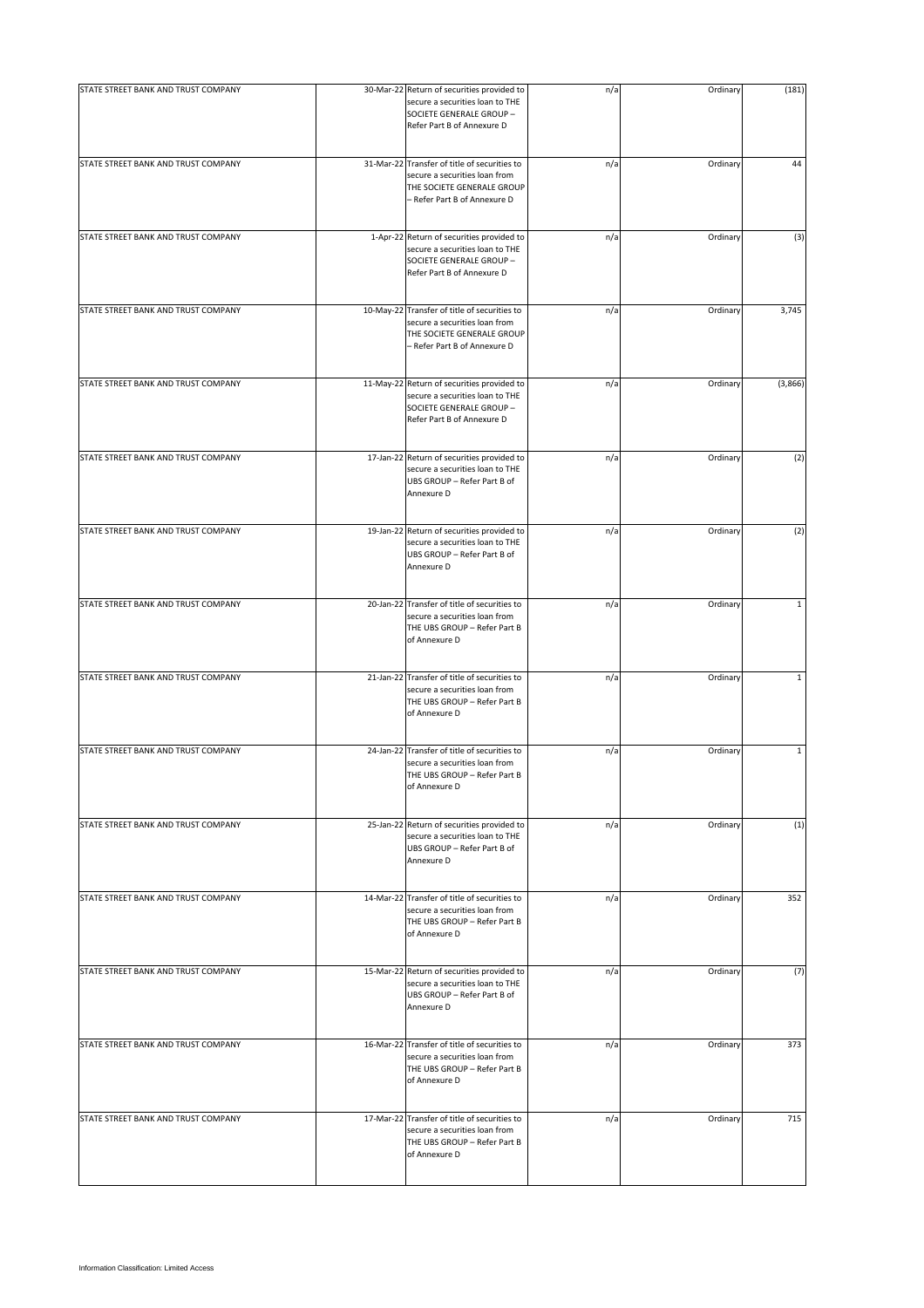| STATE STREET BANK AND TRUST COMPANY | 18-Mar-22 Transfer of title of securities to                                                                                    |     | Ordinary | 30      |
|-------------------------------------|---------------------------------------------------------------------------------------------------------------------------------|-----|----------|---------|
|                                     | secure a securities loan from<br>THE UBS GROUP - Refer Part B<br>of Annexure D                                                  | n/a |          |         |
| STATE STREET BANK AND TRUST COMPANY | 21-Mar-22 Return of securities provided to<br>secure a securities loan to THE<br>UBS GROUP - Refer Part B of<br>Annexure D      | n/a | Ordinary | (85)    |
| STATE STREET BANK AND TRUST COMPANY | 22-Mar-22 Transfer of title of securities to<br>secure a securities loan from<br>THE UBS GROUP - Refer Part B<br>of Annexure D  | n/a | Ordinary | 129     |
| STATE STREET BANK AND TRUST COMPANY | 23-Mar-22 Transfer of title of securities to<br>secure a securities loan from<br>THE UBS GROUP - Refer Part B<br>of Annexure D  | n/a | Ordinary | 384     |
| STATE STREET BANK AND TRUST COMPANY | 24-Mar-22 Transfer of title of securities to<br>secure a securities loan from<br>THE UBS GROUP - Refer Part B<br>of Annexure D  | n/a | Ordinary | 148     |
| STATE STREET BANK AND TRUST COMPANY | 25-Mar-22 Return of securities provided to<br>secure a securities loan to THE<br>UBS GROUP - Refer Part B of<br>Annexure D      | n/a | Ordinary | (132)   |
| STATE STREET BANK AND TRUST COMPANY | 28-Mar-22 Transfer of title of securities to<br>secure a securities loan from<br>THE UBS GROUP - Refer Part B<br>of Annexure D  | n/a | Ordinary | 397     |
| STATE STREET BANK AND TRUST COMPANY | 29-Mar-22 Return of securities provided to<br>secure a securities loan to THE<br>UBS GROUP - Refer Part B of<br>Annexure D      | n/a | Ordinary | (2,714) |
| STATE STREET BANK AND TRUST COMPANY | 29-Apr-22 Transfer of title of securities to<br>secure a securities loan from<br>THE HSBC GROUP - Refer Part B<br>of Annexure D | n/a | Ordinary | 444     |
| STATE STREET BANK AND TRUST COMPANY | 2-May-22 Return of securities provided to<br>secure a securities loan to THE<br>HSBC GROUP - Refer Part B of<br>Annexure D      | n/a | Ordinary | (8)     |
| STATE STREET BANK AND TRUST COMPANY | 3-May-22 Transfer of title of securities to<br>secure a securities loan from<br>THE HSBC GROUP - Refer Part B<br>of Annexure D  | n/a | Ordinary | 11      |
| STATE STREET BANK AND TRUST COMPANY | 4-May-22 Return of securities provided to<br>secure a securities loan to THE<br>HSBC GROUP - Refer Part B of<br>Annexure D      | n/a | Ordinary | (3)     |
| STATE STREET BANK AND TRUST COMPANY | 5-May-22 Return of securities provided to<br>secure a securities loan to THE<br>HSBC GROUP - Refer Part B of<br>Annexure D      | n/a | Ordinary | (8)     |
| STATE STREET BANK AND TRUST COMPANY | 6-May-22 Transfer of title of securities to<br>secure a securities loan from<br>THE HSBC GROUP - Refer Part B<br>of Annexure D  | n/a | Ordinary | 15      |
| STATE STREET BANK AND TRUST COMPANY | 9-May-22 Return of securities provided to<br>secure a securities loan to THE<br>HSBC GROUP - Refer Part B of<br>Annexure D      | n/a | Ordinary | (452)   |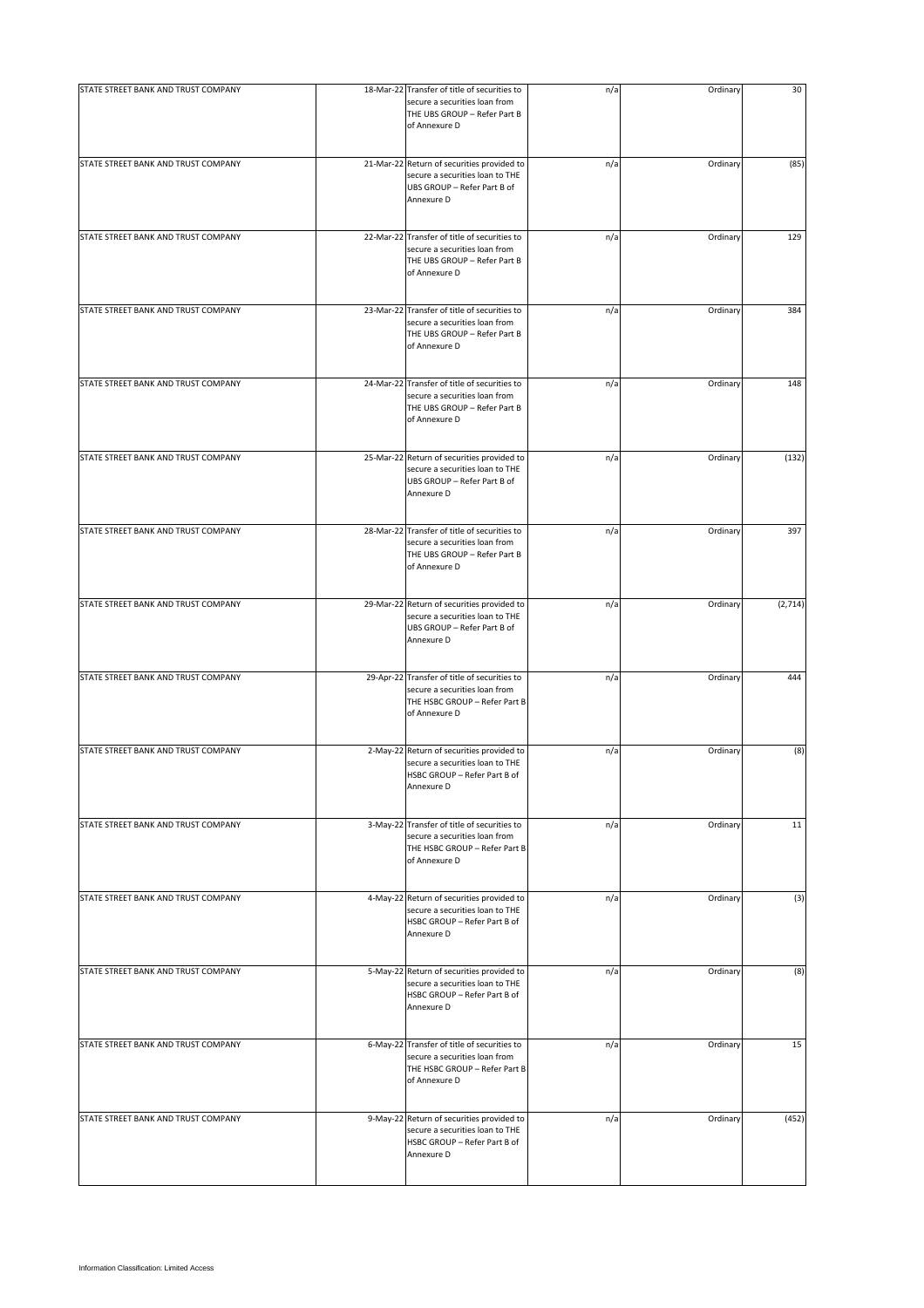| STATE STREET BANK AND TRUST COMPANY | 10-Mar-22 Transfer of title of securities to                                                                                                | n/a | Ordinary | 10           |
|-------------------------------------|---------------------------------------------------------------------------------------------------------------------------------------------|-----|----------|--------------|
|                                     | secure a securities loan from<br>THE ING GROUP - Refer Part B<br>of Annexure D                                                              |     |          |              |
| STATE STREET BANK AND TRUST COMPANY | 11-Mar-22 Transfer of title of securities to<br>secure a securities loan from<br>THE ING GROUP - Refer Part B<br>of Annexure D              | n/a | Ordinary | $\mathbf{1}$ |
| STATE STREET BANK AND TRUST COMPANY | 15-Mar-22 Return of securities provided to<br>secure a securities loan to THE<br>ING GROUP - Refer Part B of<br>Annexure D                  | n/a | Ordinary | (12)         |
| STATE STREET BANK AND TRUST COMPANY | 27-Jan-22 Transfer of title of securities to<br>secure a securities loan from<br>THE SOCIETE GENERALE GROUP<br>– Refer Part B of Annexure D | n/a | Ordinary | 86           |
| STATE STREET BANK AND TRUST COMPANY | 7-Mar-22 Transfer of title of securities to<br>secure a securities loan from<br>THE SOCIETE GENERALE GROUP<br>- Refer Part B of Annexure D  | n/a | Ordinary | 291          |
| STATE STREET BANK AND TRUST COMPANY | 8-Mar-22 Transfer of title of securities to<br>secure a securities loan from<br>THE SOCIETE GENERALE GROUP<br>– Refer Part B of Annexure D  | n/a | Ordinary | 5,630        |
| STATE STREET BANK AND TRUST COMPANY | 9-Mar-22 Return of securities provided to<br>secure a securities loan to THE<br>SOCIETE GENERALE GROUP -<br>Refer Part B of Annexure D      | n/a | Ordinary | (1,030)      |
| STATE STREET BANK AND TRUST COMPANY | 11-Mar-22 Transfer of title of securities to<br>secure a securities loan from<br>THE SOCIETE GENERALE GROUP<br>– Refer Part B of Annexure D | n/a | Ordinary | 41           |
| STATE STREET BANK AND TRUST COMPANY | 14-Mar-22 Transfer of title of securities to<br>secure a securities loan from<br>THE SOCIETE GENERALE GROUP<br>- Refer Part B of Annexure D | n/a | Ordinary | 57           |
| STATE STREET BANK AND TRUST COMPANY | 15-Mar-22 Return of securities provided to<br>secure a securities loan to THE<br>SOCIETE GENERALE GROUP -<br>Refer Part B of Annexure D     | n/a | Ordinary | (195)        |
| STATE STREET BANK AND TRUST COMPANY | 16-Mar-22 Return of securities provided to<br>secure a securities loan to THE<br>SOCIETE GENERALE GROUP -<br>Refer Part B of Annexure D     | n/a | Ordinary | (168)        |
| STATE STREET BANK AND TRUST COMPANY | 17-Mar-22 Return of securities provided to<br>secure a securities loan to THE<br>SOCIETE GENERALE GROUP -<br>Refer Part B of Annexure D     | n/a | Ordinary | (44)         |
| STATE STREET BANK AND TRUST COMPANY | 18-Mar-22 Return of securities provided to<br>secure a securities loan to THE<br>SOCIETE GENERALE GROUP -<br>Refer Part B of Annexure D     | n/a | Ordinary | (2,530)      |
| STATE STREET BANK AND TRUST COMPANY | 21-Mar-22 Return of securities provided to<br>secure a securities loan to THE<br>SOCIETE GENERALE GROUP -<br>Refer Part B of Annexure D     | n/a | Ordinary | (104)        |
| STATE STREET BANK AND TRUST COMPANY | 22-Mar-22 Return of securities provided to<br>secure a securities loan to THE<br>SOCIETE GENERALE GROUP -<br>Refer Part B of Annexure D     | n/a | Ordinary | (40)         |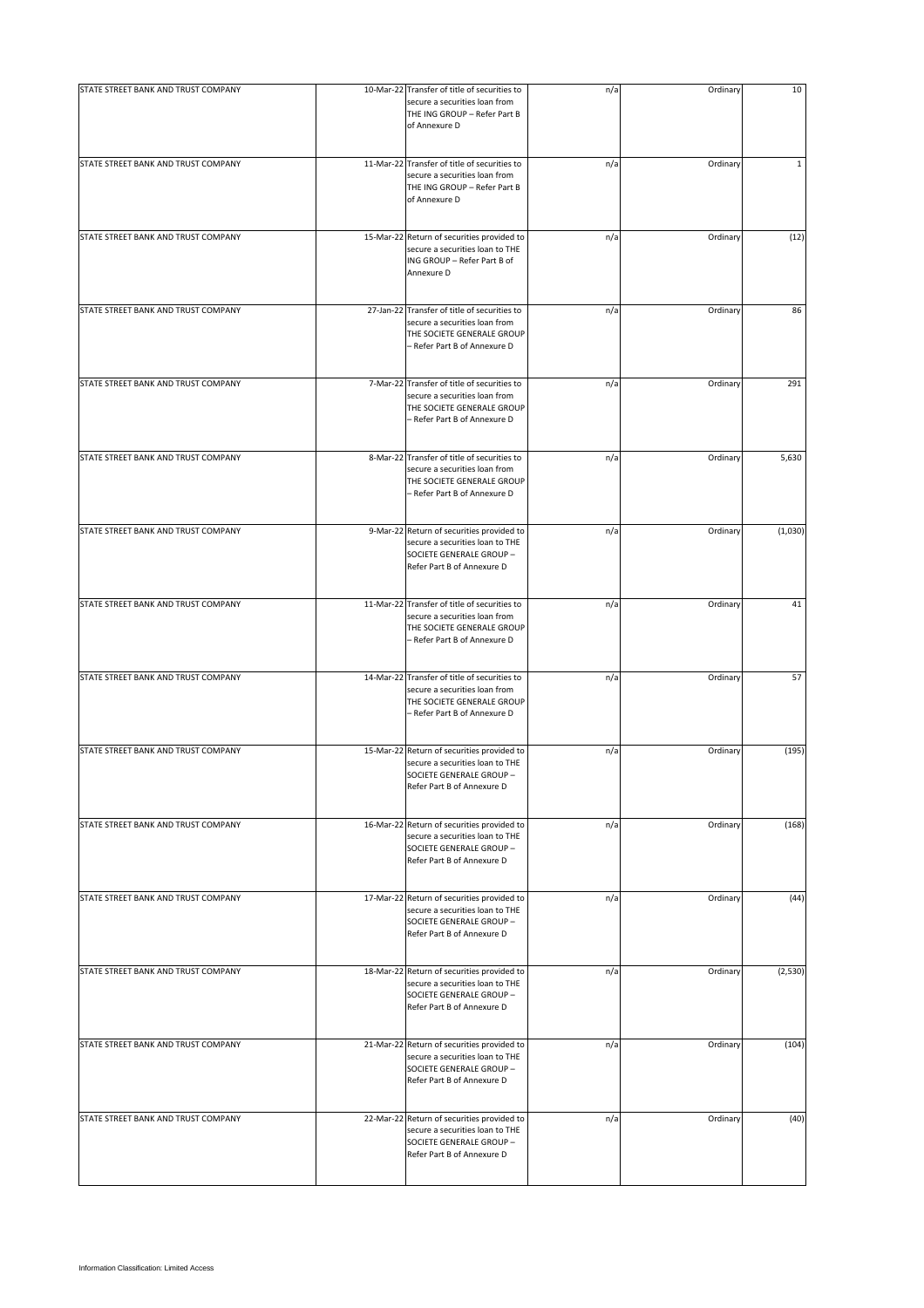| STATE STREET BANK AND TRUST COMPANY | 23-Mar-22 Transfer of title of securities to                                                                                                | n/a | Ordinary | 229      |
|-------------------------------------|---------------------------------------------------------------------------------------------------------------------------------------------|-----|----------|----------|
|                                     | secure a securities loan from<br>THE SOCIETE GENERALE GROUP<br>- Refer Part B of Annexure D                                                 |     |          |          |
| STATE STREET BANK AND TRUST COMPANY | 24-Mar-22 Transfer of title of securities to<br>secure a securities loan from<br>THE SOCIETE GENERALE GROUP<br>- Refer Part B of Annexure D | n/a | Ordinary | 45       |
| STATE STREET BANK AND TRUST COMPANY | 30-Mar-22 Return of securities provided to<br>secure a securities loan to THE<br>SOCIETE GENERALE GROUP -<br>Refer Part B of Annexure D     | n/a | Ordinary | (1,631)  |
| STATE STREET BANK AND TRUST COMPANY | 31-Mar-22 Transfer of title of securities to<br>secure a securities loan from<br>THE SOCIETE GENERALE GROUP<br>- Refer Part B of Annexure D | n/a | Ordinary | 347      |
| STATE STREET BANK AND TRUST COMPANY | 1-Apr-22 Transfer of title of securities to<br>secure a securities loan from<br>THE SOCIETE GENERALE GROUP<br>- Refer Part B of Annexure D  | n/a | Ordinary | 123      |
| STATE STREET BANK AND TRUST COMPANY | 10-May-22 Transfer of title of securities to<br>secure a securities loan from<br>THE SOCIETE GENERALE GROUP<br>- Refer Part B of Annexure D | n/a | Ordinary | 1,044    |
| STATE STREET BANK AND TRUST COMPANY | 11-May-22 Return of securities provided to<br>secure a securities loan to THE<br>SOCIETE GENERALE GROUP -<br>Refer Part B of Annexure D     | n/a | Ordinary | (2, 152) |
| STATE STREET BANK AND TRUST COMPANY | 14-Mar-22 Transfer of title of securities to<br>secure a securities loan from<br>THE UBS GROUP - Refer Part B<br>of Annexure D              | n/a | Ordinary | 5,576    |
| STATE STREET BANK AND TRUST COMPANY | 15-Mar-22 Return of securities provided to<br>secure a securities loan to THE<br>UBS GROUP - Refer Part B of<br>Annexure D                  | n/a | Ordinary | (121)    |
| STATE STREET BANK AND TRUST COMPANY | 16-Mar-22 Transfer of title of securities to<br>secure a securities loan from<br>THE UBS GROUP - Refer Part B<br>of Annexure D              | n/a | Ordinary | 2,467    |
| STATE STREET BANK AND TRUST COMPANY | 17-Mar-22 Return of securities provided to<br>secure a securities loan to THE<br>UBS GROUP - Refer Part B of<br>Annexure D                  | n/a | Ordinary | (637)    |
| STATE STREET BANK AND TRUST COMPANY | 18-Mar-22 Transfer of title of securities to<br>secure a securities loan from<br>THE UBS GROUP - Refer Part B<br>of Annexure D              | n/a | Ordinary | 74       |
| STATE STREET BANK AND TRUST COMPANY | 21-Mar-22 Return of securities provided to<br>secure a securities loan to THE<br>UBS GROUP - Refer Part B of<br>Annexure D                  | n/a | Ordinary | (362)    |
| STATE STREET BANK AND TRUST COMPANY | 22-Mar-22 Transfer of title of securities to<br>secure a securities loan from<br>THE UBS GROUP - Refer Part B<br>of Annexure D              | n/a | Ordinary | 629      |
| STATE STREET BANK AND TRUST COMPANY | 23-Mar-22 Return of securities provided to<br>secure a securities loan to THE<br>UBS GROUP - Refer Part B of<br>Annexure D                  | n/a | Ordinary | (4, 754) |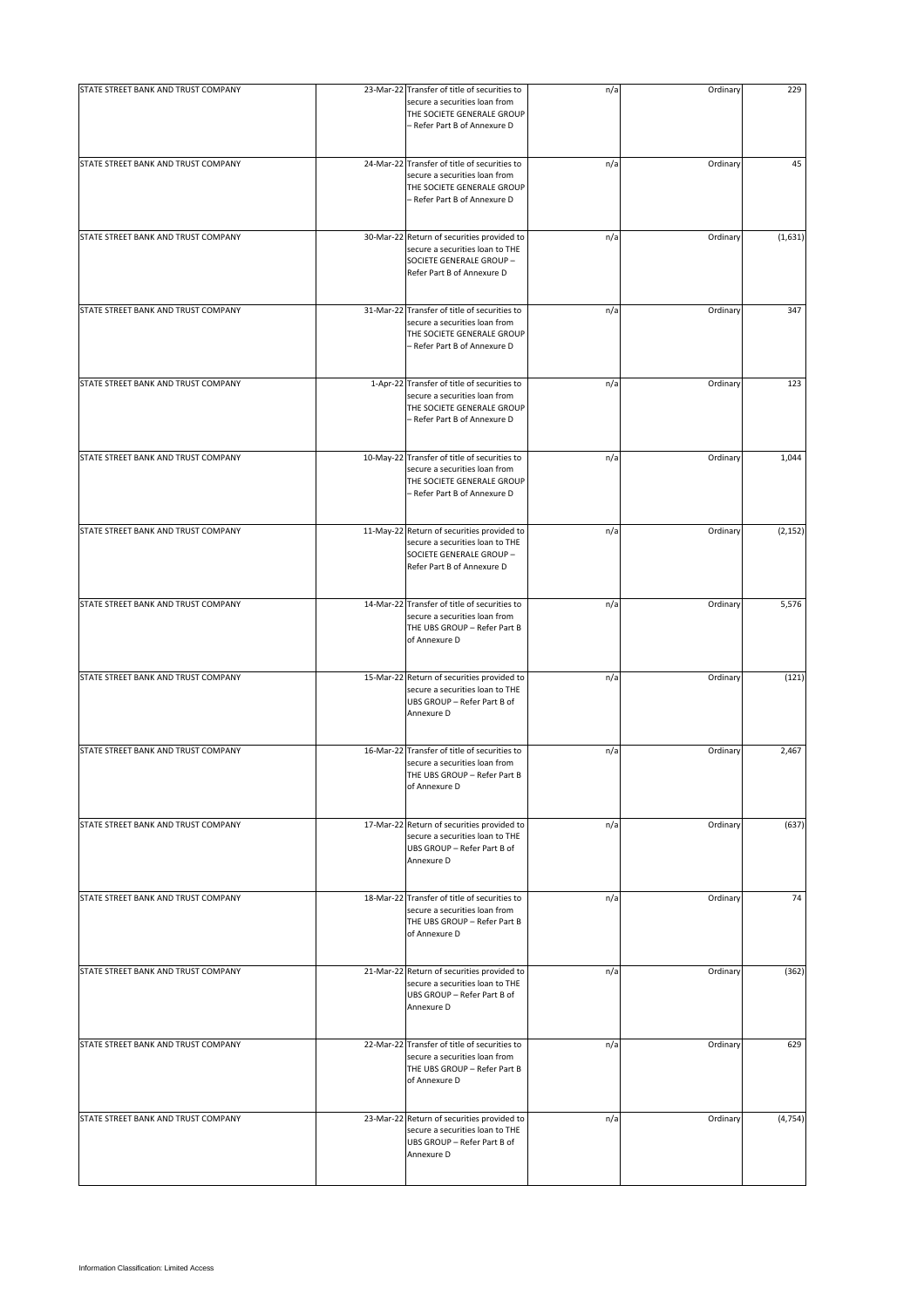| STATE STREET BANK AND TRUST COMPANY | 24-Mar-22 Transfer of title of securities to                                                                                                | n/a | Ordinary | 178          |
|-------------------------------------|---------------------------------------------------------------------------------------------------------------------------------------------|-----|----------|--------------|
|                                     | secure a securities loan from<br>THE UBS GROUP - Refer Part B<br>of Annexure D                                                              |     |          |              |
| STATE STREET BANK AND TRUST COMPANY | 25-Mar-22 Return of securities provided to<br>secure a securities loan to THE<br>UBS GROUP - Refer Part B of<br>Annexure D                  | n/a | Ordinary | (341)        |
| STATE STREET BANK AND TRUST COMPANY | 28-Mar-22 Transfer of title of securities to<br>secure a securities loan from<br>THE UBS GROUP - Refer Part B<br>of Annexure D              | n/a | Ordinary | 157          |
| STATE STREET BANK AND TRUST COMPANY | 29-Mar-22 Return of securities provided to<br>secure a securities loan to THE<br>UBS GROUP - Refer Part B of<br>Annexure D                  | n/a | Ordinary | (2,832)      |
| STATE STREET BANK AND TRUST COMPANY | 30-Mar-22 Return of securities provided to<br>secure a securities loan to THE<br>UBS GROUP - Refer Part B of<br>Annexure D                  | n/a | Ordinary | (35)         |
| STATE STREET BANK AND TRUST COMPANY | 10-Mar-22 Transfer of title of securities to<br>secure a securities loan from<br>THE ING GROUP - Refer Part B<br>of Annexure D              | n/a | Ordinary | 57           |
| STATE STREET BANK AND TRUST COMPANY | 11-Mar-22 Transfer of title of securities to<br>secure a securities loan from<br>THE ING GROUP - Refer Part B<br>of Annexure D              | n/a | Ordinary | 8            |
| STATE STREET BANK AND TRUST COMPANY | 14-Mar-22 Transfer of title of securities to<br>secure a securities loan from<br>THE ING GROUP - Refer Part B<br>of Annexure D              | n/a | Ordinary | $\mathbf{1}$ |
| STATE STREET BANK AND TRUST COMPANY | 15-Mar-22 Return of securities provided to<br>secure a securities loan to THE<br>ING GROUP - Refer Part B of<br>Annexure D                  | n/a | Ordinary | (66)         |
| STATE STREET BANK AND TRUST COMPANY | 27-Jan-22 Transfer of title of securities to<br>secure a securities loan from<br>THE SOCIETE GENERALE GROUP<br>Refer Part B of Annexure D   | n/a | Ordinary | 197          |
| STATE STREET BANK AND TRUST COMPANY | 7-Mar-22 Transfer of title of securities to<br>secure a securities loan from<br>THE SOCIETE GENERALE GROUP<br>- Refer Part B of Annexure D  | n/a | Ordinary | 625          |
| STATE STREET BANK AND TRUST COMPANY | 8-Mar-22 Transfer of title of securities to<br>secure a securities loan from<br>THE SOCIETE GENERALE GROUP<br>- Refer Part B of Annexure D  | n/a | Ordinary | 12,388       |
| STATE STREET BANK AND TRUST COMPANY | 9-Mar-22 Return of securities provided to<br>secure a securities loan to THE<br>SOCIETE GENERALE GROUP -<br>Refer Part B of Annexure D      | n/a | Ordinary | (751)        |
| STATE STREET BANK AND TRUST COMPANY | 10-Mar-22 Transfer of title of securities to<br>secure a securities loan from<br>THE SOCIETE GENERALE GROUP<br>- Refer Part B of Annexure D | n/a | Ordinary | 533          |
| STATE STREET BANK AND TRUST COMPANY | 11-Mar-22 Return of securities provided to<br>secure a securities loan to THE<br>SOCIETE GENERALE GROUP -<br>Refer Part B of Annexure D     | n/a | Ordinary | (27)         |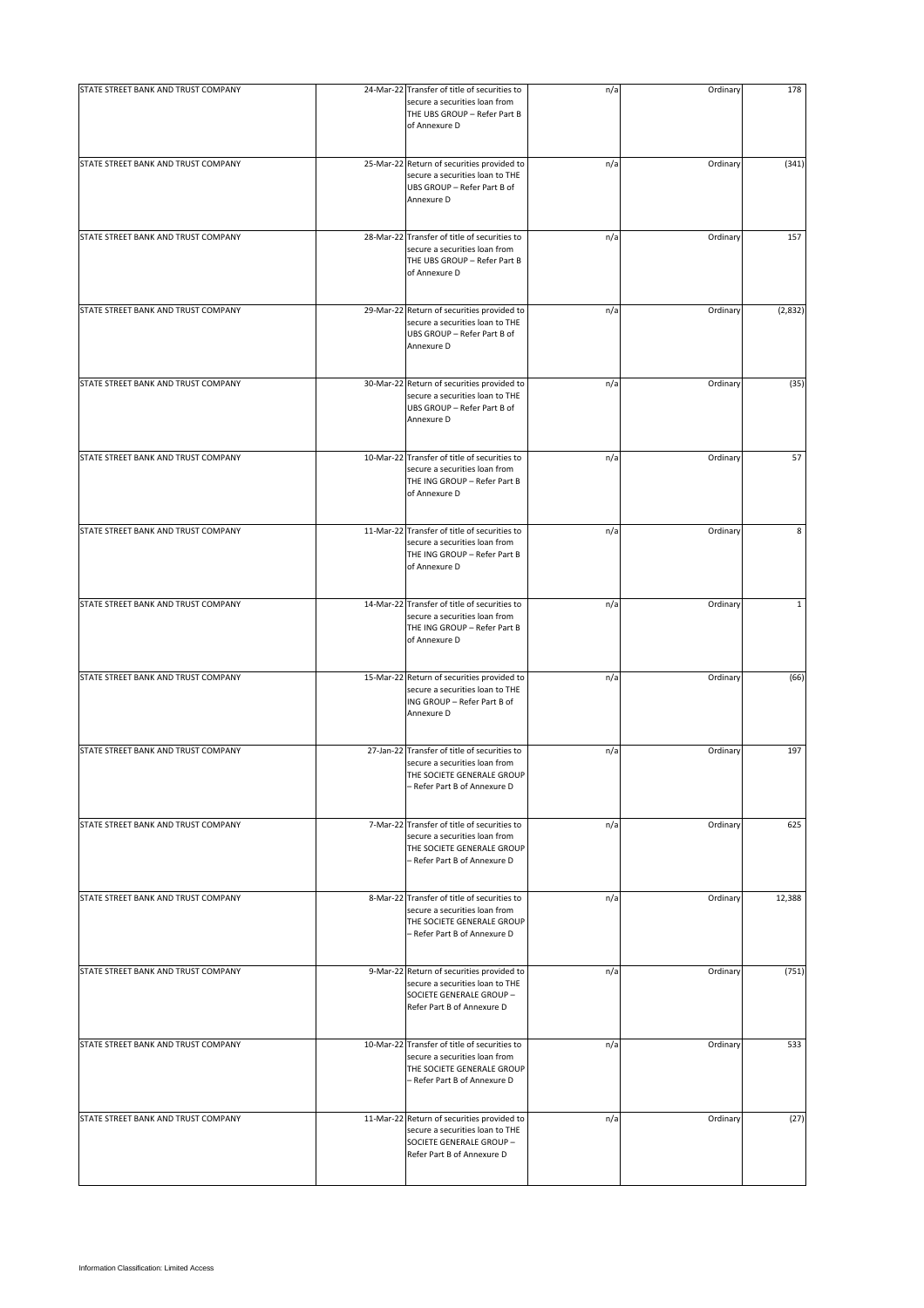| STATE STREET BANK AND TRUST COMPANY | 14-Mar-22 Return of securities provided to<br>secure a securities loan to THE<br>SOCIETE GENERALE GROUP -<br>Refer Part B of Annexure D     | n/a | Ordinary | (274)    |
|-------------------------------------|---------------------------------------------------------------------------------------------------------------------------------------------|-----|----------|----------|
| STATE STREET BANK AND TRUST COMPANY | 15-Mar-22 Return of securities provided to<br>secure a securities loan to THE<br>SOCIETE GENERALE GROUP -<br>Refer Part B of Annexure D     | n/a | Ordinary | (685)    |
| STATE STREET BANK AND TRUST COMPANY | 16-Mar-22 Transfer of title of securities to<br>secure a securities loan from<br>THE SOCIETE GENERALE GROUP<br>- Refer Part B of Annexure D | n/a | Ordinary | 131      |
| STATE STREET BANK AND TRUST COMPANY | 17-Mar-22 Transfer of title of securities to<br>secure a securities loan from<br>THE SOCIETE GENERALE GROUP<br>- Refer Part B of Annexure D | n/a | Ordinary | 113      |
| STATE STREET BANK AND TRUST COMPANY | 18-Mar-22 Transfer of title of securities to<br>secure a securities loan from<br>THE SOCIETE GENERALE GROUP<br>- Refer Part B of Annexure D | n/a | Ordinary | 196      |
| STATE STREET BANK AND TRUST COMPANY | 21-Mar-22 Return of securities provided to<br>secure a securities loan to THE<br>SOCIETE GENERALE GROUP -<br>Refer Part B of Annexure D     | n/a | Ordinary | (558)    |
| STATE STREET BANK AND TRUST COMPANY | 22-Mar-22 Return of securities provided to<br>secure a securities loan to THE<br>SOCIETE GENERALE GROUP -<br>Refer Part B of Annexure D     | n/a | Ordinary | (373)    |
| STATE STREET BANK AND TRUST COMPANY | 23-Mar-22 Transfer of title of securities to<br>secure a securities loan from<br>THE SOCIETE GENERALE GROUP<br>- Refer Part B of Annexure D | n/a | Ordinary | 996      |
| STATE STREET BANK AND TRUST COMPANY | 24-Mar-22 Return of securities provided to<br>secure a securities loan to THE<br>SOCIETE GENERALE GROUP -<br>Refer Part B of Annexure D     | n/a | Ordinary | (53)     |
| STATE STREET BANK AND TRUST COMPANY | 30-Mar-22 Return of securities provided to<br>secure a securities loan to THE<br>SOCIETE GENERALE GROUP -<br>Refer Part B of Annexure D     | n/a | Ordinary | (8,907)  |
| STATE STREET BANK AND TRUST COMPANY | 31-Mar-22 Transfer of title of securities to<br>secure a securities loan from<br>THE SOCIETE GENERALE GROUP<br>- Refer Part B of Annexure D | n/a | Ordinary | 1,720    |
| STATE STREET BANK AND TRUST COMPANY | 1-Apr-22 Transfer of title of securities to<br>secure a securities loan from<br>THE SOCIETE GENERALE GROUP<br>- Refer Part B of Annexure D  | n/a | Ordinary | 307      |
| STATE STREET BANK AND TRUST COMPANY | 10-May-22 Return of securities provided to<br>secure a securities loan to THE<br>SOCIETE GENERALE GROUP -<br>Refer Part B of Annexure D     | n/a | Ordinary | (417)    |
| STATE STREET BANK AND TRUST COMPANY | 11-May-22 Return of securities provided to<br>secure a securities loan to THE<br>SOCIETE GENERALE GROUP -<br>Refer Part B of Annexure D     | n/a | Ordinary | (5, 162) |
| STATE STREET BANK AND TRUST COMPANY | 18-Jan-22 Transfer of title of securities to<br>secure a securities loan from<br>THE UBS GROUP - Refer Part B<br>of Annexure D              | n/a | Ordinary | 20       |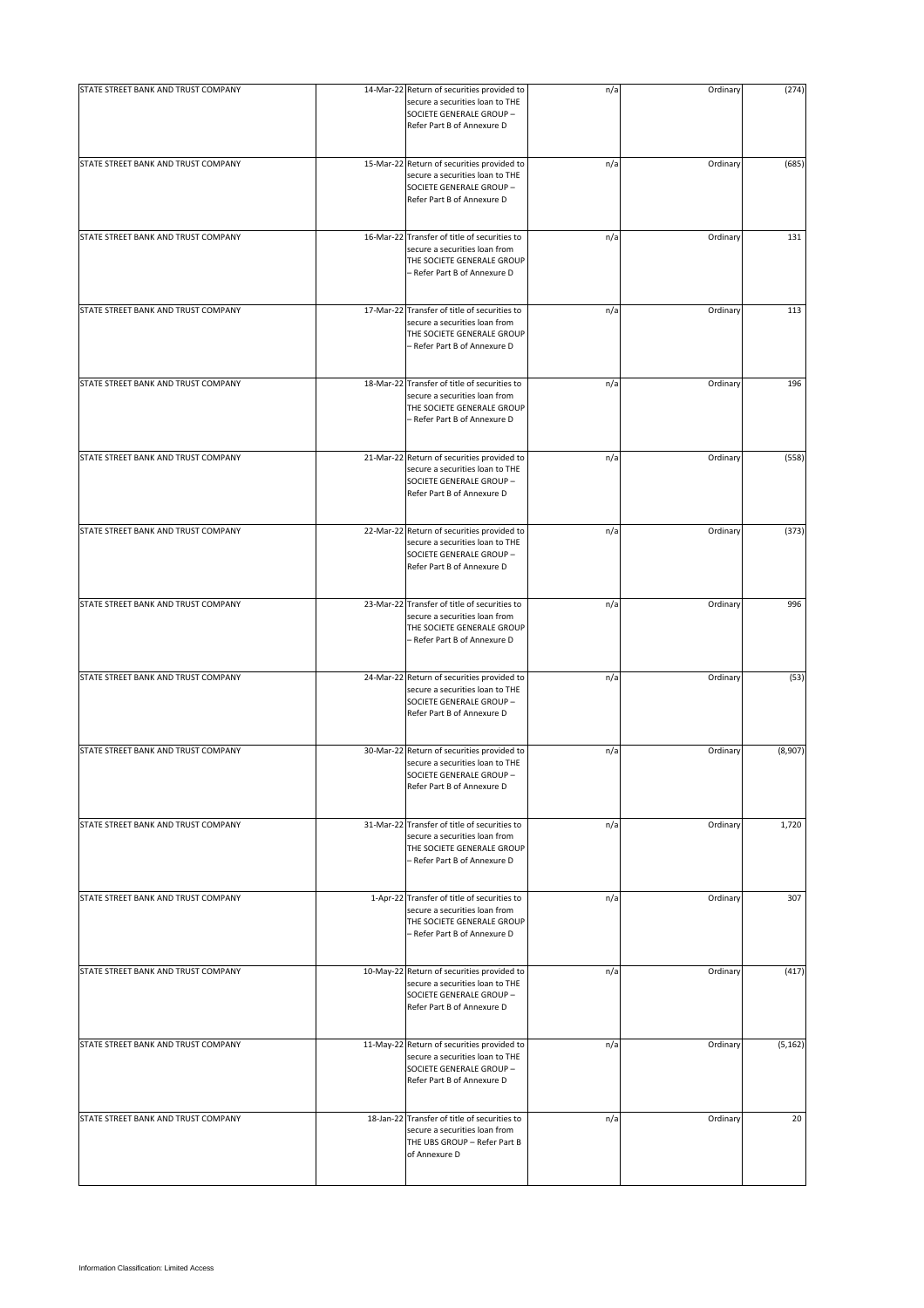| STATE STREET BANK AND TRUST COMPANY | 21-Jan-22 Return of securities provided to<br>secure a securities loan to THE<br>UBS GROUP - Refer Part B of<br>Annexure D                                                       | n/a | Ordinary | (1)       |
|-------------------------------------|----------------------------------------------------------------------------------------------------------------------------------------------------------------------------------|-----|----------|-----------|
| STATE STREET BANK AND TRUST COMPANY | 14-Mar-22 Transfer of title of securities to<br>secure a securities loan from<br>THE UBS GROUP - Refer Part B<br>of Annexure D                                                   | n/a | Ordinary | 24,167    |
| STATE STREET BANK AND TRUST COMPANY | 15-Mar-22 Transfer of title of securities to<br>secure a securities loan from<br>THE UBS GROUP - Refer Part B<br>of Annexure D                                                   | n/a | Ordinary | 6,182     |
| STATE STREET BANK AND TRUST COMPANY | 16-Mar-22 Transfer of title of securities to<br>secure a securities loan from<br>THE UBS GROUP - Refer Part B<br>of Annexure D                                                   | n/a | Ordinary | 14,217    |
| STATE STREET BANK AND TRUST COMPANY | 17-Mar-22 Return of securities provided to<br>secure a securities loan to THE<br>UBS GROUP - Refer Part B of<br>Annexure D                                                       | n/a | Ordinary | (15, 585) |
| STATE STREET BANK AND TRUST COMPANY | 18-Mar-22 Transfer of title of securities to<br>secure a securities loan from<br>THE UBS GROUP - Refer Part B<br>of Annexure D                                                   | n/a | Ordinary | 18        |
| STATE STREET BANK AND TRUST COMPANY | 21-Mar-22 Transfer of title of securities to<br>secure a securities loan from<br>THE UBS GROUP - Refer Part B<br>of Annexure D                                                   | n/a | Ordinary | 1,451     |
| STATE STREET BANK AND TRUST COMPANY | 22-Mar-22 Return of securities provided to<br>secure a securities loan to THE<br>UBS GROUP - Refer Part B of<br>Annexure D                                                       | n/a | Ordinary | (1, 105)  |
| STATE STREET BANK AND TRUST COMPANY | 23-Mar-22 Return of securities provided to<br>secure a securities loan to THE<br>UBS GROUP - Refer Part B of<br>Annexure D                                                       | n/a | Ordinary | (21, 031) |
| STATE STREET BANK AND TRUST COMPANY | 24-Mar-22 Transfer of title of securities to<br>secure a securities loan from<br>THE UBS GROUP - Refer Part B<br>of Annexure D                                                   | n/a | Ordinary | 681       |
| STATE STREET BANK AND TRUST COMPANY | 25-Mar-22 Transfer of title of securities to<br>secure a securities loan from<br>THE UBS GROUP - Refer Part B<br>of Annexure D                                                   | n/a | Ordinary | 321       |
| STATE STREET BANK AND TRUST COMPANY | 28-Mar-22 Return of securities provided to<br>secure a securities loan to THE<br>UBS GROUP - Refer Part B of<br>Annexure D                                                       | n/a | Ordinary | (2, 391)  |
| STATE STREET BANK AND TRUST COMPANY | 29-Mar-22 Return of securities provided to<br>secure a securities loan to THE<br>UBS GROUP - Refer Part B of<br>Annexure D                                                       | n/a | Ordinary | (9, 975)  |
| STATE STREET BANK AND TRUST COMPANY | 30-Mar-22 Return of securities provided to<br>secure a securities loan to THE<br>UBS GROUP - Refer Part B of<br>Annexure D                                                       | n/a | Ordinary | (5)       |
| STATE STREET BANK AND TRUST COMPANY | 14-Mar-22 Transfer of title of securities to<br>secure a securities loan from<br>THE HONGKONG AND<br>SHANGHAI BANKING<br><b>CORPORATION LIMI - Refer</b><br>Part B of Annexure D | n/a | Ordinary | 39,229    |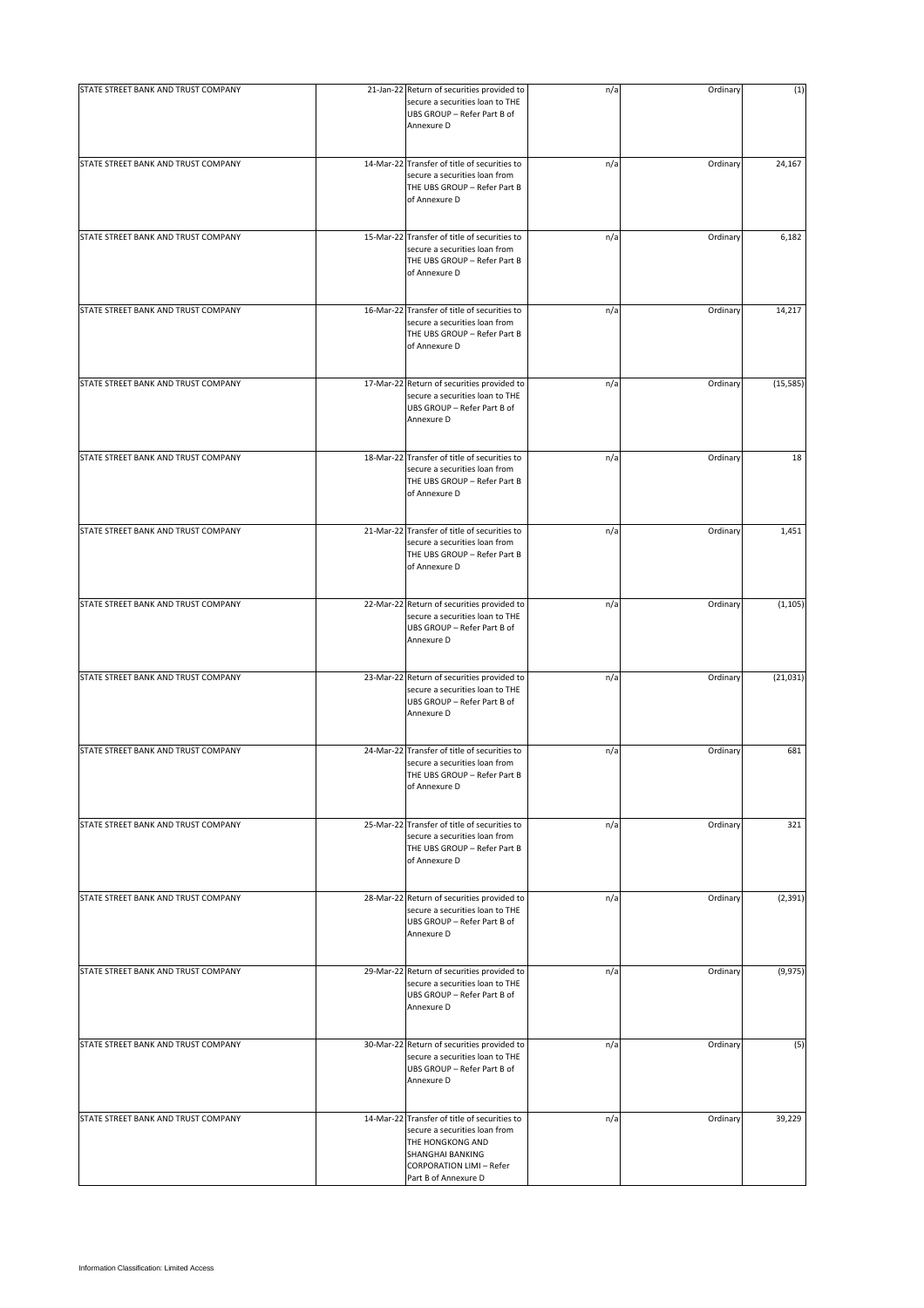| STATE STREET BANK AND TRUST COMPANY | 15-Mar-22 Return of securities provided to<br>secure a securities loan to THE<br>HONGKONG AND SHANGHAI<br><b>BANKING CORPORATION LIMI-</b><br>Refer Part B of Annexure D | n/a | Ordinary | (39, 229)  |
|-------------------------------------|--------------------------------------------------------------------------------------------------------------------------------------------------------------------------|-----|----------|------------|
| STATE STREET BANK AND TRUST COMPANY | 17-Feb-22 Transfer of title of securities to<br>secure a securities loan from<br>THE ING GROUP - Refer Part B<br>of Annexure D                                           | n/a | Ordinary | 150,374    |
| STATE STREET BANK AND TRUST COMPANY | 23-Feb-22 Transfer of title of securities to<br>secure a securities loan from<br>THE ING GROUP - Refer Part B<br>of Annexure D                                           | n/a | Ordinary | 51,200     |
| STATE STREET BANK AND TRUST COMPANY | 3-Mar-22 Return of securities provided to<br>secure a securities loan to THE<br>ING GROUP - Refer Part B of<br>Annexure D                                                | n/a | Ordinary | (201, 573) |
| STATE STREET BANK AND TRUST COMPANY | 4-Mar-22 Return of securities provided to<br>secure a securities loan to THE<br>ING GROUP - Refer Part B of<br>Annexure D                                                | n/a | Ordinary | (1)        |
| STATE STREET BANK AND TRUST COMPANY | 24-Jan-22 Transfer of title of securities to<br>secure a securities loan from<br>THE RBC GROUP - Refer Part B<br>of Annexure D                                           | n/a | Ordinary | 11,106     |
| STATE STREET BANK AND TRUST COMPANY | 27-Jan-22 Return of securities provided to<br>secure a securities loan to THE<br>RBC GROUP - Refer Part B of<br>Annexure D                                               | n/a | Ordinary | (11, 106)  |
| STATE STREET BANK AND TRUST COMPANY | 17-Jan-22 Transfer of title of securities to<br>secure a securities loan from<br>THE SOCIETE GENERALE GROUP<br>- Refer Part B of Annexure D                              | n/a | Ordinary | 16,374     |
| STATE STREET BANK AND TRUST COMPANY | 18-Jan-22 Return of securities provided to<br>secure a securities loan to THE<br>SOCIETE GENERALE GROUP -<br>Refer Part B of Annexure D                                  | n/a | Ordinary | (1, 152)   |
| STATE STREET BANK AND TRUST COMPANY | 19-Jan-22 Return of securities provided to<br>secure a securities loan to THE<br>SOCIETE GENERALE GROUP -<br>Refer Part B of Annexure D                                  | n/a | Ordinary | (1, 296)   |
| STATE STREET BANK AND TRUST COMPANY | 20-Jan-22 Return of securities provided to<br>secure a securities loan to THE<br>SOCIETE GENERALE GROUP -<br>Refer Part B of Annexure D                                  | n/a | Ordinary | (550)      |
| STATE STREET BANK AND TRUST COMPANY | 21-Jan-22 Return of securities provided to<br>secure a securities loan to THE<br>SOCIETE GENERALE GROUP -<br>Refer Part B of Annexure D                                  | n/a | Ordinary | (9,745)    |
| STATE STREET BANK AND TRUST COMPANY | 24-Jan-22 Transfer of title of securities to<br>secure a securities loan from<br>THE SOCIETE GENERALE GROUP<br>- Refer Part B of Annexure D                              | n/a | Ordinary | 38         |
| STATE STREET BANK AND TRUST COMPANY | 25-Jan-22 Return of securities provided to<br>secure a securities loan to THE<br>SOCIETE GENERALE GROUP -<br>Refer Part B of Annexure D                                  | n/a | Ordinary | (12)       |
| STATE STREET BANK AND TRUST COMPANY | 26-Jan-22 Return of securities provided to<br>secure a securities loan to THE<br>SOCIETE GENERALE GROUP -<br>Refer Part B of Annexure D                                  | n/a | Ordinary | (2, 440)   |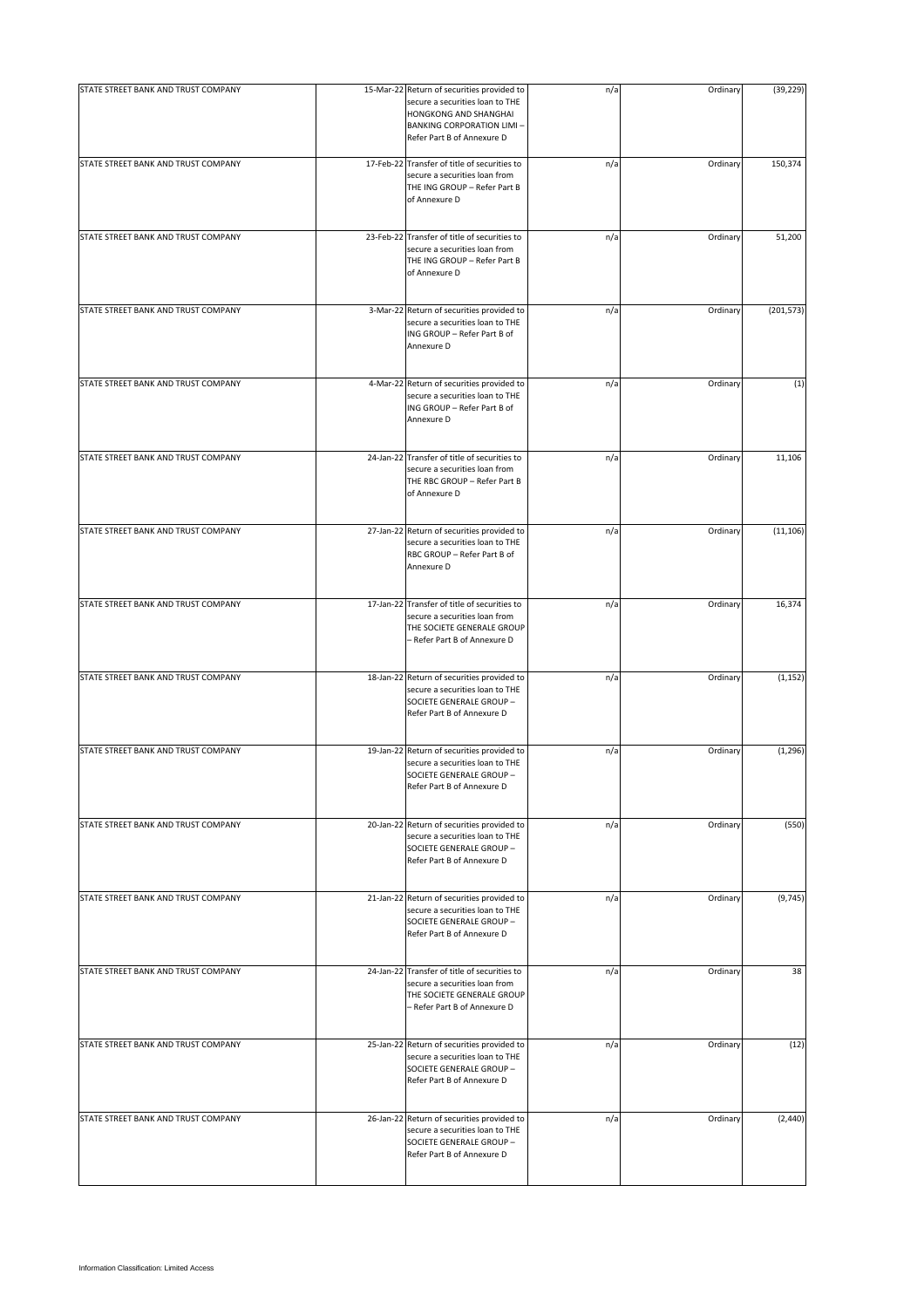| STATE STREET BANK AND TRUST COMPANY | 27-Jan-22 Return of securities provided to<br>secure a securities loan to THE<br>SOCIETE GENERALE GROUP -<br>Refer Part B of Annexure D | n/a | Ordinary | (117, 927)     |
|-------------------------------------|-----------------------------------------------------------------------------------------------------------------------------------------|-----|----------|----------------|
| STATE STREET BANK AND TRUST COMPANY | 17-Jan-22 Return of securities provided to<br>secure a securities loan to THE<br>UBS GROUP - Refer Part B of<br>Annexure D              | n/a | Ordinary | (3)            |
| STATE STREET BANK AND TRUST COMPANY | 18-Jan-22 Transfer of title of securities to<br>secure a securities loan from<br>THE UBS GROUP - Refer Part B<br>of Annexure D          | n/a | Ordinary | 264            |
| STATE STREET BANK AND TRUST COMPANY | 19-Jan-22 Return of securities provided to<br>secure a securities loan to THE<br>UBS GROUP - Refer Part B of<br>Annexure D              | n/a | Ordinary | (3)            |
| STATE STREET BANK AND TRUST COMPANY | 20-Jan-22 Transfer of title of securities to<br>secure a securities loan from<br>THE UBS GROUP - Refer Part B<br>of Annexure D          | n/a | Ordinary | $\mathbf{1}$   |
| STATE STREET BANK AND TRUST COMPANY | 21-Jan-22 Transfer of title of securities to<br>secure a securities loan from<br>THE UBS GROUP - Refer Part B<br>of Annexure D          | n/a | Ordinary | $\mathbf{1}$   |
| STATE STREET BANK AND TRUST COMPANY | 24-Jan-22 Transfer of title of securities to<br>secure a securities loan from<br>THE UBS GROUP - Refer Part B<br>of Annexure D          | n/a | Ordinary | $\overline{2}$ |
| STATE STREET BANK AND TRUST COMPANY | 1-Mar-22 Return of securities provided to<br>secure a securities loan to THE<br>UBS GROUP - Refer Part B of<br>Annexure D               | n/a | Ordinary | (17, 107)      |
| STATE STREET BANK AND TRUST COMPANY | 2-Mar-22 Transfer of title of securities to<br>secure a securities loan from<br>THE UBS GROUP - Refer Part B<br>of Annexure D           | n/a | Ordinary | 8,611          |
| STATE STREET BANK AND TRUST COMPANY | 3-Mar-22 Return of securities provided to<br>secure a securities loan to THE<br>UBS GROUP - Refer Part B of<br>Annexure D               | n/a | Ordinary | (148)          |
| STATE STREET BANK AND TRUST COMPANY | 4-Mar-22 Transfer of title of securities to<br>secure a securities loan from<br>THE UBS GROUP - Refer Part B<br>of Annexure D           | n/a | Ordinary | 47             |
| STATE STREET BANK AND TRUST COMPANY | 7-Mar-22 Transfer of title of securities to<br>secure a securities loan from<br>THE UBS GROUP - Refer Part B<br>of Annexure D           | n/a | Ordinary | 86             |
| STATE STREET BANK AND TRUST COMPANY | 8-Mar-22 Return of securities provided to<br>secure a securities loan to THE<br>UBS GROUP - Refer Part B of<br>Annexure D               | n/a | Ordinary | (39)           |
| STATE STREET BANK AND TRUST COMPANY | 9-Mar-22 Return of securities provided to<br>secure a securities loan to THE<br>UBS GROUP - Refer Part B of<br>Annexure D               | n/a | Ordinary | (58)           |
| STATE STREET BANK AND TRUST COMPANY | 10-Mar-22 Return of securities provided to<br>secure a securities loan to THE<br>UBS GROUP - Refer Part B of<br>Annexure D              | n/a | Ordinary | (43)           |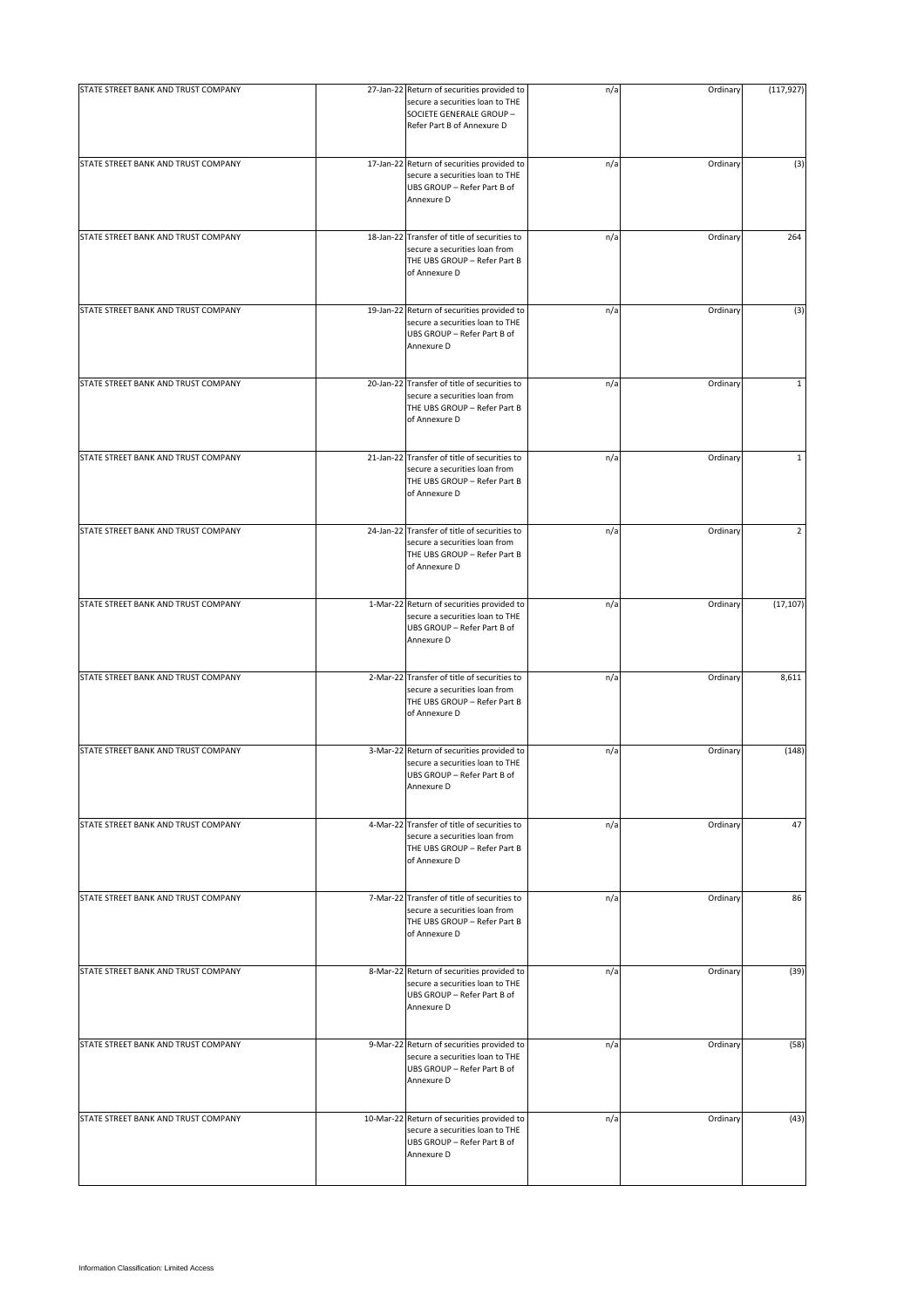| STATE STREET BANK AND TRUST COMPANY | 11-Mar-22 Transfer of title of securities to                                                                                                                                            | n/a | Ordinary | 70,794    |
|-------------------------------------|-----------------------------------------------------------------------------------------------------------------------------------------------------------------------------------------|-----|----------|-----------|
|                                     | secure a securities loan from<br>THE UBS GROUP - Refer Part B<br>of Annexure D                                                                                                          |     |          |           |
| STATE STREET BANK AND TRUST COMPANY | 14-Mar-22 Transfer of title of securities to<br>secure a securities loan from<br>THE UBS GROUP - Refer Part B<br>of Annexure D                                                          | n/a | Ordinary | 15,308    |
| STATE STREET BANK AND TRUST COMPANY | 15-Mar-22 Return of securities provided to<br>secure a securities loan to THE<br>UBS GROUP - Refer Part B of<br>Annexure D                                                              | n/a | Ordinary | (8, 768)  |
| STATE STREET BANK AND TRUST COMPANY | 1-Apr-22 Return of securities provided to<br>secure a securities loan to THE<br>UBS GROUP - Refer Part B of<br>Annexure D                                                               | n/a | Ordinary | (6, 119)  |
| STATE STREET BANK AND TRUST COMPANY | 4-Apr-22 Return of securities provided to<br>secure a securities loan to THE<br>UBS GROUP - Refer Part B of<br>Annexure D                                                               | n/a | Ordinary | (1, 183)  |
| STATE STREET BANK AND TRUST COMPANY | 5-Apr-22 Return of securities provided to<br>secure a securities loan to THE<br>UBS GROUP - Refer Part B of<br>Annexure D                                                               | n/a | Ordinary | (61, 806) |
| STATE STREET BANK AND TRUST COMPANY | 19-Apr-22 Transfer of title of securities to<br>secure a securities loan from<br>THE UBS GROUP - Refer Part B<br>of Annexure D                                                          | n/a | Ordinary | 61,205    |
| STATE STREET BANK AND TRUST COMPANY | 20-Apr-22 Return of securities provided to<br>secure a securities loan to THE<br>UBS GROUP - Refer Part B of<br>Annexure D                                                              | n/a | Ordinary | (1,731)   |
| STATE STREET BANK AND TRUST COMPANY | 21-Apr-22 Return of securities provided to<br>secure a securities loan to THE<br>UBS GROUP - Refer Part B of<br>Annexure D                                                              | n/a | Ordinary | (83, 238) |
| STATE STREET BANK AND TRUST COMPANY | 14-Mar-22 Transfer of title of securities to<br>secure a securities loan from<br>THE HONGKONG AND<br><b>SHANGHAI BANKING</b><br><b>CORPORATION LIMI - Refer</b><br>Part B of Annexure D | n/a | Ordinary | 6,966     |
| STATE STREET BANK AND TRUST COMPANY | 15-Mar-22 Return of securities provided to<br>secure a securities loan to THE<br>HONGKONG AND SHANGHAI<br><b>BANKING CORPORATION LIMI-</b><br>Refer Part B of Annexure D                | n/a | Ordinary | (6,966)   |
| STATE STREET BANK AND TRUST COMPANY | 17-Feb-22 Transfer of title of securities to<br>secure a securities loan from<br>THE ING GROUP - Refer Part B<br>of Annexure D                                                          | n/a | Ordinary | 7,820     |
| STATE STREET BANK AND TRUST COMPANY | 23-Feb-22 Transfer of title of securities to<br>secure a securities loan from<br>THE ING GROUP - Refer Part B<br>of Annexure D                                                          | n/a | Ordinary | 7,880     |
| STATE STREET BANK AND TRUST COMPANY | 3-Mar-22 Return of securities provided to<br>secure a securities loan to THE<br>ING GROUP - Refer Part B of<br>Annexure D                                                               | n/a | Ordinary | (15,700)  |
| STATE STREET BANK AND TRUST COMPANY | 17-Jan-22 Transfer of title of securities to<br>secure a securities loan from<br>THE SOCIETE GENERALE GROUP<br>- Refer Part B of Annexure D                                             | n/a | Ordinary | 5,503     |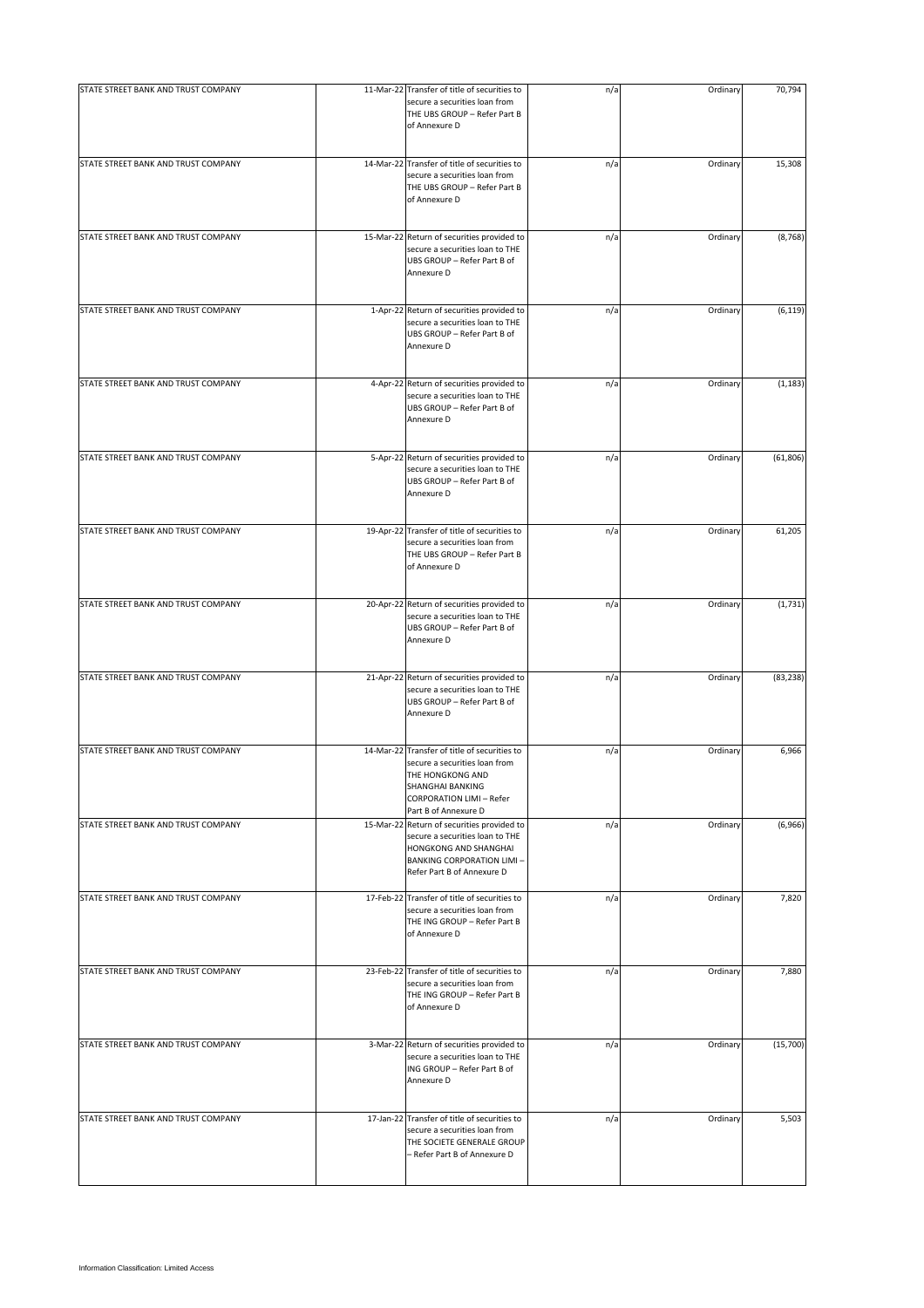| STATE STREET BANK AND TRUST COMPANY |                                                                                                                                             |     |          |              |
|-------------------------------------|---------------------------------------------------------------------------------------------------------------------------------------------|-----|----------|--------------|
|                                     | 18-Jan-22 Return of securities provided to<br>secure a securities loan to THE<br>SOCIETE GENERALE GROUP -<br>Refer Part B of Annexure D     | n/a | Ordinary | (383)        |
| STATE STREET BANK AND TRUST COMPANY | 19-Jan-22 Return of securities provided to<br>secure a securities loan to THE<br>SOCIETE GENERALE GROUP -<br>Refer Part B of Annexure D     | n/a | Ordinary | (360)        |
| STATE STREET BANK AND TRUST COMPANY | 20-Jan-22 Return of securities provided to<br>secure a securities loan to THE<br>SOCIETE GENERALE GROUP -<br>Refer Part B of Annexure D     | n/a | Ordinary | (215)        |
| STATE STREET BANK AND TRUST COMPANY | 21-Jan-22 Return of securities provided to<br>secure a securities loan to THE<br>SOCIETE GENERALE GROUP -<br>Refer Part B of Annexure D     | n/a | Ordinary | (3, 264)     |
| STATE STREET BANK AND TRUST COMPANY | 24-Jan-22 Return of securities provided to<br>secure a securities loan to THE<br>SOCIETE GENERALE GROUP -<br>Refer Part B of Annexure D     | n/a | Ordinary | (34)         |
| STATE STREET BANK AND TRUST COMPANY | 25-Jan-22 Transfer of title of securities to<br>secure a securities loan from<br>THE SOCIETE GENERALE GROUP<br>- Refer Part B of Annexure D | n/a | Ordinary | 9            |
| STATE STREET BANK AND TRUST COMPANY | 26-Jan-22 Return of securities provided to<br>secure a securities loan to THE<br>SOCIETE GENERALE GROUP -<br>Refer Part B of Annexure D     | n/a | Ordinary | (807)        |
| STATE STREET BANK AND TRUST COMPANY | 27-Jan-22 Return of securities provided to<br>secure a securities loan to THE<br>SOCIETE GENERALE GROUP -<br>Refer Part B of Annexure D     | n/a | Ordinary | (39, 219)    |
| STATE STREET BANK AND TRUST COMPANY | 17-Jan-22 Transfer of title of securities to<br>secure a securities loan from<br>THE UBS GROUP - Refer Part B<br>of Annexure D              | n/a | Ordinary | $\mathbf{1}$ |
| STATE STREET BANK AND TRUST COMPANY | 19-Jan-22 Transfer of title of securities to<br>secure a securities loan from<br>THE UBS GROUP - Refer Part B<br>of Annexure D              | n/a | Ordinary | $\mathbf{1}$ |
| STATE STREET BANK AND TRUST COMPANY | 25-Jan-22 Transfer of title of securities to<br>secure a securities loan from<br>THE UBS GROUP - Refer Part B<br>of Annexure D              | n/a | Ordinary | $\mathbf 1$  |
| STATE STREET BANK AND TRUST COMPANY | 1-Mar-22 Return of securities provided to<br>secure a securities loan to THE<br>UBS GROUP - Refer Part B of<br>Annexure D                   | n/a | Ordinary | (1,079)      |
| STATE STREET BANK AND TRUST COMPANY | 2-Mar-22 Transfer of title of securities to<br>secure a securities loan from<br>THE UBS GROUP - Refer Part B<br>of Annexure D               | n/a | Ordinary | 87           |
| STATE STREET BANK AND TRUST COMPANY | 3-Mar-22 Return of securities provided to<br>secure a securities loan to THE<br>UBS GROUP - Refer Part B of<br>Annexure D                   | n/a | Ordinary | (3)          |
| STATE STREET BANK AND TRUST COMPANY | 4-Mar-22 Transfer of title of securities to<br>secure a securities loan from<br>THE UBS GROUP - Refer Part B<br>of Annexure D               | n/a | Ordinary | $\mathbf{1}$ |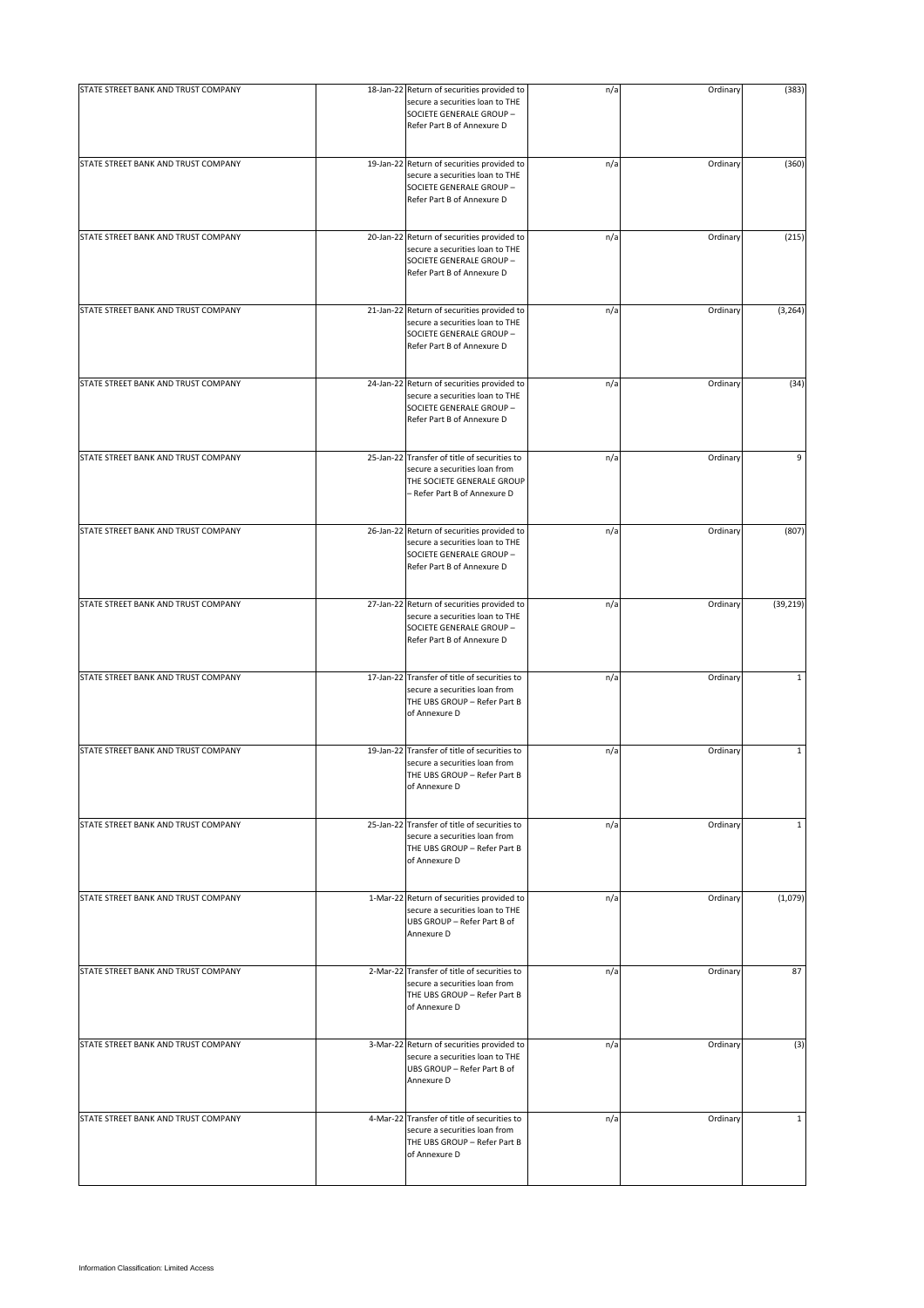| STATE STREET BANK AND TRUST COMPANY | 7-Mar-22 Transfer of title of securities to                                                                                                | n/a | Ordinary     | $\overline{2}$ |
|-------------------------------------|--------------------------------------------------------------------------------------------------------------------------------------------|-----|--------------|----------------|
|                                     | secure a securities loan from<br>THE UBS GROUP - Refer Part B<br>of Annexure D                                                             |     |              |                |
| STATE STREET BANK AND TRUST COMPANY | 9-Mar-22 Return of securities provided to<br>secure a securities loan to THE<br>UBS GROUP - Refer Part B of<br>Annexure D                  | n/a | Ordinary     | (1)            |
| STATE STREET BANK AND TRUST COMPANY | 10-Mar-22 Return of securities provided to<br>secure a securities loan to THE<br>UBS GROUP - Refer Part B of<br>Annexure D                 | n/a | Ordinary     | (1)            |
| STATE STREET BANK AND TRUST COMPANY | 11-Mar-22 Transfer of title of securities to<br>secure a securities loan from<br>THE UBS GROUP - Refer Part B<br>of Annexure D             | n/a | Ordinary     | 707            |
| STATE STREET BANK AND TRUST COMPANY | 14-Mar-22 Transfer of title of securities to<br>secure a securities loan from<br>THE UBS GROUP - Refer Part B<br>of Annexure D             | n/a | Ordinary     | 154            |
| STATE STREET BANK AND TRUST COMPANY | 15-Mar-22 Return of securities provided to<br>secure a securities loan to THE<br>UBS GROUP - Refer Part B of<br>Annexure D                 | n/a | Ordinary     | (93)           |
| STATE STREET BANK AND TRUST COMPANY | 1-Apr-22 Return of securities provided to<br>secure a securities loan to THE<br>UBS GROUP - Refer Part B of<br>Annexure D                  | n/a | Ordinary     | (60)           |
| STATE STREET BANK AND TRUST COMPANY | 4-Apr-22 Return of securities provided to<br>secure a securities loan to THE<br>UBS GROUP - Refer Part B of<br>Annexure D                  | n/a | Ordinary     | (10)           |
| STATE STREET BANK AND TRUST COMPANY | 5-Apr-22 Return of securities provided to<br>secure a securities loan to THE<br>UBS GROUP - Refer Part B of<br>Annexure D                  |     | n/a Ordinary | (617)          |
| STATE STREET BANK AND TRUST COMPANY | 19-Apr-22 Transfer of title of securities to<br>secure a securities loan from<br>THE UBS GROUP - Refer Part B<br>of Annexure D             |     | n/a Ordinary | 585            |
| STATE STREET BANK AND TRUST COMPANY | 20-Apr-22 Return of securities provided to<br>secure a securities loan to THE<br>UBS GROUP - Refer Part B of<br>Annexure D                 |     | n/a Ordinary | (18)           |
| STATE STREET BANK AND TRUST COMPANY | 21-Apr-22 Return of securities provided to<br>secure a securities loan to THE<br>UBS GROUP - Refer Part B of<br>Annexure D                 |     | n/a Ordinary | (804)          |
| STATE STREET BANK AND TRUST COMPANY | 17-Jan-22 Return of securities provided to<br>secure a securities loan to THE<br>BANK OF NOVA SCOTIA GROUP<br>- Refer Part B of Annexure D |     | n/a Ordinary | (205)          |
| STATE STREET BANK AND TRUST COMPANY | 17-Feb-22 Transfer of title of securities to<br>secure a securities loan from<br>THE ING GROUP - Refer Part B<br>of Annexure D             |     | n/a Ordinary | 4,333          |
| STATE STREET BANK AND TRUST COMPANY | 23-Feb-22 Transfer of title of securities to<br>secure a securities loan from<br>THE ING GROUP - Refer Part B<br>of Annexure D             |     | n/a Ordinary | 4,414          |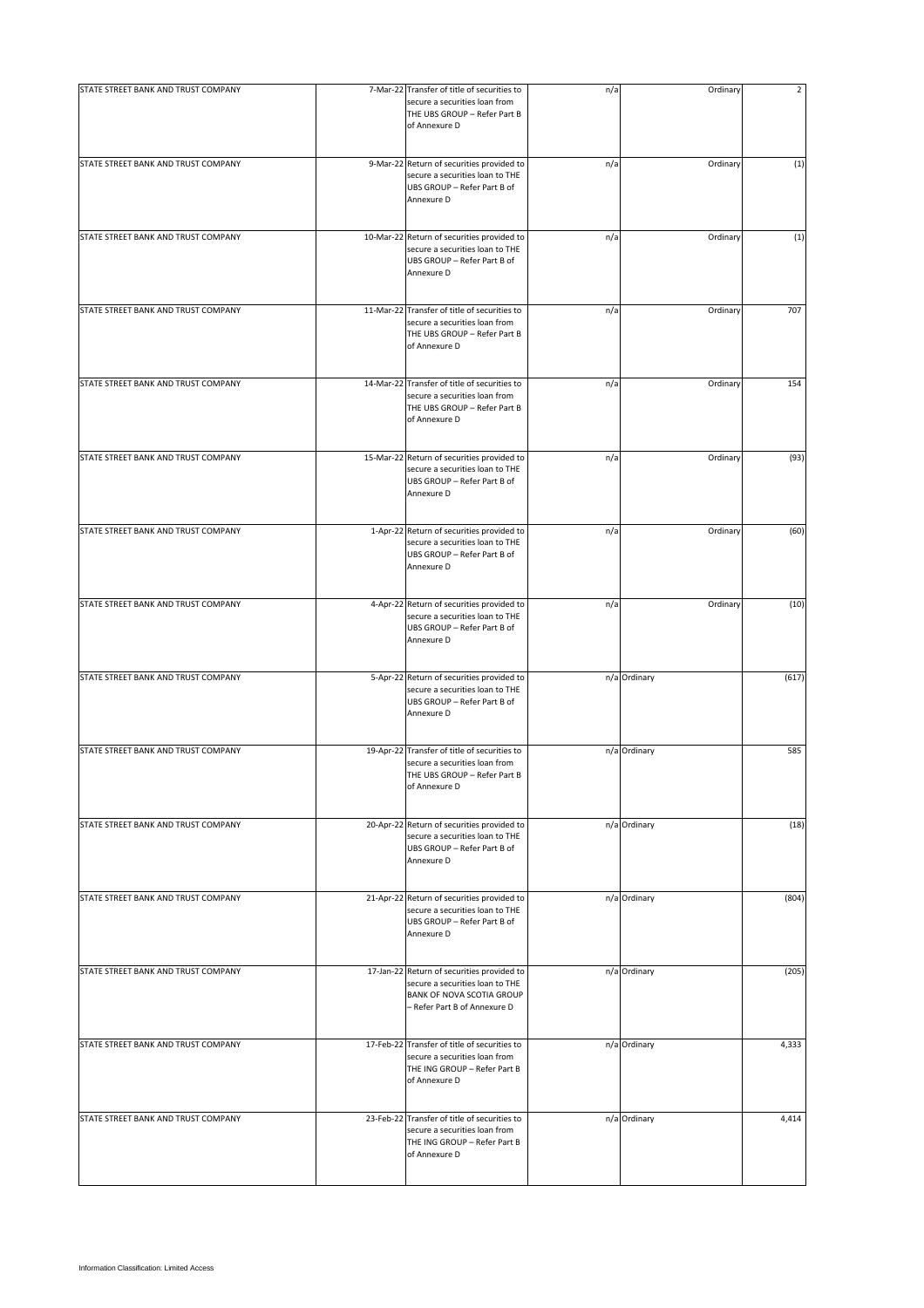| STATE STREET BANK AND TRUST COMPANY | 3-Mar-22 Return of securities provided to                                                                                                   | n/a Ordinary | (8, 747) |
|-------------------------------------|---------------------------------------------------------------------------------------------------------------------------------------------|--------------|----------|
|                                     | secure a securities loan to THE<br>ING GROUP - Refer Part B of<br>Annexure D                                                                |              |          |
| STATE STREET BANK AND TRUST COMPANY | 10-Mar-22 Transfer of title of securities to<br>secure a securities loan from<br>THE ING GROUP - Refer Part B<br>of Annexure D              | n/a Ordinary | 204      |
| STATE STREET BANK AND TRUST COMPANY | 11-Mar-22 Return of securities provided to<br>secure a securities loan to THE<br>ING GROUP - Refer Part B of<br>Annexure D                  | n/a Ordinary | (15)     |
| STATE STREET BANK AND TRUST COMPANY | 14-Mar-22 Transfer of title of securities to<br>secure a securities loan from<br>THE ING GROUP - Refer Part B<br>of Annexure D              | n/a Ordinary | 4        |
| STATE STREET BANK AND TRUST COMPANY | 15-Mar-22 Return of securities provided to<br>secure a securities loan to THE<br>ING GROUP - Refer Part B of<br>Annexure D                  | n/a Ordinary | (193)    |
| STATE STREET BANK AND TRUST COMPANY | 27-Jan-22 Transfer of title of securities to<br>secure a securities loan from<br>THE SOCIETE GENERALE GROUP<br>- Refer Part B of Annexure D | n/a Ordinary | 322      |
| STATE STREET BANK AND TRUST COMPANY | 7-Mar-22 Return of securities provided to<br>secure a securities loan to THE<br>SOCIETE GENERALE GROUP -<br>Refer Part B of Annexure D      | n/a Ordinary | (60)     |
| STATE STREET BANK AND TRUST COMPANY | 8-Mar-22 Transfer of title of securities to<br>secure a securities loan from<br>THE SOCIETE GENERALE GROUP<br>- Refer Part B of Annexure D  | n/a Ordinary | 3,481    |
| STATE STREET BANK AND TRUST COMPANY | 9-Mar-22 Return of securities provided to<br>secure a securities loan to THE<br>SOCIETE GENERALE GROUP -<br>Refer Part B of Annexure D      | n/a Ordinary | (967)    |
| STATE STREET BANK AND TRUST COMPANY | 10-Mar-22 Transfer of title of securities to<br>secure a securities loan from<br>THE SOCIETE GENERALE GROUP<br>- Refer Part B of Annexure D | n/a Ordinary | 61       |
| STATE STREET BANK AND TRUST COMPANY | 11-Mar-22 Return of securities provided to<br>secure a securities loan to THE<br>SOCIETE GENERALE GROUP -<br>Refer Part B of Annexure D     | n/a Ordinary | (330)    |
| STATE STREET BANK AND TRUST COMPANY | 14-Mar-22 Transfer of title of securities to<br>secure a securities loan from<br>THE SOCIETE GENERALE GROUP<br>- Refer Part B of Annexure D | n/a Ordinary | 78       |
| STATE STREET BANK AND TRUST COMPANY | 15-Mar-22 Return of securities provided to<br>secure a securities loan to THE<br>SOCIETE GENERALE GROUP -<br>Refer Part B of Annexure D     | n/a Ordinary | (207)    |
| STATE STREET BANK AND TRUST COMPANY | 16-Mar-22 Return of securities provided to<br>secure a securities loan to THE<br>SOCIETE GENERALE GROUP -<br>Refer Part B of Annexure D     | n/a Ordinary | (175)    |
| STATE STREET BANK AND TRUST COMPANY | 17-Mar-22 Return of securities provided to<br>secure a securities loan to THE<br>SOCIETE GENERALE GROUP -<br>Refer Part B of Annexure D     | n/a Ordinary | (76)     |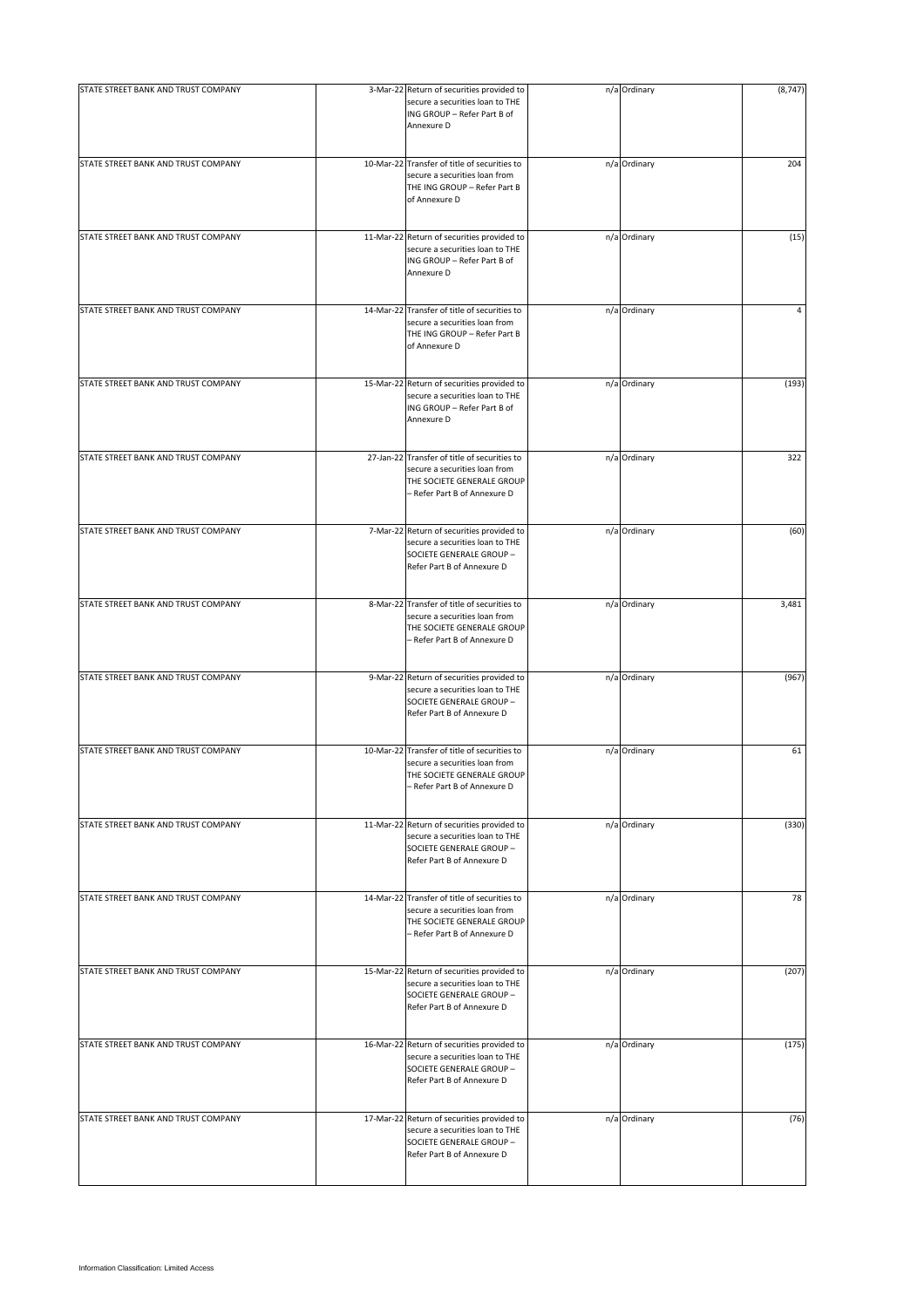| STATE STREET BANK AND TRUST COMPANY | 18-Mar-22 Transfer of title of securities to<br>secure a securities loan from<br>THE SOCIETE GENERALE GROUP<br>- Refer Part B of Annexure D | n/a Ordinary | 554          |
|-------------------------------------|---------------------------------------------------------------------------------------------------------------------------------------------|--------------|--------------|
| STATE STREET BANK AND TRUST COMPANY | 21-Mar-22 Return of securities provided to<br>secure a securities loan to THE<br>SOCIETE GENERALE GROUP -<br>Refer Part B of Annexure D     | n/a Ordinary | (149)        |
| STATE STREET BANK AND TRUST COMPANY | 22-Mar-22 Return of securities provided to<br>secure a securities loan to THE<br>SOCIETE GENERALE GROUP -<br>Refer Part B of Annexure D     | n/a Ordinary | (140)        |
| STATE STREET BANK AND TRUST COMPANY | 23-Mar-22 Transfer of title of securities to<br>secure a securities loan from<br>THE SOCIETE GENERALE GROUP<br>- Refer Part B of Annexure D | n/a Ordinary | 177          |
| STATE STREET BANK AND TRUST COMPANY | 24-Mar-22 Return of securities provided to<br>secure a securities loan to THE<br>SOCIETE GENERALE GROUP -<br>Refer Part B of Annexure D     | n/a Ordinary | (364)        |
| STATE STREET BANK AND TRUST COMPANY | 30-Mar-22 Return of securities provided to<br>secure a securities loan to THE<br>SOCIETE GENERALE GROUP -<br>Refer Part B of Annexure D     | n/a Ordinary | (2, 120)     |
| STATE STREET BANK AND TRUST COMPANY | 31-Mar-22 Transfer of title of securities to<br>secure a securities loan from<br>THE SOCIETE GENERALE GROUP<br>- Refer Part B of Annexure D | n/a Ordinary | 34           |
| STATE STREET BANK AND TRUST COMPANY | 1-Apr-22 Transfer of title of securities to<br>secure a securities loan from<br>THE SOCIETE GENERALE GROUP<br>- Refer Part B of Annexure D  | n/a Ordinary | $\mathbf{1}$ |
| STATE STREET BANK AND TRUST COMPANY | 10-May-22 Return of securities provided to<br>secure a securities loan to THE<br>SOCIETE GENERALE GROUP -<br>Refer Part B of Annexure D     | n/a Ordinary | (91)         |
| STATE STREET BANK AND TRUST COMPANY | 11-May-22 Return of securities provided to<br>secure a securities loan to THE<br>SOCIETE GENERALE GROUP -<br>Refer Part B of Annexure D     | n/a Ordinary | (30)         |
| STATE STREET BANK AND TRUST COMPANY | 14-Mar-22 Transfer of title of securities to<br>secure a securities loan from<br>THE UBS GROUP - Refer Part B<br>of Annexure D              | n/a Ordinary | 20,742       |
| STATE STREET BANK AND TRUST COMPANY | 15-Mar-22 Return of securities provided to<br>secure a securities loan to THE<br>UBS GROUP - Refer Part B of<br>Annexure D                  | n/a Ordinary | (3, 290)     |
| STATE STREET BANK AND TRUST COMPANY | 16-Mar-22 Transfer of title of securities to<br>secure a securities loan from<br>THE UBS GROUP - Refer Part B<br>of Annexure D              | n/a Ordinary | 6,890        |
| STATE STREET BANK AND TRUST COMPANY | 17-Mar-22 Transfer of title of securities to<br>secure a securities loan from<br>THE UBS GROUP - Refer Part B<br>of Annexure D              | n/a Ordinary | 1,714        |
| STATE STREET BANK AND TRUST COMPANY | 18-Mar-22 Return of securities provided to<br>secure a securities loan to THE<br>UBS GROUP - Refer Part B of<br>Annexure D                  | n/a Ordinary | (63)         |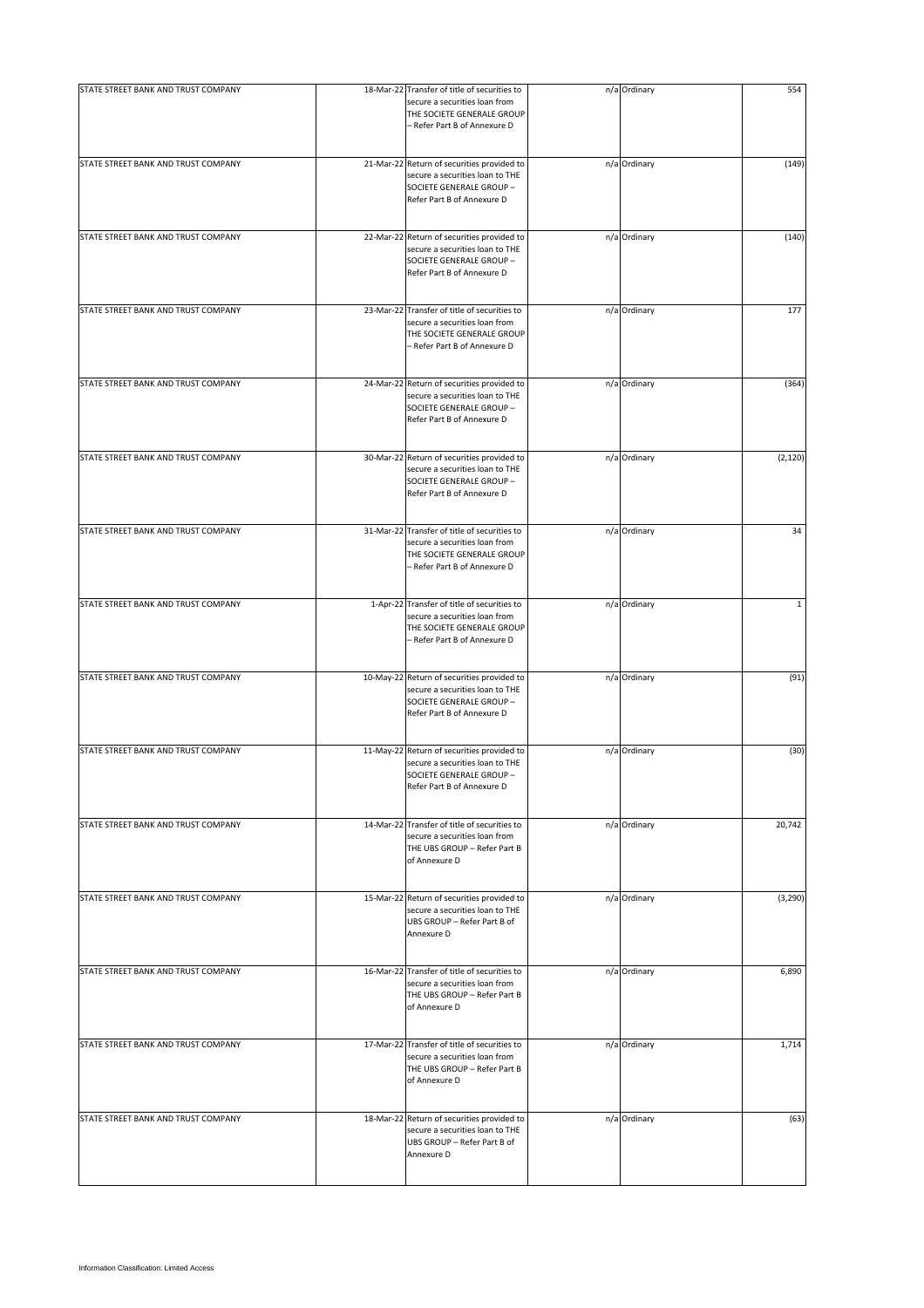| STATE STREET BANK AND TRUST COMPANY | 21-Mar-22 Return of securities provided to<br>secure a securities loan to THE<br>UBS GROUP - Refer Part B of<br>Annexure D     | n/a Ordinary | (1, 592) |
|-------------------------------------|--------------------------------------------------------------------------------------------------------------------------------|--------------|----------|
| STATE STREET BANK AND TRUST COMPANY | 22-Mar-22 Return of securities provided to<br>secure a securities loan to THE<br>UBS GROUP - Refer Part B of<br>Annexure D     | n/a Ordinary | (3, 226) |
| STATE STREET BANK AND TRUST COMPANY | 23-Mar-22 Return of securities provided to<br>secure a securities loan to THE<br>UBS GROUP - Refer Part B of<br>Annexure D     | n/a Ordinary | (14,950) |
| STATE STREET BANK AND TRUST COMPANY | 24-Mar-22 Return of securities provided to<br>secure a securities loan to THE<br>UBS GROUP - Refer Part B of<br>Annexure D     | n/a Ordinary | (846)    |
| STATE STREET BANK AND TRUST COMPANY | 25-Mar-22 Return of securities provided to<br>secure a securities loan to THE<br>UBS GROUP - Refer Part B of<br>Annexure D     | n/a Ordinary | (771)    |
| STATE STREET BANK AND TRUST COMPANY | 28-Mar-22 Return of securities provided to<br>secure a securities loan to THE<br>UBS GROUP - Refer Part B of<br>Annexure D     | n/a Ordinary | (1,008)  |
| STATE STREET BANK AND TRUST COMPANY | 29-Mar-22 Return of securities provided to<br>secure a securities loan to THE<br>UBS GROUP - Refer Part B of<br>Annexure D     | n/a Ordinary | (4,079)  |
| STATE STREET BANK AND TRUST COMPANY | 30-Mar-22 Return of securities provided to<br>secure a securities loan to THE<br>UBS GROUP - Refer Part B of<br>Annexure D     | n/a Ordinary | (68)     |
| STATE STREET BANK AND TRUST COMPANY | 14-Mar-22 Transfer of title of securities to<br>secure a securities loan from<br>THE UBS GROUP - Refer Part B<br>of Annexure D | n/a Ordinary | 161      |
| STATE STREET BANK AND TRUST COMPANY | 15-Mar-22 Return of securities provided to<br>secure a securities loan to THE<br>UBS GROUP - Refer Part B of<br>Annexure D     | n/a Ordinary | (154)    |
| STATE STREET BANK AND TRUST COMPANY | 16-Mar-22 Transfer of title of securities to<br>secure a securities loan from<br>THE UBS GROUP - Refer Part B<br>of Annexure D | n/a Ordinary | 226      |
| STATE STREET BANK AND TRUST COMPANY | 17-Mar-22 Transfer of title of securities to<br>secure a securities loan from<br>THE UBS GROUP - Refer Part B<br>of Annexure D | n/a Ordinary | 15       |
| STATE STREET BANK AND TRUST COMPANY | 18-Mar-22 Return of securities provided to<br>secure a securities loan to THE<br>UBS GROUP - Refer Part B of<br>Annexure D     | n/a Ordinary | (1)      |
| STATE STREET BANK AND TRUST COMPANY | 21-Mar-22 Return of securities provided to<br>secure a securities loan to THE<br>UBS GROUP - Refer Part B of<br>Annexure D     | n/a Ordinary | (49)     |
| STATE STREET BANK AND TRUST COMPANY | 22-Mar-22 Return of securities provided to<br>secure a securities loan to THE<br>UBS GROUP - Refer Part B of<br>Annexure D     | n/a Ordinary | (10)     |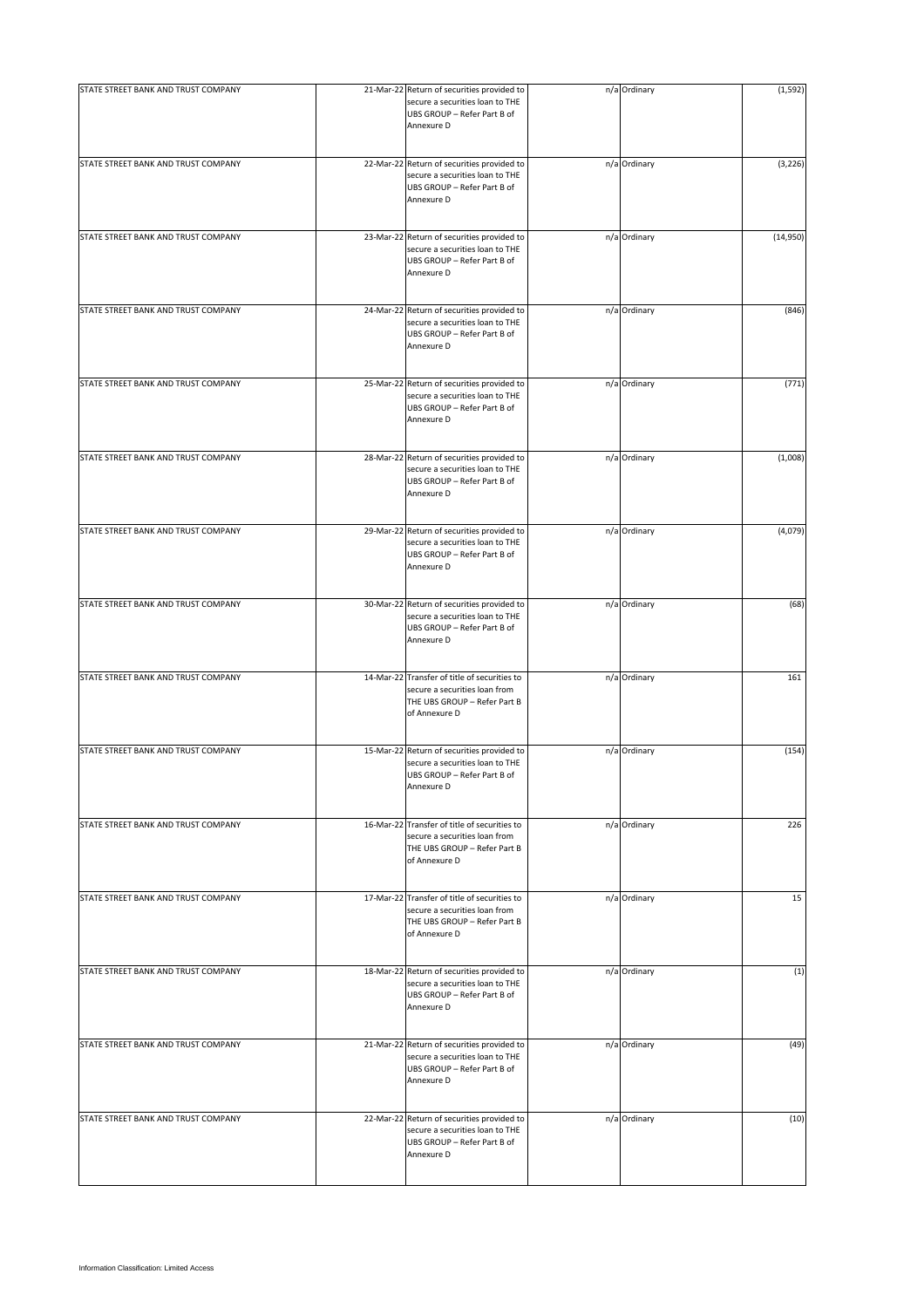| STATE STREET BANK AND TRUST COMPANY | 23-Mar-22 Return of securities provided to<br>secure a securities loan to THE<br>UBS GROUP - Refer Part B of<br>Annexure D                  | n/a Ordinary | (125)          |
|-------------------------------------|---------------------------------------------------------------------------------------------------------------------------------------------|--------------|----------------|
| STATE STREET BANK AND TRUST COMPANY | 24-Mar-22 Transfer of title of securities to<br>secure a securities loan from<br>THE UBS GROUP - Refer Part B<br>of Annexure D              | n/a Ordinary | 3              |
| STATE STREET BANK AND TRUST COMPANY | 25-Mar-22 Return of securities provided to<br>secure a securities loan to THE<br>UBS GROUP - Refer Part B of<br>Annexure D                  | n/a Ordinary | (1)            |
| STATE STREET BANK AND TRUST COMPANY | 28-Mar-22 Transfer of title of securities to<br>secure a securities loan from<br>THE UBS GROUP - Refer Part B<br>of Annexure D              | n/a Ordinary | 9              |
| STATE STREET BANK AND TRUST COMPANY | 29-Mar-22 Return of securities provided to<br>secure a securities loan to THE<br>UBS GROUP - Refer Part B of<br>Annexure D                  | n/a Ordinary | (74)           |
| STATE STREET BANK AND TRUST COMPANY | 27-Jan-22 Transfer of title of securities to<br>secure a securities loan from<br>THE SOCIETE GENERALE GROUP<br>- Refer Part B of Annexure D | n/a Ordinary | 8              |
| STATE STREET BANK AND TRUST COMPANY | 7-Mar-22 Transfer of title of securities to<br>secure a securities loan from<br>THE SOCIETE GENERALE GROUP<br>- Refer Part B of Annexure D  | n/a Ordinary | 29             |
| STATE STREET BANK AND TRUST COMPANY | 8-Mar-22 Transfer of title of securities to<br>secure a securities loan from<br>THE SOCIETE GENERALE GROUP<br>- Refer Part B of Annexure D  | n/a Ordinary | 552            |
| STATE STREET BANK AND TRUST COMPANY | 9-Mar-22 Return of securities provided to<br>secure a securities loan to THE<br>SOCIETE GENERALE GROUP -<br>Refer Part B of Annexure D      | n/a Ordinary | (84)           |
| STATE STREET BANK AND TRUST COMPANY | 10-Mar-22 Transfer of title of securities to<br>secure a securities loan from<br>THE SOCIETE GENERALE GROUP<br>- Refer Part B of Annexure D | n/a Ordinary | $\overline{7}$ |
| STATE STREET BANK AND TRUST COMPANY | 11-Mar-22 Return of securities provided to<br>secure a securities loan to THE<br>SOCIETE GENERALE GROUP -<br>Refer Part B of Annexure D     | n/a Ordinary | (6)            |
| STATE STREET BANK AND TRUST COMPANY | 14-Mar-22 Transfer of title of securities to<br>secure a securities loan from<br>THE SOCIETE GENERALE GROUP<br>- Refer Part B of Annexure D | n/a Ordinary | 17             |
| STATE STREET BANK AND TRUST COMPANY | 15-Mar-22 Return of securities provided to<br>secure a securities loan to THE<br>SOCIETE GENERALE GROUP -<br>Refer Part B of Annexure D     | n/a Ordinary | (11)           |
| STATE STREET BANK AND TRUST COMPANY | 16-Mar-22 Return of securities provided to<br>secure a securities loan to THE<br>SOCIETE GENERALE GROUP -<br>Refer Part B of Annexure D     | n/a Ordinary | (17)           |
| STATE STREET BANK AND TRUST COMPANY | 17-Mar-22 Return of securities provided to<br>secure a securities loan to THE<br>SOCIETE GENERALE GROUP -<br>Refer Part B of Annexure D     | n/a Ordinary | (5)            |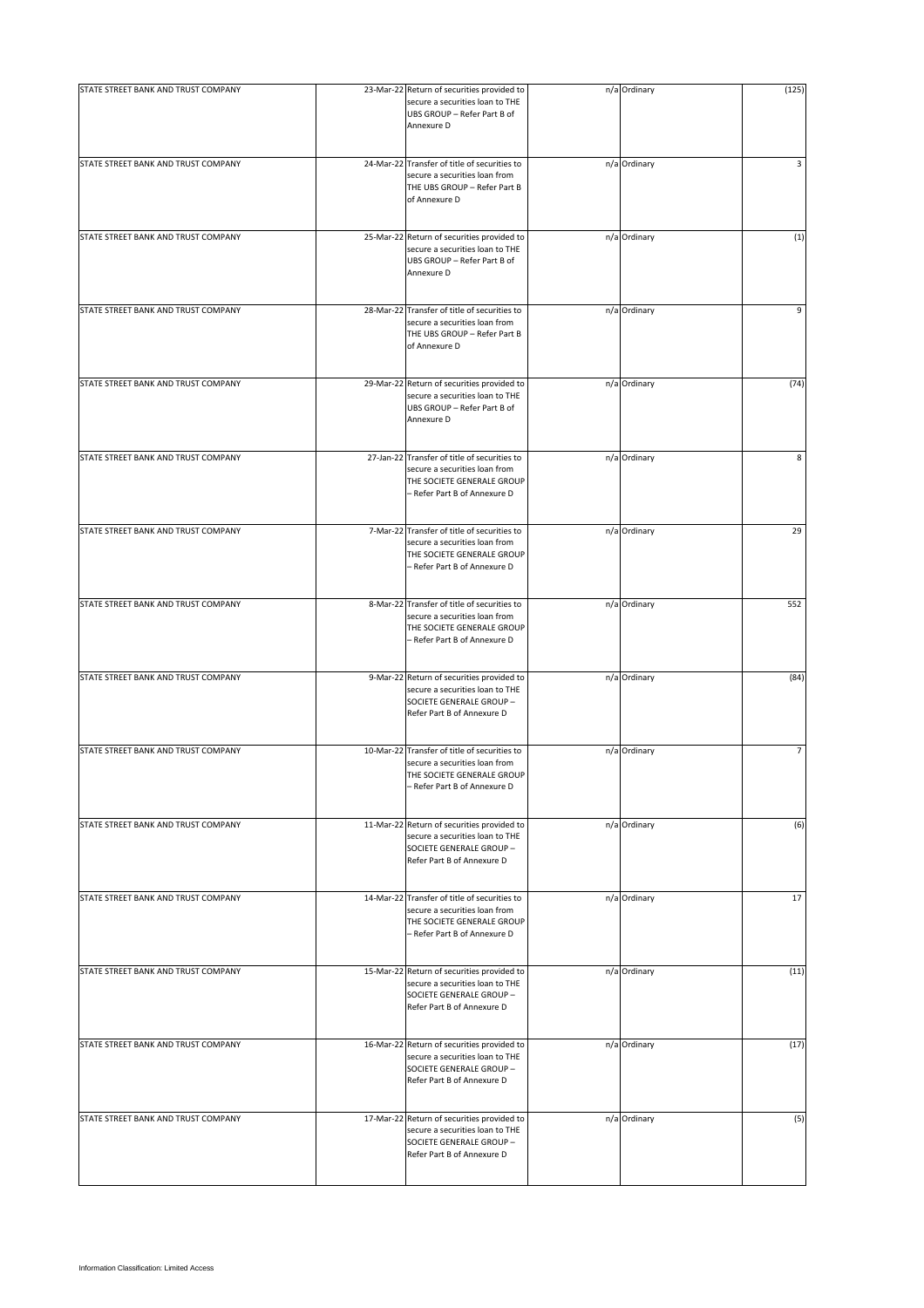| STATE STREET BANK AND TRUST COMPANY |                                                                                                                                             |              |              |
|-------------------------------------|---------------------------------------------------------------------------------------------------------------------------------------------|--------------|--------------|
|                                     | 18-Mar-22 Transfer of title of securities to<br>secure a securities loan from<br>THE SOCIETE GENERALE GROUP<br>- Refer Part B of Annexure D | n/a Ordinary | 133          |
| STATE STREET BANK AND TRUST COMPANY | 21-Mar-22 Return of securities provided to<br>secure a securities loan to THE<br>SOCIETE GENERALE GROUP -<br>Refer Part B of Annexure D     | n/a Ordinary | (31)         |
| STATE STREET BANK AND TRUST COMPANY | 22-Mar-22 Return of securities provided to<br>secure a securities loan to THE<br>SOCIETE GENERALE GROUP -<br>Refer Part B of Annexure D     | n/a Ordinary | (19)         |
| STATE STREET BANK AND TRUST COMPANY | 23-Mar-22 Transfer of title of securities to<br>secure a securities loan from<br>THE SOCIETE GENERALE GROUP<br>- Refer Part B of Annexure D | n/a Ordinary | 59           |
| STATE STREET BANK AND TRUST COMPANY | 24-Mar-22 Transfer of title of securities to<br>secure a securities loan from<br>THE SOCIETE GENERALE GROUP<br>- Refer Part B of Annexure D | n/a Ordinary | 12           |
| STATE STREET BANK AND TRUST COMPANY | 30-Mar-22 Return of securities provided to<br>secure a securities loan to THE<br>SOCIETE GENERALE GROUP -<br>Refer Part B of Annexure D     | n/a Ordinary | (454)        |
| STATE STREET BANK AND TRUST COMPANY | 31-Mar-22 Transfer of title of securities to<br>secure a securities loan from<br>THE SOCIETE GENERALE GROUP<br>- Refer Part B of Annexure D | n/a Ordinary | 100          |
| STATE STREET BANK AND TRUST COMPANY | 1-Apr-22 Transfer of title of securities to<br>secure a securities loan from<br>THE SOCIETE GENERALE GROUP<br>- Refer Part B of Annexure D  | n/a Ordinary | 18           |
| STATE STREET BANK AND TRUST COMPANY | 10-May-22 Transfer of title of securities to<br>secure a securities loan from<br>THE SOCIETE GENERALE GROUP<br>- Refer Part B of Annexure D | n/a Ordinary | 4,038        |
| STATE STREET BANK AND TRUST COMPANY | 11-May-22 Return of securities provided to<br>secure a securities loan to THE<br>SOCIETE GENERALE GROUP -<br>Refer Part B of Annexure D     | n/a Ordinary | (4, 347)     |
| STATE STREET BANK AND TRUST COMPANY | 14-Mar-22 Transfer of title of securities to<br>secure a securities loan from<br>THE UBS GROUP - Refer Part B<br>of Annexure D              | n/a Ordinary | 4,327        |
| STATE STREET BANK AND TRUST COMPANY | 15-Mar-22 Transfer of title of securities to<br>secure a securities loan from<br>THE UBS GROUP - Refer Part B<br>of Annexure D              | n/a Ordinary | 483          |
| STATE STREET BANK AND TRUST COMPANY | 16-Mar-22 Transfer of title of securities to<br>secure a securities loan from<br>THE UBS GROUP - Refer Part B<br>of Annexure D              | n/a Ordinary | 801          |
| STATE STREET BANK AND TRUST COMPANY | 17-Mar-22 Return of securities provided to<br>secure a securities loan to THE<br>UBS GROUP - Refer Part B of<br>Annexure D                  | n/a Ordinary | (5, 304)     |
| STATE STREET BANK AND TRUST COMPANY | 18-Mar-22 Transfer of title of securities to<br>secure a securities loan from<br>THE UBS GROUP - Refer Part B<br>of Annexure D              | n/a Ordinary | $\mathbf{1}$ |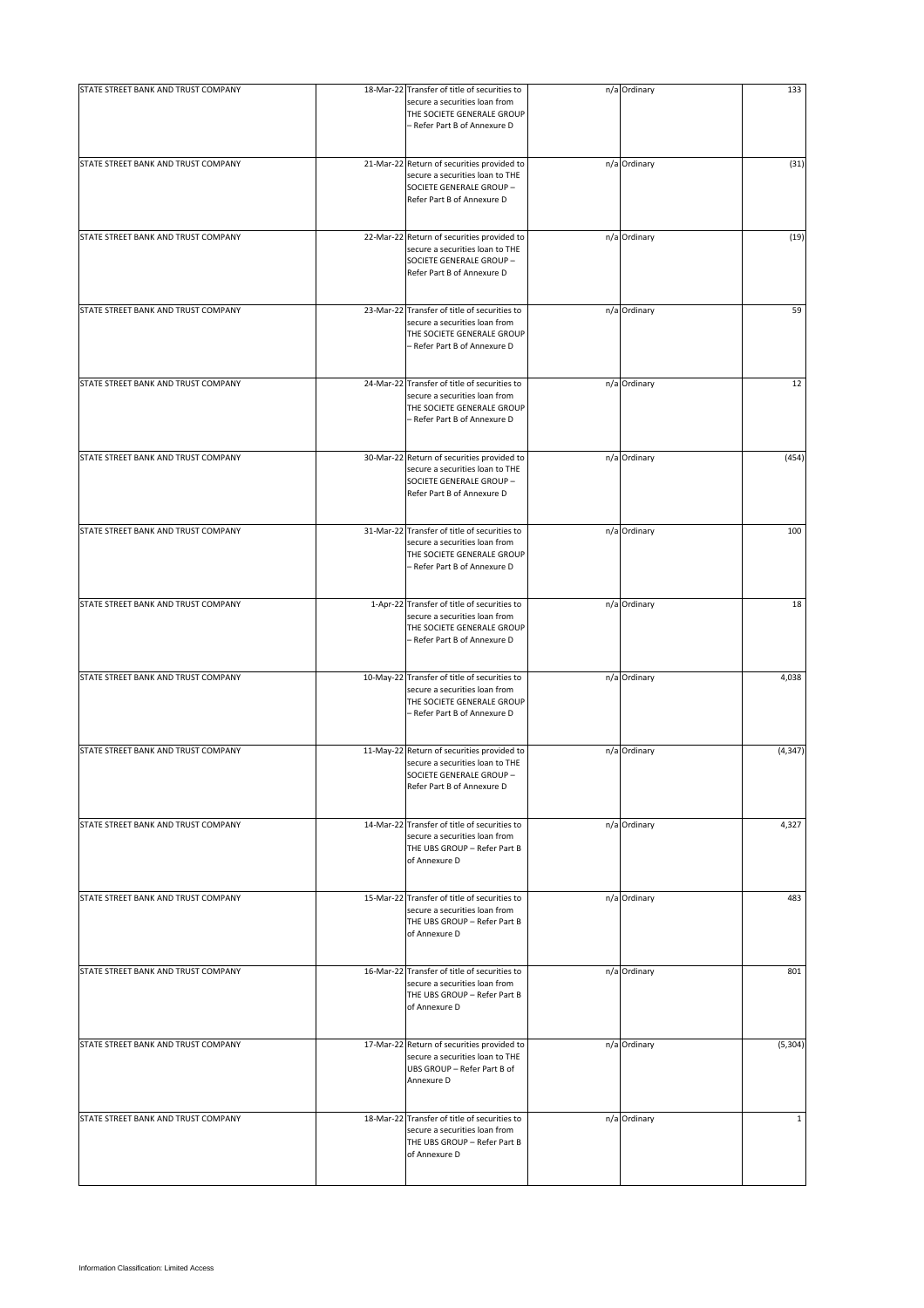| STATE STREET BANK AND TRUST COMPANY | 21-Mar-22 Return of securities provided to<br>secure a securities loan to THE<br>UBS GROUP - Refer Part B of<br>Annexure D                  | n/a Ordinary | (13)           |
|-------------------------------------|---------------------------------------------------------------------------------------------------------------------------------------------|--------------|----------------|
| STATE STREET BANK AND TRUST COMPANY | 22-Mar-22 Transfer of title of securities to<br>secure a securities loan from<br>THE UBS GROUP - Refer Part B<br>of Annexure D              | n/a Ordinary | 40             |
| STATE STREET BANK AND TRUST COMPANY | 23-Mar-22 Return of securities provided to<br>secure a securities loan to THE<br>UBS GROUP - Refer Part B of<br>Annexure D                  | n/a Ordinary | (213)          |
| STATE STREET BANK AND TRUST COMPANY | 24-Mar-22 Transfer of title of securities to<br>secure a securities loan from<br>THE UBS GROUP - Refer Part B<br>of Annexure D              | n/a Ordinary | 5              |
| STATE STREET BANK AND TRUST COMPANY | 25-Mar-22 Return of securities provided to<br>secure a securities loan to THE<br>UBS GROUP - Refer Part B of<br>Annexure D                  | n/a Ordinary | (3)            |
| STATE STREET BANK AND TRUST COMPANY | 28-Mar-22 Transfer of title of securities to<br>secure a securities loan from<br>THE UBS GROUP - Refer Part B<br>of Annexure D              | n/a Ordinary | 13             |
| STATE STREET BANK AND TRUST COMPANY | 29-Mar-22 Return of securities provided to<br>secure a securities loan to THE<br>UBS GROUP - Refer Part B of<br>Annexure D                  | n/a Ordinary | (137)          |
| STATE STREET BANK AND TRUST COMPANY | 10-Mar-22 Transfer of title of securities to<br>secure a securities loan from<br>THE ING GROUP - Refer Part B<br>of Annexure D              | n/a Ordinary | $\overline{2}$ |
| STATE STREET BANK AND TRUST COMPANY | 15-Mar-22 Return of securities provided to<br>secure a securities loan to THE<br>ING GROUP - Refer Part B of<br>Annexure D                  | n/a Ordinary | (2)            |
| STATE STREET BANK AND TRUST COMPANY | 27-Jan-22 Transfer of title of securities to<br>secure a securities loan from<br>THE SOCIETE GENERALE GROUP<br>- Refer Part B of Annexure D | n/a Ordinary | 246            |
| STATE STREET BANK AND TRUST COMPANY | 7-Mar-22 Transfer of title of securities to<br>secure a securities loan from<br>THE SOCIETE GENERALE GROUP<br>- Refer Part B of Annexure D  | n/a Ordinary | 2,187          |
| STATE STREET BANK AND TRUST COMPANY | 8-Mar-22 Transfer of title of securities to<br>secure a securities loan from<br>THE SOCIETE GENERALE GROUP<br>- Refer Part B of Annexure D  | n/a Ordinary | 36,014         |
| STATE STREET BANK AND TRUST COMPANY | 9-Mar-22 Transfer of title of securities to<br>secure a securities loan from<br>THE SOCIETE GENERALE GROUP<br>- Refer Part B of Annexure D  | n/a Ordinary | 3,628          |
| STATE STREET BANK AND TRUST COMPANY | 10-Mar-22 Return of securities provided to<br>secure a securities loan to THE<br>SOCIETE GENERALE GROUP -<br>Refer Part B of Annexure D     | n/a Ordinary | (2,500)        |
| STATE STREET BANK AND TRUST COMPANY | 11-Mar-22 Transfer of title of securities to<br>secure a securities loan from<br>THE SOCIETE GENERALE GROUP<br>- Refer Part B of Annexure D | n/a Ordinary | 469            |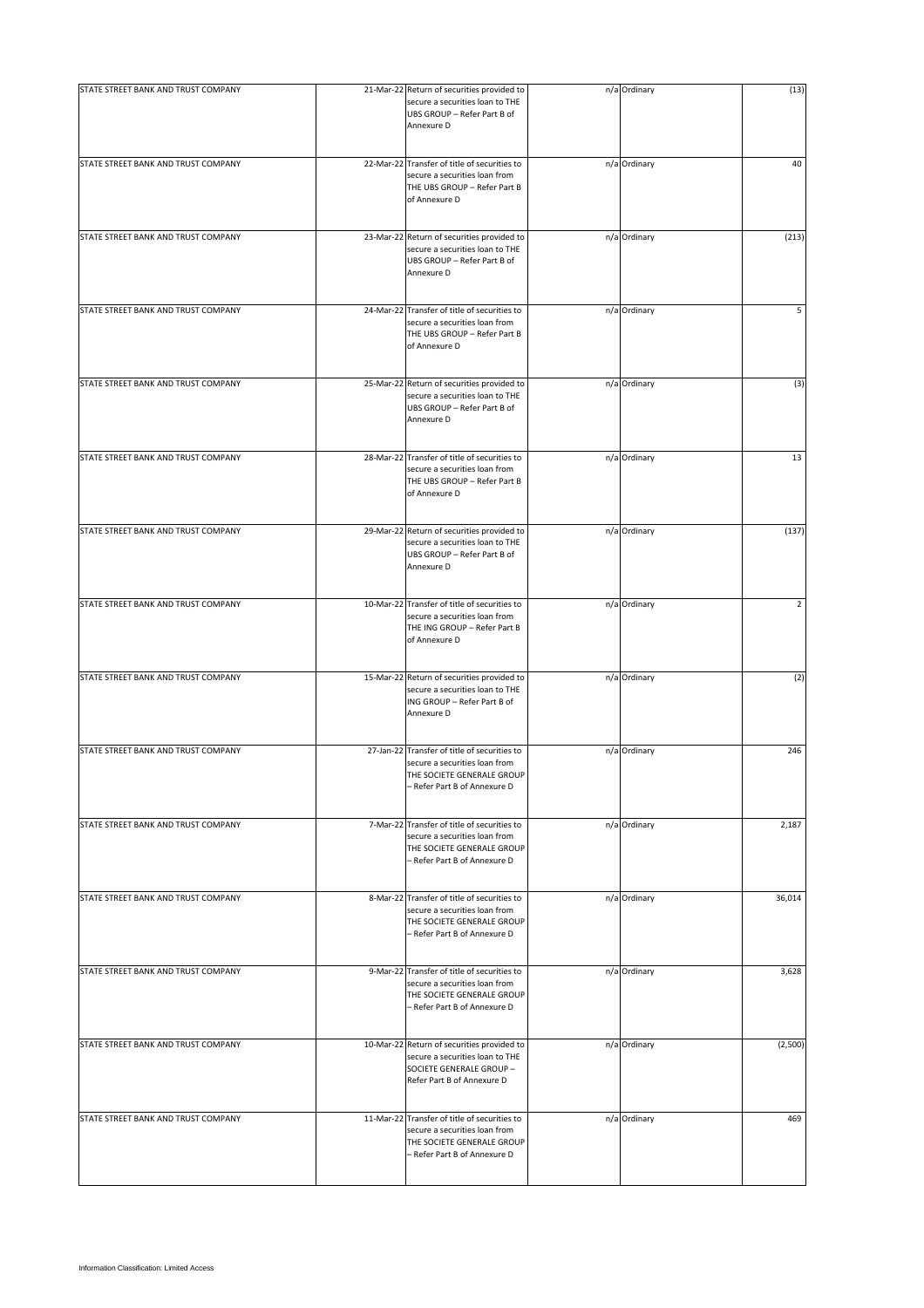| STATE STREET BANK AND TRUST COMPANY | 14-Mar-22 Return of securities provided to                                                                                                  |              | (2, 569)  |
|-------------------------------------|---------------------------------------------------------------------------------------------------------------------------------------------|--------------|-----------|
|                                     | secure a securities loan to THE<br>SOCIETE GENERALE GROUP -<br>Refer Part B of Annexure D                                                   | n/a Ordinary |           |
| STATE STREET BANK AND TRUST COMPANY | 15-Mar-22 Return of securities provided to<br>secure a securities loan to THE<br>SOCIETE GENERALE GROUP -<br>Refer Part B of Annexure D     | n/a Ordinary | (1, 554)  |
| STATE STREET BANK AND TRUST COMPANY | 16-Mar-22 Transfer of title of securities to<br>secure a securities loan from<br>THE SOCIETE GENERALE GROUP<br>- Refer Part B of Annexure D | n/a Ordinary | 1,240     |
| STATE STREET BANK AND TRUST COMPANY | 17-Mar-22 Transfer of title of securities to<br>secure a securities loan from<br>THE SOCIETE GENERALE GROUP<br>- Refer Part B of Annexure D | n/a Ordinary | 155       |
| STATE STREET BANK AND TRUST COMPANY | 18-Mar-22 Return of securities provided to<br>secure a securities loan to THE<br>SOCIETE GENERALE GROUP -<br>Refer Part B of Annexure D     | n/a Ordinary | (3, 212)  |
| STATE STREET BANK AND TRUST COMPANY | 21-Mar-22 Return of securities provided to<br>secure a securities loan to THE<br>SOCIETE GENERALE GROUP -<br>Refer Part B of Annexure D     | n/a Ordinary | (1,677)   |
| STATE STREET BANK AND TRUST COMPANY | 22-Mar-22 Return of securities provided to<br>secure a securities loan to THE<br>SOCIETE GENERALE GROUP -<br>Refer Part B of Annexure D     | n/a Ordinary | (923)     |
| STATE STREET BANK AND TRUST COMPANY | 23-Mar-22 Transfer of title of securities to<br>secure a securities loan from<br>THE SOCIETE GENERALE GROUP<br>- Refer Part B of Annexure D | n/a Ordinary | 4,361     |
| STATE STREET BANK AND TRUST COMPANY | 24-Mar-22 Transfer of title of securities to<br>secure a securities loan from<br>THE SOCIETE GENERALE GROUP<br>- Refer Part B of Annexure D | n/a Ordinary | 9         |
| STATE STREET BANK AND TRUST COMPANY | 30-Mar-22 Return of securities provided to<br>secure a securities loan to THE<br>SOCIETE GENERALE GROUP -<br>Refer Part B of Annexure D     | n/a Ordinary | (25, 401) |
| STATE STREET BANK AND TRUST COMPANY | 31-Mar-22 Transfer of title of securities to<br>secure a securities loan from<br>THE SOCIETE GENERALE GROUP<br>- Refer Part B of Annexure D | n/a Ordinary | 4,180     |
| STATE STREET BANK AND TRUST COMPANY | 1-Apr-22 Transfer of title of securities to<br>secure a securities loan from<br>THE SOCIETE GENERALE GROUP<br>- Refer Part B of Annexure D  | n/a Ordinary | 960       |
| STATE STREET BANK AND TRUST COMPANY | 10-May-22 Return of securities provided to<br>secure a securities loan to THE<br>SOCIETE GENERALE GROUP -<br>Refer Part B of Annexure D     | n/a Ordinary | (14, 100) |
| STATE STREET BANK AND TRUST COMPANY | 11-May-22 Return of securities provided to<br>secure a securities loan to THE<br>SOCIETE GENERALE GROUP -<br>Refer Part B of Annexure D     | n/a Ordinary | (1, 513)  |
| STATE STREET BANK AND TRUST COMPANY | 14-Mar-22 Transfer of title of securities to<br>secure a securities loan from<br>THE UBS GROUP - Refer Part B<br>of Annexure D              | n/a Ordinary | 28,230    |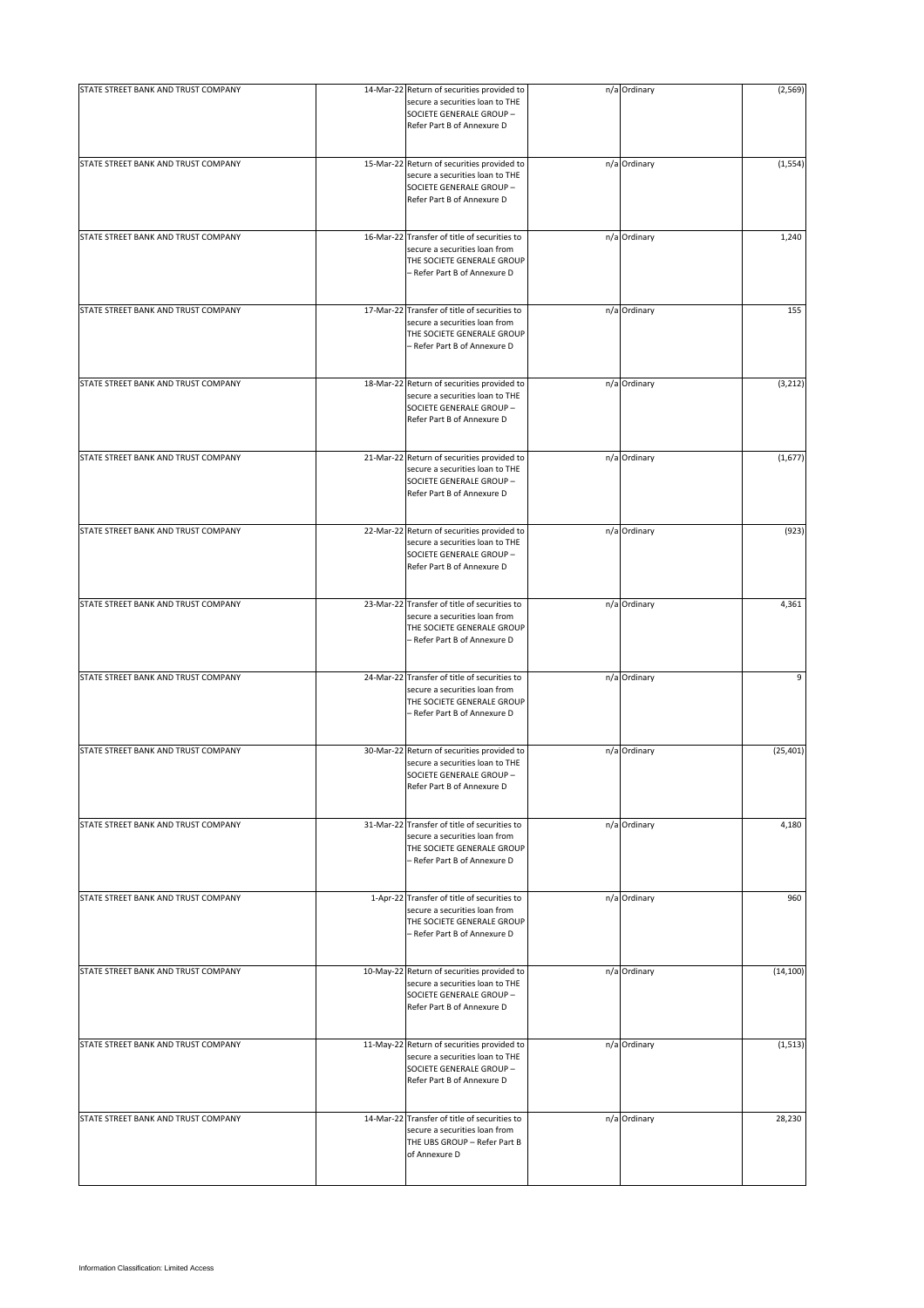| STATE STREET BANK AND TRUST COMPANY | 15-Mar-22 Return of securities provided to                                                                                     | n/a Ordinary | (1, 168)  |
|-------------------------------------|--------------------------------------------------------------------------------------------------------------------------------|--------------|-----------|
|                                     | secure a securities loan to THE<br>UBS GROUP - Refer Part B of<br>Annexure D                                                   |              |           |
| STATE STREET BANK AND TRUST COMPANY | 16-Mar-22 Transfer of title of securities to<br>secure a securities loan from<br>THE UBS GROUP - Refer Part B<br>of Annexure D | n/a Ordinary | 19,228    |
| STATE STREET BANK AND TRUST COMPANY | 17-Mar-22 Transfer of title of securities to<br>secure a securities loan from<br>THE UBS GROUP - Refer Part B<br>of Annexure D | n/a Ordinary | 8,611     |
| STATE STREET BANK AND TRUST COMPANY | 18-Mar-22 Return of securities provided to<br>secure a securities loan to THE<br>UBS GROUP - Refer Part B of<br>Annexure D     | n/a Ordinary | (418)     |
| STATE STREET BANK AND TRUST COMPANY | 21-Mar-22 Transfer of title of securities to<br>secure a securities loan from<br>THE UBS GROUP - Refer Part B<br>of Annexure D | n/a Ordinary | 4,659     |
| STATE STREET BANK AND TRUST COMPANY | 22-Mar-22 Transfer of title of securities to<br>secure a securities loan from<br>THE UBS GROUP - Refer Part B<br>of Annexure D | n/a Ordinary | 1,415     |
| STATE STREET BANK AND TRUST COMPANY | 23-Mar-22 Return of securities provided to<br>secure a securities loan to THE<br>UBS GROUP - Refer Part B of<br>Annexure D     | n/a Ordinary | (39, 692) |
| STATE STREET BANK AND TRUST COMPANY | 24-Mar-22 Return of securities provided to<br>secure a securities loan to THE<br>UBS GROUP - Refer Part B of<br>Annexure D     | n/a Ordinary | (2,984)   |
| STATE STREET BANK AND TRUST COMPANY | 25-Mar-22 Return of securities provided to<br>secure a securities loan to THE<br>UBS GROUP - Refer Part B of<br>Annexure D     | n/a Ordinary | (4, 376)  |
| STATE STREET BANK AND TRUST COMPANY | 28-Mar-22 Transfer of title of securities to<br>secure a securities loan from<br>THE UBS GROUP - Refer Part B<br>of Annexure D | n/a Ordinary | 1,821     |
| STATE STREET BANK AND TRUST COMPANY | 29-Mar-22 Return of securities provided to<br>secure a securities loan to THE<br>UBS GROUP - Refer Part B of<br>Annexure D     | n/a Ordinary | (15, 324) |
| STATE STREET BANK AND TRUST COMPANY | 17-Feb-22 Transfer of title of securities to<br>secure a securities loan from<br>THE ING GROUP - Refer Part B<br>of Annexure D | n/a Ordinary | 48        |
| STATE STREET BANK AND TRUST COMPANY | 23-Feb-22 Transfer of title of securities to<br>secure a securities loan from<br>THE ING GROUP - Refer Part B<br>of Annexure D | n/a Ordinary | 48        |
| STATE STREET BANK AND TRUST COMPANY | 24-Feb-22 Return of securities provided to<br>secure a securities loan to THE<br>ING GROUP - Refer Part B of<br>Annexure D     | n/a Ordinary | (96)      |
| STATE STREET BANK AND TRUST COMPANY | 14-Mar-22 Transfer of title of securities to<br>secure a securities loan from<br>THE UBS GROUP - Refer Part B<br>of Annexure D | n/a Ordinary | 34        |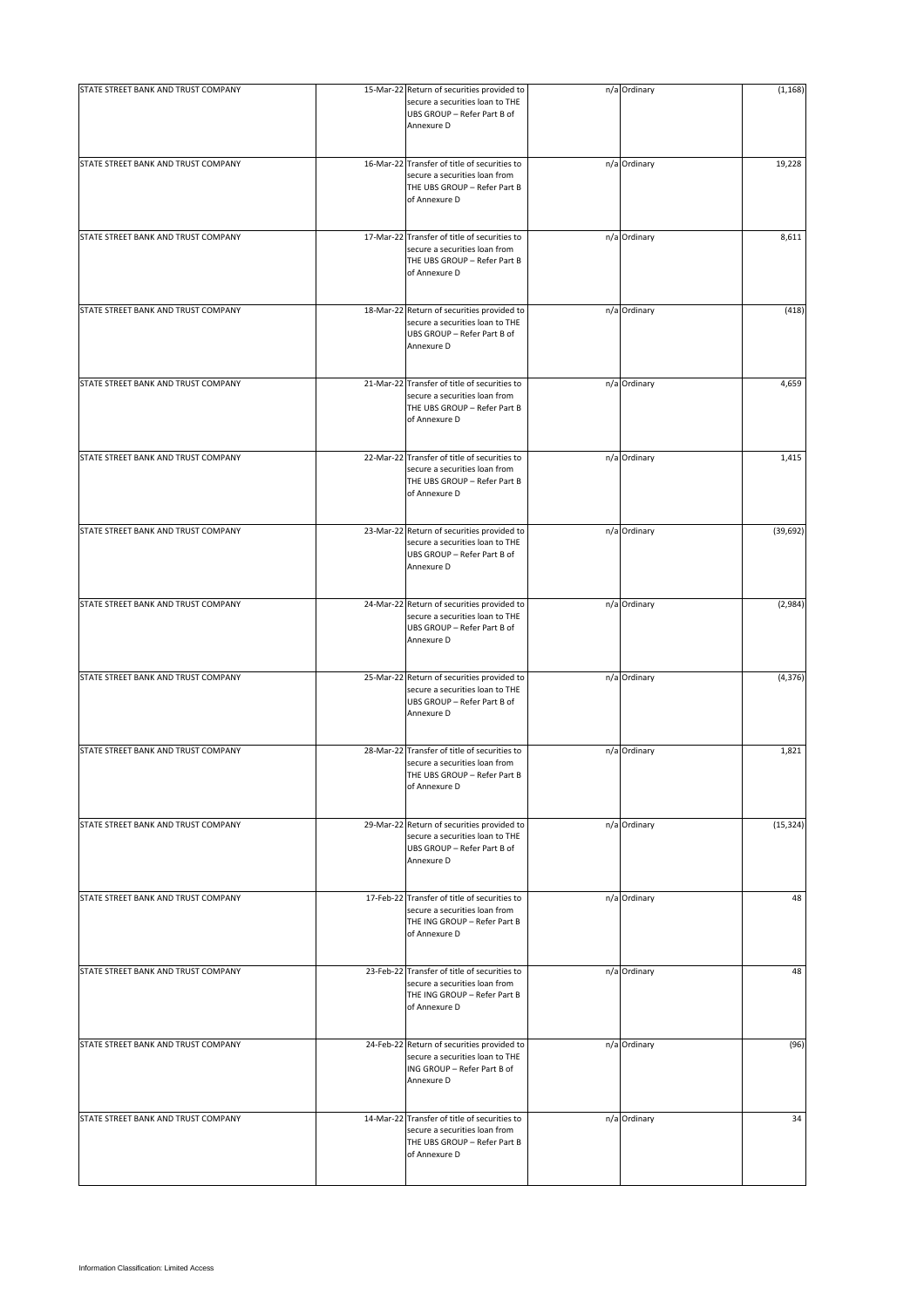| STATE STREET BANK AND TRUST COMPANY | 15-Mar-22 Return of securities provided to<br>secure a securities loan to THE<br>UBS GROUP - Refer Part B of<br>Annexure D              | n/a Ordinary | (1)      |
|-------------------------------------|-----------------------------------------------------------------------------------------------------------------------------------------|--------------|----------|
| STATE STREET BANK AND TRUST COMPANY | 16-Mar-22 Transfer of title of securities to<br>secure a securities loan from<br>THE UBS GROUP - Refer Part B<br>of Annexure D          | n/a Ordinary | 67       |
| STATE STREET BANK AND TRUST COMPANY | 17-Mar-22 Transfer of title of securities to<br>secure a securities loan from<br>THE UBS GROUP - Refer Part B<br>of Annexure D          | n/a Ordinary | 28       |
| STATE STREET BANK AND TRUST COMPANY | 18-Mar-22 Transfer of title of securities to<br>secure a securities loan from<br>THE UBS GROUP - Refer Part B<br>of Annexure D          | n/a Ordinary | 30       |
| STATE STREET BANK AND TRUST COMPANY | 21-Mar-22 Return of securities provided to<br>secure a securities loan to THE<br>UBS GROUP - Refer Part B of<br>Annexure D              | n/a Ordinary | (12)     |
| STATE STREET BANK AND TRUST COMPANY | 22-Mar-22 Return of securities provided to<br>secure a securities loan to THE<br>UBS GROUP - Refer Part B of<br>Annexure D              | n/a Ordinary | (19)     |
| STATE STREET BANK AND TRUST COMPANY | 23-Mar-22 Return of securities provided to<br>secure a securities loan to THE<br>UBS GROUP - Refer Part B of<br>Annexure D              | n/a Ordinary | (151)    |
| STATE STREET BANK AND TRUST COMPANY | 24-Mar-22 Transfer of title of securities to<br>secure a securities loan from<br>THE UBS GROUP - Refer Part B<br>of Annexure D          | n/a Ordinary | 6        |
| STATE STREET BANK AND TRUST COMPANY | 28-Mar-22 Transfer of title of securities to<br>secure a securities loan from<br>THE UBS GROUP - Refer Part B<br>of Annexure D          | n/a Ordinary | 4        |
| STATE STREET BANK AND TRUST COMPANY | 29-Mar-22 Return of securities provided to<br>secure a securities loan to THE<br>UBS GROUP - Refer Part B of<br>Annexure D              | n/a Ordinary | (93)     |
| STATE STREET BANK AND TRUST COMPANY | 4-Feb-22 Return of securities provided to<br>secure a securities loan to THE<br>CITIGROUP GROUP - Refer Part<br><b>B</b> of Annexure D  | n/a Ordinary | (1, 556) |
| STATE STREET BANK AND TRUST COMPANY | 7-Feb-22 Return of securities provided to<br>secure a securities loan to THE<br>CITIGROUP GROUP - Refer Part<br><b>B</b> of Annexure D  | n/a Ordinary | (1)      |
| STATE STREET BANK AND TRUST COMPANY | 9-Feb-22 Transfer of title of securities to<br>secure a securities loan from<br>THE CITIGROUP GROUP - Refer<br>Part B of Annexure D     | n/a Ordinary | 176      |
| STATE STREET BANK AND TRUST COMPANY | 11-Feb-22 Transfer of title of securities to<br>secure a securities loan from<br>THE CITIGROUP GROUP - Refer<br>Part B of Annexure D    | n/a Ordinary | 972      |
| STATE STREET BANK AND TRUST COMPANY | 15-Feb-22 Return of securities provided to<br>secure a securities loan to THE<br>CITIGROUP GROUP - Refer Part<br><b>B</b> of Annexure D | n/a Ordinary | (1,404)  |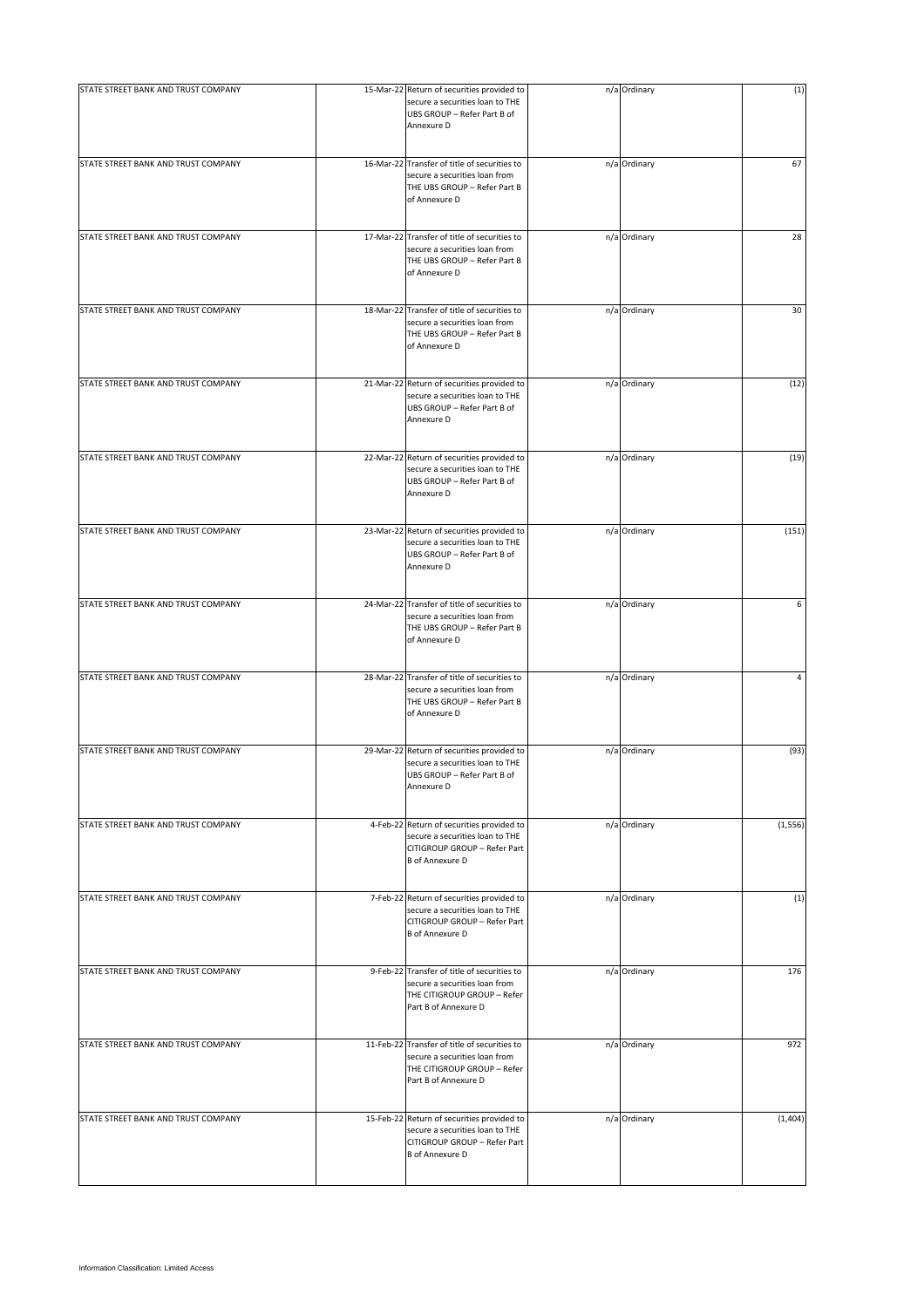| STATE STREET BANK AND TRUST COMPANY | 19-Jan-22 Return of securities under a<br>securities loan by THE BANK OF<br>AMERICA GROUP-Refer Part A<br>of Annexure D  | n/a Ordinary | (65)       |
|-------------------------------------|--------------------------------------------------------------------------------------------------------------------------|--------------|------------|
| STATE STREET BANK AND TRUST COMPANY | 24-Jan-22 Return of securities under a<br>securities loan by THE BANK OF<br>AMERICA GROUP- Refer Part A<br>of Annexure D | n/a Ordinary | (7, 111)   |
| STATE STREET BANK AND TRUST COMPANY | 8-Feb-22 Lending securities under a<br>securities loan to THE BANK OF<br>AMERICA GROUP- Refer Part A<br>of Annexure D    | n/a Ordinary | 3,695      |
| STATE STREET BANK AND TRUST COMPANY | 14-Feb-22 Return of securities under a<br>securities loan by THE BANK OF<br>AMERICA GROUP-Refer Part A<br>of Annexure D  | n/a Ordinary | (3,700)    |
| STATE STREET BANK AND TRUST COMPANY | 23-Feb-22 Lending securities under a<br>securities loan to THE BANK OF<br>AMERICA GROUP-Refer Part A<br>of Annexure D    | n/a Ordinary | 1,463      |
| STATE STREET BANK AND TRUST COMPANY | 1-Mar-22 Return of securities under a<br>securities loan by THE BANK OF<br>AMERICA GROUP- Refer Part A<br>of Annexure D  | n/a Ordinary | (1,500)    |
| STATE STREET BANK AND TRUST COMPANY | 19-Jan-22 Return of securities under a<br>securities loan by THE STATE<br>STREET GROUP- Refer Part A of<br>Annexure D    | n/a Ordinary | (380)      |
| STATE STREET BANK AND TRUST COMPANY | 17-Jan-22 Lending securities under a<br>securities loan to THE<br>MACQUARIE GROUP- Refer<br>Part A of Annexure D         | n/a Ordinary | 3,871      |
| STATE STREET BANK AND TRUST COMPANY | 18-Jan-22 Lending securities under a<br>securities loan to THE<br>MACQUARIE GROUP- Refer<br>Part A of Annexure D         | n/a Ordinary | 12,942     |
| STATE STREET BANK AND TRUST COMPANY | 19-Jan-22 Lending securities under a<br>securities loan to THE<br>MACQUARIE GROUP- Refer<br>Part A of Annexure D         | n/a Ordinary | 10,365     |
| STATE STREET BANK AND TRUST COMPANY | 20-Jan-22 Lending securities under a<br>securities loan to THE<br>MACQUARIE GROUP- Refer<br>Part A of Annexure D         | n/a Ordinary | 7,773      |
| STATE STREET BANK AND TRUST COMPANY | 21-Jan-22 Lending securities under a<br>securities loan to THE<br>MACQUARIE GROUP- Refer<br>Part A of Annexure D         | n/a Ordinary | 27,700     |
| STATE STREET BANK AND TRUST COMPANY | 24-Jan-22 Lending securities under a<br>securities loan to THE<br>MACQUARIE GROUP- Refer<br>Part A of Annexure D         | n/a Ordinary | 11,781     |
| STATE STREET BANK AND TRUST COMPANY | 25-Jan-22 Return of securities under a<br>securities loan by THE<br>MACQUARIE GROUP- Refer<br>Part A of Annexure D       | n/a Ordinary | (456, 641) |
| STATE STREET BANK AND TRUST COMPANY | 27-Jan-22 Lending securities under a<br>securities loan to THE<br>MACQUARIE GROUP- Refer<br>Part A of Annexure D         | n/a Ordinary | 4,907      |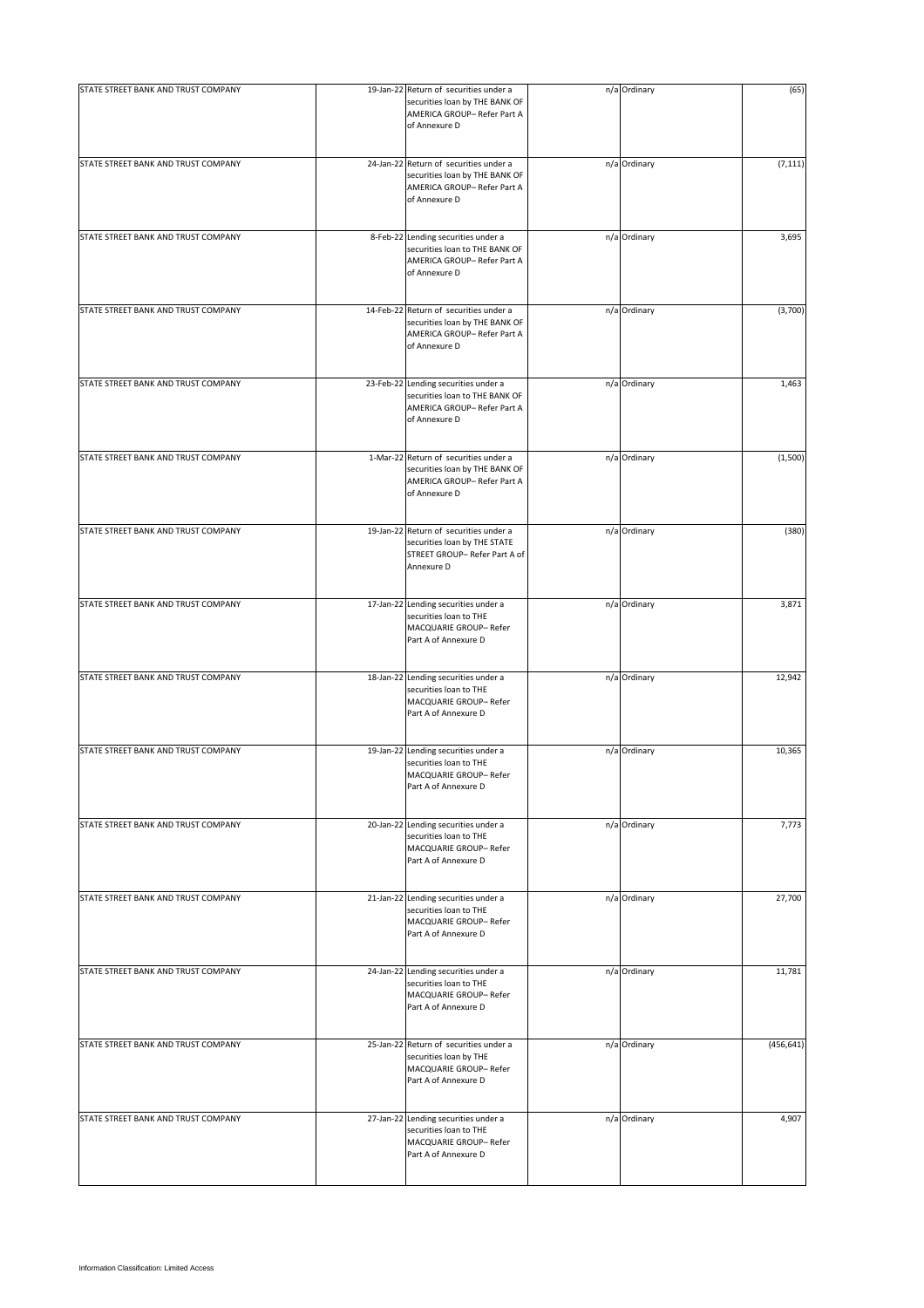| STATE STREET BANK AND TRUST COMPANY | 28-Jan-22 Return of securities under a<br>securities loan by THE<br>MACQUARIE GROUP- Refer<br>Part A of Annexure D | n/a Ordinary | (39, 120) |
|-------------------------------------|--------------------------------------------------------------------------------------------------------------------|--------------|-----------|
| STATE STREET BANK AND TRUST COMPANY | 31-Jan-22 Return of securities under a<br>securities loan by THE<br>MACQUARIE GROUP- Refer<br>Part A of Annexure D | n/a Ordinary | (12, 219) |
| STATE STREET BANK AND TRUST COMPANY | 1-Feb-22 Return of securities under a<br>securities loan by THE<br>MACQUARIE GROUP- Refer<br>Part A of Annexure D  | n/a Ordinary | (41, 224) |
| STATE STREET BANK AND TRUST COMPANY | 3-Feb-22 Lending securities under a<br>securities loan to THE<br>MACQUARIE GROUP- Refer<br>Part A of Annexure D    | n/a Ordinary | 43,827    |
| STATE STREET BANK AND TRUST COMPANY | 4-Feb-22 Return of securities under a<br>securities loan by THE<br>MACQUARIE GROUP- Refer<br>Part A of Annexure D  | n/a Ordinary | (9, 355)  |
| STATE STREET BANK AND TRUST COMPANY | 7-Feb-22 Return of securities under a<br>securities loan by THE<br>MACQUARIE GROUP- Refer<br>Part A of Annexure D  | n/a Ordinary | (11, 202) |
| STATE STREET BANK AND TRUST COMPANY | 8-Feb-22 Return of securities under a<br>securities loan by THE<br>MACQUARIE GROUP- Refer<br>Part A of Annexure D  | n/a Ordinary | (13, 803) |
| STATE STREET BANK AND TRUST COMPANY | 9-Feb-22 Lending securities under a<br>securities loan to THE<br>MACQUARIE GROUP- Refer<br>Part A of Annexure D    | n/a Ordinary | 24,743    |
| STATE STREET BANK AND TRUST COMPANY | 11-Feb-22 Return of securities under a<br>securities loan by THE<br>MACQUARIE GROUP- Refer<br>Part A of Annexure D | n/a Ordinary | (26, 186) |
| STATE STREET BANK AND TRUST COMPANY | 14-Feb-22 Lending securities under a<br>securities loan to THE<br>MACQUARIE GROUP- Refer<br>Part A of Annexure D   | n/a Ordinary | 4,617     |
| STATE STREET BANK AND TRUST COMPANY | 15-Feb-22 Lending securities under a<br>securities loan to THE<br>MACQUARIE GROUP- Refer<br>Part A of Annexure D   | n/a Ordinary | 5,287     |
| STATE STREET BANK AND TRUST COMPANY | 16-Feb-22 Lending securities under a<br>securities loan to THE<br>MACQUARIE GROUP- Refer<br>Part A of Annexure D   | n/a Ordinary | 7,992     |
| STATE STREET BANK AND TRUST COMPANY | 17-Feb-22 Lending securities under a<br>securities loan to THE<br>MACQUARIE GROUP- Refer<br>Part A of Annexure D   | n/a Ordinary | 6,293     |
| STATE STREET BANK AND TRUST COMPANY | 18-Feb-22 Return of securities under a<br>securities loan by THE<br>MACQUARIE GROUP- Refer<br>Part A of Annexure D | n/a Ordinary | (84, 986) |
| STATE STREET BANK AND TRUST COMPANY | 21-Feb-22 Lending securities under a<br>securities loan to THE<br>MACQUARIE GROUP- Refer<br>Part A of Annexure D   | n/a Ordinary | 25,095    |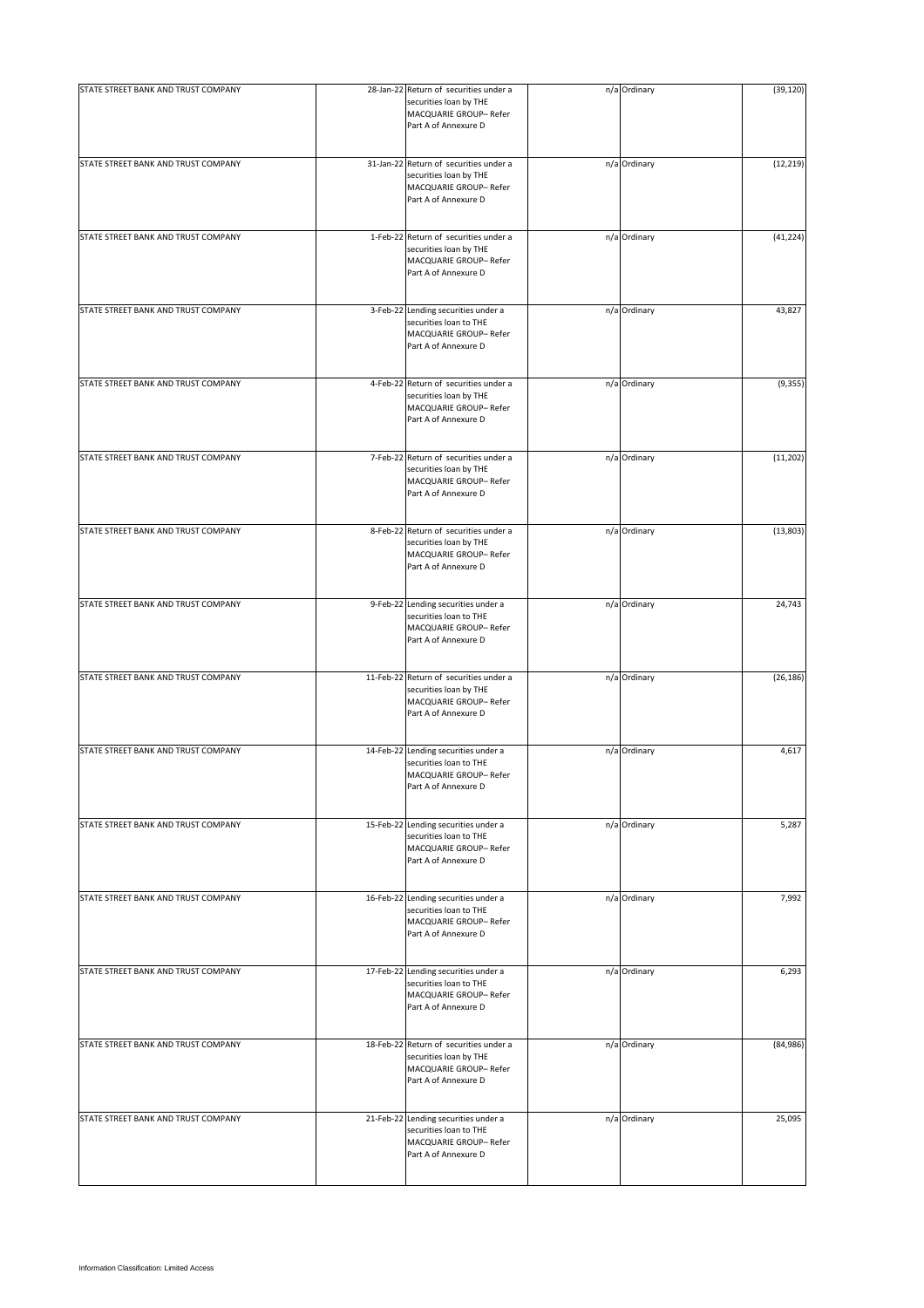| STATE STREET BANK AND TRUST COMPANY | 24-Feb-22 Lending securities under a<br>securities loan to THE<br>MACQUARIE GROUP- Refer<br>Part A of Annexure D   | n/a Ordinary | 32,125     |
|-------------------------------------|--------------------------------------------------------------------------------------------------------------------|--------------|------------|
| STATE STREET BANK AND TRUST COMPANY | 25-Feb-22 Lending securities under a<br>securities loan to THE<br>MACQUARIE GROUP- Refer<br>Part A of Annexure D   | n/a Ordinary | 10,837     |
| STATE STREET BANK AND TRUST COMPANY | 1-Mar-22 Lending securities under a<br>securities loan to THE<br>MACQUARIE GROUP- Refer<br>Part A of Annexure D    | n/a Ordinary | 269,210    |
| STATE STREET BANK AND TRUST COMPANY | 3-Mar-22 Lending securities under a<br>securities loan to THE<br>MACQUARIE GROUP- Refer<br>Part A of Annexure D    | n/a Ordinary | 18,488     |
| STATE STREET BANK AND TRUST COMPANY | 4-Mar-22 Lending securities under a<br>securities loan to THE<br>MACQUARIE GROUP- Refer<br>Part A of Annexure D    | n/a Ordinary | 33,940     |
| STATE STREET BANK AND TRUST COMPANY | 8-Mar-22 Return of securities under a<br>securities loan by THE<br>MACQUARIE GROUP-Refer<br>Part A of Annexure D   | n/a Ordinary | (179, 089) |
| STATE STREET BANK AND TRUST COMPANY | 15-Mar-22 Lending securities under a<br>securities loan to THE<br>MACQUARIE GROUP- Refer<br>Part A of Annexure D   | n/a Ordinary | 28,875     |
| STATE STREET BANK AND TRUST COMPANY | 18-Mar-22 Return of securities under a<br>securities loan by THE<br>MACQUARIE GROUP-Refer<br>Part A of Annexure D  | n/a Ordinary | (66, 288)  |
| STATE STREET BANK AND TRUST COMPANY | 21-Mar-22 Return of securities under a<br>securities loan by THE<br>MACQUARIE GROUP- Refer<br>Part A of Annexure D | n/a Ordinary | (23, 265)  |
| STATE STREET BANK AND TRUST COMPANY | 22-Mar-22 Lending securities under a<br>securities loan to THE<br>MACQUARIE GROUP- Refer<br>Part A of Annexure D   | n/a Ordinary | 32,252     |
| STATE STREET BANK AND TRUST COMPANY | 23-Mar-22 Return of securities under a<br>securities loan by THE<br>MACQUARIE GROUP- Refer<br>Part A of Annexure D | n/a Ordinary | (1, 256)   |
| STATE STREET BANK AND TRUST COMPANY | 24-Mar-22 Return of securities under a<br>securities loan by THE<br>MACQUARIE GROUP- Refer<br>Part A of Annexure D | n/a Ordinary | (11,606)   |
| STATE STREET BANK AND TRUST COMPANY | 25-Mar-22 Return of securities under a<br>securities loan by THE<br>MACQUARIE GROUP- Refer<br>Part A of Annexure D | n/a Ordinary | (7, 974)   |
| STATE STREET BANK AND TRUST COMPANY | 13-Apr-22 Return of securities under a<br>securities loan by THE<br>MACQUARIE GROUP- Refer<br>Part A of Annexure D | n/a Ordinary | (11, 944)  |
| STATE STREET BANK AND TRUST COMPANY | 19-Apr-22 Return of securities under a<br>securities loan by THE<br>MACQUARIE GROUP- Refer<br>Part A of Annexure D | n/a Ordinary | (4, 537)   |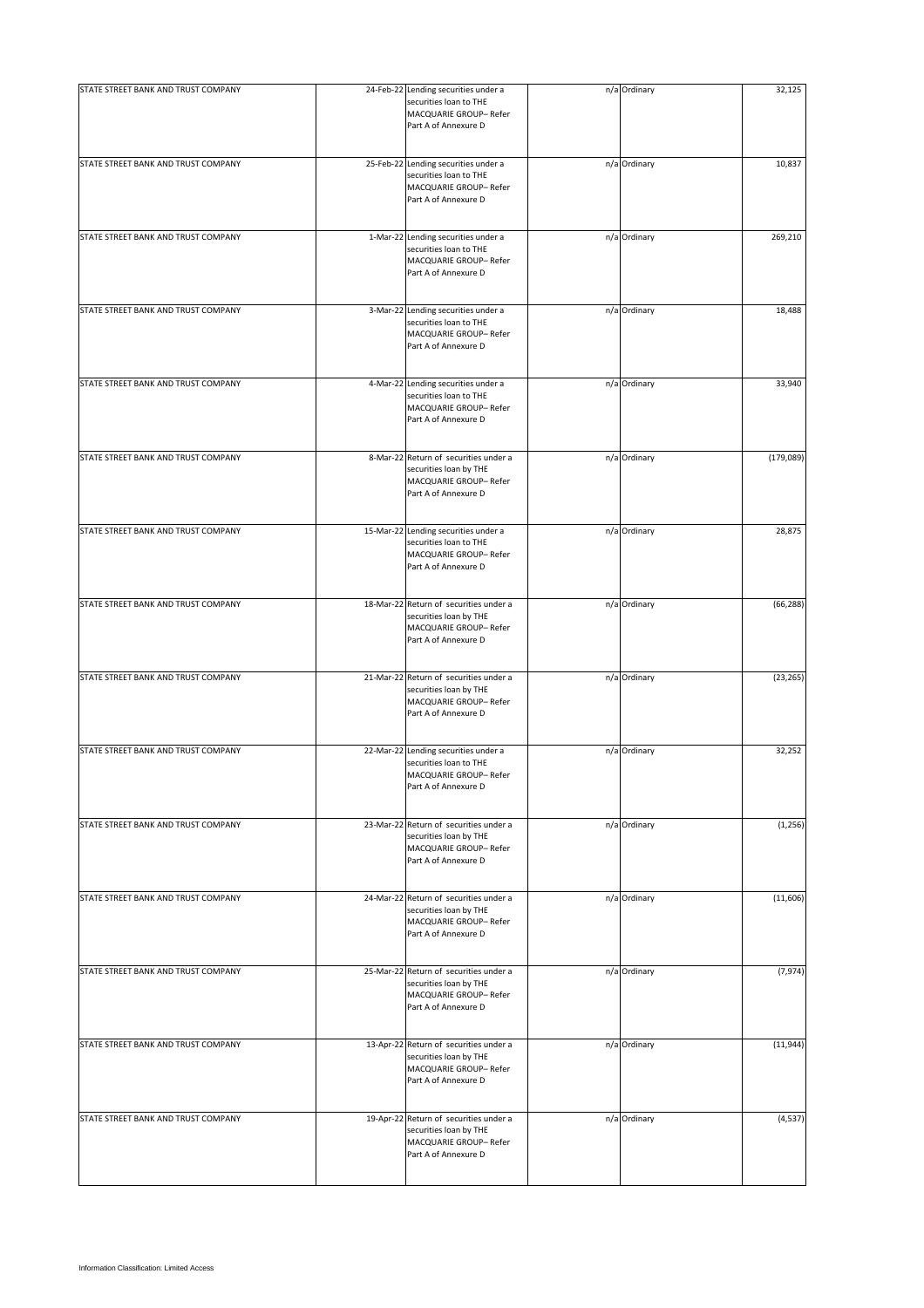| STATE STREET BANK AND TRUST COMPANY | 27-Apr-22 Return of securities under a<br>securities loan by THE                                                         | n/a Ordinary | (3,645)   |
|-------------------------------------|--------------------------------------------------------------------------------------------------------------------------|--------------|-----------|
|                                     | MACQUARIE GROUP- Refer<br>Part A of Annexure D                                                                           |              |           |
| STATE STREET BANK AND TRUST COMPANY | 28-Apr-22 Return of securities under a<br>securities loan by THE<br>MACQUARIE GROUP- Refer<br>Part A of Annexure D       | n/a Ordinary | (94, 860) |
| STATE STREET BANK AND TRUST COMPANY | 3-May-22 Return of securities under a<br>securities loan by THE<br>MACQUARIE GROUP- Refer<br>Part A of Annexure D        | n/a Ordinary | (51, 452) |
| STATE STREET BANK AND TRUST COMPANY | 12-May-22 Lending securities under a<br>securities loan to THE<br>MACQUARIE GROUP- Refer<br>Part A of Annexure D         | n/a Ordinary | 4,066     |
| STATE STREET BANK AND TRUST COMPANY | 16-May-22 Return of securities under a<br>securities loan by THE<br>MACQUARIE GROUP- Refer<br>Part A of Annexure D       | n/a Ordinary | (90, 886) |
| STATE STREET BANK AND TRUST COMPANY | 14-Feb-22 Lending securities under a<br>securities loan to THE MORGAN<br>STANLEY GROUP- Refer Part A<br>of Annexure D    | n/a Ordinary | 5,829     |
| STATE STREET BANK AND TRUST COMPANY | 18-Feb-22 Return of securities under a<br>securities loan by THE MORGAN<br>STANLEY GROUP- Refer Part A<br>of Annexure D  | n/a Ordinary | (5,829)   |
| STATE STREET BANK AND TRUST COMPANY | 4-May-22 Lending securities under a<br>securities loan to THE BANK OF<br>AMERICA GROUP- Refer Part A<br>of Annexure D    | n/a Ordinary | 481       |
| STATE STREET BANK AND TRUST COMPANY | 9-May-22 Return of securities under a<br>securities loan by THE BANK OF<br>AMERICA GROUP- Refer Part A<br>of Annexure D  | n/a Ordinary | (400)     |
| STATE STREET BANK AND TRUST COMPANY | 16-May-22 Lending securities under a<br>securities loan to THE<br>BARCLAYS GROUP- Refer Part A<br>of Annexure D          | n/a Ordinary | 289,788   |
| STATE STREET BANK AND TRUST COMPANY | 4-Feb-22 Return of securities under a<br>securities loan by THE STATE<br>STREET GROUP- Refer Part A of<br>Annexure D     | n/a Ordinary | (9,893)   |
| STATE STREET BANK AND TRUST COMPANY | 16-May-22 Lending securities under a<br>securities loan to THE<br>BARCLAYS GROUP- Refer Part A<br>of Annexure D          | n/a Ordinary | 11,606    |
| STATE STREET BANK AND TRUST COMPANY | 16-May-22 Lending securities under a<br>securities loan to THE SOCIETE<br>GENERALE GROUP- Refer Part<br>A of Annexure D  | n/a Ordinary | 14,585    |
| STATE STREET BANK AND TRUST COMPANY | 18-Jan-22 Lending securities under a<br>securities loan to THE BANK OF<br>AMERICA GROUP-Refer Part A<br>of Annexure D    | n/a Ordinary | 31        |
| STATE STREET BANK AND TRUST COMPANY | 24-Jan-22 Return of securities under a<br>securities loan by THE BANK OF<br>AMERICA GROUP- Refer Part A<br>of Annexure D | n/a Ordinary | (5,854)   |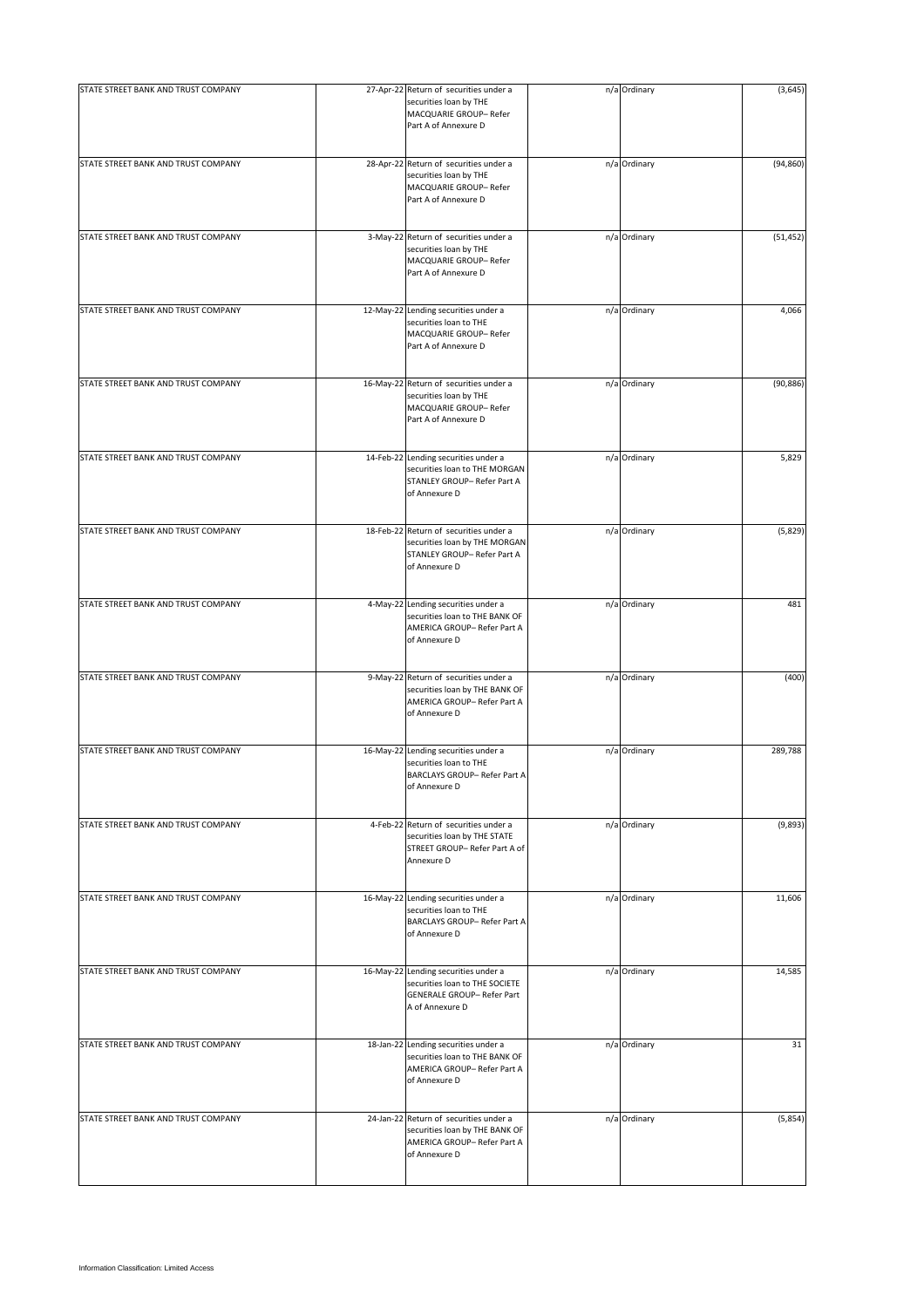| STATE STREET BANK AND TRUST COMPANY | 11-Apr-22 Lending securities under a<br>securities loan to THE                                                           | n/a Ordinary | 500       |
|-------------------------------------|--------------------------------------------------------------------------------------------------------------------------|--------------|-----------|
|                                     | CITIGROUP GROUP- Refer Part<br>A of Annexure D                                                                           |              |           |
| STATE STREET BANK AND TRUST COMPANY | 21-Apr-22 Return of securities under a<br>securities loan by THE<br>CITIGROUP GROUP- Refer Part<br>A of Annexure D       | n/a Ordinary | (500)     |
| STATE STREET BANK AND TRUST COMPANY | 14-Feb-22 Lending securities under a<br>securities loan to THE MORGAN<br>STANLEY GROUP- Refer Part A<br>of Annexure D    | n/a Ordinary | 11,267    |
| STATE STREET BANK AND TRUST COMPANY | 11-Apr-22 Lending securities under a<br>securities loan to THE MORGAN<br>STANLEY GROUP- Refer Part A<br>of Annexure D    | n/a Ordinary | 15,066    |
| STATE STREET BANK AND TRUST COMPANY | 13-Apr-22 Lending securities under a<br>securities loan to THE MORGAN<br>STANLEY GROUP- Refer Part A<br>of Annexure D    | n/a Ordinary | 1,251     |
| STATE STREET BANK AND TRUST COMPANY | 19-Apr-22 Return of securities under a<br>securities loan by THE MORGAN<br>STANLEY GROUP- Refer Part A<br>of Annexure D  | n/a Ordinary | (1, 165)  |
| STATE STREET BANK AND TRUST COMPANY | 20-Apr-22 Return of securities under a<br>securities loan by THE MORGAN<br>STANLEY GROUP- Refer Part A<br>of Annexure D  | n/a Ordinary | (10, 102) |
| STATE STREET BANK AND TRUST COMPANY | 3-May-22 Lending securities under a<br>securities loan to THE MORGAN<br>STANLEY GROUP- Refer Part A<br>of Annexure D     | n/a Ordinary | 21,605    |
| STATE STREET BANK AND TRUST COMPANY | 4-May-22 Lending securities under a<br>securities loan to THE MORGAN<br>STANLEY GROUP- Refer Part A<br>of Annexure D     | n/a Ordinary | 2,019     |
| STATE STREET BANK AND TRUST COMPANY | 9-May-22 Return of securities under a<br>securities loan by THE MORGAN<br>STANLEY GROUP- Refer Part A<br>of Annexure D   | n/a Ordinary | (38, 154) |
| STATE STREET BANK AND TRUST COMPANY | 10-May-22 Lending securities under a<br>securities loan to THE MORGAN<br>STANLEY GROUP- Refer Part A<br>of Annexure D    | n/a Ordinary | 139,818   |
| STATE STREET BANK AND TRUST COMPANY | 16-May-22 Lending securities under a<br>securities loan to THE<br>BARCLAYS GROUP- Refer Part A<br>of Annexure D          | n/a Ordinary | 46,606    |
| STATE STREET BANK AND TRUST COMPANY | 16-May-22 Lending securities under a<br>securities loan to THE CREDIT<br>SUISSE GROUP- Refer Part A of<br>Annexure D     | n/a Ordinary | 26,000    |
| STATE STREET BANK AND TRUST COMPANY | 24-Jan-22 Return of securities under a<br>securities loan by THE BANK OF<br>AMERICA GROUP- Refer Part A<br>of Annexure D | n/a Ordinary | (2, 541)  |
| STATE STREET BANK AND TRUST COMPANY | 14-Feb-22 Lending securities under a<br>securities loan to THE MORGAN<br>STANLEY GROUP- Refer Part A<br>of Annexure D    | n/a Ordinary | 32,061    |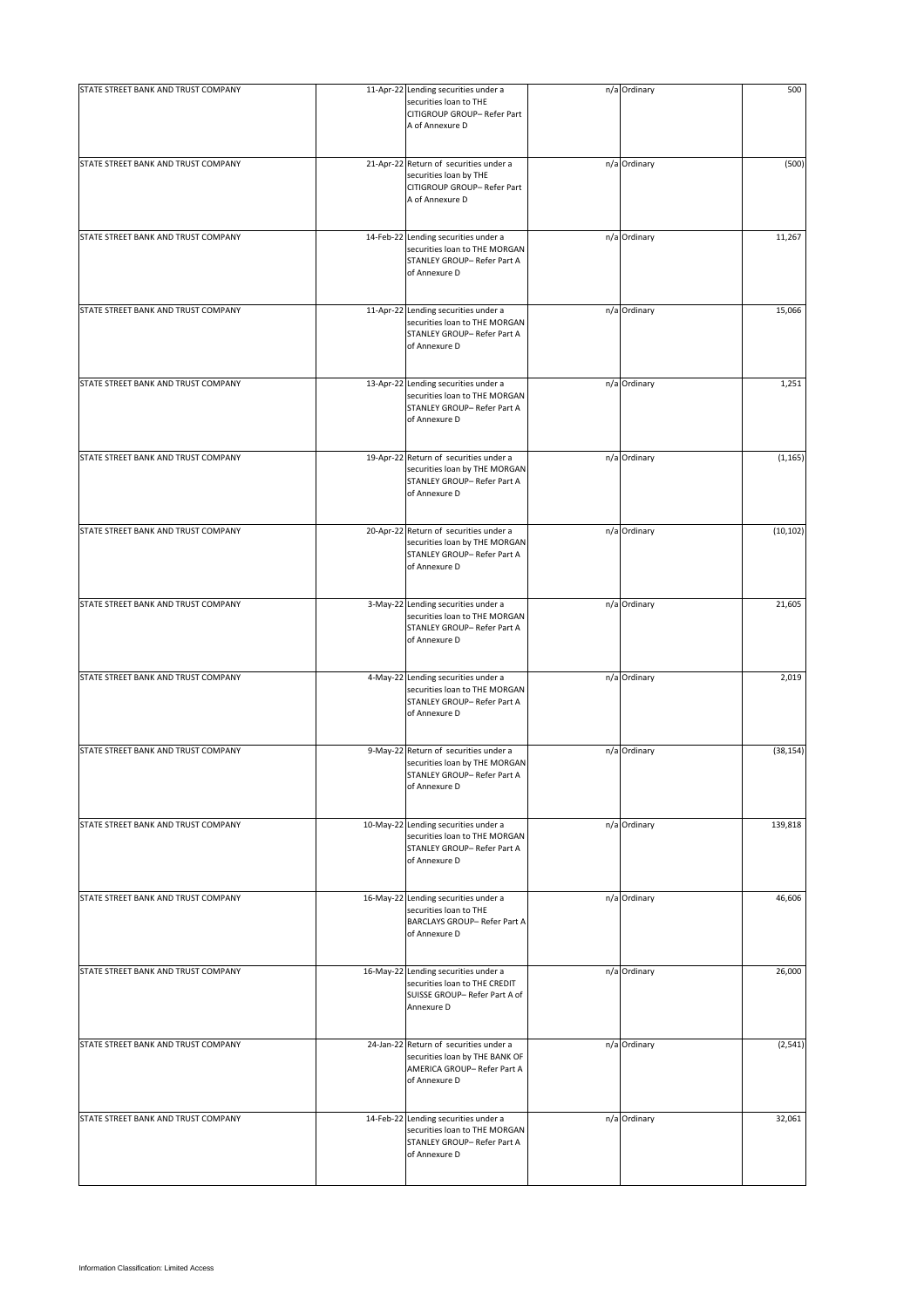| STATE STREET BANK AND TRUST COMPANY | 7-Apr-22 Return of securities under a<br>securities loan by THE MORGAN<br>STANLEY GROUP- Refer Part A<br>of Annexure D   | n/a Ordinary | (14, 949) |
|-------------------------------------|--------------------------------------------------------------------------------------------------------------------------|--------------|-----------|
| STATE STREET BANK AND TRUST COMPANY | 11-Apr-22 Lending securities under a<br>securities loan to THE MORGAN<br>STANLEY GROUP- Refer Part A<br>of Annexure D    | n/a Ordinary | 18,894    |
| STATE STREET BANK AND TRUST COMPANY | 13-Apr-22 Return of securities under a<br>securities loan by THE MORGAN<br>STANLEY GROUP- Refer Part A<br>of Annexure D  | n/a Ordinary | (14, 571) |
| STATE STREET BANK AND TRUST COMPANY | 20-Apr-22 Return of securities under a<br>securities loan by THE MORGAN<br>STANLEY GROUP- Refer Part A<br>of Annexure D  | n/a Ordinary | (2, 541)  |
| STATE STREET BANK AND TRUST COMPANY | 3-May-22 Lending securities under a<br>securities loan to THE MORGAN<br>STANLEY GROUP- Refer Part A<br>of Annexure D     | n/a Ordinary | 17,112    |
| STATE STREET BANK AND TRUST COMPANY | 18-Jan-22 Return of securities under a<br>securities loan by THE BANK OF<br>AMERICA GROUP- Refer Part A<br>of Annexure D | n/a Ordinary | (2, 140)  |
| STATE STREET BANK AND TRUST COMPANY | 18-Jan-22 Return of securities under a<br>securities loan by THE BANK OF<br>AMERICA GROUP- Refer Part A<br>of Annexure D | n/a Ordinary | (1, 249)  |
| STATE STREET BANK AND TRUST COMPANY | 19-Jan-22 Lending securities under a<br>securities loan to THE BANK OF<br>AMERICA GROUP- Refer Part A<br>of Annexure D   | n/a Ordinary | 693       |
| STATE STREET BANK AND TRUST COMPANY | 24-Jan-22 Return of securities under a<br>securities loan by THE BANK OF<br>AMERICA GROUP- Refer Part A<br>of Annexure D | n/a Ordinary | (3, 511)  |
| STATE STREET BANK AND TRUST COMPANY | 25-Jan-22 Return of securities under a<br>securities loan by THE BANK OF<br>AMERICA GROUP- Refer Part A<br>of Annexure D | n/a Ordinary | (600)     |
| STATE STREET BANK AND TRUST COMPANY | 1-Feb-22 Return of securities under a<br>securities loan by THE BANK OF<br>AMERICA GROUP- Refer Part A<br>of Annexure D  | n/a Ordinary | (93)      |
| STATE STREET BANK AND TRUST COMPANY | 14-Feb-22 Lending securities under a<br>securities loan to THE MORGAN<br>STANLEY GROUP- Refer Part A<br>of Annexure D    | n/a Ordinary | 4,760     |
| STATE STREET BANK AND TRUST COMPANY | 18-Feb-22 Return of securities under a<br>securities loan by THE MORGAN<br>STANLEY GROUP- Refer Part A<br>of Annexure D  | n/a Ordinary | (4,760)   |
| STATE STREET BANK AND TRUST COMPANY | 18-Feb-22 Lending securities under a<br>securities loan to THE<br>BARCLAYS GROUP- Refer Part A<br>of Annexure D          | n/a Ordinary | 1,064     |
| STATE STREET BANK AND TRUST COMPANY | 31-Mar-22 Return of securities under a<br>securities loan by THE<br>BARCLAYS GROUP- Refer Part A<br>of Annexure D        | n/a Ordinary | (1,064)   |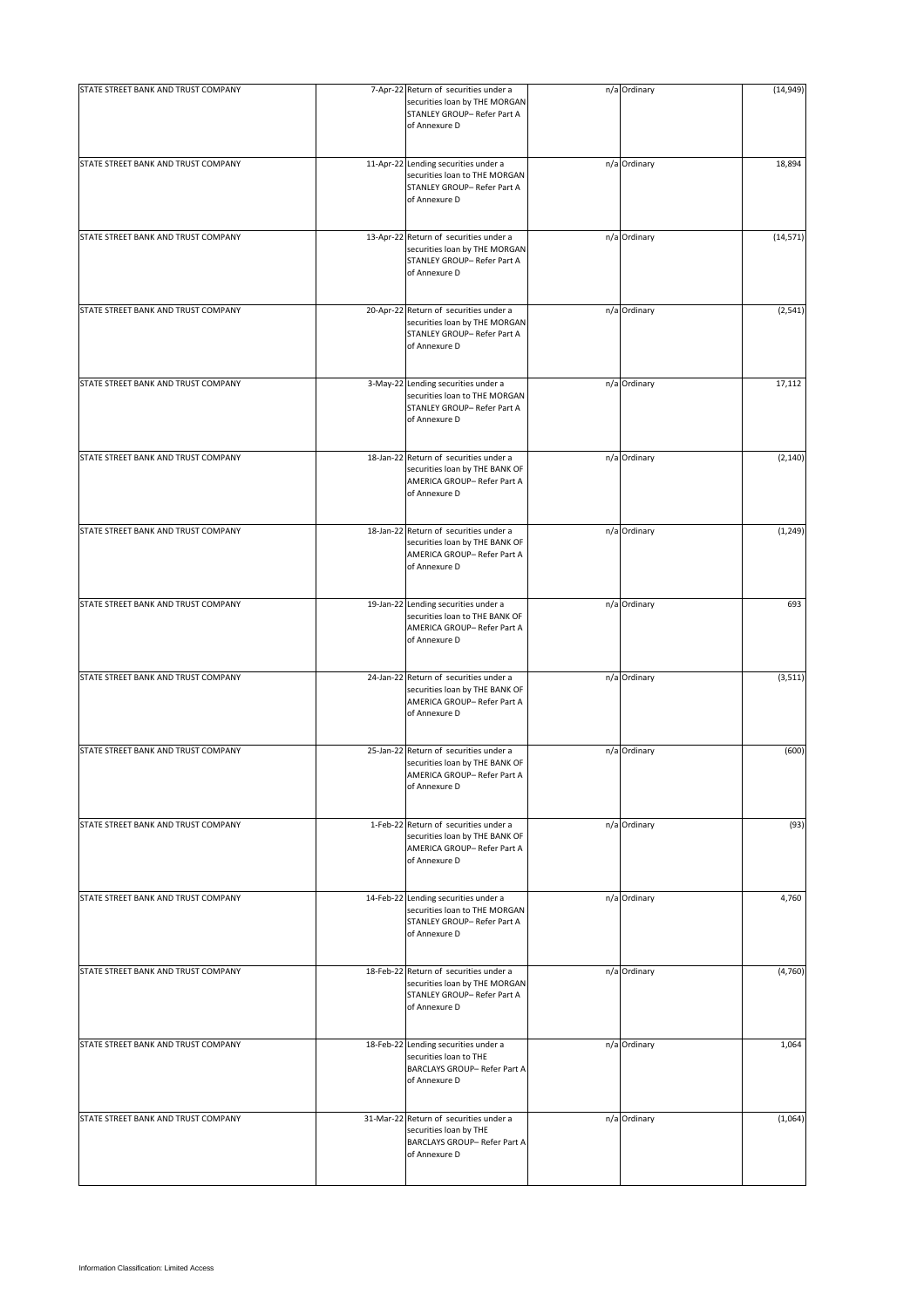| STATE STREET BANK AND TRUST COMPANY | 16-May-22 Lending securities under a                                                                                    | n/a Ordinary | 332,000   |
|-------------------------------------|-------------------------------------------------------------------------------------------------------------------------|--------------|-----------|
|                                     | securities loan to THE CREDIT<br>SUISSE GROUP- Refer Part A of<br>Annexure D                                            |              |           |
| STATE STREET BANK AND TRUST COMPANY | 16-May-22 Lending securities under a                                                                                    | n/a Ordinary | 72,000    |
|                                     | securities loan to THE J.P.<br>MORGAN CHASE GROUP- Refer<br>Part A of Annexure D                                        |              |           |
| STATE STREET BANK AND TRUST COMPANY | 16-May-22 Lending securities under a<br>securities loan to THE UBS<br>GROUP- Refer Part A of<br>Annexure D              | n/a Ordinary | 81,000    |
| STATE STREET BANK AND TRUST COMPANY | 7-Apr-22 Lending securities under a<br>securities loan to THE MORGAN<br>STANLEY GROUP- Refer Part A<br>of Annexure D    | n/a Ordinary | 8,827     |
| STATE STREET BANK AND TRUST COMPANY | 11-Apr-22 Lending securities under a<br>securities loan to THE MORGAN<br>STANLEY GROUP- Refer Part A<br>of Annexure D   | n/a Ordinary | 8,656     |
| STATE STREET BANK AND TRUST COMPANY | 13-Apr-22 Return of securities under a<br>securities loan by THE MORGAN<br>STANLEY GROUP- Refer Part A<br>of Annexure D | n/a Ordinary | (4, 412)  |
| STATE STREET BANK AND TRUST COMPANY | 19-Apr-22 Return of securities under a<br>securities loan by THE MORGAN<br>STANLEY GROUP- Refer Part A<br>of Annexure D | n/a Ordinary | (4, 415)  |
| STATE STREET BANK AND TRUST COMPANY | 3-May-22 Lending securities under a<br>securities loan to THE MORGAN<br>STANLEY GROUP- Refer Part A<br>of Annexure D    | n/a Ordinary | 11,252    |
| STATE STREET BANK AND TRUST COMPANY | 4-May-22 Lending securities under a<br>securities loan to THE MORGAN<br>STANLEY GROUP- Refer Part A<br>of Annexure D    | n/a Ordinary | 31,624    |
| STATE STREET BANK AND TRUST COMPANY | 9-May-22 Return of securities under a<br>securities loan by THE MORGAN<br>STANLEY GROUP- Refer Part A<br>of Annexure D  | n/a Ordinary | (29, 913) |
| STATE STREET BANK AND TRUST COMPANY | 10-May-22 Lending securities under a<br>securities loan to THE MORGAN<br>STANLEY GROUP- Refer Part A<br>of Annexure D   | n/a Ordinary | 100,516   |
| STATE STREET BANK AND TRUST COMPANY | 11-May-22 Lending securities under a<br>securities loan to THE MORGAN<br>STANLEY GROUP- Refer Part A<br>of Annexure D   | n/a Ordinary | 299,572   |
| STATE STREET BANK AND TRUST COMPANY | 16-May-22 Lending securities under a<br>securities loan to THE SOCIETE<br>GENERALE GROUP- Refer Part<br>A of Annexure D | n/a Ordinary | 153,302   |
| STATE STREET BANK AND TRUST COMPANY | 19-Jan-22 Return of securities under a<br>securities loan by THE STATE<br>STREET GROUP- Refer Part A of<br>Annexure D   | n/a Ordinary | (57)      |
| STATE STREET BANK AND TRUST COMPANY | 28-Jan-22 Return of securities under a<br>securities loan by THE STATE<br>STREET GROUP- Refer Part A of<br>Annexure D   | n/a Ordinary | (298)     |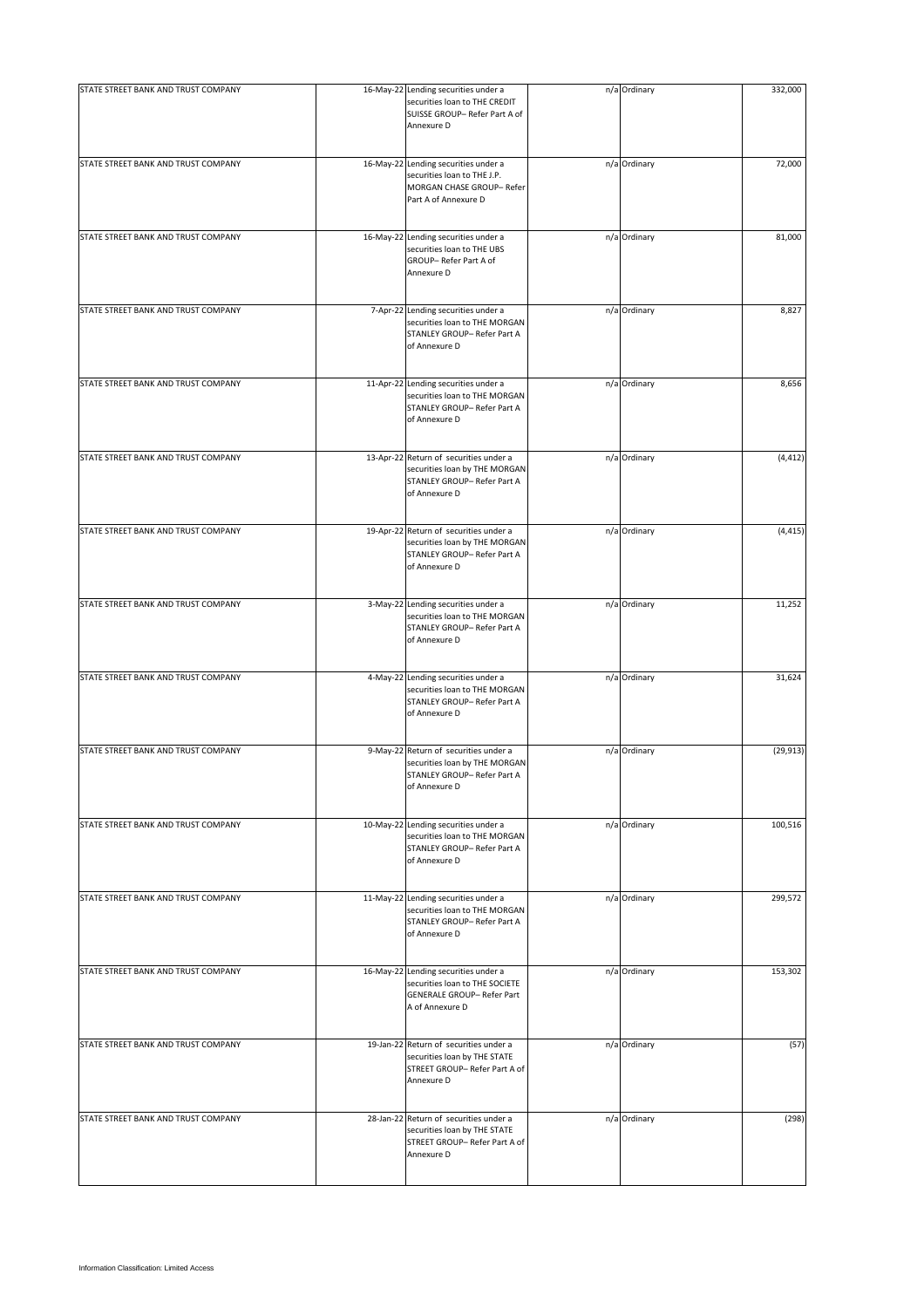| STATE STREET BANK AND TRUST COMPANY | 2-Feb-22 Return of securities under a                                                                                    | n/a Ordinary | (296)     |
|-------------------------------------|--------------------------------------------------------------------------------------------------------------------------|--------------|-----------|
|                                     | securities loan by THE STATE<br>STREET GROUP-Refer Part A of<br>Annexure D                                               |              |           |
| STATE STREET BANK AND TRUST COMPANY | 16-May-22 Lending securities under a<br>securities loan to THE SOCIETE<br>GENERALE GROUP- Refer Part<br>A of Annexure D  | n/a Ordinary | 95,877    |
| STATE STREET BANK AND TRUST COMPANY | 7-Apr-22 Lending securities under a<br>securities loan to THE MORGAN<br>STANLEY GROUP- Refer Part A<br>of Annexure D     | n/a Ordinary | 12,531    |
| STATE STREET BANK AND TRUST COMPANY | 20-Apr-22 Return of securities under a<br>securities loan by THE MORGAN<br>STANLEY GROUP- Refer Part A<br>of Annexure D  | n/a Ordinary | (3,390)   |
| STATE STREET BANK AND TRUST COMPANY | 2-May-22 Lending securities under a<br>securities loan to THE MORGAN<br>STANLEY GROUP- Refer Part A<br>of Annexure D     | n/a Ordinary | 2,451     |
| STATE STREET BANK AND TRUST COMPANY | 3-May-22 Lending securities under a<br>securities loan to THE MORGAN<br>STANLEY GROUP- Refer Part A<br>of Annexure D     | n/a Ordinary | 1,624     |
| STATE STREET BANK AND TRUST COMPANY | 9-May-22 Return of securities under a<br>securities loan by THE MORGAN<br>STANLEY GROUP- Refer Part A<br>of Annexure D   | n/a Ordinary | (13, 121) |
| STATE STREET BANK AND TRUST COMPANY | 10-May-22 Lending securities under a<br>securities loan to THE MORGAN<br>STANLEY GROUP- Refer Part A<br>of Annexure D    | n/a Ordinary | 13,216    |
| STATE STREET BANK AND TRUST COMPANY | 16-May-22 Lending securities under a<br>securities loan to THE UBS<br>GROUP-Refer Part A of<br>Annexure D                | n/a Ordinary | 643,000   |
| STATE STREET BANK AND TRUST COMPANY | 16-May-22 Lending securities under a<br>securities loan to THE CREDIT<br>SUISSE GROUP- Refer Part A of<br>Annexure D     | n/a Ordinary | 442,000   |
| STATE STREET BANK AND TRUST COMPANY | 24-Jan-22 Return of securities under a<br>securities loan by THE BANK OF<br>AMERICA GROUP- Refer Part A<br>of Annexure D | n/a Ordinary | (1, 383)  |
| STATE STREET BANK AND TRUST COMPANY | 16-May-22 Lending securities under a<br>securities loan to THE SOCIETE<br>GENERALE GROUP- Refer Part<br>A of Annexure D  | n/a Ordinary | 217,236   |
| STATE STREET BANK AND TRUST COMPANY | 14-Feb-22 Lending securities under a<br>securities loan to THE MORGAN<br>STANLEY GROUP- Refer Part A<br>of Annexure D    | n/a Ordinary | 7,266     |
| STATE STREET BANK AND TRUST COMPANY | 18-Feb-22 Return of securities under a<br>securities loan by THE MORGAN<br>STANLEY GROUP- Refer Part A<br>of Annexure D  | n/a Ordinary | (7, 266)  |
| STATE STREET BANK AND TRUST COMPANY | 16-May-22 Lending securities under a<br>securities loan to THE UBS<br>GROUP- Refer Part A of<br>Annexure D               | n/a Ordinary | 31,000    |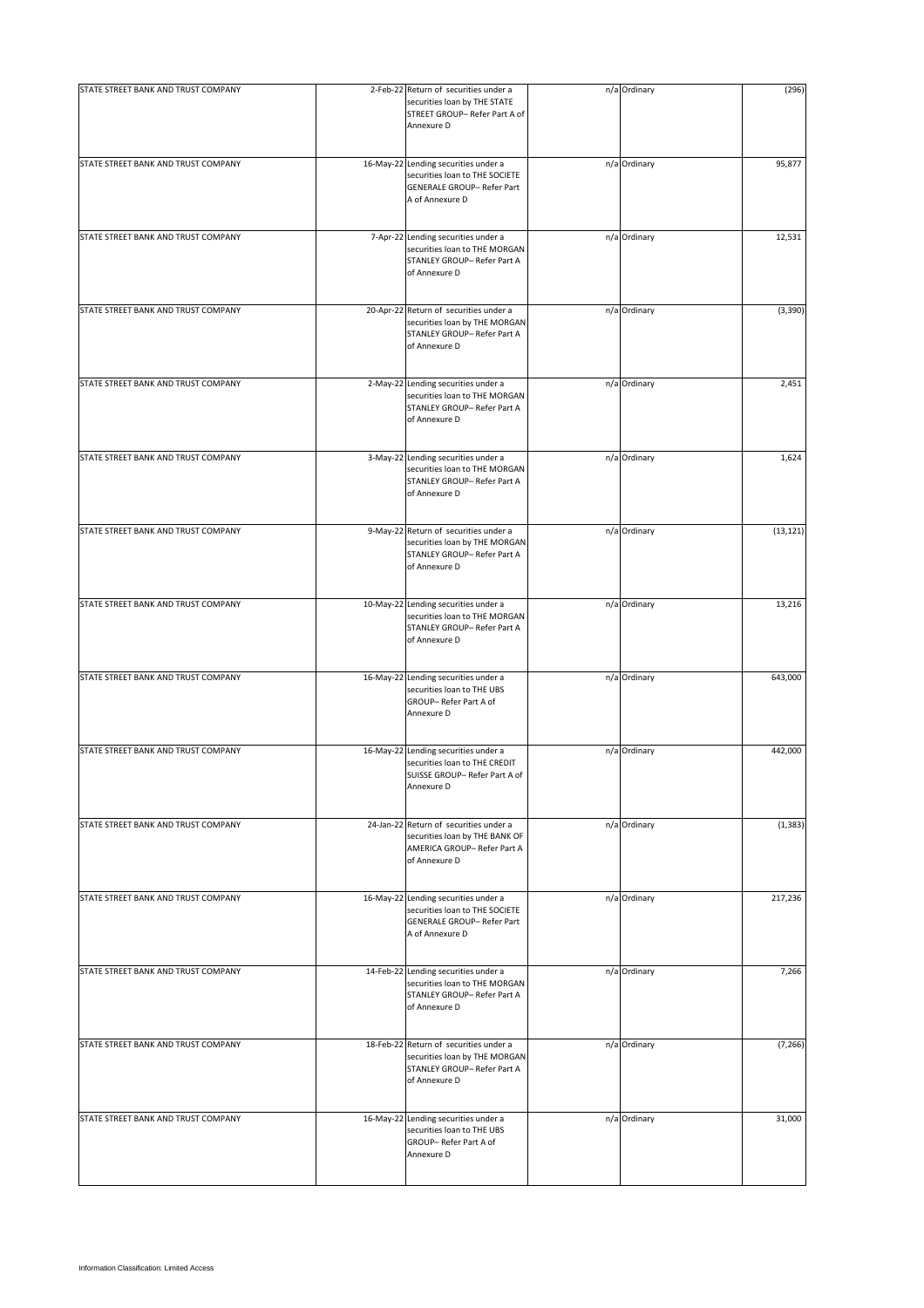| STATE STREET BANK AND TRUST COMPANY | 16-May-22 Lending securities under a | n/a Ordinary | 10,000 |
|-------------------------------------|--------------------------------------|--------------|--------|
|                                     | securities loan to THE UBS           |              |        |
|                                     | GROUP-Refer Part A of                |              |        |
|                                     | Annexure D                           |              |        |
|                                     |                                      |              |        |
|                                     |                                      |              |        |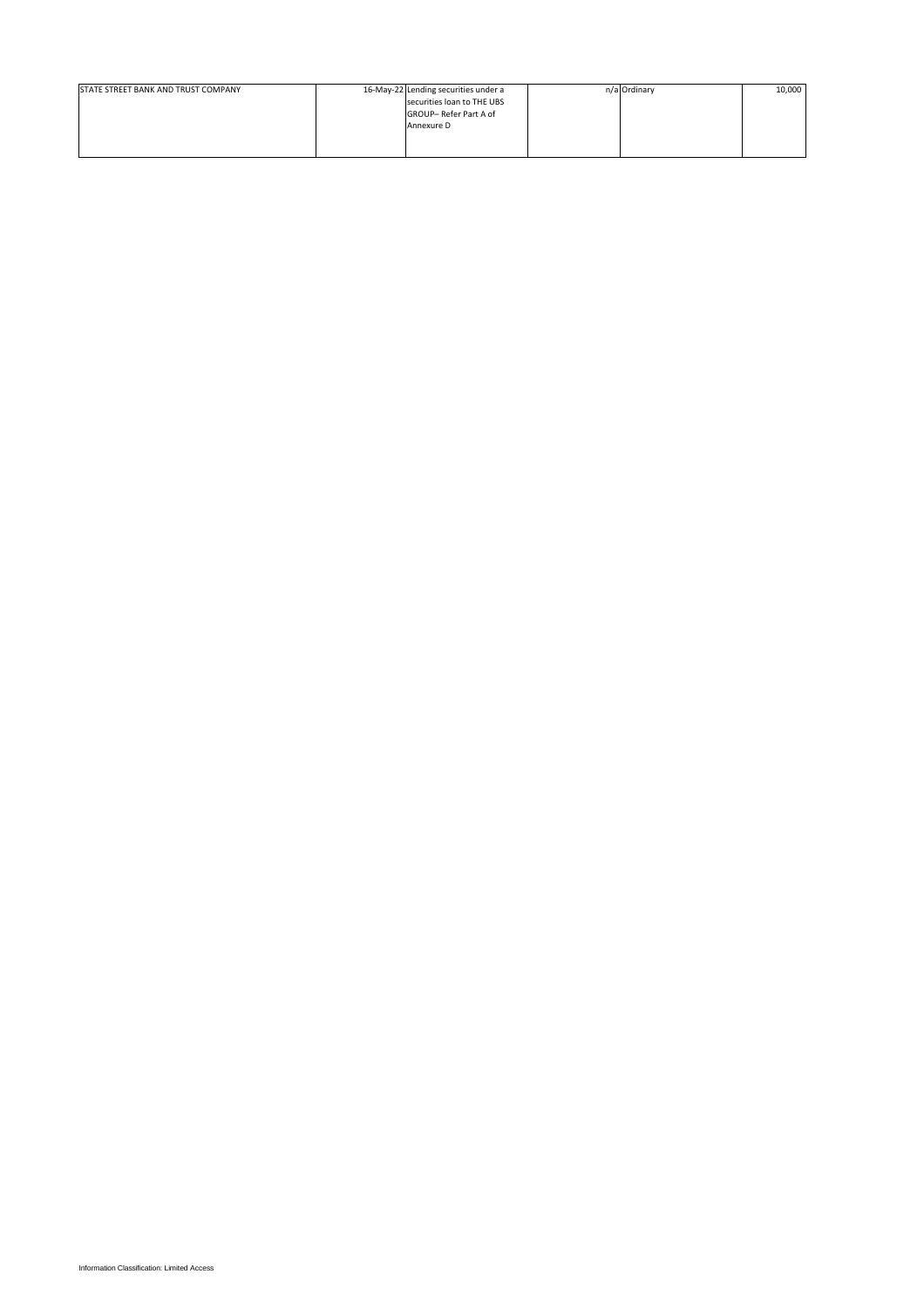## **This is Annexure C referred to in Form 603 Notice of initial substantial holder**

**Annexure C**

| <b>Address</b><br>Name<br>STATE STREET GLOBAL ADVISORS, INC.<br>1 Iron Street, Boston MA 02210, United States<br>Level 15, 420 George Street, Sydney NSW 2000, Australia<br>20 Churchill Place, London, England, E14 5HJ, United Kingdom<br>78 Sir John Rogerson's Quay, Dublin 2, Ireland<br>Toranomon Hills Mori Tower 25F, 1-23-1 Toranomon, Minato-ku, Tokyo, 105-6325, Japan<br>1 Iron Street, Boston MA 02210, United States<br>Channel Center, 1 Iron Street, Boston MA 02210, United States<br>68th Floor, Two International Finance Centre, 8 Finance Street, Central, Hong Kong, China<br>1981 McGill College Avenue, Suite 500, Montreal Québec H3A 3A8, Canada<br>168 Robinson Road #33-01 Capital Tower, Singapore, 068912, Singapore<br>1 Lincoln Street, Boston MA 02111-2900, United States |                                                                                                                                                                                                                                                                  |  |
|-------------------------------------------------------------------------------------------------------------------------------------------------------------------------------------------------------------------------------------------------------------------------------------------------------------------------------------------------------------------------------------------------------------------------------------------------------------------------------------------------------------------------------------------------------------------------------------------------------------------------------------------------------------------------------------------------------------------------------------------------------------------------------------------------------------|------------------------------------------------------------------------------------------------------------------------------------------------------------------------------------------------------------------------------------------------------------------|--|
| STATE STREET GLOBAL ADVISORS, AUSTRALIA, LIMITED                                                                                                                                                                                                                                                                                                                                                                                                                                                                                                                                                                                                                                                                                                                                                            |                                                                                                                                                                                                                                                                  |  |
| STATE STREET GLOBAL ADVISORS LIMITED<br>STATE STREET GLOBAL ADVISORS EUROPE LIMITED                                                                                                                                                                                                                                                                                                                                                                                                                                                                                                                                                                                                                                                                                                                         |                                                                                                                                                                                                                                                                  |  |
|                                                                                                                                                                                                                                                                                                                                                                                                                                                                                                                                                                                                                                                                                                                                                                                                             | STATE STREET GLOBAL ADVISORS (JAPAN) CO., LTD.<br>STATE STREET GLOBAL ADVISORS TRUST COMPANY<br>SSGA FUNDS MANAGEMENT, INC.<br>STATE STREET GLOBAL ADVISORS ASIA LIMITED<br>STATE STREET GLOBAL ADVISORS, LTD.<br>STATE STREET GLOBAL ADVISORS SINGAPORE LIMITED |  |
|                                                                                                                                                                                                                                                                                                                                                                                                                                                                                                                                                                                                                                                                                                                                                                                                             |                                                                                                                                                                                                                                                                  |  |
|                                                                                                                                                                                                                                                                                                                                                                                                                                                                                                                                                                                                                                                                                                                                                                                                             |                                                                                                                                                                                                                                                                  |  |
|                                                                                                                                                                                                                                                                                                                                                                                                                                                                                                                                                                                                                                                                                                                                                                                                             |                                                                                                                                                                                                                                                                  |  |
|                                                                                                                                                                                                                                                                                                                                                                                                                                                                                                                                                                                                                                                                                                                                                                                                             | STATE STREET BANK AND TRUST COMPANY                                                                                                                                                                                                                              |  |
|                                                                                                                                                                                                                                                                                                                                                                                                                                                                                                                                                                                                                                                                                                                                                                                                             |                                                                                                                                                                                                                                                                  |  |
|                                                                                                                                                                                                                                                                                                                                                                                                                                                                                                                                                                                                                                                                                                                                                                                                             |                                                                                                                                                                                                                                                                  |  |
|                                                                                                                                                                                                                                                                                                                                                                                                                                                                                                                                                                                                                                                                                                                                                                                                             | Information Classification: Limited Access                                                                                                                                                                                                                       |  |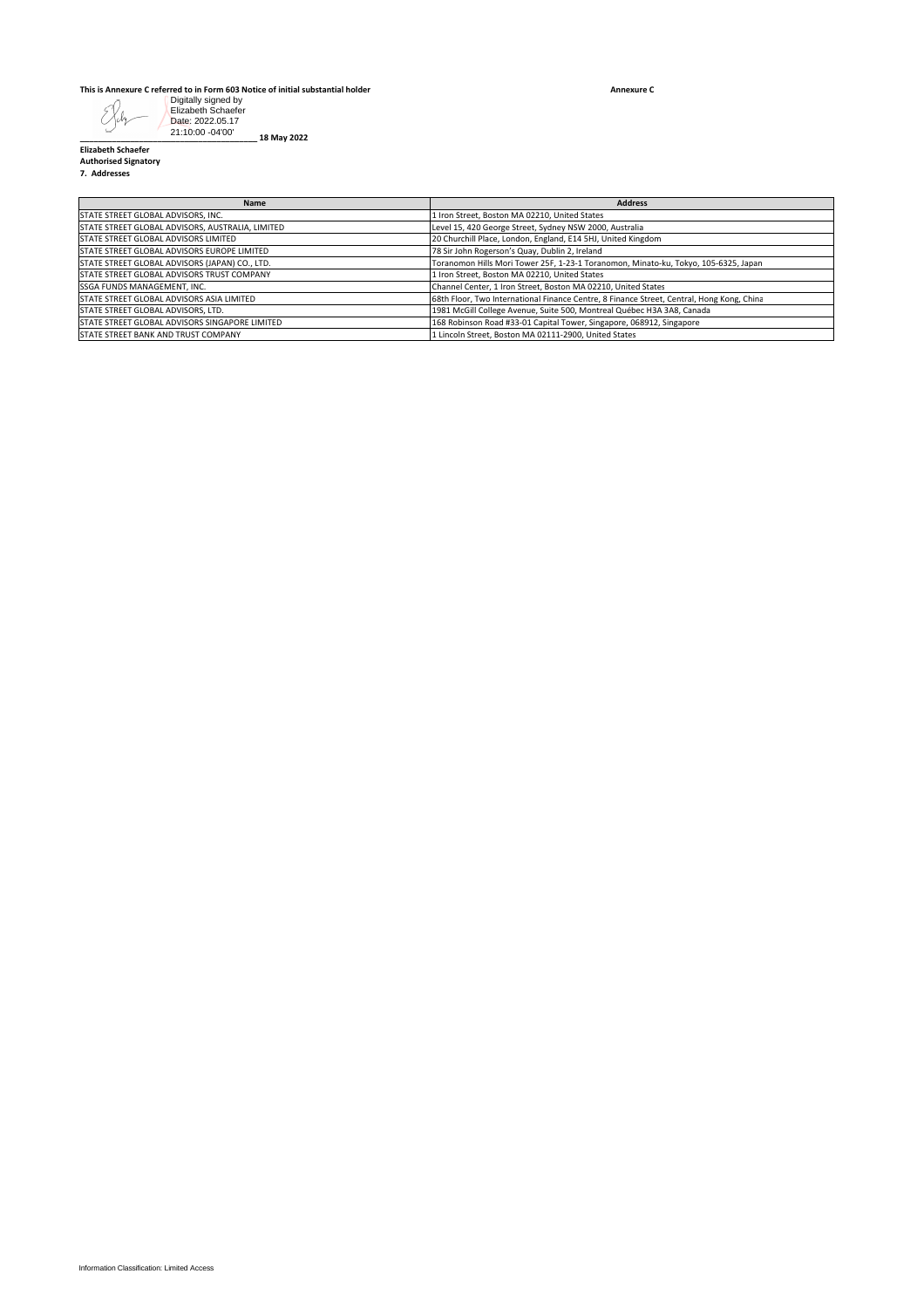## **This is Annexure D referred to in Form 603 Notice of initial substantial holder**

Beh **Elizabeth Schaefer**

| Digitally signed by<br>Elizabeth Schaefer<br>Date: 2022.05.17 21:10:14<br>$-04'00'$                                                                                              |                                                                                                                                                                                                                                                                                                                                                                                                        |
|----------------------------------------------------------------------------------------------------------------------------------------------------------------------------------|--------------------------------------------------------------------------------------------------------------------------------------------------------------------------------------------------------------------------------------------------------------------------------------------------------------------------------------------------------------------------------------------------------|
| 18 May 2022<br><b>Elizabeth Schaefer</b><br><b>Authorised Signatory</b>                                                                                                          |                                                                                                                                                                                                                                                                                                                                                                                                        |
|                                                                                                                                                                                  | State Street Bank and Trust Company will, if requested by the company or responsible entity to whom this form must be given under the Corporations Act 2001 (Cth) or if requested by the Australian<br>Securities and Investment Commission (ASIC), provide a copy of the master securities lending agreement/s and security agreement/s referred to below to the company, responsible entity or ASIC. |
|                                                                                                                                                                                  |                                                                                                                                                                                                                                                                                                                                                                                                        |
| subject to obligation to return under the agreement. (State Street Bank and Trust Company has lent the securities and retains relevant interest as per Part B of this Annexure.) | Part A: For relevant interests arising out of lending securities - State Street Bank and Trust Company acquires relevant interest as lender of the securities under securities lending authorisation agreement,                                                                                                                                                                                        |
| Type of agreement                                                                                                                                                                | Securities Lending Authorisation Agreement/ Global Master Securities Lending Agreement/ Securities Loan Agreement                                                                                                                                                                                                                                                                                      |
| Parties to agreement                                                                                                                                                             | (1) State Street Bank and Trust Company<br>(2) The entity referred to in the relevant part of Annexure B to this notice                                                                                                                                                                                                                                                                                |
| Can the parties exercise voting rights attaching to the securities?                                                                                                              | $(1)$ No<br>(2) Yes. (Borrower has the right to vote, but may on-lend securities)                                                                                                                                                                                                                                                                                                                      |
| If yes, in what circumstances                                                                                                                                                    | (1) Only if instructed to by the borrower<br>(2) As determined by the owner of the securities                                                                                                                                                                                                                                                                                                          |
| Transfer date                                                                                                                                                                    | The dates on which the securities were delivered by State Street Bank and Trust Company as lender are set out in                                                                                                                                                                                                                                                                                       |
| Scheduled return date                                                                                                                                                            | Annexure B to this notice<br>No scheduled return date                                                                                                                                                                                                                                                                                                                                                  |
| Does the borrower have the right to return the securities early?                                                                                                                 | No scheduled return date. Borrower can return securities or equivalent securities at any time subject to giving notice                                                                                                                                                                                                                                                                                 |
| If yes, in what circumstances<br>Does the lender have the right to recall the securities early (ie before the scheduled return                                                   | Borrower can return securities or equivalent securities at any time subject to giving notice<br>No scheduled return date. Lender can require return of securities or equivalent securities at any time subject to giving                                                                                                                                                                               |
| date)?<br>If yes, in what circumstances                                                                                                                                          | notice<br>Lender can require return of securities or equivalent securities at any time subject to giving notice                                                                                                                                                                                                                                                                                        |
| Are there any circumstances in which the borrower is not required to return securities or                                                                                        | No                                                                                                                                                                                                                                                                                                                                                                                                     |
| equivalent securities on settlement?<br>If yes, detail any exceptions                                                                                                            | n/a                                                                                                                                                                                                                                                                                                                                                                                                    |
|                                                                                                                                                                                  |                                                                                                                                                                                                                                                                                                                                                                                                        |
| securities as collateral to secure a securities Ioan. (See Part A of this Annexure for securities Ioan details.)                                                                 | Part B: For relevant interests arising out of lending securities - State Street Bank and Trust Company acquires a relevant interest in securities through taking a security interest ("title transfer") over the                                                                                                                                                                                       |
| Type of agreement                                                                                                                                                                | Global Master Securities Lending Agreement                                                                                                                                                                                                                                                                                                                                                             |
| Parties to agreement                                                                                                                                                             | Securities Lending Authorisation Agreement<br>(1) State Street Bank and Trust Company                                                                                                                                                                                                                                                                                                                  |
| Can the parties exercise voting rights attaching to the securities?                                                                                                              | (2) The entity referred to in the relevant part of Annexure B to this notice<br>(1) Yes, but only if the borrower defaults and ownership is enforced                                                                                                                                                                                                                                                   |
| If yes, in what circumstances                                                                                                                                                    | (2) Yes<br>(1) Only if the borrower defaults and ownership is enforced<br>(2) In accordance with ordinary rights as registered holder, either directly or through nominee holder                                                                                                                                                                                                                       |
| Transfer date                                                                                                                                                                    | The dates on which the securities were transferred, as indicated in Annexure B to this notice                                                                                                                                                                                                                                                                                                          |
| Scheduled return date                                                                                                                                                            | No scheduled return date. Securities collateral is returned on termination of related securities loan<br>No scheduled return date. Securities collateral is returned on termination of related securities loan or the provision of                                                                                                                                                                     |
| Does the borrower have the right to have the securities returned early?                                                                                                          | alternative collateral                                                                                                                                                                                                                                                                                                                                                                                 |
| If yes, in what circumstances                                                                                                                                                    | At any time subject to returning the borrowed securities or equivalent securities or providing alternative collateral                                                                                                                                                                                                                                                                                  |
| Are there any circumstances in which the lender is not required to return securities<br>collateral on settlement?                                                                | No, assuming the borrower returns the borrowed securities or equivalent securities                                                                                                                                                                                                                                                                                                                     |
| If yes, detail any exceptions                                                                                                                                                    | n/a (lender must return securities collateral if the borrower returns the borrowed securities or equivalent securities)                                                                                                                                                                                                                                                                                |
|                                                                                                                                                                                  |                                                                                                                                                                                                                                                                                                                                                                                                        |
| Information Classification: Limited Access                                                                                                                                       |                                                                                                                                                                                                                                                                                                                                                                                                        |

|                                                                                      | Global Master Securities Lending Agreement                                                                                |
|--------------------------------------------------------------------------------------|---------------------------------------------------------------------------------------------------------------------------|
| Type of agreement                                                                    | Securities Lending Authorisation Agreement                                                                                |
|                                                                                      | (1) State Street Bank and Trust Company                                                                                   |
| Parties to agreement                                                                 | (2) The entity referred to in the relevant part of Annexure B to this notice                                              |
|                                                                                      | (1) Yes, but only if the borrower defaults and ownership is enforced                                                      |
| Can the parties exercise voting rights attaching to the securities?                  | (2) Yes                                                                                                                   |
|                                                                                      | (1) Only if the borrower defaults and ownership is enforced                                                               |
| If yes, in what circumstances                                                        | (2) In accordance with ordinary rights as registered holder, either directly or through nominee holder                    |
|                                                                                      |                                                                                                                           |
| Transfer date                                                                        | The dates on which the securities were transferred, as indicated in Annexure B to this notice                             |
| Scheduled return date                                                                | No scheduled return date. Securities collateral is returned on termination of related securities loan                     |
| Does the borrower have the right to have the securities returned early?              | No scheduled return date. Securities collateral is returned on termination of related securities loan or the provision of |
|                                                                                      | alternative collateral                                                                                                    |
| If yes, in what circumstances                                                        | At any time subject to returning the borrowed securities or equivalent securities or providing alternative collateral     |
| Are there any circumstances in which the lender is not required to return securities | No, assuming the borrower returns the borrowed securities or equivalent securities                                        |
| collateral on settlement?                                                            |                                                                                                                           |
| If yes, detail any exceptions                                                        | n/a (lender must return securities collateral if the borrower returns the borrowed securities or equivalent securities)   |

**Annexure D**